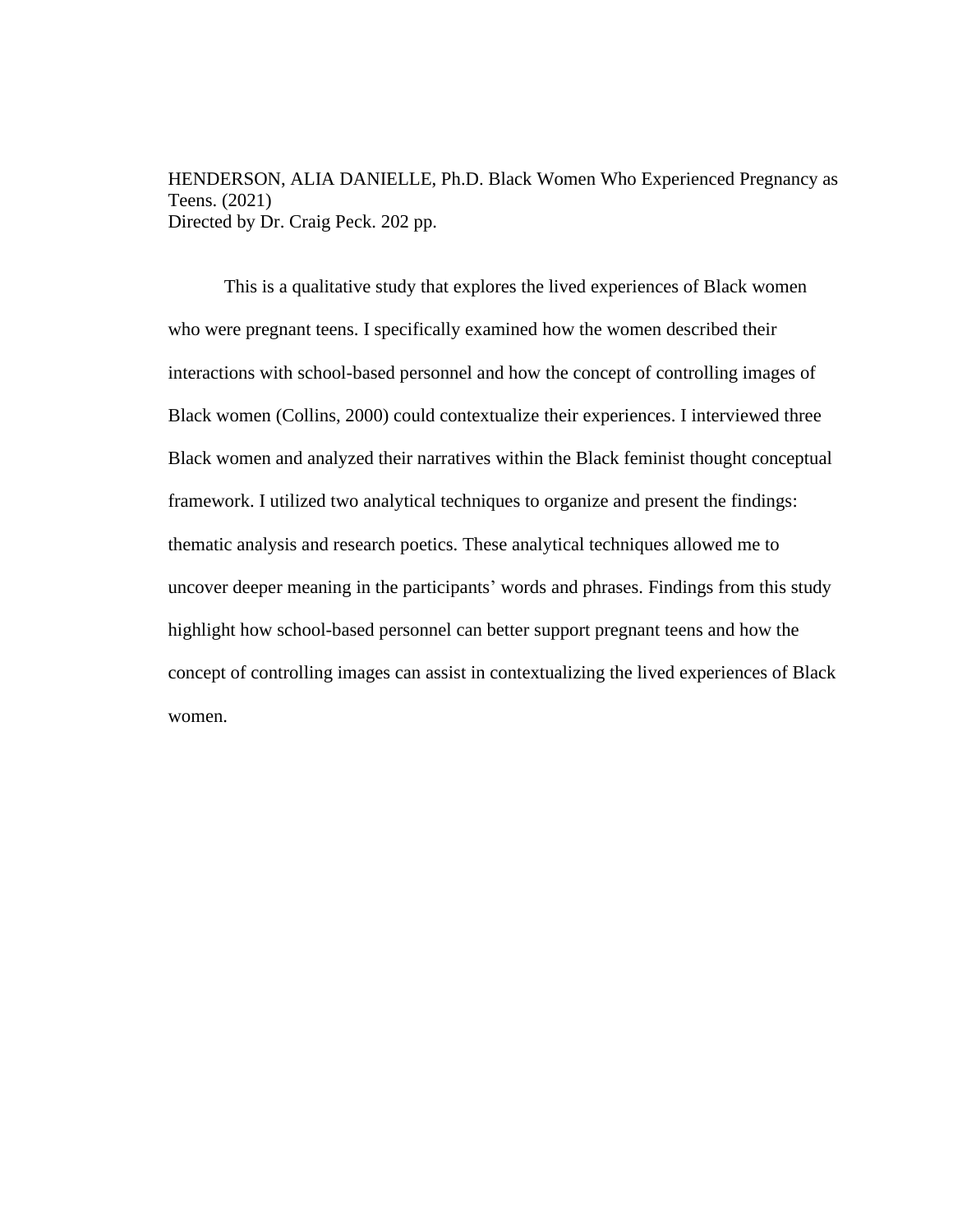# BLACK WOMEN WHO EXPERIENCED PREGNANCY AS TEENS

by

Alia Danielle Henderson

A Dissertation Submitted to the Faculty of The Graduate School at The University of North Carolina at Greensboro in Partial Fulfillment of the Requirements for the Degree Doctor of Philosophy

> Greensboro 2021

> > Approved by

Committee Chair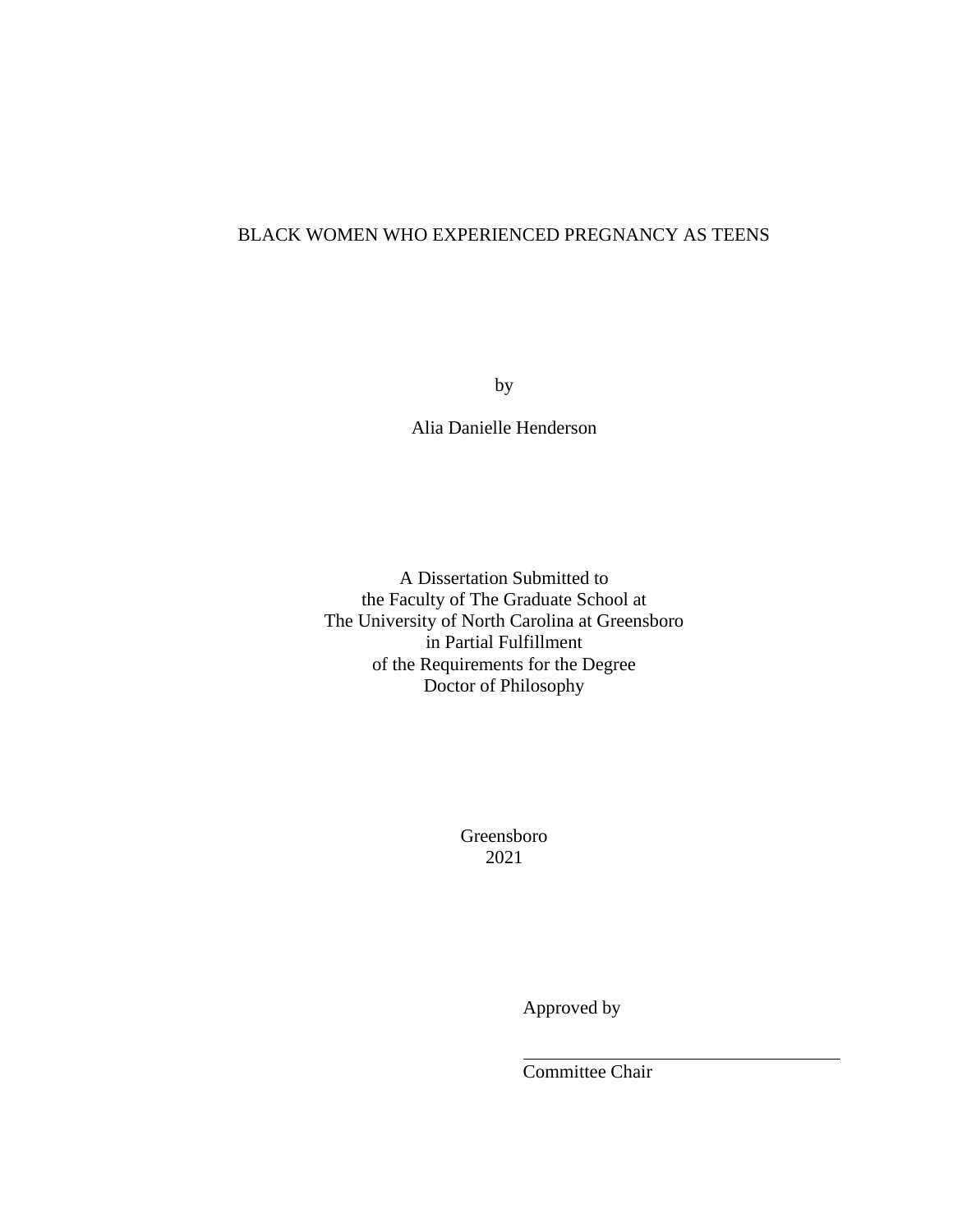# APPROVAL PAGE

This dissertation, written by Alia Danielle Henderson, has been approved by the following committee of the Faculty of The Graduate School at The University of North Carolina at Greensboro.

Committee Chair

Committee Members

Date of Acceptance by Committee

Date of Final Oral Examination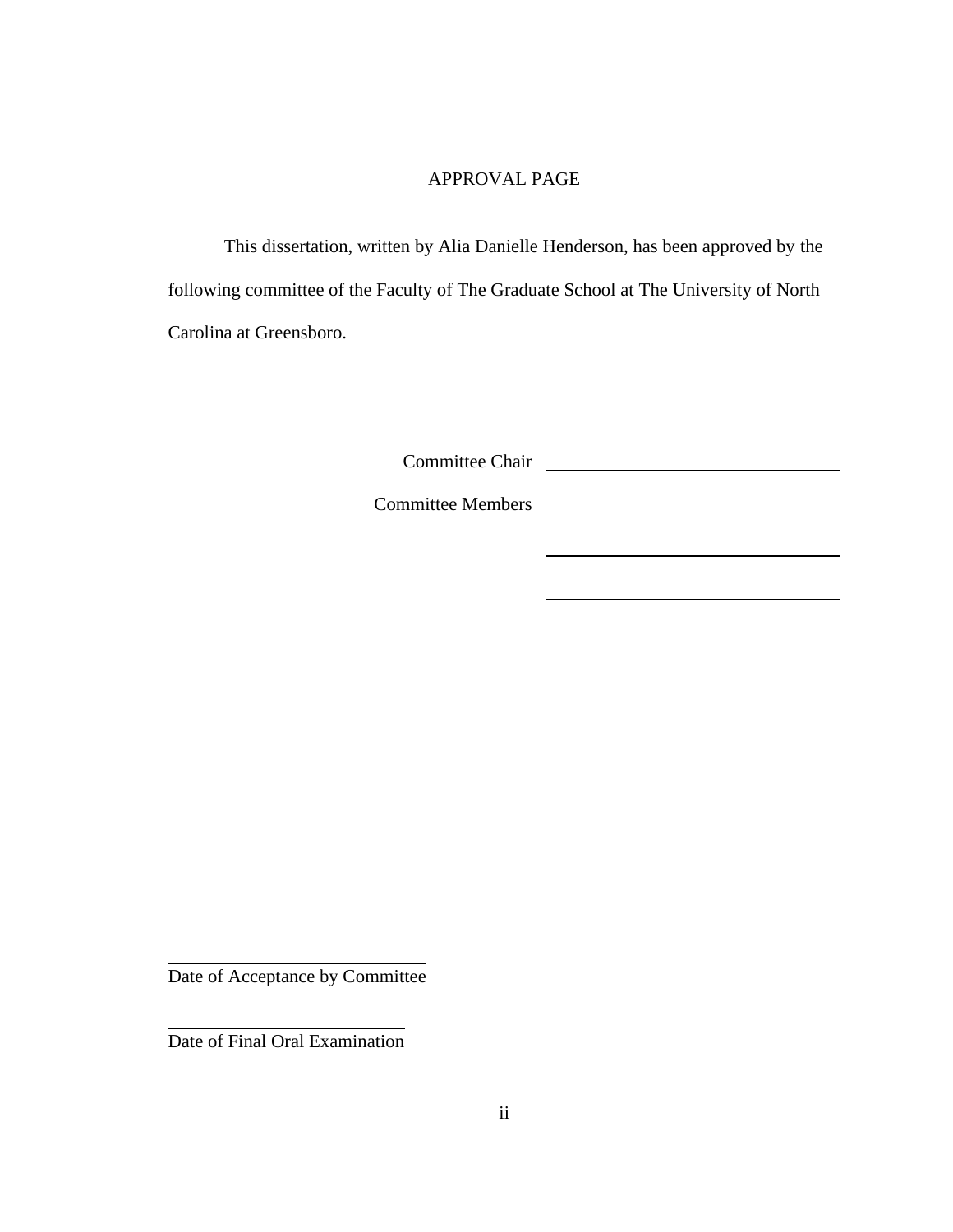# TABLE OF CONTENTS

# **CHAPTER**

| Π. |                                                               |  |
|----|---------------------------------------------------------------|--|
|    |                                                               |  |
|    |                                                               |  |
|    |                                                               |  |
|    |                                                               |  |
|    |                                                               |  |
|    |                                                               |  |
|    |                                                               |  |
|    |                                                               |  |
|    |                                                               |  |
|    |                                                               |  |
|    |                                                               |  |
|    |                                                               |  |
|    |                                                               |  |
|    |                                                               |  |
|    |                                                               |  |
|    | Disciplinary Experiences of American Black Girls in Schools34 |  |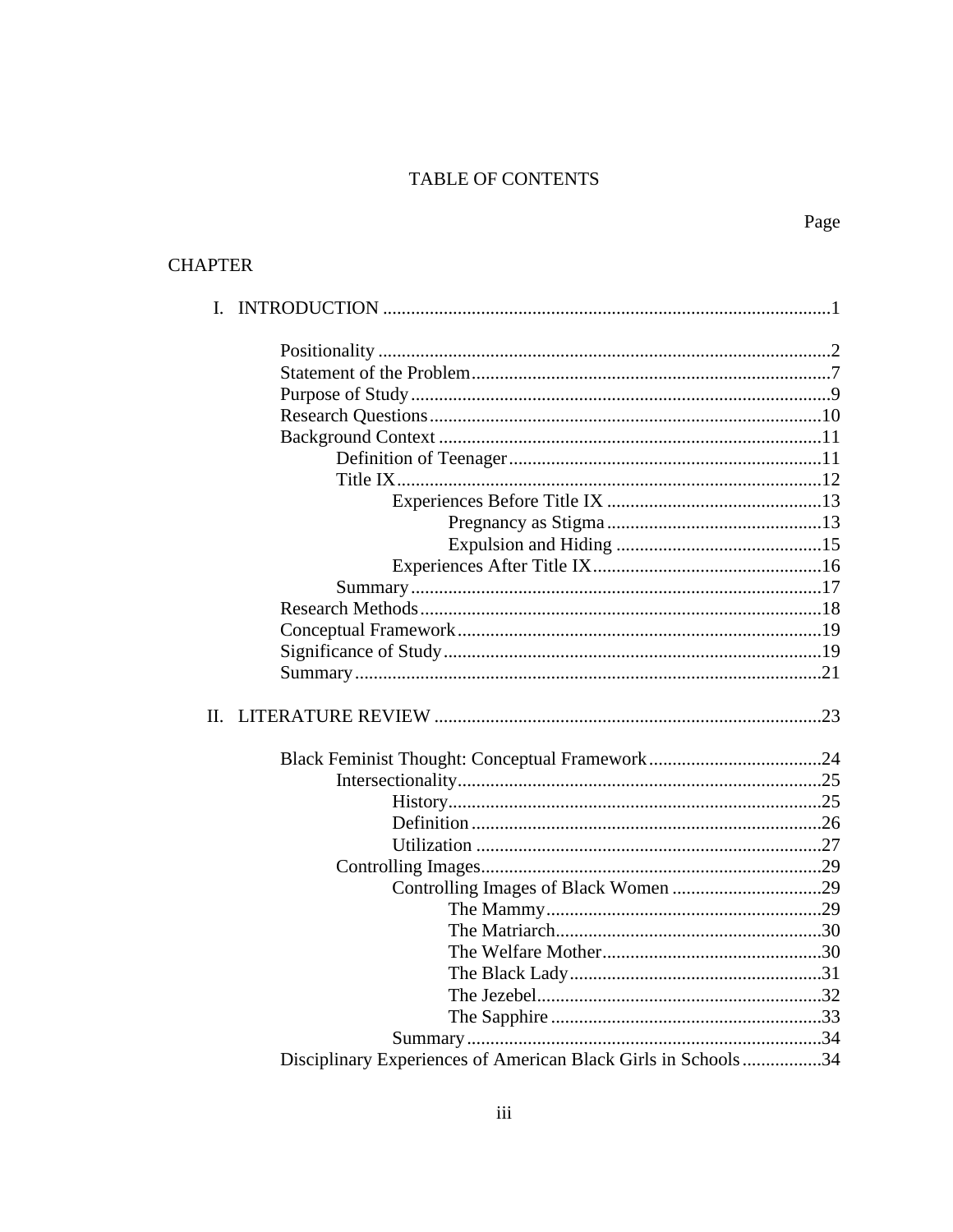| Experiences With Discipline and Controlling Images35    |                                  |
|---------------------------------------------------------|----------------------------------|
|                                                         |                                  |
| Experiences of American Women Who Were Pregnant in High |                                  |
|                                                         |                                  |
|                                                         |                                  |
|                                                         |                                  |
|                                                         | Family and Father of the Child45 |
|                                                         |                                  |
|                                                         |                                  |
|                                                         |                                  |
|                                                         |                                  |
|                                                         |                                  |
|                                                         |                                  |
| Ш.                                                      |                                  |
|                                                         |                                  |
|                                                         |                                  |
|                                                         |                                  |
|                                                         |                                  |
|                                                         |                                  |
|                                                         |                                  |
|                                                         |                                  |
|                                                         |                                  |
|                                                         |                                  |
|                                                         |                                  |
|                                                         |                                  |
|                                                         |                                  |
|                                                         |                                  |
|                                                         |                                  |
|                                                         |                                  |
|                                                         |                                  |
|                                                         |                                  |
|                                                         |                                  |
|                                                         |                                  |
|                                                         |                                  |
|                                                         |                                  |
|                                                         |                                  |
|                                                         |                                  |
|                                                         |                                  |
|                                                         |                                  |
|                                                         |                                  |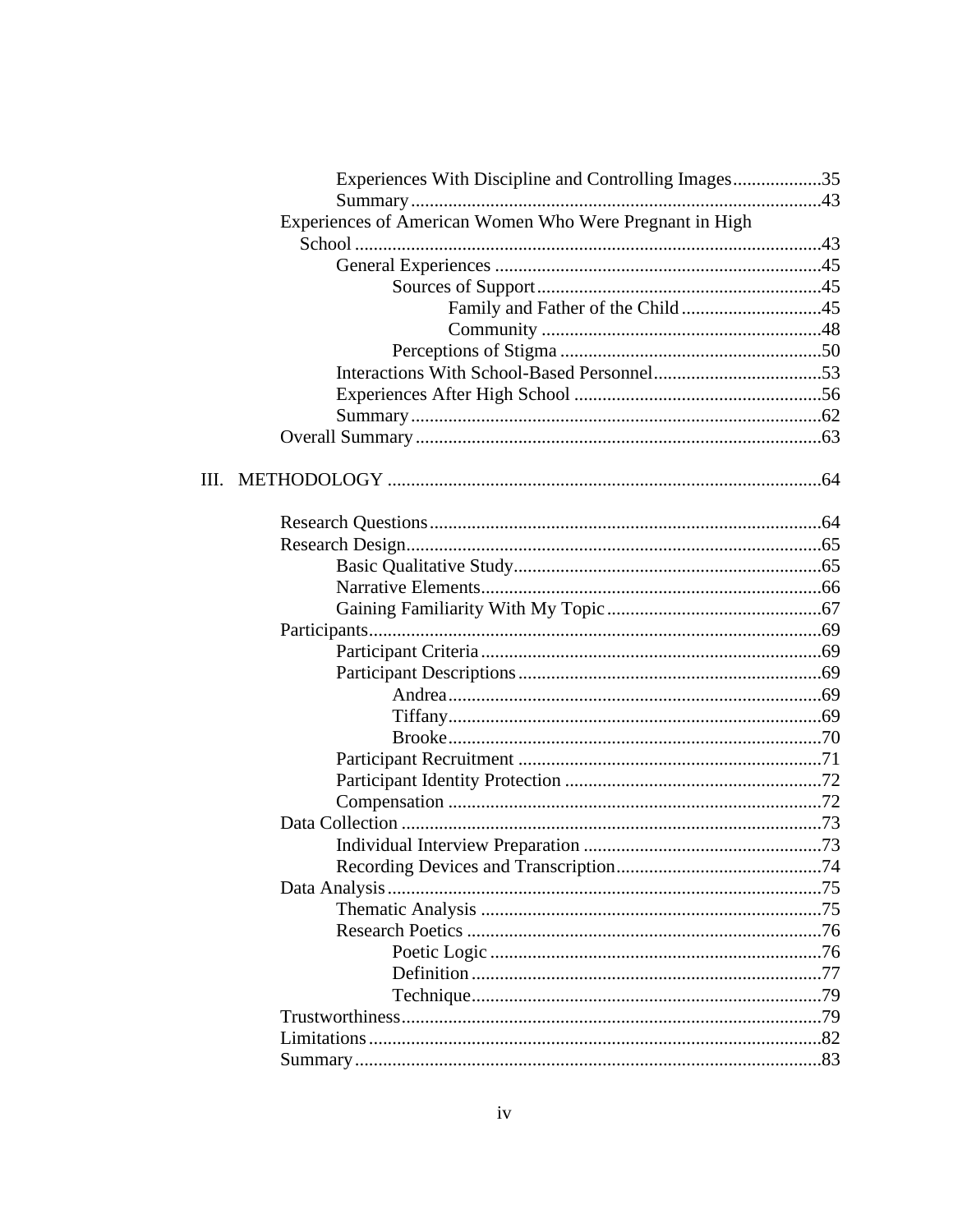| Interactions With Secondary School-Based Personnel89  |  |
|-------------------------------------------------------|--|
|                                                       |  |
|                                                       |  |
|                                                       |  |
|                                                       |  |
|                                                       |  |
| Community-Based Non-Profit Organization93             |  |
|                                                       |  |
|                                                       |  |
|                                                       |  |
|                                                       |  |
|                                                       |  |
|                                                       |  |
|                                                       |  |
|                                                       |  |
|                                                       |  |
|                                                       |  |
|                                                       |  |
|                                                       |  |
|                                                       |  |
|                                                       |  |
|                                                       |  |
|                                                       |  |
|                                                       |  |
| Tiffany                                               |  |
|                                                       |  |
|                                                       |  |
|                                                       |  |
|                                                       |  |
| Interactions With Secondary School-Based Personnel113 |  |
| Attending a Career-Oriented Magnet School 114         |  |
| Secondary School's Attitude Toward Teen               |  |
|                                                       |  |
|                                                       |  |
| Impact of Community and Social Resources117           |  |
|                                                       |  |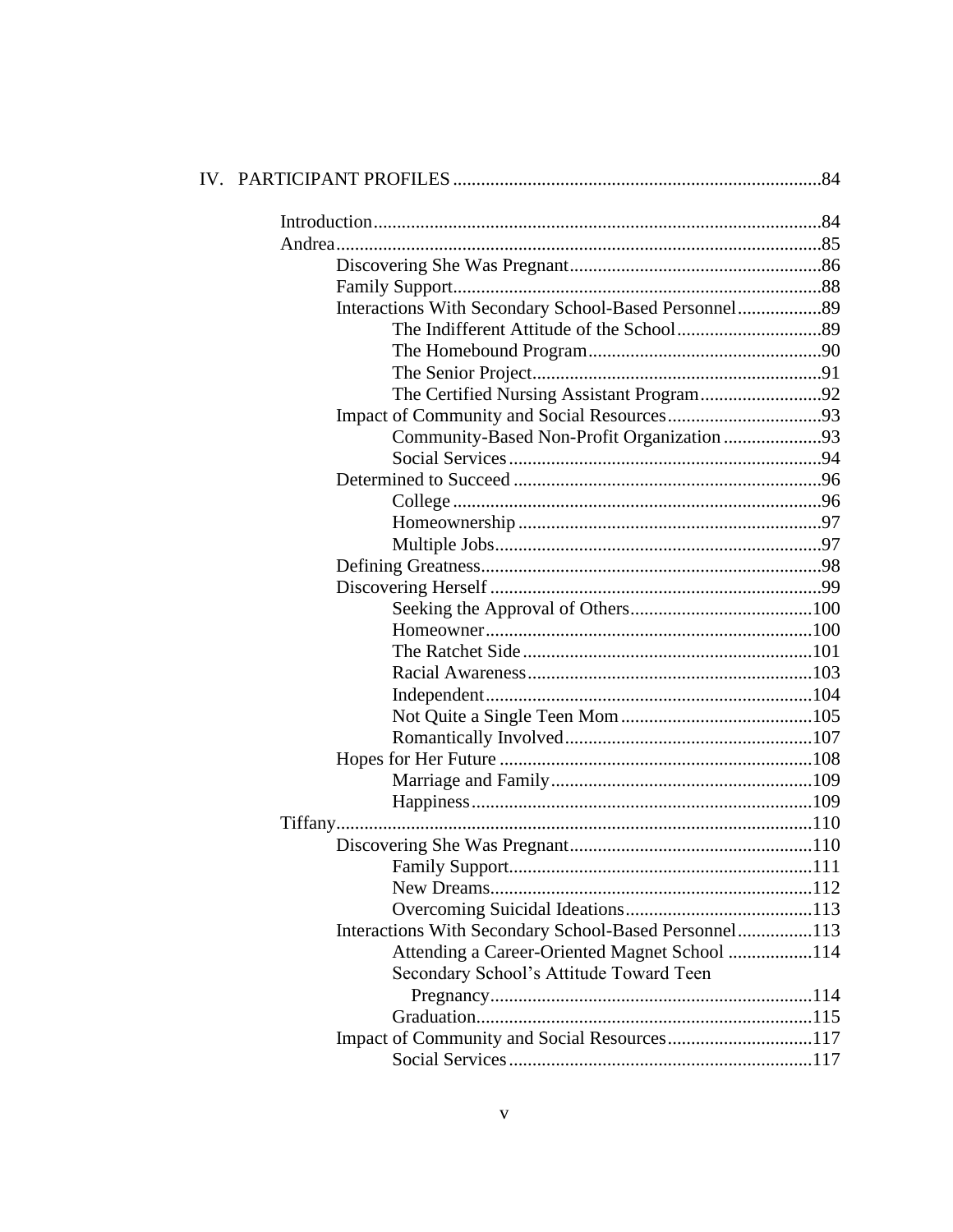| Community-Based Non-Profit Organization 117                |     |
|------------------------------------------------------------|-----|
|                                                            |     |
|                                                            |     |
|                                                            |     |
|                                                            |     |
|                                                            |     |
|                                                            |     |
|                                                            |     |
|                                                            |     |
|                                                            |     |
|                                                            |     |
|                                                            |     |
|                                                            |     |
|                                                            |     |
|                                                            |     |
|                                                            |     |
|                                                            |     |
|                                                            |     |
|                                                            |     |
| Interactions With Postsecondary School-Based Personnel134  |     |
|                                                            |     |
|                                                            |     |
|                                                            |     |
|                                                            |     |
|                                                            |     |
| Mental Health Struggles While Trying to Complete School138 |     |
| Giving Birth While Trying to Complete Graduation           |     |
|                                                            |     |
| Striving to Complete Her Senior Project 139                |     |
|                                                            |     |
|                                                            |     |
| The Impact of a Non-Supportive and a Supportive            |     |
| School Environment                                         | 142 |
| Non-Supportive School Environment142                       |     |
|                                                            |     |
| Impact of Community-Based Non-Profit Organizations  144    |     |
|                                                            |     |
|                                                            |     |
|                                                            |     |
| Reflecting on Her Past and Goals for Her Future 147        |     |
|                                                            |     |
|                                                            |     |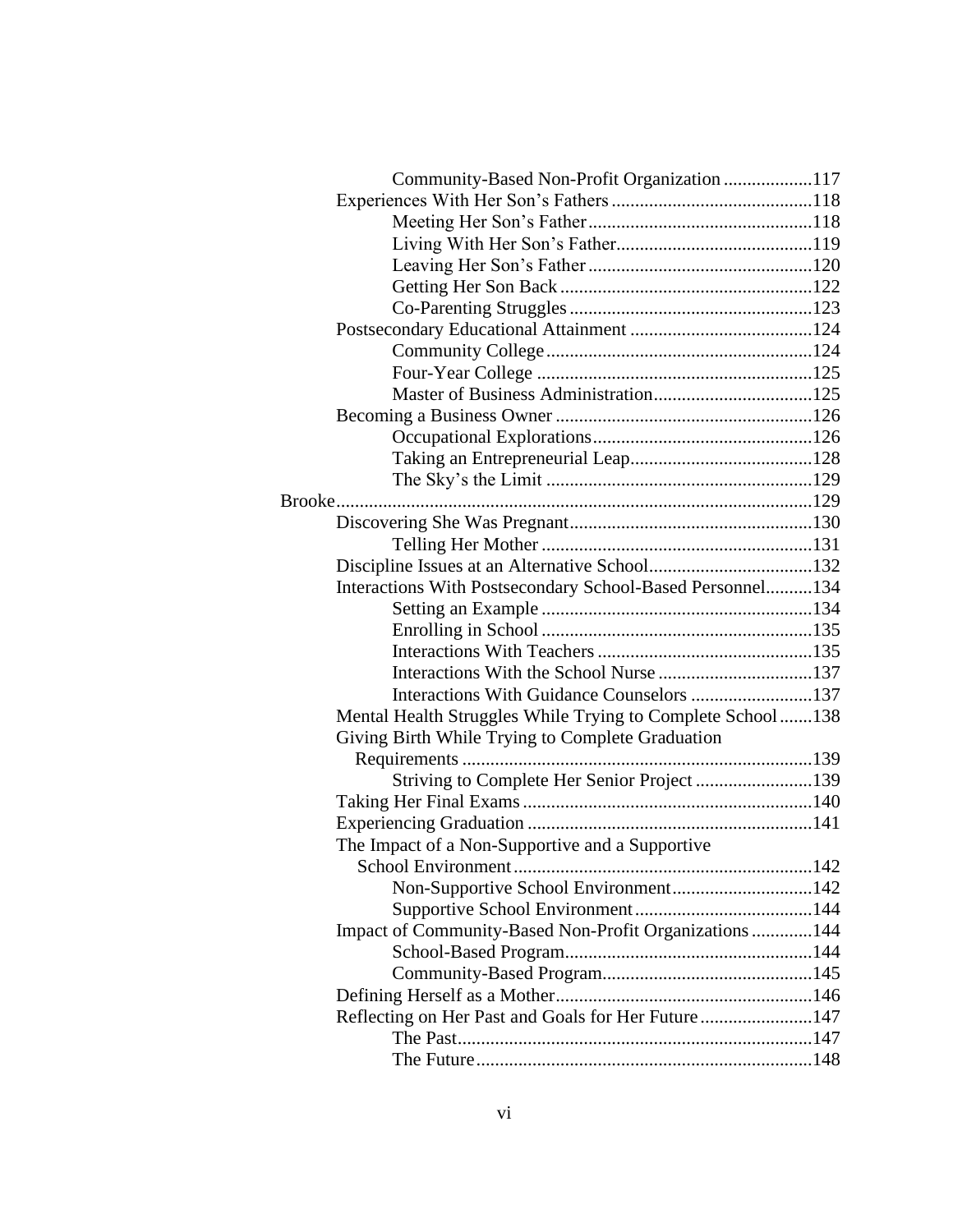| What Are the Stories of Black Women Who Experienced |  |
|-----------------------------------------------------|--|
|                                                     |  |
| Defying the Stigma of Being a Teen Parent 152       |  |
| Demonstrating the Determination to Succeed 153      |  |
| <b>Impact of Middle Socioeconomic Status</b>        |  |
|                                                     |  |
|                                                     |  |
| How Do Black Women Who Were Pregnant Teens in High  |  |
| School Characterize Their Interactions With School- |  |
| Based Personnel When They Were Pregnant?157         |  |
|                                                     |  |
|                                                     |  |
|                                                     |  |
|                                                     |  |
| How Does the Concept of Controlling Images Help Us  |  |
|                                                     |  |
|                                                     |  |
|                                                     |  |
|                                                     |  |
|                                                     |  |
|                                                     |  |
|                                                     |  |
|                                                     |  |
|                                                     |  |
| Demonstrating the Determination to Succeed 173      |  |
|                                                     |  |
|                                                     |  |
|                                                     |  |
|                                                     |  |
|                                                     |  |
|                                                     |  |
|                                                     |  |
|                                                     |  |
|                                                     |  |
|                                                     |  |
|                                                     |  |
|                                                     |  |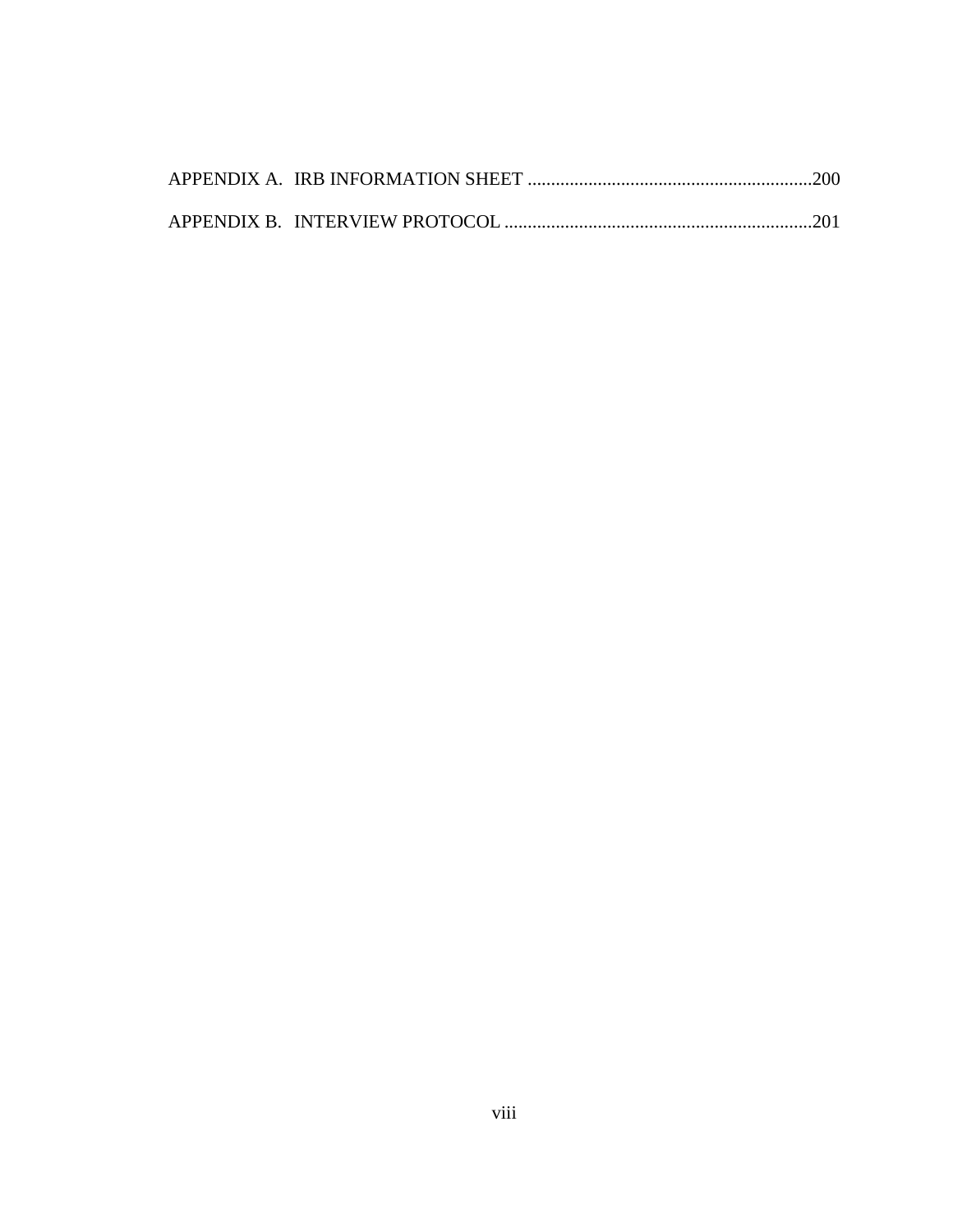# **CHAPTER I**

## **INTRODUCTION**

In my research, I explored the perceptions of Black women who experienced teen pregnancy in high school. This dissertation adds to the literature regarding the intersectional experiences of Black women who, as pregnant Black teens, were marginalized due to an intersection of race, gender, age, socio-economic status (SES), and pregnancy status (Anastas, 2017; Basch, 2011; Luttrell, 2003; M. Morris, 2016; SmithBattle, 2007b; SmithBattle et al., 2020). In general, social discourse has been about preventing teen pregnancy and framing it as a social problem (Basch, 2011; Luttrell, 2003). However, the stigma of teen pregnancy for Black teens is further exacerbated by the prevailing racial pathologies that view Blacks as deviant and immoral. Therefore, social discourse regarding teen pregnancy, Black reproduction, and Black morality creates a unique experience for pregnant Black teens.

Additional to the general experiences of Black women who were pregnant teens, I wanted to particularly explore how Black women who experienced teen pregnancy perceived the interactions, verbally and non-verbally, between themselves and their secondary school-based personnel (Peterson & Bonell, 2018). I broadly define schoolbased personnel as any adult authority figure within a school system, such as teachers, administrators, principals, nurses, secretaries, school counselors, janitors, bus drivers, and cafeteria staff. I chose to utilize a broad definition of school-based personnel because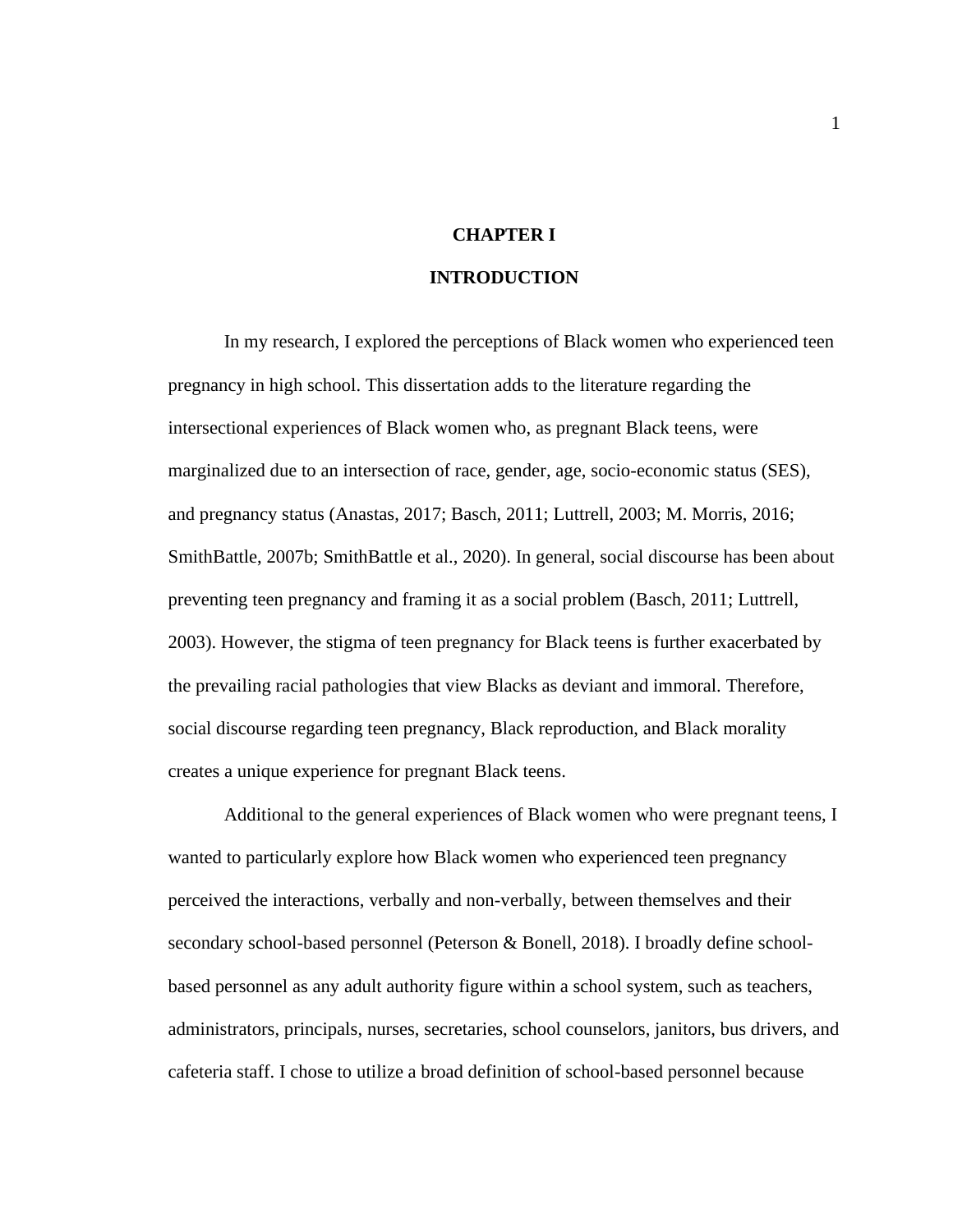students interact with various school-based personnel, and I did not want to limit their experience to persons within a narrow set of roles.

To further contextualize the experiences of my participants, I utilized the concept of controlling images. As expressed in Black feminist thought, the term *controlling image* stems from the ideology created during the Black enslavement era in the United States (Collins, 2000). Controlling images are social constructions that can serve to maintain the subordination of Black women by reducing the complexity of a Black woman into a simplistic caricature to justify our oppression (Collins, 2000). The benefit of analyzing the experiences of pregnant and parenting Black teens through the concept of controlling images is that it can help to reveal deeper meaning in their intersectional experience.

#### **Positionality**

Before I present my research more fully, I must introduce myself. I am an American Black woman. It is important that you, the reader, know who I am so that my use of pronouns and identification with the literature is understood in context. By identifying myself before my research, I am in line with the Black feminist epistemological concept of the *ethic of personal accountability* (Collins, 2000). The ethic of personal accountability holds me responsible for any knowledge claims I make. According to Collins (2000),

Assessments of an individual's knowledge claims simultaneously evaluate an individual's character, values, and ethics. Within this logic, many African-Americans reject prevailing beliefs that probing into an individual's personal viewpoint is outside the boundaries of discussion. (p. 265)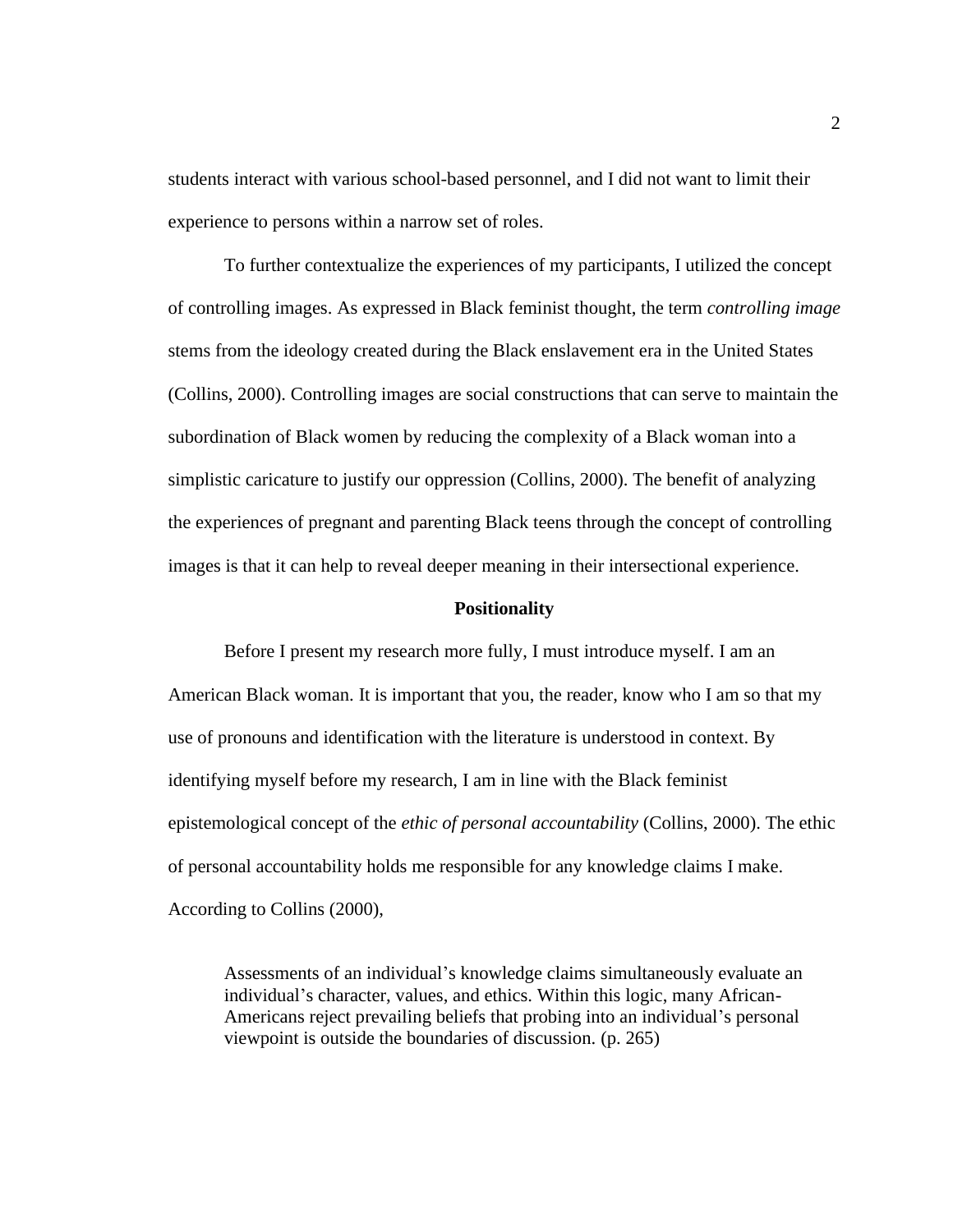Therefore, before the reader can evaluate my research, the reader must evaluate me to determine if my personal being is credible enough to produce credible research. Just being an American Black woman does not give me credibility, but placing that identity on the table before anything else does give you, the reader, a starting place to begin your assessment of my credibility.

Since I am a member of the studied population, American Black women, I utilized first-person plural pronouns ("we," "us," "our") and not third-person pronouns ("they," "them," "their") to avoid "distancing" myself from my own identity (Collins, 2000, p. ix). When I discussed experiences or identities that do not apply to me, I utilized third-person pronouns. I am also utilizing the term *American Black* to distinguish myself from Americans of African descent who are considered "Black ethnics" (Cottom, 2019, Location No. 1140). Black ethnics are African Americans whose ancestry is not rooted in Antebellum America. Cottom (2019) noted that the term Black ethnic is problematic because it implies American Blacks "do not have ethnicity"; however, it is important to distinguish groups to avoid the ideology of a monolithic Black identity (Location No. 1140).

Because I identify as an American Black woman, the experiences of this population are personal to me. I neither had the experience of being a pregnant teen nor being placed in a category that was considered socially deviant—even though by virtue of being an American Black, I am inherently framed as deviant. During my high school experience, I was given the good girl title, or the "Black Lady" controlling image, according to Collins (2000). The Black Lady controlling image is associated with high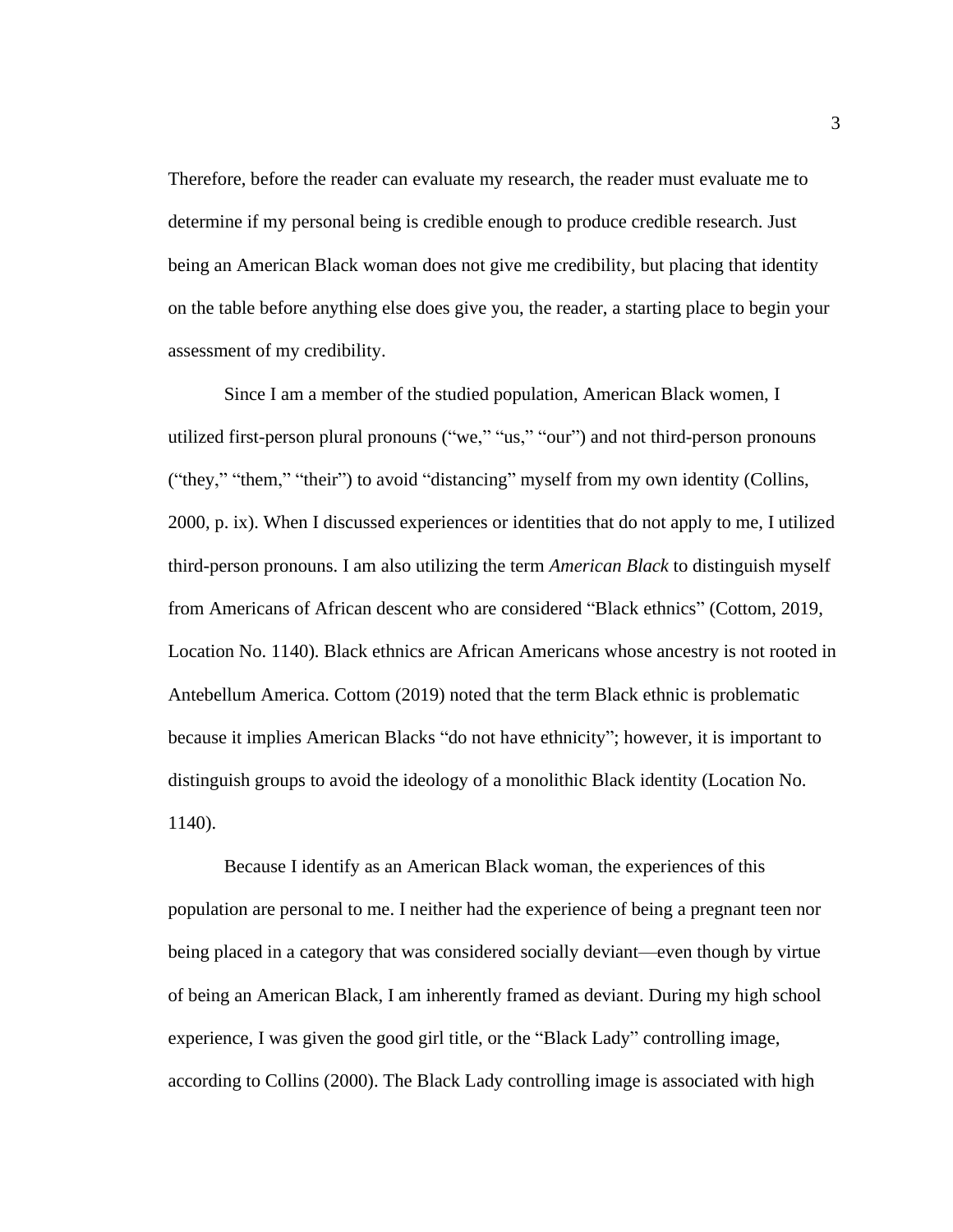academic achievement, moral purity, and such an extreme focus on success that a social life is largely neglected. I was considered a role model of how a Black female student should behave by my family, church, school, and the greater community. I took on that identity and achieved success in line with my image.

Even though I was assigned a seemingly positive and benign controlling image, each controlling image is meant to contain us and deny us the freedom of being an individual with a wide range of emotions, dreams, and talents. I chose to conduct this line of research because people, regardless of social positionality and intersectional identity, have the right to define their lives, speak their truths, and create their experiences. And if a Black woman's authenticity is not controllable, categorical, or conventional, your discomfort is not our problem.

It may present as a curiosity why I chose to explore the experiences of Black women who were pregnant teens in high school when that was not my personal experience. It is difficult to say that was not my experience entirely, because as a Black teen, I was reduced by controlling images to the default image of being sexually deviant until proven otherwise. I had to work to attain the position of the *Black Lady* so that I would not be considered a *Jezebel* (a controlling image associated with promiscuity; see Collins, 2000).

I ended my high school career as the pride of the Black community by becoming the first Black valedictorian of the high school since integration (Doss-Raines, 2002; Edwards, 2011, 2014; Kerr, 2018). It was not that I was smarter than my Black predecessors—I just came from a family that enjoyed flexing their powerful social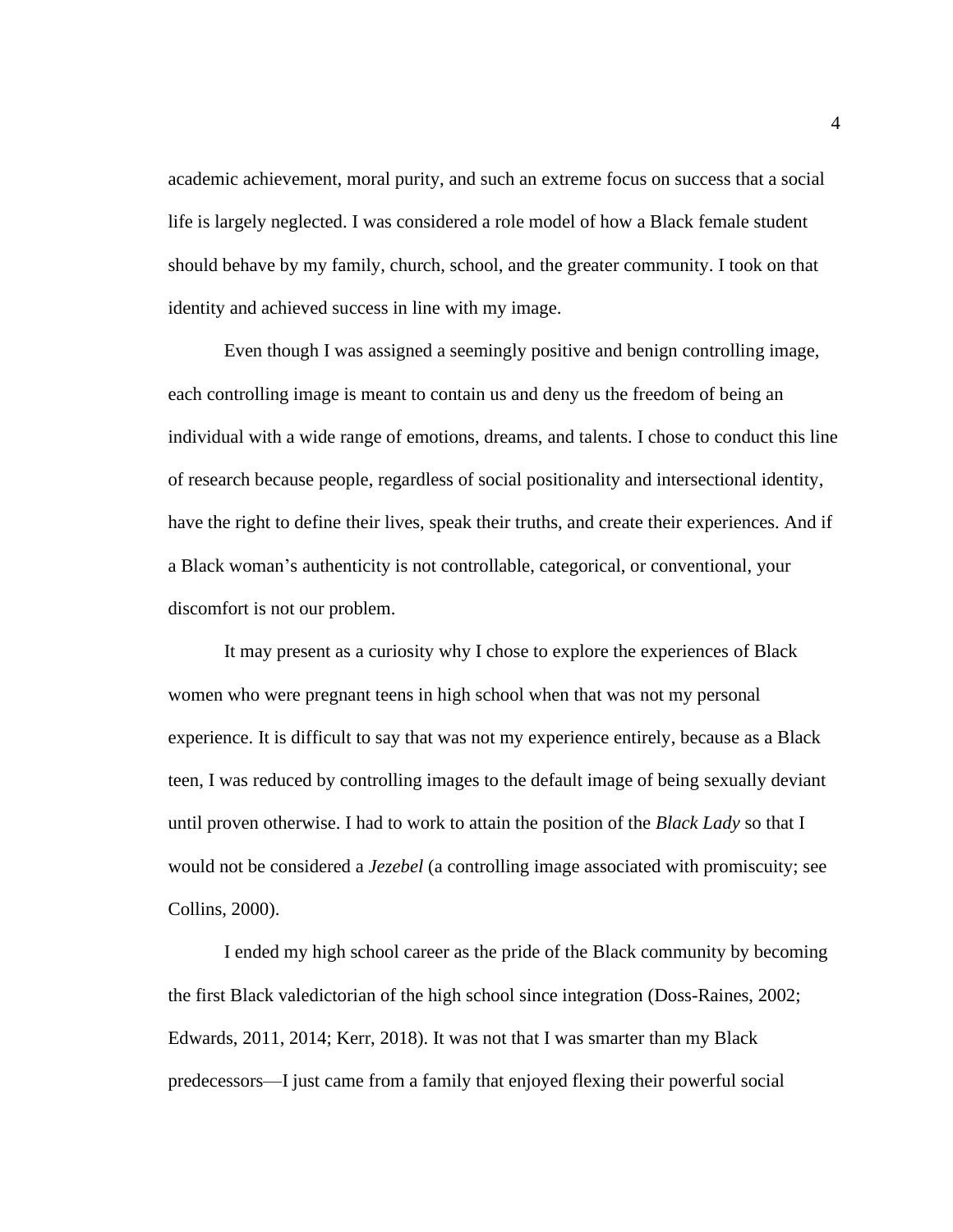standing, and I was a *good Black girl*. And my *goodness* was highly protected, for I was sheltered by my peers and adults alike. To loosely quote Maya Angelou—*one is only as virtuous as her options*—and everyone made certain that I had no options (Angelou & Oprah, 2015).

My success largely involved the controlling images thrust upon other women in my family: my grandmother and my mother. My grandmother was one of the most powerful women in the school system and the city in general. And my mother . . . well, she was an educated force of nature. Both my grandmother and mother knew how to play their controlling images to their advantage. My grandmother could easily have been seen as a respectable Black Lady and a Matriarch (one who controls and cares for her own family). She achieved high social standing through her ability to get things done for others while her own needs and health suffered. Her power did not come *from* selfsacrifice; it came *because* of self-sacrifice. My mother is a Sapphire—*every day, all day, twice on Sunday* (I am utilizing the rich description of Black colloquialism). She exudes an anger that strikes fear and action. And no one questioned her anger out of fear of upsetting my grandmother. All I had to do was play my part as the Black Lady and make indisputably perfect grades.

Therefore, instead of saying that teen pregnancy was not my experience, I will say it was not my direct experience. And, I will say, the concept of controlling images is definitely a significant part of my experience. Additionally, my extensive volunteer work over the past two years with various community programs that serve pregnant and parenting teens has brought me into proximity to the current plight of this particular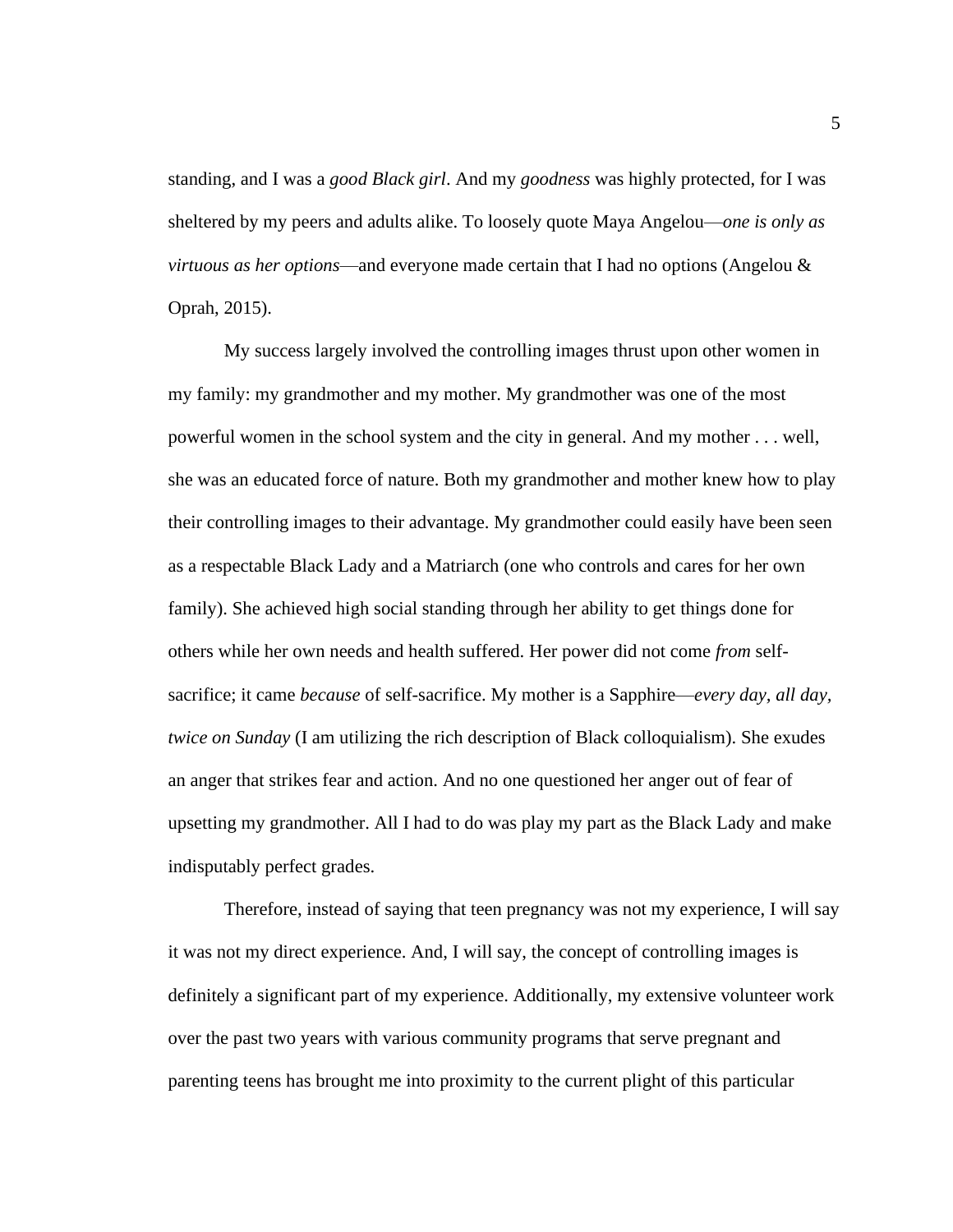population. Thus, I consider myself an inside/outside researcher (Dwyer & Buckle, 2009). I am inside the subject matter as an American Black woman and a volunteer for programs that support pregnant and parenting teens, but I am outside the subject matter since I did not directly experience teen pregnancy.

Therefore, based on my positionality as an insider/outsider researcher and being an educated and privileged American Black woman, I utilized a reflexive writing strategy to process my relationship with the research. Pelias (2011) stated that "reflexive writing strategies allow researchers to turn back on themselves, to examine how their presence or stance functions in relationship to their subject. Reflexive writers, ethically and politically self-aware, make themselves part of their own inquiry" (p. 662). I consider my positionality as an American Black woman who is culturally and academically aware of controlling images to be my greatest strength, but I also recognize that it is a possible limitation. Therefore, I employed the "reflexive writing strategies [that] include[d] how [I] emerged as a *contaminant*, how [my] insider status was revelatory or blinding, and how [I was] *implicated* in the problem being addressed" (p. 662). As much as I genuinely want to tear down oppressive social structures and give voice to silenced, marginalized experiences, I had to recognize my privilege even to think that I can tear down oppressive social structures or that I have the power to be able to give voice to silenced, marginalized experiences. I was raised in a White supremacist patriarchal society, I have internalized White supremacist patriarchal values, and I have helped maintain White supremacist patriarchal social structures. And I own that. However, by my willingness to trouble my insider status and recognize my privilege, I held myself accountable to do *a*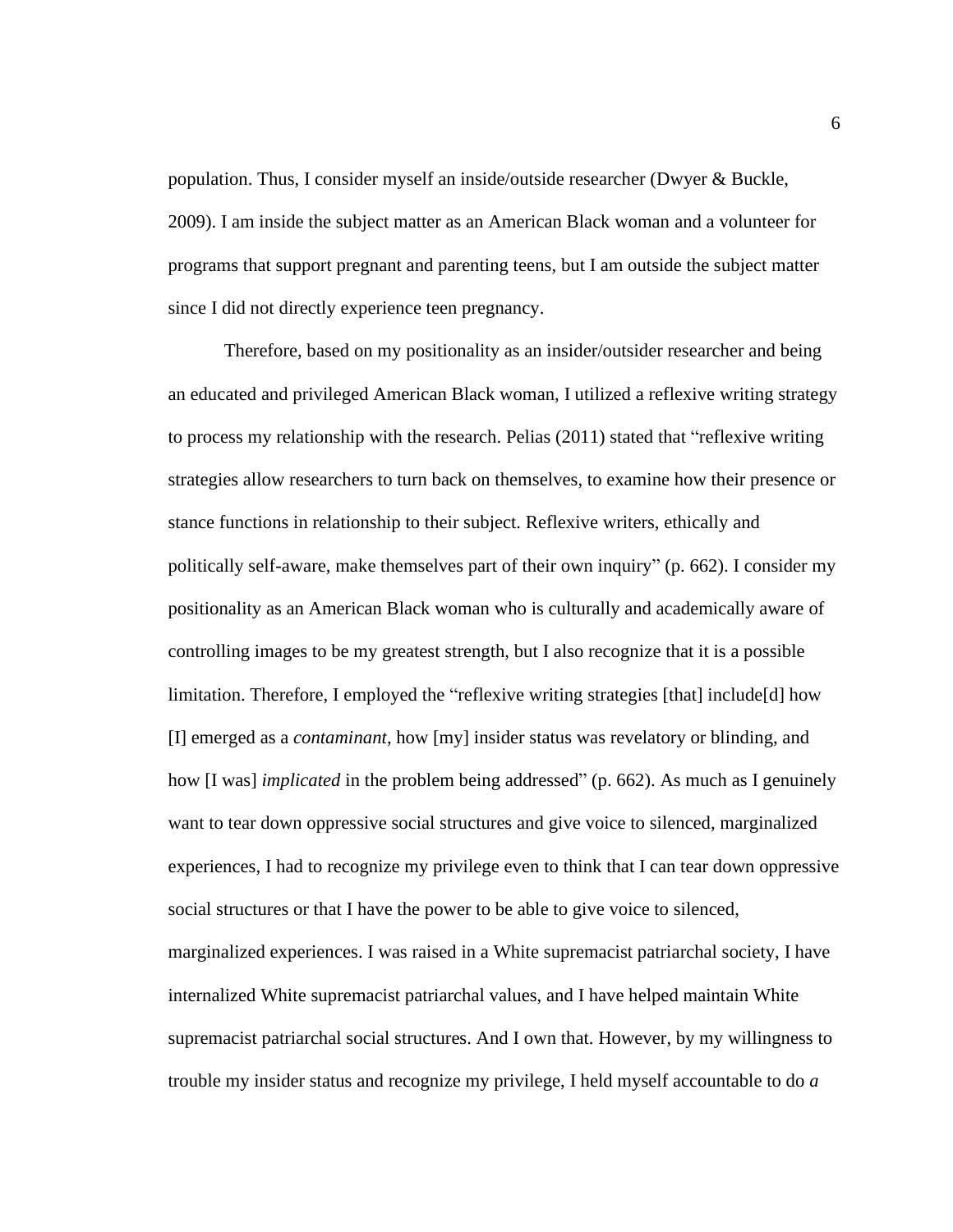*good* work and *do right* by the research (another taste of the richness of Black colloquialism).

## **Statement of the Problem**

Teen pregnancy is problematized in the literature as a pathology contributing to societal ills such as economic instability and financial dependence on the government (Basch, 2011; Luttrell, 2003). My stance is that the systemic treatment of pregnant teens, especially Black pregnant teens, is the actual problem that ultimately reflects larger societal problems of racism, classism, and sexism. My sentiments echo Evans-Winters and Esposito (2010), who stated, "young [Black] women's existence at the margins presents both constraints and possibilities for all educational reform efforts and overall societal transformation" (p. 22). Therefore, my research focus on the broad experiences of Black women who were pregnant teens was a way to investigate teen pregnancy. And I specifically focused on their experiences with school-based personnel to explore the impact of the educational system on their experience.

By adding to literature that examines the experiences of Black women who were pregnant teens, I also hope to create an opportunity to see how they are being treated within the educational system and learn what type of support they need in the school setting. Black girls' experiences in schools are often left unexplored by scholars who favor researching Black boys' experiences. Patton et al. (2016) noted how "the challenges facing Black people and Black men and boys are treated as one and the same. As a result, an asymmetrical solidarity is perpetuated among Black people, relegating the lived experiences of Black women and girls to the margins" (p. 194). Therefore, while "Black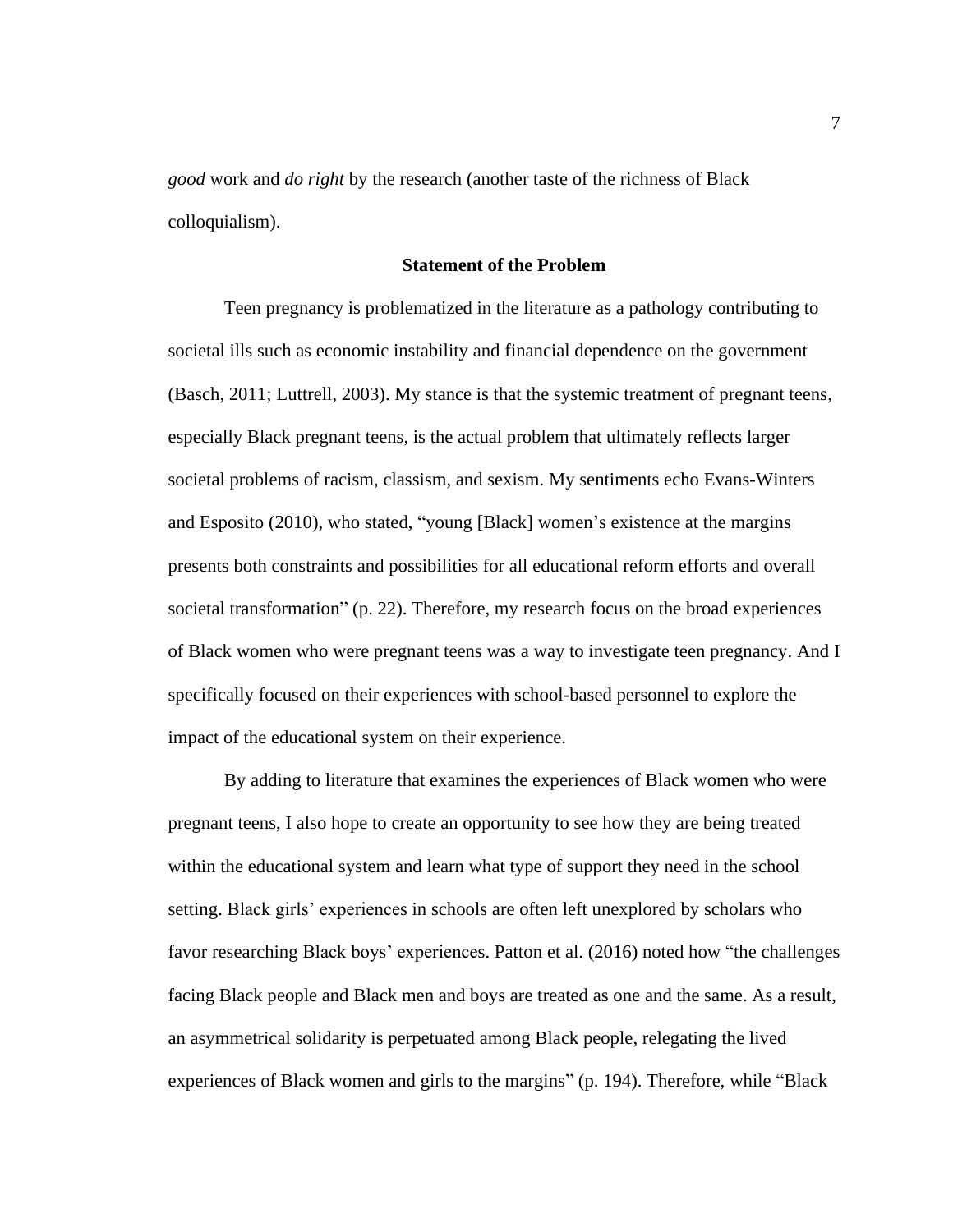girls are stymied by many of the race-based policies and practices that impede the success of [our] male counterparts . . . Black boys remain at the center of research efforts and national initiatives aimed to improve their educational outcomes" (Watson, 2016, p. 239).

There needs to be an intersectional approach to research in order to uncover the lives of Black women and girls. M. Morris (2016) called for the utilization of a "raceconscious gender analysis," which is "the process of acknowledging that Black women never stop being Black people, nor do [we] stop being women" (p. 180). Additionally, M. Morris (2016) called for the recognition that "an agenda for Black female achievement does not undermine or preclude any agenda or narrative on Black male achievement" and not to "assume that by supporting men and boys only, our schools and other institutions are meeting the needs of young women and girls" (p. 181). Therefore, Black girls and women deserve to be researched in a manner that centers us and our unique experiences rather than as an addendum to the Black male experience or the White female experience.

Watson (2016) did note that while there has been an increase in the research into the schooling experiences of Black girls, there is a tendency for the research to use a deficit model and lack a culturally relevant framework such as Black Feminist Theory. As a result, the intersectional identity of being a Black, female, teenager experiencing pregnancy in a high school setting results in a thinly researched demographic that is often viewed through the stigmatized lens of teenage pregnancy. And to further complicate the problematic nature of researching this demographic are the controlling images through which Black women, in general, are stigmatized. M. Morris (2016) stated that "Black girls need teachers, administrators, and school policies that do not see their Black identity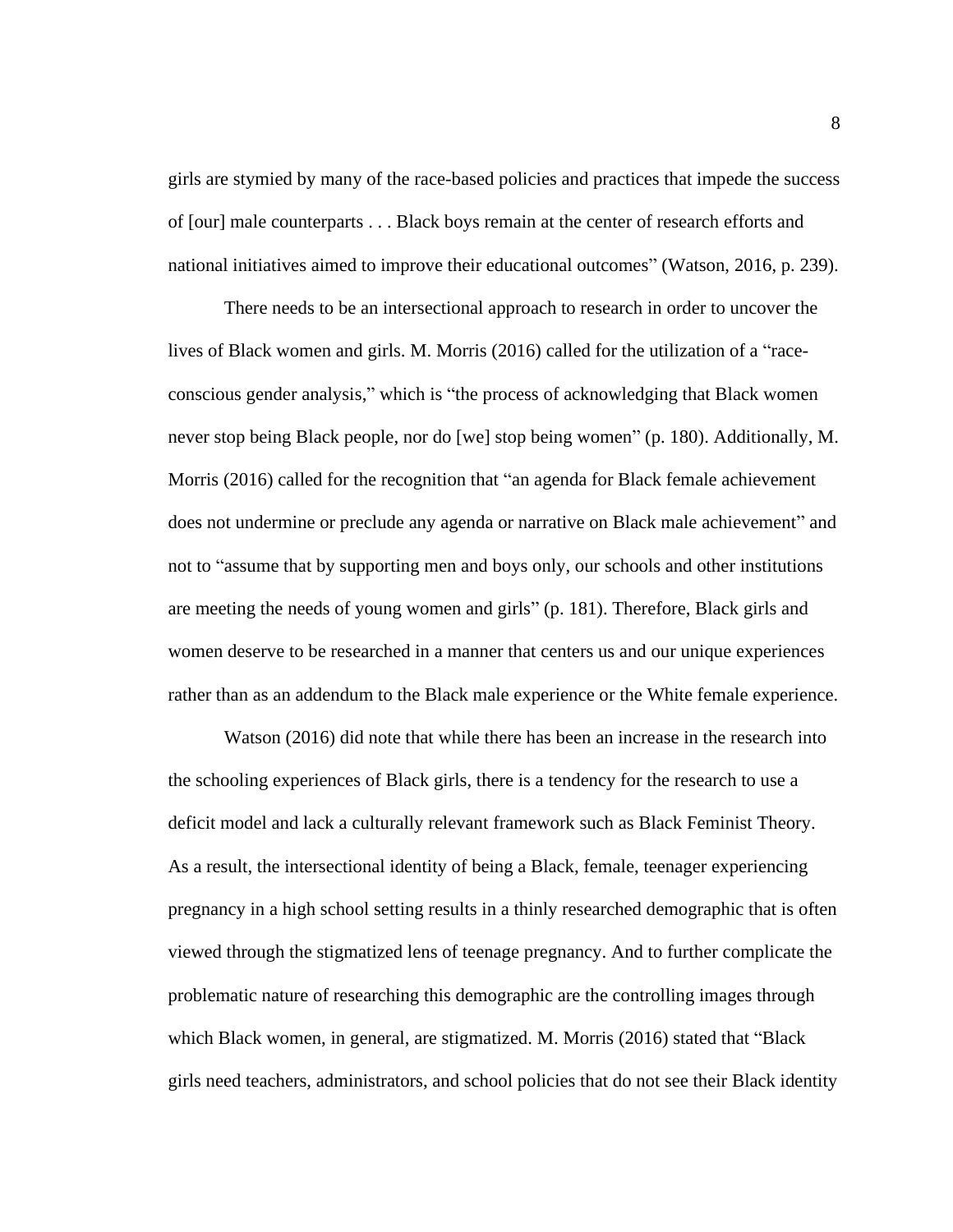as inferior or something to fear" (p. 178). The fear is of the image of the Black girl, not the Black girl herself. And what we fear, we seek to control; hence, controlling images. This is why it is important to understand where this fear is coming from so that it can be addressed, and the Black girl can be seen as an individual person. However, Black girls do not need to be feared; we need to be understood. Therefore, this study addressed the need for more culturally relevant research centered on the experiences of Black girls.

The problem explored in this study is in line with the statement from Evans-Winters and Esposito (2010) that there

is a need for scholarly endeavors that not only serve to empirically validate the experiences of girls of African descent, but also make use of such findings to strengthen coalitions across academic genres and communities, transform pedagogical practices in classrooms; and, actively promote social and educational policies at the micro- and macro-level, with those in mind who exist at the intersections of race, class, and gender. (p. 15)

Therefore, it is my sincerest hope that this study will benefit the educational experience of Black girls in general and Black girls who experience teen pregnancy in particular. Moreover, I hope to contribute to the scholarly research regarding the schooling experiences of Black girls and women.

#### **Purpose of Study**

The purpose of this study was to amplify the voices and visibility of Black women who experienced pregnancy while in high school. I was particularly interested in their overall experiences with pregnancy and early parenting (Anastas, 2017; Basch, 2011; Luttrell, 2003; SmithBattle et al., 2020). I also hoped to examine how pregnant Black women interacted with school-based personnel (Peterson & Bonell, 2018). Finally, I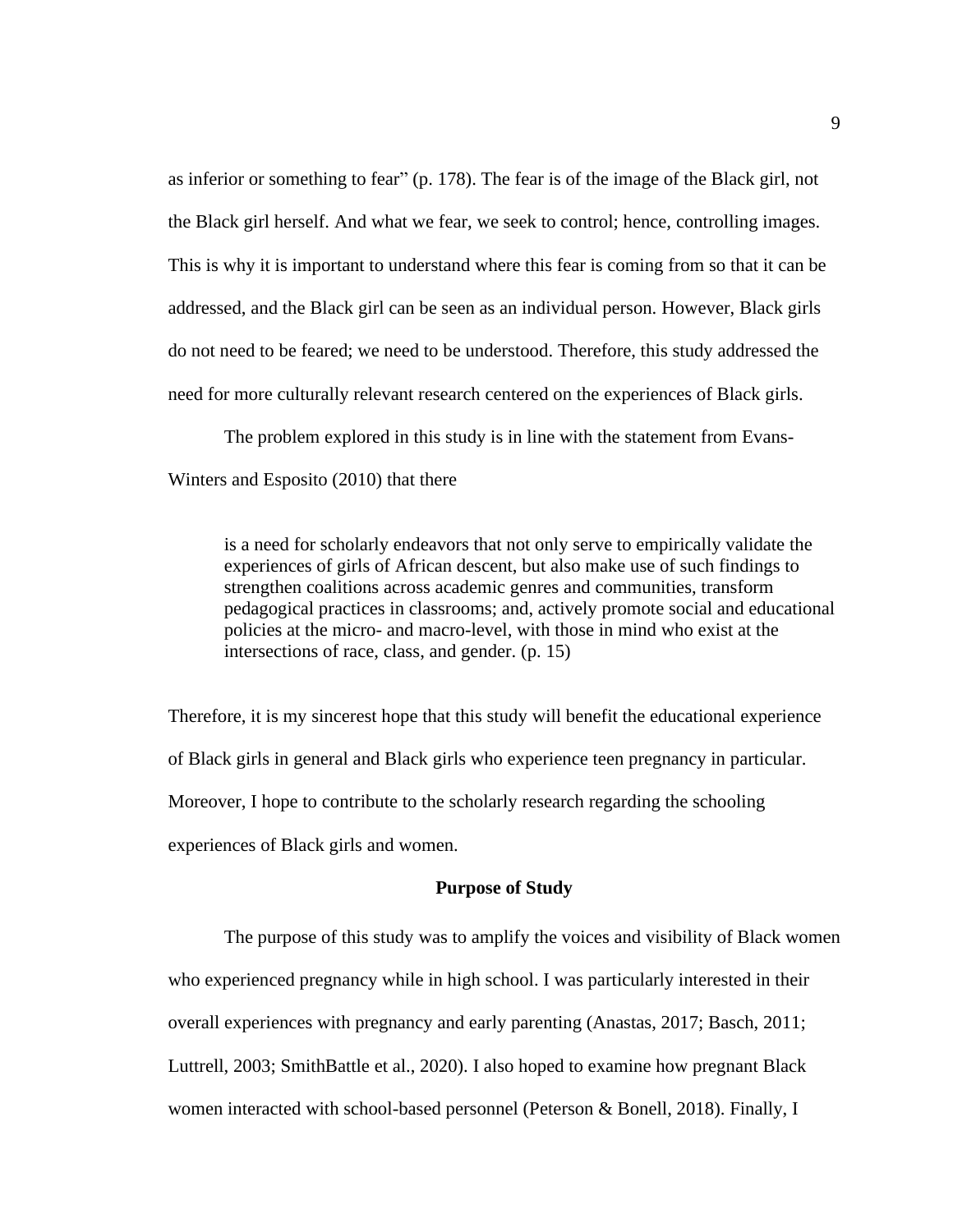wished to understand how the idea of controlling images (Collins, 2000) related to their experiences.

Evans-Winters and Esposito (2010) acknowledge the declaration in Regina Austin's 1995 article "Sapphire Bound!" that "calls for minority female scholars in the legal field to straightforwardly, unapologetically, and strategically use their intellectual pursuits to advocate on behalf of poor and working class minority women" (p. 11). Additionally, Austin "encourages minority female scholars to redefine the Sapphire [controlling image] to testify to the social and political circumstances impacting minority women" (Evans-Winters & Esposito, 2010, p. 12). Even though I am in the educational field and not legal studies, I am a minoritized female scholar, and I believe that I have a duty to ensure that any published scholarship I produce is a work of advocacy for my racial gender. By exploring how Black women who were pregnant teens experienced their interactions with their school-based high school personnel, I am utilizing my privileged position as a doctoral student to amplify marginalized voices that are often ignored or degraded within the social discourse.

#### **Research Questions**

I crafted the first research question to gain a broad understanding of the participants' experiences with pregnancy as a teen. In the specific research questions, I gleaned information regarding their interactions with school-based personnel and ways the concept of controlling images related to their experiences in general. The following are my research questions: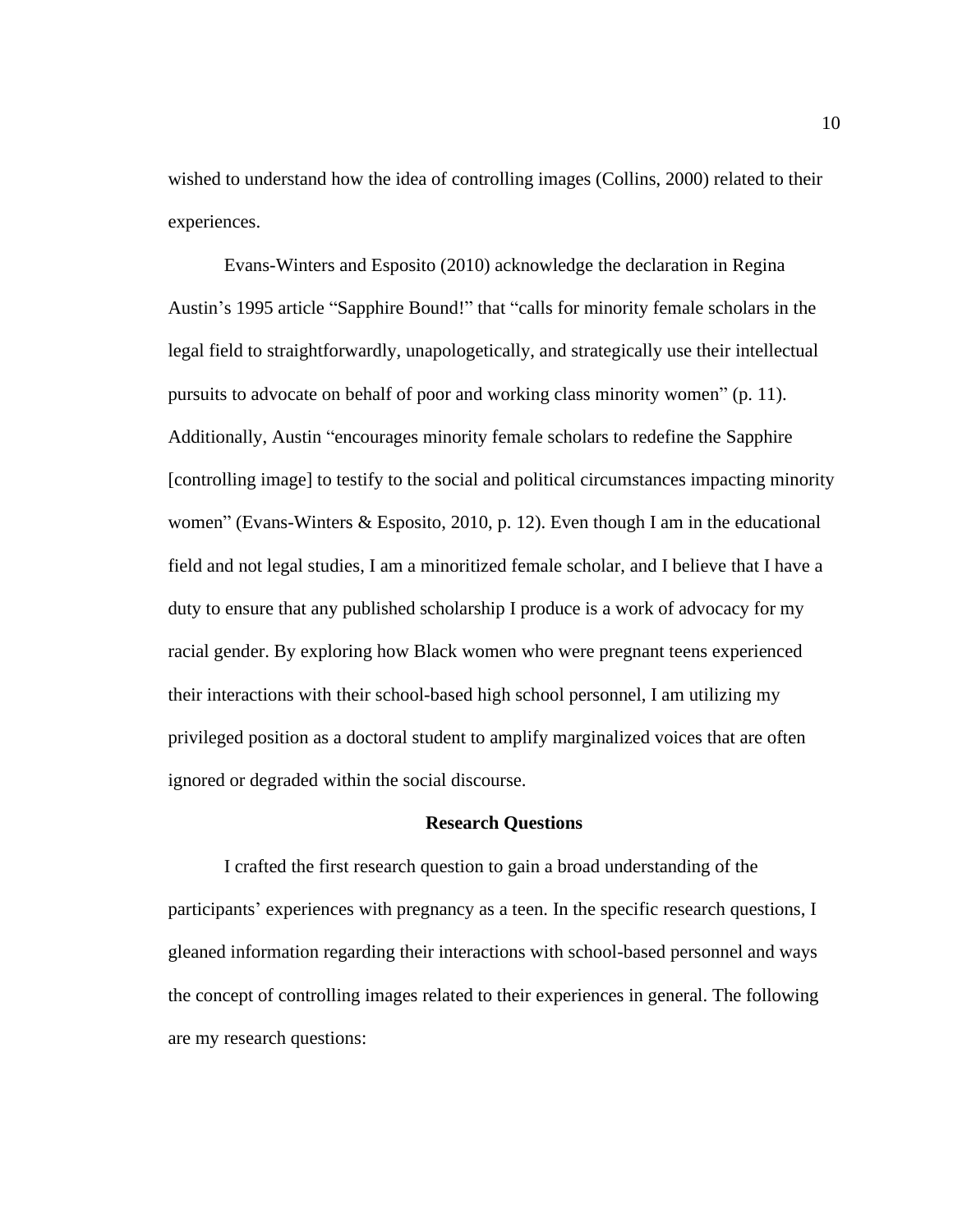What are the stories of Black women who experienced pregnancy during high school?

- o How do Black women who were pregnant teens in high school characterize their interactions with school-based personnel when they were pregnant?
- o How does the concept of controlling images help us understand their experiences?

### **Background Context**

In this section, I define the term teenager and what it means for Black women and review the Title IX literature regarding teen pregnancy. Exploring the background context of being a teenager and Title IX helped me understand the experiences of pregnant Black teens in high school.

## **Definition of Teenager**

It is important to exactly define what I mean by the term *teenager* and how that definition is applied to Black women. In this study, I use the term teenager to describe high school students in Grades 9-12 and not people aged 13-19.

The creation of high schools is the context that created the social construction of the teenager. High school attendance increased dramatically in the early 20th century. According to Spring (2011), "between 1900 and 1940, the percentage in high school of those between fourteen and seventeen years old increased from 11 to 80 percent" (p. 350). High schools served as a way to control teenage sexuality and channel it into civil service and extracurricular activities, in addition to serving as a way to simultaneously suspend entry into and train a potential labor force (Spring, 2011). Marketers recognized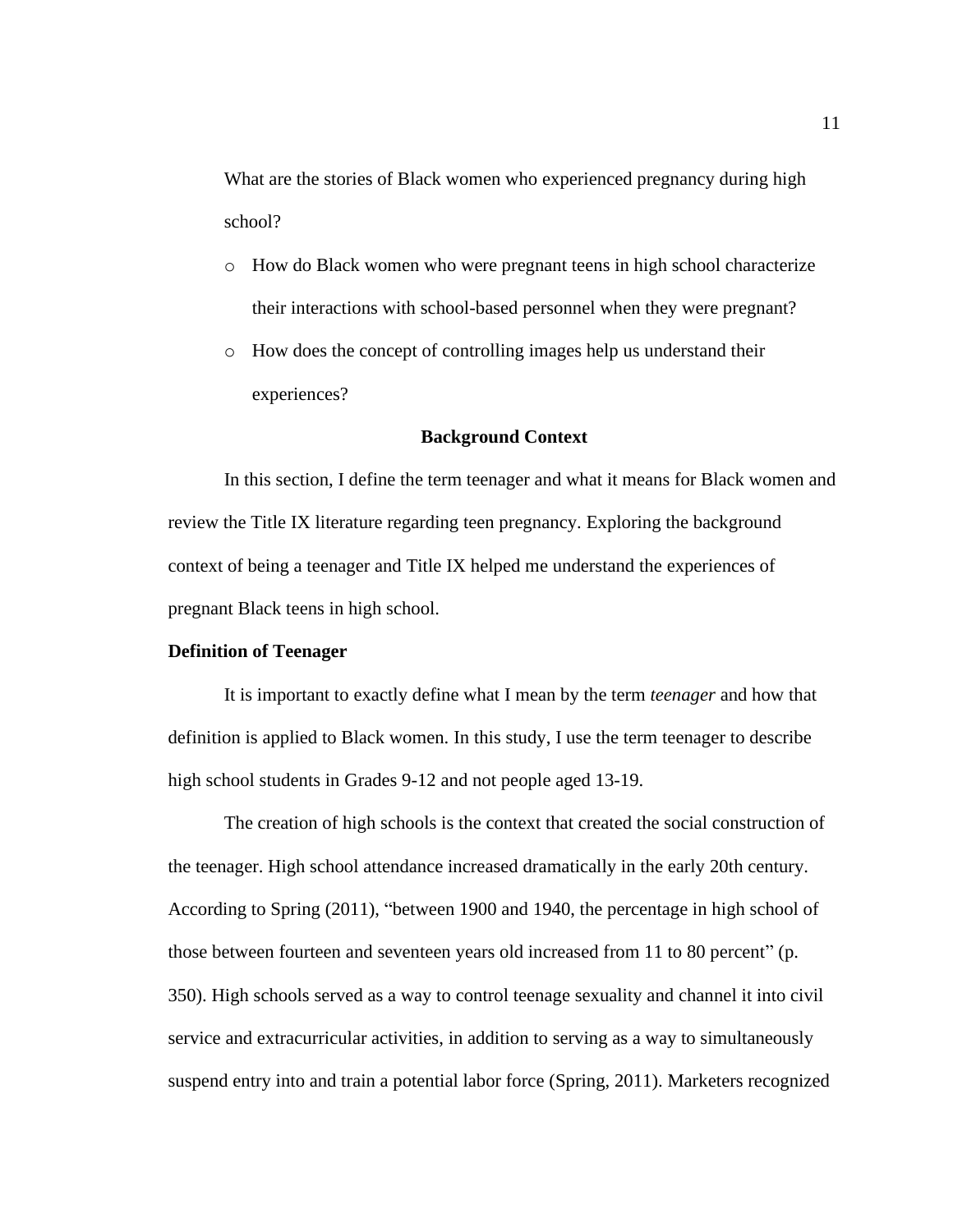the potential consumer power of high school students and constructed the term "teenager" (Spring, 2011, p. 350) to advertise to this new consumer demographic.

However, it is important to note that Black females are not always viewed on an age continuum but rather experience *age compression*. M. Morris (2016) defined age compression as "the assignment of more adultlike characteristics to the expressions of young Black girls" (p. 24). M. Morris (2016) stated that Black girls experience age compression when

they are likened more to adults than to children and are treated as if they are willfully engaging in behavior typically expected of Black women—sexual involvement, parenting or primary caregiving, workforce participation, and other adult behaviors and responsibilities. (p. 34)

Age compression is a "reflection of deeply entrenched biases that have stripped Black girls of their childhood freedoms" (M. Morris, 2016, p. 34). According to Evans-Winters (2017), "Girlhood is a designation and theorization grounded in Eurocentric Western White middle-class understandings of what it means to be a girl and woman in a White male patriarchal society" (p. 415). Therefore, a Black girl's teenage experience may differ from that of her White counterparts because a Black girl is viewed as an adult at an earlier age.

### **Title IX**

Title IX is a federal civil rights law passed as part of the Education Amendments of 1972. This law notes that "No person in the United States shall, on the basis of sex, be excluded from participation in, be denied the benefits of, or be subjected to discrimination under any education program or activity receiving Federal financial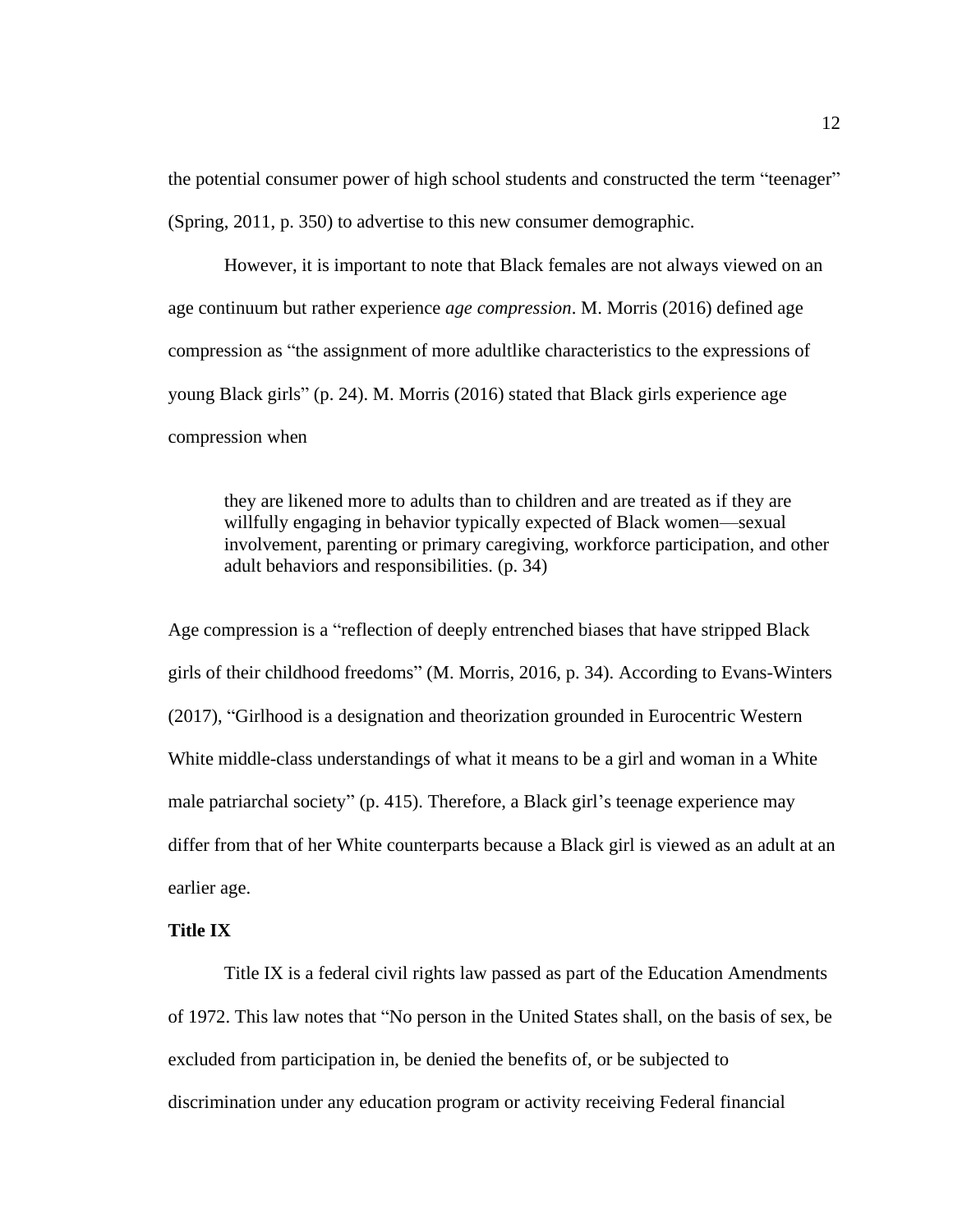assistance" (U.S. Department of Education, 2015). Therefore, under Title IX, pregnant teens have the right to attend school in the same manner as they did before pregnancy, which includes remaining in honor's courses, school clubs, and activities (such as prom), and the school must make accommodations for their pregnancy so they can participate. Thus, it is illegal for schools to force any pregnant teen into a certain course level, specialized programs, and/or homebound schooling. However, just because it is against the law does not mean it does not occur.

## *Experiences Before Title IX*

Before 1972, there were no official rules governing how pregnant students were to be educated, making the pregnant student's education subject to her school's decision and/or her parents. Therefore, when a student became pregnant, she ceased to be a student and became a problem to be solved. Often the "driving policy implemented to rid society of teen pregnancy was to abolish the pregnant teen from school, where, the theory went, she would be seen and copied by other teens" (Fershee, 2009, p. 79). The combination of the stigma of premarital sex, especially in high schools, and the ideology that pregnancy was contagious led to the expulsion and hiding of pregnant teens.

**Pregnancy as Stigma.** Teen pregnancy in high school was not just stigmatizing to the pregnant student. According to Fershee (2009), "the stigma pregnancy cast on an unmarried girl could reach far beyond her as an individual; it could also stain the reputation of the school she attended and her family name" (p. 82). High schools are a space for suspended adulthood. And in line with this concept of suspended adulthood, "the reputation of the school as a place where teens were pure and innocent was of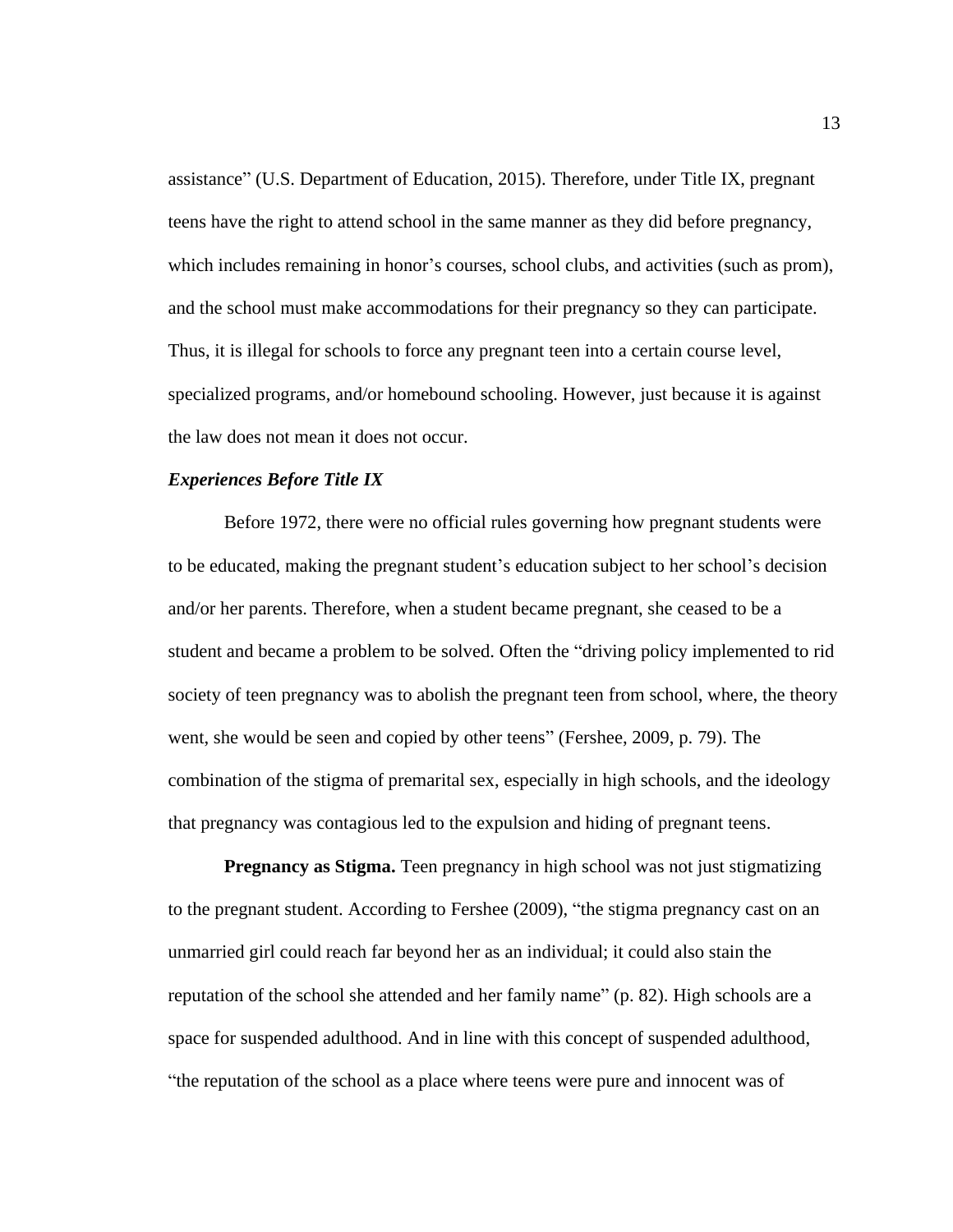paramount importance to school administrators during the pre-Title IX years" (Fershee, 2009, p. 87). Therefore, if a student became pregnant, that was an indication that sexual relationships were occurring, and the high school environment was no longer pure. Additionally, "image was such a part of survival in American society in the 1940s and 1950s that it is easy to imagine that a principal would go to great lengths to avoid being perceived as running a school where young girls got themselves into trouble" (Fershee, 2009, p. 82).

Black girls who became pregnant in high school before Title IX were not just subject to the shame imposed on all girls who became pregnant in school; they were also subject to fulfilling the stereotype that Black girls are oversexed Jezebels (Collins, 2000). Moreover, the emergence of the pregnant teen profiled "as poor, African-American, and at high risk for academic failure" began due to a 1955-1959 study by the New York City Bureau of Attendance that "found the highest rates of pregnancy and school dropout among low-income African-American teenage girls" (Ling, 2002, p. 2394). And once a Black girl became pregnant, any respectability she could claim through education was now destroyed. Her respectability was not lost in the dominant community by virtue of being a Black female; she was already considered hypersexual. Her respectability was lost within the Black community because there was a concerted communal effort to counter negative stereotypes such as being hypersexual (Harris-Perry, 2011).

An illustration of how the politics of respectability in the Black community affected pregnant Black teens before 1972 (and arguably still to this day) is the civil rights story of Claudette Colvin. M. Morris (2016) presented Colvin's story to illustrate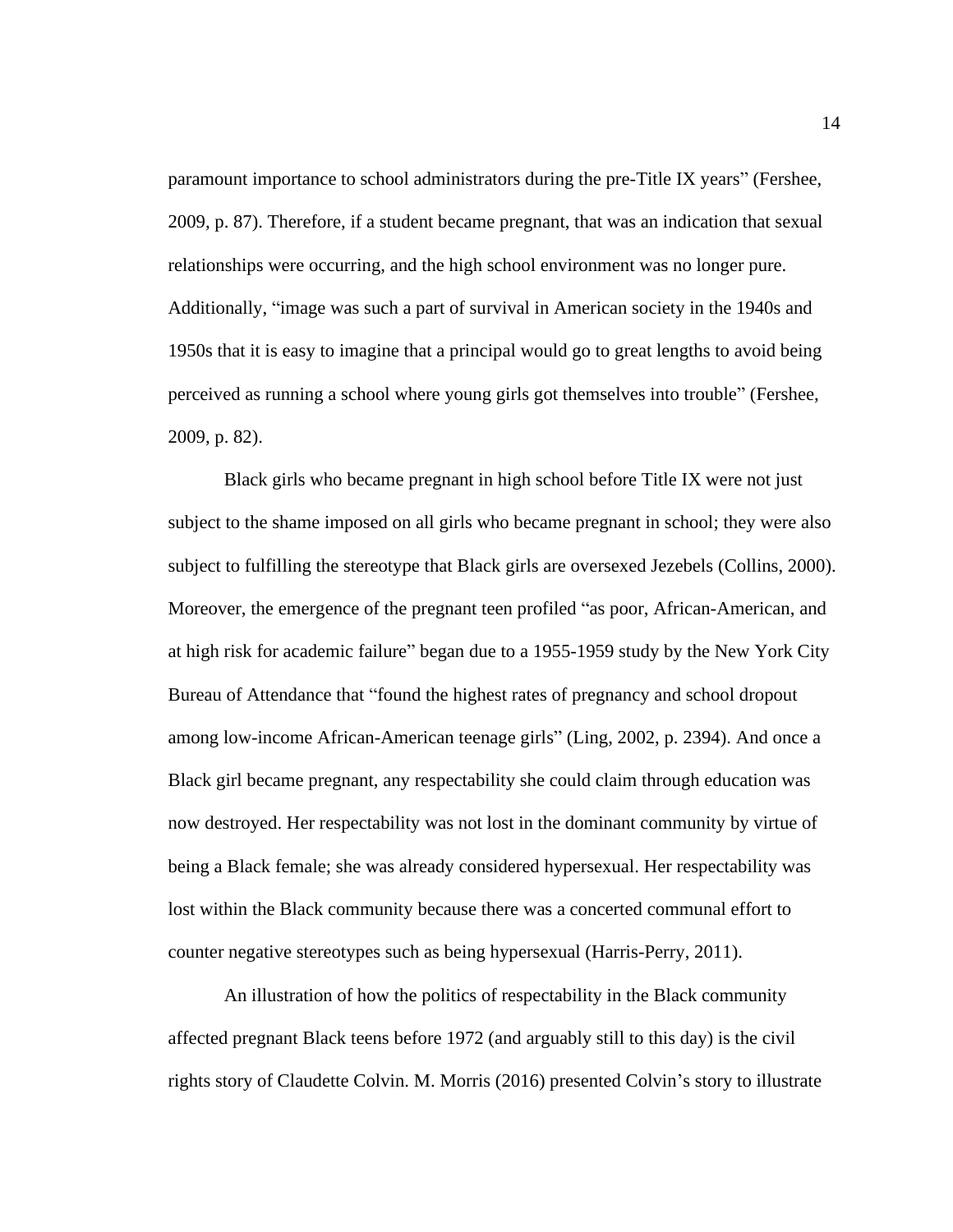the history of how Black girls who advocate for their rights are maligned. M. Morris (2016) explained how in 1955, 9 months before Rosa Parks refused to give up her seat to a White passenger and the launch of the Montgomery bus boycott, "fifteen-year-old Claudette Colvin protested the segregation of Montgomery buses by refusing to give up her seat to a White passenger" (p. 22). However, her name and protest are largely forgotten because "she didn't fit the profile of a 'perfect' protester" (p. 22). Colvin, who "was a member of the Youth Council of the National Association for the Advancement of Colored People (NAACP)" became "so incensed by the demand to give up her seat that she shouted. She resisted with her body. And she was arrested" (p. 22). However, Colvin was discredited because she was deemed to be "belligerent and unreliable" (p. 22) and because she was an unwed, pregnant teen. Therefore, "Colvin was cast as a troublemaker and pushed out of one of the country's most vivid civil rights memories, as well as public and private discourse on the role of poor Black girls in the shaping of American democracy" (p. 22).

Colvin was a Black girl who advocated for civil rights but was abandoned by the Black community due to her status as an unwed pregnant teen. Therefore, in this period (before 1972), where Blacks, women, or pregnant teens did not enjoy full civil rights (either de facto or de jure), a pregnant Black girl trying to advocate for her education would have been shamed into silence and hiding.

**Expulsion and Hiding.** Due to the shame of having a visibly pregnant student in high school (married or unmarried) and the fear that pregnancy was contagious and would therefore spread to other students, pregnant teens were expelled from school for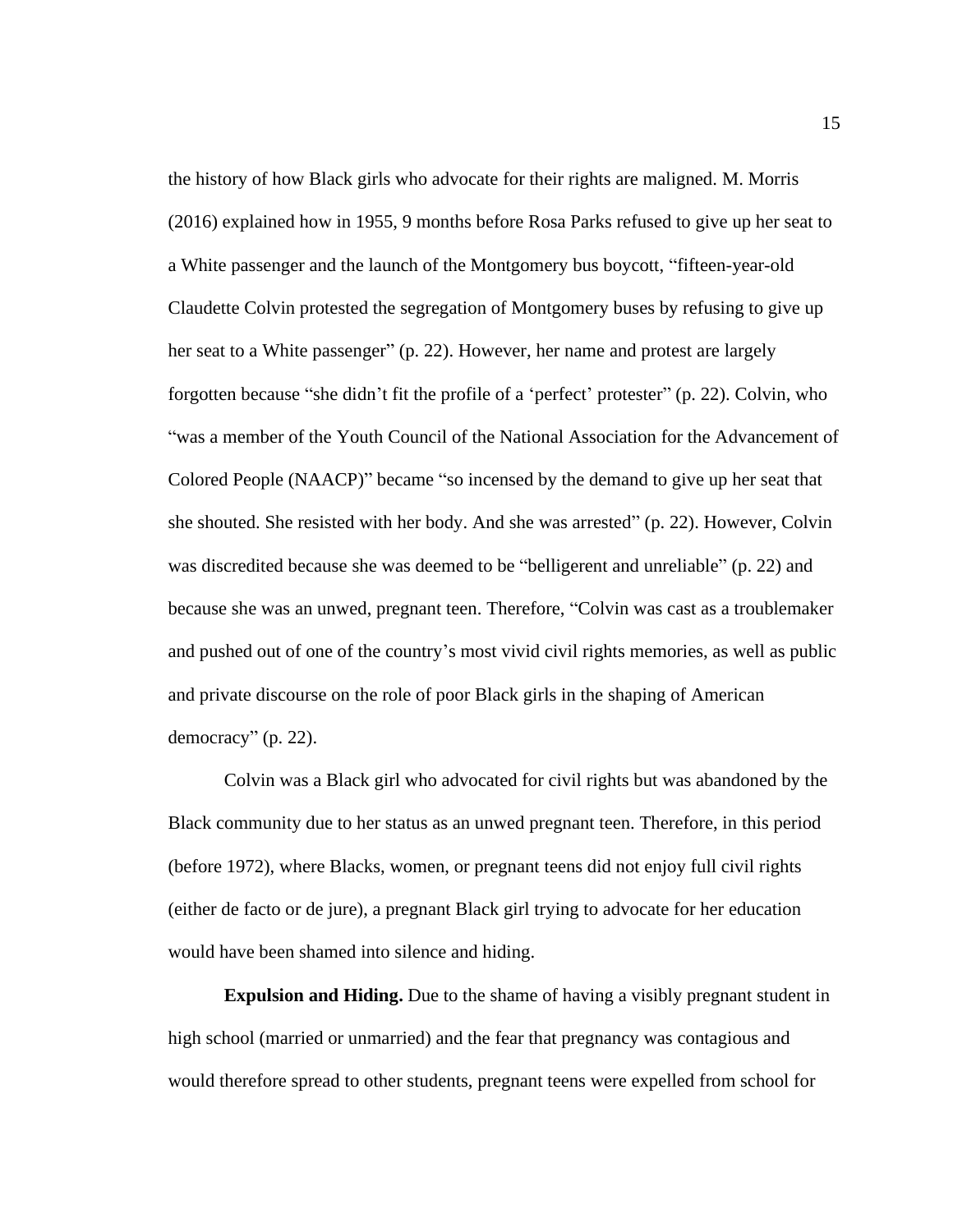the duration of their pregnancy and often hidden from the outside world by their families (Fershee, 2009). Every effort was spent maintaining the school's image, the teen's family—and to some extent—the pregnant teen herself.

## *Experiences After Title IX*

In 1972, the U.S. Congress gave girls the expressed right to an equal education through Title IX. According to Fershee (2009), "Congress began to recognize rampant unequal treatment of girls educated in America and addressed the inequities by guaranteeing all girls a right to equal education" (p. 83). This right to an equal education extended to pregnant girls. The Department of Health, Education, and Welfare (HEW) "enacted Regulations to clarify the rights and responsibilities of the schools and students, including pregnant students, governed by Title IX" (Fershee, 2009, p. 79) to implement and enforce Title IX.

De jure, the Title IX Regulations would guarantee pregnant students an equal education; de facto, the Regulations are weak in helping pregnant students achieve an equal education. According to Fershee (2009),

In theory the Regulations do three things. First, they guarantee a pregnant student's right to public education. Second, they promise that the education she receives will be equal to the education she would receive if she were not pregnant. Third, they give her the option of staying in her mainstream school or going to an alternative school during her pregnancy that provides an equivalent education to her mainstream school. In reality, the weak and incomplete Regulations leave pregnant students at the mercy of their educators who may, through animus or ignorance, treat pregnant students unlawfully with few or no legal repercussions. (p. 80)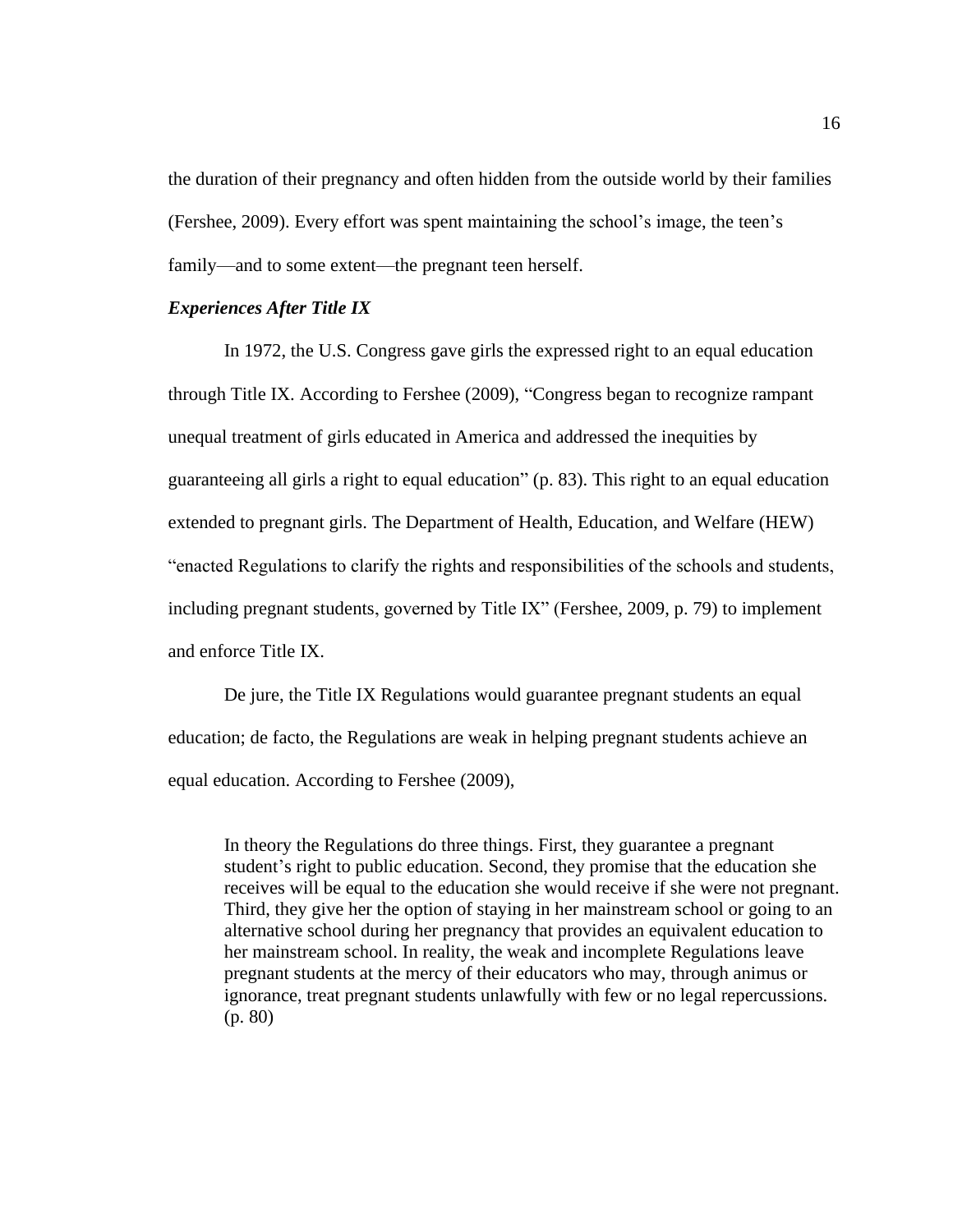Luttrell (2003) highlighted the conflicting de jure and de facto nature of Title IX's impact on the education of pregnant teens. Luttrell (2003), who researched women regarding teen pregnancy before Title IX, had expected that her research on the experiences of pregnant teens post-Title IX would reveal improvements to educators' response to teen pregnancy. However, she "found the end of de jure but not de facto discrimination against pregnant students—discrimination by way of subtle forms of discipline, punishment, and racial segregation" (Luttrell, 2003, p. 15). In her ethnographic study, which was comprised of predominantly Black pregnant teens, she noted how the pregnant teens were segregated into an academic program for pregnant students and how the teachers often disciplined them based on subjective measures of behaving and dressing respectably. Moreover, Luttrell (2003) noted how White pregnant teens were noticeably absent from the program because they chose to do a homebound program seemingly to "disassociate themselves from Black girls" (p. 20). Thus,

special programs that tend to target one segment of students (often low-income, urban, African American students) can serve to restigmatize those who enroll. This pattern reinforces the public perception that teen pregnancy/teen parenthood is a poor and minority problem and constructs a dynamic of self-selection into and out of the programs. (p. 20).

#### **Summary**

Teen pregnancy is still a social struggle and a stigmatized condition that can be further compounded by racism. And, while under Title IX, pregnant teens have the legal right to an equal education of their choice, there is no impetus for schools to honor their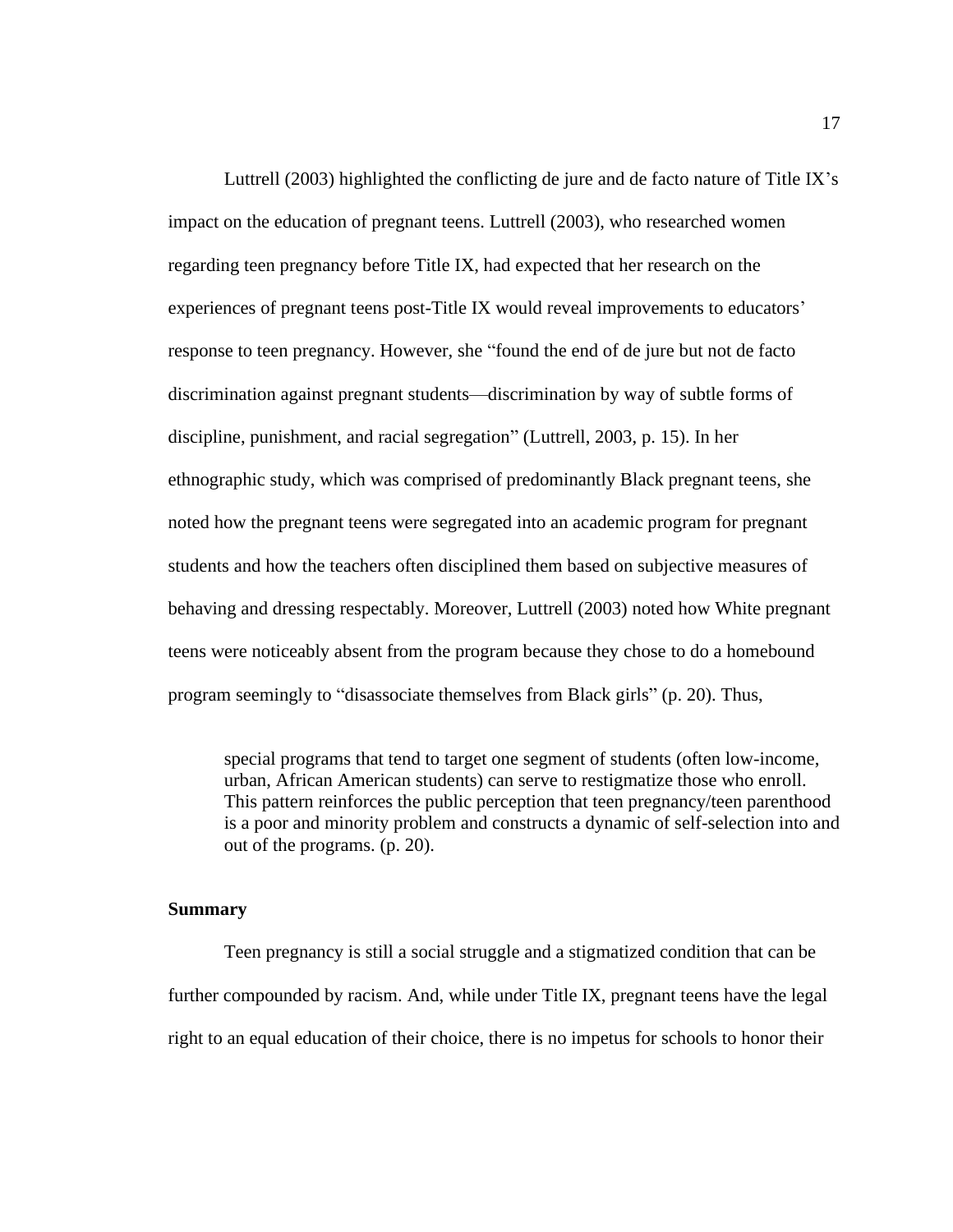rights. Therefore, the high school experience of pregnant Black teens presents the possibility of a unique intersectional experience.

## **Research Methods**

My research design is a basic qualitative study with narrative elements. Merriam and Tisdell (2016) stated that "Qualitative researchers are interested in understanding how people interpret their experiences, how they construct their worlds, and what meaning they attribute to their experiences" (p. 6). Narrative analysis is an "additional dimension" to the qualitative study (Merriam & Tisdell, 2016, p. 24). Merriam and Tisdell (2016) noted that "narrative analysis uses the stories people tell, analyzing them in various ways, to understand the meaning of the experiences as revealed in the story" (p. 25). Additionally, narrative analysis allows for a holistic portrayal of participants by focusing on the "temporality, sociality, and place" within their stories (Connelly & Clandinin, 2006, p. 479).

In conducting my study, I collected data via open-ended interviews with three Black women who had experienced pregnancy as teenagers. By spending over two years volunteering with community organizations that supported pregnant and parenting Black teens before conducting my study, I also incorporated elements of accidental ethnography defined as "moments of insight [that] arise by happenstance or chance" where "the researcher cannot control their content or timing" (Fujii, 2015, p. 527). This approach helped me understand the variety of experiences that pregnant Black teens encounter and the supports they may receive. I analyzed my transcribed interviews via coding to surface themes central to each participant's narrative (Saldaña, 2013). I also sought a deeper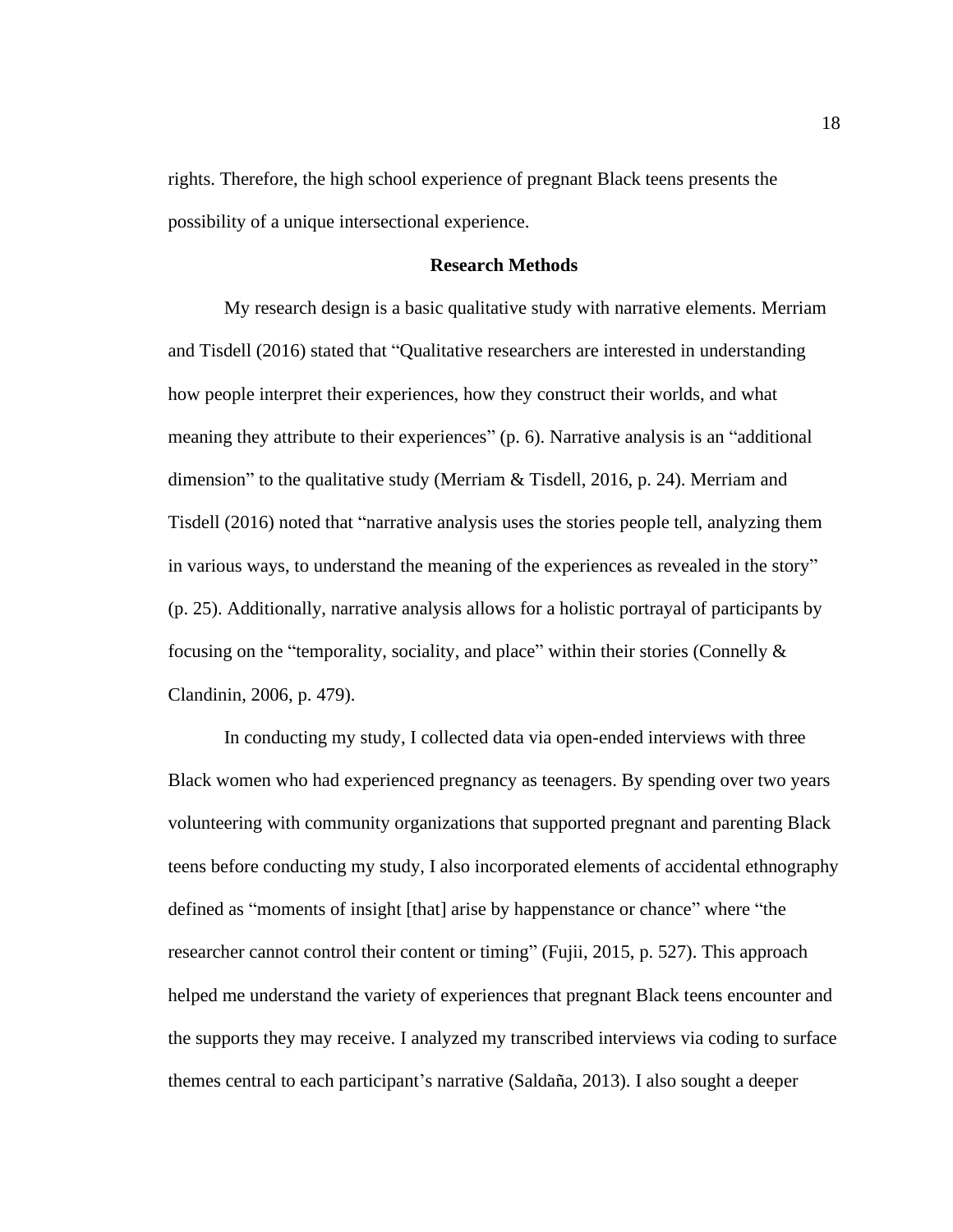understanding of my data by applying the analytical technique of research poetics, a methodological technique that uses poetry to analyze and present data (Glesne, 1997; Nichols et al., 2015).

### **Conceptual Framework**

I grounded my research within the conceptual framework of Black feminist thought. Black feminist thought examines American Black women's experiences, knowledge, and values in scholarship. According to Collins (2000), "Black feminist thought aims to empower African-American women within the context of social justice sustained by intersecting oppressions" (p. 22). Thus, Black feminist thought not only allows for the examination of intersectional identities and resulting oppressions, but there is an added element of the promotion of activism for social justice. Additionally, Black feminist thought creates a space for the "cocreation of knowledge with informants, consciousness raising, and empowerment" (Few, 2007, p. 455) as well as the use of nontraditional methodologies such as poetry, photography, and other mediums of creative expression. One of the distinguishing features of Black feminist thought is the recognition that due to different social identities, there can be a "diverse response to common challenges" (Collins, 2000, p. 25). I explain my conceptual framework more extensively in Chapter II, where I specifically delve into the intersectionality and controlling images elements.

## **Significance of Study**

This study's significance is that it adds to the literature the experiences of pregnant teens utilizing an intersectional perspective (Filter, 2015; Kaplan, 1997; Luttrell,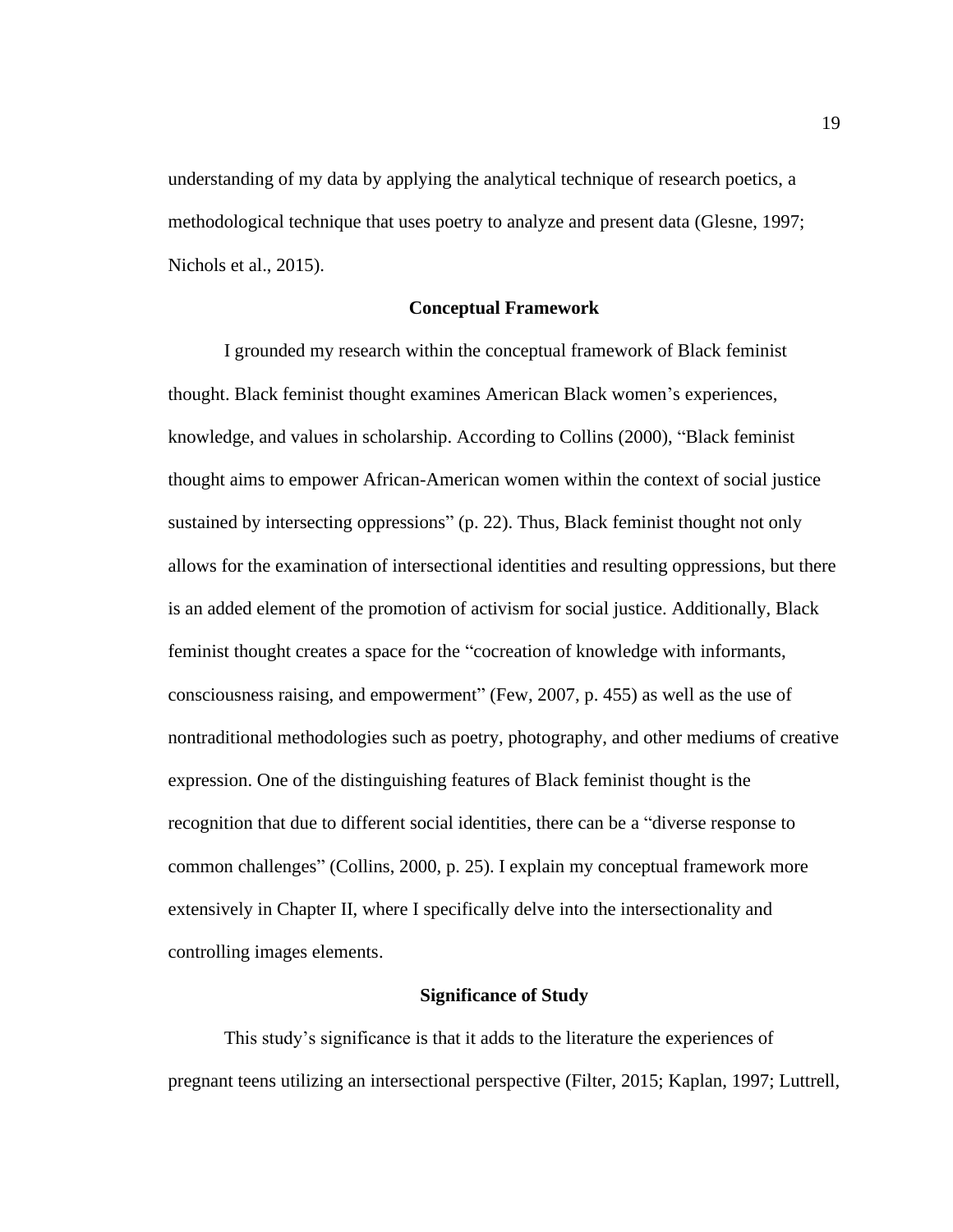2003; Merrick, 2001; Oxley & Weekes, 1997; SmithBattle, 2007b). More specifically, this study adds the underexplored intersectional experiences of pregnant teens who are Black and from middle SES backgrounds (Kaplan, 1997).

Intersectionality is a part of the Black feminist conceptual framework. I utilized the concept of intersectionality to locate the intersecting identities of the participants so that I can further contextualize their experiences and find deeper meaning within their experiences. Filter (2015) discussed how "the intersection of being a teen, being African American and being pregnant provides an individual that is not like other people" (p. 20). However, Anastas (2017) noted that of the 41 qualitative studies she reviewed regarding teen pregnancy, only four contained intersectional perspectives of race and gender. Therefore, my study adds to research that promotes an intersectional perspective regarding teen pregnancy.

Furthermore, my study adds to the literature the intersectional experience of pregnant Black teens from middle SES backgrounds. While I did not intentionally seek participants with a middle SES background, the three participants in this study conveyed behaviors and experiences in line with middle SES backgrounds, such as having access to family financial support and demonstrating ease in navigating medical and educational systems (Lareau, 2002). Peterson and Bonell (2018) reviewed 28 qualitative studies regarding teen pregnancy and specifically examined the social class of the pregnant teens. Only four of the studies interviewed middle SES pregnant teens, but none of the studies interviewed middle SES Black pregnant teens. While the majority of the studies I reviewed either explicitly stated or implied that the pregnant Black teens were from lower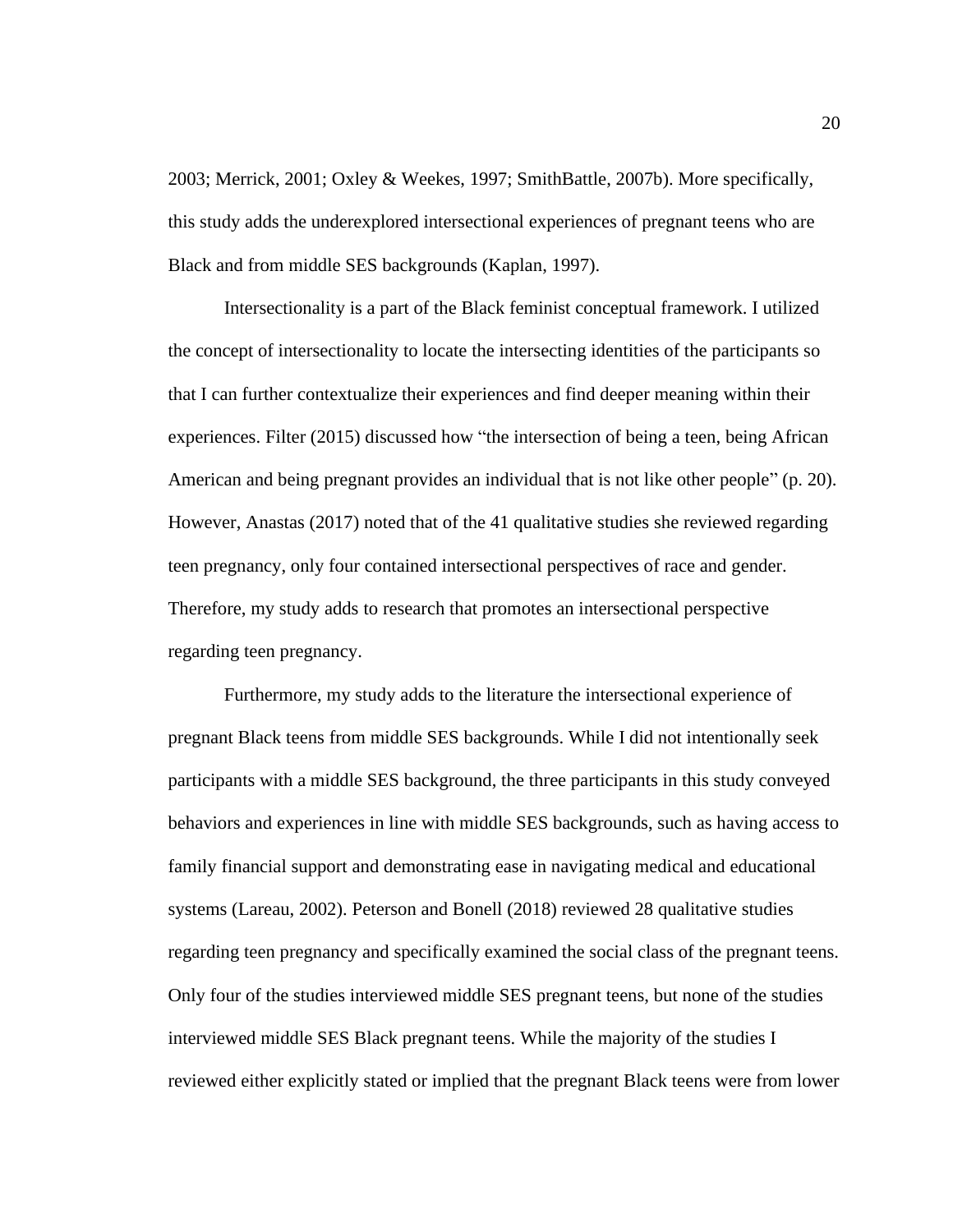SES backgrounds or seemed to imply they were (Filter, 2015; Luttrell, 2003; Merrick, 2001; Oxley & Weekes, 1997), only Kaplan (1997) explicitly included the experiences of middle SES pregnant Black teens. Barnes and Bynum (2010) noted that "research on African American adolescent female sexual behavior in the United States tends to focus on the experiences of the poor" and that "few studies consider the sexual behavior of African American females from middle-class families in the United States" (p. 1). Therefore, my study increases the visibility of Black women who were pregnant teens and from middle SES backgrounds.

By contributing to these under-researched areas, my study makes a significant contribution to the literature. I sincerely hope that this study will amplify the need to explore social issues and human experiences through an intersectional perspective.

#### **Summary**

In this chapter, I introduced the significance and goals of my research and introduced myself within the context of my research. To echo the words of Collins (2000), I am just "one voice in a dialogue among people who have been silenced" (p. ix). My goal is to use this dissertation platform to amplify the need for more conversations regarding the experiences of Black women who were pregnant teens utilizing historical, educational, and human perspectives.

In the next chapter, I discuss my overarching conceptual framework, Black feminist thought, and further delve into two particular concepts of the conceptual framework—intersectionality and controlling images. I then discuss the disciplinary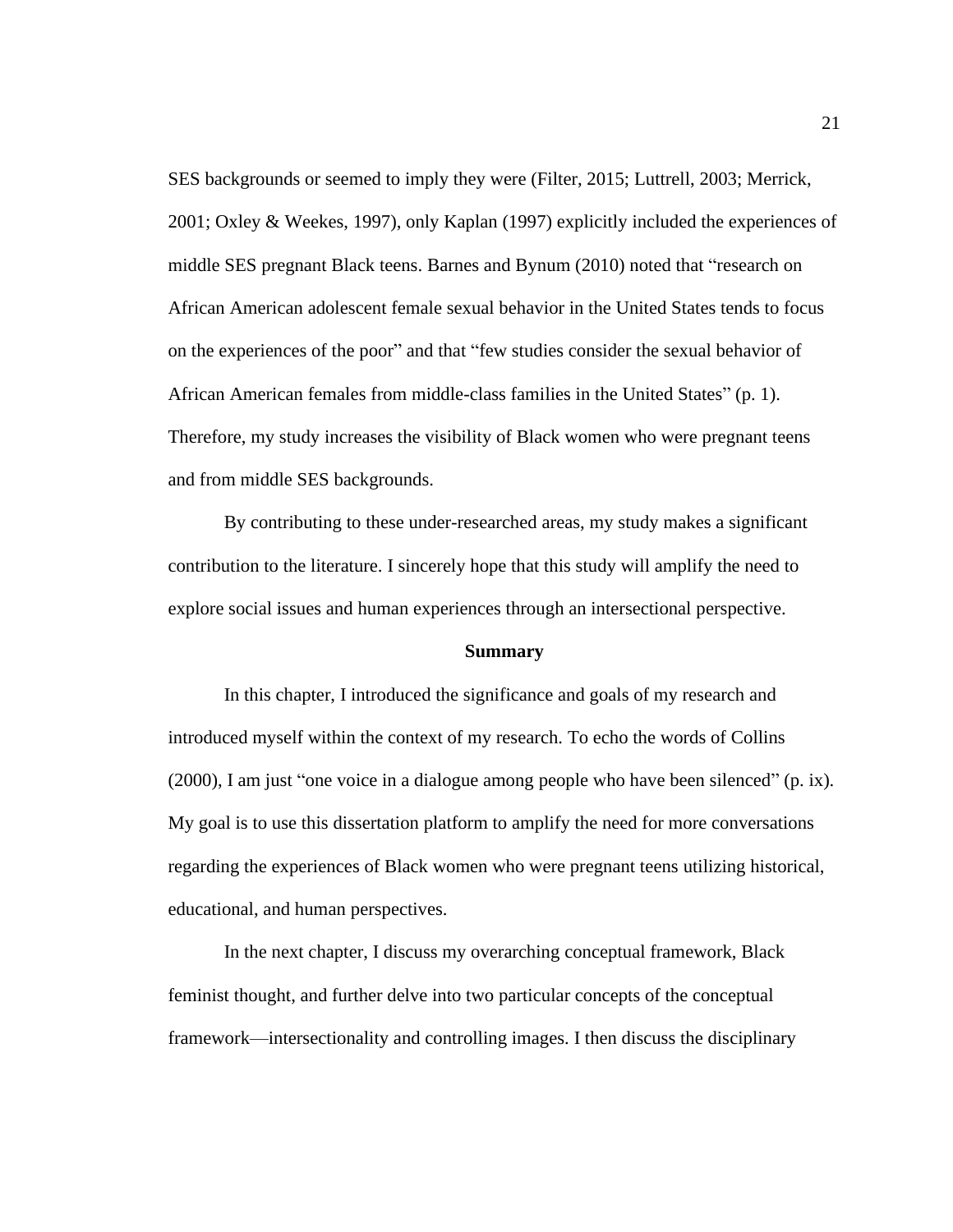experiences of American Black girls in high school and the experiences of American women who were pregnant in high school.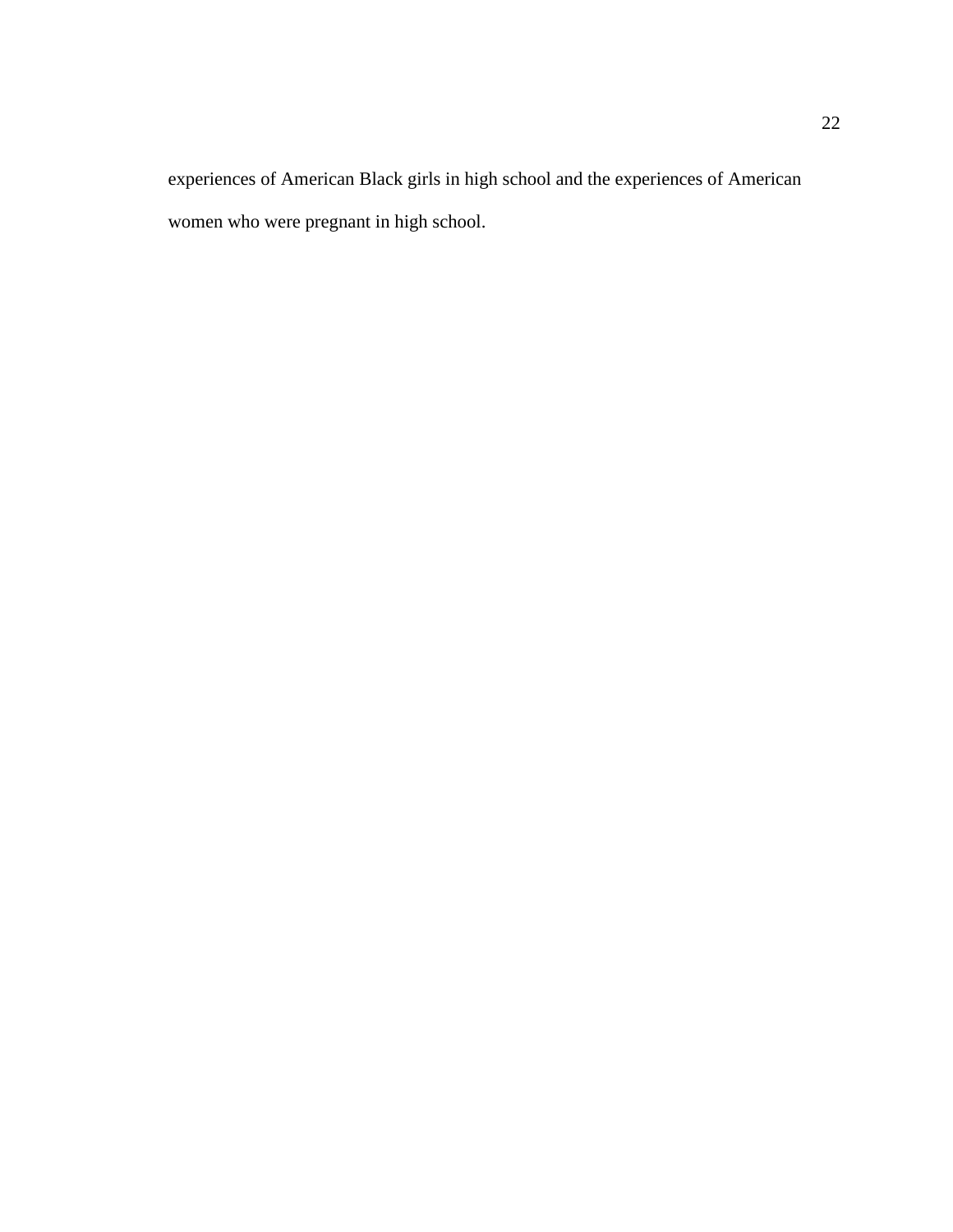## **CHAPTER II**

## **LITERATURE REVIEW**

In this chapter, I review three bodies of literature. First, I review Black feminist thought, specifically intersectionality and controlling images, which constitutes my conceptual framework. Second, I explore the disciplinary experiences of American Black girls in school. Third, I explore the experiences of American women who were pregnant teens in high school.

The first body of literature relates to two central concepts of the Black feminist thought conceptual framework: intersectionality and controlling images. This section discusses the historical context, definitions, and use of each concept. I chose to explore these two concepts because intersectionality provides a social location for the experience of Black women who were pregnant teens in high school, and controlling images helps one to understand further their experience within the stigmatized discourse regarding American Black women.

In the second body of literature, I explore American Black girls' disciplinary experiences in school, which provides a context for understanding how American Black girls are perceived by and interact with school-based personnel. In this section, I discuss our experiences in terms of how we are disciplined and how the concept of controlling images can help us to understand our disciplinary experiences. I chose to review this body of literature because before the participants were pregnant students, they were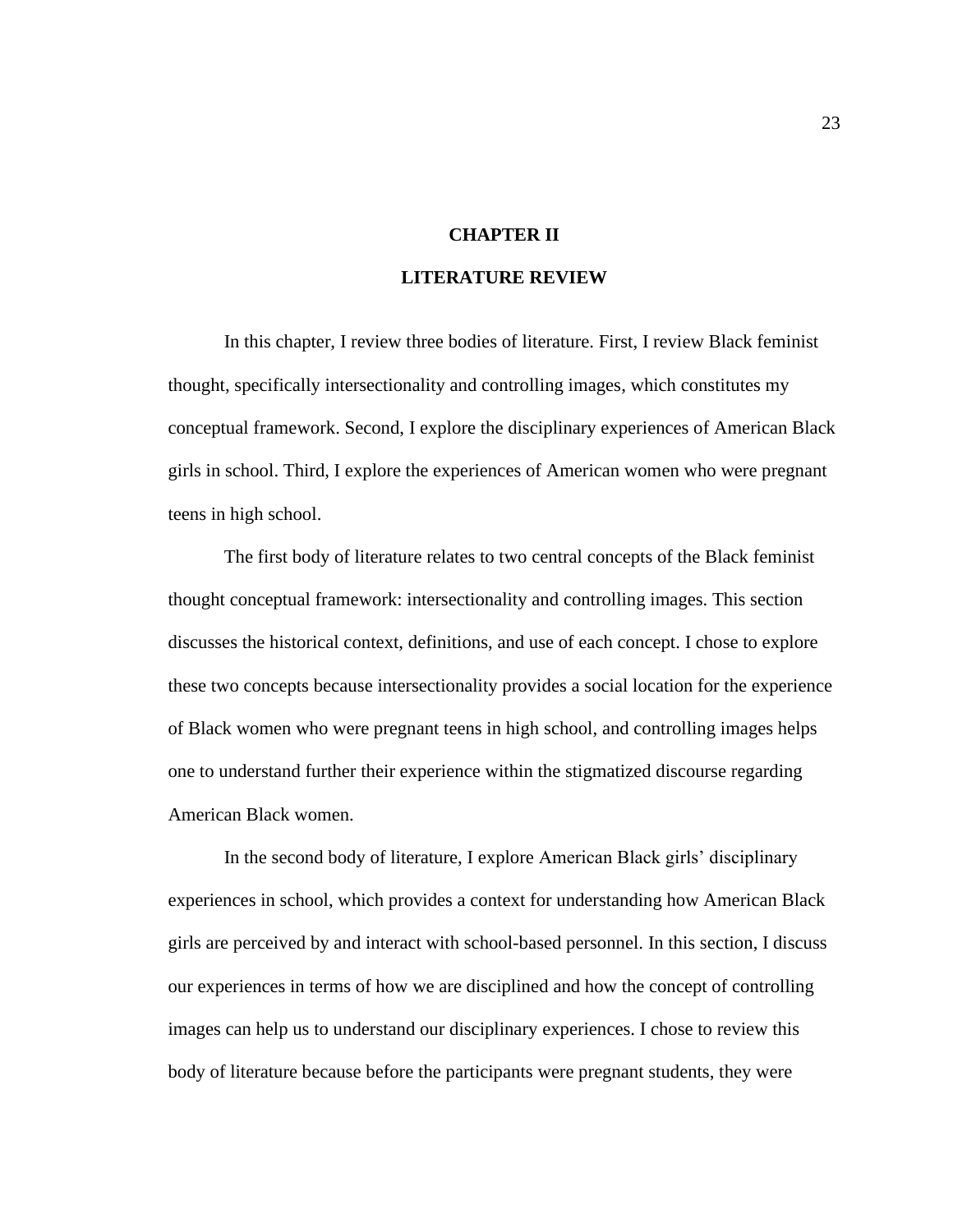students. Therefore, expanding the literature to review American Black girls' experiences in schools, particularly in terms of discipline and controlling images, provides a background to the experiences of American women who were pregnant in high school.

In the third body of literature, I explore the experiences of American women who were pregnant in high school, which provides a context for understanding the experiences of Black women who were pregnant teens. I chose to incorporate literature that discussed American teen pregnancy from a wide variety of experiences that discussed not only race but also social class. Additionally, some studies on teen pregnancy experiences did not explicitly state the race, but they presented rich narratives relevant to my own research.

These three bodies of literature lay the necessary groundwork for understanding the stories of the participants in Chapter IV and the analysis of the stories in Chapter V. In the next section, I discuss the Black feminist thought conceptual framework with specific attention given to intersectionality and controlling images.

### **Black Feminist Thought: Conceptual Framework**

Black feminist thought examines American Black women's experiences, knowledge, and values in scholarship. In conceiving my conceptual framework, I utilized two specific ideas drawn from Black feminist thought: intersectionality and controlling images. I chose to include intersectionality because the population I am studying, American Black women who experienced teen pregnancy, occupy a specific social location based on the intersecting identities of race, ethnicity, gender, age, teen pregnancy status, and socioeconomic status. And this specific location has not only unique lived experiences but also unique stereotypes and stigmas associated with it. Thus, I chose to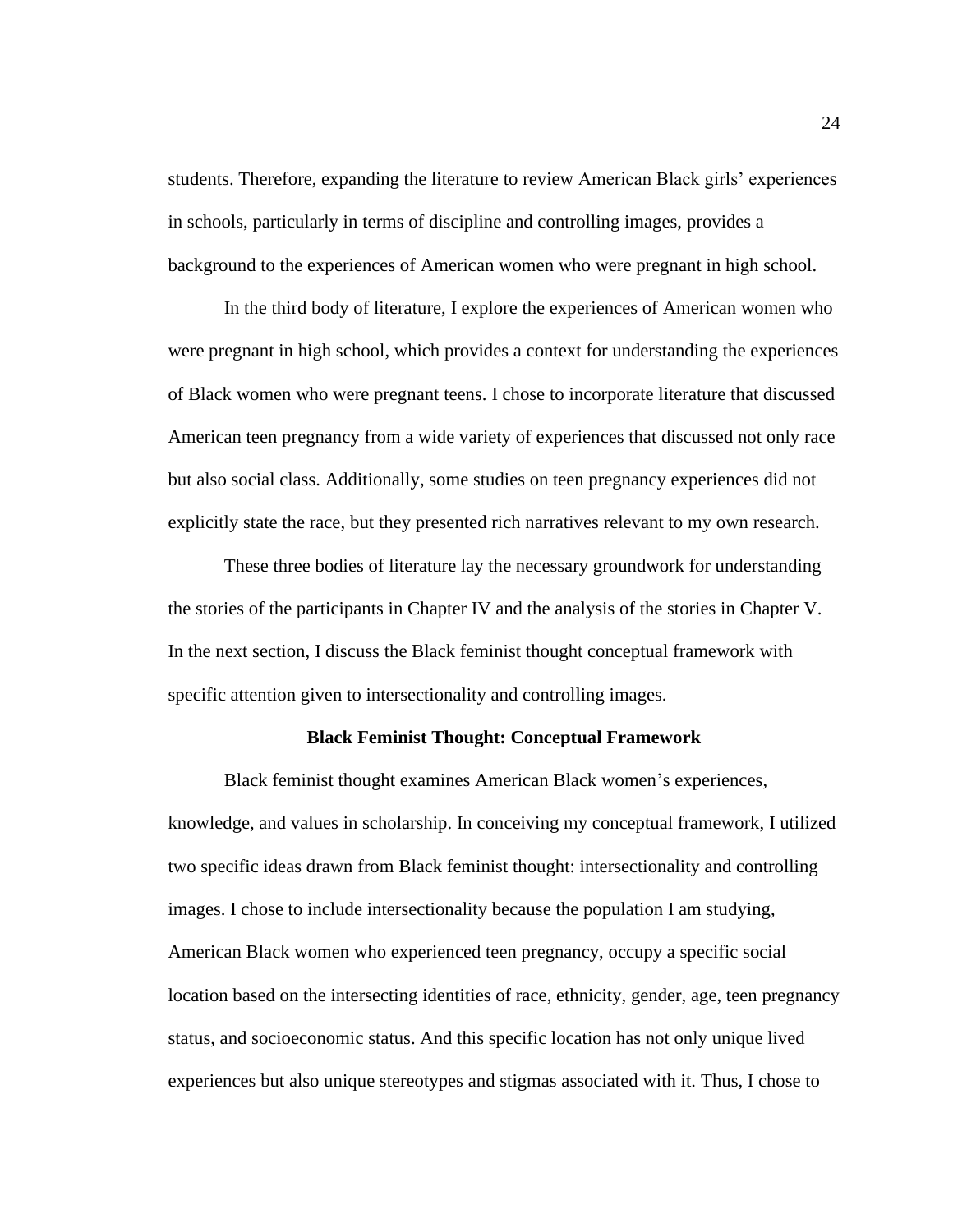include the idea of controlling images in my conceptual framework because it provides insight into the stereotypes and stigmas associated with Black women. Therefore, by focusing on the participants' intersecting identities and applying the related concept of controlling images, I was better able to analyze and contextualize my participants' lived experiences.

#### **Intersectionality**

## *History*

Intersectionality finds its origins in Black feminist thought. It was born out of the 1977 Combahee River Collective through a group of American Black feminist lesbians who "issued a stirring and highly influential manifesto in which they argued that gender, race, class, and sexuality should be integral to any feminist analysis of power and domination" (Davis, 2008, p. 73). However, intersectional thinking can be located in earlier texts such as Sojourner Truth's 1851 speech "Ain't I a Woman," in which she contrasted her lived experience as an enslaved Black woman with the concept of female fragility used to justify the suppression of White women.

One of the reasons intersectionality originated in the literature authored by Black women is because it renders us visible. In 1989, Kimberele Crenshaw officially coined the term intersectionality "to address the fact that the experiences and struggles of women of color fell between the cracks of both feminist and anti-racist discourse" (as cited in Davis, 2008, p. 68). Black women are often caught in a world where race focuses on masculinity, and gender focuses on Whiteness, which leaves our issues as Black women invisible or further marginalized. Through intersectionality, a person does not have to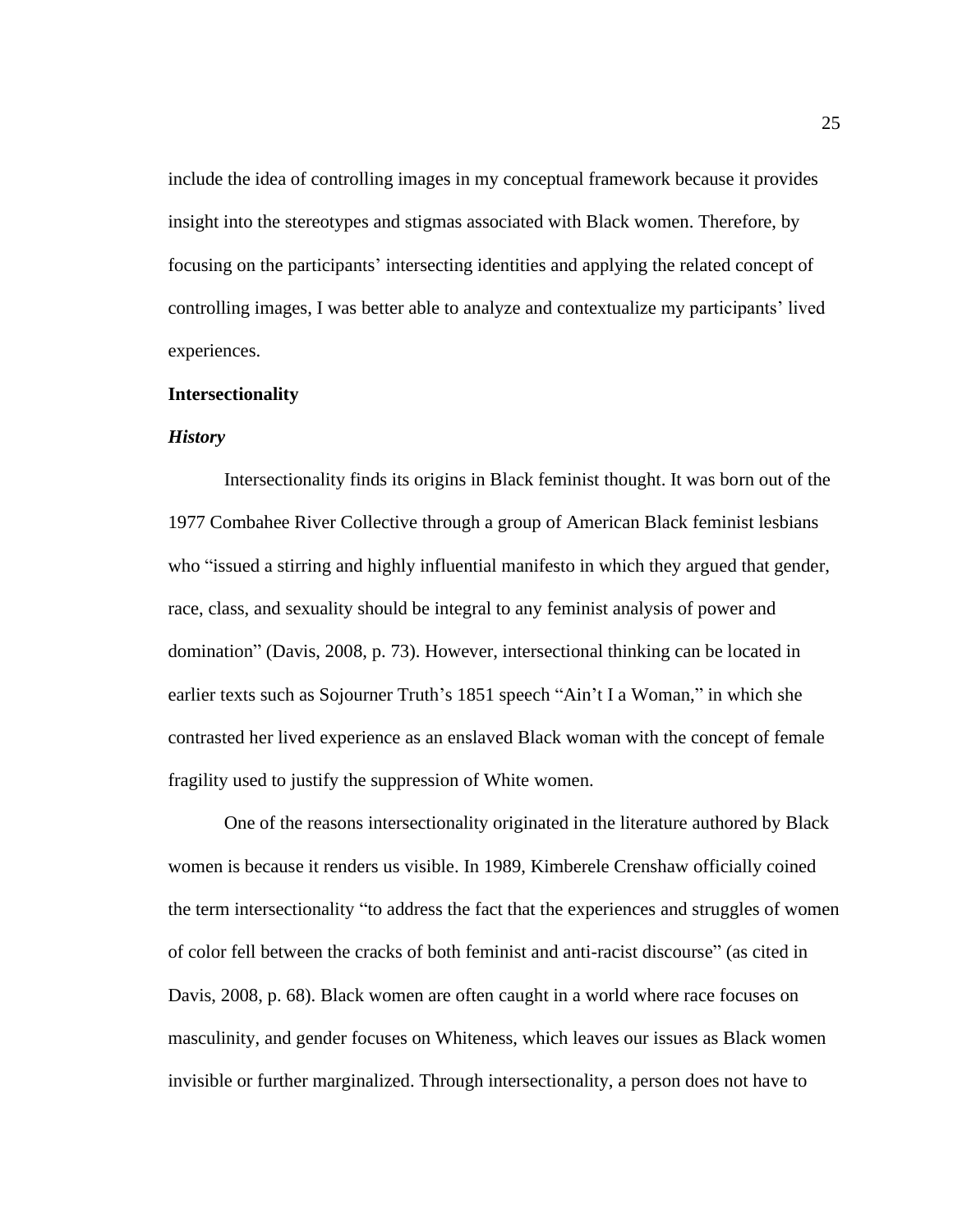silence one identity to give voice to another because all of a person's identities are allowed to speak together and be honored in their unique language. Therefore, intersectionality serves to promote social justice because it "is not simply used to explain how intersecting marginalized identities operate, but rather it has a political undertone that highlights how the intersection of identities can leave particular groups oppressed" (Harrison, 2017, p. 1025).

## *Definition*

Within the literature, intersectionality has been framed as an ambiguous tool in the critical thinking discourse. It is a conceptual tool that can be utilized as a theory, a methodology, and an analytical tool. Davis (2008) addressed the ambiguity of intersectionality by stating that

it is precisely because intersectionality is so imperfect—ambiguous and open ended—that it has been so productive for contemporary feminist scholarship. Its lack of a clear-cut definition or even specific parameters has enabled it to be drawn upon in nearly any context of inquiry. (p. 77)

Additionally, Davis (2008) noted how intersectionality could be useful for the researcher because it "offers endless opportunities for interrogating one's own blind spots and transforming them into analytic resources for further critical analysis" (p. 77).

Due to intersectionality's ambiguous place among theory, methodology, and analysis, I find its purpose best defines it. According to Davis (2008), intersectionality "refers to the interaction between gender, race, and other categories of difference in individual lives, social practices, institutional arrangements, and cultural ideologies and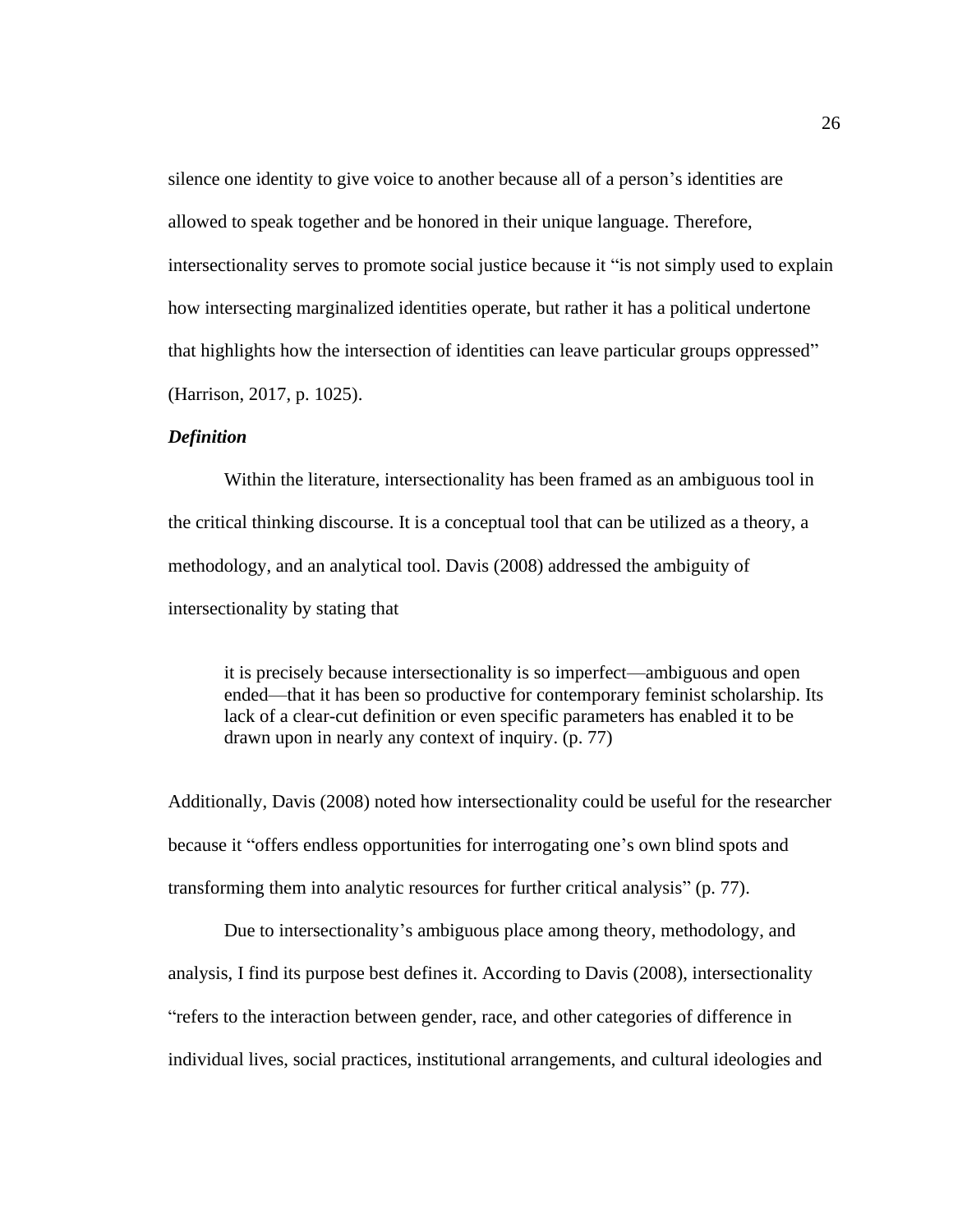the outcomes of these interactions in terms of power" (p. 68). According to Collins (2000),

intersectionality refers to particular forms of intersecting oppressions, for example, intersections of race and gender, or of sexuality and nationality. Intersectional paradigms remind us that oppression cannot be reduced to one fundamental type, and that oppressions work together in producing injustice. (p. 18)

Intersectionality recognizes that a person's social identities (i.e., ethnicity, gender, socioeconomic status, sexual orientation) are "neither exclusive nor discrete" and that even though the identities are individualistic, "they operate within and are affected by structures of power" (Few-Demo, 2014, p. 170). Critical theories (such as Black feminism) assert that social identities are indicators of positionality (a person's relational position in a situation based on social identities) (Few-Demo, 2014). And social identities are neither essential nor additive qualities; thus, there is no universal definition for Blackness, and "Black women are not White women plus color or Black men plus gender" (Few, 2007, p. 456).

# *Utilization*

Researchers generally utilize intersectionality to explore the intersection of race, gender, and class identities. One identity that is not often explored with intersectionality is age. Harrison (2017) discussed how "intersectionality theory has not traditionally been used to make sense of youth's lived experiences" (p. 1049). However, it "can be helpful in illuminating how the intersection of various cultural constructions can reproduce racial and gender hierarchies and disparities among youth" (p. 1026). In my study, I utilized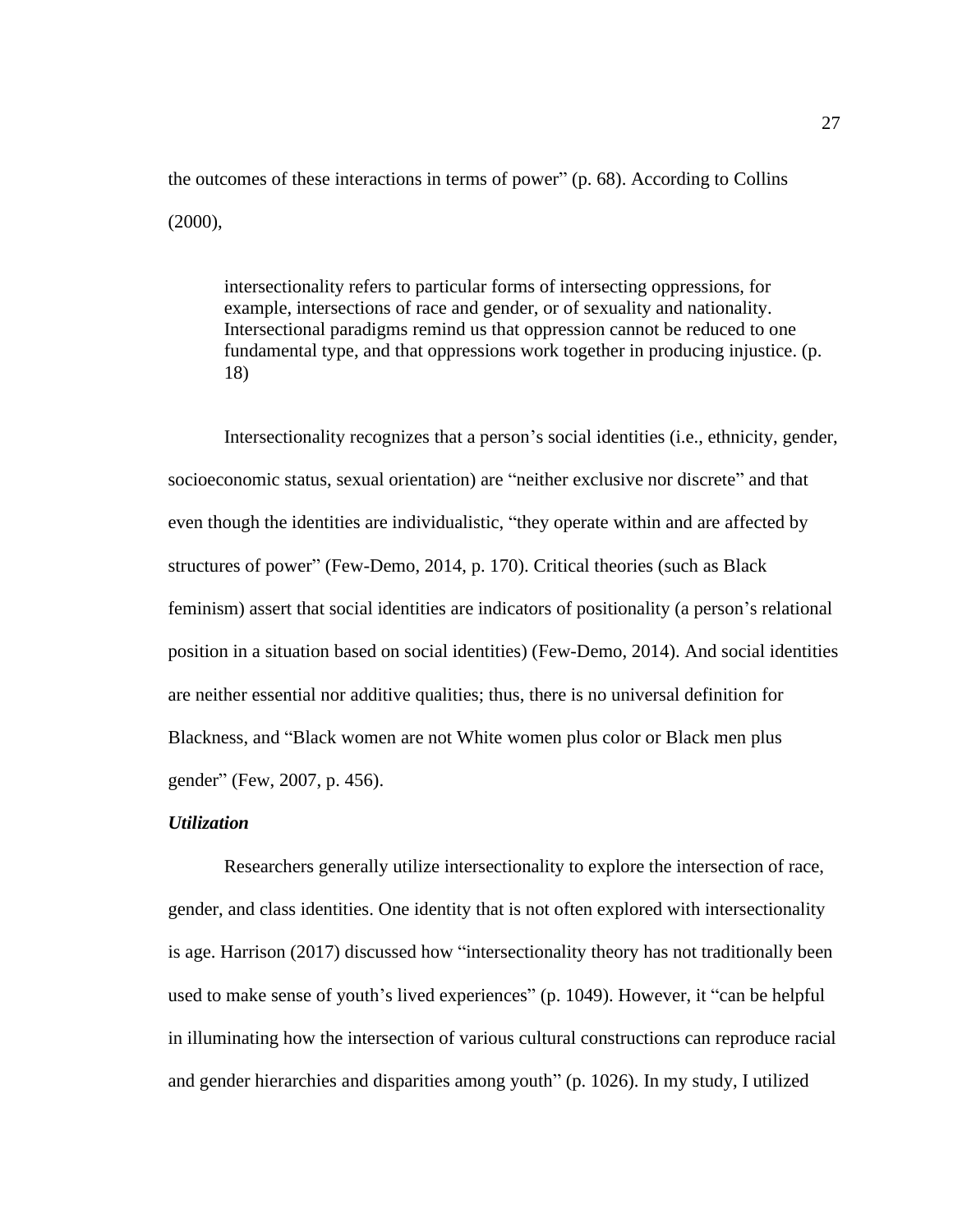intersectionality to explore pregnant Black teens' experience, which incorporates age, race, gender, and class identities.

Choo and Ferree (2010) discussed utilizing intersectionality as a theoretical lens and methodological tool. The authors noted that intersectionality should be "approached methodologically as relational rather than locational" to assess the power dynamics that "flow" across social groups (p. 146). Additionally, the authors discussed that "if inclusion and voice are priorities for a specific study, then the issue of how much the mainstream itself is problematized needs to come to the fore and be as explicitly addressed as possible" (p. 146).

Thus, to minimize the potential of measuring marginalized participants by the rubric of mainstream values, they thought

that theoretically considering the challenges of intersectionality would direct attention to methodological choices that might avoid placing an unmarked standard in the position of exercising normative power, for example, by questioning the values that readers might bring to the account of these 'different' groups. (p. 146)

An example Choo and Ferree (2010) give of problematizing mainstream values regards the concept of early childbearing. Instead of questioning why women in poverty would have children early, the researcher should disrupt normalized thinking by asking, "what is absent in middle-class, college-aged women's lives that would lower the cost of early childbearing for them?" (p. 139). My research addressed this line of problematized questioning by presenting the narratives of middle-class college-bound women who were pregnant teens.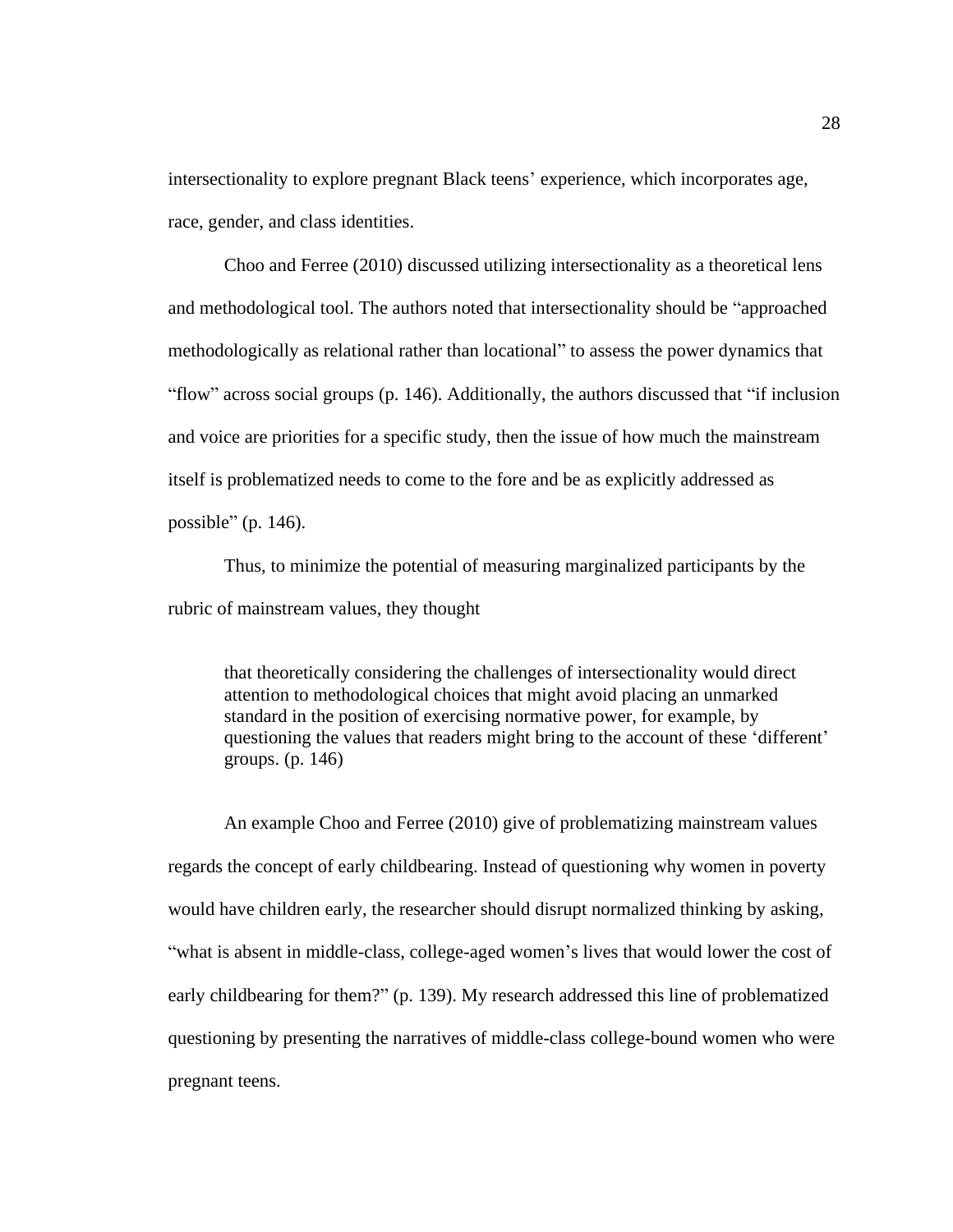# **Controlling Images**

#### *Controlling Images of Black Women*

Controlling images dehumanize Black women and limit our space and opportunities by justifying our oppression. According to Collins (2000), "controlling images are designed to make racism, sexism, poverty, and other forms of social injustice appear to be natural, normal, and inevitable parts of everyday life" (p. 69). Additionally, controlling images "reveal the specific contours of Black women's objectification as well as the ways in which oppressions of race, gender, sexuality, and class intersect" (Collins, 2000, p. 72). The controlling images explored in this section are the Mammy, the Matriarch, the Welfare Mother, the Black Lady, the Jezebel, and the Sapphire.

**The Mammy.** Collins (2000) refers to the Mammy image as "the good Black" mother" (p. 75). She is deferential to Whites and White dominant culture, and she recognizes and accepts her place in the oppressive hierarchical structure. Not only does she accept her place in oppression, but she also teaches her children to be deferential to Whites and to accept oppressive positions. The purpose of the Mammy is to assist in the maintenance of White supremacist and patriarchal hierarchies. Therefore, "Mammy is the public face that Whites expect Black women to assume for them" (Collins, 2000, p. 73).

Another element of the Mammy image is that she is asexual and committed to working in low-income jobs that service Whites. Harris-Perry (2011) noted that the Mammy image not only had "no personal needs or desires," but she is the "maternal ideal" (p. 72). Mammy is the ideal mother in that "her love, doting, advice, correction, and supervision were reserved exclusively for White women and children. Her loyal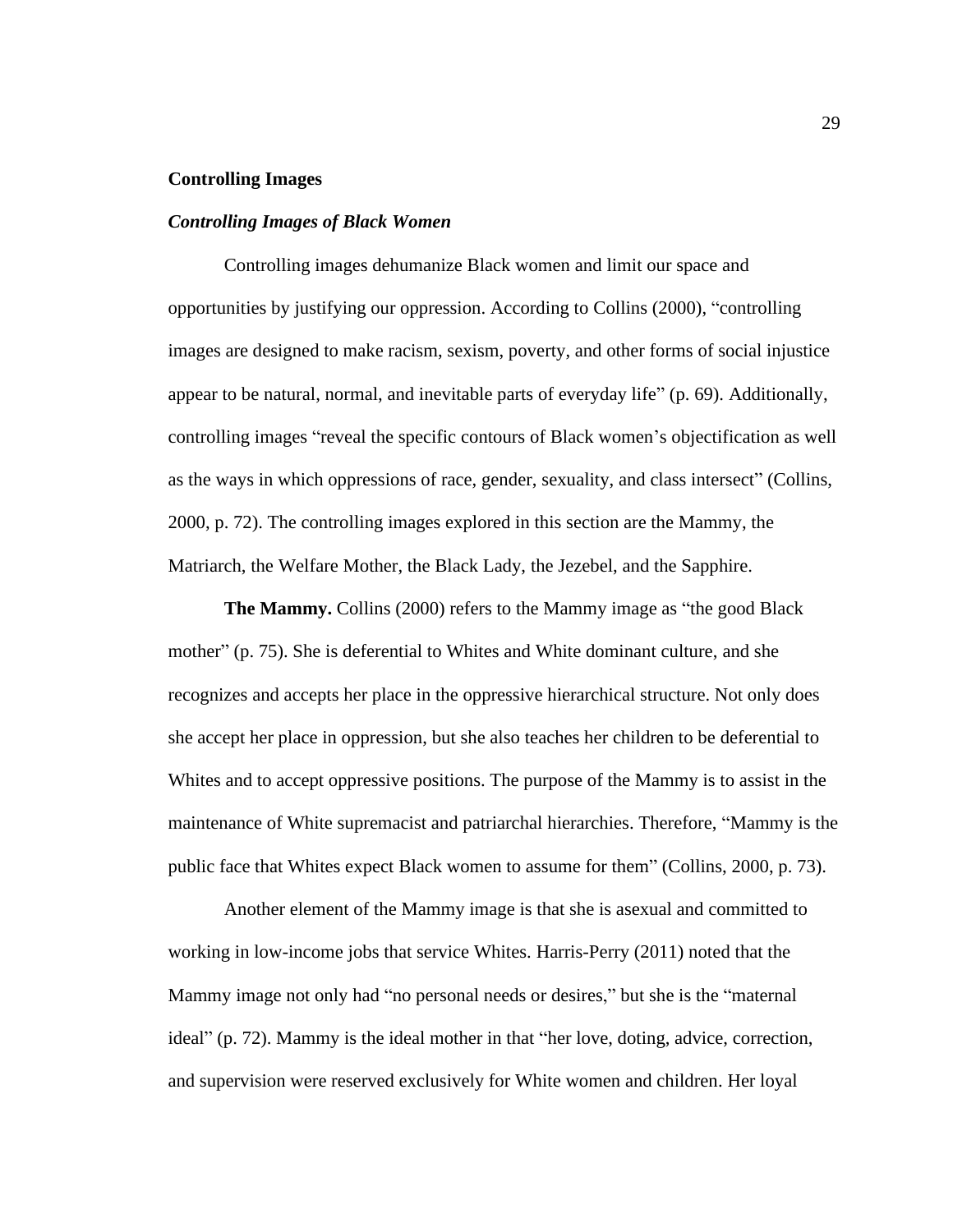affection to White men, women, and children was entirely devoid of sexual desire" (Harris-Perry, 2011, pp. 72–73). Therefore, her role in White Supremacy is to provide cheap labor and loyalty to Whites and produce children who will continue to be a source of cheap labor and loyalty, but not so many children as to need government assistance.

**The Matriarch.** Collins (2000) refers to the Matriarch image as "the bad Black mother" (p. 75). The Matriarch fails as a mother because she is away from her children due to work and therefore can "not properly supervise [her] children and thus [is] a major contributing factor to [her] children's failure at school" (Collins, 2000, p. 75). Additionally, she is a single mother because she is "overly aggressive" and unfeminine, and she "emasculates [her] lovers and husbands" (Collins, 2000, p. 75). Thus, it is understandable if men desert her or refuse to marry her when she is the mother of their children (Collins, 2000). The Matriarch is the controlling image that Moynihan (1965) drew upon to help explain the poverty of Black Americans (Harris-Perry, 2011).

The goal of the Moynihan (1965) report was to analyze the cause and possible solution to decrease the use of government assistance by Black Americans. In his report, Moynihan (1965) acknowledged the impact of the atrocities of slavery and segregation on Black American prosperity. However, he did not call for a national systemic shift to reduce social inequalities but rather recommended a closer adherence to a patriarchal social and family structure. Moynihan (1965) blamed the matriarchal family structure for the poverty experienced by some Black Americans.

**The Welfare Mother.** The Welfare Mother controlling image, also known as the Welfare Queen, reduces a systemic social problem into an individualized moral failure.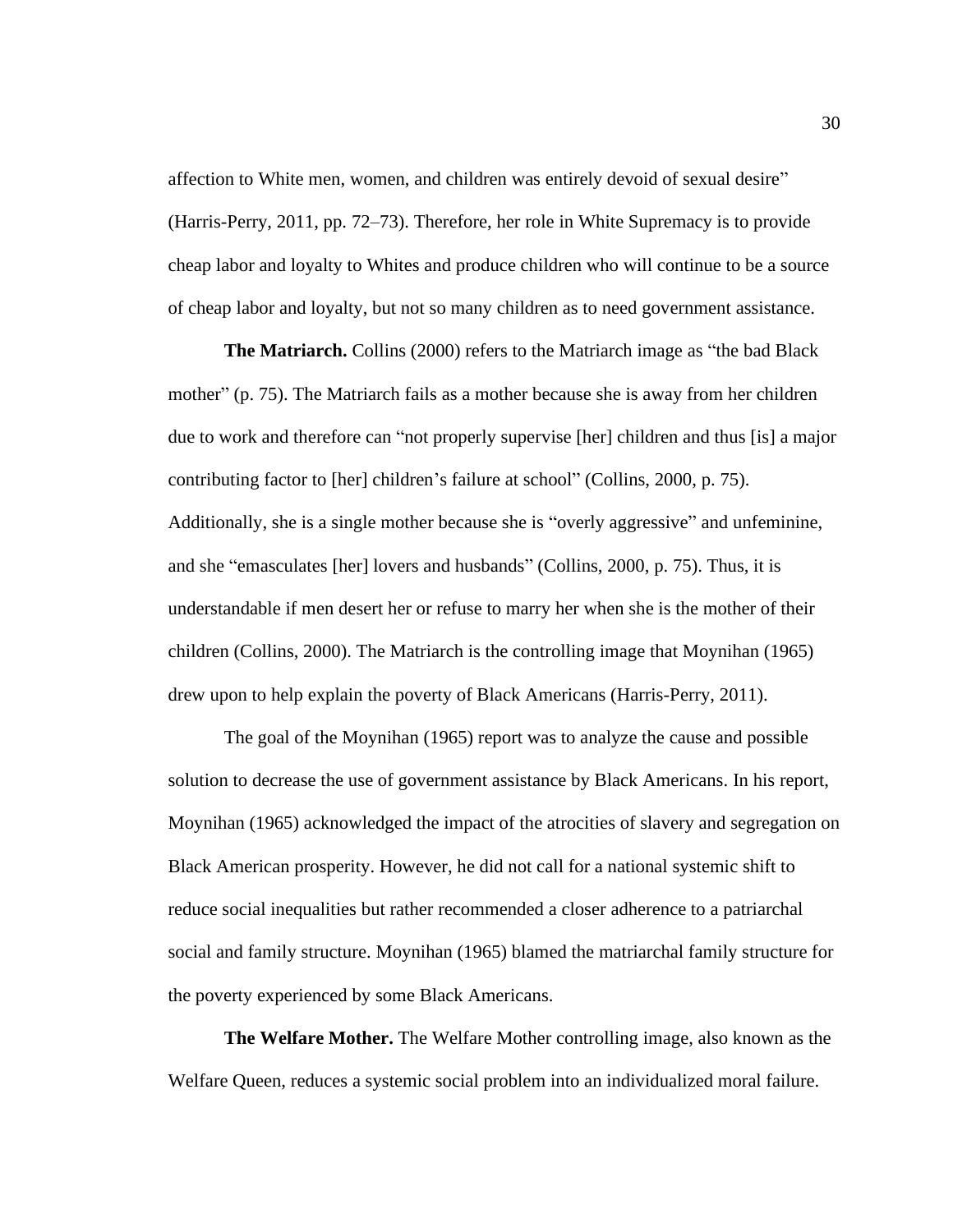Collins (2000) discussed how this image was solidified in the 1980s by the Reagan administration. The Welfare Mother is a bad mother who is portrayed to have multiple children (generally out of wedlock and with multiple men) and needs financial assistance from the government to support them. She is not a "worthy recipient of government aid," for she is "lazy, dishonest, and irresponsible" (Harris-Perry, 2011, p. 114). This characterization not only allowed the nation to blame Black mothers utilizing welfare for the nation's financial difficulties, but also to legitimize the "bureaucratic supervision of poor mothers by public assistance agencies" (Harris-Perry, 2011, pp. 114–115). Additionally, the Welfare Mother is pathologized because she is not aggressive enough and because she is home all the time "passing on her bad values to her offspring" (Collins, 2000, p. 79).

**The Black Lady.** The Black Lady is the good Black woman. She is the image of "middle-class professional Black women who represent a modern version of the politics of respectability" (Collins, 2000, p. 81). The Black Lady is the image of the woman who "stayed in school, worked hard, and [has] achieved much" (Collins, 2000, pp. 81–82). However, what makes the Black Lady is what keeps her from being a "'True' Woman," which is associated with White femininity. A "True' Woman [possesses] four cardinal virtues: piety, purity, submissiveness, and domesticity" (Collins, 2000, p. 72). In contrast, a Black Lady,

is a hard-working Black woman professional who works twice as hard as everyone else . . . have jobs that are so all consuming that they have no time for men or have forgotten how to treat them. Because they so routinely compete with men and are successful at it, they become less feminine. Highly educated Black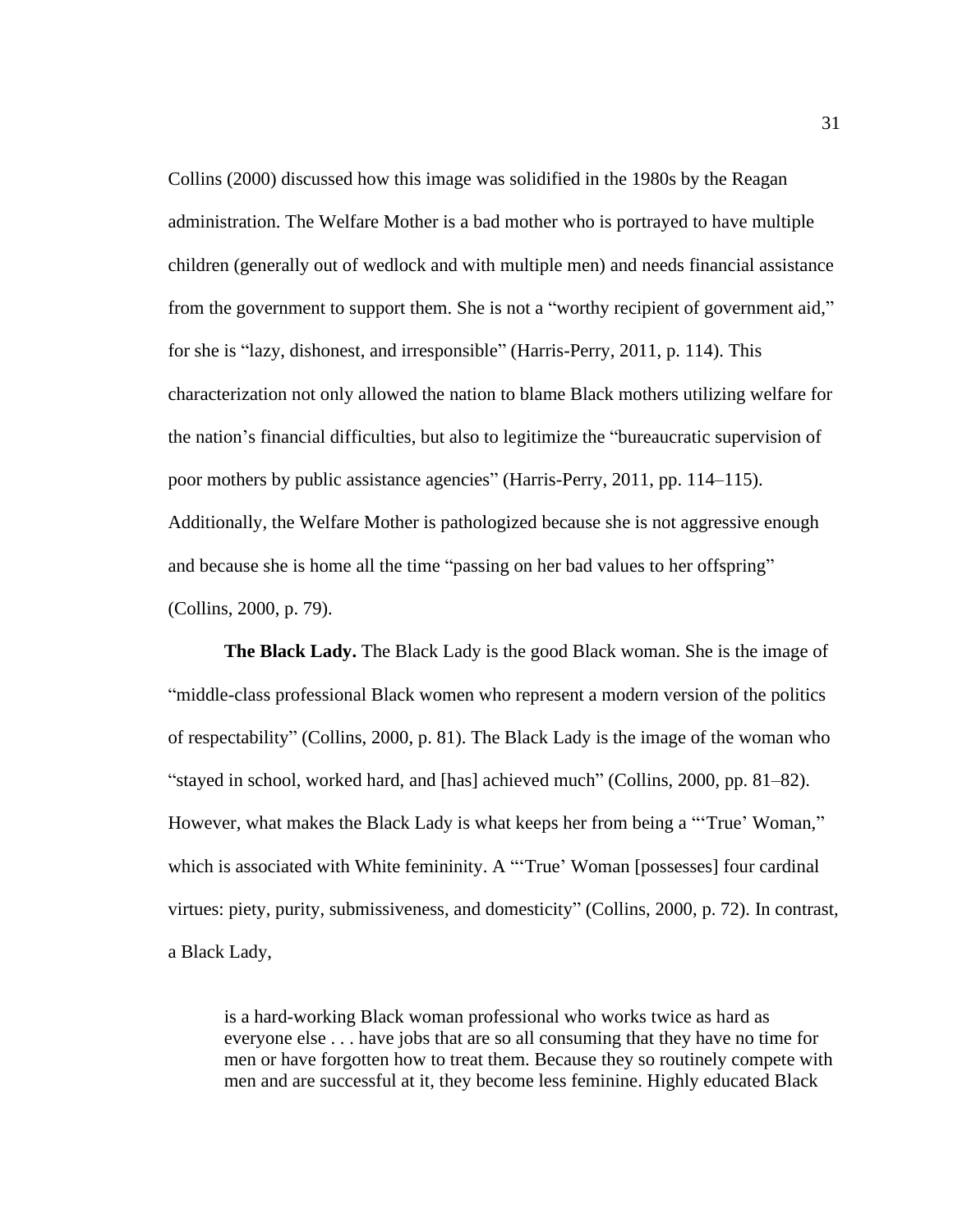ladies are deemed to be too assertive—that's why they cannot get men to marry them. (Collins, 2000, p. 81)

Therefore, the Black Lady is demonized for being so successful that she disrupts the White supremacist patriarchal hierarchy in the workspace.

**The Jezebel.** The Jezebel controlling image reduces human sexuality into a pathology. Collins (2000) discussed how the Jezebel character is considered to have an insatiable and promiscuous sexual appetite. This character has its roots in slavery and was used to justify the sexual assault, the sexual abuse, and the coercive sexual relationships inflicted upon Black women. Her body exists for the heterosexual gratification of all men. M. Morris (2016) demonstrated how Black girls understand how their bodies are reduced to sexualized objects that serve as a distraction to the education of boys by how dress codes are enforced. One student explained it in the following way:

I think the reason they do that [stigmatize the way the girls dress] is the boys . . . sometimes boys could be more attracted to the Black girls, especially when it comes to body shape, and they think it's going to distract the boys, so they tell the Black girls to cover up, because that's who the boys are looking at. They are looking at the Black girls. They are looking at the White girls [too], but they're looking at their faces. They're not finna [going to] really cover up the White girls. (M. Morris, 2016, p. 128)

In the above example, the Black teenaged girl recognized that her body was controlled to not distract males. She also grappled with the ideology that not only was her body objectified, but it was also faceless and that having a face was a privilege of Whiteness. M. Morris (2016) noted that "teen girls who wear tight or revealing clothing, who are parenting [or pregnant], who are 'slut-shamed' and bullied, who express gender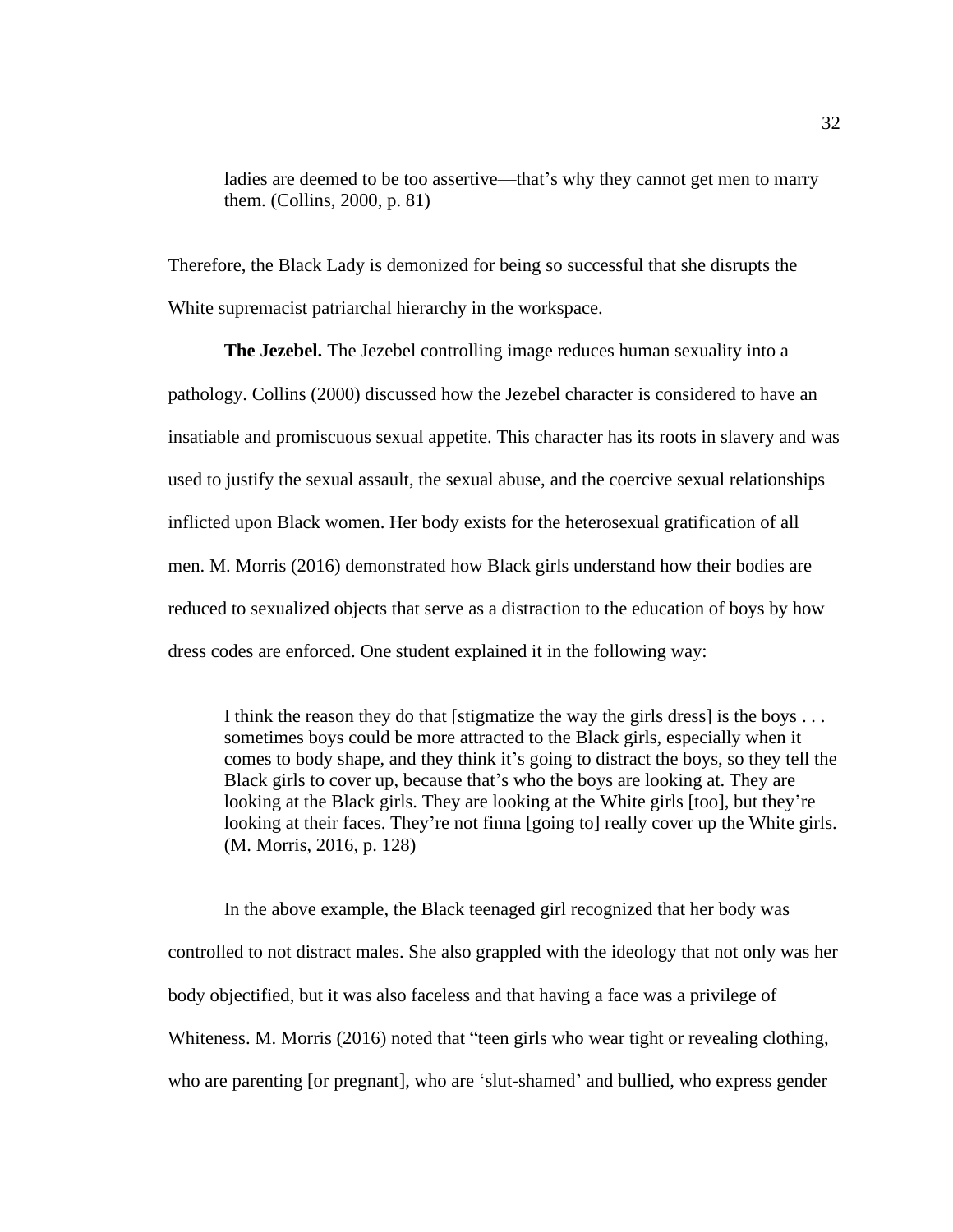along a continuum, and/or who are sexually assaulted are all living under the cloak of Jezebel" (pp. 153–154).

**The Sapphire.** The Sapphire is also known as the "Angry Black" woman. While this image is closely aligned with the matriarch, it deserves its own category because it is an image applied to Black women regardless of parenting status. The Sapphire controlling image pathologizes a universal emotion, which is anger. This controlling image "presumes all Black women to be irate, irrational, hostile, and negative despite the circumstances" (Ashley, 2014, p. 28). The associated traits are "typically described as aggressive, unfeminine, undesirable, overbearing, attitudinal, bitter, mean, and hell raising" (Ashley, 2014, p. 28).

M. Morris (2016) discussed how the angry Black woman controlling image became known as Sapphire. She noted that Sapphire was

a character on The Amos 'n' Andy Show from the 1940s and 1950s. In the broadcasts, Sapphire was nagging and combative with her husband, Kingfish. Their relationship reinforced a narrative about Black femininity as dominant, overbearing, and unreasonably demanding of Black men—an idea that stands directly in opposition to the norms of what White femininity is supposed to be, which is passive, frail, and deferential to men. Both notions are incorrect and harmful exaggerations. (p. 79)

An Angry Black woman is a Black woman who does not accept her place in the White supremacist patriarchal hierarchy. Because she uses her voice to advocate for herself or question the status quo, the utterance from her body is read as angry. By labeling her as angry, she is reduced to being seen as irrational and emotional, thus effectively silencing her voice and keeping her *in her place* (Harris-Perry, 2011). M.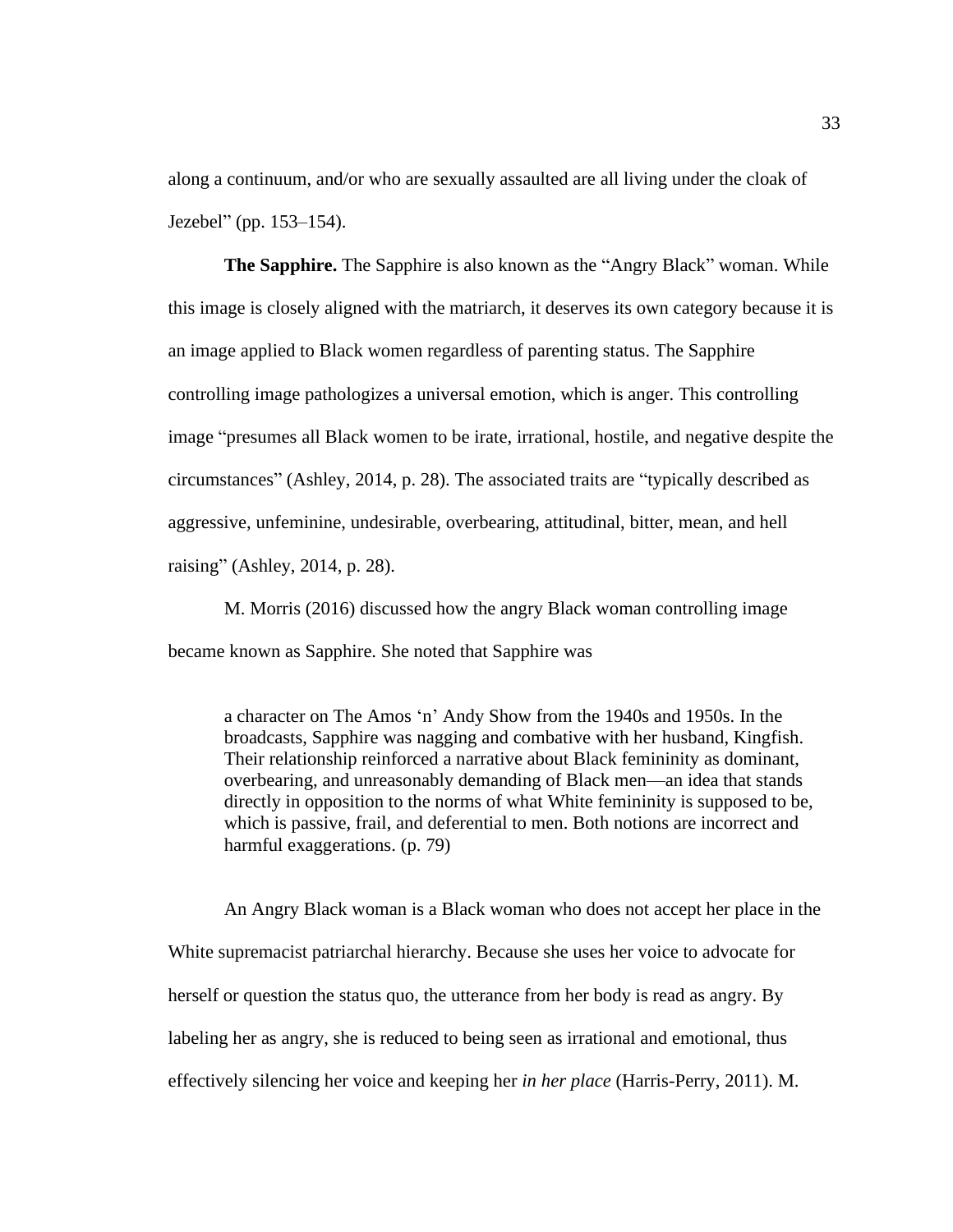Morris (2016) stated that "The angry Black woman meme—a neck-rolling, finger-inyour-face, hands-on-hips posturing is at the center of public misunderstanding of what it means to be Black and female in America" (p. 79).

# *Summary*

All of these controlling images are designed to contain and pathologize so that no matter what a Black woman socially achieves, we are still considered socially deviant. We are the over-educated Black Lady, the underachieving Welfare Mother—who might as well be a Jezebel, the subservient Mammy, the overbearing Matriarch, and when in doubt, just say that we are angry Sapphires. These controlling images are the lens through which all Black American women are seen regardless of age. In the next section, I discuss the experiences of American Black girls in schools.

### **Disciplinary Experiences of American Black Girls in Schools**

On January 15, 2019, four Black 12-year-old girls were forced by their middle school vice principal and the school nurse to strip down to their underwear as they were searched for drugs; however, no drugs were found (Hill, 2019). These vulnerable and impressionable young girls were forced to expose themselves to adults without the presence of a parent or guardian because they were acting "hyper and giddy" during their lunch period. These girls were not disrupting class instruction or breaking any rules; instead, their crime was being happy while Black. This sexual assault perpetrated on these young girls can easily be linked to the stereotype that Black women's natural demeanor is a bad attitude. Therefore, utilizing this stereotypical logic, when a Black girl expresses happiness, we must be high on drugs.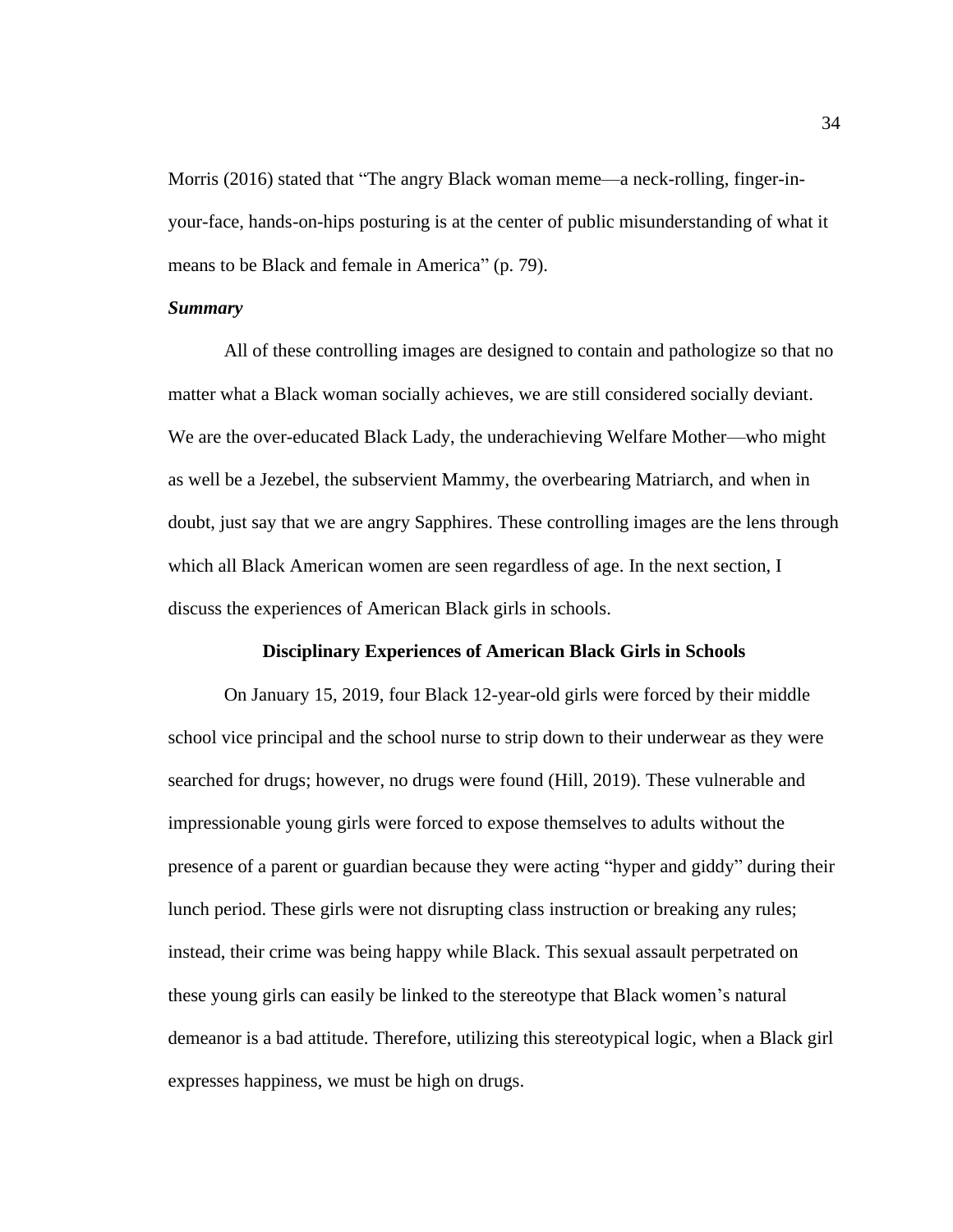One of the areas where there is a gap in the literature is the experience of American Black girls in schools and our particular needs. Harrison (2017) states, "As a collective group, Black young adolescent girls have been largely neglected in much of the research literature and by school-based personnel who often direct their attention toward their Black male counterparts" (p. 1024). Evans-Winters and Esposito (2010) also noted how

there is a need for more scholarship in the field of education that looks at the educational experiences and schooling processes of African American girls. Because feminist epistemologies tend to be concerned with the education of White girls and women, and raced-based epistemologies tend to be consumed with the educational barriers negatively [affecting] Black boys, the educational needs of Black girls have fallen through the cracks. (p. 12)

This section specifically explores Black girls' experiences of discipline in schools. Additionally, I show how the intersection of race, gender, and age, as well as the concept of controlling images, affect our disciplinary experiences in school.

#### **Experiences with Discipline and Controlling Images**

In the literature, the policing, or controlling, of the Black female body and attitude appears to be central to the experience of Black girls' interaction with their school-based personnel. In this section, I discuss five studies that demonstrate how the intersection of race and gender and how the concept of controlling images influences the discipline of Black girls in school.

E. W. Morris (2007) wrote an article discussing how Black girls experience discipline unique to their intersection of gender and race. The research was conducted in a school comprised primarily of racial minorities. Morris challenged the notion that Black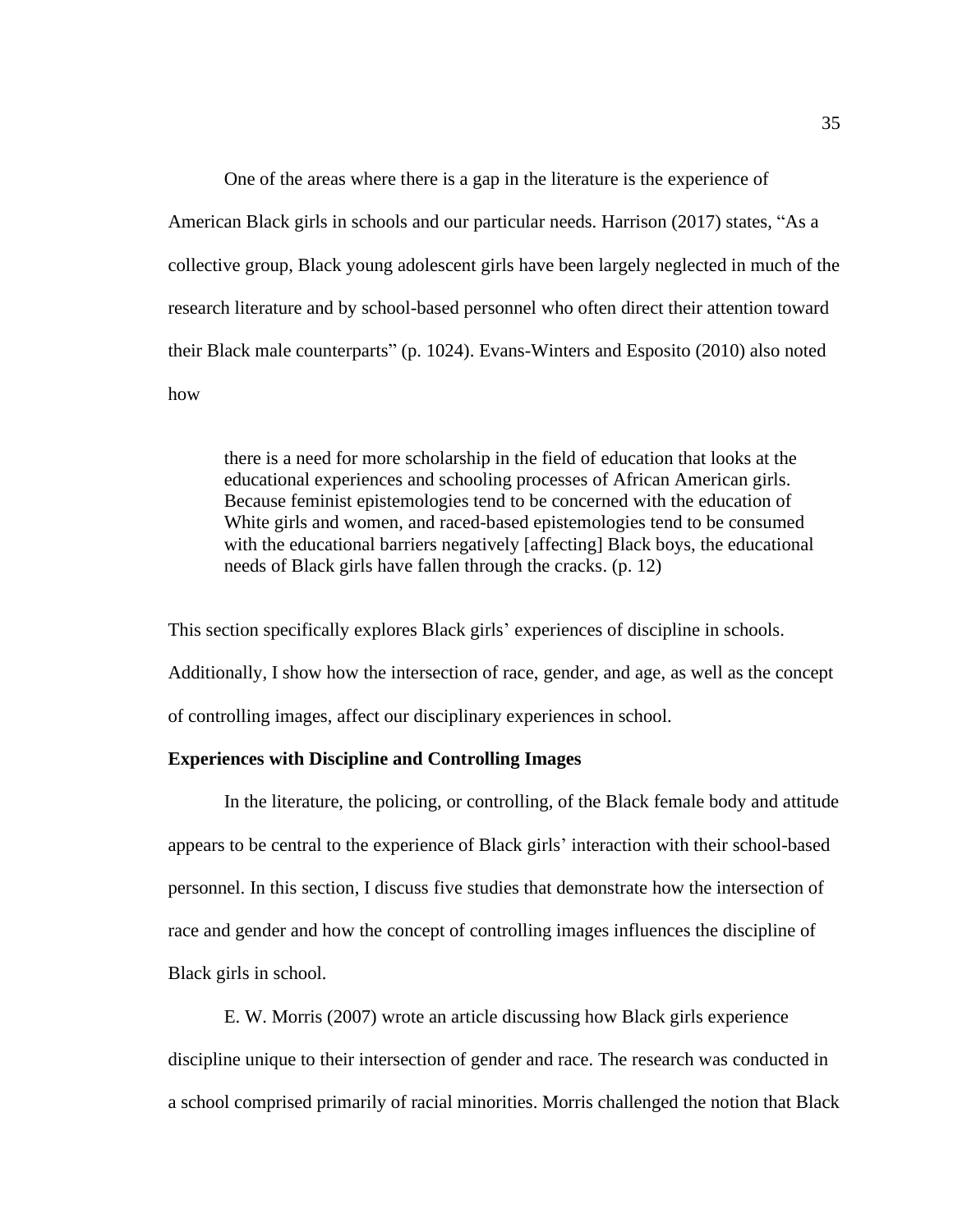females are disciplined less than their Black males by observing that Black females were disciplined differently. While Black males were disciplined for perceived behavioral violations by being taken out of the classroom, Black females were disciplined within the classroom.

Moreover, E. W. Morris (2007) found that Black girls were disciplined based on their violation of White standards of femininity. Black females were more likely to be outspoken and loud but on task. However, since White standards of femininity value being quiet and speaking when spoken to, the Black females were disciplined into silence. Also, Black females were disciplined more on the way they dressed because they were perceived as looking more sexually mature than their White counterparts. Additionally, E. W. Morris (2007) found that Black school-based personnel disciplined Black female students' behavior to help them succeed by keeping them from being stereotyped as loud, domineering, and hypersexual-stereotypical behaviors associated with the controlling images of Black women. However, E. W. Morris (2007) noted that disciplining Black girls to fit into a dominant cultural ideal of femininity could adversely affect Black girls' chances of success because "educators often unintentionally stifled the outspokenness and assertiveness that forged academic success for many African American girls" (p. 509). Thus, if Black girls remain silent, they may not receive the attention and the educational opportunities they need. Therefore, by analyzing the discipline experiences through an intersectional lens, E. W. Morris (2007) discovered that Black females are just as punished as Black males, so there was no gender advantage. E. W. Morris (2007) further noted that encouraging Black girls to conform to dominant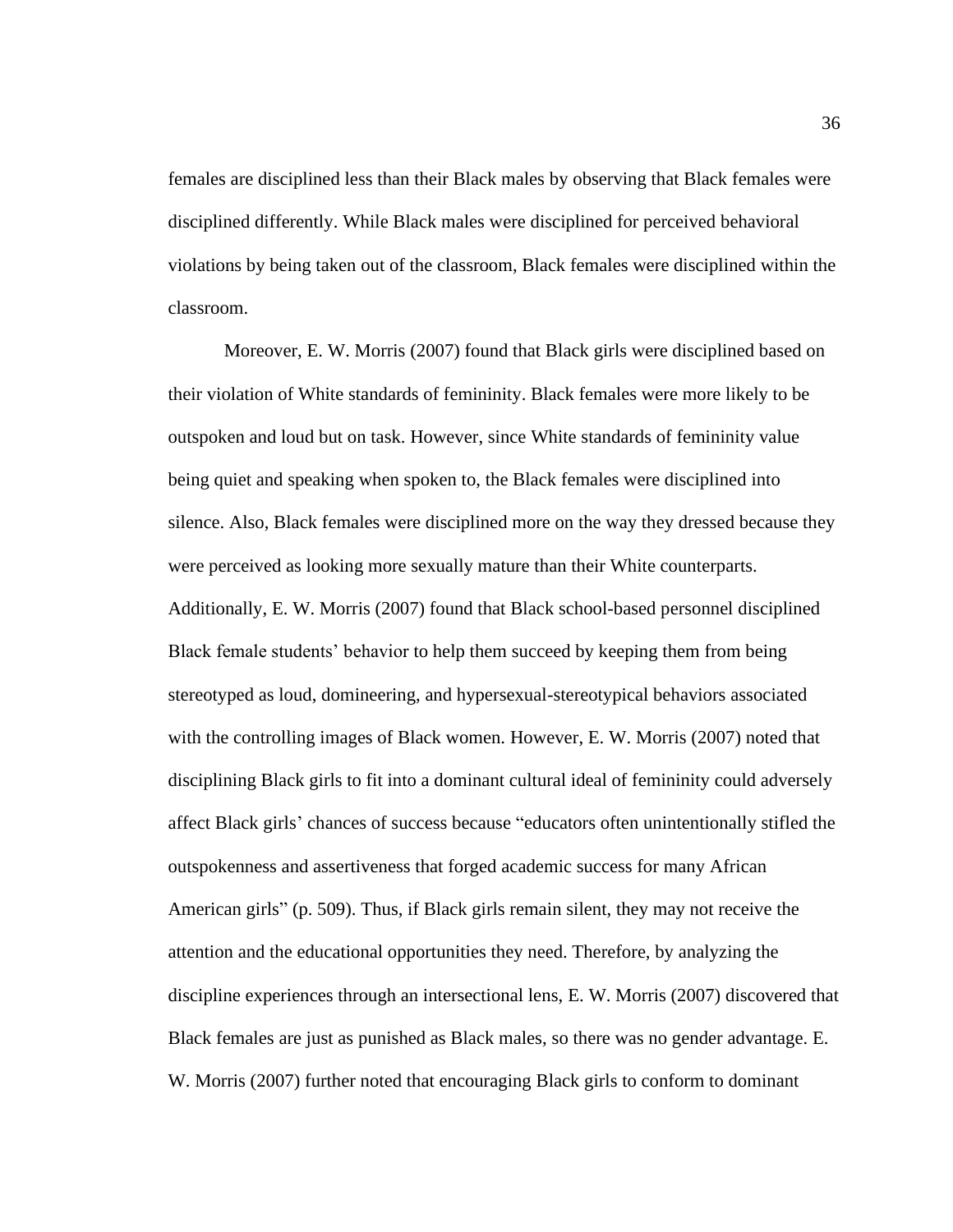ideals of femininity would not work in their favor because they did not have the racial advantage of Whiteness to ensure that they would have their academic needs met.

The concept of controlling images influencing the discipline of Black girls was further explored in Blake et al. (2011). Blake et al. (2011) focused on the exclusionary discipline, defined as in-school-suspension and out-of-school-suspension, of Black females in an urban Midwest elementary and secondary school environment. They found that Black females experienced exclusionary discipline twice as often as their White and Latina counterparts. Black girls were disciplined mainly for defiance, which is based on the teacher's subjective opinion, followed by inappropriate dress. The authors concluded that "many of the behaviors that Black girls were cited for seemed to defy traditional standards of femininity and closely paralleled the behaviors of stereotypical images of Black women as hypersexualized, angry, and hostile" (Blake et al., 2011, p. 100).

Blake et al. (2011) reiterated the need to study the discipline experiences of Black girls. The authors noted that when the literature reports the discipline sanctions of Black females, it "seems to serve as a means to further highlight the inequitable discipline experiences of Black males rather than to demonstrate how disproportionate discipline practices might also negatively impact the school experiences of Black girls" (Blake et al., 2011, p. 91). The authors believe that

the lack of emphasis on the discipline experiences of Black girls may in part be due to the perception that girls in general pose less risk for behavior problems given their greater academic achievement and to gendered racial bias, in favor of Black boys, in discipline referrals and sanctions. (Blake et al., 2011, p. 91)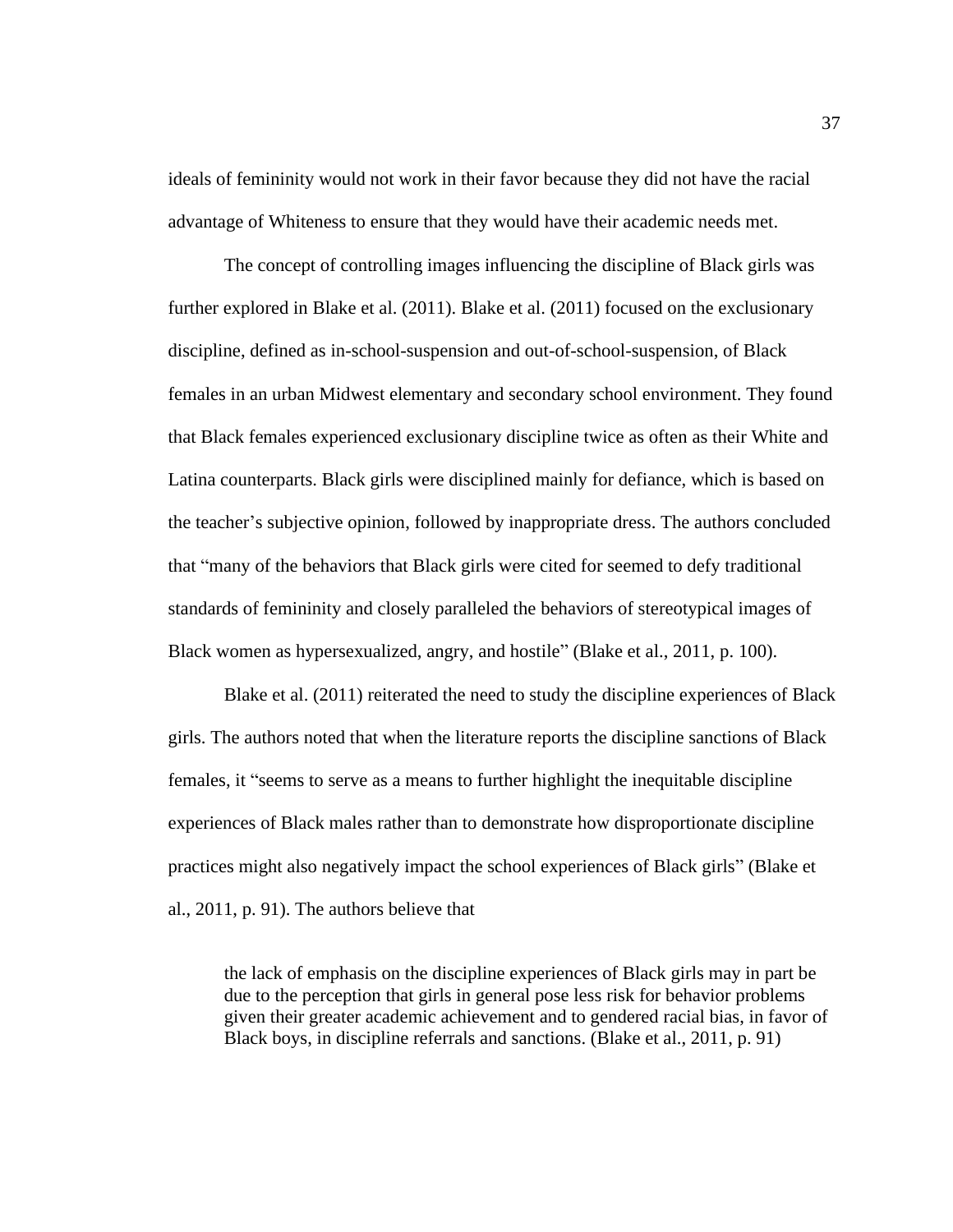They found that Black girls from elementary school to high school experience a disproportionately higher rate of discipline, and "research suggests that teacher referral bias rather than students' actual behavior is associated with disproportionate discipline sanctions and referrals" (p. 92). According to Blake et al. (2011), teachers are policing the femininity of Black girls, and

teachers may subconsciously use stereotypical images of Black females (e.g., the Sapphire and Jezebel) to interpret Black girls' behaviors and respond more harshly to Black girls who display behaviors that do not align with traditional standards of femininity in which girls are expected to be docile, diffident and selfless. (p. 93)

The discipline of the Black female body, in addition to behavior, was discussed in Evans-Winters and Esposito (2010). Evans-Winters and Esposito (2010) discussed how the

research shows that African American girls are more likely to be reprimanded or praised for social behaviors in the classroom as opposed to academic pursuits, teacher expectations are lower for Black girls than White girls, and Black girls are more likely to experience racist remarks from peers. (p. 20)

Additionally, research has shown that the Black female body exists in a space where it is "simultaneously policed, controlled, and heckled, while at the same time a site of spectacle" (Evans-Winters & Esposito, 2010, p. 20). This enduring ideology and behavior surrounding the Black female body "spills over into the school system, with young women reporting strict dress codes and negative remarks about their presumed sexual innuendos" (Evans-Winters & Esposito, 2010, p. 20). Therefore, Black girls go to school where they must face "stereotypical beliefs about their attitudes and behaviors from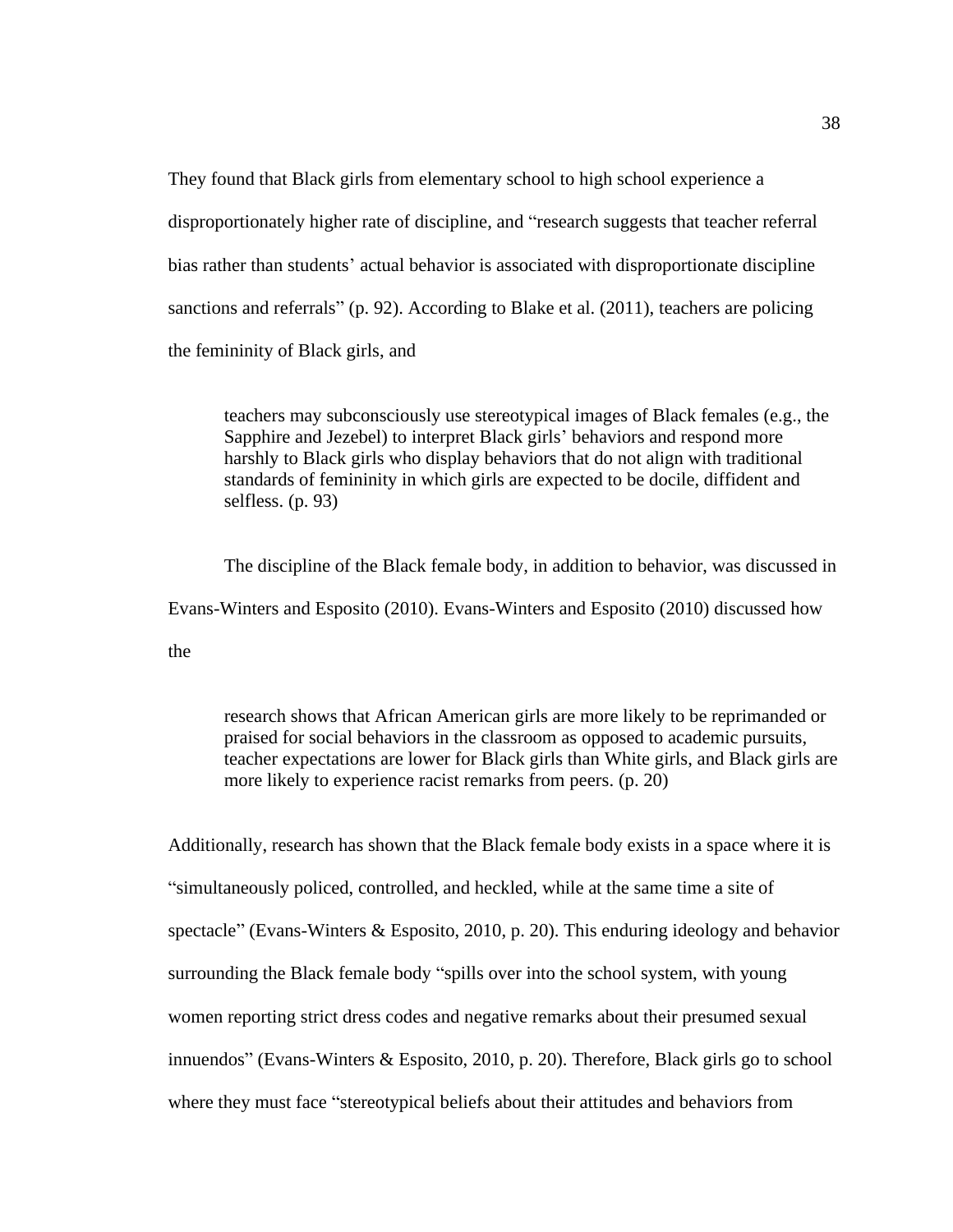teachers and peers" as well as "harsh disciplinary actions in schools" (Evans-Winters & Esposito, 2010, p. 20).

The discipline of Black females based on their behavior and body in relationship to controlling images was explored in M. Morris (2016). M. Morris (2016) examined Black girls' experiences that led them to be disengaged mentally and physically from the school system. Two experiences especially relevant to my research are how Black girls are deemed disrespectful and overly sexualized by their school-based personnel. One of the ways a Black girl is labeled disrespectful is by asking questions. A question from a Black female body can be seen as challenging authority. Morris (2016) gave an example of a 15-year-old Black girl dealing with being labeled disrespectful. The young girl expressed confusion about how her teachers become angry when she asked questions.

I always question. And then sometimes, teachers get mad off of that. Questioning them about why they doing this in they classroom or why they doing that . . . I don't understand how you get frustrated off of a question if I'm not being disrespectful . . . why you get mad? They say I'm disrespectful. That's my label, *disrespectful*, 'cause I always got something to say . . . [They keep] telling me, 'Sometimes you got to bite your tongue' . . . I don't know how to do that, though. (M. Morris, 2016, p. 55)

The above example displays how the controlling images of Black women, particularly the Sapphire (the angry Black woman) controlling image, may have influenced how the Black girl's voice was interpreted. M. Morris (2016) discussed how "the 'angry Black woman' cliché . . . serves no one particularly well" (p. 79). She described how regulating Black girls' tone of speech and questions "leaves both the student and the teacher harmed" (p. 79).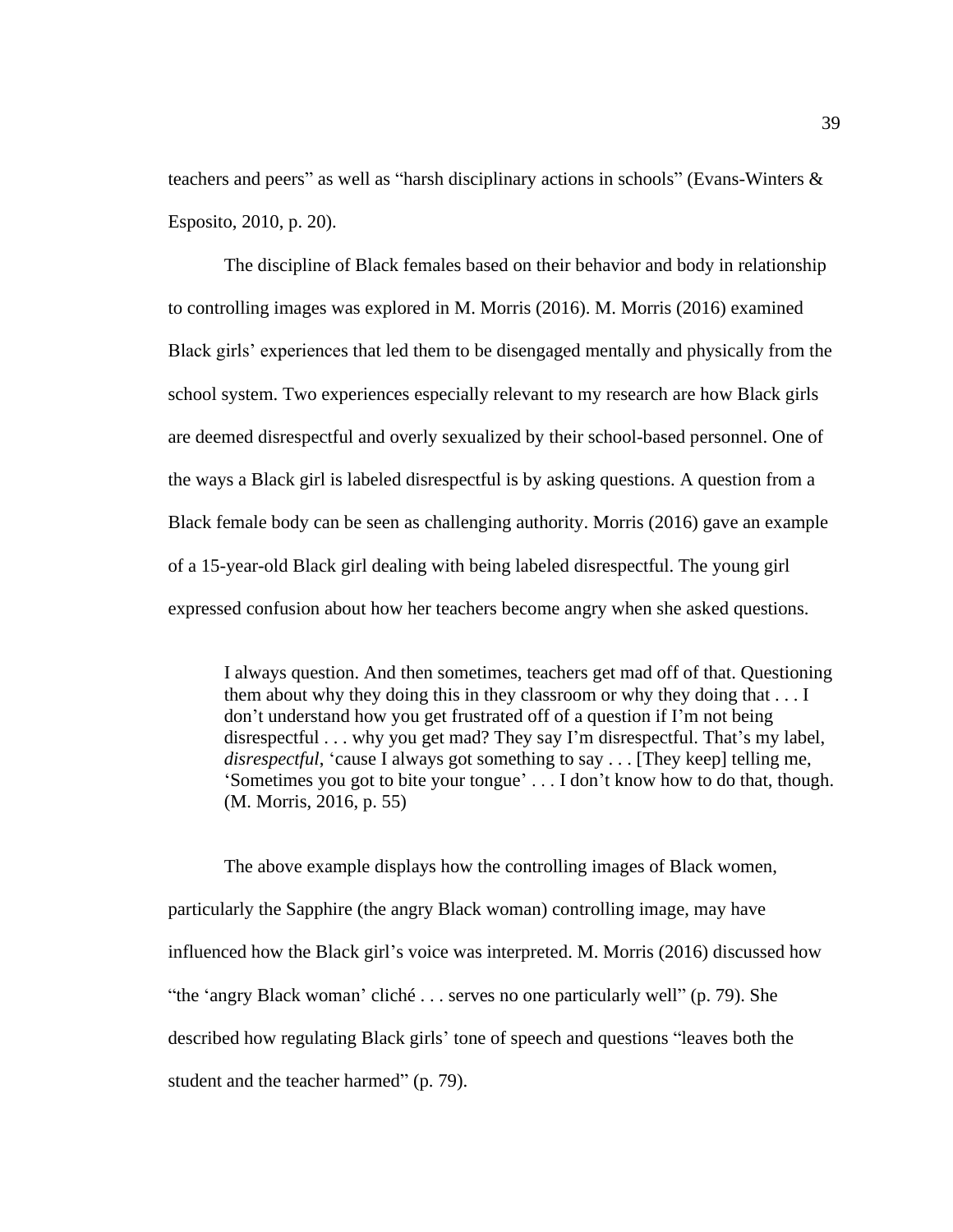It usually ends with the removal of the student from the classroom, thus beginning or continuing a negative school experience that can have lasting effects on her relationship with teachers, her faith in her ability to perform well academically, and commitment to school. (p. 79)

M. Morris (2016) also explored how Black girls experience sexualization in the schools, such as through the dress code. M. Morris (2016) gives an example of how a Black girl was sexualized through a double standard in the dress code. The Black girl, who had worn clothing that would allow her to be comfortable on a hot day, was being prevented from going to class because an attendance lady found her clothing to be too revealing. However, according to the Black girl,

A [White] girl walked in the office and her shorts were shorter than mine, and she was kinda thicker than me so, like you could see everything, like her butt cheeks were hanging out kinda and everything. And then they gave her a pass to class! I was like, "You didn't just see what she had on?" And they then they was like, "Yeah." So I was like, "Why do I have to get sent home for wearing shorts and she just had shorts on and she way thicker than me?" And they were like, "That's not the case here. I'm trying to help you" . . . I said, "Well you need to be trying to help her out, too, 'cause my shorts are not even that bad." (p. 126)

Eventually, the Black girl persuaded the principal to allow her to attend class without having her grandmother come to the school and bring her a change of clothing. In allowing her to attend class, the principal stated (in the Black girl's words), "I'm going to give you a pass this one time, but please don't be letting the boys feel all on you and stuff" (p. 127).

The above example demonstrates how a young Black girl who just wanted to go to school nearly missed an instructional day due to the sexualization of her Black body through the sexually deviant Jezebel controlling image. M. Morris (2016) noted that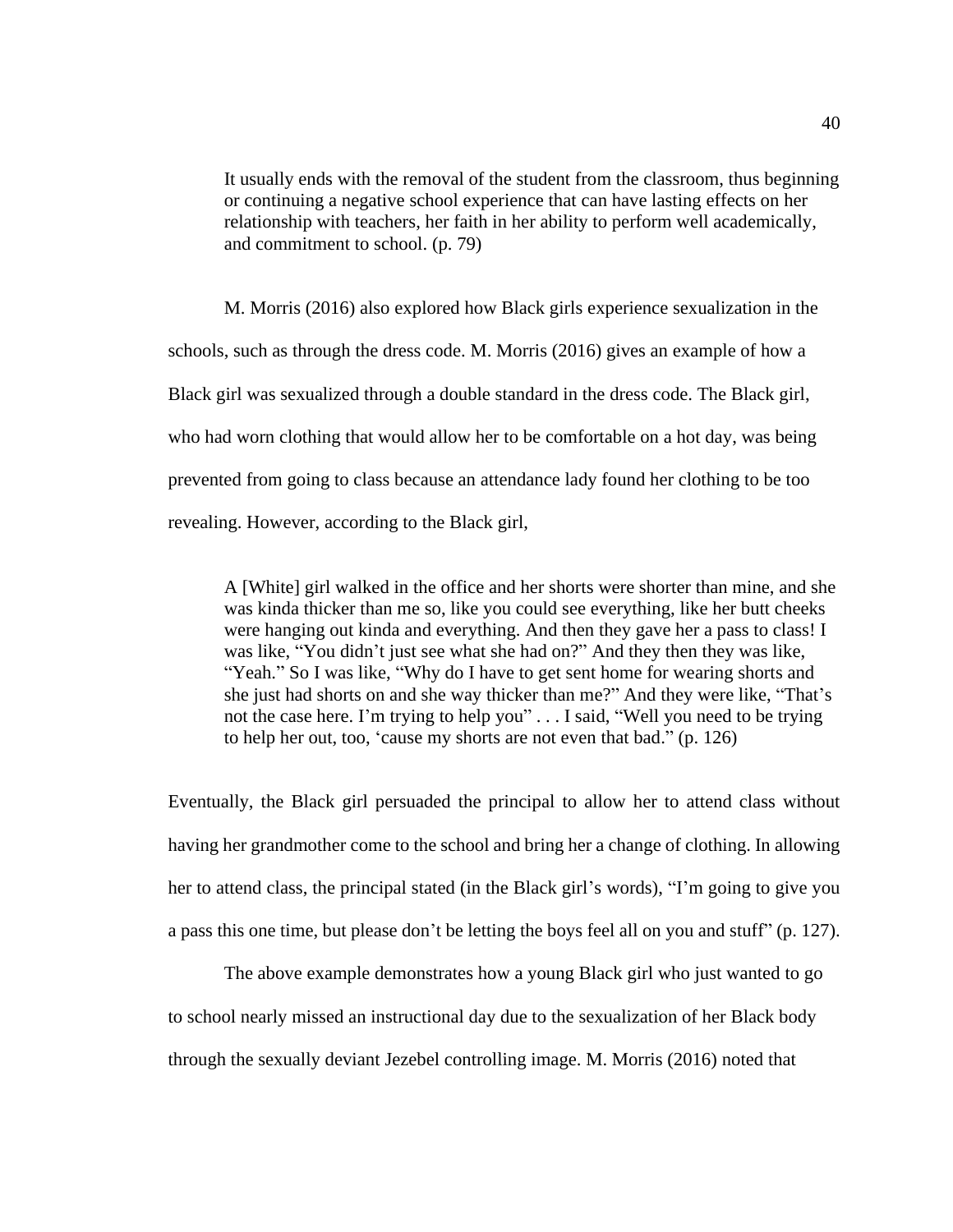the educational domain today is infused with the prevailing stigma of 'jezebel' primarily in the form of concerns among school officials about the moral decency of girls. The regulation of this so-called decency often happens through dress codes and other comments and behaviors that sexualize girls in school. (p. 154)

It was not her clothing that was in violation, but her Blackness. This example highlights how school-based personnel's subjective interpretation of defiance and dress code violation can lead to Black girls disproportionately receiving exclusionary discipline. The young girl was not being disciplined for her own safety but so that she would not be a distraction to boys. The school would rather her miss class than distract a boy. The young girl was not being seen as a student but rather a sexual object. Additionally, the girl violated White femininity standards by questioning her treatment and going to class against the attendance lady's wishes. This act of advocacy could have been interpreted as an act of defiance and justification of exclusionary discipline. I used this example to highlight how seemingly harmless behavior such as trying to dress comfortably to learn can be read as innocent on a White female body and deviant on a Black female body.

These examples of inappropriate discipline and chastisement of Black girl behavior highlight why it is important to understand how Black girls characterize their interactions with school-based personnel. M. Morris (2016) noted that "while it has been found that Black parents who are more involved in their children's education have children who perform better in school, Black student achievement is largely a function of the expectation and interactions they share with teachers" (p. 48). Furthermore

Black girls are quickly cast as undisciplined deviants who reflect the most negative stereotypes of Black femininity. The punitive and marginalizing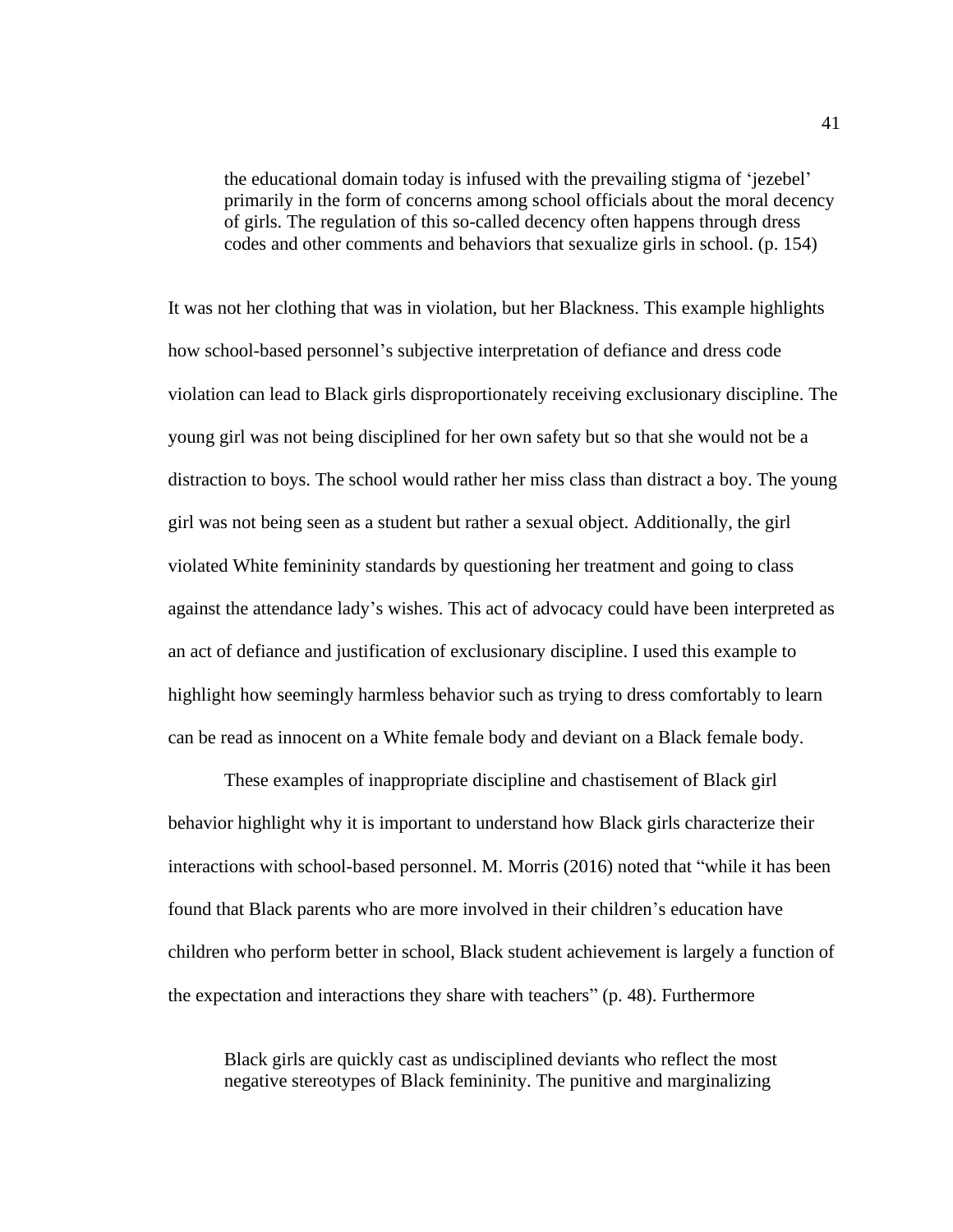responses from teachers and others with Black girls under their charge go unchallenged as justified or even necessary. (M. Morris, 2016, p. 44)

More recently, Annamma et al. (2019) provided quantitative and qualitative data exposing how Black girls are more likely to be subjectively disciplined than their White counterparts due to controlling images of Black women. Black girls were significantly more likely to be disciplined for detrimental behavior, disobedience and defiance, and third-degree assault—violations based on the perceptions of school personnel. Additionally, the definition of detrimental behavior, disobedience and defiance, and third-degree assault is so subjective that "it provides the language the school personnel need to punish once the child has been deemed a problem" (p. 229). Annamma et al. (2019) also found that Black girls were significantly less likely to be punished for objective reasons such as drug or alcohol possession or distribution. However, White girls were significantly more likely to be suspended for drug or alcohol possession or distribution.

Annamma et al. (2019) linked the subjective discipline of Black girls to the controlling images of Black women. Two particular controlling images of Black women (the angry, unlady-like Sapphire and the conniving, entitled Welfare queen) were the lenses through which these young girls were seen when educators were deciding if the child's behavior constituted a problem. Annamma et al. (2019) noted that Black girls are raised to be more assertive and speak up for themselves, which is outside of the dominant ideology of femininity, and that their self-care measures can be viewed as problematic instead of a strength. Additionally, no discipline measures were found when a Black girl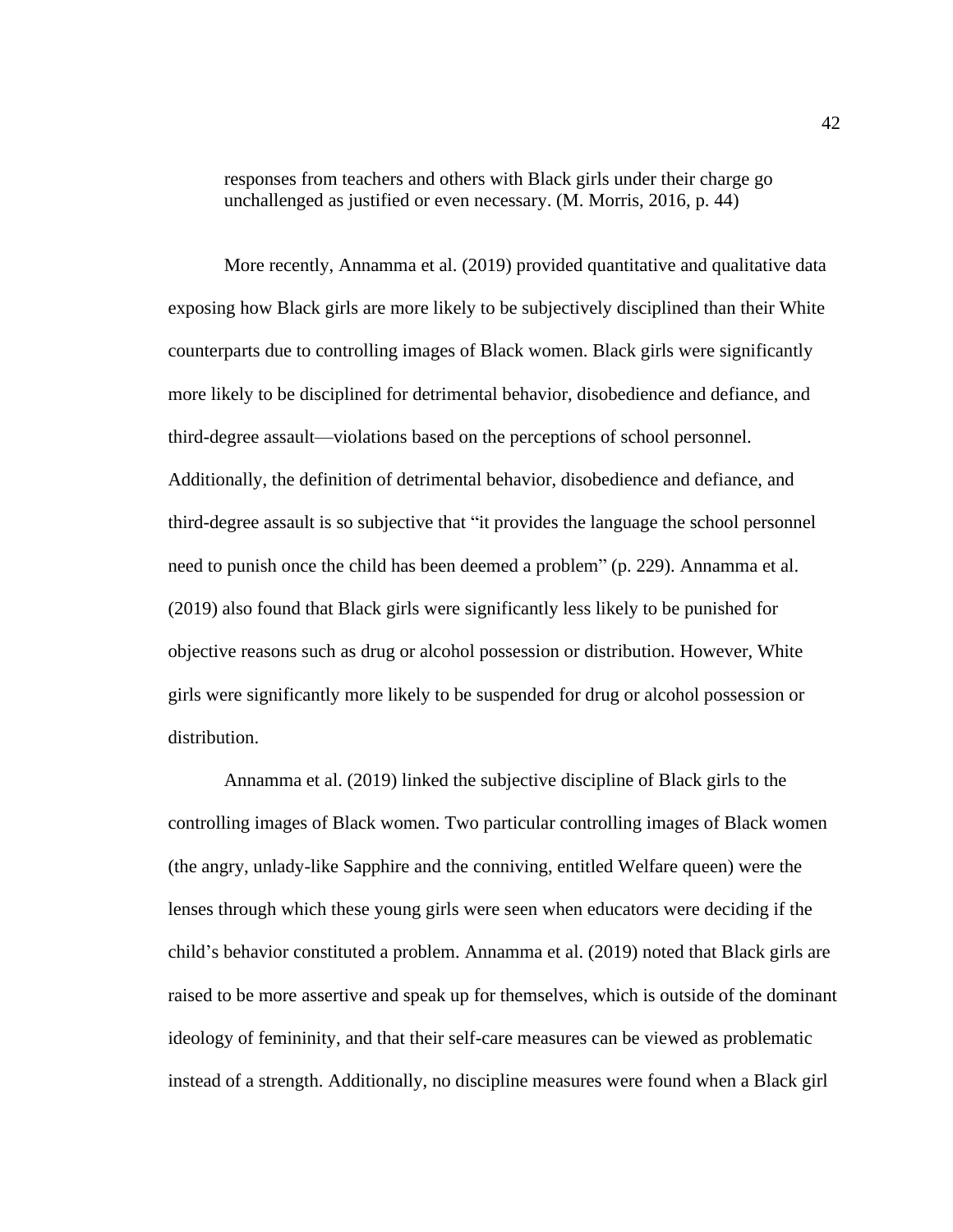showed nurturing characteristics in line with the Mammy. Therefore, a Black girl's behavior is controlled so that she may act in service to others, but she is a problem if she acts in service to herself.

# **Summary**

In this section, I focused on the disciplinary experiences of American Black girls in schools, especially as those experiences that are related to intersectionality and controlling images. I presented research that showed how controlling images of Black women could influence the lens through which school-based personnel see the being and behaviors of Black girls. And the research also showed how this skewed view could lead to disciplinary measures that are not only inappropriate but can impede the educational trajectory of these young girls.

In the next section, I explore the experiences of American Women who were pregnant in high school. I discuss their experiences as pregnant and parenting teens in high school and their experiences after high school.

# **Experiences of American Women Who Were Pregnant in High School**

The experience of teen pregnancy is not a single story. The experiences are as unique as the individual and can have both seemingly positive and negative impacts on the person's life. SmithBattle et al. (2020), in their systematic review of qualitative research regarding teen pregnancy, noted that "Teen mothering simultaneously transforms and imperils" (p. 3). This conflicted nature of teen pregnancy is illustrated in the reviewed literature.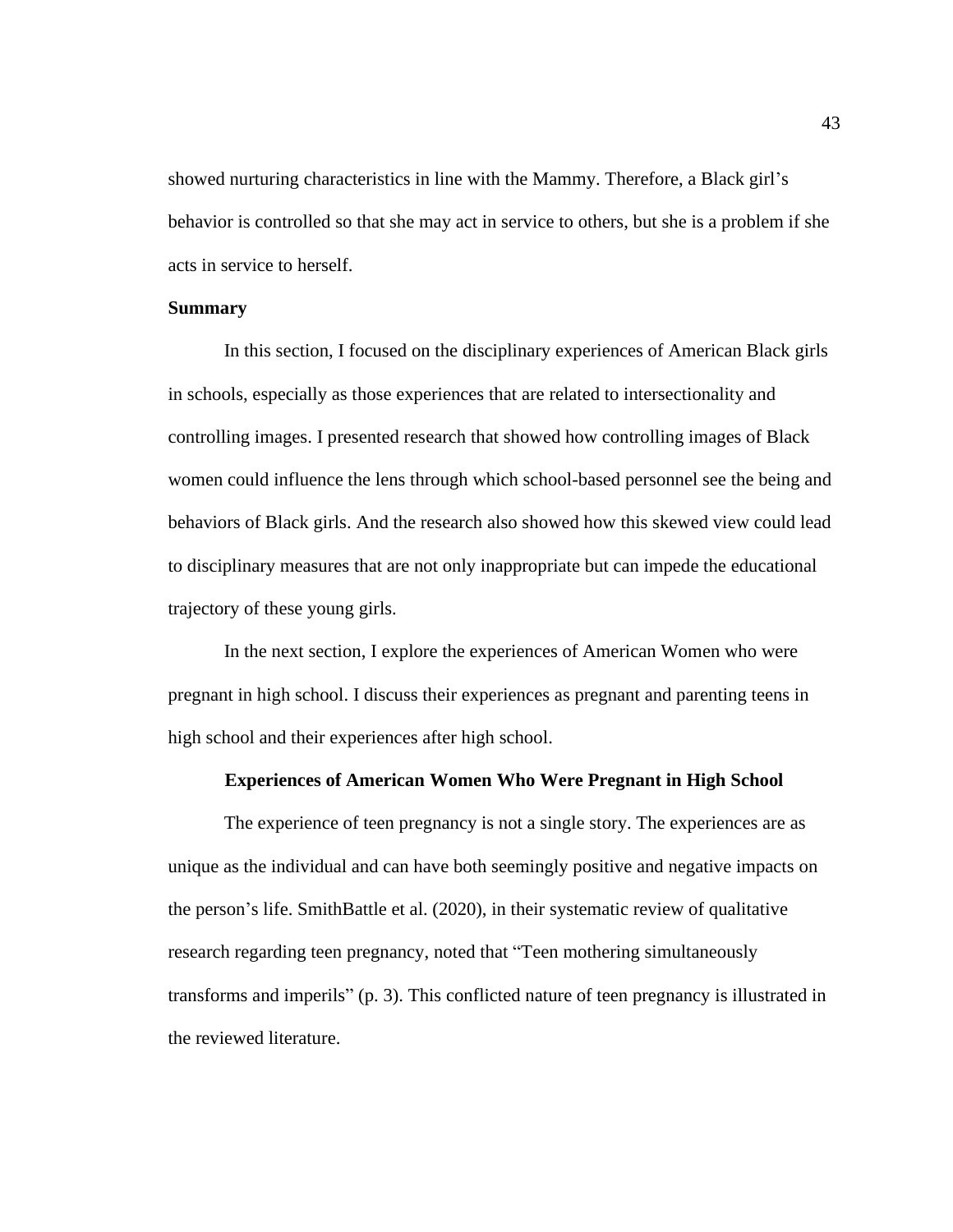The literature I reviewed regarding the experiences of American women who were pregnant in high school predominantly focused on Black women's experiences. I rely heavily on the works of Dr. SmithBattle, who is a prolific researcher on teen pregnancy, and Kaplan (1997), which is a foundational work regarding Black teen pregnancy.

SmithBattle et al. (2020) discussed how available opportunities might affect the path of lower and middle SES youth.

Teen mothering contrasts sharply with the trajectory that middle class youth secure through lengthy postsecondary education, followed by employment, adult independence, marriage, and parenthood, typically in that order. In contrast, for teens who grow up in disadvantaged families and segregated, low-income neighborhoods, unequal life chances begin in childhood and contribute to growing up faster, feeling older, and assuming adult roles and responsibilities earlier than middle class youth whose risk-taking is mitigated by family and community resources. (SmithBattle et al., 2020, p. 7)

There appears to be a tendency in the literature regarding race and SES to associate lower SES with Blacks and middle and higher SES with Whites. However, Lareau (2002), a highly cited researcher regarding socioeconomic status and race, noted that White and Black families of similar SES tend to raise their children similarly. Therefore, I included various teen pregnancy experiences from women of various racial and socioeconomic statuses (SES). I found that exploring the experiences of White or racially unidentified women in various SES brackets yielded valuable insight into the experiences of their Black SES counterparts.

In this section, I review literature regarding the general experiences of pregnant high school women in terms of social support and perceptions of stigma. Then I explore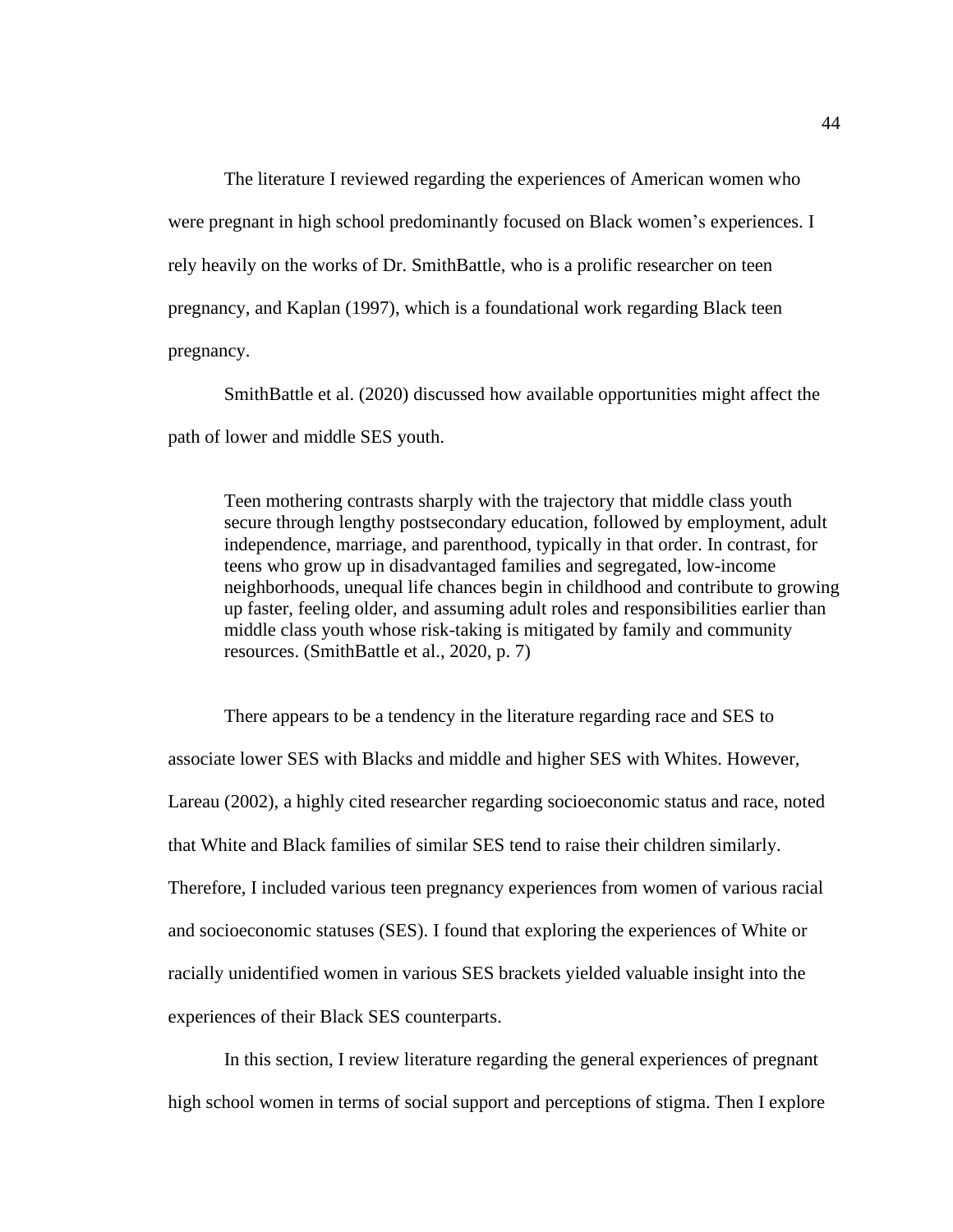literature regarding their interactions with school-based personnel and their post-high school experiences.

## **General Experiences**

The literature regarding the general experiences of women who were pregnant in high school includes interactions with family members, the father of the child, and community organizations, as well as their feelings regarding the stigma of being a pregnant teen. In this section, I focus on the literature regarding the general experiences of pregnant Black teens.

# *Sources of Support*

Various studies explored how Black pregnant teens perceived their sources of support. Family members, the father of the child, and community organizations were identified as potential sources of support during the pregnancy. The conflicted nature of teen pregnancy is displayed through the process of maturing into a parent yet still being children themselves in need of support.

**Family and Father of the Child.** Oxley and Weekes (1997) conducted a study with 21 Black pregnant teens aged 13-19 (SES was not disclosed). The authors found that "disclosing the pregnancy to the significant people in their lives was identified as stressful" (p. 174) for 85% of the participants. This stress was due to "uncertainty about their mother's response, confusion, worry, and fear of rejection by family and peers" (pp. 174–175). Oxley and Weekes (1997) also noted that 71% of adolescents viewed pregnancy "as making them more mature because it meant having more mature roles that brought greater satisfaction and more positive view of life" (p. 175). Also, it was found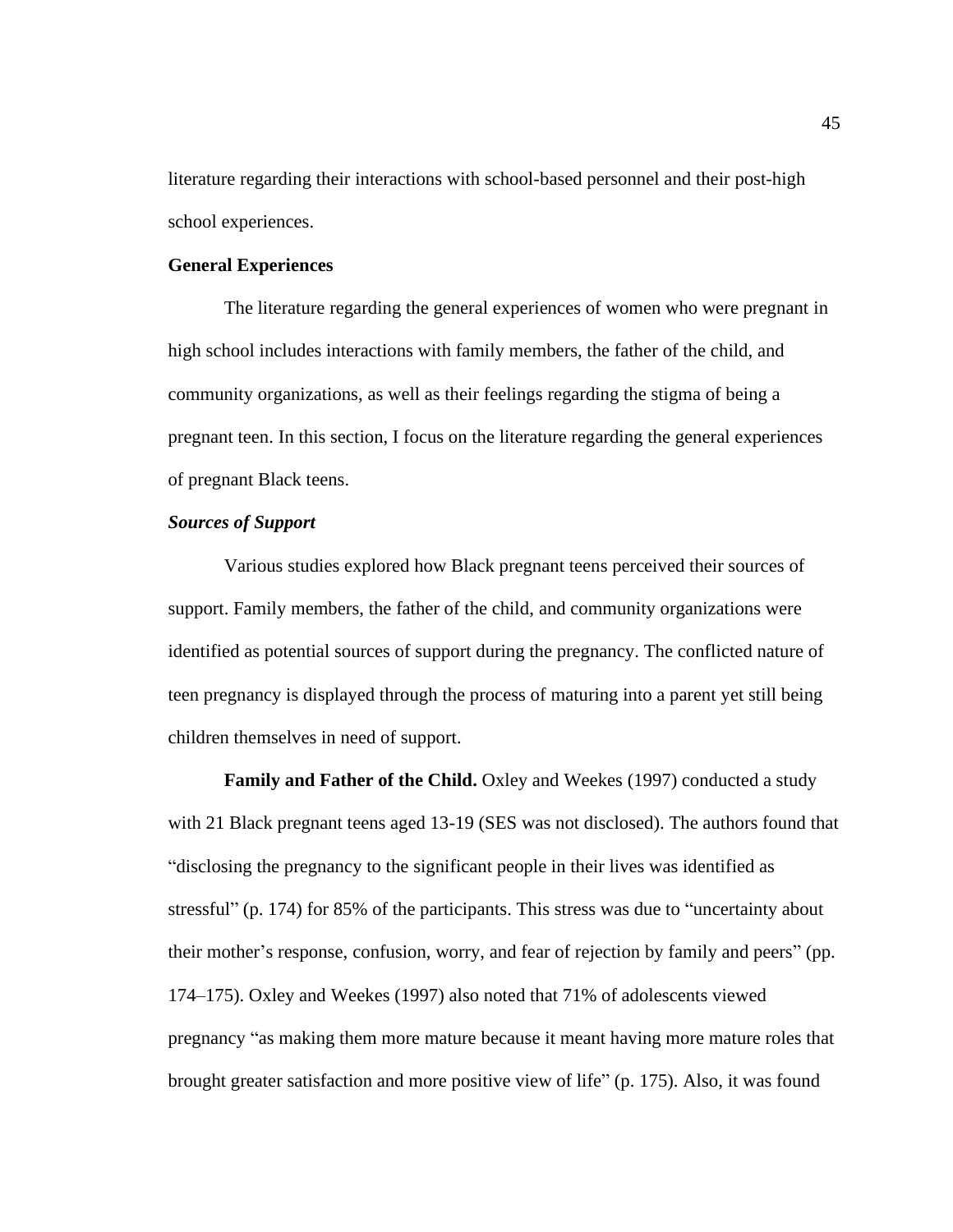that 28% of the participants wanted to become pregnant and were excited about loving and caring for their child. However, for some teens (66%), balancing school and pregnancy caused feelings of distress.

Oxley and Weekes (1997) discussed how social support greatly influenced whether teens perceived their pregnancies as easy or hard. A perceived easy pregnancy came from receiving "attention and help" (p. 177) from family and the child's father. Also, receiving "help with transportation to visits with doctors and the expectation that help with child care would be available when needed contributed to a sense of security" (p. 176). A perceived hard pregnancy was influenced by

conditions [that] ranged from lack of provision of basic needs (food, housing, transportation) and arguments with family members and boyfriends, to physical limitations and long-term responsibilities that gave rise to physical, emotional, and economic stress. (p. 177)

Also, a "perceived negative societal view of teenage pregnancy" and "issues of racial discrimination in relation to the community and school environments were also discussed as contributing to the experience of pregnancy as hard" (pp. 177–178).

Filter (2015) conducted a qualitative study with thirteen pregnant Black teens between the ages of 16 and 19 who lived in an urban area (SES was not disclosed). The purpose of her study was to understand the perceived assets of the teens. She found that the participants considered their unborn baby to be the most important asset. They discussed how their babies made them "want to mature more" and "be somebody positive" (Filter, 2015, p. 22). Participants also cited the women in their lives, such as their mothers, grandmothers, sisters, aunts (either biological or close family friend), and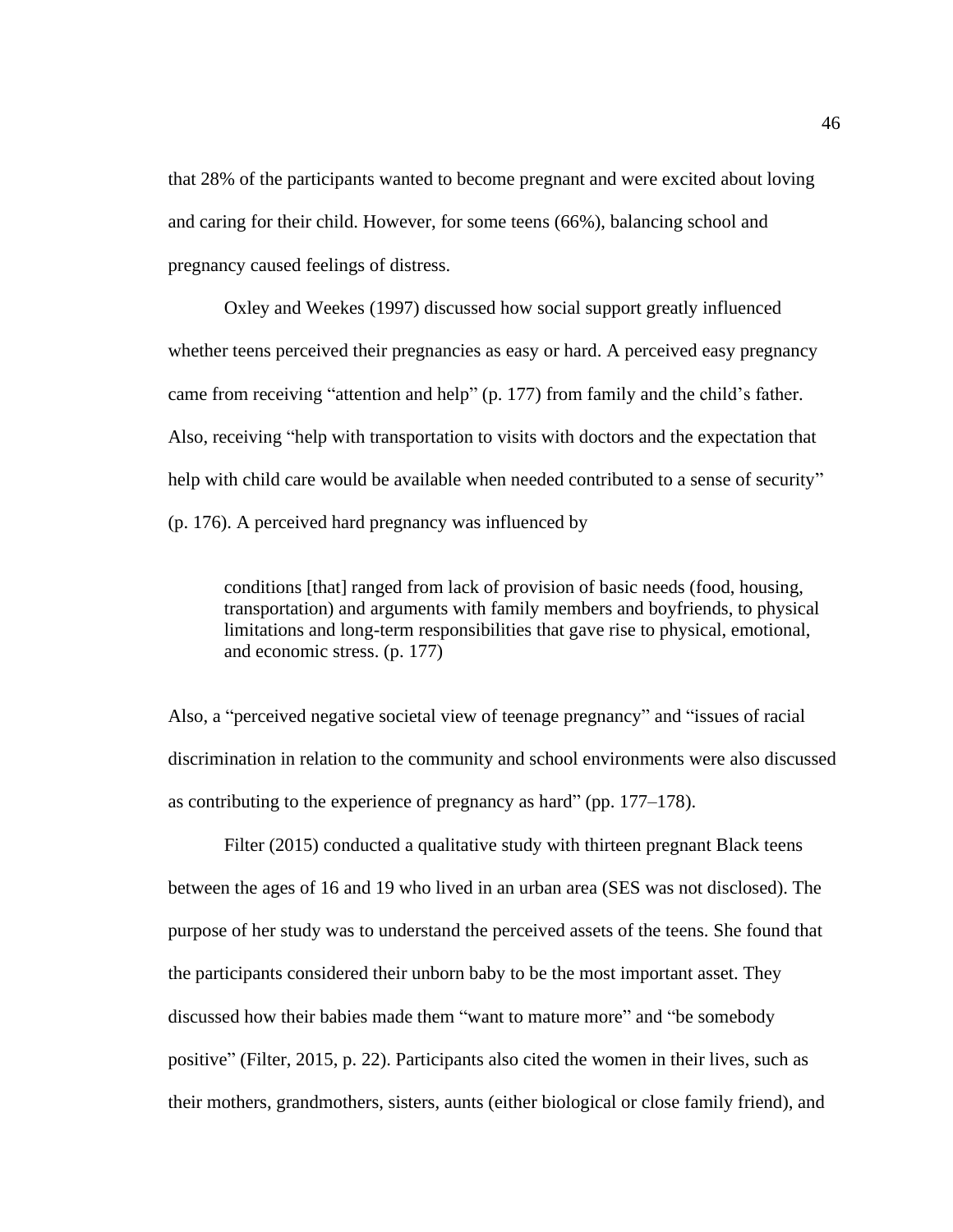female friends as assets. Only one participant described her father as a positive supportive figure. Filter (2015) noted that while many described the child's father as a current positive supportive asset, many did not see the child's father as being supportive in the future. Only one participant included the child's father when discussing the future.

Kaplan (1997) conducted a foundational qualitative study that is widely cited in the teen pregnancy literature. This study involved 32 Black women who had experienced teen pregnancy with an ethnographic focus on seven of the women. Kaplan (1997) presented the interactions of lower and middle SES Black women who experienced teen pregnancy and their mothers. She noted that regardless of class, the mothers were disappointed that their daughters became teen mothers.

Lower [SES] mothers . . . felt their pregnant teenage daughters had failed them. Until their daughters' pregnancies, this group had hoped their daughters would do better with their lives than they had and through educational achievement attain a higher class status. The mothers hoped their daughter's success would trickle down to them. The [middle SES] mothers . . . had come from humble beginnings and had worked hard to achieve and preserve their image of middle-class respectability. These middle-class mothers felt cheated when their daughters became pregnant. They tended to believe that teenage pregnancy reflected the kind of sexual behavior associated with the lower classes. (p. 69)

Therefore, while family members and the child's father provided sources of support, in some cases, the pregnant or parenting teen mother had to temper their expectation of the long-term level of support they would receive. Also, pregnant and parenting teen mothers had to grapple with receiving support from family knowing that their family members may be disappointed or disapproving of their pregnancy.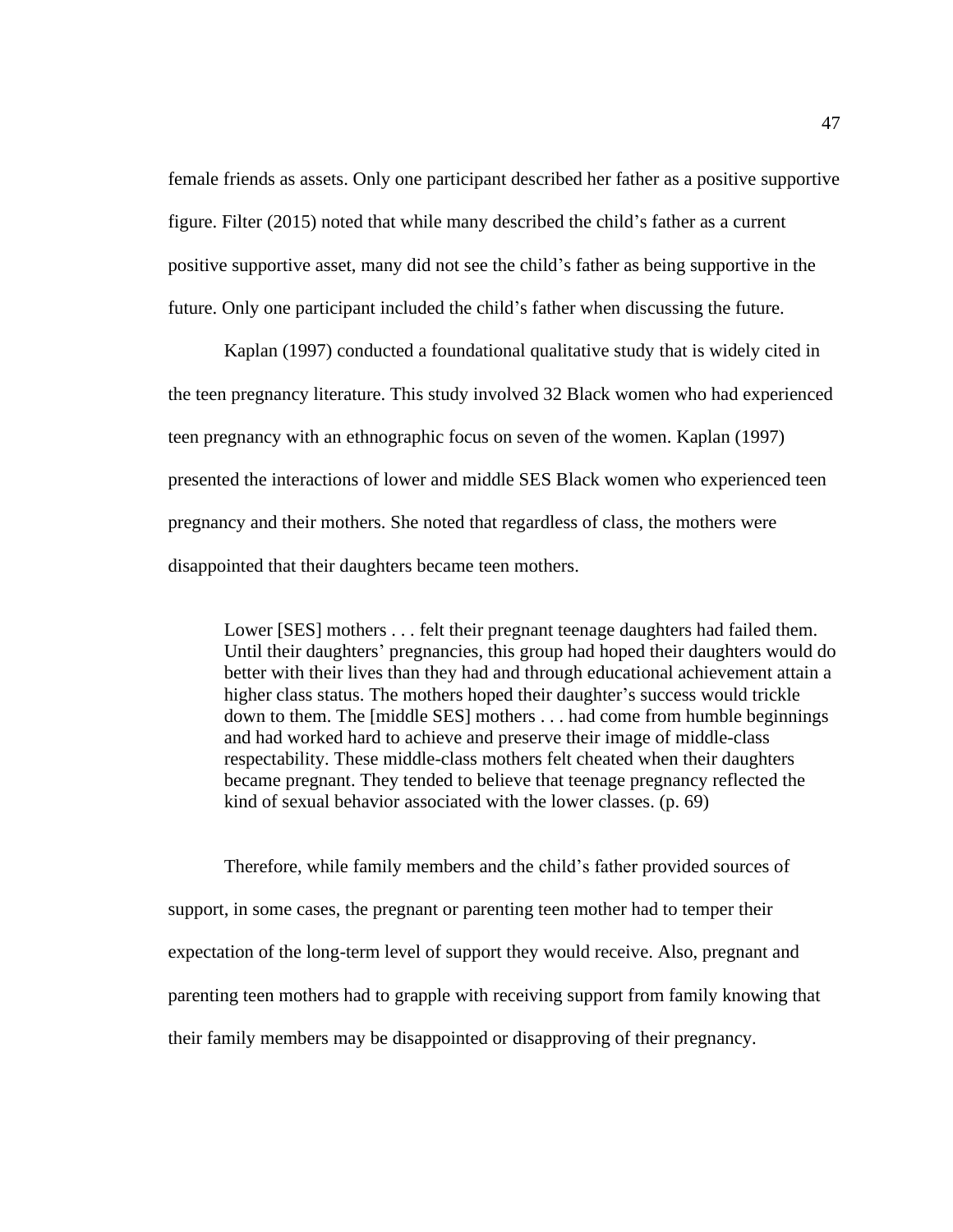**Community.** Community organizations, including religious organizations and community-based non-profit programs located in the community and schools, were places where pregnant teens either found support or wanted to find support. However, the stigma of teen pregnancy impacted the level of support community members were willing to give.

Religious organizations such as the Christian church were places where pregnant and parenting teens received varying levels of support. Oxley and Weekes (1997) and Filter (2015) noted that participants in their studies found support in religious organizations, especially in pastors and female church members. Oxley and Weekes (1997) described how one participant stated, "The church and the pastor welcomed me with open arms" (p. 184). However, Kaplan (1997) discussed how in her study that while pregnant and parenting teen mothers "hoped for 'unending' support from the church, maybe because of an idealism that they had learned from a religious philosophy promoting forgiveness . . . [they] were ultimately disappointed and hurt by church members' reactions" (p. 160). Kaplan (1997) described how her participants said church members shamed the pregnant and parenting teen mothers by stigmatizing them as sinners and having low morals.

Community-based non-profit organizations are potentially positive sources of support for pregnant and parenting teen mothers. Basch (2011) discussed how "schoolbased programs have the potential to help teens acquire the knowledge and skills needed to postpone sex, practice safer sex, avoid unintended pregnancy, and, if pregnant, to complete high school and pursue postsecondary education" (p. 617). However, staff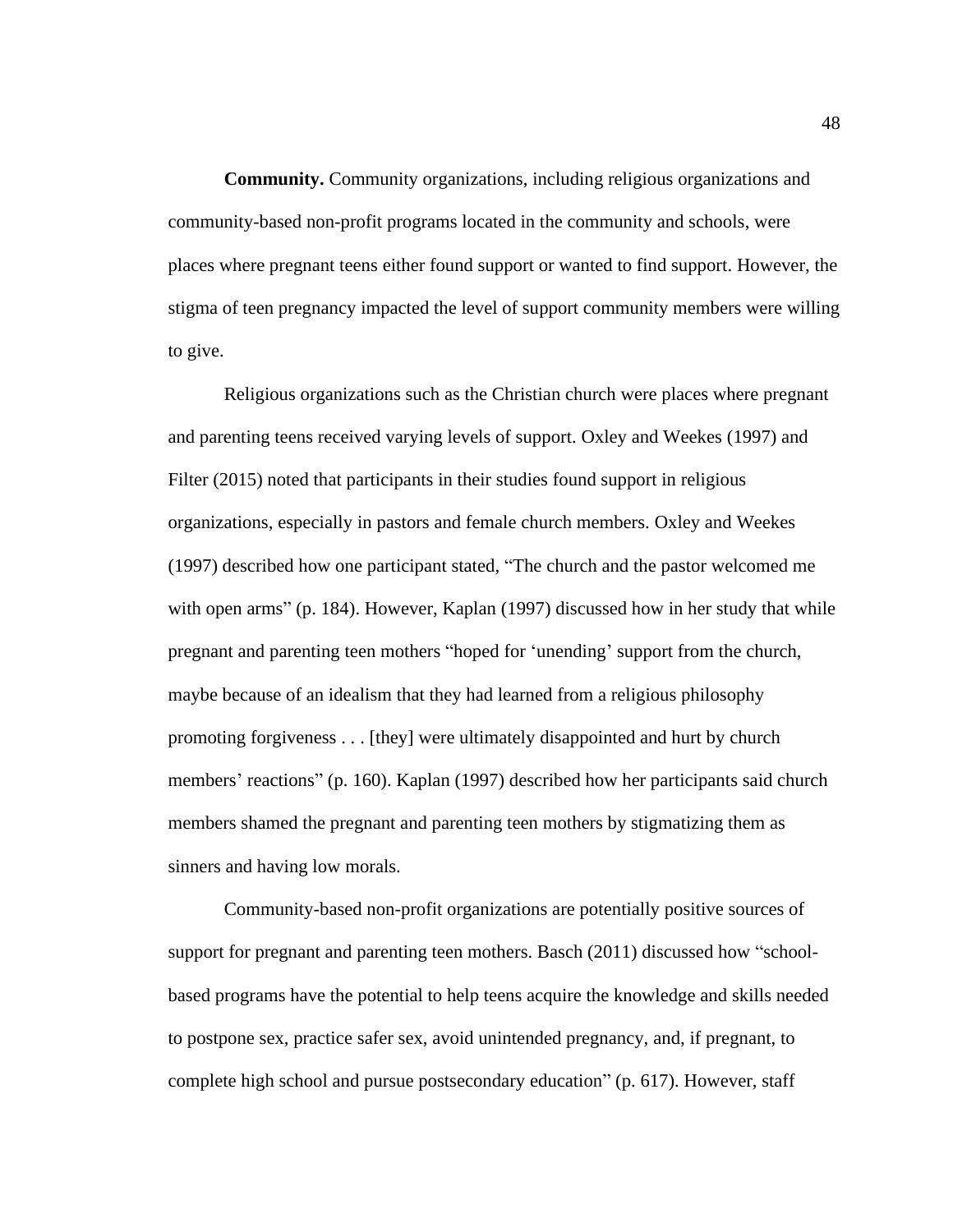members of the non-profit community-based organizations sometimes have to grapple with their negative feelings regarding teen pregnancy as they try to provide support to pregnant and parenting teens. Kaplan (1997) stated that

One major problem for these teenage mothers, which the counselors unwittingly supported and were unable to change (even with all of their expertise), was the weight of the morally deviant stigma. It was this stigma that hindered the counselors' ability to respond more positively to the teen mothers. (p. 169)

Therefore, while community organizations can expand the sources of support for a pregnant or parenting teen mother, they can also be sources of stigmatizing experiences. And these stigmatizing experiences can potentially further isolate and marginalize these young women who are already in a vulnerable social position.

Family and community support greatly impact the general experiences of pregnant and parenting teens. Due to their young age and limited resources, pregnant and parenting teens must rely on the family and community to provide for themselves and their child. However, the stigma of being a teen parent can greatly impact their interactions with their family and their community. SmithBattle et al. (2020) noted how "at the same time that mothering offers transformative possibilities and social inclusion in families and communities, teen mothers face exclusion and stigma from the broader society"  $(p. 7)$ .

In this section, I discussed perceived sources of support within pregnant and parenting teens' family and community. In the next section, I explore the perception of stigma on the general experiences of women who were pregnant teens.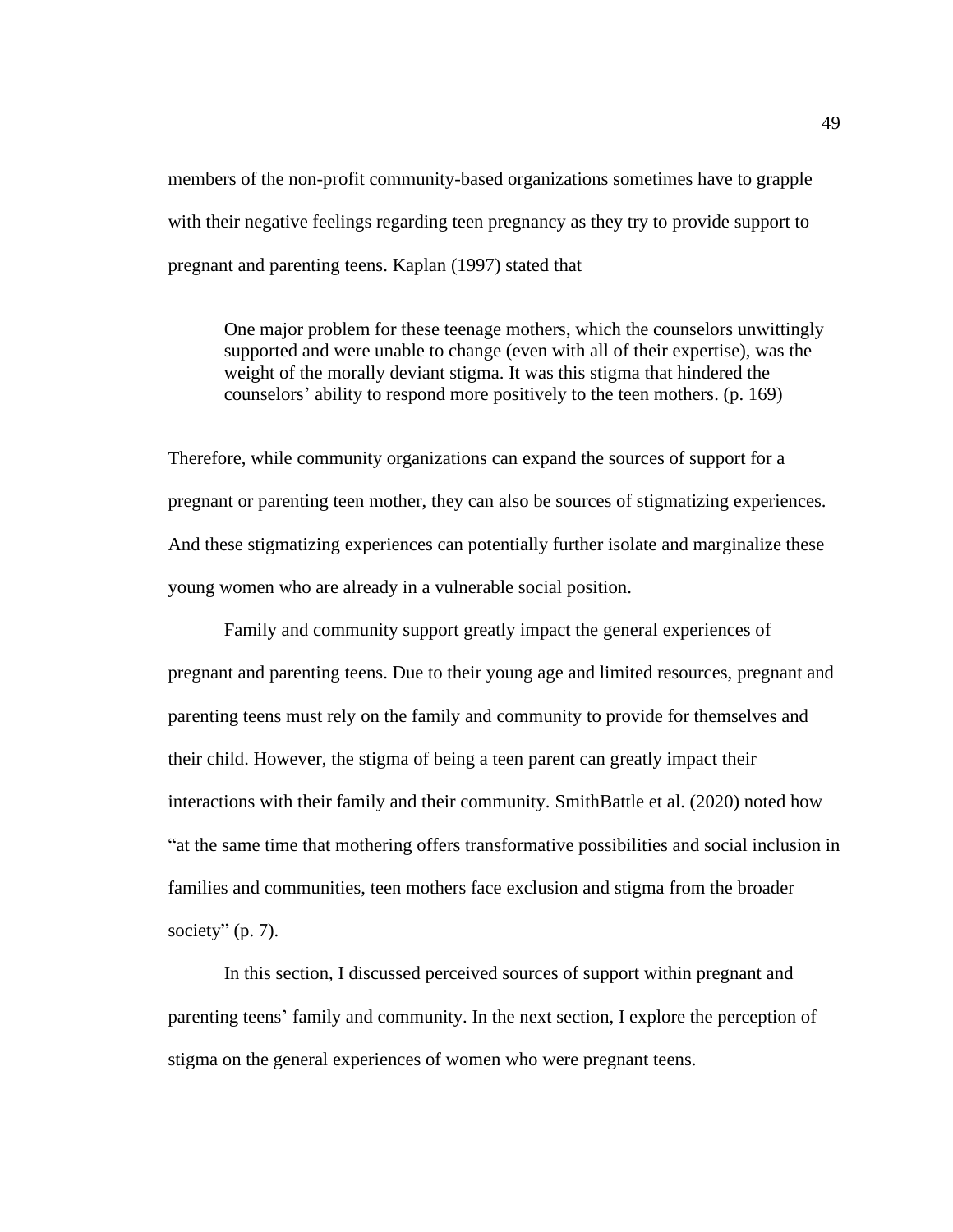# *Perceptions of Stigma*

The perceptions of stigma also impacted the general experiences of women who were pregnant teens. The pregnant teens perceived that they were judged negatively by others due to them being Black and experiencing teen pregnancy, and some struggled with negatively judging themselves. Kaplan (1997) noted that

One issue . . . that is often overlooked by politicians and various studies on Black teenage mothers, is that these teenagers know what constitutes a successful life. Black teenage mothers . . . struggle against being considered morally deviant, underclass, and unworthy. (p. xxiii)

To combat this negative social judgment, SmithBattle et al. (2020) discussed how qualitative studies in their review described how "teen mothers highlight their aspirations and competence to defend themselves against stereotypes" (p. 7). Therefore, the conflicted nature of teen pregnancy is displayed in knowing one is being negatively judged while trying to positively view oneself.

Filter (2015) discussed how the participants "perceived that people outside of their inner circle of family and friends judged them poorly" (p. 29). Some of the stigmatized perceptions are expressed below.

One teen explained, "Some people judge us a lot . . . Being young and pregnant . . . just a lot of things like they call us names and stuff." Another participant supported this perception, "Well, with me being African American, people seem to put us down a lot and that we can never accomplish anything. A lot of people think [being young and pregnant] is bad, but I don't know." One young woman thought that people in general thought less of her for being young and pregnant. (p. 29)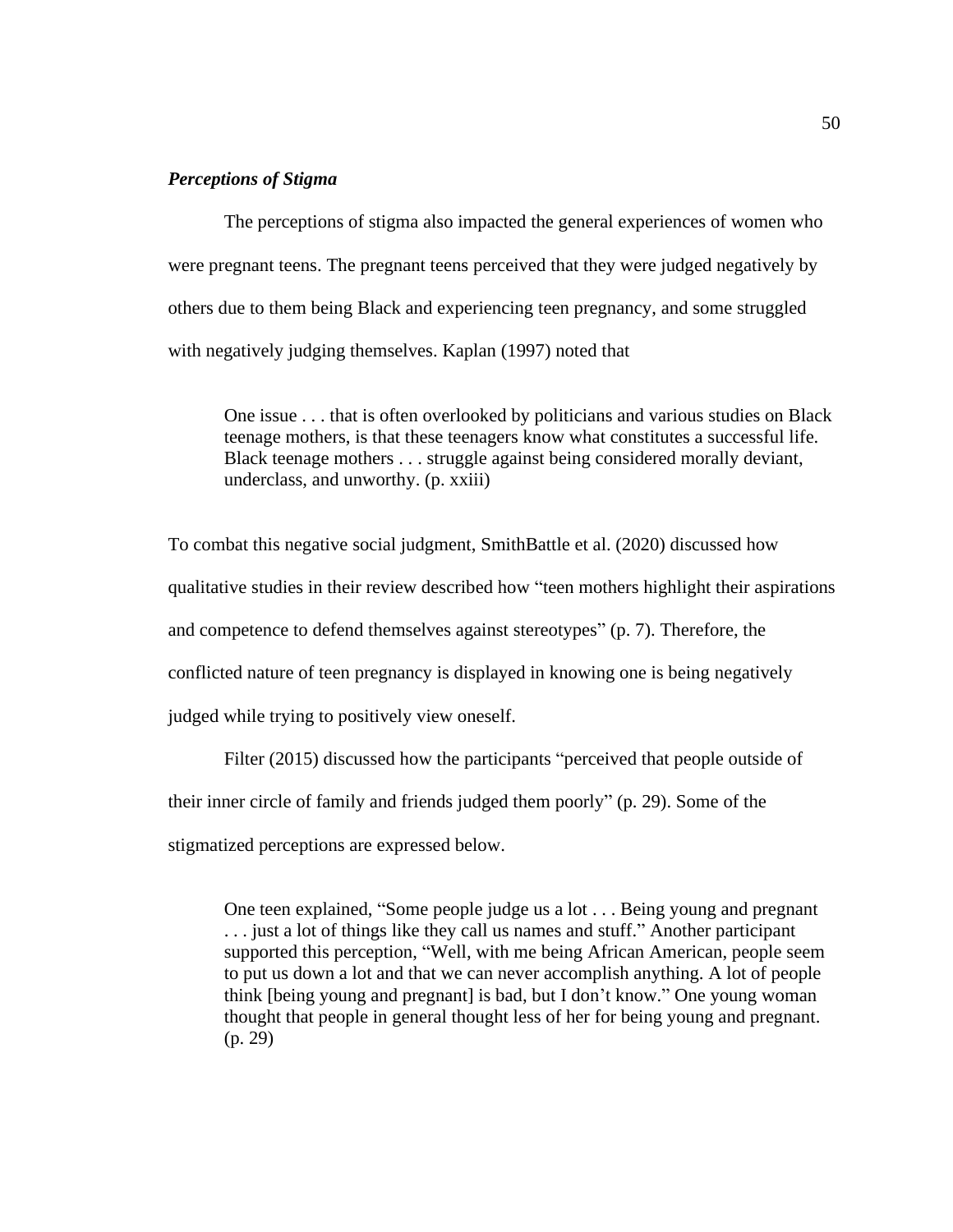Merrick (2001), who conducted a qualitative study on six lower SES Black pregnant teens, noted how one participant struggled with feeling like a "statistic" (p. 73). The participant stated,

I used to look down on girls who used to get pregnant, especially the Black females. That's what everybody expects from them, to have babies . . . My Black female friends always ended up getting into trouble or pregnant, having kids or dropping out of school. Now I'm going to be another statistic . . . I didn't want to see myself like that. (p. 33)

The need to utilize financial assistance from the government, also known as welfare, created stigmatizing experiences where pregnant and parenting teens saw how others viewed them negatively and impacted the way they viewed themselves. Kaplan (1997) stated that "once these teenagers became involved in the welfare system, they had to struggle with a pervasive and demoralizing image of themselves as welfare mothers and cheats—in exchange for the monthly stipend" (p. 136). Kaplan (1997) described how

As a group, the teen mothers believed that the ostracism and contempt started in the welfare office, when they went through the application procedure and had to confront the workers' demeaning attitudes. This demeaning process, which began in the welfare office, continued in their own community. The teen mothers pointed to the many neighbors and friends who became hostile to them, stereotyping them as scheming, lazy, "welfare cheats," who used their bodies as baby-making machines for profit. (p. 137)

Kaplan (1997) noted that

people who believe the stereotype of these young mothers do not consider how these mothers, many of whom are just beginning their adolescent years, feel about such constant assaults on them, and how hard many of them work to overcome the negative labeling of them. (p. 137)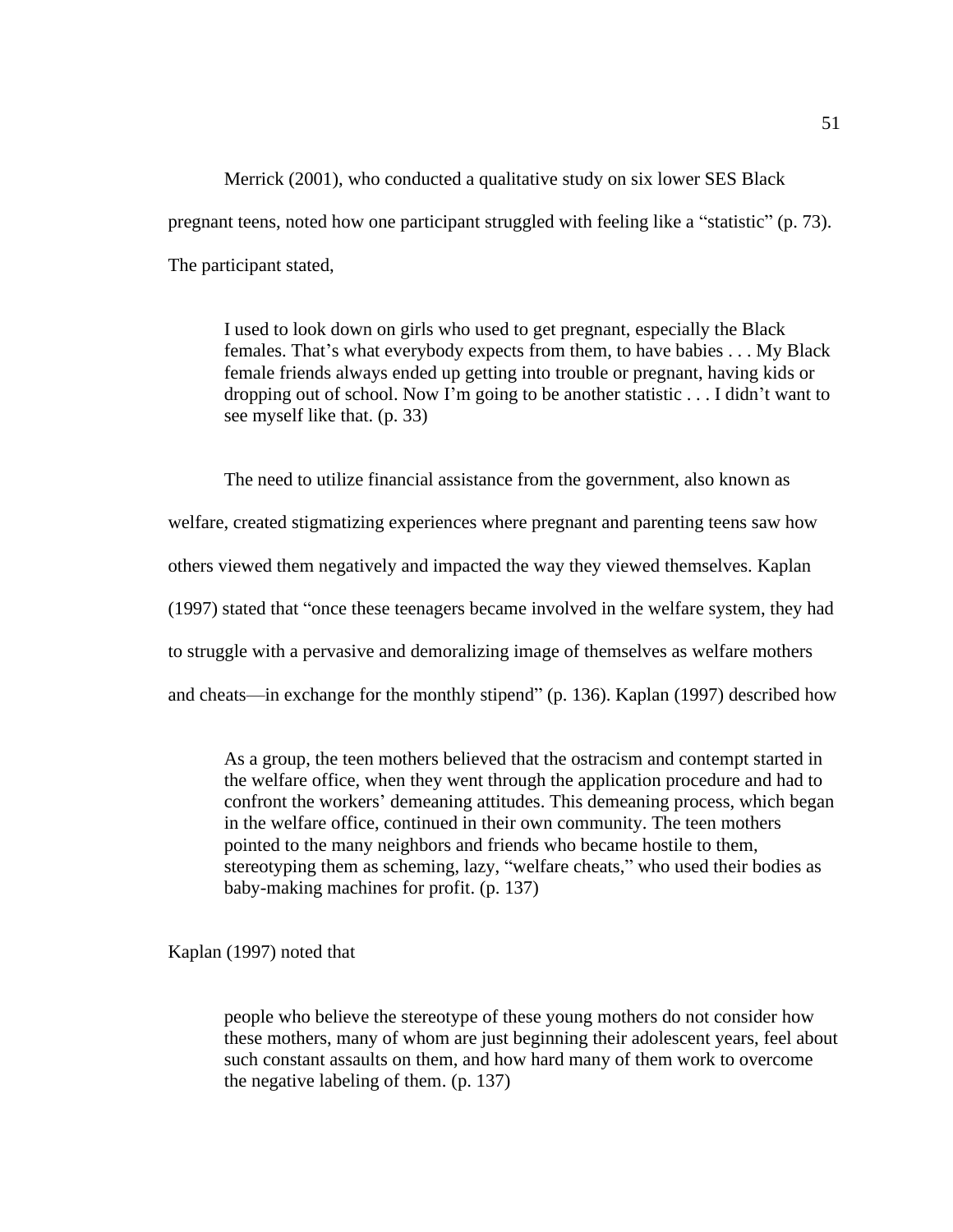The teen mothers who utilize government financial assistance tend to do so to provide for their children. Utilizing government assistance allowed them and their children to receive health care and for the mothers to stay home with their children (Kaplan, 1997). However, Kaplan (1997) discussed how the participants in her study "believed that working for a living was better than receiving welfare" and that "all the teen mothers stressed a strong work ethic" (p. 142) when talking about welfare. Kaplan (1997) further discussed how her "interviews revealed a common pattern among welfare recipients that is noted by sociologists: most used [government financial assistance] for support during the baby's early years and again when they confronted a crisis such as a job loss or health problems" (p. 143). Finally, Kaplan (1997) described how

None of the teen mothers enjoyed being on welfare or had children to increase their welfare payments. Instead, they expressed deeply felt resentment about having to raise children with little money, with no child care, no alternative way to provide health care for their children, and no alternative to living in neighborhoods controlled by drug dealers. Instead of wishing for more children or more welfare aid, the teen mothers spend their time reshaping their images and worrying about their lives. What I saw was the failure of the teen mothers to establish relationships with their social workers or anyone else who would understand that they were, after all, teenage girls in need of compassion and understanding. (pp. 151–152)

Black women who were pregnant and parenting teens were keenly aware of the stigma surrounding the intersection of them being Black and experiencing teen pregnancy. And those who needed to utilize financial assistance from the government felt the added stigma of being considered a *welfare mother*. However, what is often forgotten is that these pregnant and parenting teens are still children themselves who are coping with an extremely isolating, marginalizing, and stigmatizing experience.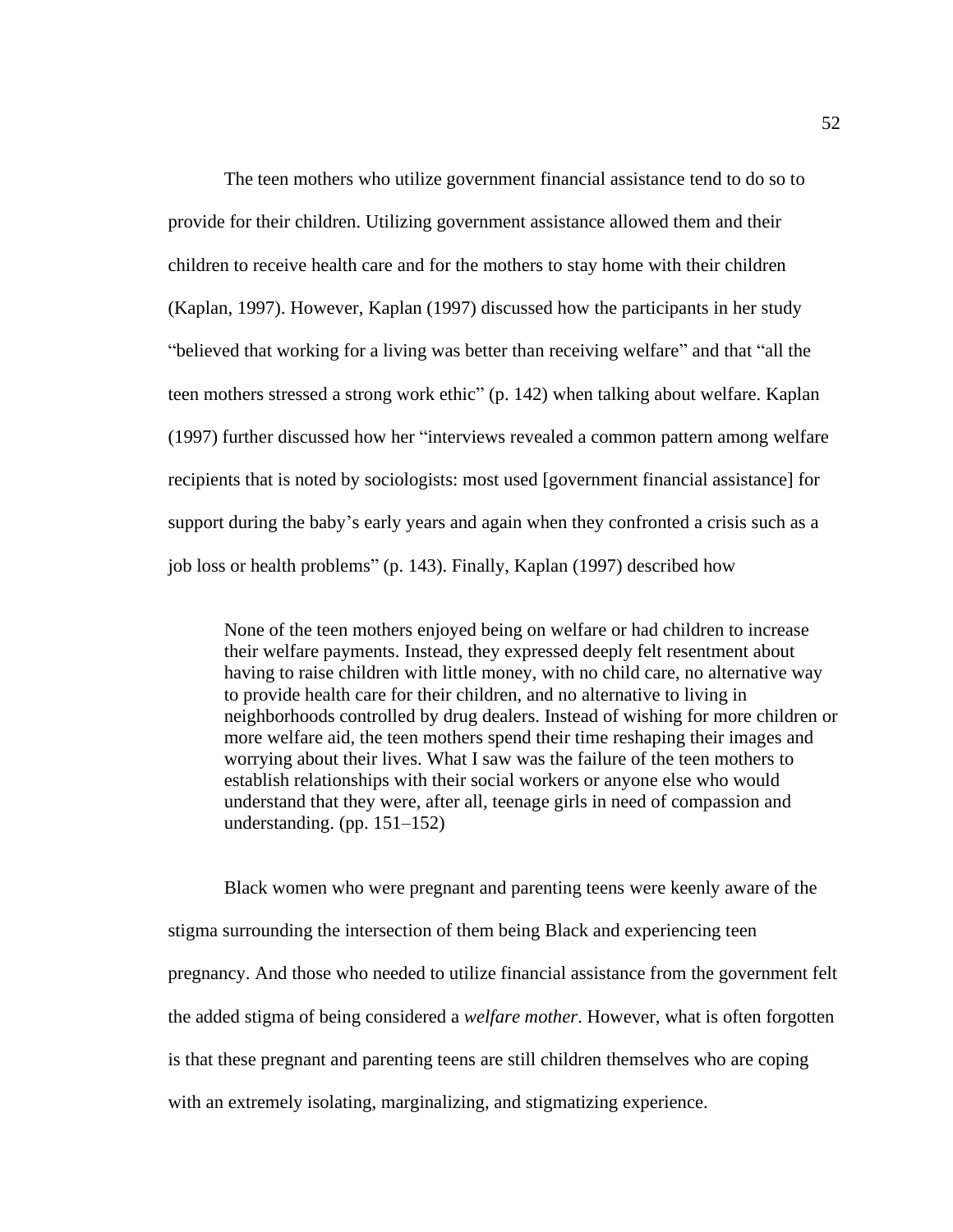In this section, I discussed the general experiences of Black women concerning the social support they received from family, the father of their child, and the community, as well as the impact of stigma on their experiences. In the next section, I specifically discuss the interactions of pregnant teens with school-based personnel.

# **Interactions With School-Based Personnel**

Another example of the conflicted nature of teen pregnancy is the teen's renewed desire to complete their education in contrast to school-based personnel believing pregnant teens have a lower chance of succeeding academically. It has been found that teens who become pregnant often renew their commitment to their education (M. Morris, 2016; SmithBattle, 2007a; SmithBattle et al., 2020). Pillow (2004) noted that "60 percent of girls who become teen mothers drop out before pregnancy. Thus, contrary to popular belief, a large percentage of teen pregnancies occur when the teen girl is already disenfranchised from schooling" (p. 118). Pillow (2004) noted that "up to 25 percent of female dropouts return to school when they are pregnant" (p. 118), and that during her qualitative research, girls often explained that they returned to school because of their baby. Additionally, Sadler et al. (2007) discussed how school-based support programs could support schools in helping pregnant and parenting students stay academically engaged and achieve graduation. However, school-based personnel often espouse the ideology that teens who become pregnant have made a poor decision and will have a future of limited options and hardships (SmithBattle, 2007a). Anastas (2017) noted that

there is much evidence that 'regular' schools often push disadvantaged young women out before and after they become pregnant, and there are questions about the quality of the education that young women receive in some alternative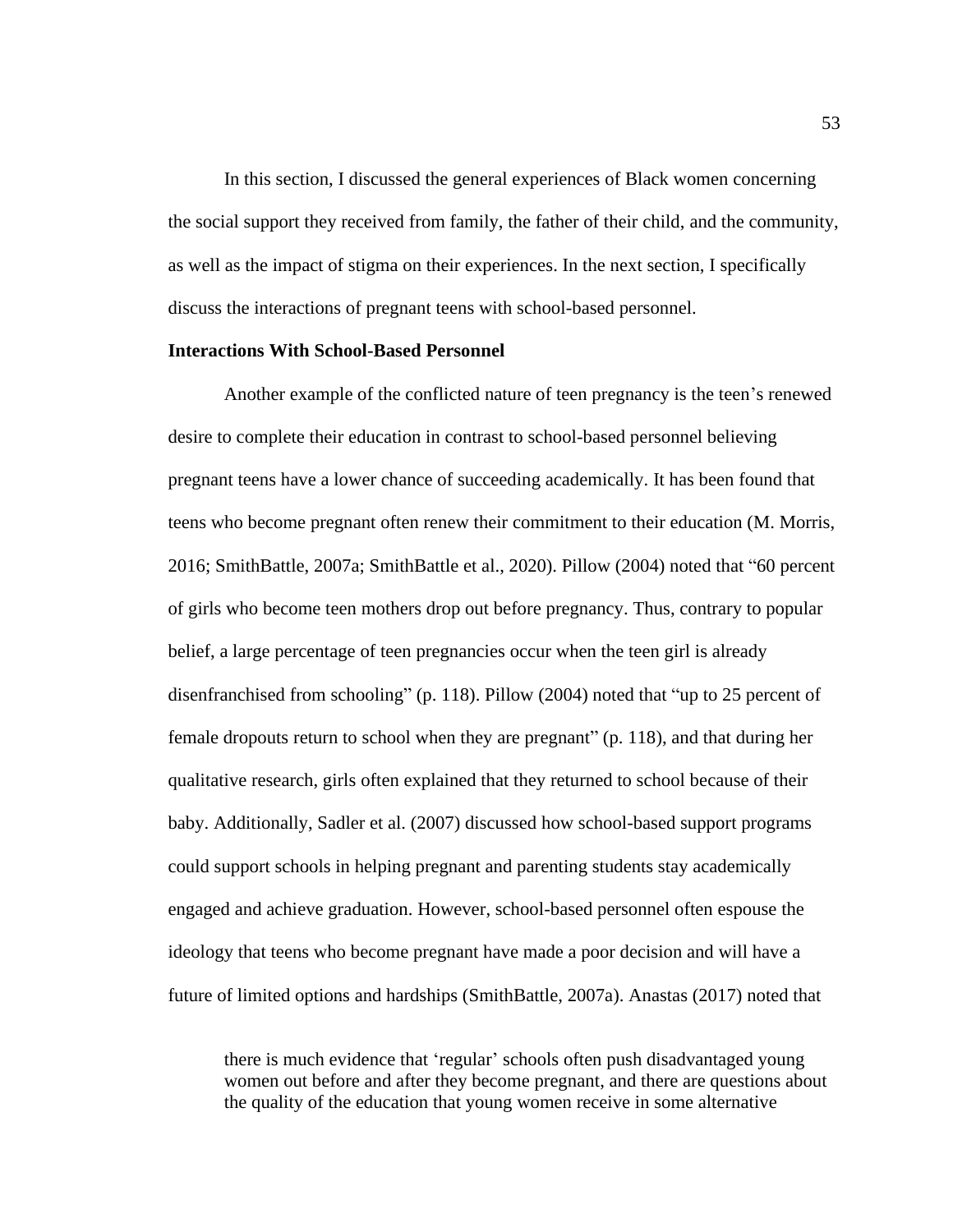programs as well. Meaningful and progressive reform of our educational systems will have to ensure that there is inclusion and adequate support for all kinds of 'different' students, including pregnant teens. (p. 165)

Many of the difficulties pregnant teens experience in receiving an education is in their interactions with school-based personnel. This could be due to schools not having a home-schooling option, placing pregnant students in a less rigorous alternative school, not accommodating pregnant students experiencing morning sickness, not providing college counseling, and/or creating difficulties through bureaucracy (SmithBattle, 2007a).

The inadequacy of the alternative pregnancy schools was further emphasized by Luttrell (2003), who conducted an ethnographic study on an alternative school program for pregnant students comprised primarily of lower SES Black teens. She noted that the location of the alternative school program was "wholly inadequate" for "it lacked sufficient heat, had no carpeted or comfortable spaces," and the desks were "too small for most pregnant girls" (p. 11). The program "was isolated from important resources (i.e. library, computers, and science labs)," and the "textbooks were outdated" (p. 11). One teacher "described these textbooks as being like the students who had been 'dumped at the [alternative program] because there was no better place for them'" (p. 11).

Kaplan (1997) presented the experience of a lower SES pregnant Black teen, De Vonya, who was told to transfer to an alternative school for pregnant teens by her school counselor and vice-principal. De Vonya, an academically engaged student earning As and Bs in college prep courses, refused to transfer to an alternative school because "those are pregnancy schools where all they teach is courses on parenting. They just go half days. That's a lot of hours you be missin' learnin'" (p. 48). To remain at her current school,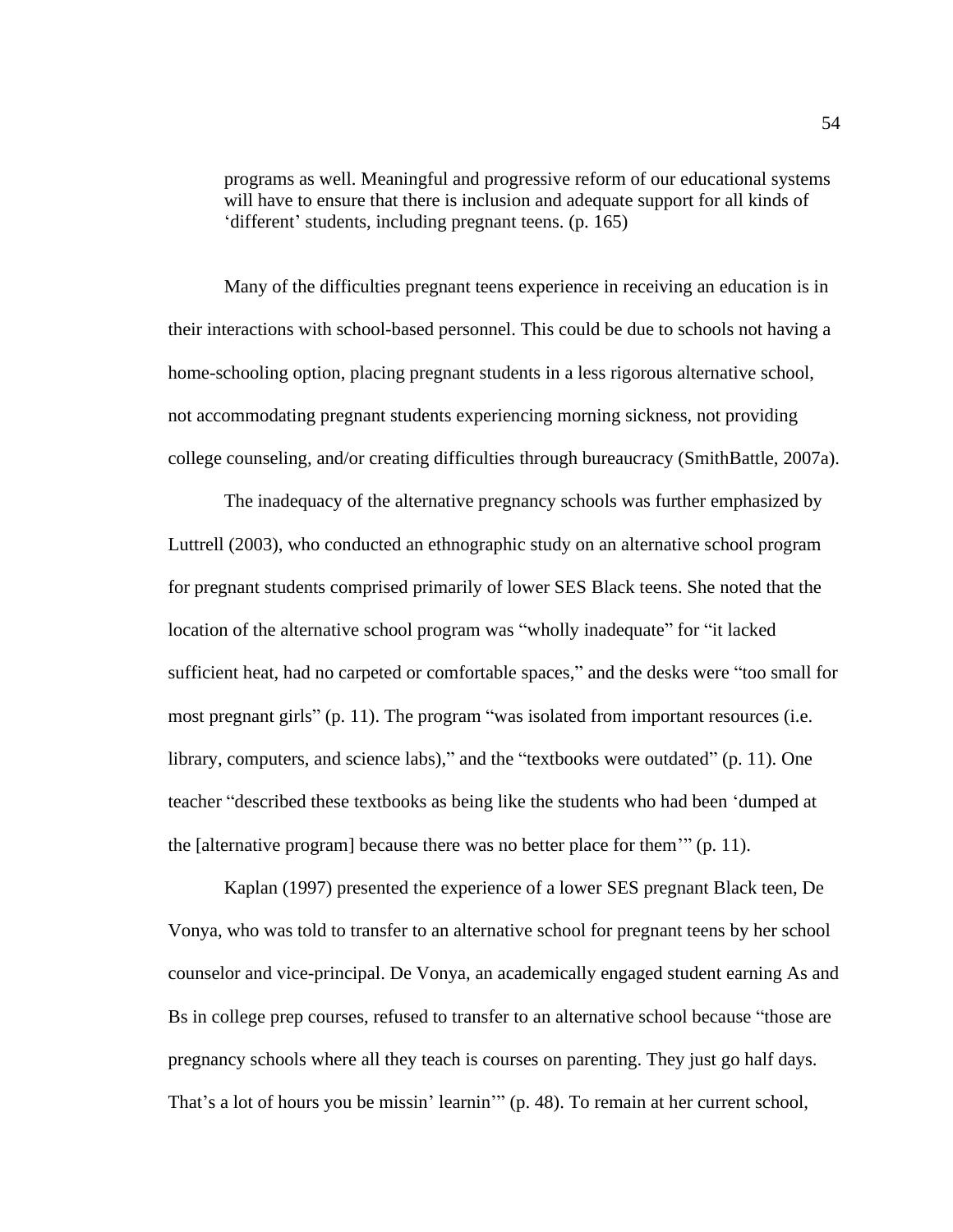"several of her teachers defied the school officials by letting her take classes" (Kaplan, 1997, p. 49).

SmithBattle (2007a) gave an account of two racially unidentified pregnant teens, Kate and Jenna, who gave up trying to receive an education during pregnancy. Kate gave up due to morning sickness resulting in multiple school absences and the difficulty she and her mother encountered in trying to enroll in the pregnancy school. In exasperation, Kate's mother stated, "We just gave up" (SmithBattle, 2007a, p. 361). Jenna decided to just drop out of school for a whole year because of the pregnancy program's "poor academic reputation" and "home schooling was not offered" (SmithBattle, 2007a, p. 361).

SmithBattle (2007a) presented another racially unidentified pregnant teen, Pam, who was embraced by her school-based personnel and succeeded academically. Pam was able to continue her education without disruptions by receiving homeschooling near the end of her pregnancy. Her school-based personnel were flexible with her while she was pregnant and when she became a parenting teen. One possible reason for the schoolbased personnel being supportive was that it was a small school district that facilitated school-based personnel making personal commitments to students.

The stories of De Vonya, Kate, Jenna, and Pam echo the stories of many teens who experience pregnancy in schools. It is not necessarily the pregnancy that jeopardizes the teen's educational future but rather a combination of family of origin SES and educator response.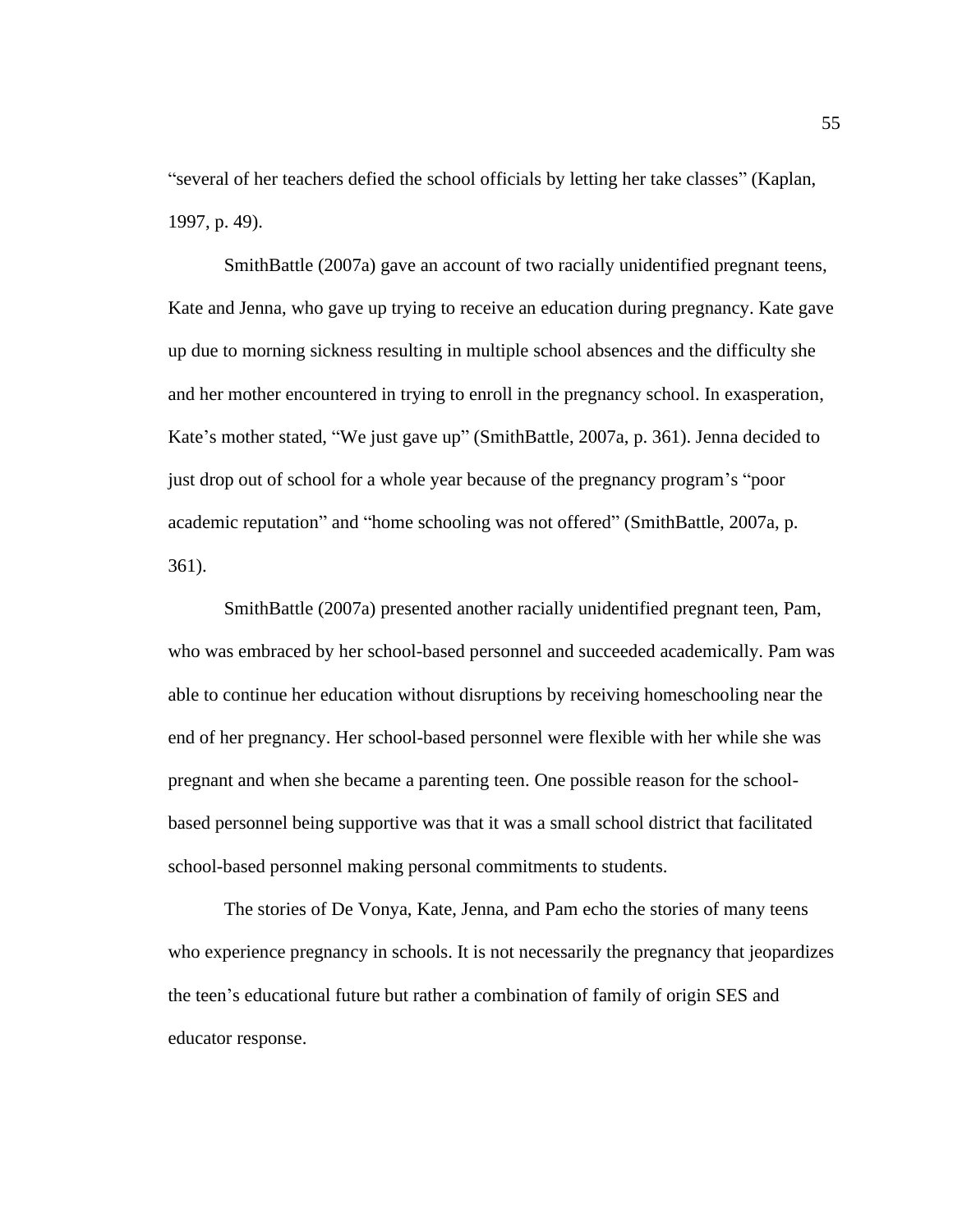# **Experiences After High School**

The social discourse regarding teen pregnancy is one of underachievement, poverty, and social dependence. From its invention in the 1970s "as a social and public health problem in the United States," there has been a "high cost" associated with teen pregnancy that was "substantial for the mother, child, and society" (SmithBattle et al., 2020, p. 1). SmithBattle (2007b) stated that "the popular press and professional literature have described teen pregnancy as the beginning of a downward spiral that includes dropping out of school, depending on welfare or minimum wage jobs, and remaining single, poor mothers" (p. 409). However, "a growing number of studies indicate that the negative outcomes usually attributed to teen mothering have been overexaggerated" (SmithBattle, 2007b, p. 409). SmithBattle et al. (2020) discussed how

by the 1990s, researchers began noting that early studies had exaggerated the poor outcomes and high costs of teen mothering by failing to adjust for the significant pre-pregnancy differences between teen and older mothers; when later studies controlled for this selection bias into teen mothering, the poor outcomes typically attributed to young maternal age were greatly reduced. (p. 1)

Thus, the childhood SES level of the woman and her support system can greatly affect her experience as a teen mom.

The trajectory narratives of women in the literature simultaneously express the transformation and perils of teen moms. SmithBattle et al. (2020) discussed how the literature agreed that becoming a mother was a transformative experience in that "mothering [provided] meaning and fulfillment, and [served] as a catalyst for becoming mature, reducing risky behavior, repairing relationships, reinventing the self, and seeking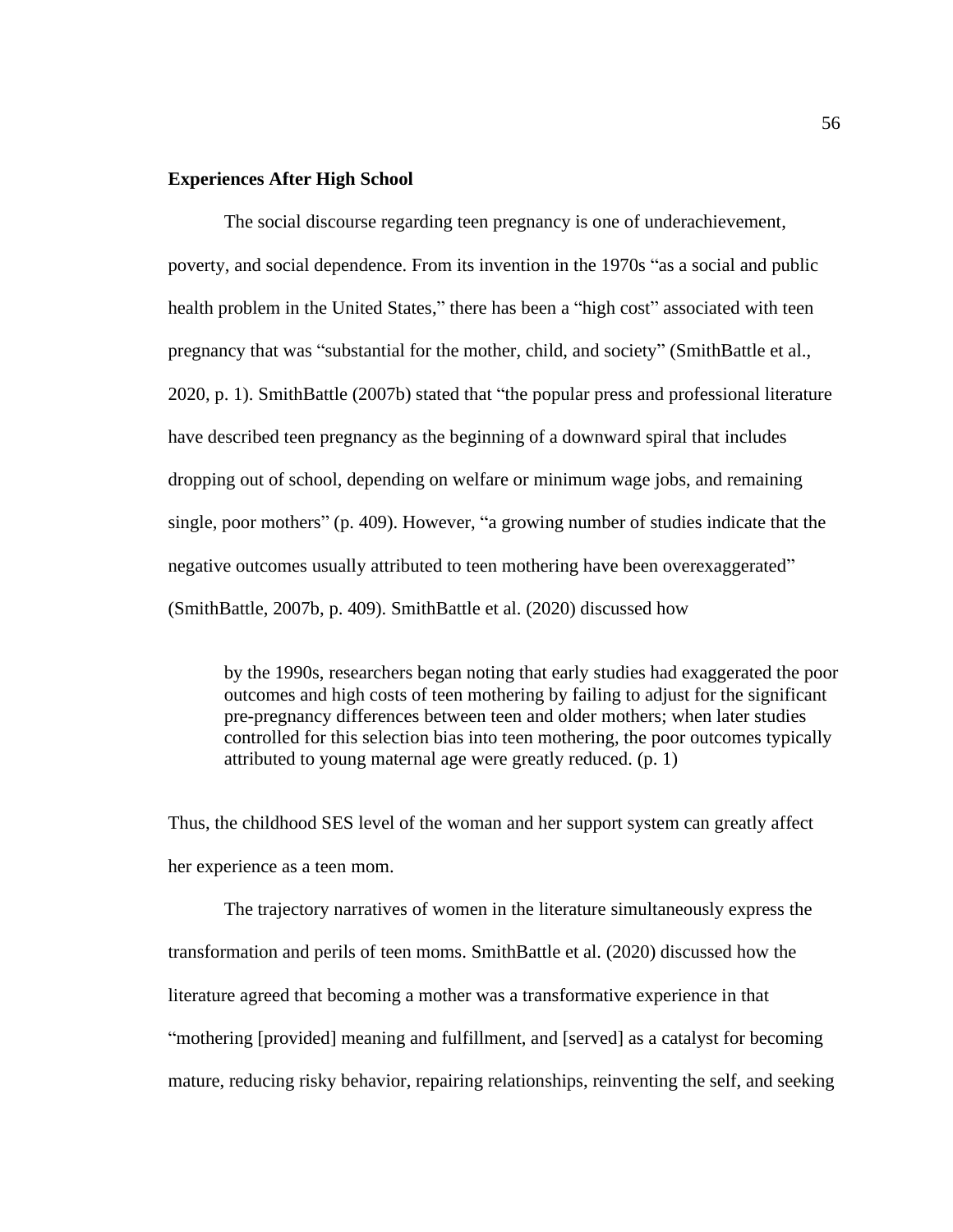a better life anchored by the baby" (p. 3). However, this transformation was met with the perils of experiencing "mothering as demanding, challenging, and stressful," especially when "attempts to breastfeed, continue schooling, or to leave risky situations were often thwarted by limited resources in housing, education, childcare, and gainful employment" (SmithBattle et al., 2020, p. 6). In this section, I discuss the longitudinal experiences of women who were pregnant teens in high school.

SmithBattle (2007b) conducted a longitudinal study to understand the life trajectory of teen mothers. She discussed how teen mothers who had grown up in middle SES environments tended to achieve middle SES lifestyles as adults. She noted that "their subsequent trajectories were powerfully shaped by what had been publicly available to them as children and later as adults" (p. 416). In this study, SmithBattle (2007b) interviewed the women who experienced teen pregnancy at 4-year intervals over 16 years. At Time 1, the women were less than 19 years old and had a child who was 8 to 10 months old. At Time 5, the women were entering their thirties. There were 16 participants at Time 1 and 10 participants at Time 2. Two of the areas that SmithBattle (2007b) analyzed were their educational attainment and SES level.

SmithBattle (2007b) noted how their educational attainment differed based on their childhood SES. Of the 16 teen mothers who initially entered the study at Time 1, seven had dropped out of high school before or during their pregnancy. Those who had dropped out were living in a lower SES environment with lower-quality schools. This contrasts with the nine teens who had graduated or were on track to graduate by the end of Time 1. SmithBattle (2007b) discussed how "all but 1 of these 9 teens lived in more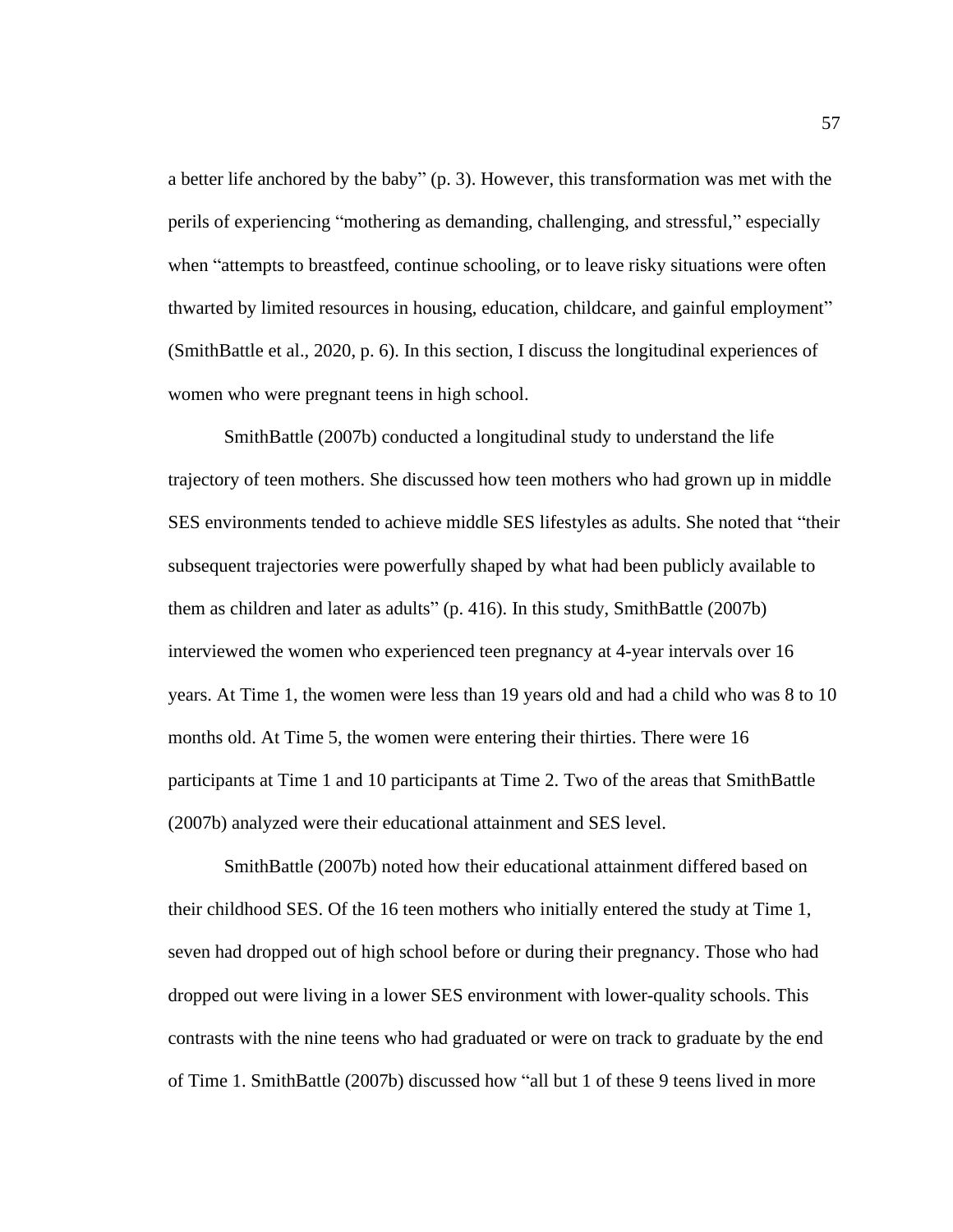prosperous communities and attended schools that provided on-site childcare, parenting classes, and transportation" (p. 413). Of the seven who had dropped out of school, only one had achieved her General Equivalency Diploma (GED) by Time 2. The efforts of the other participants who had dropped out to return to school were "complicated by economic hardships, family obligations, unreliable childcare, and memories from past school failures" (SmithBattle, 2007b, p. 413). However, "the teens who were attending school at Time 1 (who resided in better school districts, had better educated families, and had stronger academic records) had received a high school diploma or a GED by Time 2 and [two] were enrolled in community colleges" (SmithBattle, 2007b, p. 413). Of the 10 remaining participants at Time 5, one of the three lower SES participants had obtained a GED. Of those who were higher SES, four had a high school diploma only, while three had completed at least one year of college. SmithBattle (2007b) further noted that a middle SES "mother with the most educated parents had completed a bachelor's degree by Time 5 and intended to enroll in a master's program" (p. 413).

SmithBattle (2007b) evaluated the participants' SES levels regarding their finances and family structure. SmithBattle (2007b) discussed how

By Time 5, teen mothers in all but one case replicated the class positions of their families of origin; that is, middle-class teens at Time 1 were solidly middle class by Time 5; teens from working-class backgrounds were working class at Time 5 (with one exception), and teens with impoverished childhoods were poor at Time 5. (p. 413)

Of the 10 participants at Time 5, five were married, and five were single. The five middle SES women who were married with their husbands being the primary income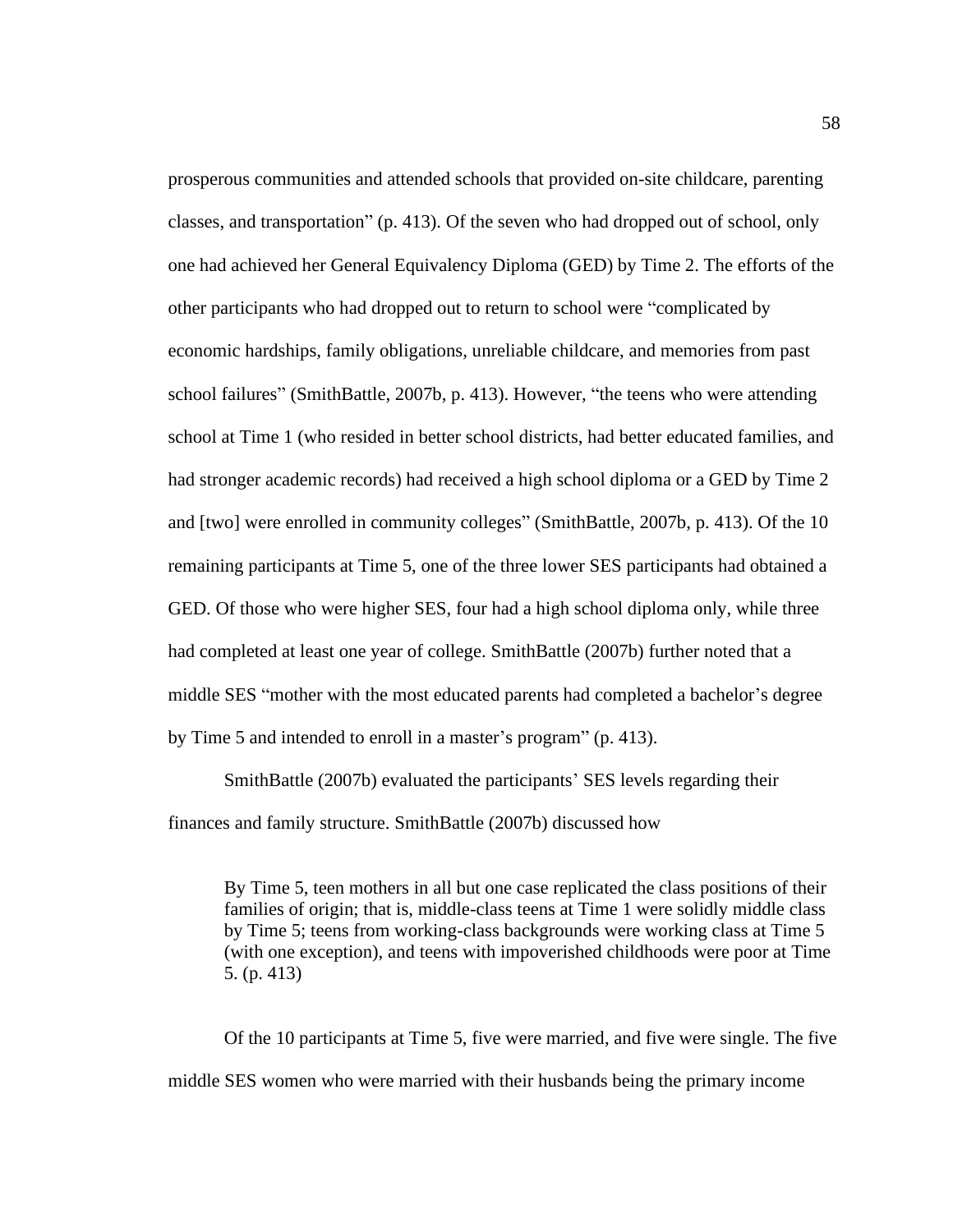earners were White. They reported annual income levels above \$75,000. These participants maintained a flexible work schedule to supplement their husbands' income and care for their children. SmithBattle (2007b) described these families as "the nuclear family ideal" because "they had the financial security to reside in safe neighborhoods with good schools and mothers had the time, flexibility, and financial means to promote their children's academic progress" (p. 413).

Of the five single participants, four were Black, and one was White. The single mother participants stated that their children's fathers were in their children's lives, but the men were not desirable life partners. Instead, the children's fathers "had significant liabilities as partners or fathers; they were poorly educated, and prison records or poor work histories limited their ability to support families" (SmithBattle, 2007b, p. 415). Two of the Black single mothers worked full-time with at least one year of college and had an annual income of \$31,000 to \$45,000. The three lowest SES participants reported an income level of less than \$10,000. SmithBattle (2007b) discussed how for the lowest SES participants

Economic survival was a high priority for these women and often eclipsed other goals. One of these women was working part-time and two relied on welfare benefits. Subsidized housing and food stamps were crucial resources for these women. In addition, two of these mothers co-resided with parents to stretch their meager income. (p. 413)

Therefore, even though each of the 10 participants had experienced teen pregnancy, the SES level of their family of origin tended to be a predictor of their adult SES level.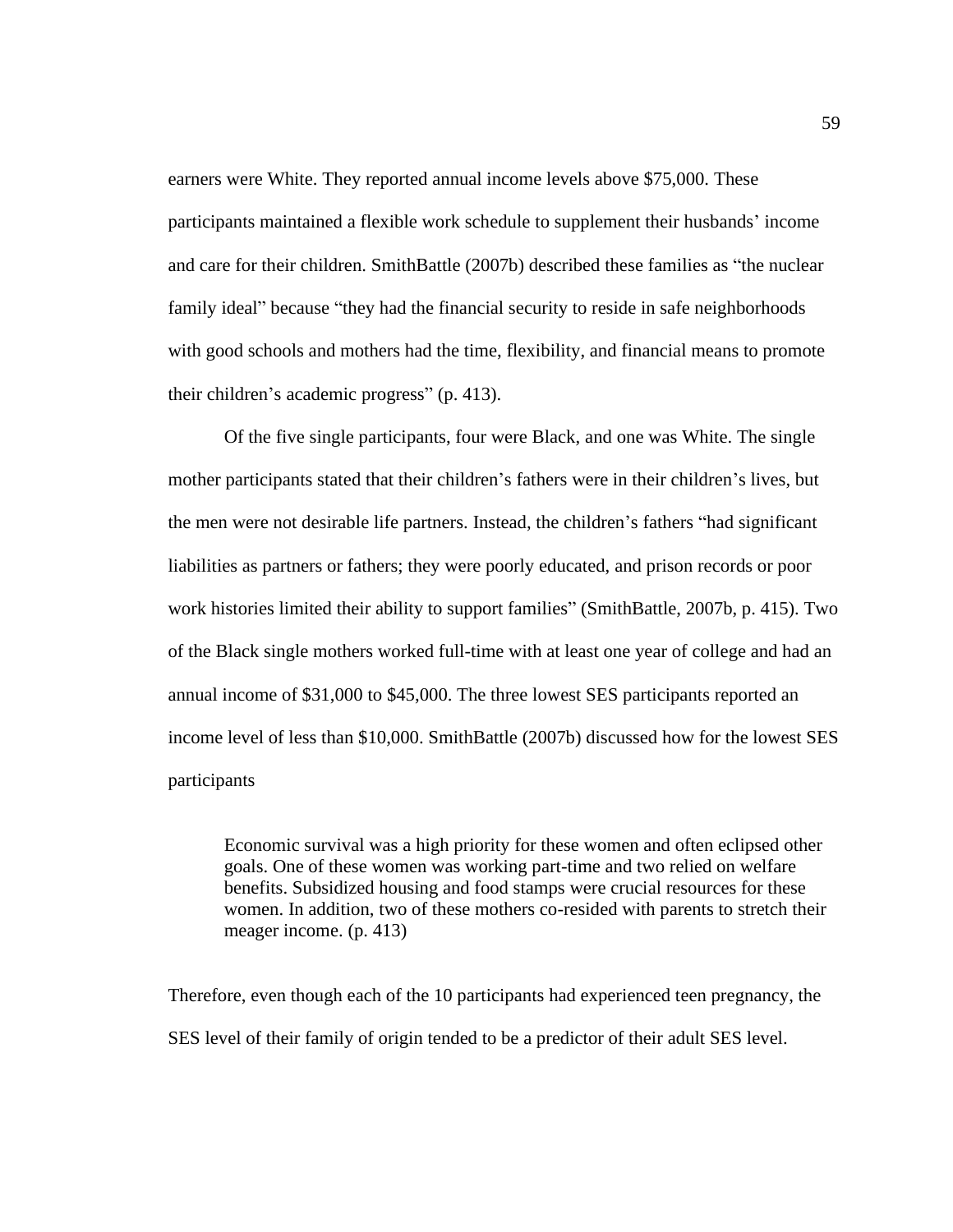Within the same longitudinal study, SmithBattle (2005) created composite narratives to highlight the different levels of personal agency and life satisfaction that women who experienced teen pregnancy had developed. These narratives were created at Time 4 of her longitudinal study, 12 years after Time 1. While SmithBattle (2005) assigns an SES status to the composite identities, she does not assign the composite identities a race.

The first composite identity was assigned the name Lily. SmithBattle (2005) described Lily as follows:

Lily grew up in a two-parent, middle-class home in a suburban neighborhood. Both of her parents worked full-time. In her first interviews 12 years earlier, she described her father as an alcoholic and her mother as an appeaser. In high school, Lily was class president and valedictorian and was voted the student who was most fun to be with. Few people knew that she had considered suicide before becoming pregnant.

At Time 4, Lily was a married 31-year-old mother with two daughters and provided daycare in her home. She found satisfaction in mothering, her occupation as a daycare provider, and in her marriage. Becoming a mother "transformed her world and created a new direction" (p. 839). Lily found her voice, and "her new voice and agency led her to imagine and live up to new expectations for the future" (p. 839). SmithBattle (2005) noted that "mothering did not foreclose her future but propelled her to imagine a better life for herself and her children" (p. 839). Lily's mother echoed this sentiment, stating, "I think that Lily would have been dead if she had not become a mother 12 years ago" (SmithBattle, 2005, p. 839).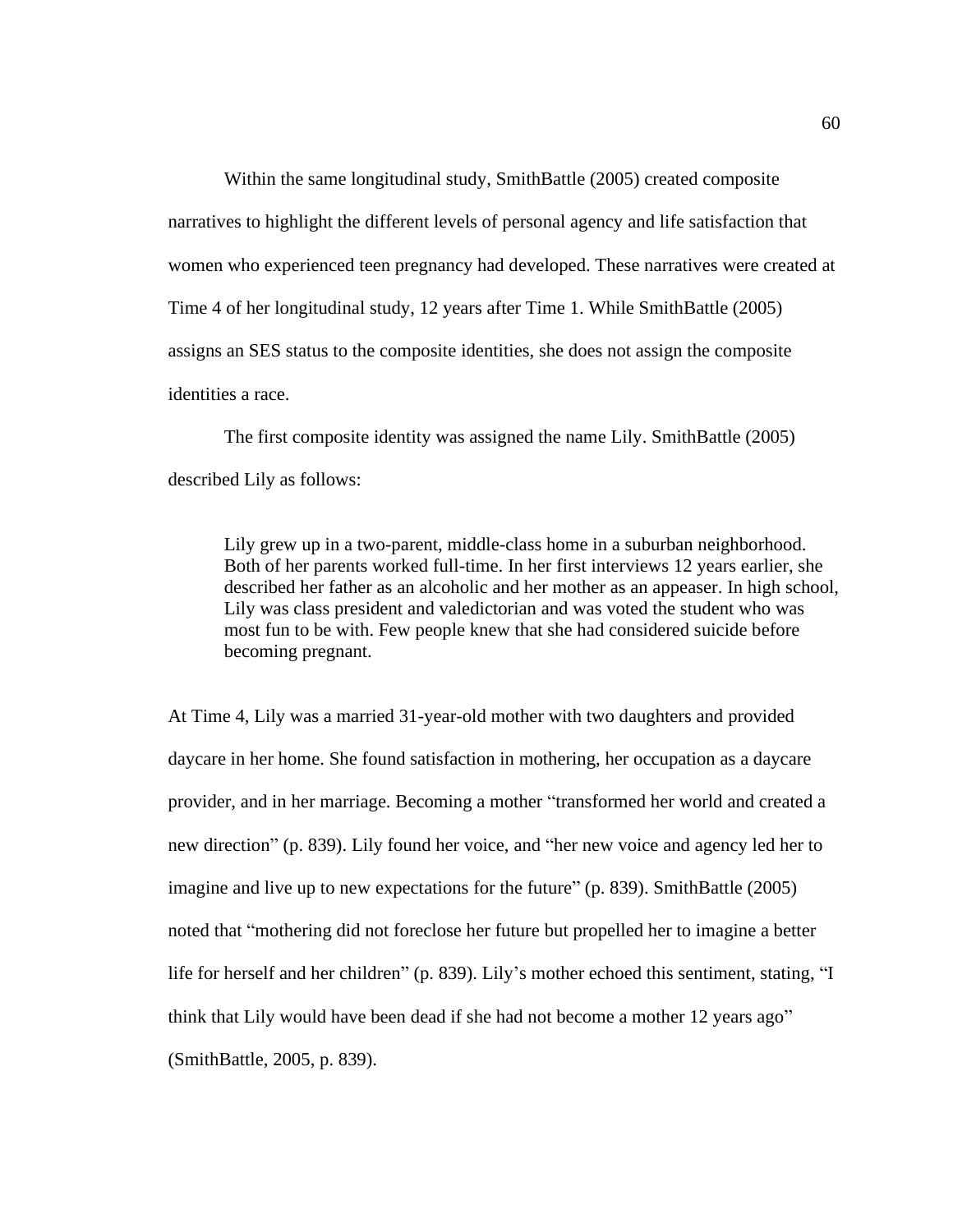The second composite identity was assigned the name Cary. SmithBattle (2005) described Cary as someone who had grown up in an abusive household, became pregnant at 17 years old, married the father of her child, went on to have three more children, and provided daycare in her home to supplement her husband's income. While Cary found strong identity in being a mother and expressed her agency by advocating for her children and their well-being, Cary had not developed her voice to advocate for herself. This lack of personal agency in advocating for herself resulted in Cary not finding satisfaction and purpose in her marriage or career as Lily had.

The third composite identity was assigned the name Meg. SmithBattle (2005) described Meg as someone who became pregnant at 17 years old and lived with her mother after her first child's birth. Meg continued to live with her mother, and at times Meg's partners/fathers of her three sons lived with them. Meg's mother consistently criticized her parenting, and her partners had been physically abusive. These negative experiences undermined Meg's confidence and sense of personal agency, resulting in her feelings of "resignation and avoidance" (p. 842) in motherhood and life in general. Even her occupation in "entry-level health and legal positions served primarily as an emotional refuge from the conflicts at home, rather than as a source of identity or meaning" (p. 842).

These narratives were utilized to show how there are multiple life trajectories for women who experienced teen pregnancy and how one interacts with her environment can affect those trajectories. SmithBattle (2005) stated that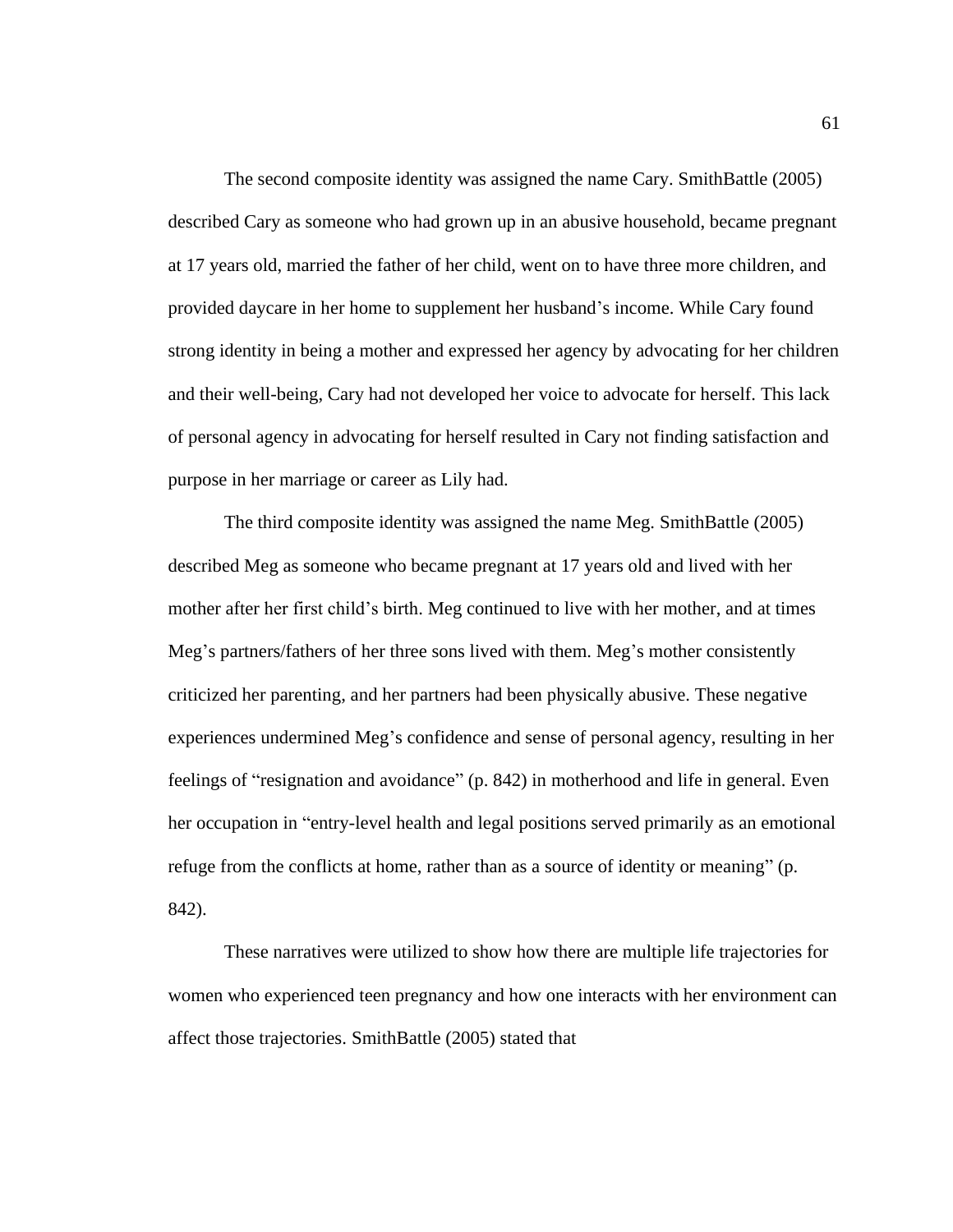[m]othering often provides a pathway to adulthood for teenage girls and can promote a new sense of purpose, meaning, and responsibility. These meanings may be fragile and undermined by oppressive relationships or stigmatizing policies, or they may be supported and enlarged by positive experiences that support the weaving of a narrative structure and an enlarged horizon. (p. 847)

Teen pregnancy is stigmatized as creating a negative foreclosed future with little to no possibility for a positive outcome. However, these two studies that occurred over a decade after teen pregnancy show that the futures of these women are not predictable and that childhood SES, environmental support, and personal agency can greatly influence life outcomes. SmithBattle (2005) noted that

the future is not as predictable or controllable as we might like to imagine, we must remain open to narrative accounts from the life world, even when they contradict popular stereotypes, or when women's accounts reveal contradictions, the loss of horizon, or diminished agency. (p. 847)

Thus, some life trajectories may seem to confirm stereotypes, and some life trajectories may seem to defy stereotypes. Therefore, we must recognize and honor the complexity of people and their stories.

### **Summary**

Teen pregnancy is a complex experience that can result in complex life trajectories. As I noted previously, becoming a pregnant and parenting teen "simultaneously transforms and imperils" (SmithBattle et al., 2020, p. 3). This section highlighted the conflicted nature of teen pregnancy regarding general experiences, interactions with school-based personnel in high school, and post-high school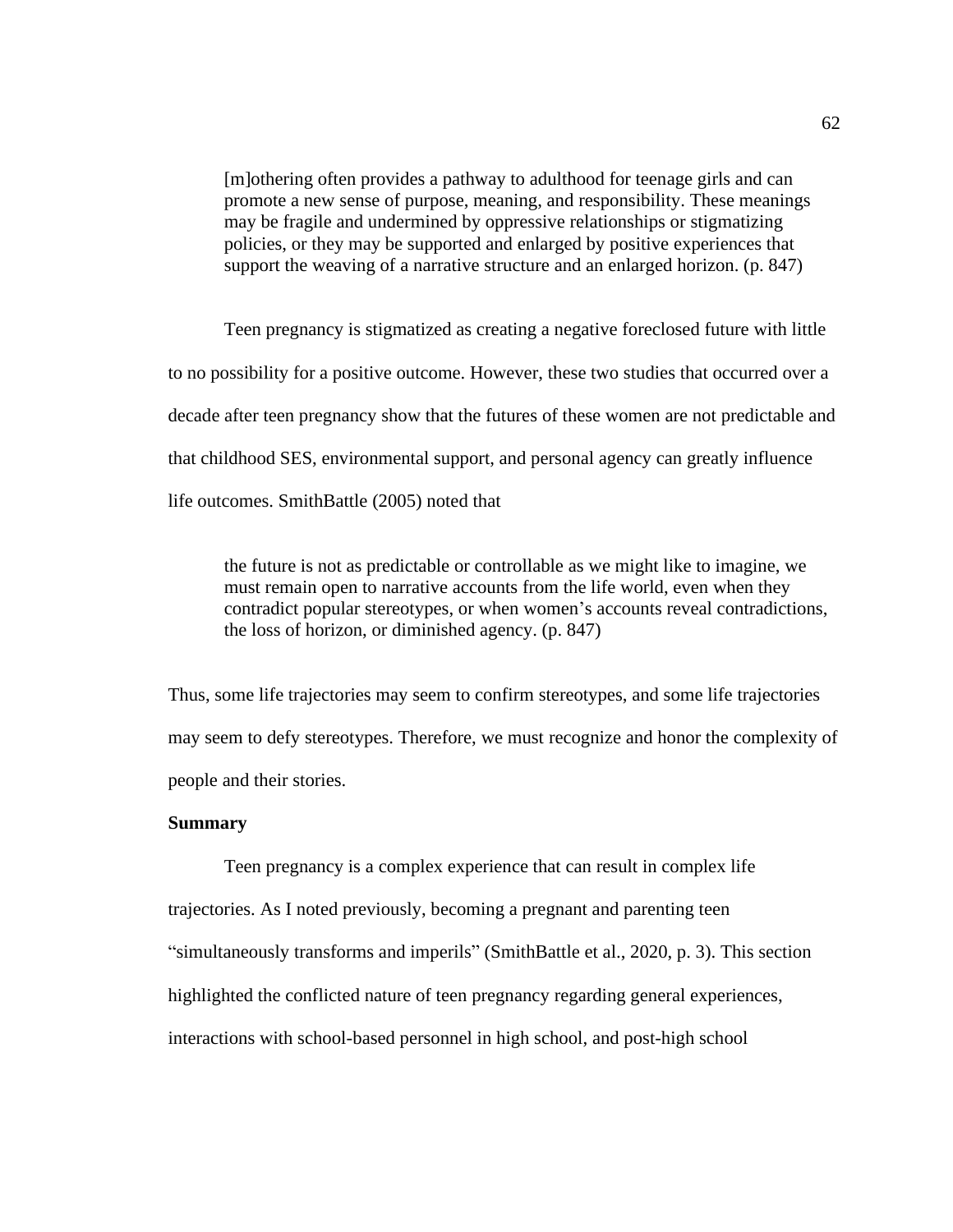experiences. Additionally, the impact of SES levels on teen pregnancy experiences was explored to demonstrate further the diversity of the experience.

# **Overall Summary**

These bodies of literature I have reviewed illuminate how Black women are viewed and how we experience our position in American society. By adding the intersectional identity of teen pregnancy, I am complicating the narrative to render further expression of controlling images in the experiences of American Black women who were pregnant teens. In the next chapter, I discuss the methodology utilized in this study.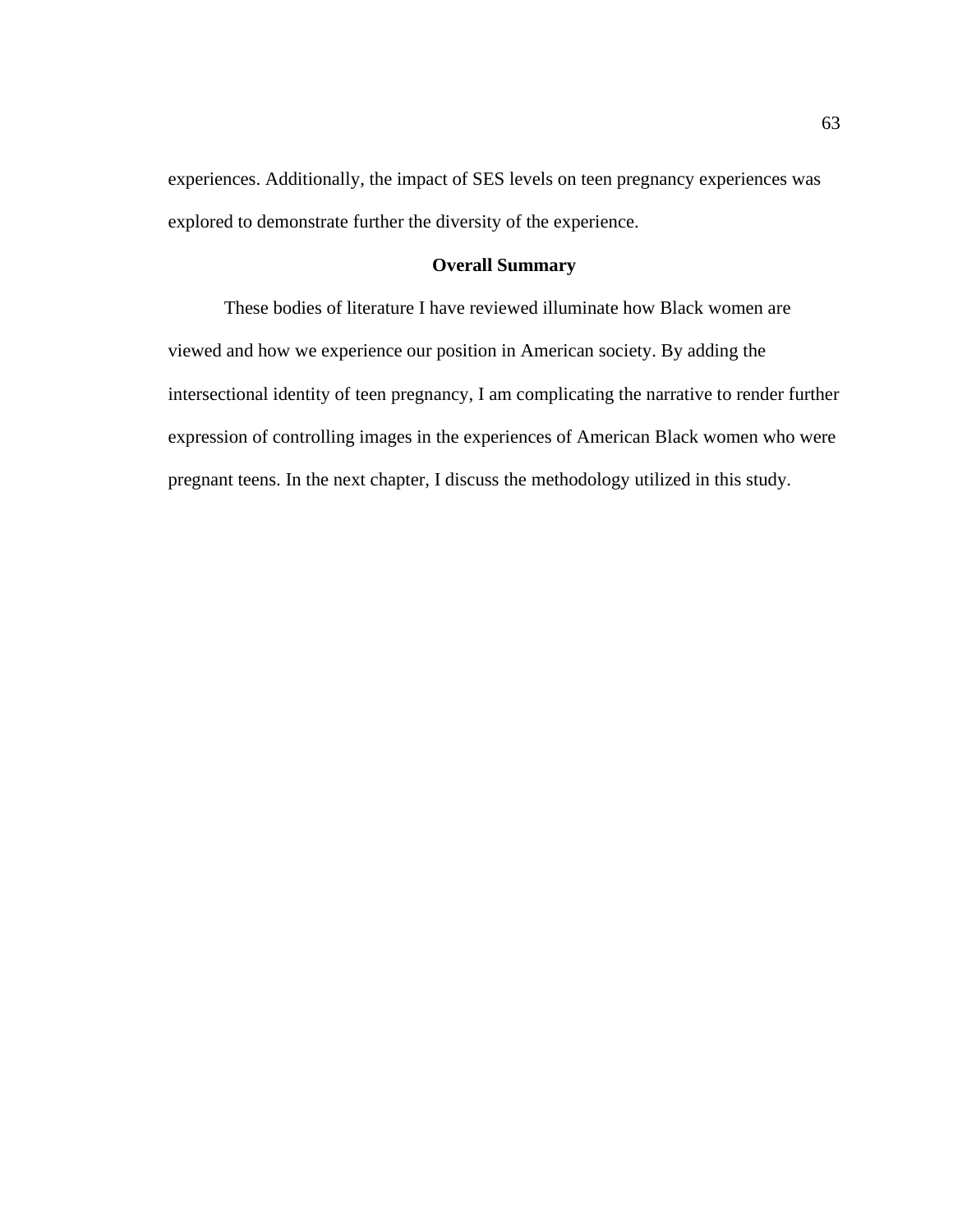# **CHAPTER III**

# **METHODOLOGY**

In this chapter, I outline my research questions, research design, participant criteria, data collection techniques, and data analysis. I utilize elements of Black feminist thought to link the methodology to the conceptual framework.

# **Research Questions**

My study is intended to contribute to the conversation regarding the experiences of pregnant teens in high school presented in research such as Anastas (2017), Kaplan (1997), Oxley and Weekes (1997), Luttrell (2003), Pillow (2004), SmithBattle (2005), SmitthBattle (2007a), SmithBattle (2007b), Filter (2015), Morris (2016), and SmithBattle et al. (2020). I also planned through my research to add to literature regarding the concept of controlling images of Black women presented in Collins (2000), Harris-Perry (2011), and M. Morris (2016). I utilized the following set of research questions:

What are the stories of Black women who experienced pregnancy during high school?

- o How do Black women who were pregnant teens in high school characterize their interactions with school-based personnel when they were pregnant?
- o How does the concept of controlling images help us understand their experiences?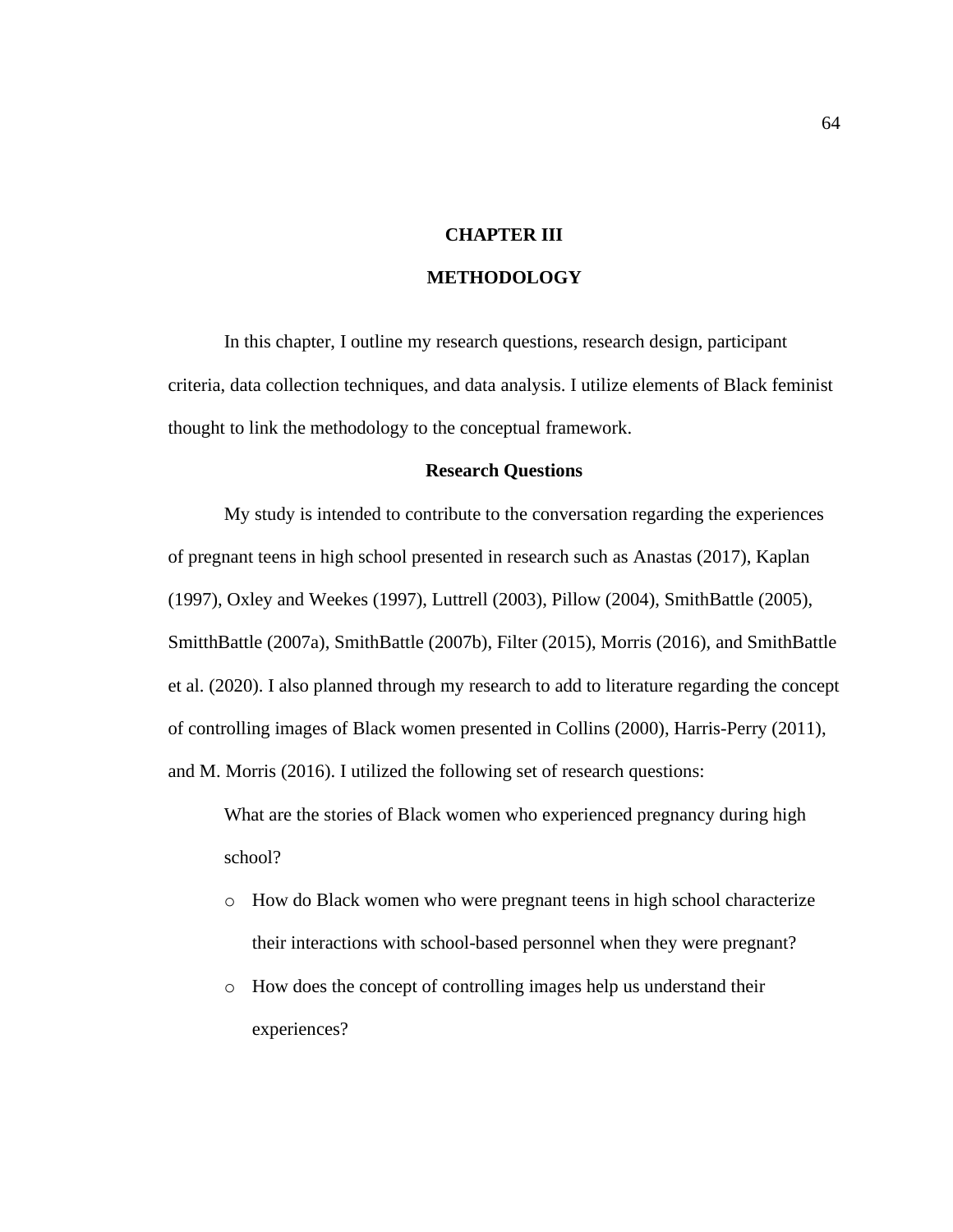#### **Research Design**

The research design I utilized was a basic qualitative study with narrative elements. I chose this specific design because I wanted a methodology that would allow the stories and the voices of the participants to be heard. In this section, I explain the qualitative nature of the study and how adding narrative elements enhanced research design. I also describe how I gained familiarity with my topic through what Fujii (2015) called "accidental ethnography" (p. 526), which in my case consisted of two years of volunteering in programs that support pregnant teens.

### **Basic Qualitative Study**

This study is a basic qualitative study. According to Merriam and Tisdell (2016), "all qualitative research is interested in how meaning is constructed, how people make sense of their lives and their worlds. The primary goal of a basic qualitative study is to uncover and interpret these meanings" (p. 25). In general, "qualitative researchers are interested in understanding how people interpret their experiences, how they construct their worlds, and what meaning they attribute to their experiences" (Merriam & Tisdell, 2016, p. 6). As the researcher, qualitative research placed me as "the primary instrument for data collection and analysis" (Merriam & Tisdell, 2016, p. 16). This was apt "since understanding is the goal of [qualitative] research, [thus] the human instrument, which is able to be immediately responsive and adaptive, would seem to be the ideal means of collecting and analyzing data" (Merriam & Tisdell, 2016, p. 16). And as the primary instrument during the in-depth interviews, I was constantly probing the participants for deeper meaning by asking appropriate follow-up questions and inquiring about any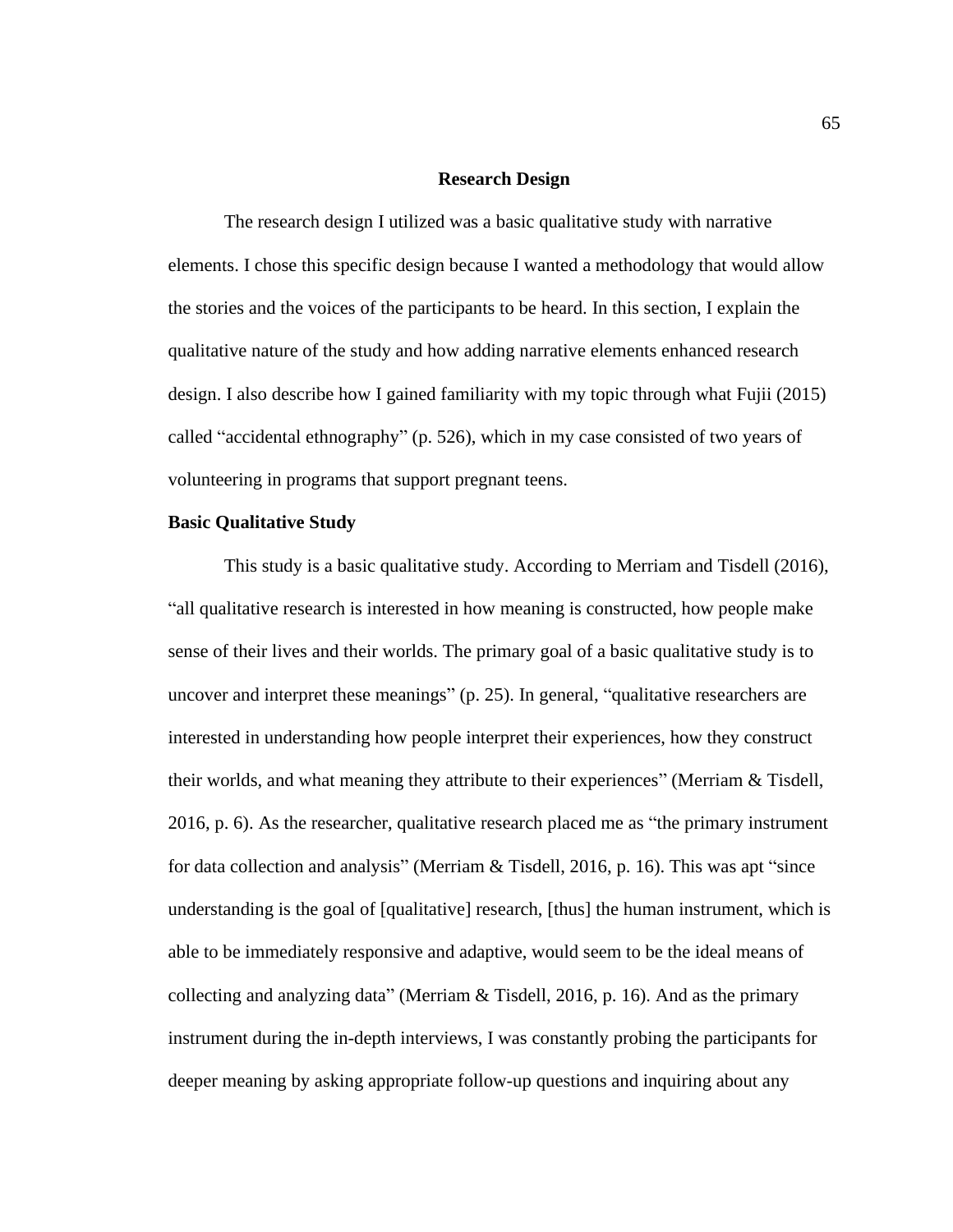contradictory statements. Lastly, qualitative research yields data that is "richly descriptive" through the use of words rather than numbers (Merriam & Tisdell, 2016, p. 18). The three interviews I conducted yielded extremely rich data that conveyed the participants' unique experiences, which would not have been readily apparent if reduced to a number.

# **Narrative Elements**

I enhanced my basic qualitative approach with narrative elements. Narrative analysis is an "additional dimension" to the qualitative study (Merriam & Tisdell, 2016, p. 24). Merriam and Tisdell (2016) noted that "narrative analysis uses the stories people tell, analyzing them in various ways, to understand the meaning of the experiences as revealed in the story" (p. 25).

My study focused on the reflections of Black women who experienced teen pregnancy. The stories they gave presented their experiences before their pregnancy, their experiences during pregnancy, and their experiences after pregnancy. Their stories were full of their personal beliefs and social influences. And their stories were located in a specific place—a suburban city in the Southeastern United States. Therefore, my study is in alignment with what Connelly and Clandinin (2006) noted as the "three commonplaces of narrative inquiry," which are "temporality, sociality, and place" (p. 479). Temporality recognizes that people have a past, a present, and a future. Therefore,

narrative inquirers would not say "a person is such and such a way." They would, rather, say that a particular person had a certain kind of history, associated with particular present behaviors or actions that might seem to be projecting in particular ways into the future. (Connelly & Clandinin, 2006, p. 479)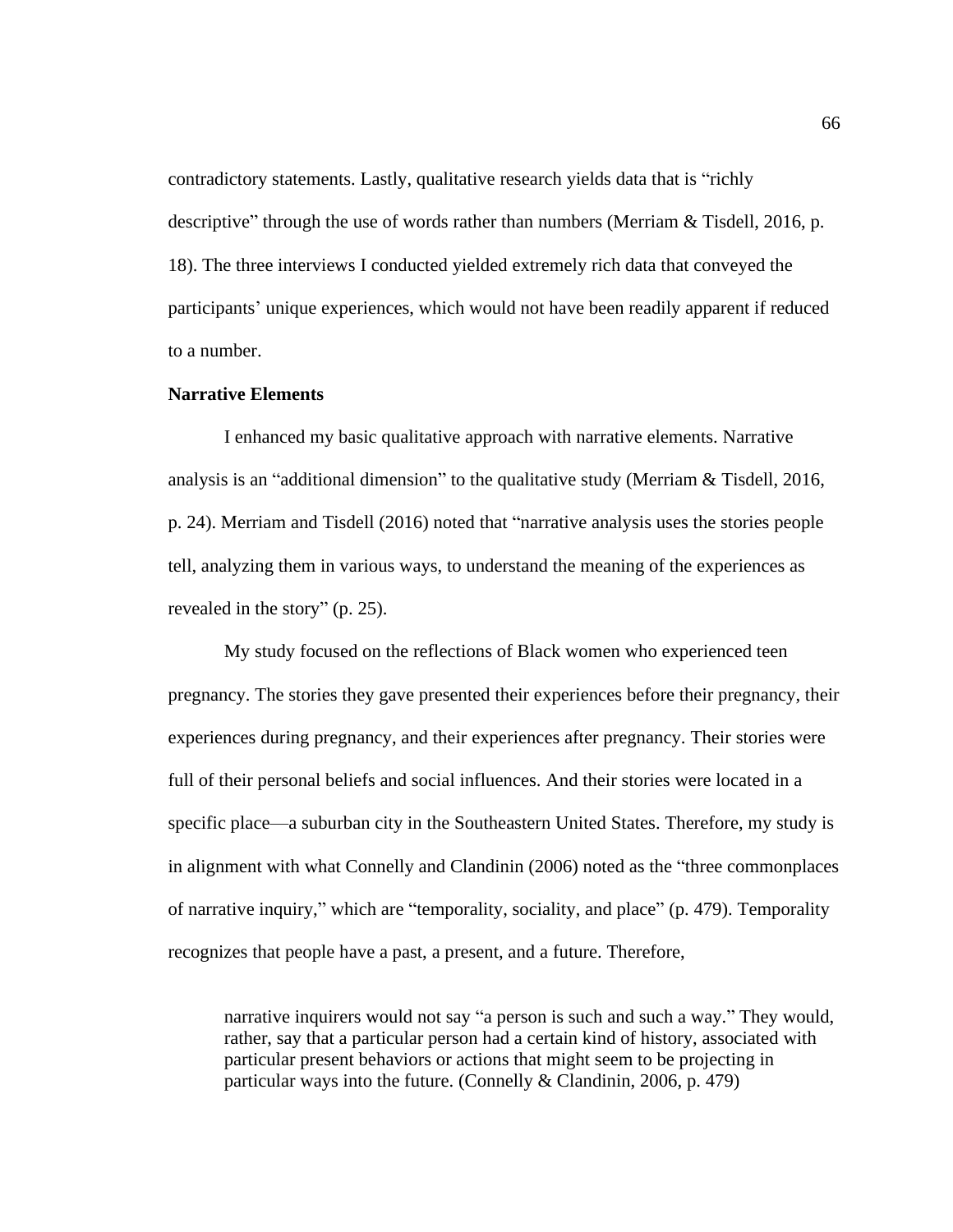Sociality focuses on personal conditions and social conditions. Personal conditions are described as "the feelings, hopes, desires, aesthetic reactions, and moral dispositions of the person, whether inquirer or participant" (Connelly & Clandinin, 2006, p. 480). Social conditions are "the existential conditions, the environment, surrounding factors and forces, people and otherwise, that form the individual's context" (Connelly & Clandinin, 2006, p. 480). Place is the "specific concrete, physical, and topological boundaries of place where the inquiry and events take place," and that it is important to recognize "that all events take place some place" (Connelly & Clandinin, 2006, pp. 480–481).

## **Gaining Familiarity with My Topic**

My interest in this topic grew through volunteering with various communitybased programs that served adolescent and young adult mothers in the Southeastern United States for approximately 10 hours a month for over two years. This allowed me to be familiar with not only the potential participants but also the level of emotional support that the participants were receiving from the program. Over the two years, I volunteered at the community-based programs as a doula and a mentor for teen mothers. I consistently attended programs that were at times weekly, bi-weekly, or monthly and I interacted with approximately 50 participants. During the programs, I had the opportunity to informally speak with participants who were or had been pregnant or parenting teens. I listened to their experiences, their concerns, and their goals for their futures. They freely expressed difficulties in navigating the educational system as a pregnant/parenting student and how the stigma of teen pregnancy has affected their experience and selfesteem. I also spoke informally with staff members at the community-based program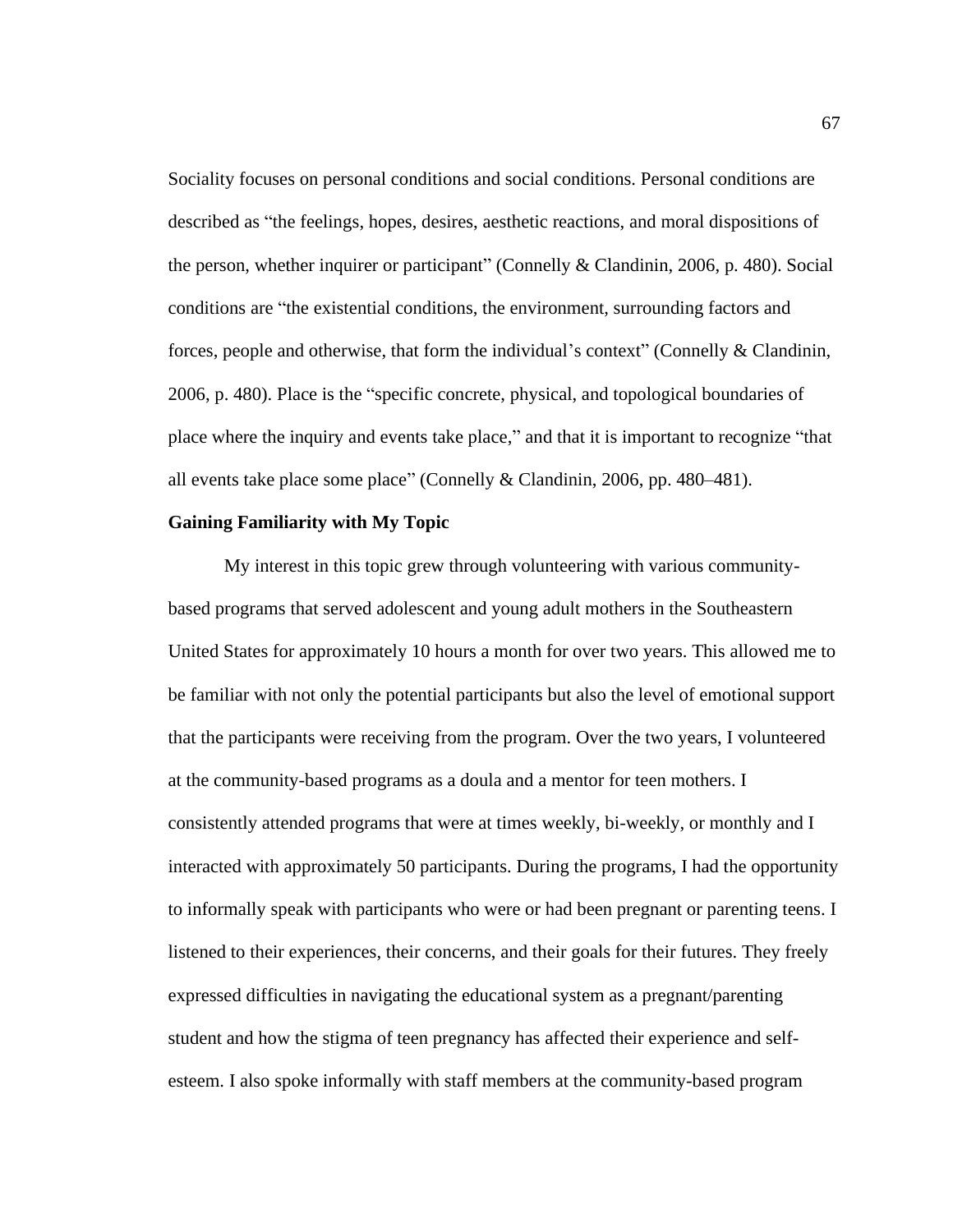about their roles in advocating for pregnant/parenting teens and how they perceived teen mothers' experiences.

The years I spent volunteering at the community-based programs and informally gathering data that led to the construction of my formal research project connects directly to the concept of accidental ethnography described by Fujii (2015). The term describes the "moments of insight [that] arise by happenstance or chance" and "the researcher cannot control their content or timing" (Fujii, 2015, p. 527). Accidental ethnography allows for one to be "able to deepen and systematize [one's] understanding of the local, research context in a way [one] could not if [one] had relied solely on interview data or primary sources" (Fujii, 2015, p. 536). Furthermore, Fujii (2015) noted how

Once the researcher begins to pay closer attention to accidental moments, she might begin to make discoveries. She might become aware of expectations she did not know she had. She might notice the different ways that people type her. She might detect similarities in social dynamics across dissimilar sites. These smaller, less dramatic moments can reveal patterns, logics, and practices that other, more procedure-driven methods cannot. (p. 527)

Thus, in keeping with the concept of accidental ethnography, my extensive informal interactions and observations not only led to me creating a formal research design but also led to me becoming more aware of my bias, my positionality, and the context of the participants' experiences.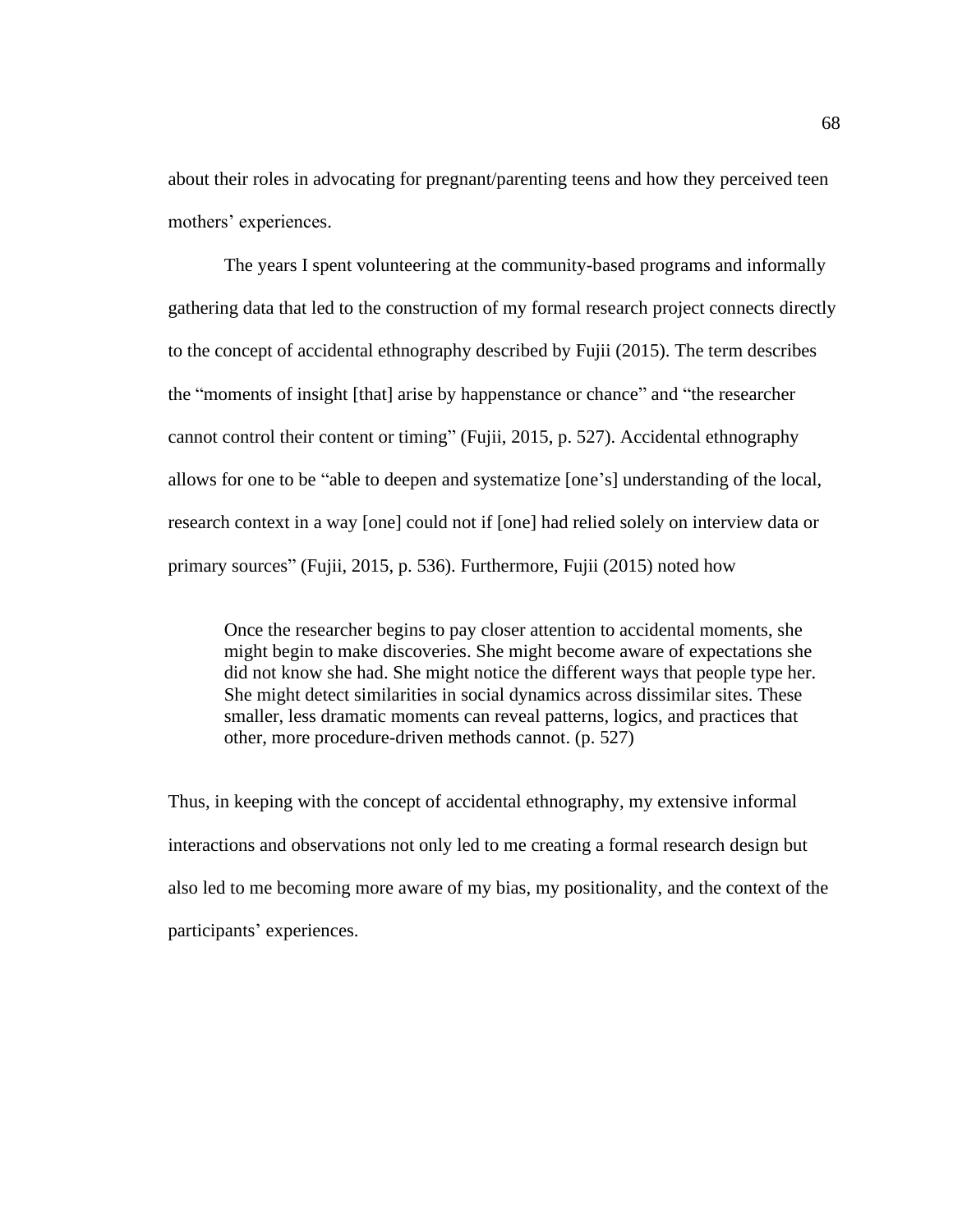# **Participants**

## **Participant Criteria**

For this study, I interviewed three American Black women: Andrea, Tiffany, and Brooke (pseudonyms). Each participant met the following additional criteria: they were at least 18 years old, experienced pregnancy during high school years at a public high school in the United States within the last 12 years (2008-2020), and were no longer in high school.

# **Participant Descriptions**

# *Andrea*

Andrea is a young woman in her late twenties. She discovered she was pregnant the summer before her senior year in high school. Andrea gave birth in February of her senior year and graduated high school with her class. She attended the local community college after graduation and has obtained her associate's and undergraduate degrees. Andrea is currently employed in a director-level position at a community-based nonprofit organization.

## *Tiffany*

Tiffany is a young woman in her late twenties. She discovered she was pregnant at the beginning of her senior year in high school. Tiffany had arranged to graduate a semester early before her pregnancy. She graduated in January and gave birth in June. Tiffany has obtained her undergraduate degree and her Master's in Business Administration (MBA). She currently owns her own business.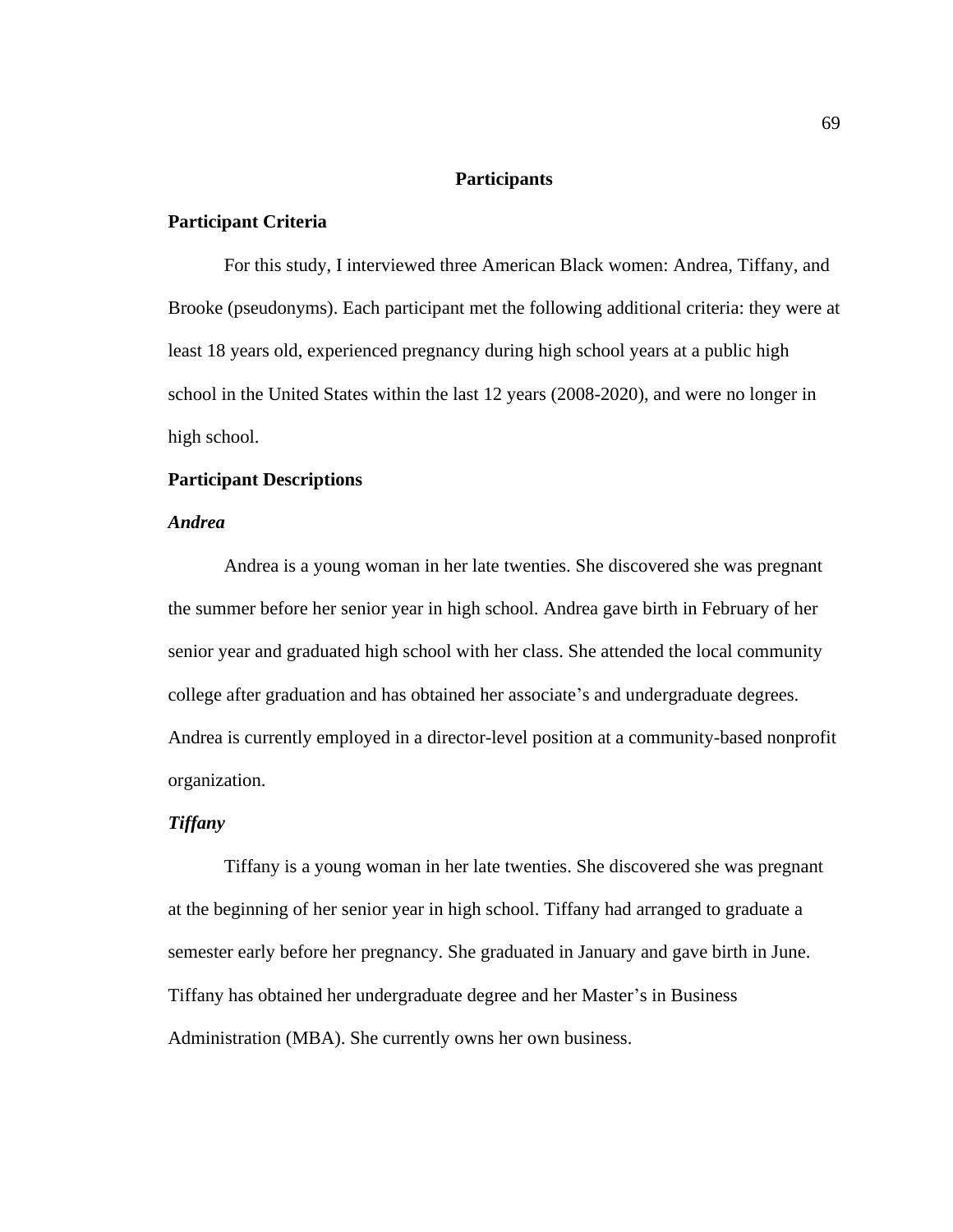# *Brooke*

Brooke is a young woman in her late teens. She had decided to drop out of school at the beginning of her senior year. However, after she dropped out of school, she discovered she was pregnant. This pregnancy discovery led her to immediately re-enroll in school, and she was able to graduate with her class. Brooke is currently exploring educational paths and plans to become a licensed clinical social worker.

I intentionally chose to research adult women who experienced teen pregnancy in the last 12 years instead of teens who were currently pregnant and/or in high school. I made this decision because I wanted data that were recent enough to be contemporary, but I did not want to potentially cause emotional distress to a minor who was already in a socially and emotionally vulnerable situation. Therefore, in this study, I analyzed reflective perspectives over a past experience instead of dynamic perspectives during a current experience. According to the literature, it is appropriate to interview adult Black women instead of Black teens. R. Brown (2009) stated that "Black girlhood studies is about the representations, memories, and lived experiences of being and becoming in a body marked as youthful, Black, and female. Black girlhood is not dependent, then, on age, physical maturity, or any essential category of identity" (p. 1). Additionally, Kaplan (1997), who interviewed older Black women who had been teen mothers, noted that "the older women brought a sense of history and their reflective skills" and that "the problems of being a teenage mother did not disappear when the teenage mothers became adults" (p.  $22 - 23$ ).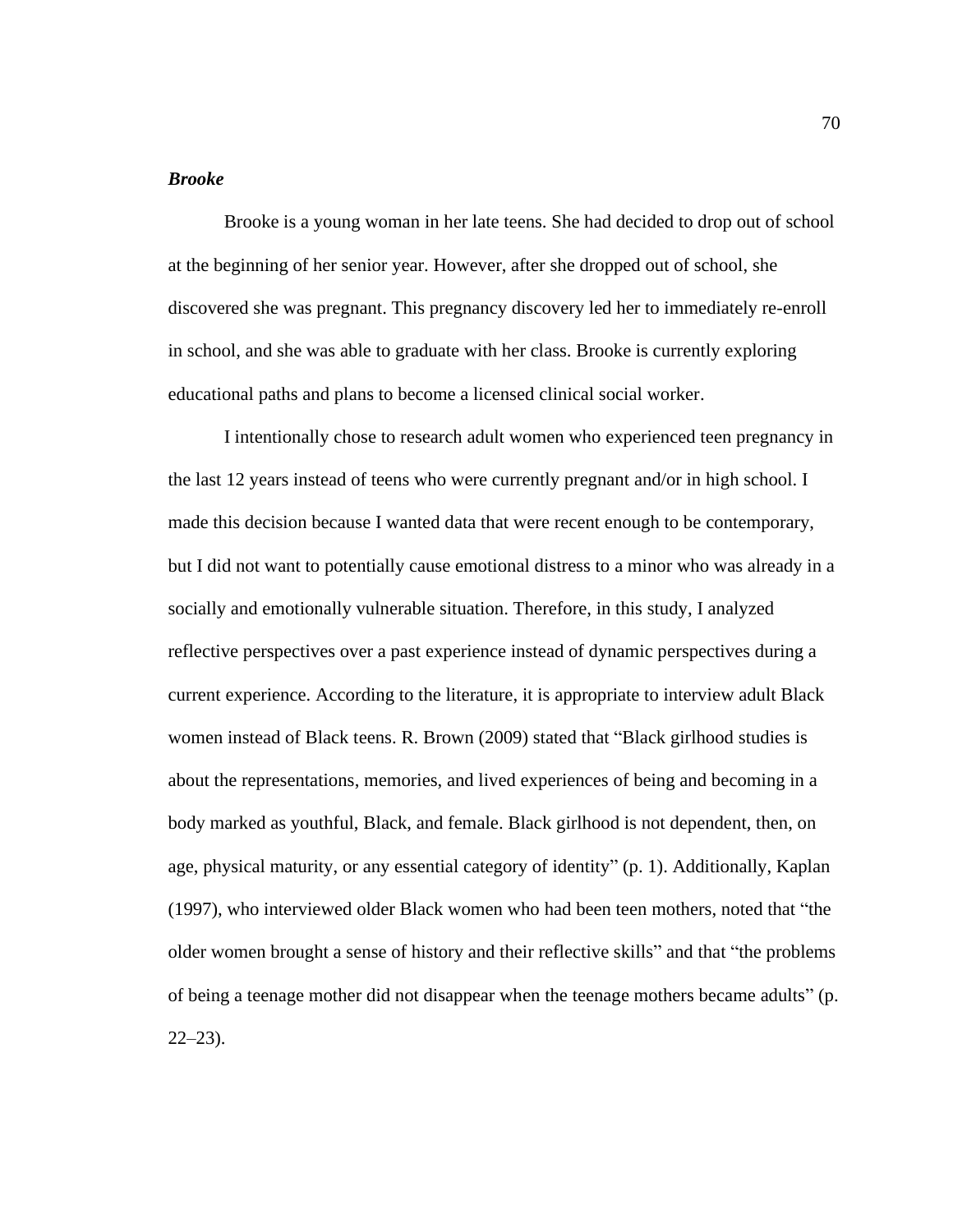## **Participant Recruitment**

The method I used for recruiting participants was backyard research. Backyard research involves utilizing people with whom you are familiar as participants (Glesne, 2015). When I decided to interview Black women who experienced teen pregnancy, it was very important to me that they had a strong support system in place. Due to previously being involved in research where there was more emphasis on data collection than the participants' well-being, I wanted to keep participant wellbeing a priority in this study. Therefore, after I obtained Internal Review Board (IRB) approval on July 8, 2019, I collaborated with various community-based programs to recruit eligible participants. I wanted to ensure that if this interview caused any psychological distress they could turn to people they trusted and access needed resources.

From September 2019 to February 2020, I recruited twice a month from the group sessions conducted by various community-based programs. At each recruitment opportunity, I handed out the IRB Information Sheet (see Appendix A) to each attending program participant and discussed the nature of my research at a group level as well as at an individual level. Over the 6-month recruitment period, I had contact with approximately 70 program participants. I was able to conduct two interviews in October 2019. One participant was a program director, and another participant was an adult volunteer for one of the programs. I was referred to a third potential participant. But after initially agreeing to be interviewed, the third potential participant canceled multiple interview sessions and discontinued answering my text messages and emails. After 2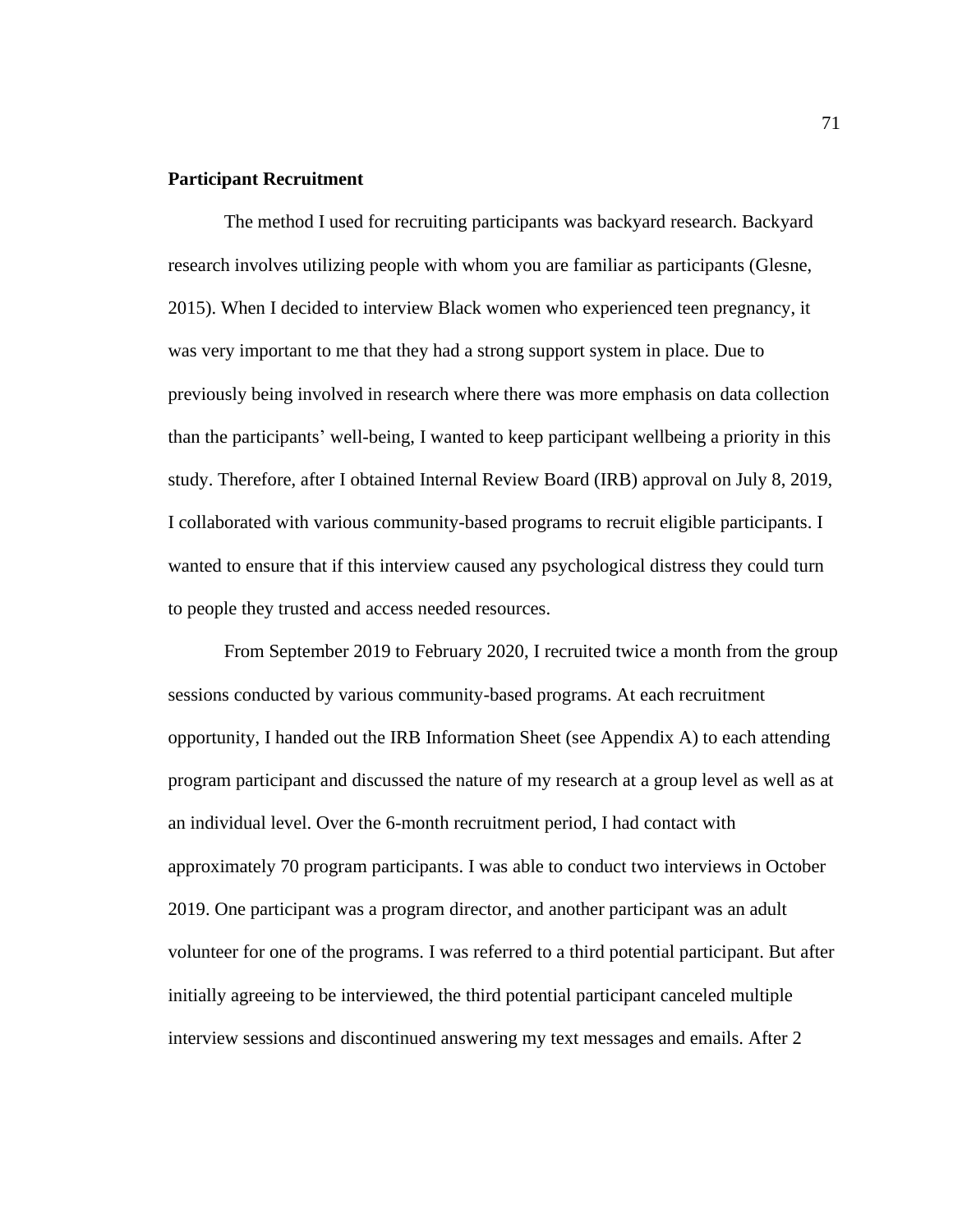months of failed interview attempts and one month of not being able to make contact, I decided to respect her right not to share her story.

In November 2019, I decided to modify the study to include minors aged 12-17. I only wanted to interview women who were 18 and over and no longer in high school because I did not want to be in a situation where I had to potentially break confidentiality due to any child abuse concerns. However, I did not have enough access to the 18 and over age group among the program participants to allow for 10 research participants. By expanding the age group, I tripled the potential research participants since the programs primarily consisted of teens younger than 18. I had six participants who initially were interested in being interviewed, but later declined. In January 2020, I was able to obtain a third research participant from one of the community-based programs who was 18 and no longer in high school. I decided to stop recruiting in March 2020 due to the advent of the coronavirus (COVID-19) pandemic (Education Week, 2020).

### **Participant Identity Protection**

I deidentified all data collected to protect the participants' identities. I encouraged participants to choose their own pseudonyms if they did not want their actual names to be used in publications. I wanted the participants to choose their pseudonyms so that my bias was not imposed upon their identity.

#### **Compensation**

Participation in the study was voluntary. Participants were not compensated.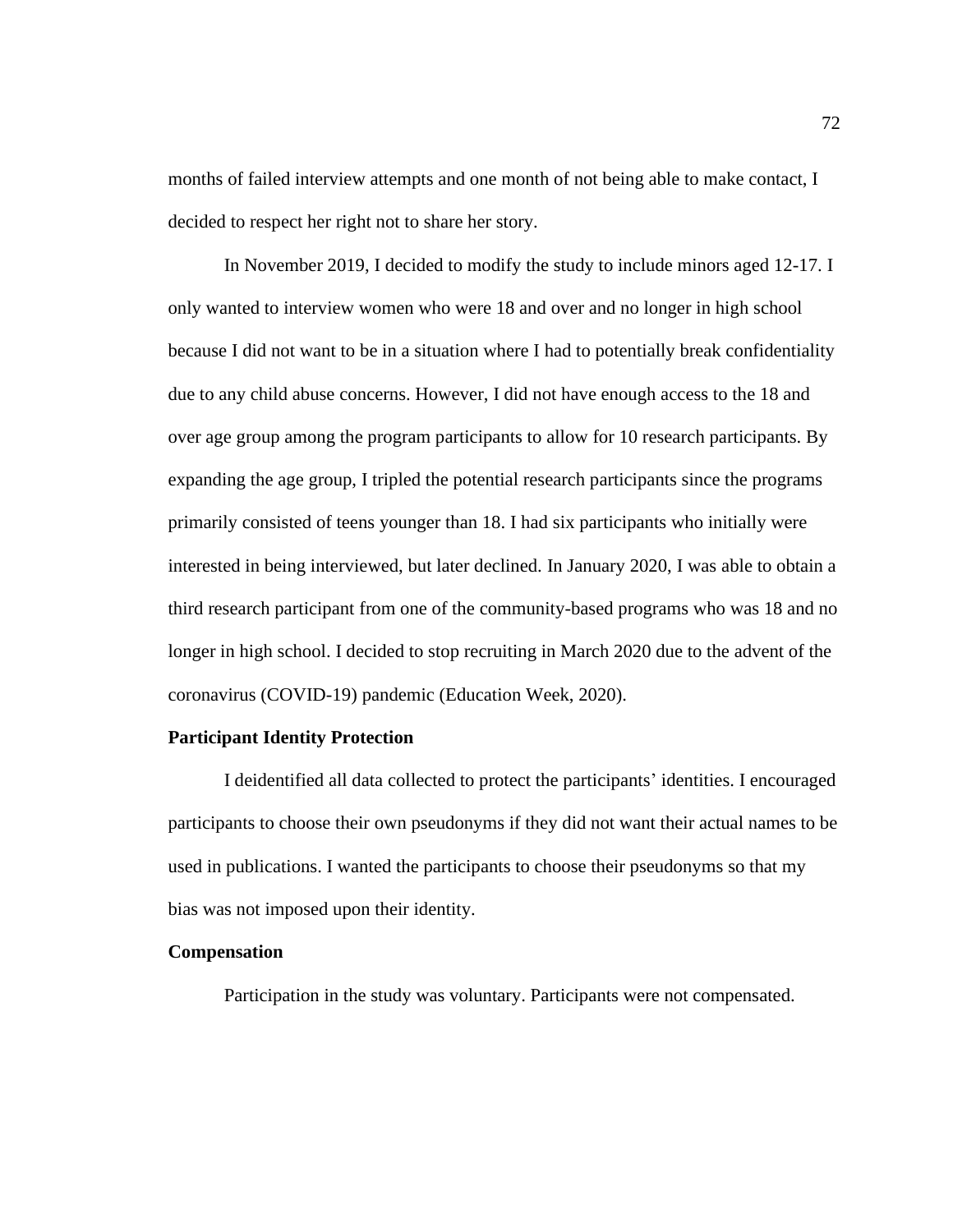# **Data Collection**

In keeping with the narrative element of the study, I wanted to create a space for the participants to tell their stories. Therefore, I utilized a semi-structured individual interview, a data collection technique in alignment with qualitative studies, to engage in the dialogue needed to create the space for the story. This dialogic research relationship is essential to a Black feminist thought framework. Collins (2000) noted that

for Black women new knowledge claims are rarely worked out in isolation from other individuals and are usually developed through dialogues with other members of a community. A primary epistemological assumption underlying the use of dialogue in assessing knowledge claims is that connectedness rather than separation is an essential component of the knowledge validation process. (p. 260)

I met with each participant in-person once for a roughly 90-minute interview to gain as much breadth and depth of information regarding their experience. The interview took place in a location where the participants felt the most comfortable.

### **Individual Interview Preparation**

I vetted the interview questions (see Appendix B) with one of the staff members of a community-based organization to reduce the potential that I might trigger the participants. She also assisted me in wording the questions so that they reflected wording that is typically used by the participant population and was less likely to be emotionally triggering or offensive. This vetting was extremely helpful since it was not only a form of accountability, but it also helped me evaluate how my bias could potentially affect the participants.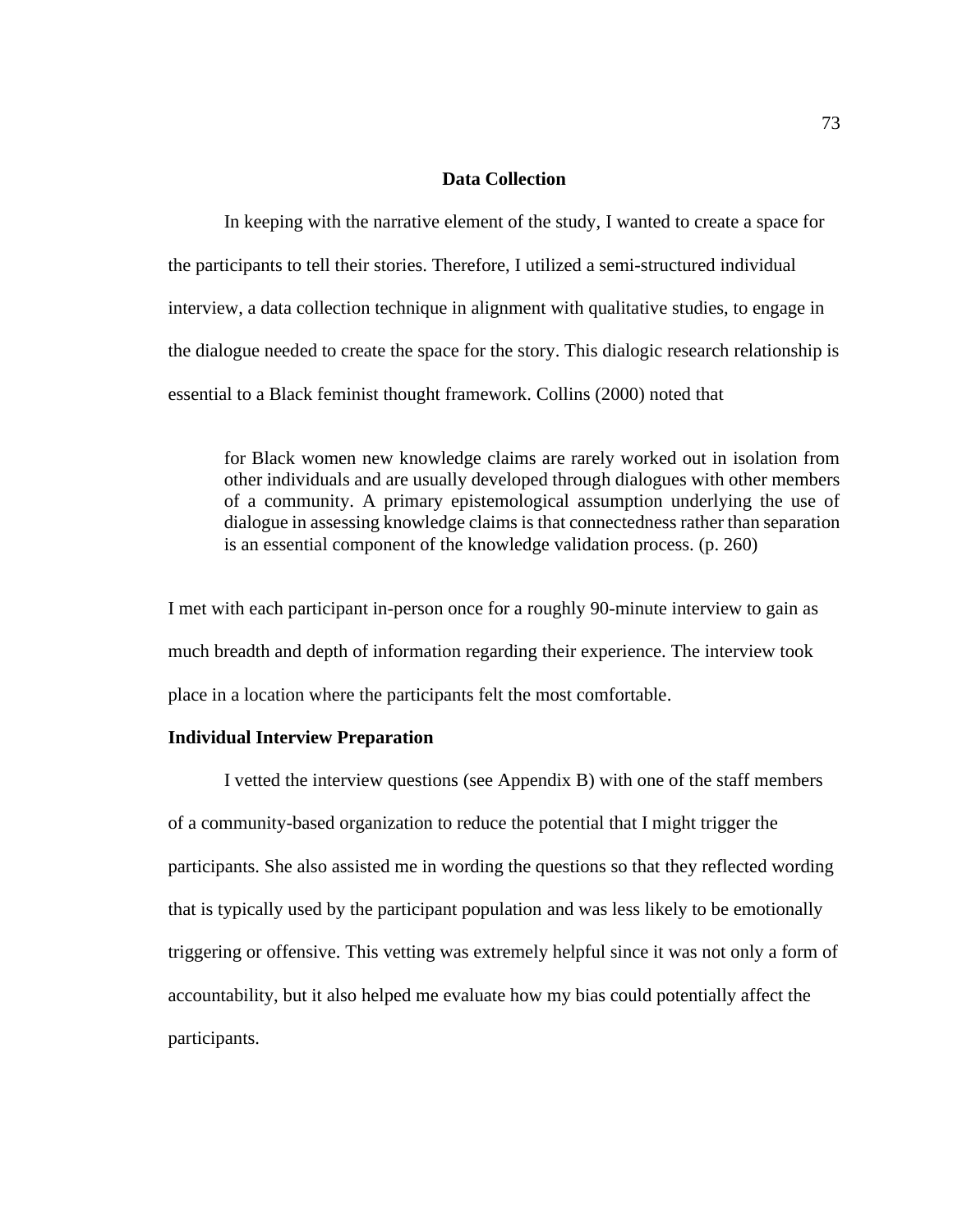For example, in questions regarding participant demographics, the staff member told me not to ask participants who did not graduate high school if they attained a GED (Graduate Equivalency Degree) because it could be insulting or emotionally triggering because some participants may view a GED as stigmatizing. The staff member said it was better to ask what grade they left school.

## **Recording Devices and Transcription**

I utilized an online transcription site, Otter (https://otter.ai/), to audio record and transcribe the interview. Otter is a free site that allows the interview to be recorded and transcribed in real-time. I utilized a separate audio recorder as a backup for the interview. I took handwritten notes of non-verbal body language and posture. The interview recordings and transcriptions were maintained on a password-protected server, UNCG Box. The handwritten notes were typed into a password-protected server, UNCG Box, and the physical handwritten notes were destroyed in a confetti shredder.

The transcription rendered by Otter, while extremely helpful, still required timeintensive editing. I collected several hours of data over the three interviews. I edited the transcriptions of each interview, which required a total of 24 hours divided over several weeks. The process of listening to each interview and editing the transcription allowed me to become intimately familiar with the data. Additionally, I have a similar cultural and social background as the participants, which allowed me to pick up on phrases, terminology, and inflections that may not be readily apparent to persons unfamiliar with our social context.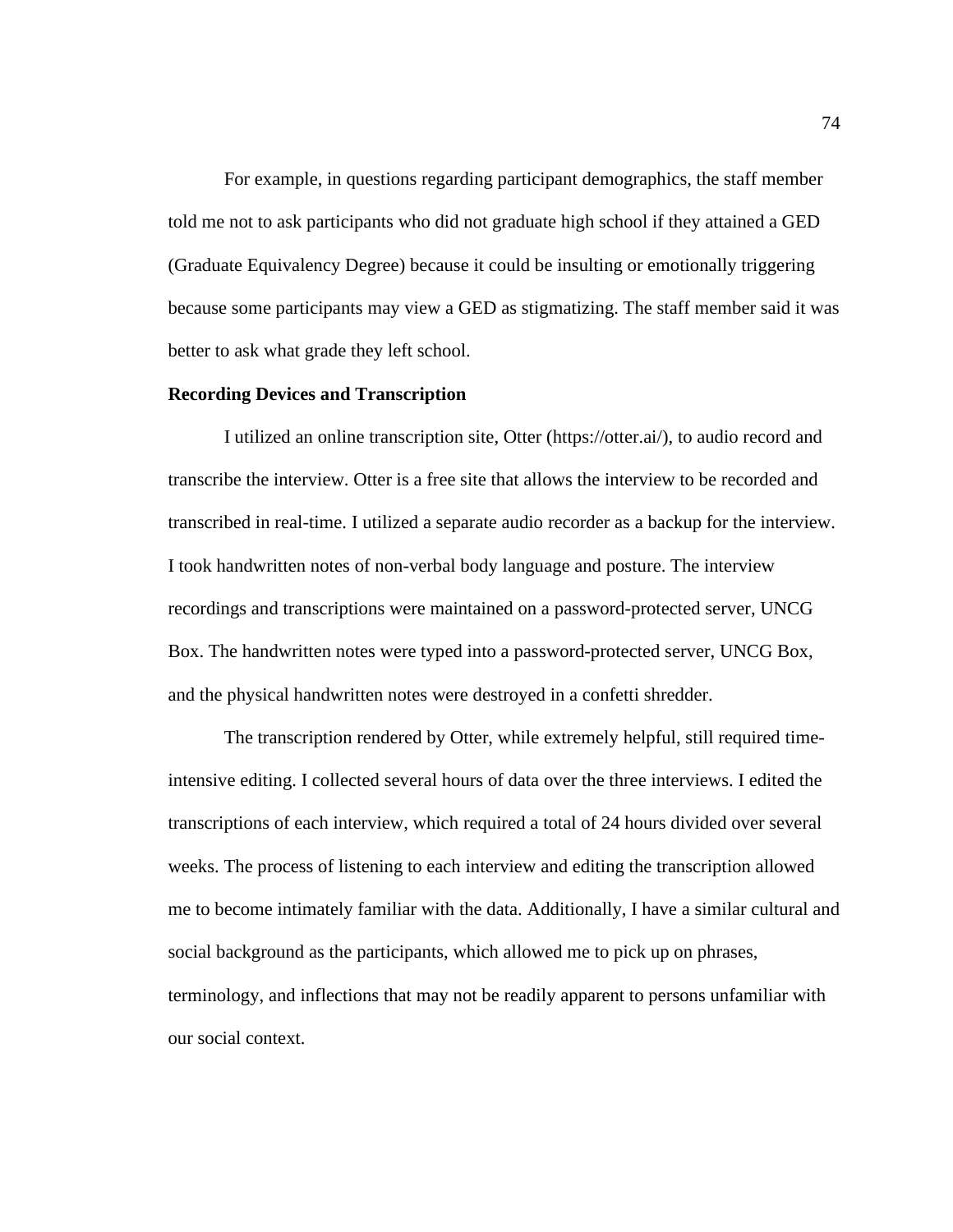## **Data Analysis**

For the data analysis, I utilized two techniques: thematic analysis and research poetics. I utilized thematic analysis to organize the information I obtained during the interviews to develop a basis for each participant's narrative profile. Furthermore, I utilized research poetics to explore deeper meaning from the themes. I present the resulting poems and discuss their meanings in Chapter V.

# **Thematic Analysis**

I organized a coding system to identify themes in the data that I collected. The building of codes and themes from gathered information is in alignment with qualitative research techniques. According to Saldaña (2013), "a code in qualitative inquiry is most often a word or short phrase that symbolically assigns a summative, salient, essencecapturing, and/or evocative attribute for a portion of language-based or visual data" (p. 3).

Each interview yielded richly detailed data. After personally editing each transcription thoroughly, I went about the task of organizing the data thematically. I organized each person's transcript individually into themes. Then I looked for the themes that answered my research questions, themes that were similar across the interviews, and themes that were unique to the individual. It was very difficult to choose what information to include and exclude in Chapter IV because the information shared was so meaningful to the participant and to me. Ultimately, I chose to include the themes that addressed the research questions and the themes that gave the reader deeper insight into the multi-dimensional fullness of the participants' lives.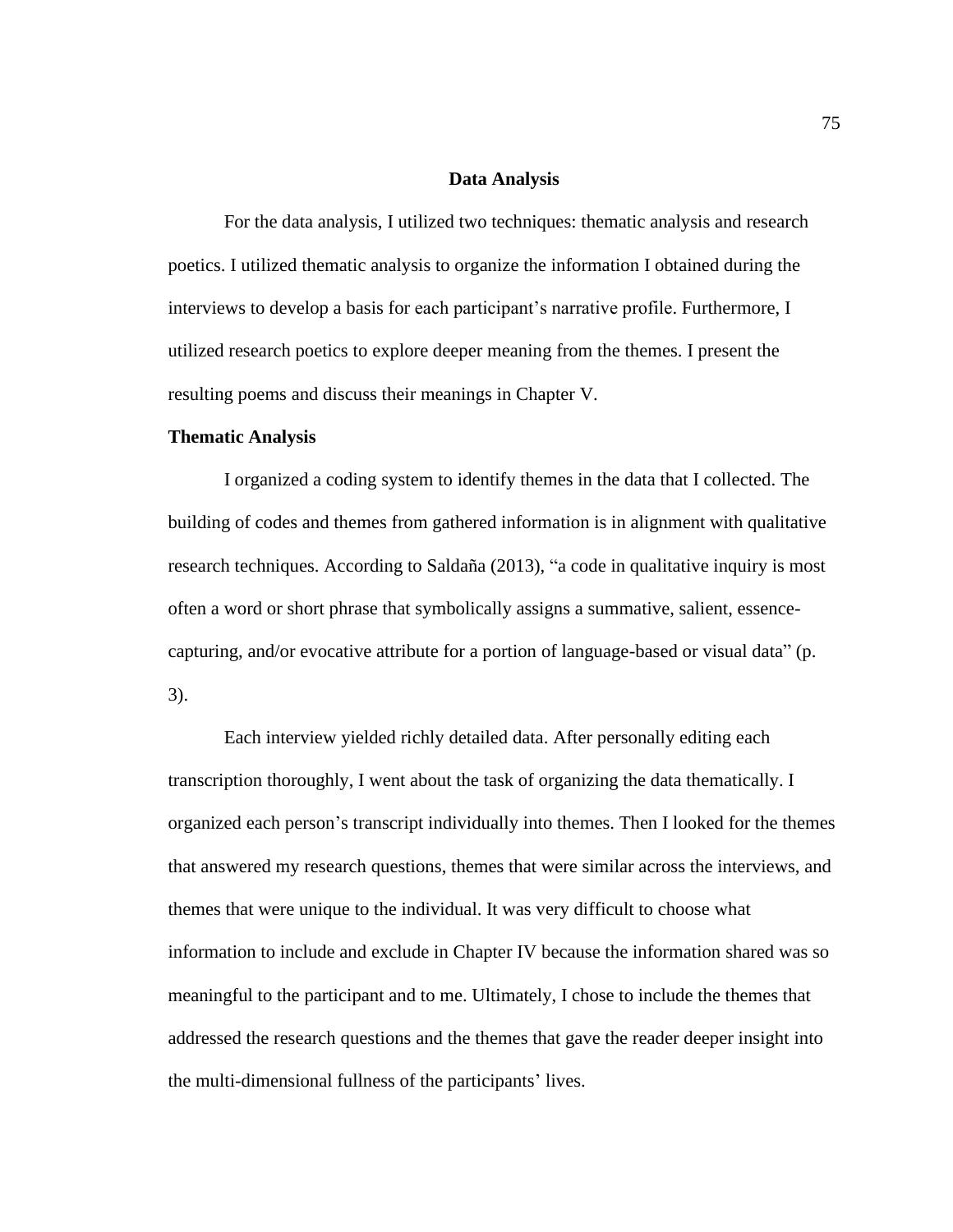# **Research Poetics**

I utilized the technique of research poetics to create poems from the interview data to obtain deeper meanings. The goal of research poetics is to inspire the reader to enter into the participant's worldview and achieve a better understanding of the participant's lived experiences.

# *Poetic Logic*

My biggest fear in re/presenting data was that my voice would drown out the participants' voice. Merriam and Tisdell (2016) noted that "the overall interpretation will be the researcher's understanding of the participant's understanding of the phenomenon of interest" (p. 25). Therefore, my purpose for choosing research poetics was to reduce the discrepancy between my understanding and the participant's understanding by prioritizing the participant's voice. Research poetics is a method of re/presenting data "that de-centers the authority of the researcher by preserving and promoting the participant's voice" (Nichols et al., 2015, p. 5). I chose to include this form of data analysis because it embraces the traditions of Black feminist thought. Collins (2000) noted how American Black women have produced and presented social thought forms that "diverge from standard academic theory [for] it can take the form of poetry, music, essays, and the like" (p. 9). Moreover, Collins (2000) discussed how finding ways to re/present data that captures the voice of Black women may be more useful "than trying to uncover universal knowledge claims that can withstand the translation from one epistemology to another" (p. 268). She stated that "rearticulating Black women's standpoint refashions the particular and reveals the more universal human dimensions of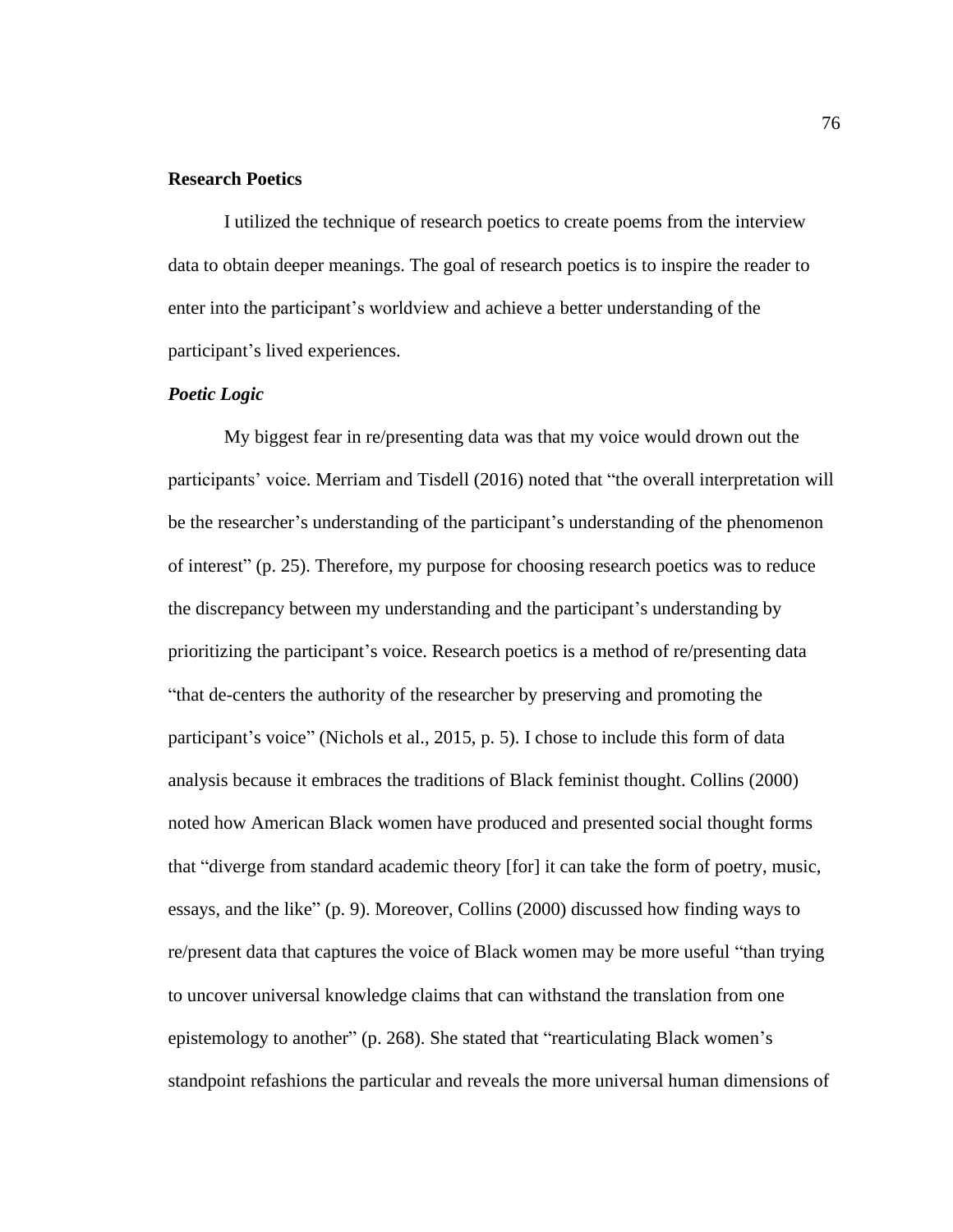Black women's everyday lives" (Collins, 2000, p. 268). Research poetics takes lived experiences and invites the reader to actively connect to the experience regardless of the reader's background utilizing the participants' actual words.

Another inspiration for my use of research poetics was Audrey Lorde. In *Sister Outsider*, Lorde (1984) discussed how poetry was seen as "a less 'rigorous' or 'serious' art form" (p. 116) by the mainstream, which favors prose. However, poetry is the most accessible creative expression for women with fewer economic resources. Lorde (1984) stated that "as we reclaim our literature, poetry has been the major voice of poor, working class, and Colored women" (p. 116). Utilizing poetry to analyze research data grounds the re/presentations in our historic voice. Therefore, I am reclaiming our narrative in our native literary tongue.

## *Definition*

Various articles have been written to define research poetics. While the researchers may define their techniques differently, there seems to be a consensus that the purpose is to creatively engage with the data to obtain a more intimate experience with the data in the analysis process. Nichols et al. (2015) stated that "When poetry is applied to qualitative studies it can deepen our understanding and heighten our connection to the lived experiences" (p. 6). Depending on the data source, research poetics may be further specified as *poetic transcription*, *found poetry*, etc. There is no one way to classify this technique. For this dissertation, I utilize the term *research poetics* to describe the methodological technique of using poetry to re/present data due to that term being utilized by Dr. Nichols, a researcher whose work inspired using this technique (Nichols et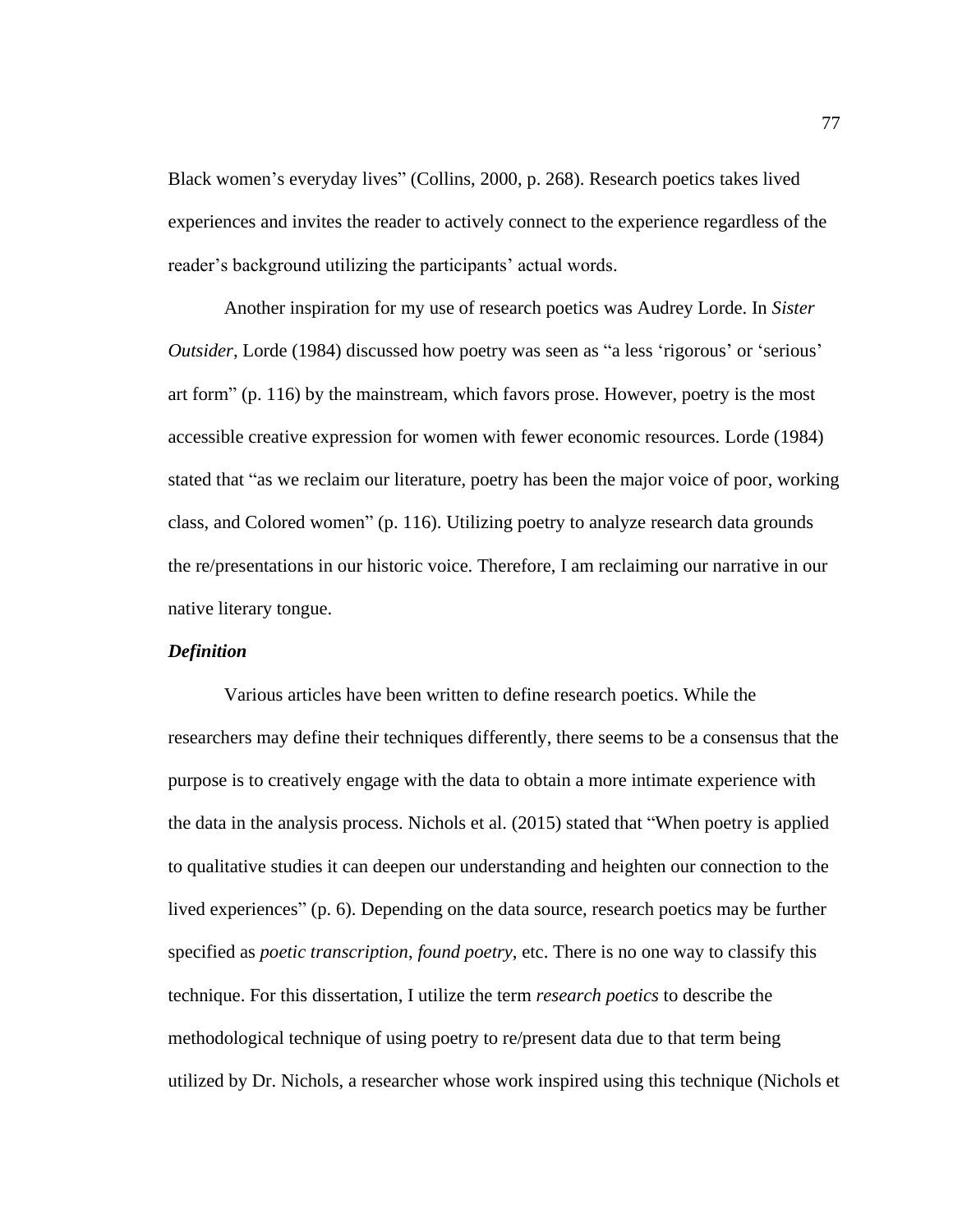al., 2015). And the specific method I used was *poetic transcription* since I created the poems from interview transcripts. Another term that is often utilized in the research poetics literature is *re/present*, which is a term utilized to convey that I am presenting data (the poem) previously presented in another form (i.e., a transcript). In my study, I utilized the term as well to remain within the spirit of research poetics.

Glesne (1997) used *poetic transcription* to describe her creative re/presenting of data from interview transcripts. She noted that her "experimental writing" was useful in "examining issues of power and authority, including that of researcher/author" (pp. 203– 204). It is important to me that I remain aware of my power as a researcher and author of publications. I have the power to choose what is published and how it is published. By utilizing research poetics, I was forced to analyze why I chose certain statements over others, how well I preserved the participants' voices, and how others may interpret their words.

Another component of research poetics is that it captures the reader's attention. I feel that it would do an injustice to the participants if their voices and stories are glossed over for the reader to get the gist of the author's writing. Research poetics brings the participant's stories to life because it "provides a vicarious experience" and "its strength lies in its ability to evoke strong emotional responses from an audience" (Nichols et al., 2015, p. 15). In addition to bringing the stories to life, I want the reader to actively question the words I chose to use in the poems and analyze what those words mean to them.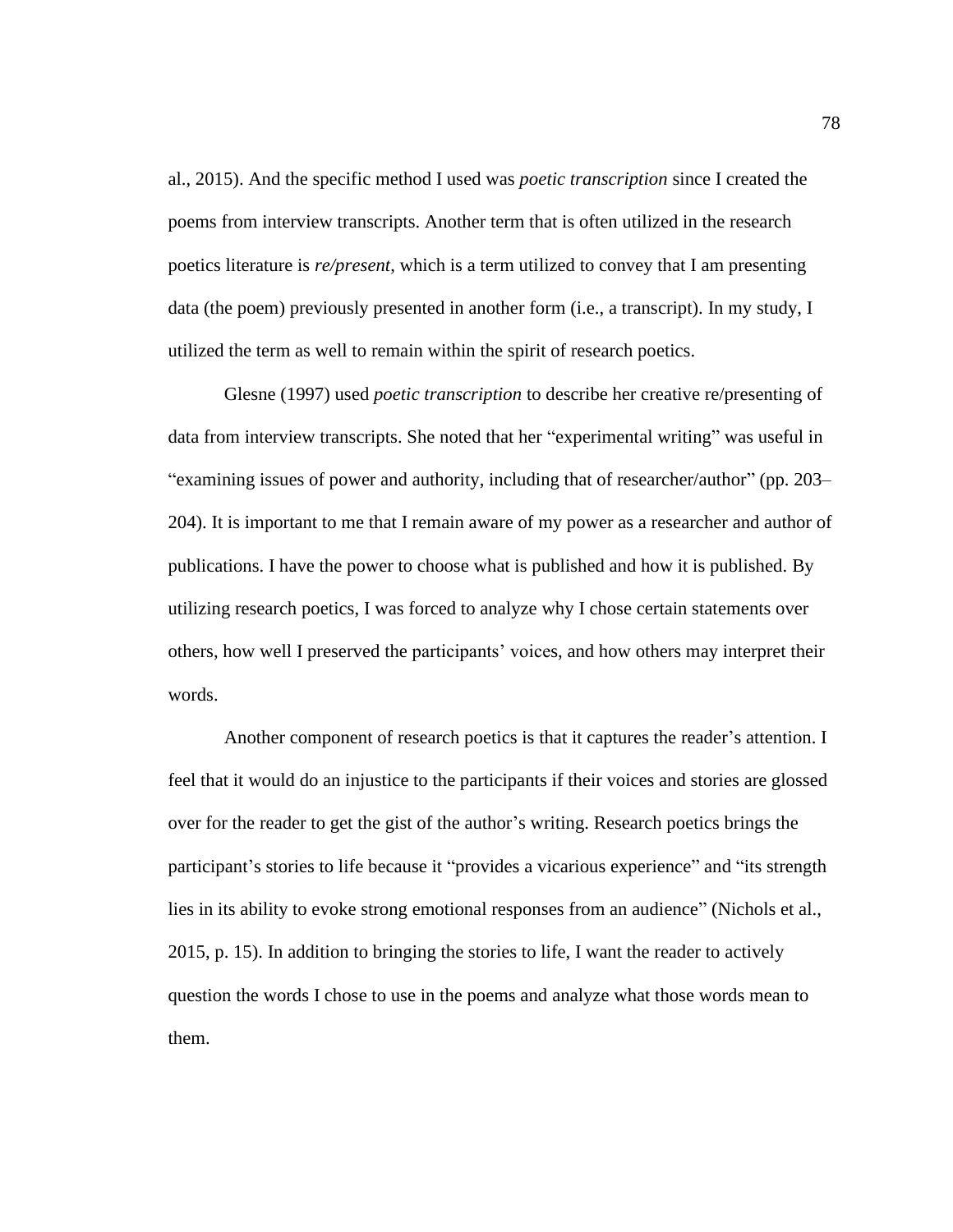# *Technique*

I utilized Glesne (1997) to inform the structure of the poems. Glesne (1997) noted that she created this structure so that she would have boundaries and rules. The following are the three rules that Glesne (1997) created for herself:

- 1. The words of the poem will be the participant's, not the researcher's.
- 2. The phrases can be pulled from anywhere in the transcript and can be juxtaposed.
- 3. Enough of the participant's words should be kept together to re/present the "speaking rhythm" and "way of saying things" (p. 205)

In Chapter V, as part of my analysis of my findings, I re/present the data through poems that I created from the words of individual participants and composite poems that I created from the words of multiple participants. These rules gave me a blueprint for how to create the initial individual poems and the composite poems. Also, the rules gave me the freedom needed to creatively engage with the data while maintaining the integrity of the re/presentations.

# **Trustworthiness**

The trustworthiness of this study was extremely important to me because I wanted to obtain and present the stories of the participants in a manner that honored their generosity and their stories. According to Glesne (2015), "trustworthiness is about alertness to the quality and rigor of a study; about what sorts of criteria can be used to assess how well the research was carried out" (p. 83). Therefore, I sought to establish trustworthiness in two ways. First, I presented my positionality and my data collection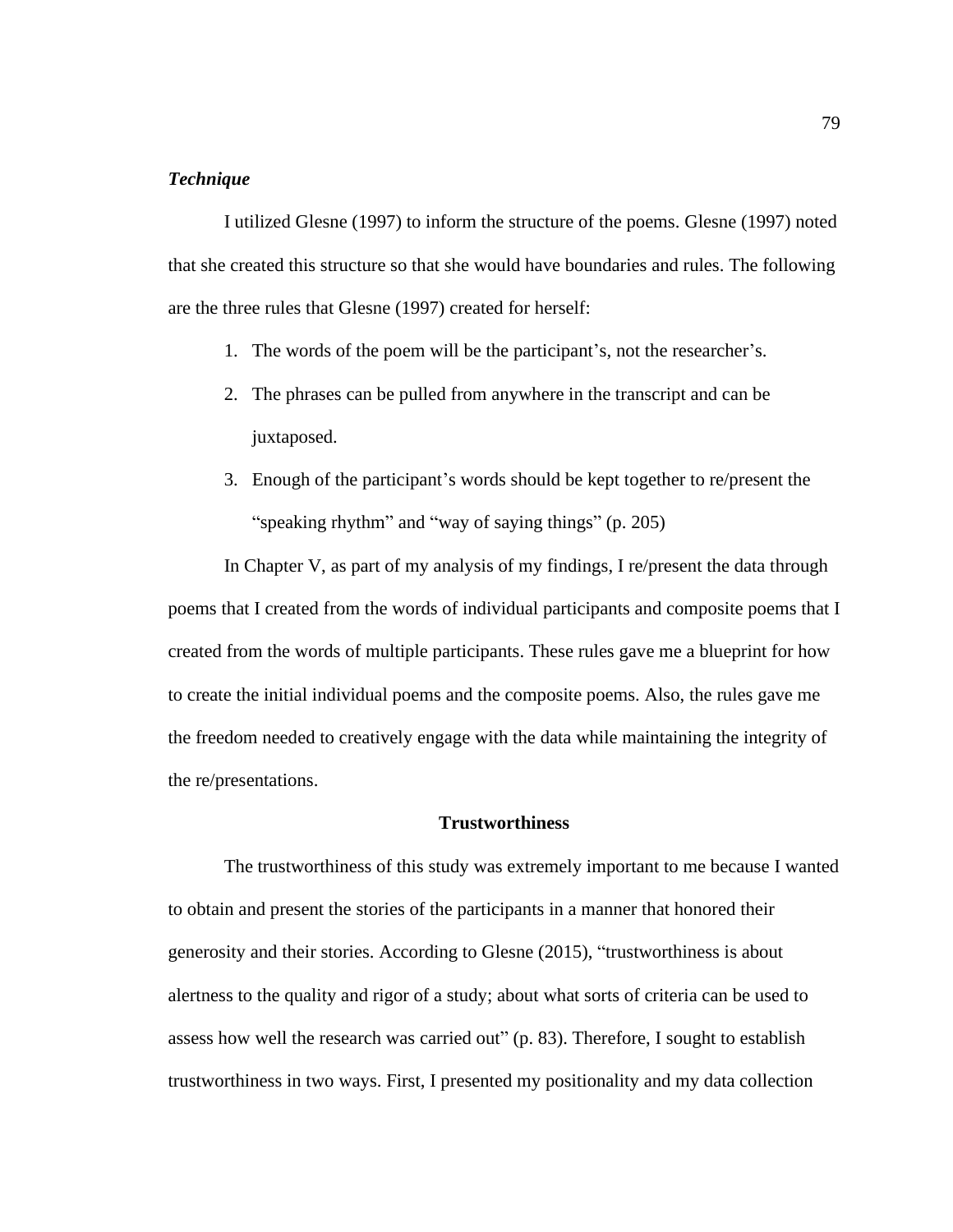preparation to allow the reader to determine my credibility. Second, I kept a reflexivity journal to explore how my personal biases may be affecting how I interpret the findings.

I presented my positionality and my data collection preparation to demonstrate that the reader could trust me to be ethical in my methodology. Merriam and Tisdell (2016) discussed how "part of ensuring for the trustworthiness of a study—its credibility—is that the researcher himself or herself is trustworthy in carrying out the study in as ethical a manner as possible" (p. 265). I was transparent in my positionality so that the reader could critique my findings, knowing that I am an academic researcher and an American Black woman who did not experience teen pregnancy. I was also transparent about the steps I took to ensure that the participants had access to support if they found the study to be emotionally distressing. These steps included making sure that participants were members of a community organization, working with a teen pregnancy program staff member to develop interview questions that were not likely to be emotionally triggering, and adhering to IRB requirements in working with human participants.

Additionally, I chose to only interview the participants once because I wanted to minimize the potential of emotionally triggering or retraumatizing the participants. Initially, I considered doing a second interview with the participants to discuss elements of their first interview, increase the data that were collected, and assess the trustworthiness of the data. This second interview is referred to as member checking. Birt et al. (2016) described member checking as "the method of returning an interview or analyzed data to a participant" for their review and this methodology "is used to validate,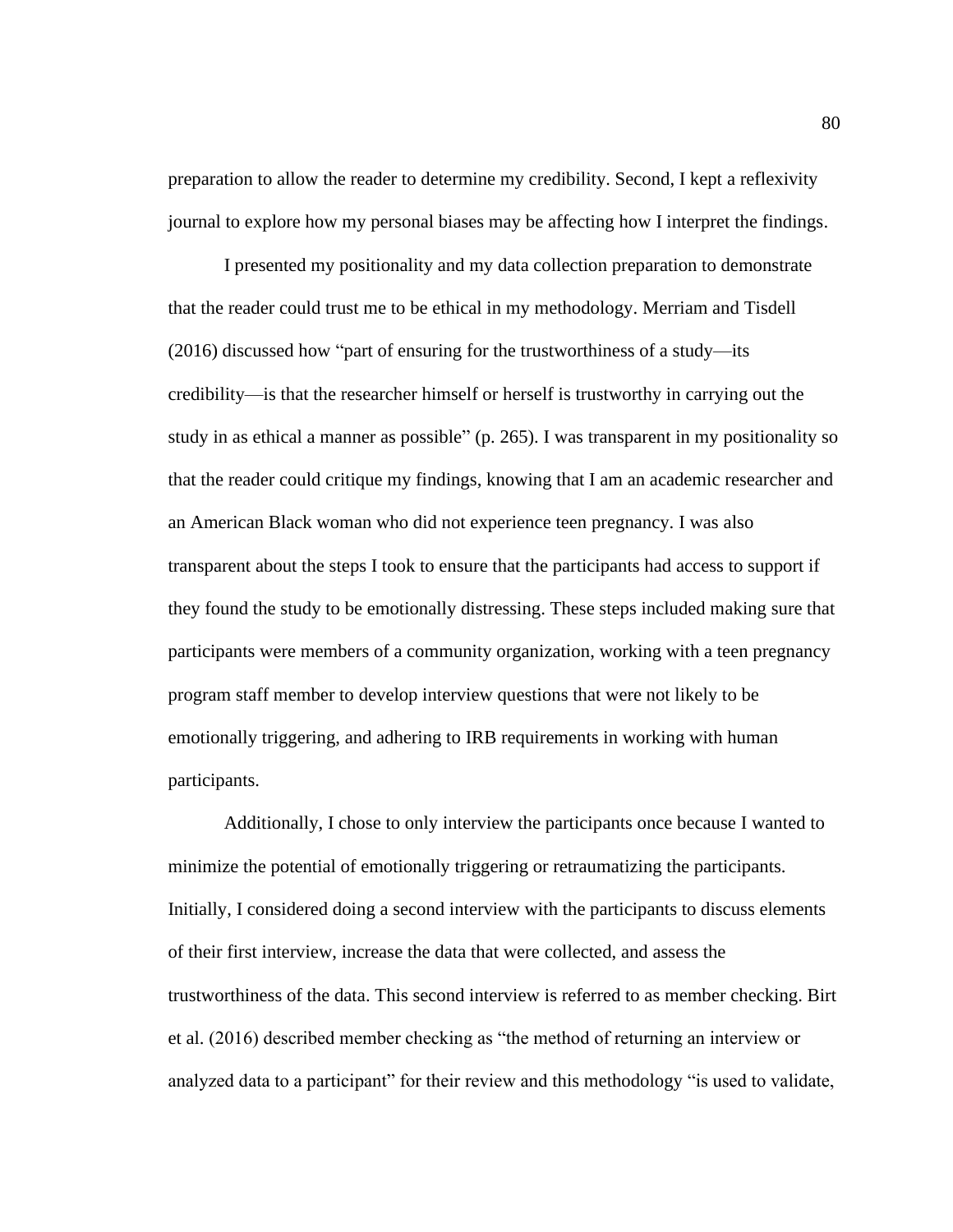verify, or assess the trustworthiness of qualitative results" (p. 1802). However, I was advised by an expert in researching teen pregnancy not to conduct member checking because it could possibly be emotionally triggering and/or retraumatizing to the participants. Therefore, I made the judgement call not to conduct member checking and focus on maximizing the information obtained from the interviews.

To convey and analyze the participants' narratives based on their lived experiences, I had to reflect on my lived experiences. Merriam and Tisdell (2016) stated that reflexivity, which is "critical self-reflection by the researcher regarding assumptions, worldview, biases, theoretical orientation, and relationship to the study that may affect the investigation" (p. 259), is a strategy for enhancing trustworthiness. Therefore, I maintained a reflexivity journal and participated in individual talk therapy with a licensed professional counselor to reflect on my emotions and thoughts and critically analyze how my voice may inadvertently seep into the research analysis.

As a result of maintaining a reflexivity journal and participating in talk therapy, I uncovered a deeper significance of this study. One of the biggest struggles I had when I started collecting interview data was identifying with the participants. After my first two interviews, I went to my dissertation chair, distraught about the participants being too similar to me. I was worried that I was subconsciously seeking participants with whom I could identify. Even though my dissertation chair tried to assure me that the participants were not like me because they had experienced teen pregnancy and I had not, I could not shake the feeling that the participants felt just like me. After much journaling and talk therapy, I realized that I was identifying with the participants' middle SES background,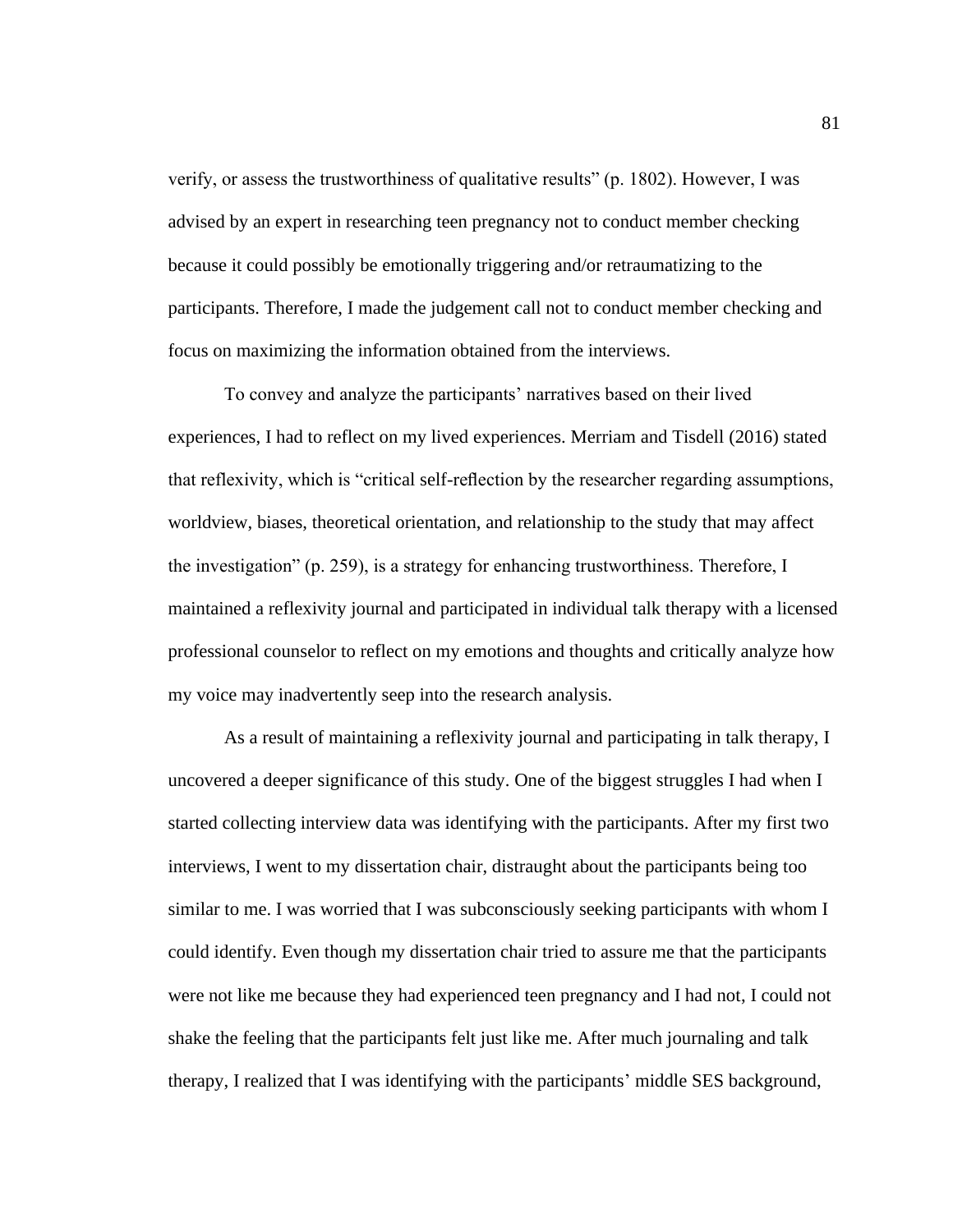family structure, knowledge of social services, academic achievement, and American Black culture. This awareness allowed me to realize that I was researching an underexplored experience in the teen pregnancy literature, the pregnancy experiences of middle SES Black teens. And this awareness forced me to face the bias that I expected the participants to be lower SES and that ethnicity would be our only commonality.

As previously stated, I purposely took steps to honor the generosity and stories of the participants. However, ultimately, the reader will determine the trustworthiness of this study. Therefore, I sincerely hope that the reader will value my transparency, my methodological rigor, my consideration for the participants, and my proactive reflexivity methods, and thus judge this study as being trustworthy.

# **Limitations**

A limitation of this study is that I had three participants. While these three participants provided rich, substantive data, they represent a small number of people relative to the broader population. Initially, I thought that I would be able to interview at least 10 participants, given my years of volunteering with numerous community-based programs that served pregnant and parenting adolescents. However, I found that many of the program participants who freely shared their stories with me in my role as a volunteer were wary of sharing their stories with me in my role as a researcher. My difficulty in recruiting Black women to speak about intensely personal topics is echoed by Bell (2014), who found it so difficult to recruit Black women to discuss infertility that she had to alter the nature of her research study. Additionally, Kaplan (1997), a Black female researcher who was a teen mother and studied Black teen pregnancy, noted her difficulty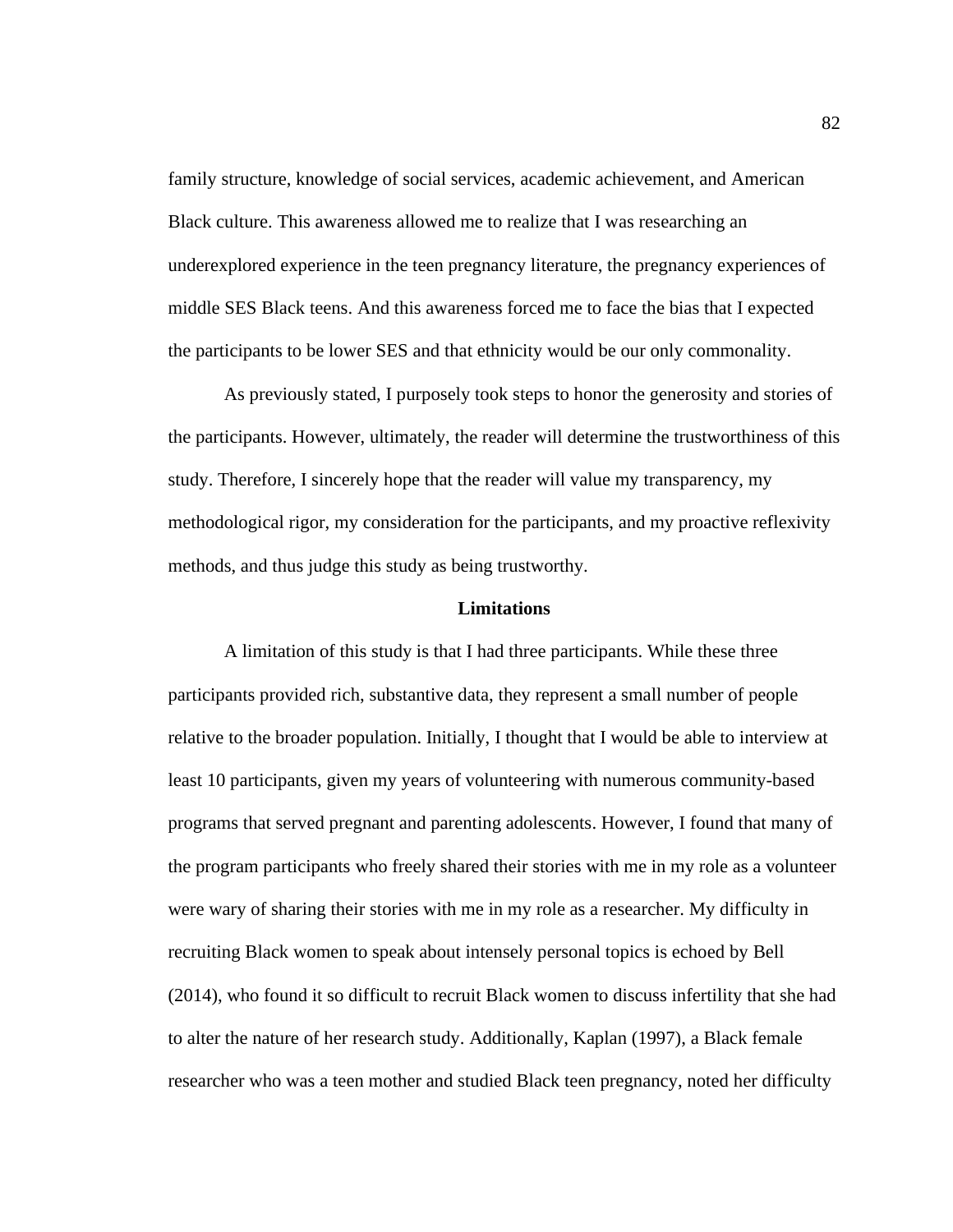gaining participants even though she was an insider researcher (Sullivan, 1997). She

discussed how

Being an insider did not help me gain the confidence of the teen mothers and others immediately. Most were suspicious of researchers. I lost a chance to interview one group of teen mothers involved in a special school project because the counselors who worked with them did not like the way a White male researcher had treated the teen mothers previously. Indeed, these teen mothers had the right to be suspicious. What these girls and women say about their lives can be used against them by public policy makers, since the Black community is often blamed for its own social and economic situations. (p. 26)

#### **Summary**

In this chapter I outlined my research questions, research design, participant criteria, data collection techniques, and data analysis. I also presented the concept of accidental ethnography and the research poetics analytical technique. In the next chapter, I re/present the stories of the three participants. Each participant's story is re/presented separately. Within each individual story, the information is divided into themes. The research poetics, which are re/presented in Chapter V, were created from the direct quotes in Chapter IV.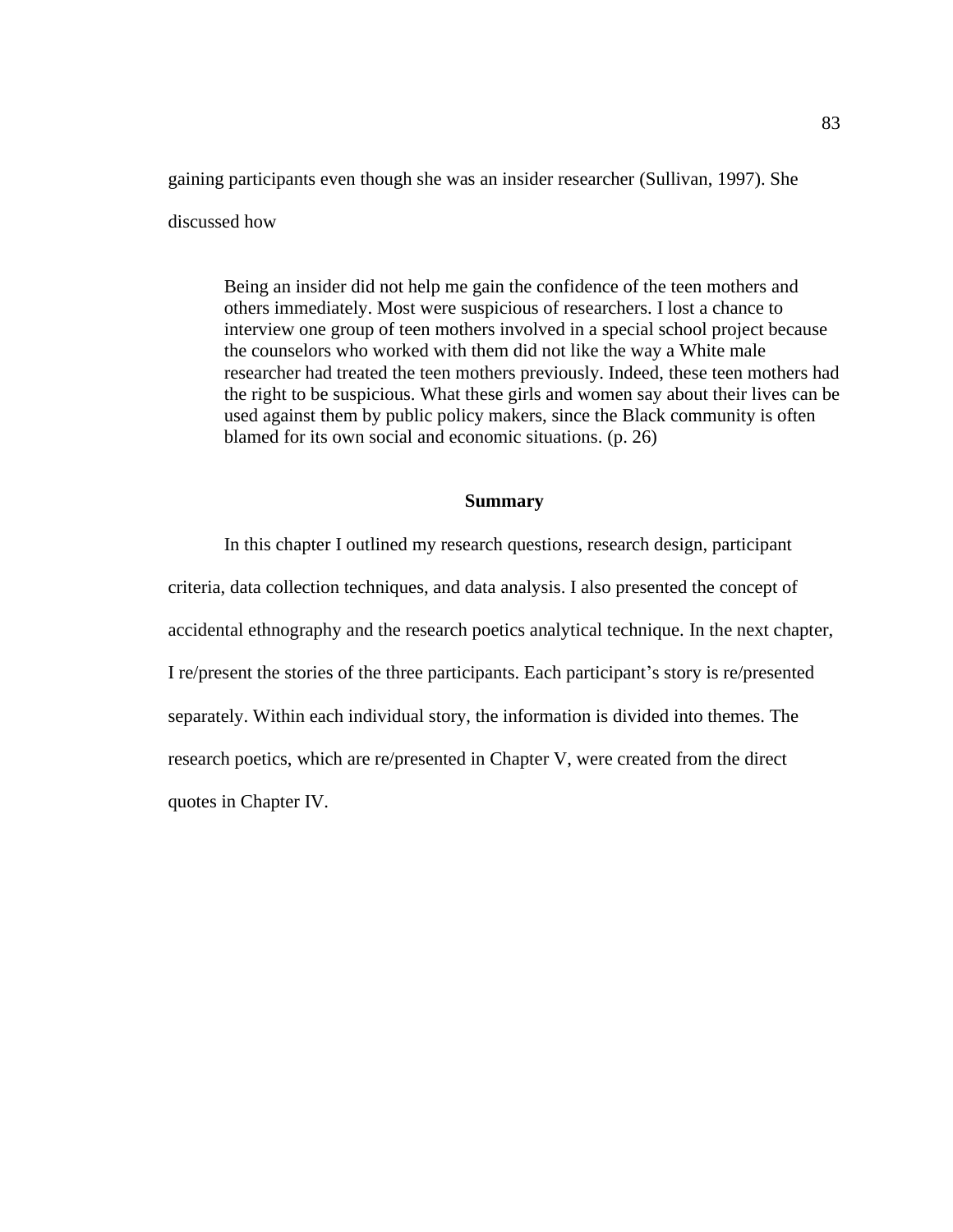# **CHAPTER IV**

# **PARTICIPANT PROFILES**

### **Introduction**

When I first proposed the idea of interviewing Black women who experienced teen pregnancy, I was told that it would be difficult to get them to speak about such a deeply personal subject. This difficulty was experienced by Kaplan (1997) and Bell (2014). However, three women agreed to be interviewed for this research. These three women chose to be very vulnerable in describing their experiences, for which I am greatly humbled. They opened up about racial struggles, domestic violence, and mental health struggles. They invited academia into their personal lives. And I will admit I was not prepared for their gift of vulnerability.

My goal in re/presenting the information gathered in the interviews was to let the three women's stories be told in their own voices. When I conducted the interviews, I followed their lead and let them tell the story they wanted to share. I neither wanted any of my preconceptions of teen pregnancy nor my research goals to hinder their truth. However, I had to grapple with what information to share in the write-up. I had to ponder whether I should edit out or gloss over information that I believed to be too personal. I had to question if I was leaving out sections of vulnerable truth because it did not fit into *my* research goals, not matching *my* literary template, or because it made *me* uncomfortable.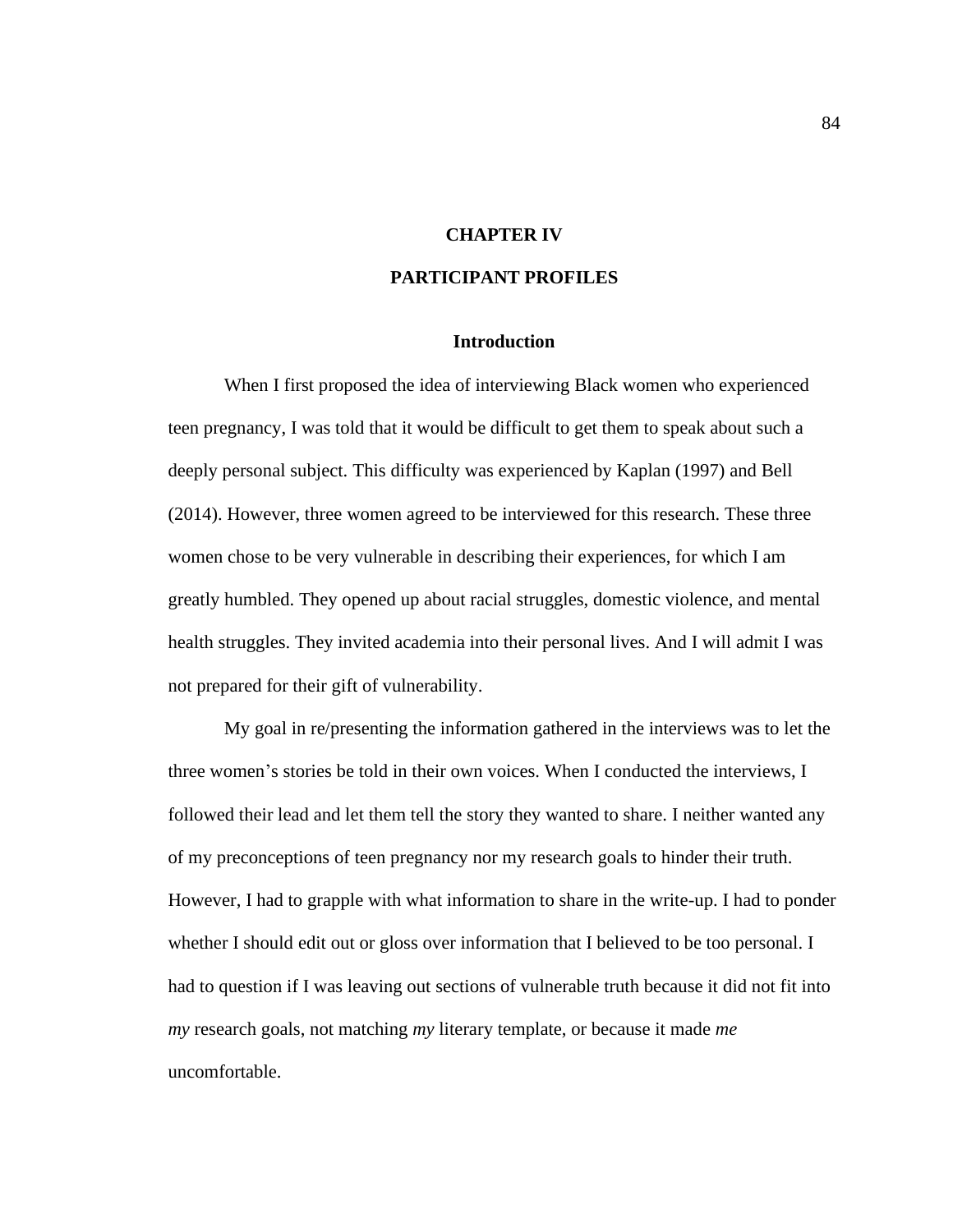The women I interviewed were intentional about sharing their stories; they wanted to be courageously vulnerable. Therefore, outside of lightly editing for clarity, I decided to re/present their stories as closely as possible. I also chose to leave their grammatical phrasings and colloquial language use. I believe that the women felt comfortable utilizing loose and expressive grammatical phrasings because I am a Black woman, and we share a similar social standing. I also noticed myself becoming very loose with my grammatical phrasings as the interview became more vulnerable and personal. Rigid adherence to grammar can at times be used as a technique to garner respect and social acceptance. Therefore, I am greatly honored that they were willing to drop their grammatical guards and speak in the grammatical structure needed to convey their courageously vulnerable truth. Thus, I made every effort to protect the women's identity by de-identifying their information while preserving their truth and their interpretation of their lived experiences.

The stories of Andrea, Tiffany, and Brooke bring us into their lived experiences as they navigated teen pregnancy and early motherhood. In this chapter, I chose to re/present the information they conveyed about their reactions to learning about their pregnancies, interactions with school-based personnel, personal struggles and achievements, and personal reflections on their experiences.

#### **Andrea**

Andrea is a young woman in her late twenties. She was very enthusiastic about participating in this research and sharing her story. However, she quickly noted that she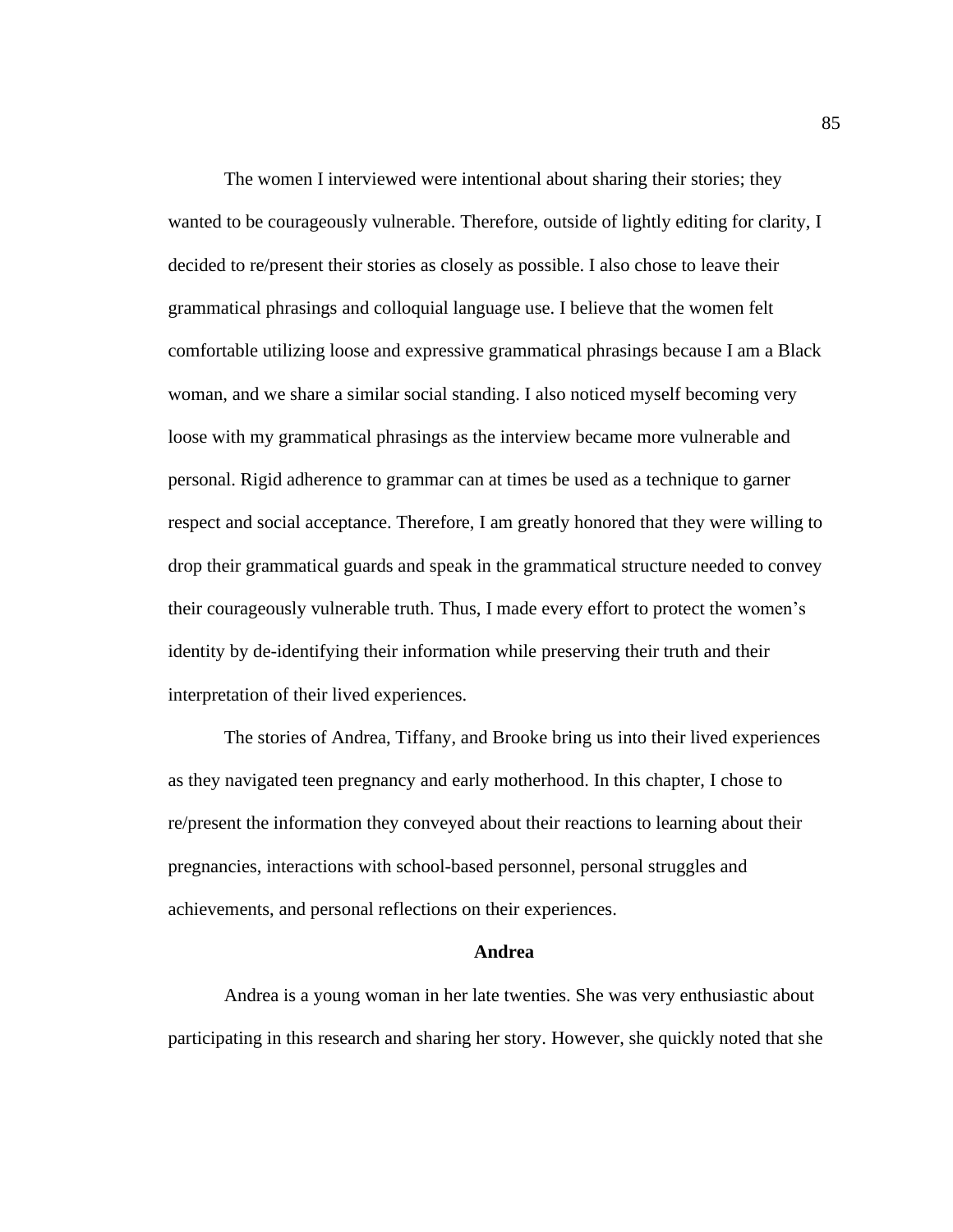normally does not share her story because she feels it does not fit the stereotypical norm of pregnant teens.

Andrea's story is one of striving for and attaining greatness. She is an accomplished young woman who holds several academic degrees and professional licensures, and is a director of a community-based non-profit program that serves lowincome and teen mothers. She is a homeowner who paid the down payment for and designed her own home when she was twenty-one. And she does all of this while coparenting an 11-year-old son. However, Andrea's story is also one of a human being trying to find herself after spending over a decade trying to defy the stereotype of being a teen mom.

## **Discovering She Was Pregnant**

In the summer before her senior year, Andrea discovered she was pregnant at 17 years old. She described how she first told her best friend and her boyfriend that she was pregnant.

So, my best friend, she graduated [she was in a class ahead of Andrea] and they had senior week at [the beach], and I was sick. I worked at [a pizzeria] during this time in high school. I was about to be the manager. And I kept smelling the bacon pizza, and it was making me sick, and I'm like, "What the crap?" I wasn't throwing up or anything. It was just this bacon pizza, making any type of meat lover's pizza up in that oven, I would get nauseous. And I'm like, what the crap is that? I ain't never even. I've been working here for years, I never had no issues. Then I was like, let me see if I'm pregnant. Never even thought to think like, "Oh yeah, you actually pregnant," but this went on for a while. So, I went and stopped at [the drug store] to get a pregnancy test.

My best friend and my son's dad were [at the beach] for senior week . . . And I called her first, and I was like, "Bruh, I think I'm pregnant because, because I just did this pregnancy test." And she started screaming, she had seen my son's dad on the strip at [the beach], so she's running. All I hear is doom, doom, doom,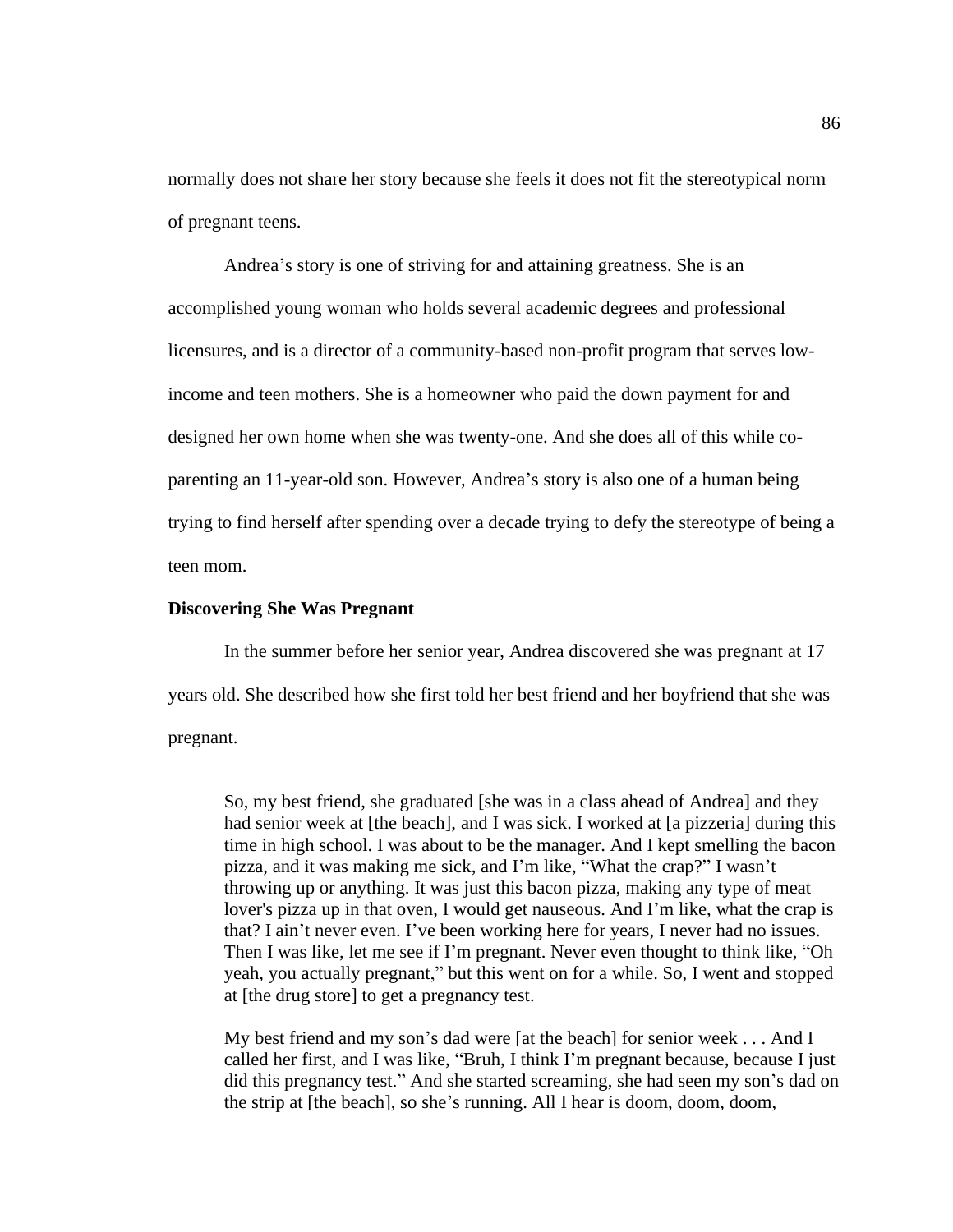running. And I'm like, "Where are you going?" and she's like, "He's down here." I'm like, "What?" And she runs, and she's like here, and she hands him the phone, and I'm like, "Yeah, I think I'm pregnant." He was like, "Are you serious?" So, both of them end up coming back from [the beach] that night. I was like, "I didn't need y'all to come home."

I asked Andrea why she thought they came that night.

To support. They both ended up coming back. They both popped up in my door like two o'clock in the morning, because they had came back from [the beach], Senior Week, because I was pregnant.

The next dilemma was getting an official pregnancy test. Another friend took her

and her boyfriend to the Health Department to get a pregnancy test because they did not

have a car.

And so, I'm like, you know, how are we going to figure out if I'm really pregnant, we need to go to the doctor. So, [my boyfriend's] friend, who we are still friends with . . . It's crazy, everybody who was there still are here now. But his friend had this huge spaceship car. And [my boyfriend] was like, he's like I'm a call such and such, and I'm like okay here call him, and I'm gonna make an appointment for the Health Department.

I asked her how she decided to go to the Health Department. She noted that she decided

to go there to avoid feeling judged by her primary doctor.

My doctor that my mom was taking me to, she, I feel like she cursed me. She put me on the birth control. She said, "you don't take this birth control right, you'll be pregnant at 16." And I was like, okay, so I didn't want to go to her. And so, I was like, we got to find somewhere else to go because I don't want to go to her because she's gonna throw it in my face that I think I'm pregnant.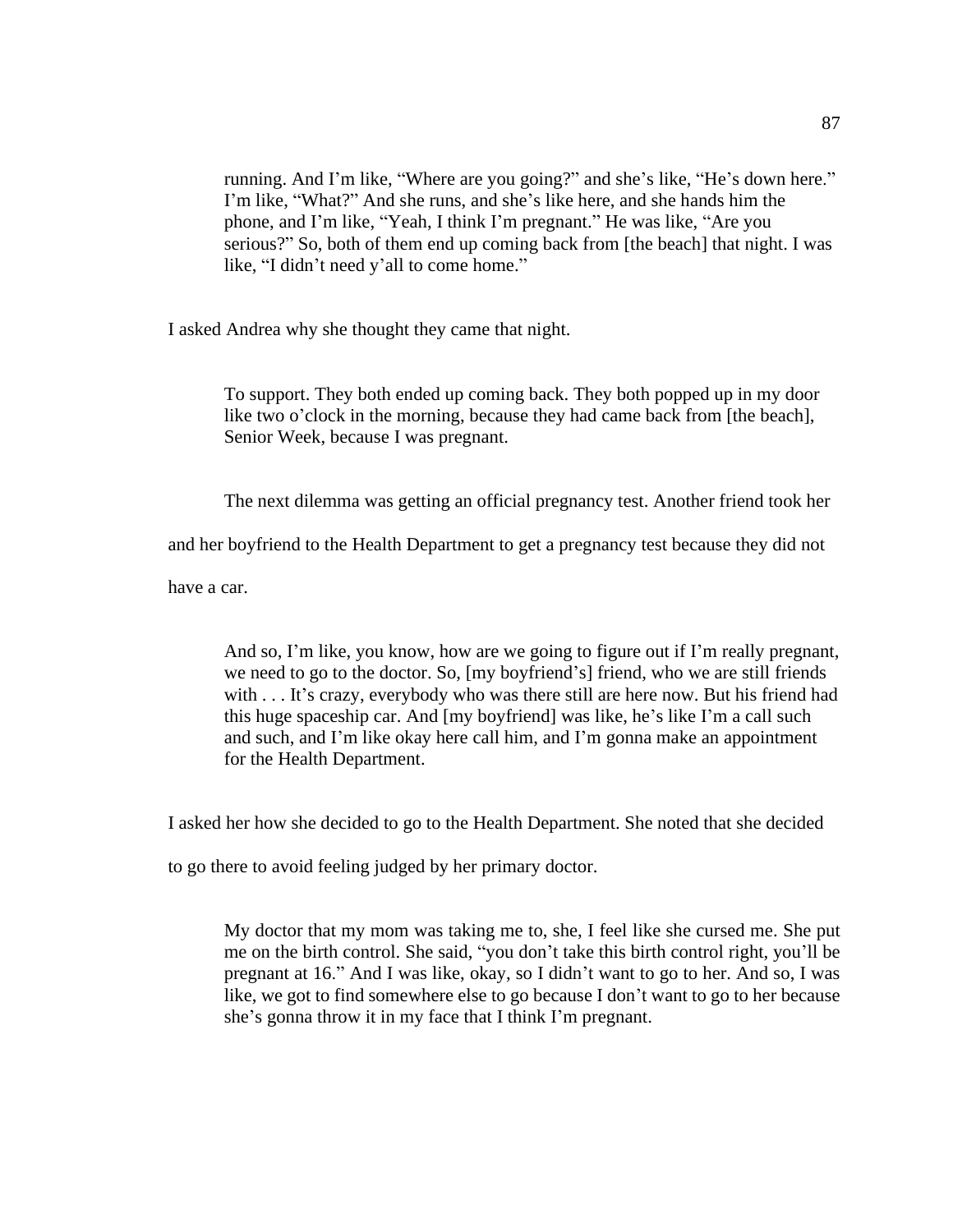I asked Andrea how she knew about the Health Department as a potential place to get tested.

Honestly, I think that I don't know cuz Google wasn't in, you know, I don't know, nobody told me, though. I was like, you know the Health Department, everybody goes to the health department, you know. So, and we ended up going to the Health Department. I ended up calling them because I didn't want to go my regular doctor, and the dude pulls up in this spaceship car . . . So, we go, he drops us off at the Health Department . . . We go to the Health Department and we find out we was pregnant. So, they gave me a bag, and all of this paperwork, or whatever.

I asked Andrea how far along was she in her pregnancy.

I think eight weeks. I think it was eight weeks when we went there. Yeah, so, I hid the bag and stuff. So, the guy who comes back and stuff is like, "Are you pregnant or not?" and we's like, "Yeah, we are."

### **Family Support**

Andrea found support in her family, her boyfriend, and her boyfriend's family. Between her family and her boyfriend's family, Andrea felt she had the support needed to complete high school, attain higher education, and retain the freedom to experience her youth. However, she quickly noted that family members made sure that she and her boyfriend understood that they were parents, and thus they did not have as much free time as their peers who were not parenting.

They always, even though we had him very young, both sides of our parents wanted us to still kind of enjoy that thing called life. We didn't get to enjoy it the way we wanted to, of course, but they still tried to make sure that we got to do, in a sense, what we wanted to do. But we did have a lot of responsibility. Now, they weren't the ones where you were just gonna drop him off for the week, the whole week, no, you get maybe days. But other than that, they wanted to make sure also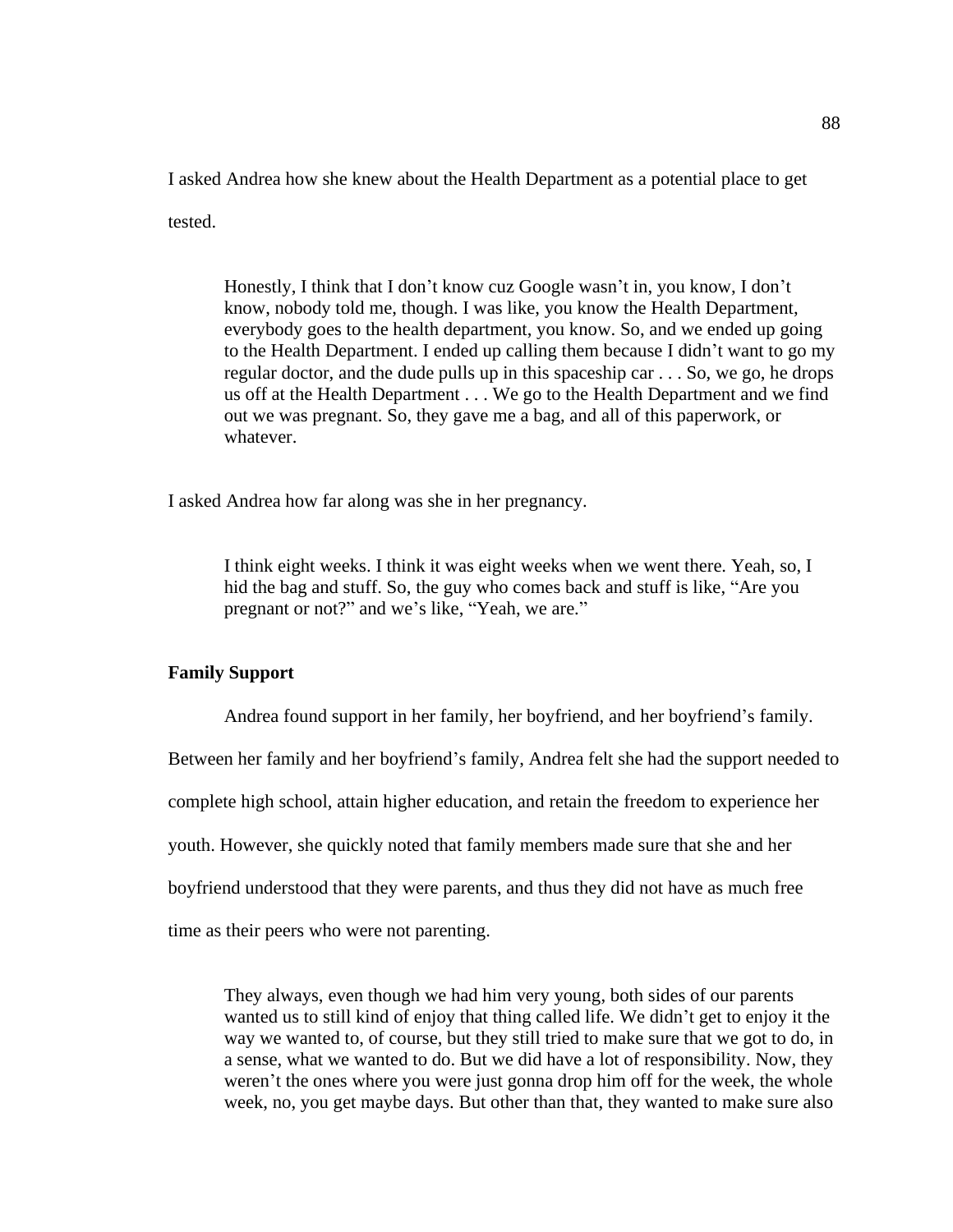that we understood that this was what we chose, and this is the repercussions for, you know, our actions, but they've always been supportive, and I think that I couldn't have gotten this far without any of their support.

#### **Interactions with Secondary School-Based Personnel**

Andrea described herself as a strong student who had always excelled academically and that her teachers knew she would be "okay." However, in addition to beginning her senior year pregnant and giving birth in February, Andrea had to face and overcome four academic obstacles in her senior year: the indifferent attitude of the school, the Homebound program, the Senior Project, and the Certified Nursing Assistant

(CNA) program.

#### *The Indifferent Attitude of the School*

Andrea entered her senior year pregnant with a child due in February. She was

one of two students who were pregnant in her school at that time.

It was actually a predominately Caucasian school, and that's why it wasn't really acknowledge that we got pregnant. Due to the fact of two African American girls who got pregnant, and it was kind of like they probably had never even really dealt with that, you know.

Um, back then, it was so different from what it is now. Back then, it wasn't shunned or frowned upon, but it just wasn't accepted, either. There weren't a lot of resources available for me to help with what was going on, but I did get into a program where they came to the school. And I, basically, like on my lunch period or something or somewhere during class that we sit with the other moms and got to talk about our issues. Then, at the time it was only two people, me and another person in the class, who were pregnant in the whole school.

I think that honestly the school was not receptive to the [teen pregnancy program]. I think that they had that person coming in because that was a grant that probably was started and, maybe, you know, they have the need and the person came, but they never made an issue about it. And I don't know if that was a good thing or bad thing that they didn't make it an issue, but they made it more like it was just a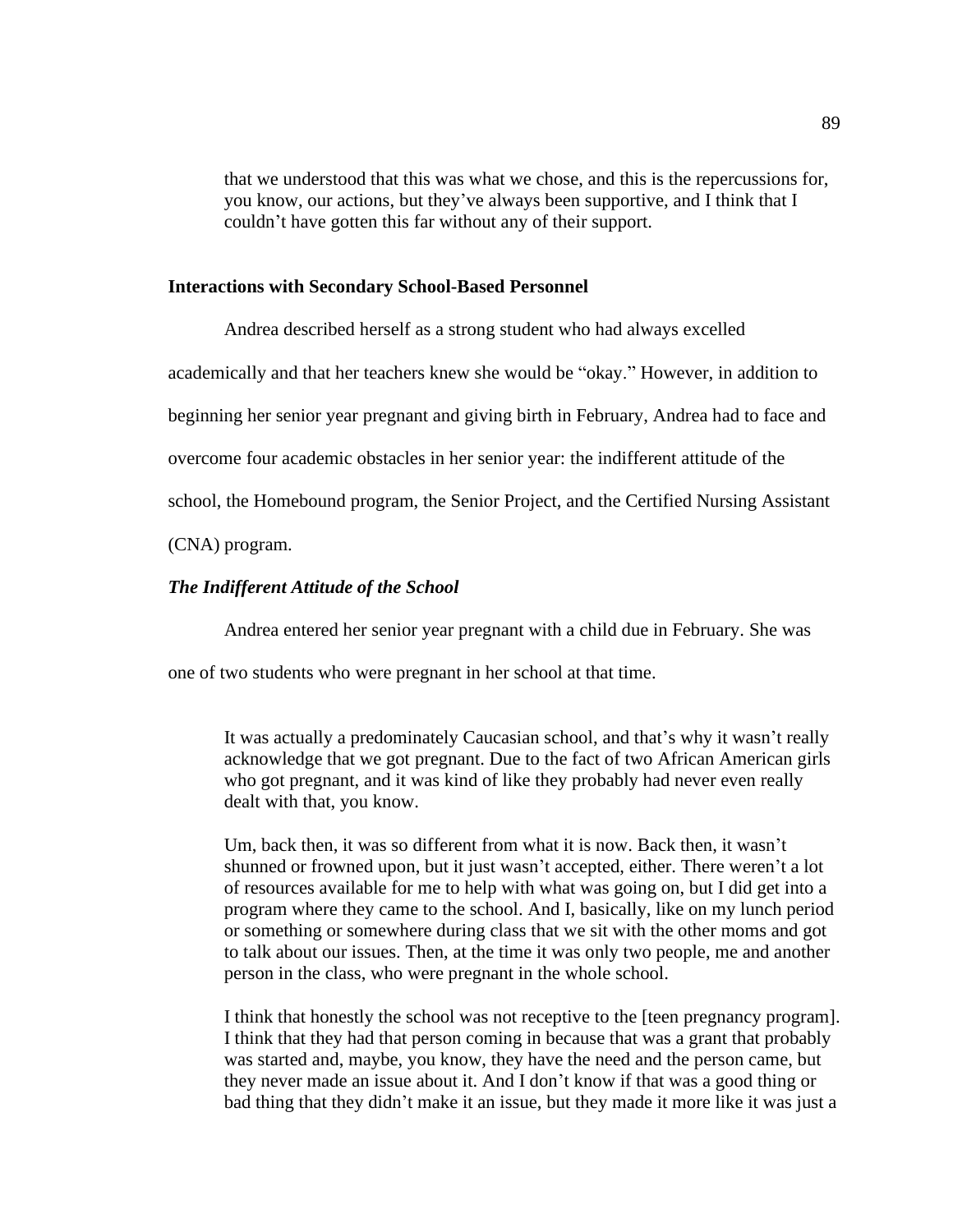nonchalant thing. It was more so like it just wasn't acknowledged. I can't say that I was acknowledged any different.

After Andrea had her baby, the school experienced an increase in teen

pregnancies.

I guess me and the other person kind of opened the floodgates of thinking pregnancy was okay. We started out with just the two of us, and then it ended up with like eight of us. So, everybody ended up getting pregnant during that time, after we had our kids.

## *The Homebound Program*

Andrea had completed the majority of her graduation requirements the fall

semester of her senior year. Therefore, when she had her son in February, her high school

graduation was practically assured.

I don't really think they did support me or didn't. I don't think I was any different from anybody else they didn't make any special modifications for me to be great. I did . . . I was always a little bit smarter than most. So, when I got ready to have my son, I was doing the main careers course, which was off campus. And then I was also doing, what do they call it- student something, so I didn't have a course. I didn't have but like two classes because I had already got all of my credits in my prior years of high school. So, after I had him and when I was pregnant, I had a light load, due to the fact that I had already had all my courses to graduate.

However, Andrea still had to complete her senior project and the second portion

of her CNA program. While on maternity, Andrea tried to utilize the Homebound

program to complete her senior project. Homebound is a program for students who

cannot attend school for medical reasons. In this program, school-based personnel bring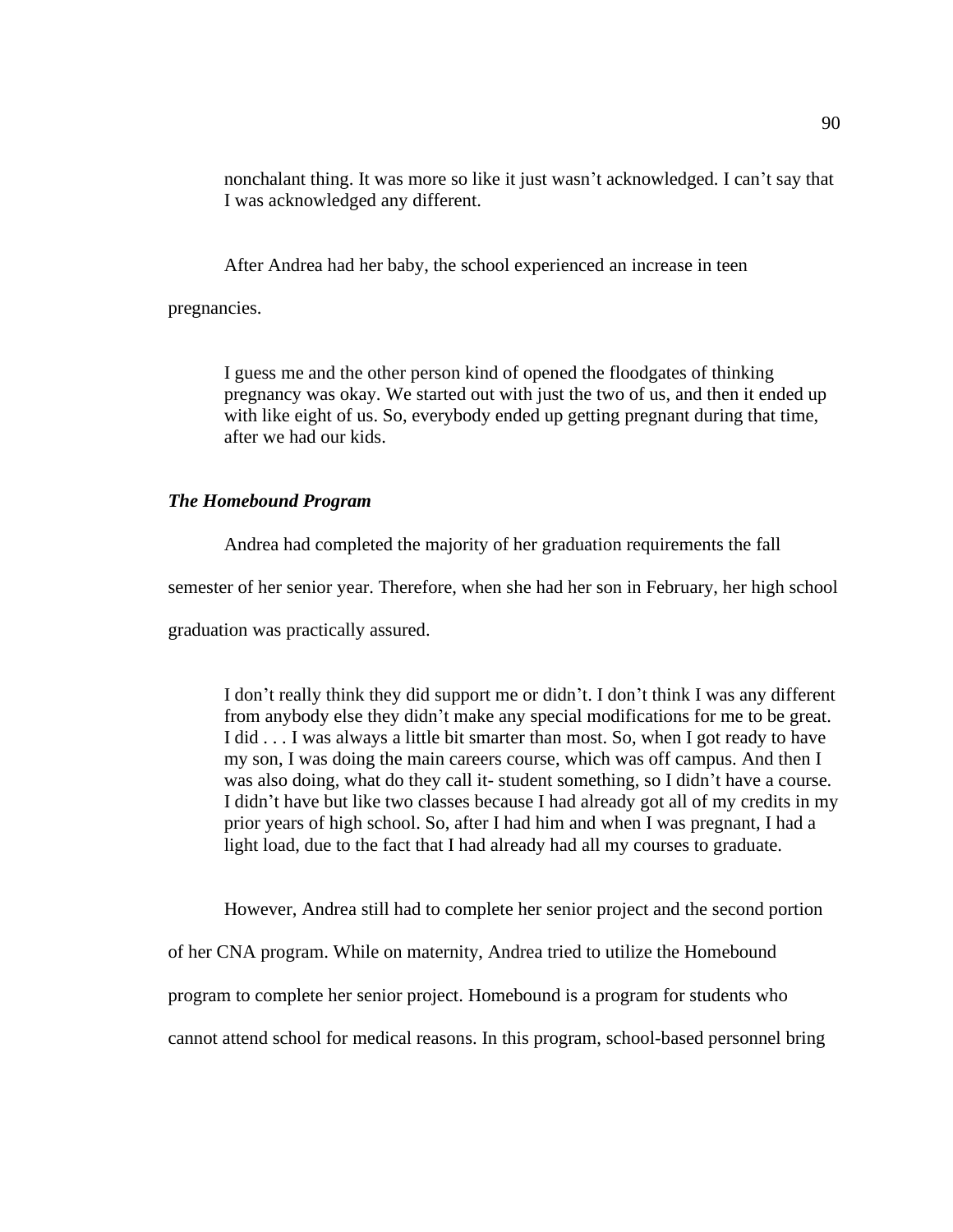your schoolwork to your home and take your completed schoolwork back to your teachers. Andrea explained,

. . . It was called Homebound, you have to start the papers . . . I think I asked for the paper, they didn't initiate anything and I asked for the Homebound papers. And I started Homebound, but even then it was sucky because I didn't finish Homebound. The person who came out to the house while I was on maternity leave was supposed to bring all of my classwork, they were supposed to go to my teachers and get everything, and I was supposed to do it, and she was supposed to take it back, and that didn't work well either. I don't know why that didn't work, but I don't even think she came back.

I asked Andrea if she would have graduated if she had to depend on the Homebound program. She replied, "I would have been screwed. I would have been screwed. I would have been screwed. I mean freakin' screwed."

#### *The Senior Project*

The Senior Project is a research project that graduating seniors must complete

before graduation. Andrea had unsuccessfully tried to begin her senior project through

the Homebound program and the associated school-based personnel. However, she

described having a good relationship with her classroom teachers.

And I will say that my teachers, my senior year, were bomb.com. And I want to say they were "bomb.com" because they were African American, and we were really cool with them.

When Andrea returned to school in April after her 8-week maternity leave, her teacher did not require her to do a senior project. The teacher just gave her an "A" for the senior project.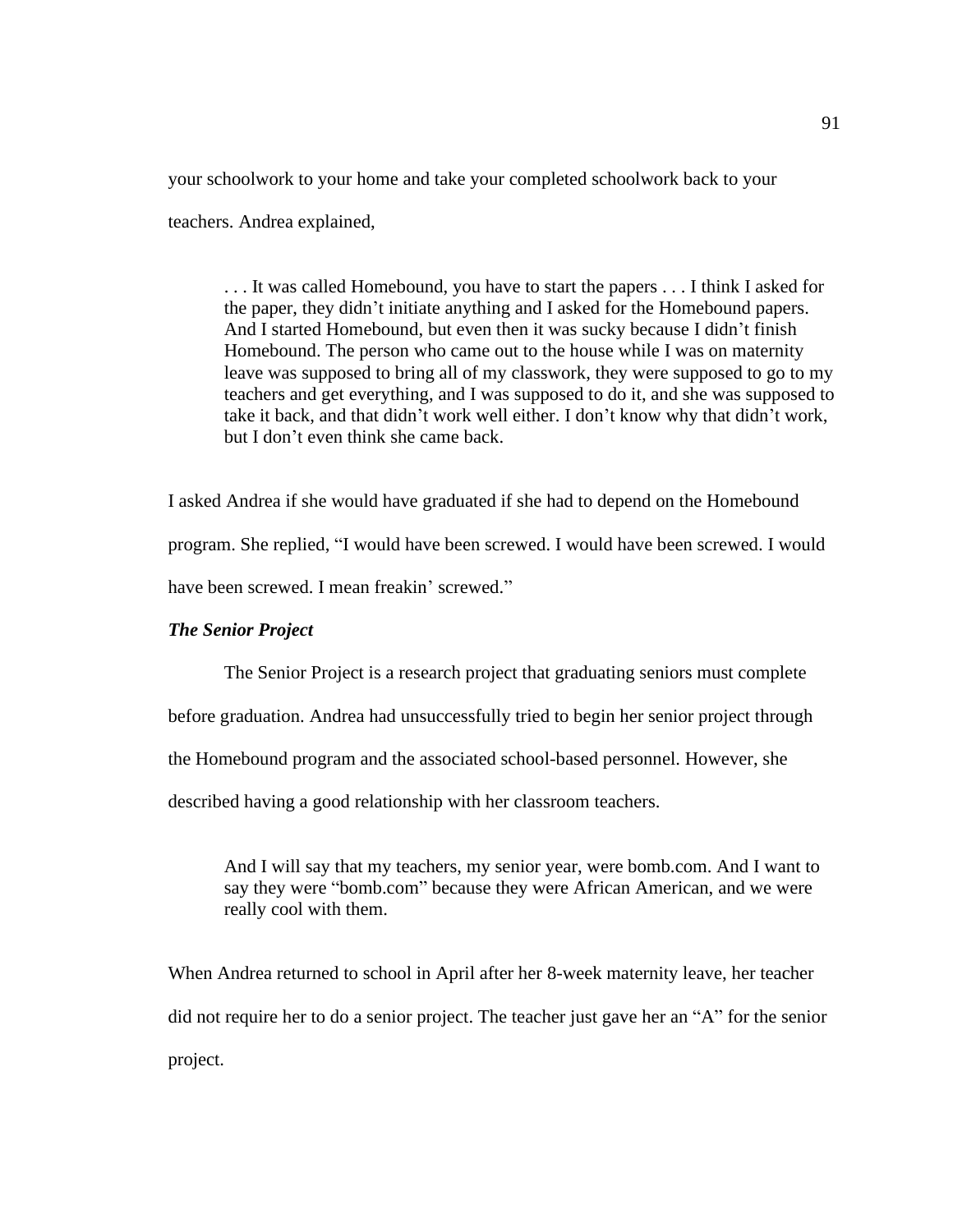I remember, this is quite horrible, horrible, horrible. You know, as a senior, you have a senior project, and the homebound teacher brought me the criteria for the senior project. My English teacher was rolling with my son's father and his little click of friends during that time. And I didn't even do a senior project . . . She gave me an "A." I didn't do a board. I didn't do a paper. I didn't even have a topic. I didn't have anything, anything.

Andrea noted how some of the younger teachers befriended older students. Thus, she believes that the teacher gave her an "A" because the teacher was friends with her boyfriend (the father of Andrea's child).

# *The Certified Nursing Assistant Program*

Andrea wanted to have her licensure as a Certified Nursing Assistant (CNA) to provide for her son. She completed the classroom portion of her CNA program that fall semester and had to complete the clinical hours in the spring semester. Andrea started her clinical hours in January, but she missed eight weeks of clinical hours due to being out of school on maternity leave. When she returned to school, she was behind schedule in clinical hours.

Andrea described how her main career teacher, a White woman, saw her determination to succeed in the CNA program. Andrea believed that because she was an "A" honor roll student who took higher-level classes, her CNA teacher had faith that she would do well even if she did have a baby. She further described how her teacher was

. . . always so understanding of [the pregnancy], and she, if it had not been for her, I would not know where I would be because any other teacher wouldn't have let me make up those hours, but she [saw] my determination. And I literally went to that nursing home at 6 am, while everybody else came at 10 am. I had to stay from 6 to 10, and then work 10 to lunchtime due to the fact that I had missed so many hours being on maternity leave.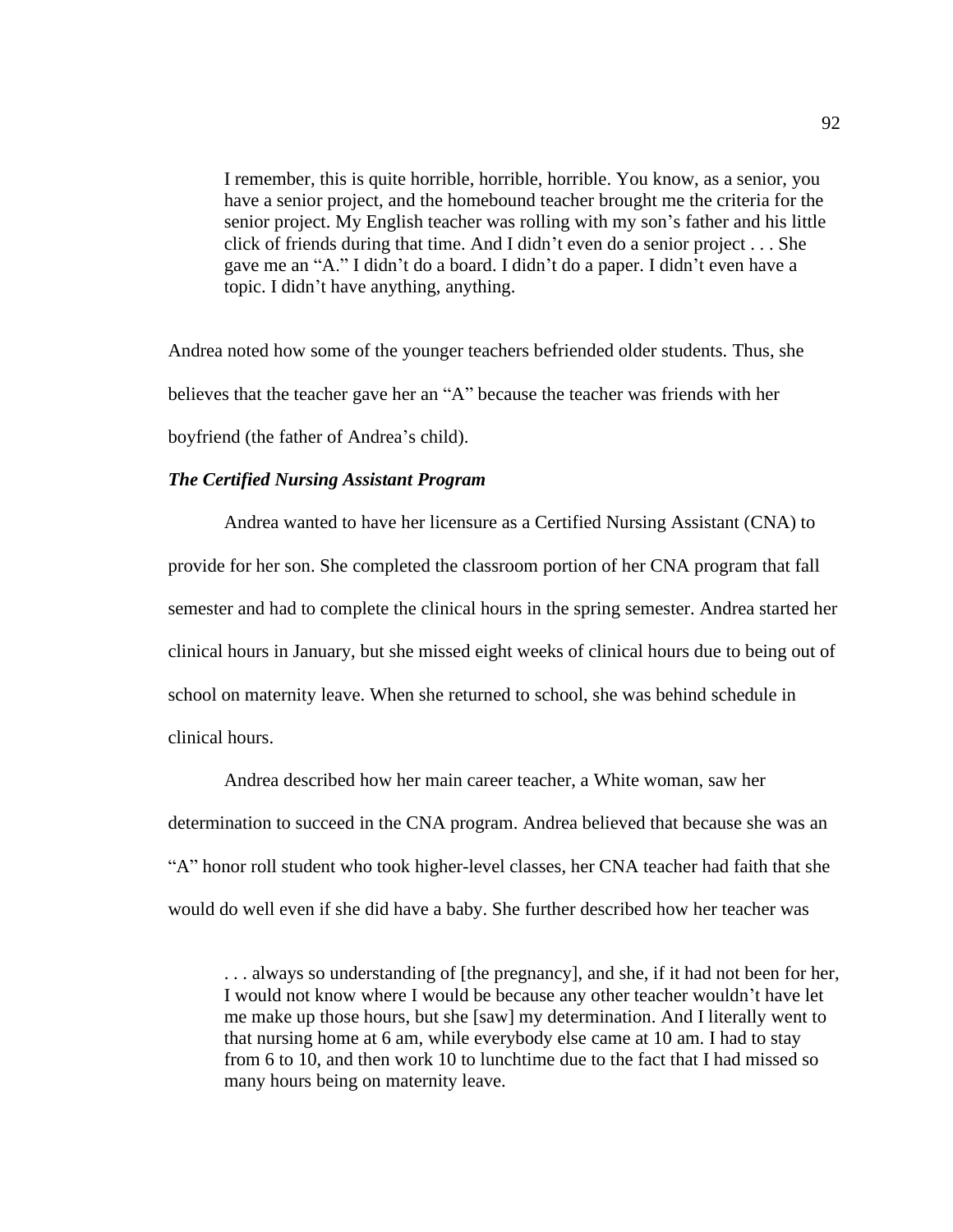Andrea finished her clinical hours and was the only one in her class to pass the state exam for CNA licensure on the first try.

## **Impact of Community and Social Resources**

Andrea found additional support during her pregnancy through community and social resources. Through community-based programs and social services, she was able to receive mentoring, prenatal education, childcare, and some nutritional assistance.

## *Community-Based Non-Profit Organization*

Throughout her pregnancy, Andrea participated in a program where a staff member from a community-based non-profit organization would come to the school and speak with pregnant students for half an hour.

She used to come to the school and just basically educate us on the things that were going on in our bodies and changing.

She would come to the school, I don't remember if it was during my lunch or during a class, but somewhere another it was like a 30-minute session. And we got together and talked about different things that were going on with us, the baby, or different things, just mom topics. And she would bring us like snacks and fruits and stuff. Then she kinda just educated us on the importance of making sure the baby was healthy, making sure we were healthy, and, if we had already had the baby, birth control and things like that.

Andrea could not recall which organization came to her school, but she described the staff member's impact. She stated that the staff member is "like my mentor, she is someone I still stay in contact with . . . I was kind of like her spokesperson in a sense because I got a scholarship when I graduated and went to college . . . I was scholarshipping and it up."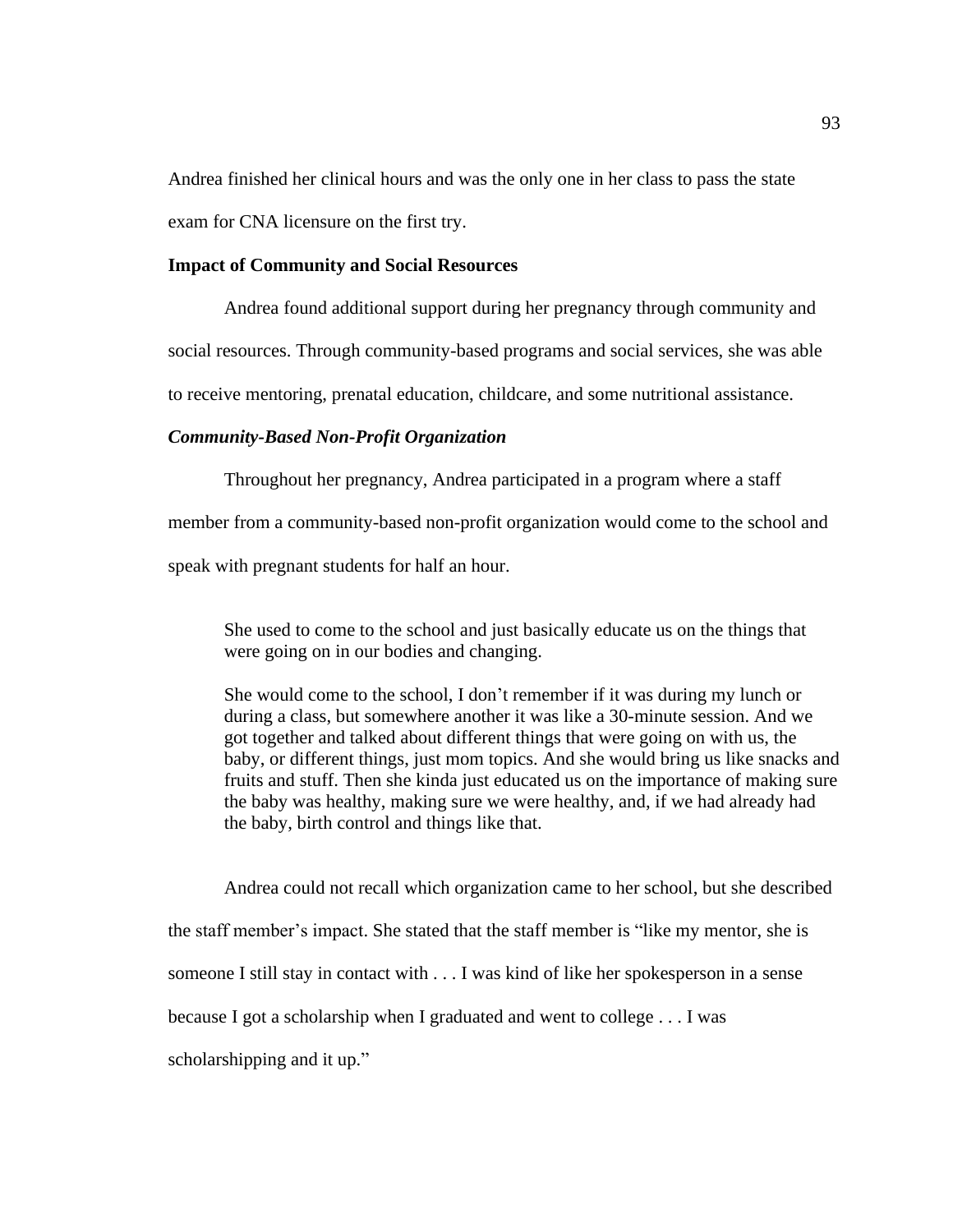# *Social Services*

Andrea discussed how she wanted to utilize services that were available to her when she found out she was pregnant.

I am very resourceful, as I've always been. I knew that being that I was having a baby, I went to social services, and they did meet me with all the resources that I needed. And then I did have the support from that person who was coming to the school, who wasn't a school affiliate. She kind of gave us a little bit of information. So, after I had my son, I had him in February, I went back to school in April, and I graduated in June. So, from April to June, I was on a daycare voucher, and I was able to finish school. Then after I finished, they dropped the daycare voucher.

I think during that particular time frame, everyone who got pregnant and wanted to finish school got a daycare voucher. Now, there's a waiting list for the voucher. But prior to [now], if you wanted to finish school, you just signed up, and they gave you the voucher, and you picked your childcare facility. Well, I think now it's so many people getting pregnant, during that time, it wasn't. Like it might have been two people at every school during the time I got pregnant. I think now because it's so oversaturated and so many people are having babies, and the lack of funds and jobs and things like that are just not there. And I think that you're at a disadvantage being a mom who's in school having a baby. Now, due to the fact that, you know, everybody is trying to find a job and everybody who's working now aren't making enough money, but they need daycare. So, they're on the waitlist with the moms who are in school.

Even though Andrea, while attending high school, could receive social support from the community-based non-profit organization, a daycare voucher from social services, and WIC, after graduation she did not qualify for a childcare voucher, WIC, or food stamps. WIC (The Special Supplemental Nutrition Program for Women, Infants, and Children) is a federally funded nutritional subsidy that helped provide the formula for her son since she could not breastfeed as she completed school. Food stamps is a federally funded nutritional subsidy provided to lower-income individuals to purchase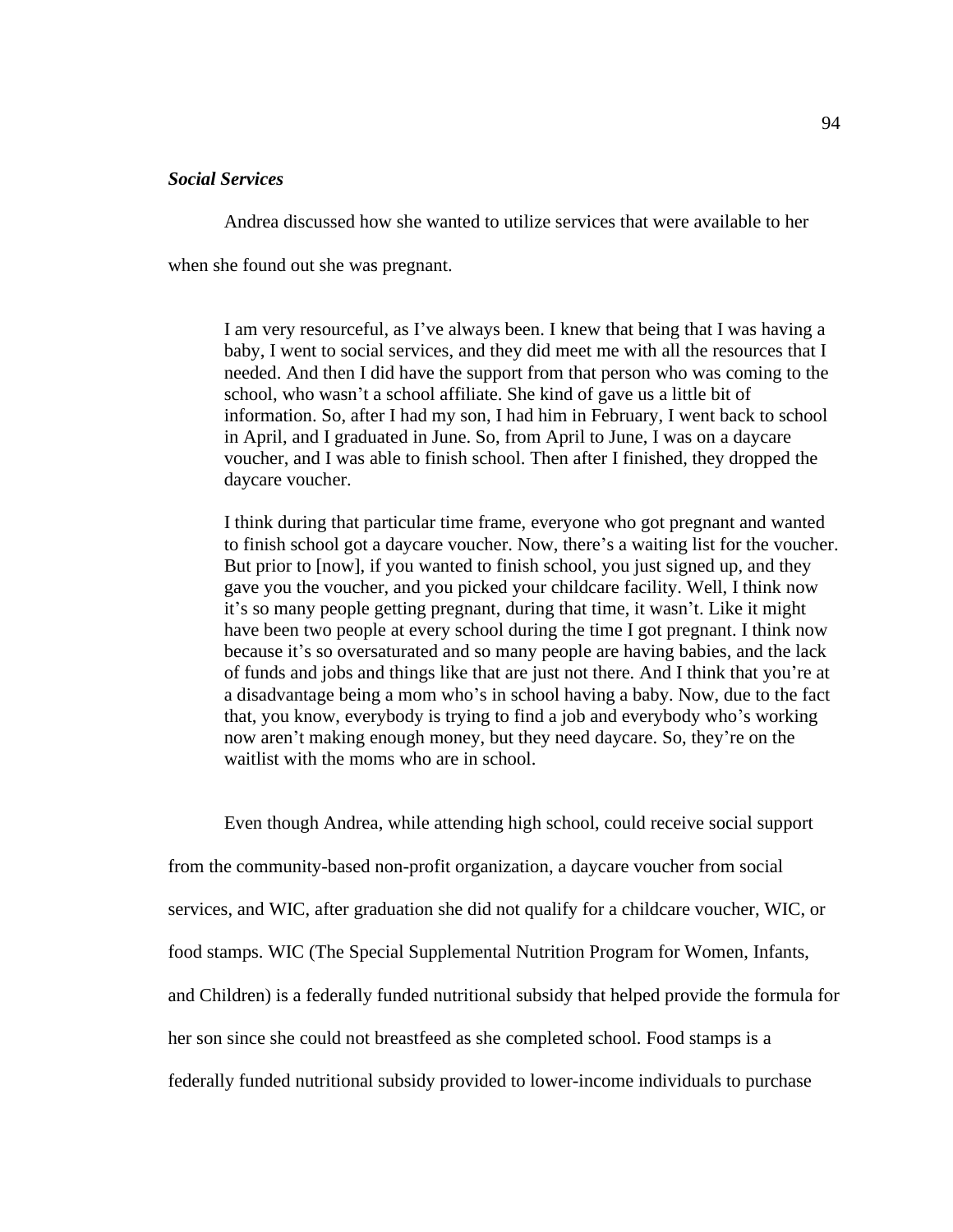food for themselves and their families. In the statement below, she describes why she neither continued to receive a childcare voucher and WIC nor qualify for food stamps.

I stayed with my mom, and [social services] based my income off of my mom's income. My mom has always worked good jobs and has always made a great living, and so her income impacted me in a negative manner because I couldn't qualify for food stamps. I didn't qualify for childcare, I didn't qualify for a lot of things. Only thing I qualified for was WIC to get milk, and then also the childcare voucher, so I could get out of school. So, because she did make decent money and I was still technically her dependent, I couldn't receive any benefits.

Andrea was in a space where she was legally an adult mother, but she was still viewed as a dependent because she lived with her mother. However, Andrea wanted to be independent and utilized available resources to secure that independence. And she maximized her high school education by obtaining CNA licensure. Andrea stated,

And so, once I graduated, well, I knew that, as long as I got the I, I was gonna be good. I felt like that was my meal ticket because I knew that after I graduated, I was no longer going to get WIC assistance. I knew that—that I was my meal ticket, my meal ticket out of [my mother's] house, my meal ticket to make sure that I could provide because nobody would give me anything. So, once I finished that course, I knew that I just had to find a job. And so, when I graduated, I took the boards, and I passed. I instantly started working at [an assisted living facility].

Upon graduating high school, Andrea lost all of her social service assistance. She was a single mom earning \$18,000 a year as a CNA, but could not qualify for any social services because she was living with her mother. This is still an emotionally painful area for Andrea.

I had been working for two years as a CNA, I still couldn't get any benefits. I never got food stamps. I always feel like I have a rebellious streak against food stamps, for I'm like y'all could have gave me food stamps.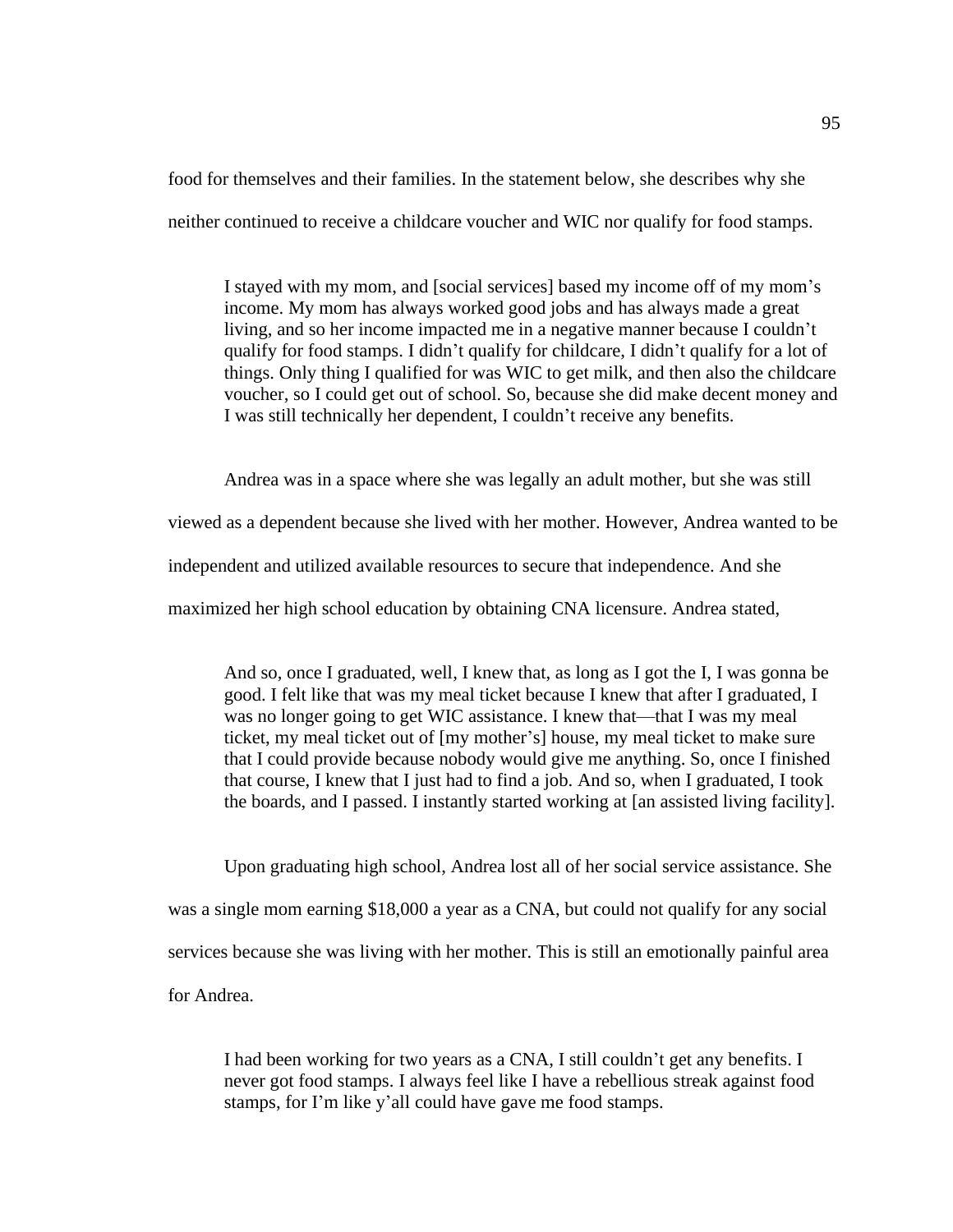# **Determined to Succeed**

Andrea graduated four months after her son was born and began working fulltime as a CNA and attending community college full-time. In the years after having her son, Andrea continued her quest "to be great" by attaining an associate's and bachelor's degree, securing a hospital CNA position, becoming a homeowner, and employing her skills in various social sectors.

# *College*

After graduating high school, Andrea utilized her scholarship to attend the local community college. However, she no longer had a childcare voucher for her son. Andrea discussed how she and her boyfriend/father of her child decided how to best proceed for her to go to college while they raised their child.

We were together during that time and so we came up with a plan to see who would be more successful in the long run. And we thought it was me. We decided that I should be the one to go to college, so he sat back and watched our child so that I could go to college.

Andrea's boyfriend stayed home with their son for one year while she attended the local community college.

Like many college students, Andrea explored various disciplines such as pharmacy technician, medical assistant, and nursing before deciding on an Education major. She obtained her associate's degree in Education and her bachelor's degree in the Health and Human Science Field. Even though Andrea laments that her associate degree took 6 years to complete, she attained a high school diploma, a CNA license, an associate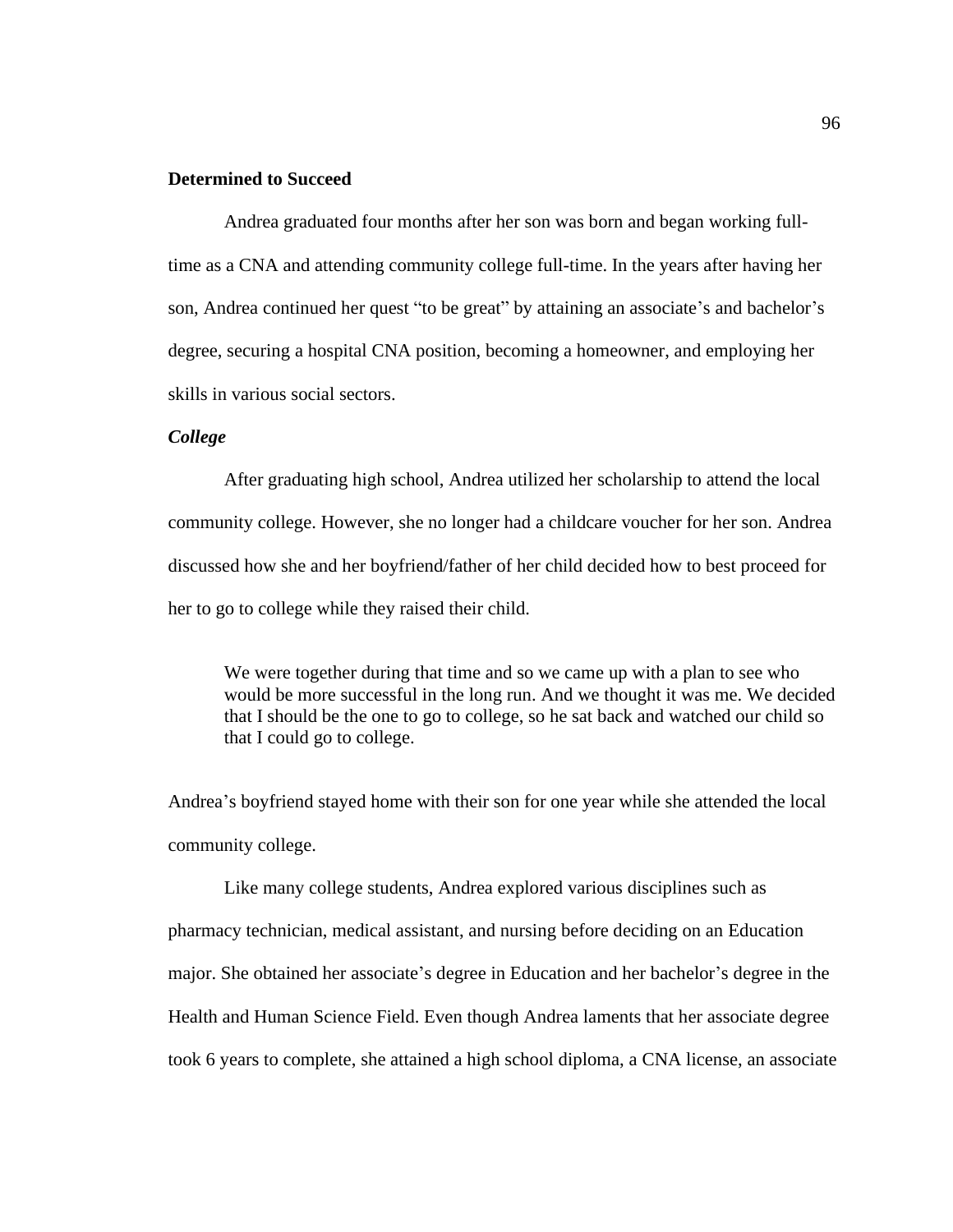degree, a bachelor's degree, and a teaching license in 10 years. Also, during this time, Andrea became a homeowner at 21 years old.

## *Homeownership*

Andrea lived with her mother for two years after graduating from high school. After working at assisted living facilities as a CNA for the first 2 years post-graduation, she secured a hospital position. As soon as she secured the hospital CNA position, Andrea decided to design and have a house built. She stated, "I picked out the carpet to the wall color to the side to the ground . . . I was making \$18,000, and I had been able to save all of my CNA money. So, I dropped \$10,000 on the house." This purchase occurred nearly 10 years ago, and Andrea plans to pay off her mortgage in the next 5 years.

## *Multiple Jobs*

Andrea is fiercely protective of her independence and maintaining her greatness. She introduced herself in this interview as a person with five jobs and one who believes that having multiple streams of income keeps her from being vulnerable and dependent.

Yeah, cuz I never had to [depend on someone] even with jobs, even with nonprofit world. The only reason I won't step out of [the hospital job] is because I'm still in nonprofit. If something goes down tomorrow, which it has in previous employment—I ain't gonna be without no income, you know what I am saying. I have to have multiple streams of income because if they said today, "Oh Andrea, your grant ran out." I'm not the type of person that likes to stress or struggle. So, I will not, I wouldn't put myself in a position . . . And I think that's the reason I won't put myself in a position to be vulnerable and depend solely upon anything, a man, a job, or anything.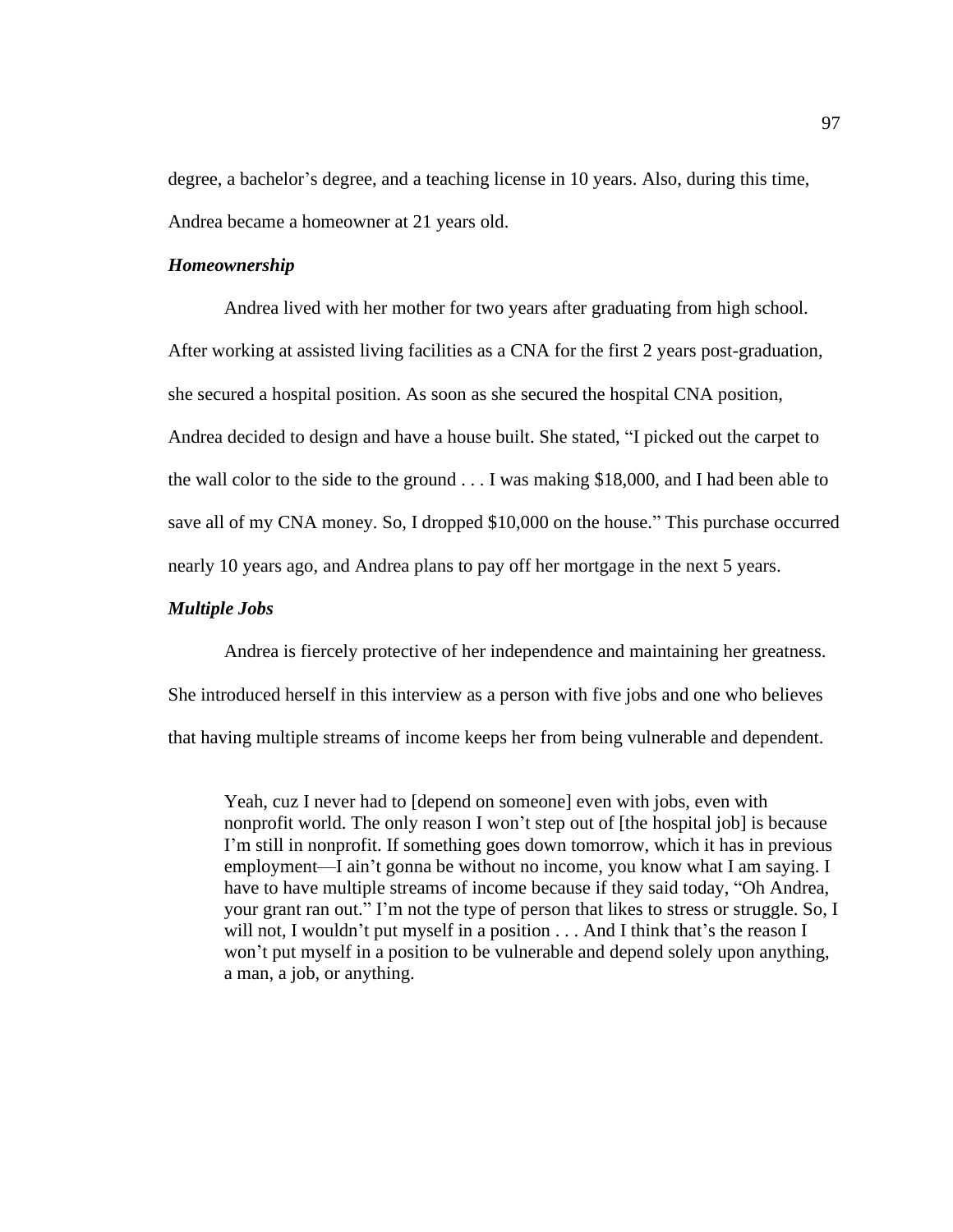## **Defining Greatness**

Andrea's pregnancy and becoming a mother motivated her to pursue greatness.

Throughout the interview, Andrea kept saying, "I had to be great," "I have to be great,"

and "I am great." I listened not only for the motivation of her greatness but also for her

rubric for measuring greatness. When Andrea discussed her accomplishments, she

compared herself to her sister and the stereotype of teen moms.

At various times during the interview, Andrea compared her journey to her older

sister, who did not experience teen pregnancy.

Even now, I have made it further than my, you know, sister, which I hate to say. I don't want to say further, we're just very different, and I took a different path, even though my path seems like it started me a little bit further back. Besides, you know, I made it great, you know, most people won't even know that I'm a teen mom, the way that I live, you know, with all of the things that I've accomplished and things like that.

My sister is four years older than me, and she had her first child when she was 28. But my sister always struggled, my sister just moved out of my parents' house, maybe five years ago, maybe four. She found it hard to stay on a job. I mean, she didn't have any responsibility, but she really struggled in life, and I don't know why. Don't get me to lying, but, you know, I don't know. She didn't finish school. You know, it's not that she's not great, she's great in her own way. And I think her greatness just started later because now that she has my niece, she is trying to be great. But it is almost like she's a teen mom in a sense because now she has this kid, and she still wasn't ready in a sense and still trying to figure out who she is and find her way. And we help her a lot.

I asked her what she considered the stereotype of a teen mom to be.

I think to me, the stereotype of a teen mom is somebody who still lives at home, who might have stuttered with their success in the world and might not be as far as people think that they should be.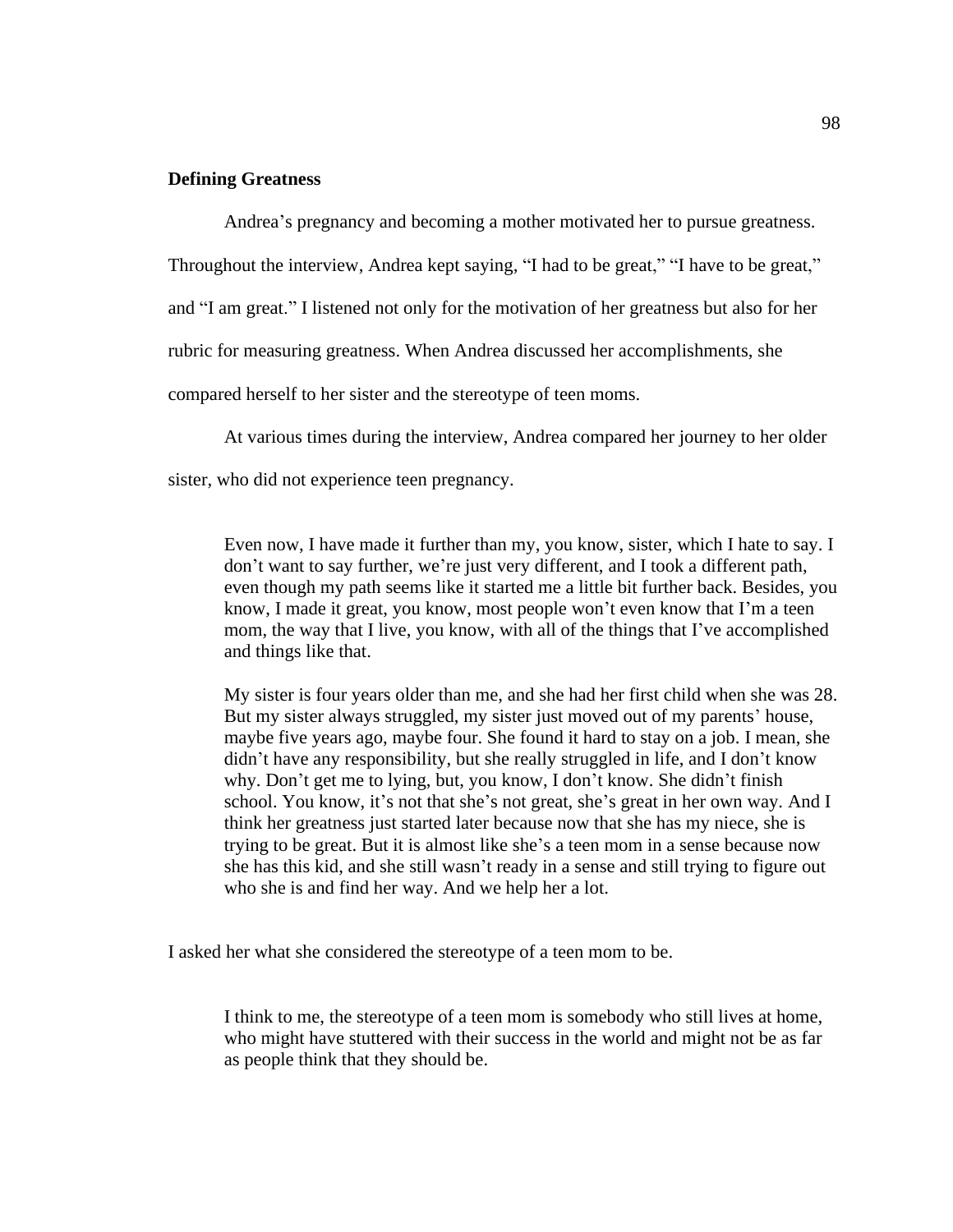I don't want to say that I know what an actual teen mom looks like, but I know the barriers that we have. And I know how challenging it could be to break down those barriers because had I not been in that CNA class, had I not had a supportive family, I would probably be staying at home with my mom, even at 30. I wouldn't have half the things I have because I wouldn't have had those doors and opportunities given, you know, opened. And I think sometimes, when we have children, having children in general is a lot. And then, it's easy, it's so easy for us to get discouraged because I've gotten discouraged so many times, but had I not kept going. And a lot of people don't have that keep going mentality because so many things beat us down in the world.

However, Andrea's ability to overcome barriers associated with teen pregnancy also

makes her reluctant to share her story.

I typically don't tell my story because my story is not, it is not, it is nothing but God. And it is not what the norm would go through, is not what the normal teen parent would go through. And I think it is because of my support system and I also think it's because of my drive.

#### **Discovering Herself**

Andrea's quest for greatness did not come without a personal cost. While Andrea was striving to seem great in the eyes of others, obtain their approval, and wash away the stigma of being a teen mom, she did not take the time to learn who she was as a person and who she wanted to become. The ways she has defined herself, such as homeowner, responsible adult, racially colorblind, and independent, are now creating cognitive dissonance as they conflict with the person Andrea is becoming.

And I would have had this responsibility just later in life. I never regret my son never. Would I have had him when I was 25 or 30? Yes. The same exact human being. I probably would even want to go through the same stuff, but I would have had him later in life just so that it wouldn't have been as much of a struggle as it has because it's been a struggle, even though I make it look good. It has been a struggle, and like I say, that's one reason why I don't tell my story—I was trying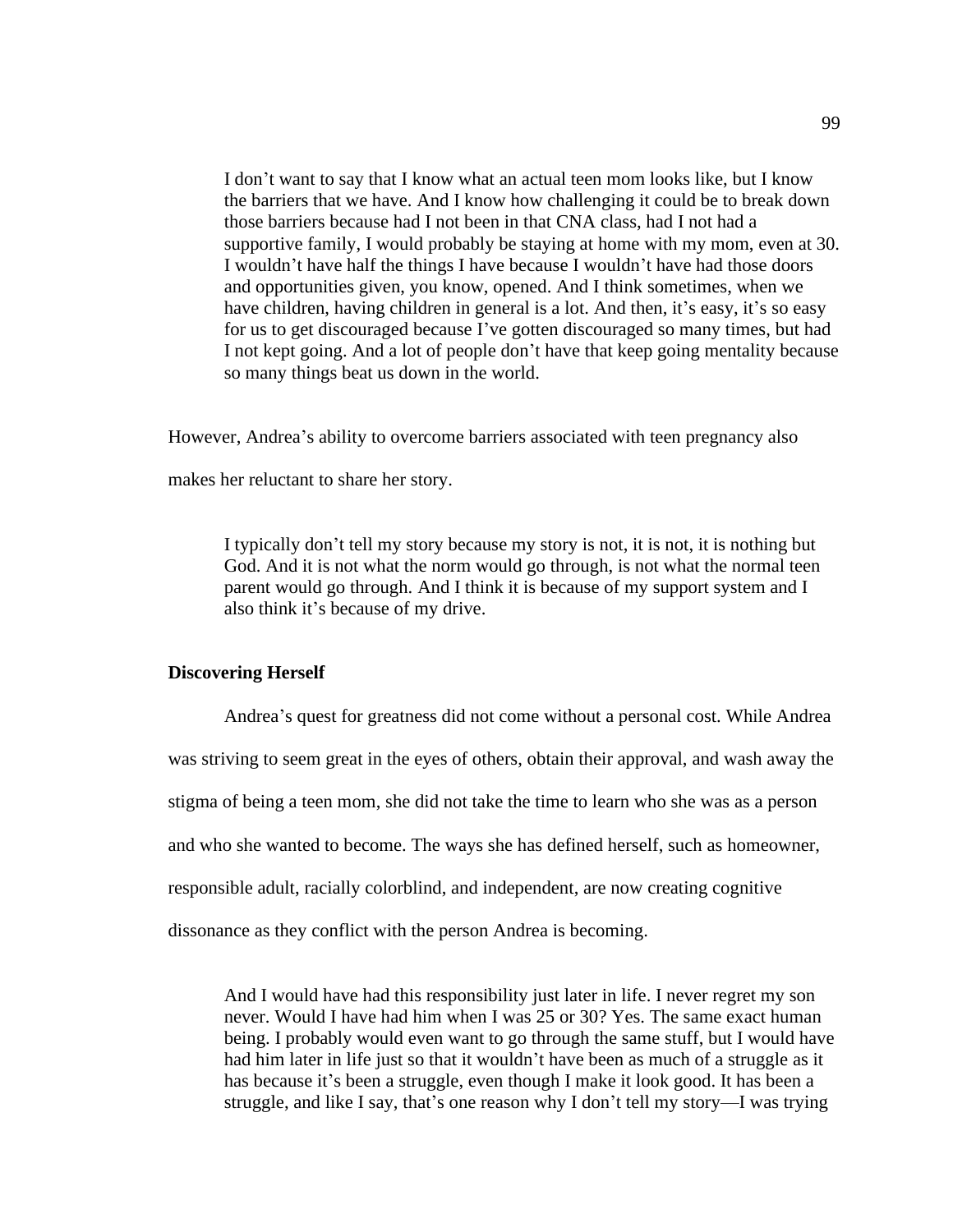to overshadow my struggles. Some people will look at, they won't look at the struggles that I really had, they say, oh you're driving a nice car, you live in a nice house, you sound like this, you have a great, you know, child's father so it's hard for people to really think that I struggled because it didn't look like it.

That's one reason why I say, too, the typical teen mom versus me. People won't think that [I'm the typical teen mom] because they think that I didn't have as much struggle, but, in reality, I did. It was just in different parts of my life.

## *Seeking the Approval of Others*

I asked Andrea how much of her striving for greatness was about proving she was

not the stereotypical teen mom.

Ninety percent, 90%. Probably 95. Even now I still try to. That's just me as a person, I'm all about perception. I don't care what people think about me, but then in the same aspect, I care about what people think about me. I don't know, I'm all over the place. I don't know where I'm coming up with some of this stuff. But I think that knowing that I had my son, I knew that I had to rise above everything and go over and beyond. Even when I built the house, I was like, I'm not moving into an apartment, my son needs a yard. I'll be 30 in a few weeks and I have been in this horrible transition of trying to figure out my whole life and figure out who I am, who I have become, and how and who I really am because a lot of my life has been spent . . . I don't want to say proving things to others, but making sure that my son was okay and then in a sense proving things to others. I wanted to make sure that I did things so grand that nobody thought, even remembered that I was a teen mom. I wanted to do stuff, like, when I bought the house, nobody was gonna be like, "Oh, she's a teen mom who bought a house." No, they're just like, "Oh, she's a homeowner, she bought a home, she bought this beautiful home, her house is upstairs-downstairs, you know, I wanted everything to be so grand that you forgot about any of my struggles or flaws that y'all thought were going to make me or break me.

## *Homeowner*

As stated earlier, Andrea became a homeowner at 21 years old and planned to pay off her mortgage at 35. She became a homeowner as one way of erasing her status of being a teen mom. While Andrea is grateful to have a nice home in which to raise her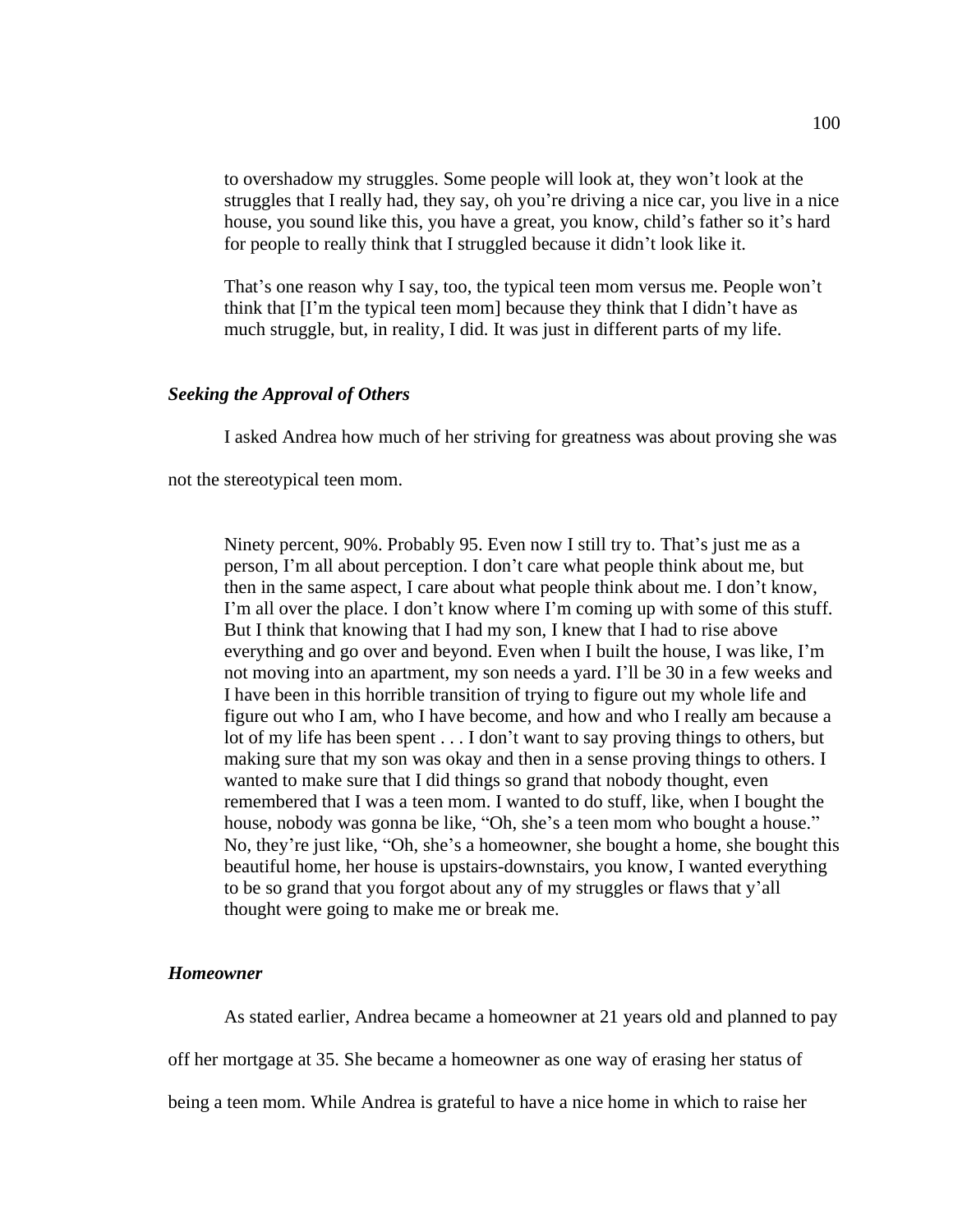son, she laments not being able to have gone off to college like her peers and have the experience of living in a college dormitory. Andrea discussed how even though she had a good life in her early twenties, she wonders who she could have been if she left home to attend college and live in a dorm vs. becoming a mother and owning a home.

I won't say my experience was crap, but it would have been so different. I probably would have went off to college I had enough brains and scholarship money that I really could have went off to college. And that's what I mean as far as opportunities and things that would have looked different. Because just even in general, going to a university versus a technical school. That's what I could have seen myself doing had I not had my child. Was it different? Yeah. But is it anything I regret? I don't really think I regret it. It's just I know that my life would have been totally different had I experienced different stuff. So, when I say more so that ratchet side that I have accumulated is more so that person who I know I would have been had I had those experiences and exposure to live in a dorm. You know, because while everybody else was in a dorm, I had this house built in the cut, you know, so different.

### *The Ratchet Side*

Andrea discussed how her ratchet side is a space where she can discover and explore various aspects of herself. Andrea specifically stated, "I don't want to say ratchet, I would say less professional. I consider this the ratchet Andrea, only because it's not my professional side, but typically when I go out, I'm more professional." When she said "ratchet," she pointed to body adornment, and when she said "professional," she touched her hair, which was straightened.

For the last decade of her life, Andrea made parenting and providing for her son a top priority. And because she felt like she had to do everything in a "grand" manner to escape the stigma of being a teen mom, Andrea carefully cultivated her "brand" so that she would be perceived as "great" and be respected by others. Now that her son is older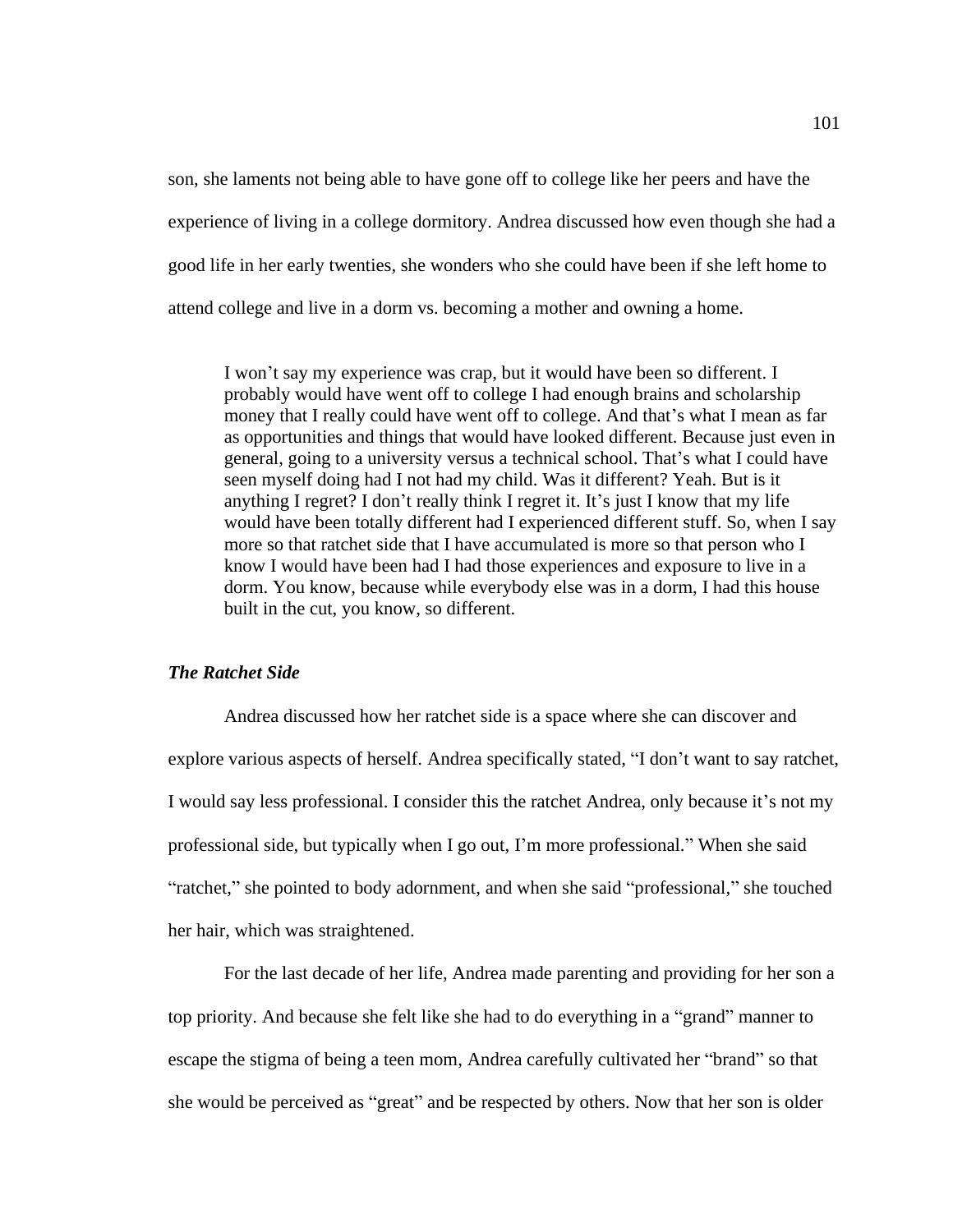and she is entering her thirties, she is wondering who she could have been in her twenties

if she had not been a teen mom. Thus, she is exploring her "ratchet" side.

My ratchet side is being the person who I wanted to be when I was in my early twenties . . . Yeah, and that's the thing to being a teen mom and grinding the way that I have, I lost so many years, personal loss, because I had been grinding. I went got my associate's degree. I done built a house. I probably had three new cars. Worked here, worked there building my whole brand, as you would say. And with all of that, I haven't been able to actually enjoy my twenties. I don't want to say *enjoy*. I haven't been able to live the way that I would have lived had I not had a kid, had a whole bunch of responsibility.

It is clear that her child is her top priority; she just wants to know what her life

would have been like without so much responsibility at a young age.

I take me being a mom very seriously. And I know that he's looking up to me, and I want him to have the best and be the best. I know that there are certain things I just can't do. It's just simple things that I know in my earlier twenties, that I would have did and a lot of things that I set out on. When I was working for the hospital, I worked there for six years, three days a week. I worked every weekend for six years, every weekend at 21, every weekend 7 pm to 7 am, so I had no social life. I lost a lot of friends, I won't say friends, associates, I lost a lot of associates and things like that because I was too busy making sure that: the bills were paid, my house was nice, my kid looked appropriate. So those are things, you know, had I not had a child, I probably would have been out every weekend for six years, turning up, you know, or doing other things that maybe had less meaning.

Andrea's exploration with her ratchet side involves wearing a tongue ring, a nose

ring, and getting tattoos. And her "wild phase" has not gone unnoticed by her son. She

relayed a recent exchange between her and her son.

And so, my son was like, "I'm gonna tell all my friends that whenever you want to do stuff, you just go get piercings and tattoos." I'm like, "What? Really?"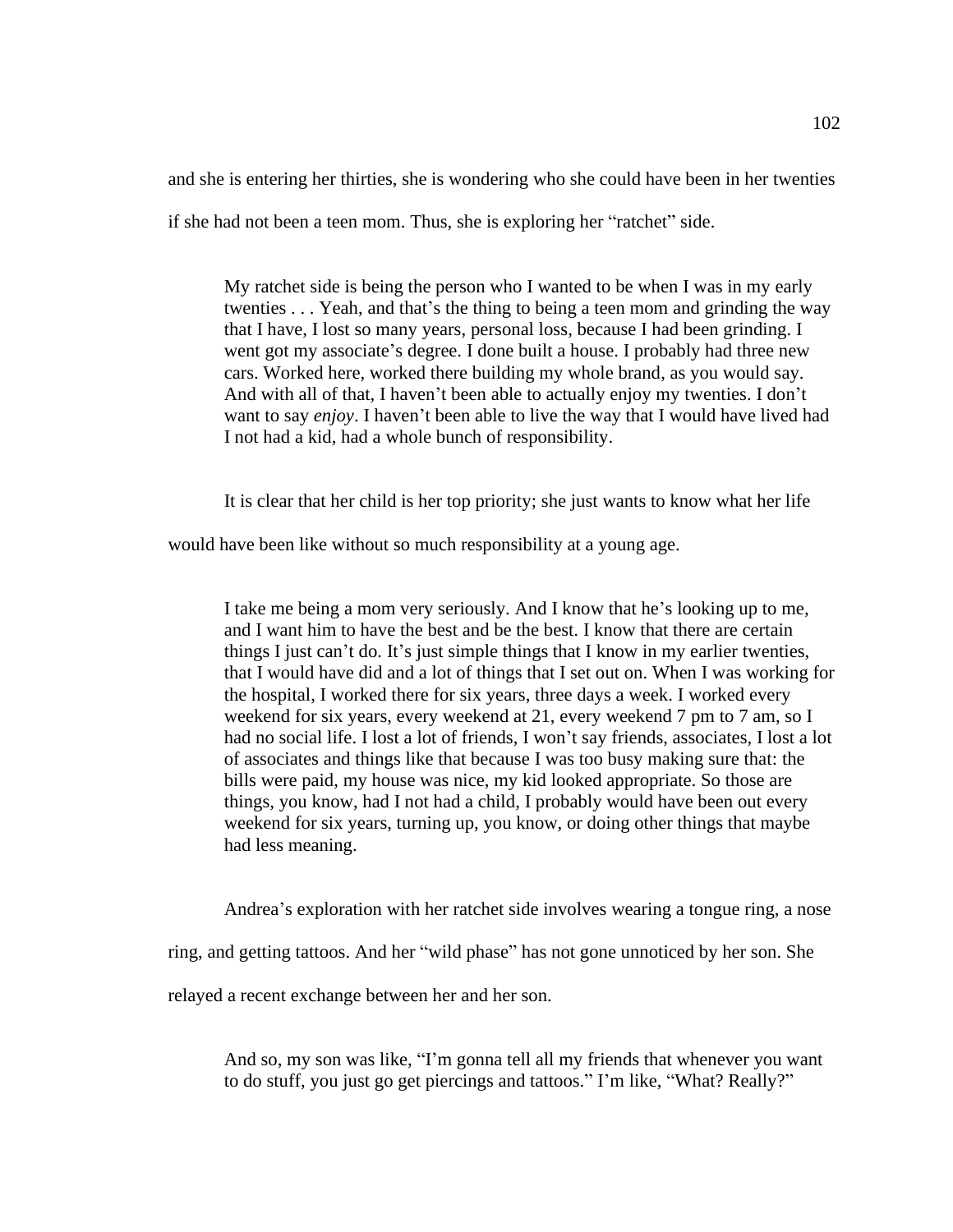Andrea acknowledged that her son has noticed that "Mom's having like a little crisis

here."

# *Racial Awareness*

Andrea discussed how developing racial awareness was a part of her finding

herself.

Oh, I think I don't want to say the African American [identity] played into it until I started working at [the hospital]. I really didn't see race. I'm from [a rural area]. Before I moved down here, I didn't know what Hispanic was, all I knew was White and Black. I was so naïve to race, and I didn't really start experiencing racism or experiencing race issues, until I started working for [the hospital]. That was after I graduated high school. I was so naïve, I just thought everybody should treat me the way I treated them. My mom is mixed, you know, my Paw Paw was White, and so I'm just like, you know, I don't really see color. And so, um, I don't want to say that affected me until I got into my adult years. And by then I was too busy trying to overshadow [being a teen mom].

Andrea further noted that it was the teen mom aspect of how she was treated that was

originally most salient to her.

Yeah, it wasn't the race factor. Now knowing what I know now, I would probably, if I—it was done again, I would be like, "it's because I'm Black."

You know, it would be, it would be different. It wasn't a race thing, it was more of a teen mom thing in my, in my encounter. Now, now I feel like it was definitely a race thing.

The catalyst for Andrea intentionally becoming aware of racial issues and

educating herself was Black Lives Matter and other racially based social movements.

But I was not educated on the race thing, when I was 17, 18, you know, back then it wasn't as prominent as things now. It's all these movements, all this "Black Lives Matter," social media has taken over.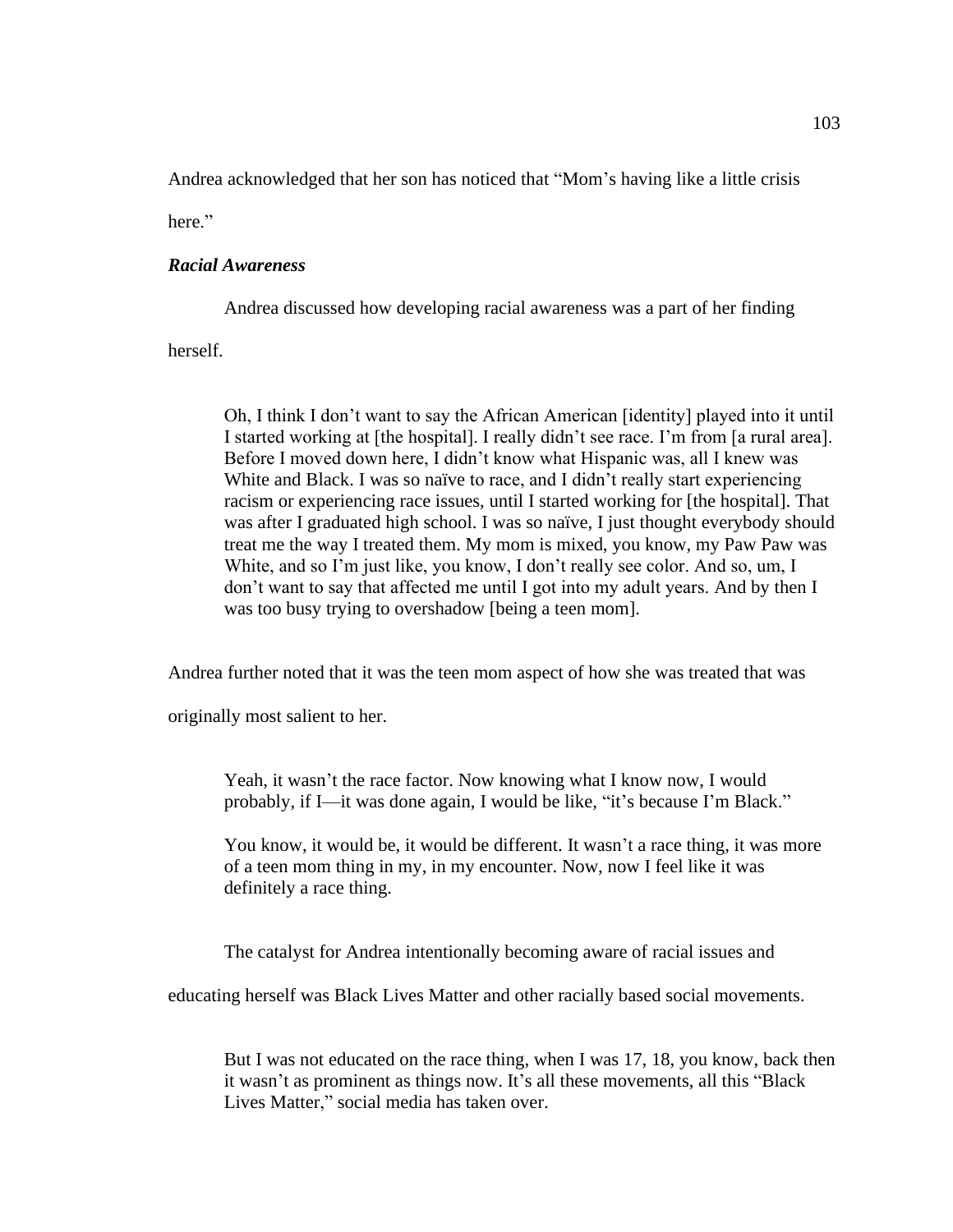In addition to reanalyzing her own experiences through the lens of race, she had to come to the reality that her son is a Black boy. And she could no longer be naïve to the dangers he faced by virtue of being a Black boy in America.

I think I'm still developing [my Black female identity]. And, um, I think I'm still developing it. I think it got stronger when, you remember the Trayvon Martin thing, and I think it got stronger then because I have an African American son. And then I had to start realizing like, "Oh, okay. We out here like that," like, "Oh, I have a Black African American son. My son's father is African American." And so I think that's kinda when I started to really be like, "Okay, you can no longer be naïve about certain situations, you have to wake up and educate your son and yourself because these are things that are going to happen to him, or these are things that we're growing up with, or that he's been raised in that you have to educate him on." So, because I can be a little naïve about race . . . only reason I feel like I'm naïve about race is because I feel like color doesn't matter to me, but umm, after the Trayvon Martin thing, I think that's when I started to try to learn.

Currently, Andrea is more cognizant of analyzing her experiences through a racial

lens. As a director for a community-based non-profit organization, she often meets with

various agencies to discuss their program. She relayed the following recent encounter.

And I was waiting. I was supposed to be speaking at a meeting. I was speaking at somebody's staff meeting about our program. And the person came out, twice, and she looked at me twice. Then the third time she came out there, she was, "Are you, Andrea?" And I'm like, "Yeah, I am." Not knowing that I was this young African American woman. So now it is starting to really be like, "Okay, you're an African American woman, they're not expecting you in this role. I'm still learning, I'm still learning, especially because I sometimes, want to be like a little ratchet because you see I gotta tongue ring, a nose ring, you know. Yes, sometimes I just want to be just a little ratchet.

# *Independent*

Andrea takes great pride in being independent and self-reliant. While she

recognizes her privilege in having the support of her family, she also recognizes that she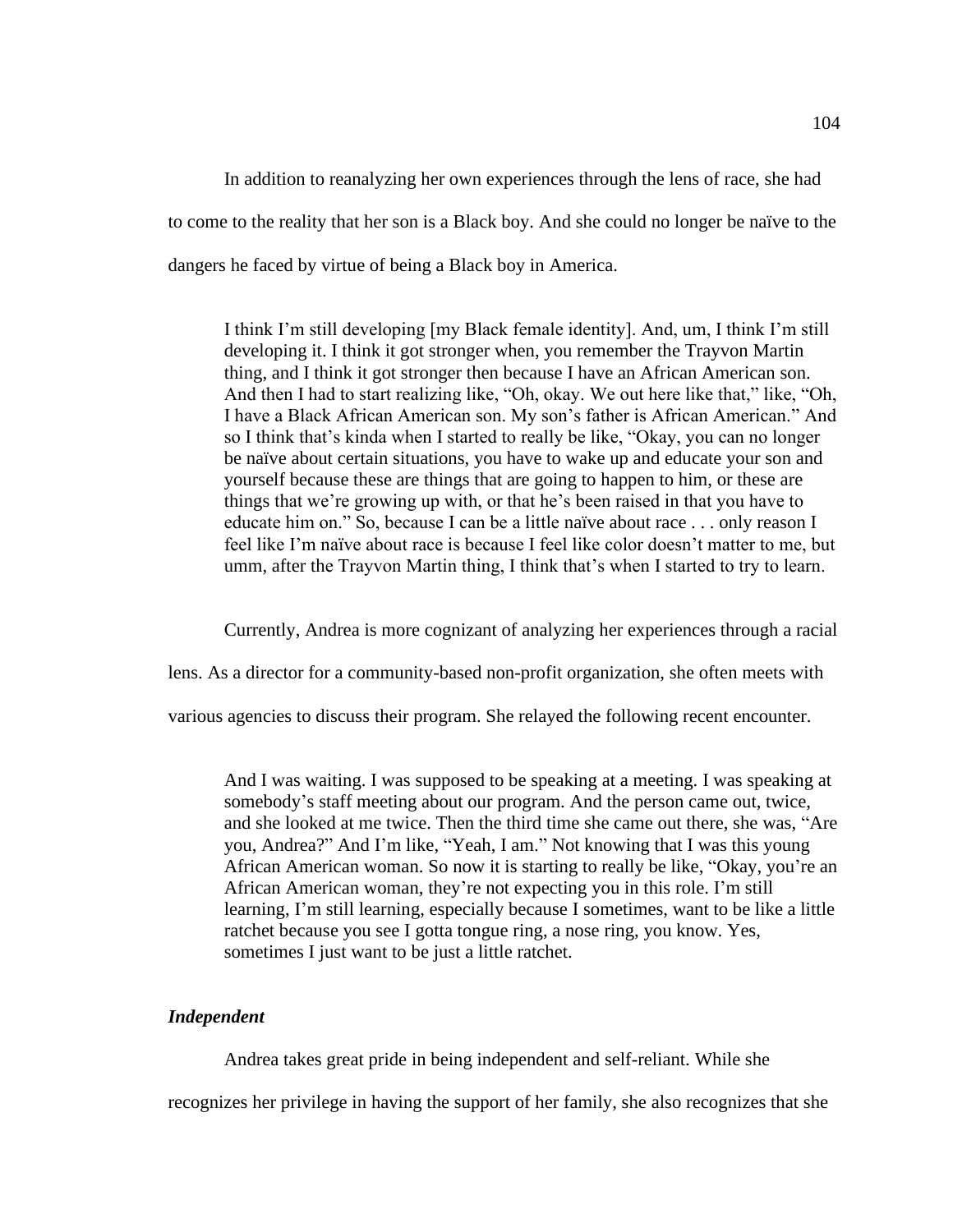intentionally took actions to become financially independent at an early age. She did not qualify for social service programs such as food stamps due to her mother's income. Therefore, she described herself as a "Billy Bad Ass" because she "got nothing handed to [her]" and her financial accomplishments are her own. However, the determination and resiliency it took to achieve her independence have also left her feeling isolated from other single moms and fearful of being vulnerable in romantic relationships.

### *Not Quite a Single Teen Mom*

Andrea discussed how she tries to connect with women who experienced teen

motherhood and/or are single parents based on the daily demands of parenting.

Just being a parent is hard. Me and my son's father are really good co-parents, but at the end of the day, me and my son are at our house by ourselves, you know. And we do rotate in who gets him, but at the end of the day, I'm still running a lot with my child, you know. And I guess that's what we identify with one another, those everyday struggles, even if it's simple as trying to figure out something for dinner every day, or trying to make sure you're here, here, here. Make sure you're, you know, the kid is okay and all of that, so, I do identify with their, uh, with the struggles of just being a mom.

Andrea noted that it is hard for her to tell her story to the single moms that she

works with in her program because while they have similar stories to each other, their

stories are not similar to her story.

So that's another reason why, you know, it's hard for me to tell my story to them because it's not . . . a lot of them share similar stories due to the fact that their child's father's not there, they might have multiple kids by different people, and none of them are supportive, they might not be working, they might not have went to school, they have similarities.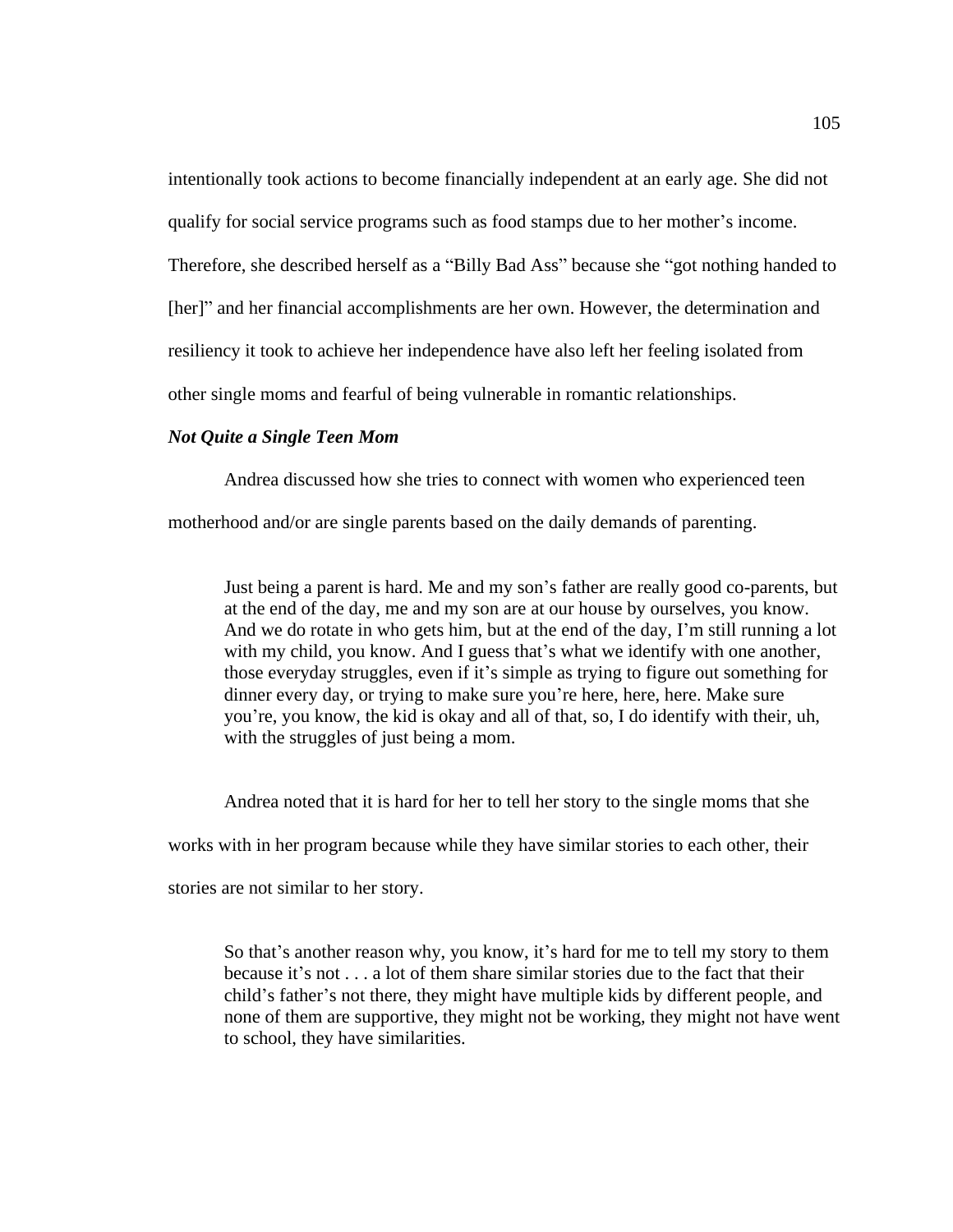Also, the single moms with whom she works generally become dismissive of her story because her son's father is very present in her and her son's lives. However, what they do not see is that Andrea wants a family, not just a co-parenting situation.

I'm more reserved with telling my story due to the fact they be like, "oh well, you got your son's father," but they don't really understand that yes, I do have him, but at the same time I . . . we don't have him. Because everybody, not everybody . . . My goal. My personal goal was to always have a family. I just can imagine us being so different and so much more helpful if, if he lived with us or we were actually working on a relationship and building together. I had built a lot by myself, you know what I am saying. And what I mean by myself, I mean as far as financially, I have built a lot financially by myself. And I just think about having extra income, or you know having that extra support when I don't want to get up in the morning and take him to school, [his father could] take him to school this morning, but my son's dad lives in another city, so he's not that big of a support when it comes to things like that.

Andrea also has difficulty relating to her own friends who have children and/or

were teen moms due to her positive co-parenting relationship with her son's father.

I'm telling you, even with my friends who have kids. They don't have good baby fathers, their [children's] fathers are just crap. And so even then sometimes I feel like I can't talk to them because sometimes they be like, "Oh, well, he don't do that. Well, you know he ain't doing that. At least you got such and such. At least you got his help. At least you got."

Even like my good best friends are like . . . One of them has two kids, and both of them are by the same father, but he just does not do anything. Barely come see them, the kids don't know him. And she's like, I know you don't know because [your child's] dad is not like that. Or I know you don't know because you've always had that support. You know, it's like they don't identify with me. That's why I keep it under wraps because it's kind of like, "Okay, it's a little different, but I still do deal with some of the same things," but they don't see it.

Andrea went on to note that she is "all about how people perceive [her]." However, other

moms and her friends are only seeing her success and not her struggles.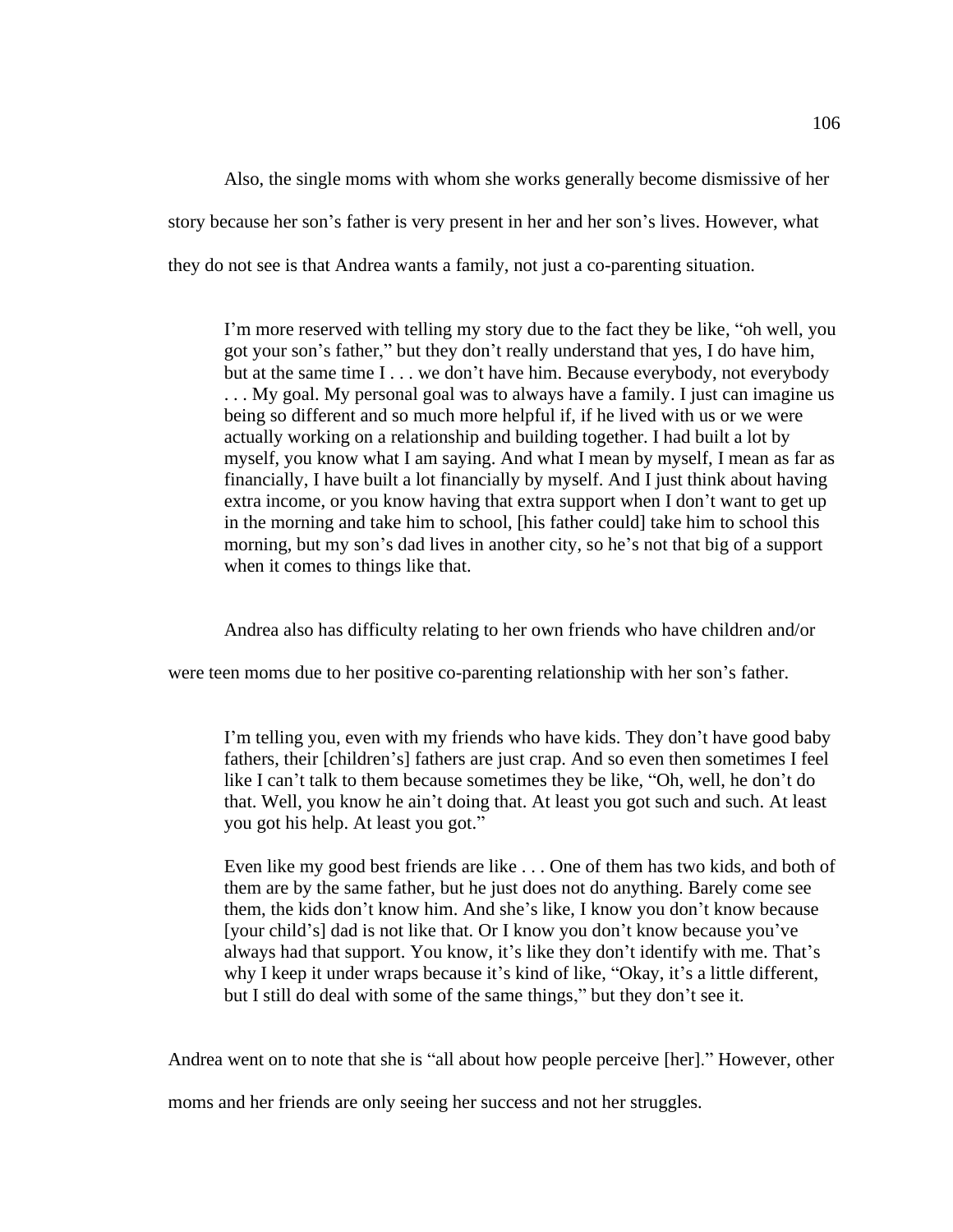I asked Andrea if she felt lonely not having a support group of women who

experienced teen pregnancy.

No. No, not really. I guess because now, now where I am, so many other people want to talk to me about other things. So, I still do talk to a lot of people, but some of them want to know how to be a doula, some want to know how to buy a home. Like a girl came last week, she's doing a PhD program, and she wanted to sit with me to talk about how to buy a home. So, it's because I'm talking about so many other different things, so many other aspects of my life, that it's like, oh well, the teen mom, I don't have to live off that anymore.

## *Romantically Involved*

Andrea and her son's father broke off their relationship when their son turned two. She discussed how they were both young and trying to figure out who they were independent of each other.

When we turned almost 20, we kind of went our separate ways, things were different. We had almost now a 2-year-old. We were both trying to navigate our lives independently. And it was no longer conducive for us to be together just because we were trying to figure out everything on our own. It was almost like we had known how to be a parent, but we didn't know how to be individuals because we had him so young.

Andrea has gone on to have other romantic relationships with other men. One of her relationships lasted six years. However, Andrea struggles in romantic relationships because she does not want to be vulnerable, and her romantic partners perceive her independence as masculine.

Andrea discussed that one of the biggest reasons she believes her mother was

upset with her teen pregnancy was because she did not want Andrea to struggle.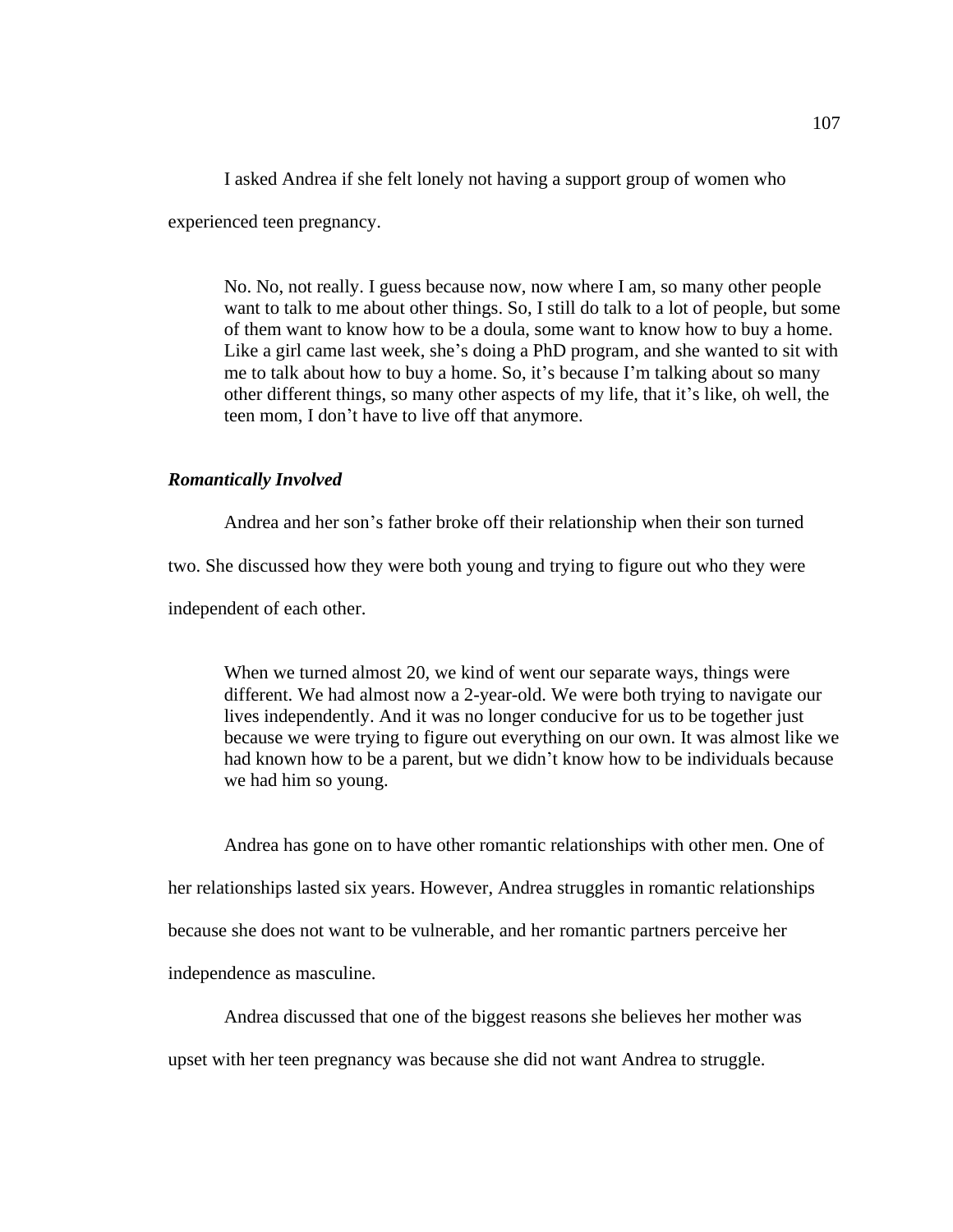It was like, you know, get established first, you know, have your family, make sure that you have a good husband, so you don't have to struggle on your own. Because it's nice to have a house, and it's nice to have a house on your own, but it's not nice when all of the bills are coming out of your pocket.

However, Andrea has become so self-reliant that "most of the guys that [she has dated], they have said to [her] that [she acts] like a man" because she is such a strong provider. Andrea noted that

I have become so independent on my own that somebody can't come in here and tell me shit. A man cannot come in and tell me anything. Don't tell me nothing. You know that takes, if you got a strong man, you can't tell them that. And that was the issue. I had been in a relationship for six years, and we even had lived together for a little while and I'm so [independent], I'm like, "Well, what you gonna tell me? Nothing. Your money don't pay for nothing up in here."

Andrea admitted that she wants to be in a relationship where she does not have to be the strong one. However, she has developed a protective wall, which "came quickly" because she was "paying all [her] bills on [her] own." And she will not let down that wall stating that "And because I can't depend, I will not, you know. And I won't bring myself to be vulnerable."

## **Hopes for Her Future**

Andrea noted that she had accomplished all of her goals for her twenties, but it

does not look the way she intended.

Especially when I thought by 30 I would have this, this, and this, and I do have that. It just doesn't look how I thought it would look, especially, thinking I was gonna be married definitely by 30, you know. You think about things and just things that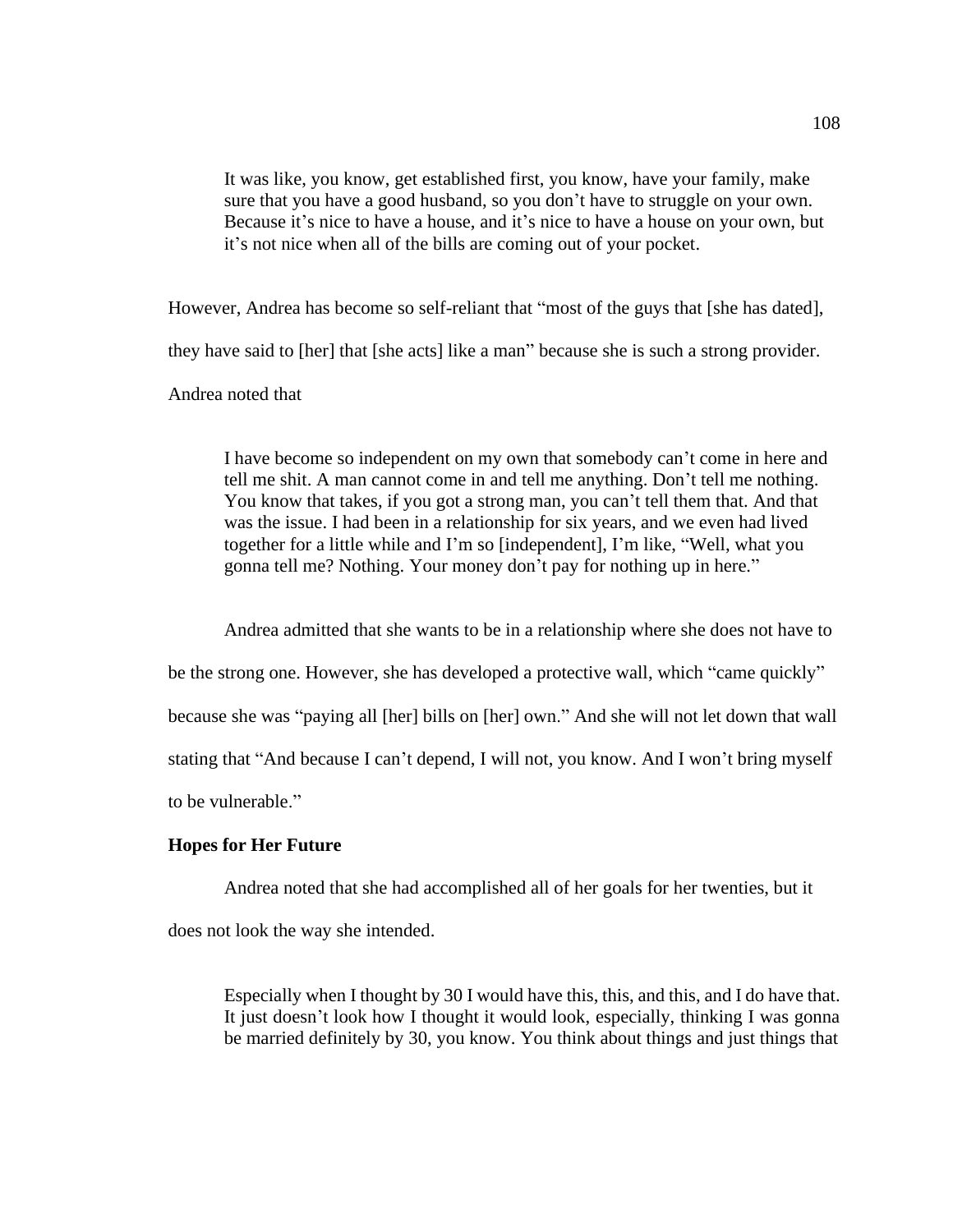you want. And so, I'm definitely having to re-look at myself and figure out who I am because I'm a different person.

Andrea described how she wanted marriage and happiness in her future.

# *Marriage and Family*

Andrea relayed that her goal is to marry her son's father. She sees how integrated

their families are, how well they co-parent their son, and gushes about how "amazing"

her son's father is.

My son's dad is amazing. He is amazing, and we don't always see eye to eye. But he's amazing. He's an amazing person. His family is amazing. You wouldn't know the difference between my mom versus his mom with me. They have always been nothing but supportive. Me and her even to this day, you know, she stays at my house, I stay at her house, we're just thick as thieves. His whole family has embraced me and taken me in. They still want us to get married eventually and that's my goal, hopefully, in the future. But we're not on some ways, but me and him are still really good friends. And I think even more, we're very good at co-parenting. And it took us a while, I mean, I won't say that we haven't had our struggles because we have. But overall, we have just made it work, and we understand that even with our emotions that our common goal is our child. [Our child has] had a good life, our son has had an amazing life for us to have started out where we did.

However, even if she does not marry her son's father, she stated that she just wants to be

in a happy relationship.

## *Happiness*

When I asked her what happiness looked like to her, she shifted away from

describing a romantic relationship to describing an overall lifestyle of ease.

I don't know what happiness looks like it will probably look different for me now to 40. Happy might be going home, sitting in the bed, but I hope to hopefully have my house paid off because I want to pay off my house. I want to use it as income.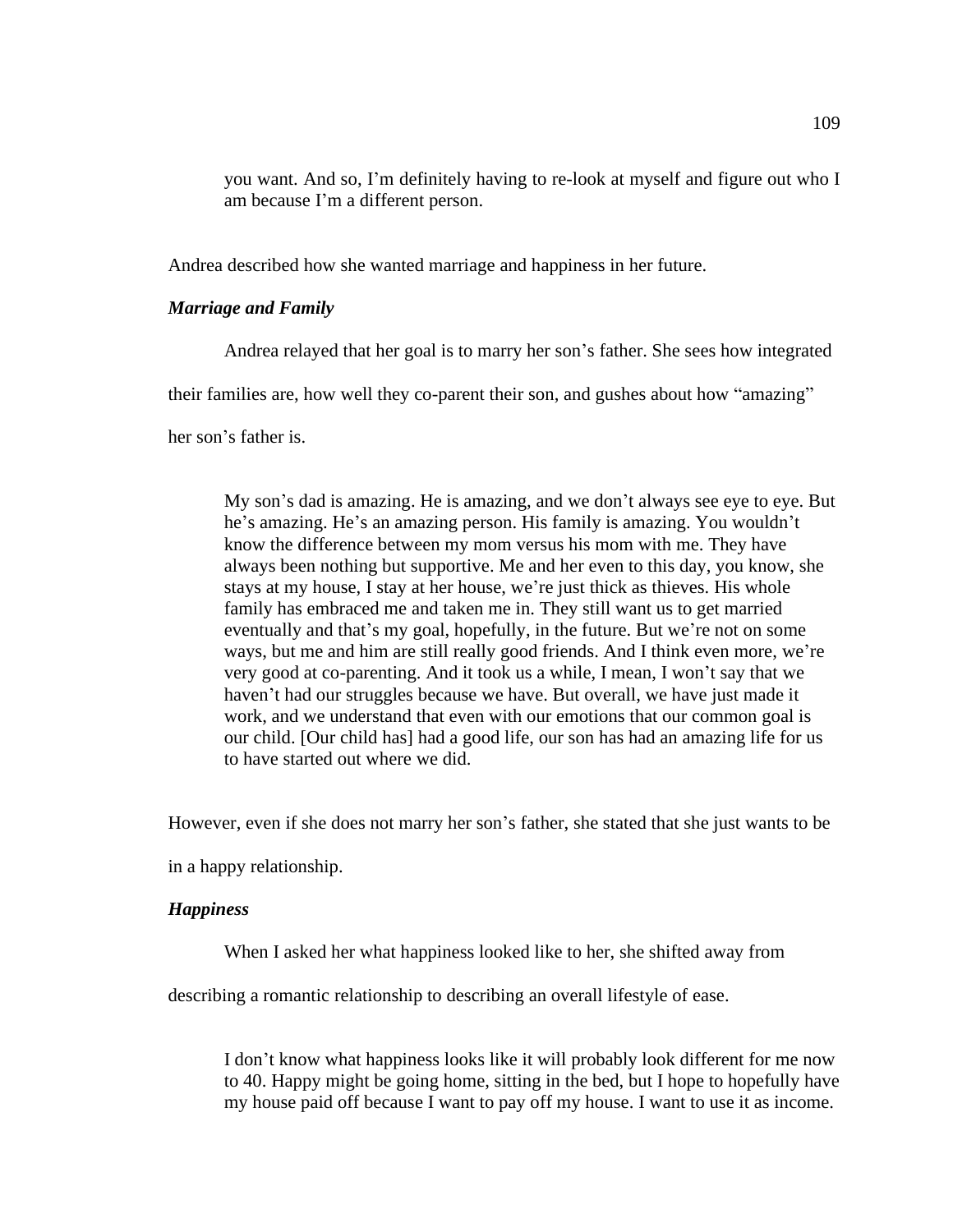I want to get the house paid off. That's my main goal. So that when I don't want to do something, I don't do it. I'll probably piecemeal jobs together. Just to, you know, pay the little stuff, because you know, what we go to work for now is to pay bills. When you don't have bills, then you know, it's no actual point of being locked into something, you know.

Andrea just wants to slow down in her thirties. After working so intensely to accomplish her goals and prove her greatness, Andrea is ready for a change of pace. However, she discussed the possibility of going back to school for another degree. But, overall, Andrea's goal for her future is to give herself the time and freedom to figure out who she is and who she wants to become.

#### **Tiffany**

Tiffany is a young woman in her late twenties. She was very enthusiastic about participating in this research and sharing her story. She also enjoys sharing her story because she wants to inspire other young women who experienced teen pregnancy.

Tiffany's story is one of achieving her passion for studying and educating others on business and finances. She is a business owner who holds a master's in business administration (MBA), and she is a single mom to two boys. While Tiffany is very selfcomposed and meticulous in her business endeavors, she has had to deal with uncertainty and heartache in raising her children. Thus, her story is one of quiet strength and perseverance.

## **Discovering She Was Pregnant**

Tiffany was 17 years old when she discovered she was pregnant at the beginning of her senior year in high school. She described how her family supported her when she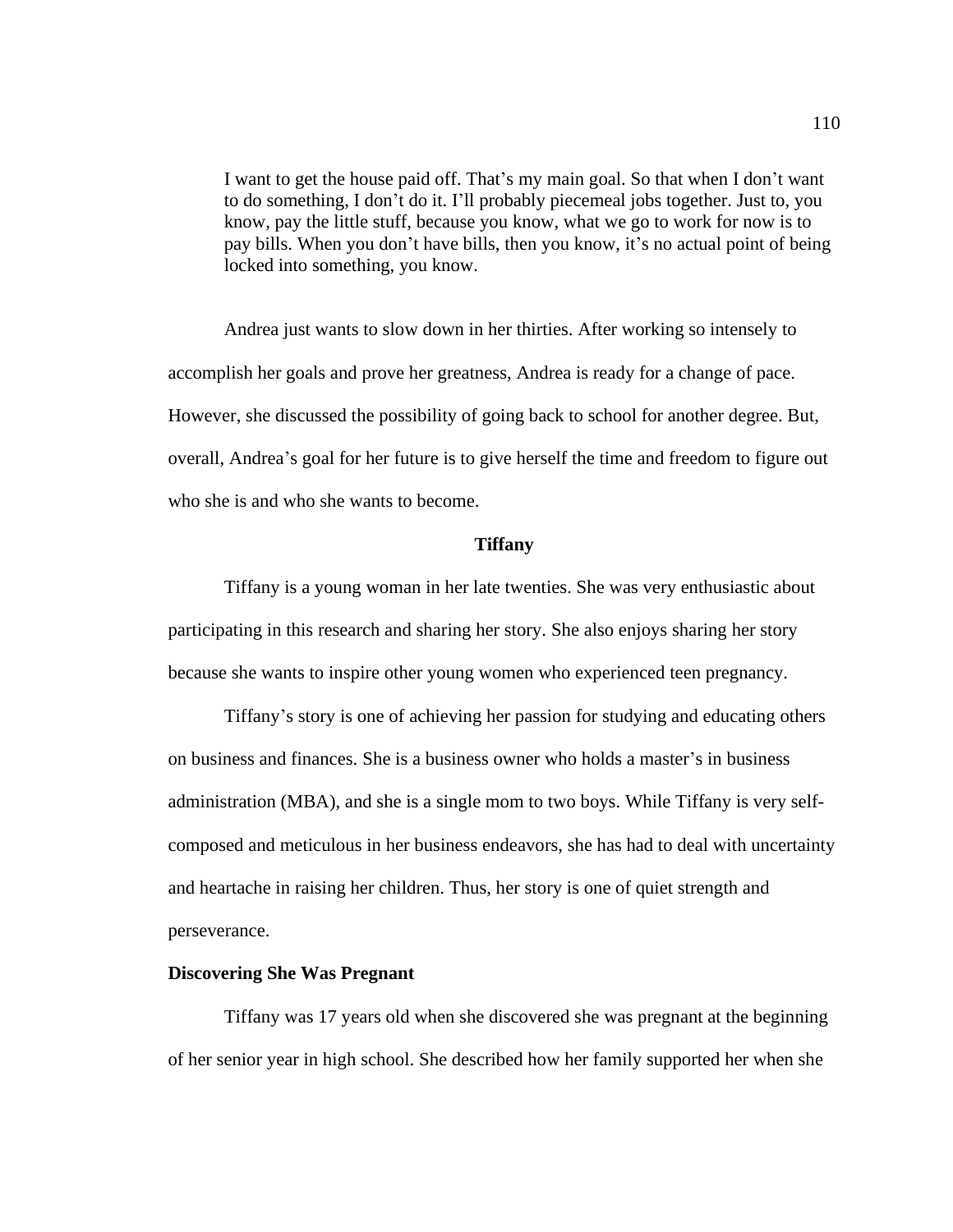revealed she was pregnant, how she redirected her dreams, and how becoming a teen mother saved her life.

# *Family Support*

Tiffany was at the start of a relationship with a man who was six years older than her when she became pregnant. She was in disbelief that she was pregnant so soon by a guy she "didn't really like" and who had "stalked" her before the relationship. The first person she called for support was her brother. Then she told her mom and grandparents.

Well, I just didn't believe it. The guy that I was with, first of all, he was six years older than me. Second of all, we were only together for like three months before I got pregnant. So, it was like everything was fresh and, really, I didn't really, like him like that if that makes sense. Like there was so much red flags. So many things. Like the whole reason we started talking is that he practically stalked me. So that should have been red flag number one. And yet, here I am. So, I was like, "this can't be, this can't be it." So, the first person, I called was my brother. He lives in New York.

I called him while I was doing the home pregnancy test. Because you know we're not super close because we live in two different states, but we grew up together. And anytime, we talk, you know, we talk about stuff like this. So, I felt comfortable talking about it. So he was the first person, and my mom was the second.

I know I was most nervous telling my mom. But I called her at work one day because I had just went to the [obstetrician]. I just took a pregnancy test and said positive, and I was like, this can't be right. So, I went to the [obstetrician], and I told my mom that they just so happened to test and I was [pregnant]. Even though that's really why I went. And she didn't really say, like, I didn't get in trouble per se. But it was just like, "Oh, wow."

Yeah, she was just shocked. And she was like, "Yeah. Okay, we'll talk about it when I get home."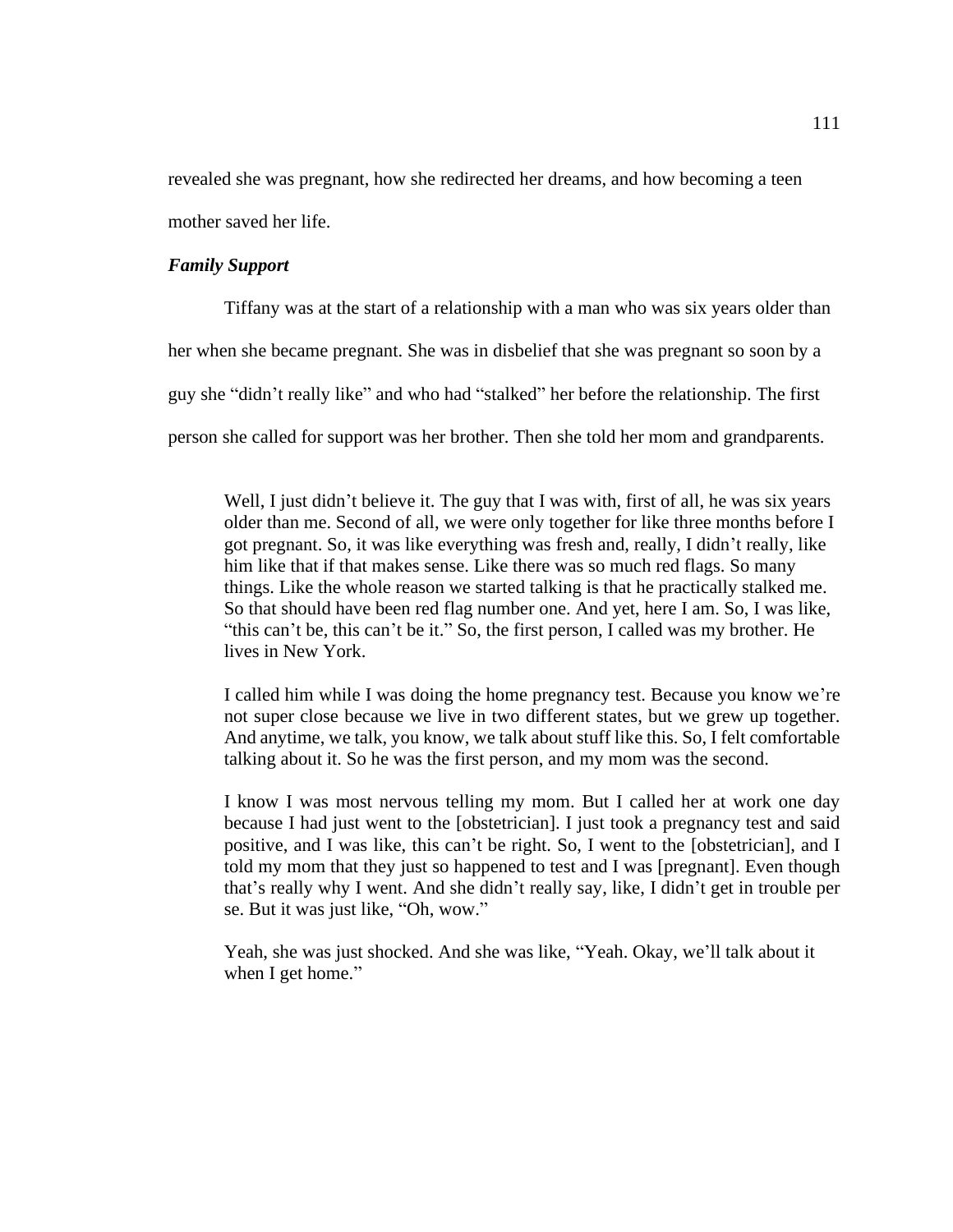Tiffany could not really remember her family's initial reaction stating, "That's how non-eventful it was." She noted that her family's "non-eventful" reaction might be due to her not being the first teen mom in the family.

Oh, talking about family history and generational things. So, my great grandma, she had her first child at 15. So, when I came along, it was like nobody could really say anything to me. Because it was nothing new.

# *New Dreams*

Tiffany always had dreams of being a chef. She discussed how she received her

acceptance letter a week before she found out she was pregnant.

I was excited. I was happy. I was like, oh yay, because I've always wanted to be a chef my whole life. When I was five, I would make my own little restaurant at my grandparents, I would type up a menu. I would ask my grandmother what she was cooking, type up a menu based around that, and then pass it around at dinner, go around collecting my pennies and dimes and stuff. And like ran a little restaurant. So, I would always watch the food channel like 24/7, like that was the only channel I would watch. I went on the [culinary college] tour. Like, you know, it was just—that's what I wanted to do.

However, her dream of being a chef was redirected when she discovered she was

pregnant.

I got accepted into [culinary college] because I wanted to be a chef. And of course, that's in [a distant city]. So, I was like, well, there is no way I can go now seeing that I'm going to have a baby, I don't want to be all the way in [a distant city]. And I don't want to leave the kid for my mom to take care of because that is also a generational thing. I'm trying to break generational, you know. I was left with my grandparents, you know. I want to be the one to raise them.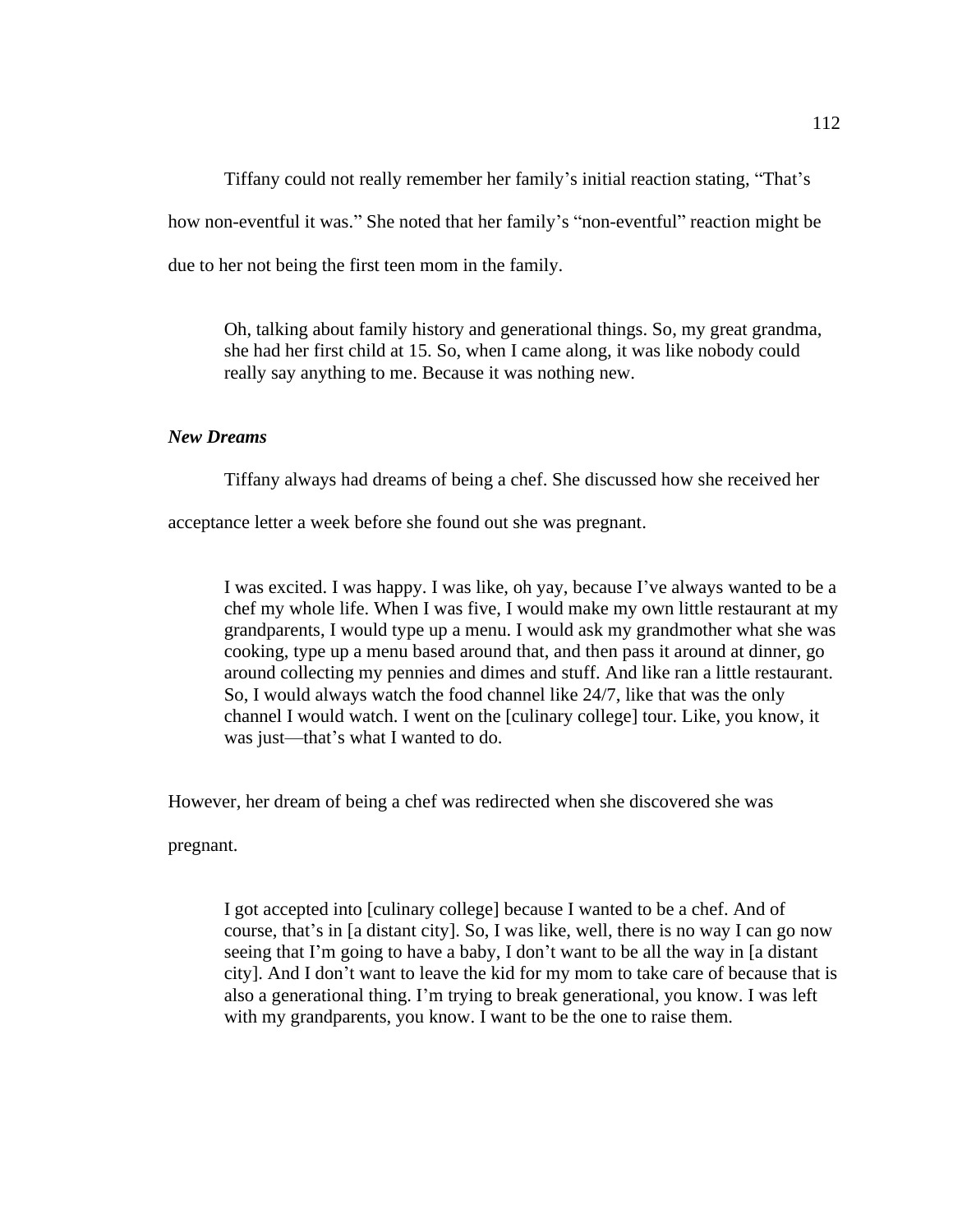Therefore, even though Tiffany was "sad" about choosing not to go to culinary school, it was important to her to raise her son, and she felt most empowered to do that in a familiar environment surrounded by family.

### *Overcoming Suicidal Ideations*

While Tiffany presents herself as a happy and joyful person, she is also a person who has had to overcome tremendous emotional pain. She attributes not only her academic and career success but her very life to choosing to be a teen mom.

Well, honestly, I feel like having my son so young literally saved my life. Because I had been suicidal, and I had attempted to kill myself multiple times up until that point. And then I'm like, okay, now I have a little life that depends on me, so I need to be here for that. So, I feel like it saved my life. Also, I feel like it gave me more oomph, it gave me something more to look towards. So, I don't think, like, if I didn't have my kids and I'm just speaking from, you know, what if, like, I have no idea. But I just feel like if I didn't have my oldest son when I did, I probably wouldn't be where I am today. I feel like it gave me more drive to get things done. I had to be better with money, I had to have jobs all throughout college. Like I had to do well in school. And I feel like it taught me valuable lessons upfront vs. people who don't have that.

## **Interactions with Secondary School-Based Personnel**

Tiffany discovered she was newly pregnant at the beginning of her senior year of

high school. And because she graduated in January, no one in her school knew she was

pregnant until she attended the graduation ceremony that June.

Yeah, so, um, I was pregnant when I was 17. So, it was my senior year. I found out that I was pregnant around September or so. And luckily, I graduated school in January. So, by the time I was starting to show, like, nobody could tell.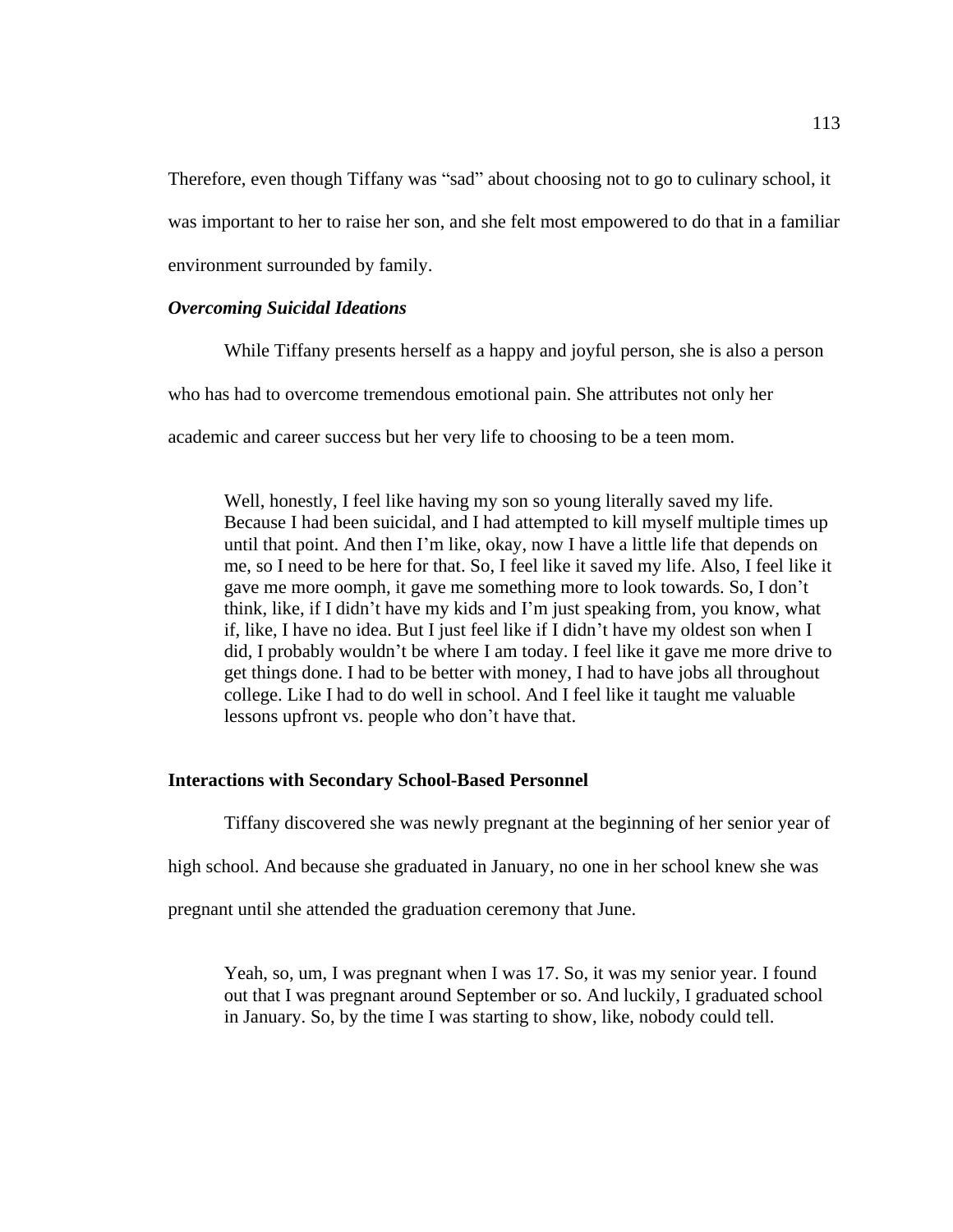## *Attending a Career-Oriented Magnet School*

Tiffany attended a career-oriented magnet school her senior year, where she focused on culinary arts. Before her pregnancy, she had already taken the initiative and arranged to complete her courses her senior year in the fall semester.

[The career-oriented magnet school] is like a vocational school . . . So, if you are there just to take like culinary, I was in culinary, or auto mechanics or whatever, then you only go for half the day. So, I was like, "Can I just go ahead and take all my classes there?" So, I think I had an English and Math class, instead of staying a whole 'nother semester and taking it at [my district high school]. So, I had to go through an approval process. I had to go to the principal directly and get approval there and get approval here, and then they finally said, "Yeah, that's fine."

Attending that particular career-oriented magnet school allowed her to manage

her morning sickness so that it would not affect her schooling.

I do know that I had morning sickness really bad. But luckily, I was going to [the career-oriented magnet school] at the time. So, I was driving myself. And luckily, they allowed me to take all my classes at [the career-oriented magnet school] to finish up the culinary program and then take my last two core classes. So, with that being said, [the career-oriented magnet school] started a little later than where I would have been going, so that helped with the morning sickness. I had time to get myself together before I went to school.

### *Secondary School's Attitude Toward Teen Pregnancy*

Tiffany did not tell any school-based personnel that she was pregnant, and she noted that graduating early allowed her to attend school without showing. Tiffany stated that she did not know why she did not tell any school-based personnel that she was pregnant. I asked her how she thought her experience would have been if she had been showing while she was in school. Tiffany replied,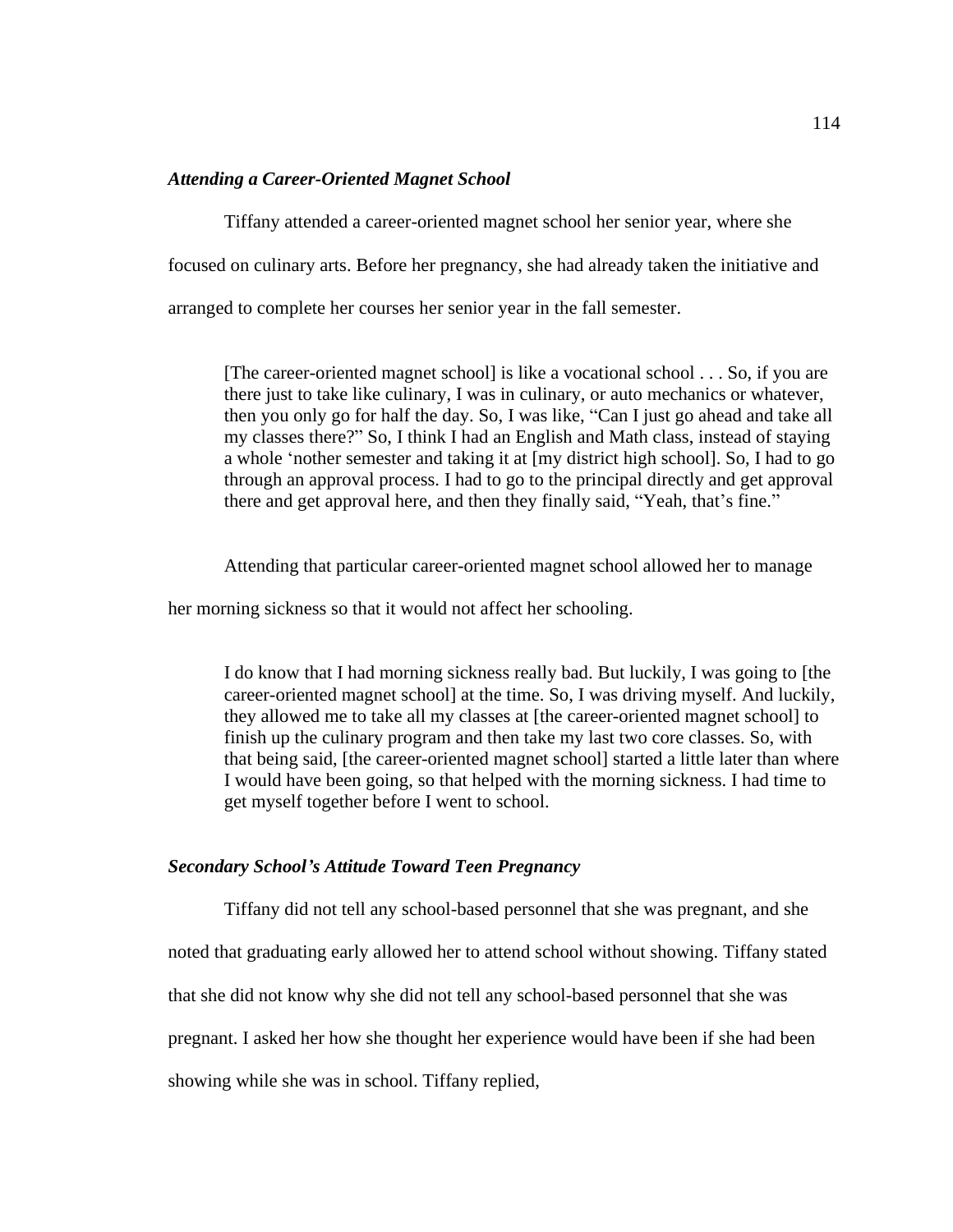I don't know if it would have been a horrible experience. Because like I, so many other people were [pregnant]. So, there probably would have been more support. I feel like there probably would have been more, like, camaraderie if I was in school.

The high school that was experiencing multiple teen pregnancies was her district high school. This was the high school she would have attended the second semester of her senior year if she had not arranged to graduate early. I asked Tiffany how the school

responded to the increase in teen pregnancies.

I have no idea. I just know, umm, like before I got pregnant, like there were people who got pregnant way before me. Like somebody got pregnant in eighth or ninth grade. So that kind of, like, set the precedent. But, you know, it made it not as shameful for everybody who came afterwards. If that makes sense.

Because I remember when the other girl was pregnant, like, eighth or ninth grade, whatever year it was, everybody was like, "Oh my gosh, do you believe such and such is pregnant." You know it's like people talking. But, by the time, you know, I came along, everybody else that was pregnant with me, it wasn't like "oh my gosh," it was just like, "oh ok." That sounds so horrible. But I feel like that's how it was, like nobody made it a huge deal.

When I asked her specifically how she thought school-based personnel would respond to

her pregnancy, she stated,

I never thought about that. I think part of the reason was that I was going to [the career-oriented magnet school] back and forth. I'd go to class and drive home. I wasn't the one to do a whole lot of socializing. Actually, I didn't do sports, I didn't do extracurriculars.

## *Graduation*

Even though Tiffany technically completed school in the fall semester of her

senior year, the graduation ceremony was the following June. By the time of the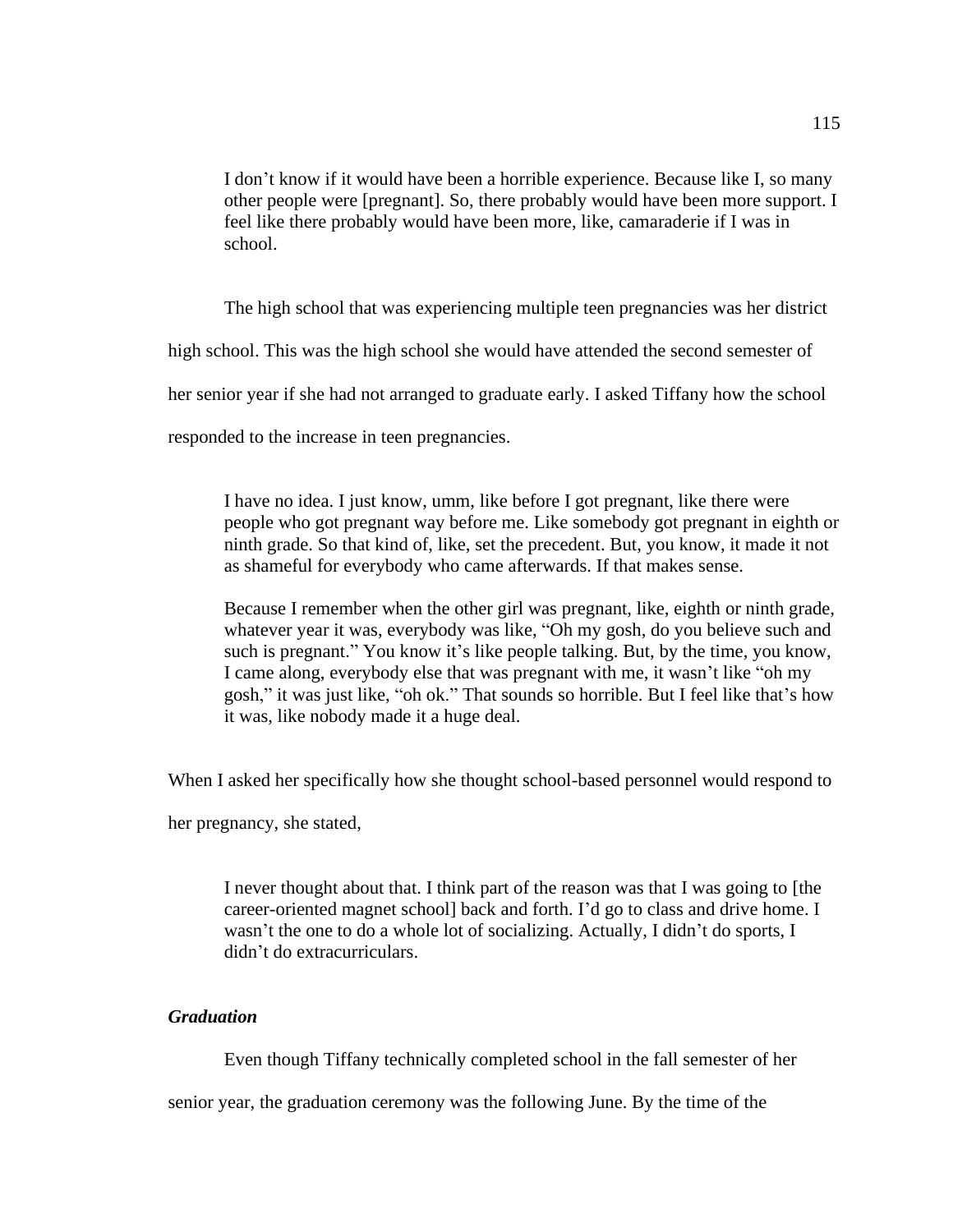graduation ceremony, her pregnancy was showing. Tiffany went to the graduation ceremony not to walk with her class but to quietly obtain her diploma. Tiffany described her interactions with a member of the school-based personnel and her classmates when she went to the graduation ceremony to obtain her diploma.

So, it was a big shock when I came back to go to graduation, and of course, by that time, I was like, way out there. And everybody was like, "Oh my gosh, Tiffany, what happened?" But it wasn't, wasn't too horrible of an experience.

The only thing I remember is when I went back for graduation at that point, the lady was like, obviously I was showing, "are sure you don't want to walk." Because I did not walk for graduation. Not because I was pregnant, but just because I didn't really feel the need to. I wanted my diploma, and I can head on my way. So, I came in like jeans and a T-shirt. And she told me that I had to stay until after the ceremony was over to get the diploma. So, she was like, are you sure you don't want to walk, and I was like, "I'm sure." She was like, "Well, there's seven of you." Talking about people that were pregnant. She was like, "Don't feel bad." I'm like, no, it's not about that.

It was a lady that was organizing the graduation. I don't remember what her role was, who she was, or whatever, but I just know that there was a lady that was holding my diploma that I needed. And so, she was like, "you can walk there's like seven of you that are pregnant that are walking." I don't know what made her say that.

Going back thinking about it, like, I don't know why that was her first thought like I was just ashamed to walk because I was pregnant.

I asked Tiffany how she felt about the school-based personnel's comment.

I think my only thought was like, I just want to get my diploma and go. I don't want to stay and wait. I didn't feel ashamed or anything about it.

I probed further to understand why she decided to go to the graduation to obtain her

diploma when she could have gone to the school the following week to get the diploma.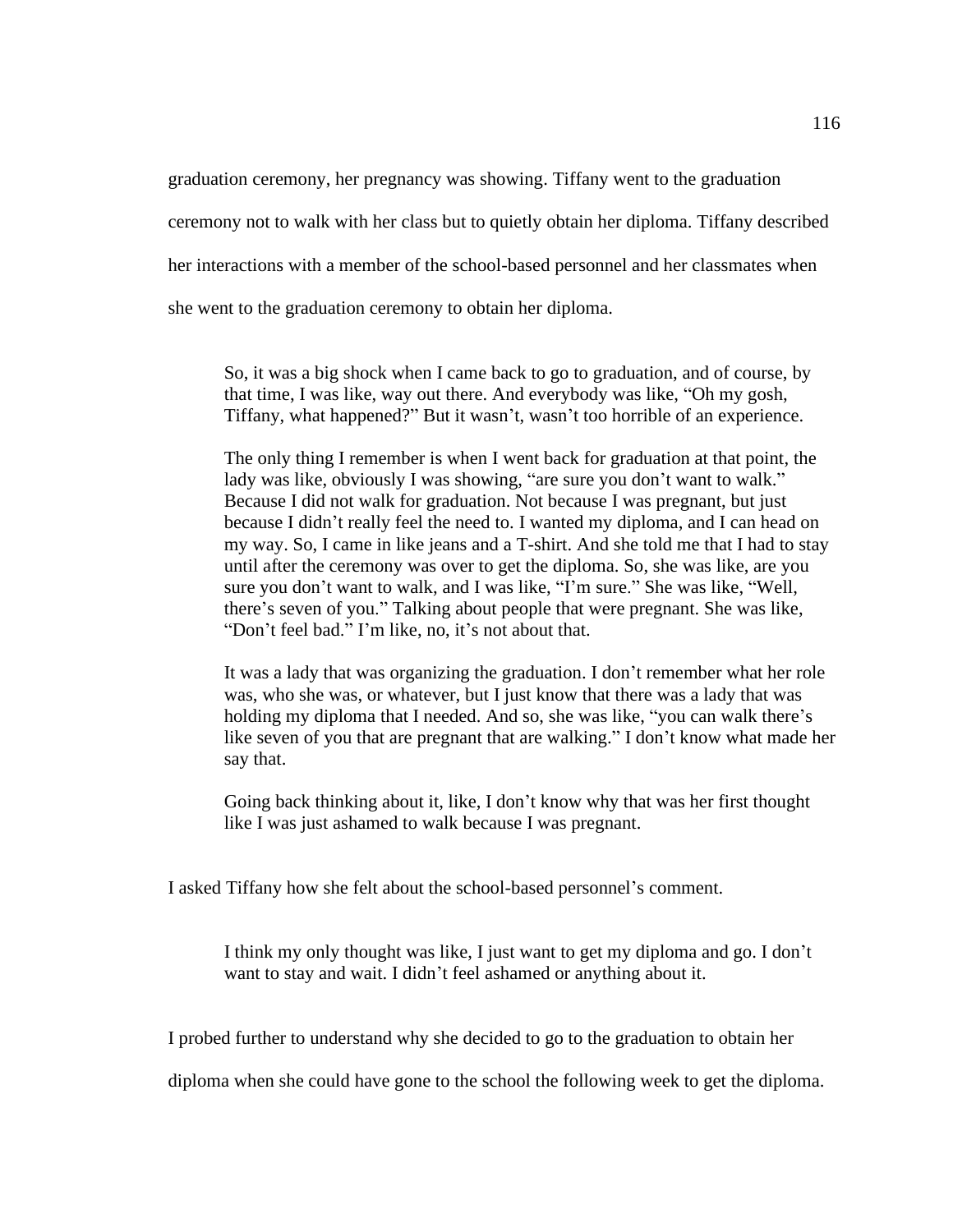Because that's what I was going for just to pick it up. I was like they will have them here, let me just go ahead and pick it up. I didn't think about going way later. I still didn't think about that until you just said it and I'm like, dang, I could have just did that.

### **Impact of Community and Social Resources**

Tiffany was proactive in finding support for her pregnancy through community-

based non-profit organizations and social resources. She stated, "I feel like as soon as I

found that I was pregnant, I tried to get as many resources as possible. So, you know,

WIC, and stuff."

## *Social Services*

Tiffany relied on several social service programs at various times to support her through difficult times. When she first found out she was pregnant, she was connected to a social service program.

It was a program for mothers that were young and at risk, you know, for depression, anxiety, and stuff. So, that way, after you have the baby, you have a support system, you know, for post-partum depression and that stuff. [The service provider] was the one that was like, you can do this, you can do this, and plugged me into everything.

One of the programs she was plugged into was a community-based non-profit

organization.

## *Community-Based Non-Profit Organization*

Tiffany discussed how she was connected to the community-based non-profit organization through a social service program. She joined the program "pretty close" to when she discovered she was pregnant. In addition to gaining helpful information and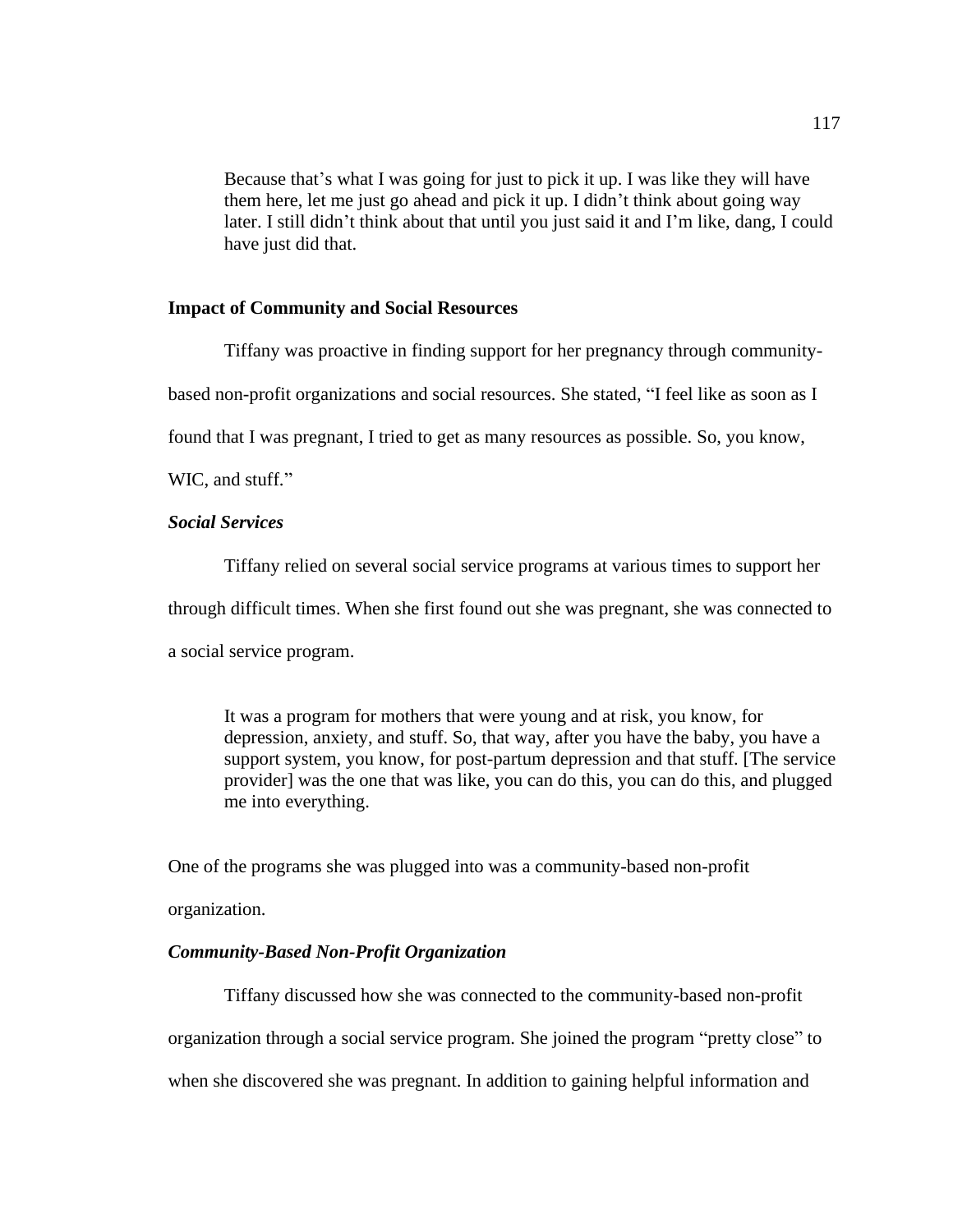support from regularly attending the teen mom program, she was also able to connect with other pregnant and parenting teens.

When Tiffany started attending programs hosted by the community-based nonprofit organization, she discovered that the nurse at her doctor's office was a doula as well as a "teacher" for a community-based non-profit organization that supported pregnant and parenting teens. She noted how it was "really cool" to be supported by someone who was a nurse, doula, and affiliated with a community-based non-profit organization that specialized in supporting pregnant and parenting teens.

### **Experiences with Her Son's Fathers**

After discovering she was pregnant, Tiffany redirected her life so that she could raise her child herself. However, after leaving an abusive relationship with her first son's father, he tried to keep her away from their son. She felt like he treated her as though she was just a "surrogate" who carried a child for him and his mother. Tiffany had to enter a legal fight to get her son back.

### *Meeting Her Son's Father*

Tiffany's oldest son's father was six years older than her. When they met, she was 17, and he was 23. She described how it felt like her son's father "stalked" her before their meeting because he found her picture and number in his friend's phone and started calling her and then coming by her job. Tiffany was not initially interested in her oldest son's father because she was currently in a relationship. Tiffany discussed how the age of her oldest son's father was appealing because she enjoyed partying and he could legally purchase alcohol.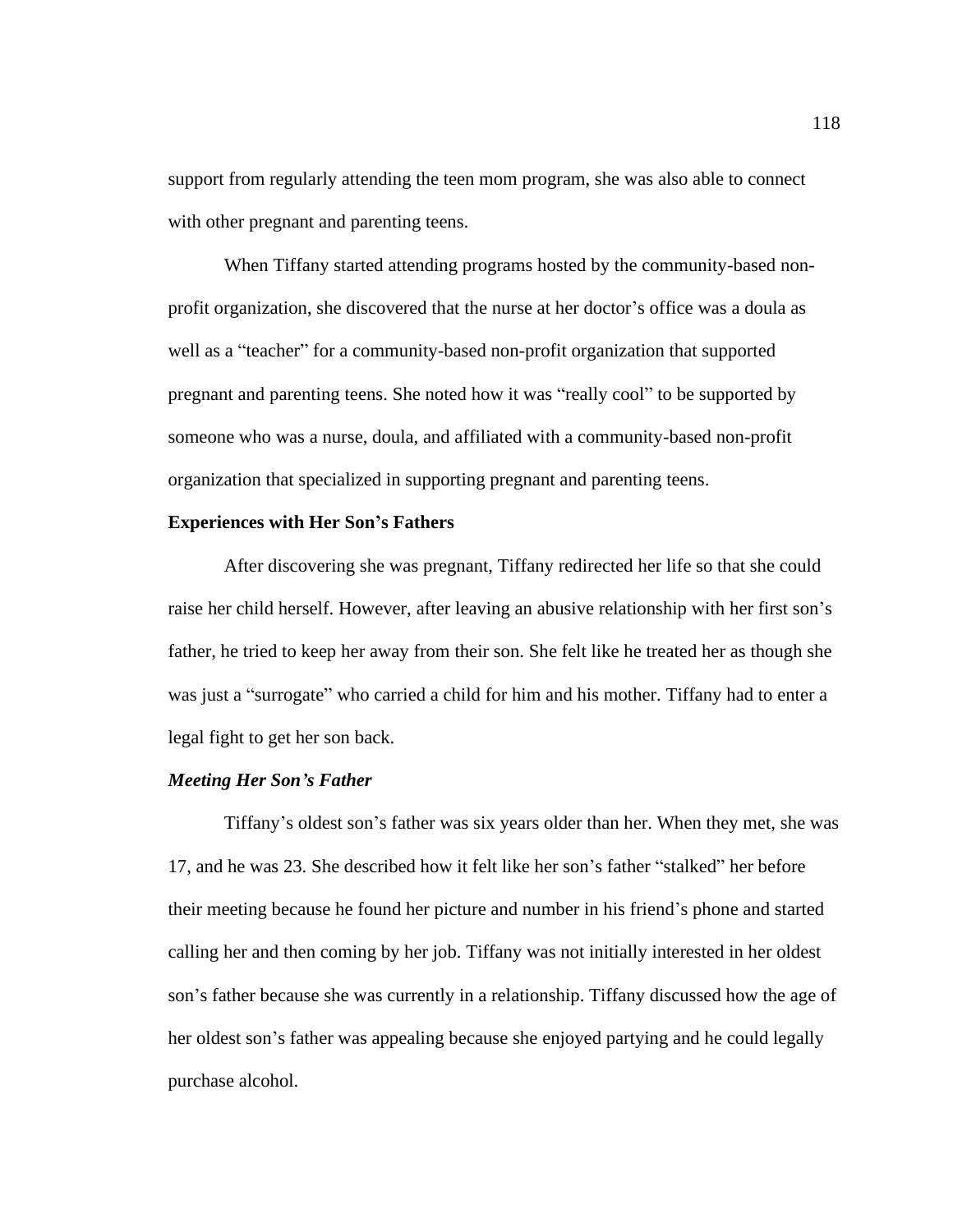Despite her insisting that she was not romantically interested in him, Tiffany's oldest son's father remained interested in her romantically and continued to come by her job. At one point, he came by her job while Tiffany's boyfriend was visiting her. Tiffany's boyfriend became upset and pushed her. Tiffany said that it was a light push, but she lost her footing and fell. When she fell, her oldest son's father proceeded to beat her boyfriend violently. Tiffany ended her relationship that night, stating that she told her now ex-boyfriend, "You put your hands on me, and I don't tolerate that. I don't care how mad you are, that should not even be an idea."

Even though Tiffany was horrified by the violence, she noted that "my oldest son's dad was like the knight in shining armor. All of that." Tiffany went on to describe that her first son's father continued to pursue her, stating that "he [kept] calling and stuff because he knew that I was single because I broke up with my boyfriend."

I asked Tiffany when she decided that he was her boyfriend. Tiffany replied, "Well, when you spend a lot of time with a person, you know. Not sure exactly how it happened." She did add that "we talked for like a month or two before we made it official." They kept their age difference hidden from their families throughout their relationship by saying she was older to his family and that he was younger to her family. And they kept their age differences disguised until she ended the relationship.

### *Living with Her Son's Father*

Three months after making it "official" with her oldest son's father, Tiffany discovered she was pregnant. I asked her how he reacted to the pregnancy, and she stated, "He wasn't upset or anything that I remember." Her first son's father supported her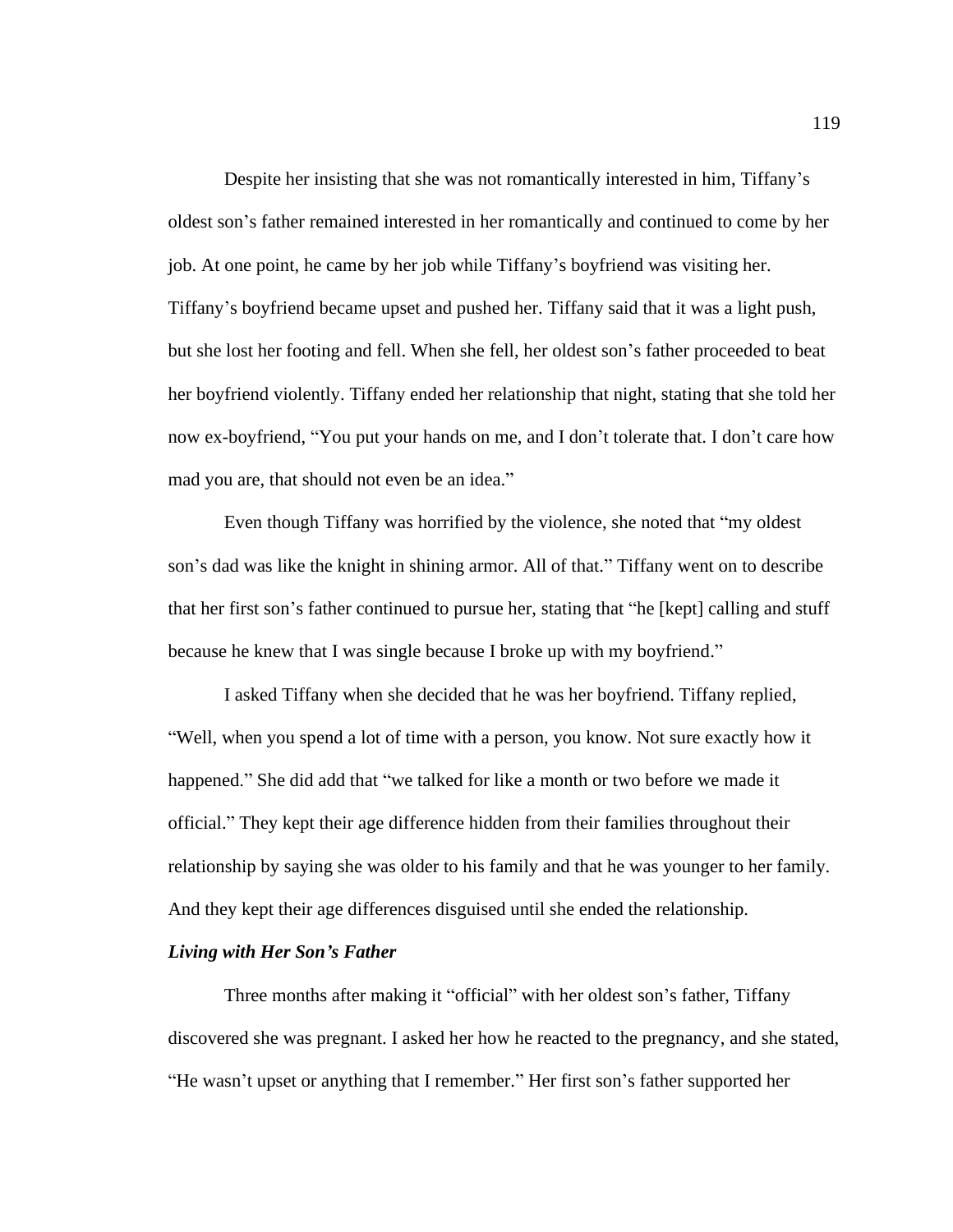throughout her pregnancy, drove her to the hospital, and was present while she gave birth.

After Tiffany gave birth, her first son's father moved in with Tiffany and her mother to assist with caring for their newborn son. She noted that it was not an immediate move-in but rather a gradual move-in because he was staying up at night with the baby. Her mother was okay with him moving in because it eased the level of help that she needed to provide.

Tiffany and her first son's father lived with her mother until her son was nearly a year old. She decided to move after her mother claimed her son as a dependent on her taxes.

We got into it about who was going to file him on their taxes. I was working and stuff, and I take care of him. But she said, "you live in my house." And then she said you can go ahead and [file your son on your taxes]. And then I did [filed my son on my taxes], then it came back because she had already [filed my son on her taxes]. That's the only big event that I remember.

She described how the combination of the tax incident and her mother saying "you should do this and you should do that" led her to decide to get her own place. Therefore, Tiffany, her son, and her son's father moved into their own place.

## *Leaving Her Son's Father*

Tiffany lived with her son's father for approximately two years. Her oldest son's paternal grandmother had moved in with them. Tiffany described the situation as emotionally and physically abusive because his mother undermined her parenting and her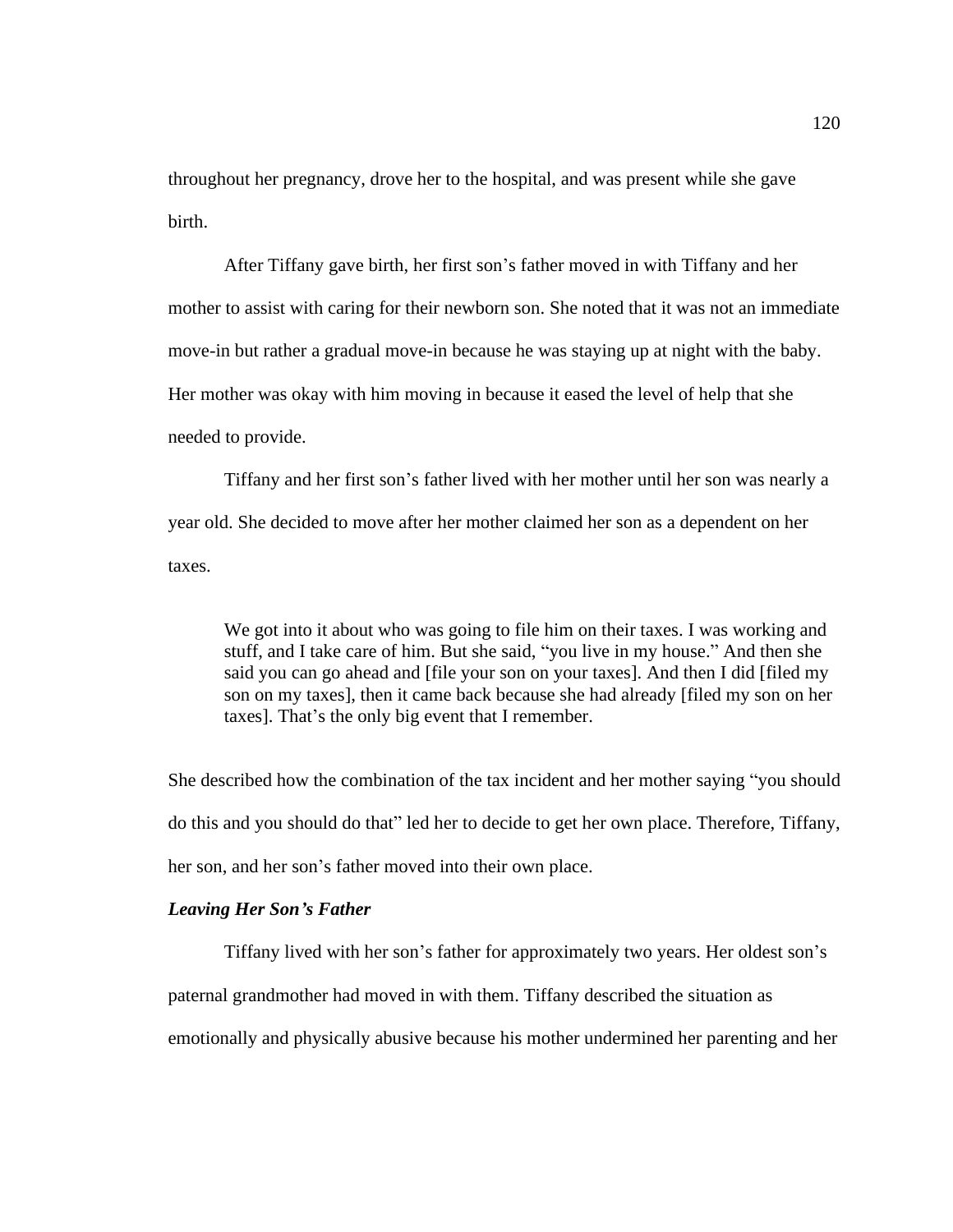boyfriend became abusive after they moved out of her mother's house. I asked her about

her break-up experience. Tiffany replied,

Umm, for me it was freeing at first because I was going to a therapist for really bad depression because he was very emotionally and verbally bad. He had put his hands on me and he had tried to choke me at one point.

Anyways, I was going to a therapist and she met him once. And she was like, "You need to not be in this relationship. This is not good; this is not healthy for you." And it took me maybe like a year or two after she said that to actually make a move.

Tiffany told her son's father that she was leaving and went to stay with her

grandparents for a couple of weeks until she could find an apartment. She decided to let

her son stay with his father and paternal grandmother while she searched for an

apartment.

[My son] stayed with [his father] because I was like, you know, let me get my apartment, you know, before he moved in with me because he has a bed over there, he has all that stuff over there already, his toys, everything. So, I was like, let me get an apartment first, so that way I can just move all of his stuff in.

Tiffany planned to have full custody of her son and allow her first son's father to

visit with him. However, what initially started as an "amicable co-parenting" situation

within a couple of months turned into a "horrible" situation.

At first, it was all fine and dandy. He'd be like, "Oh, let me come get [my son]," and I'm like, "Okay, fine." And then I would take him over there, we had a really amicable co-parenting existence. Like everything was good. And I don't know what happened. But he flipped the switch. On April 1st of that year is when he told me, "don't worry about [my son], you will never see him again."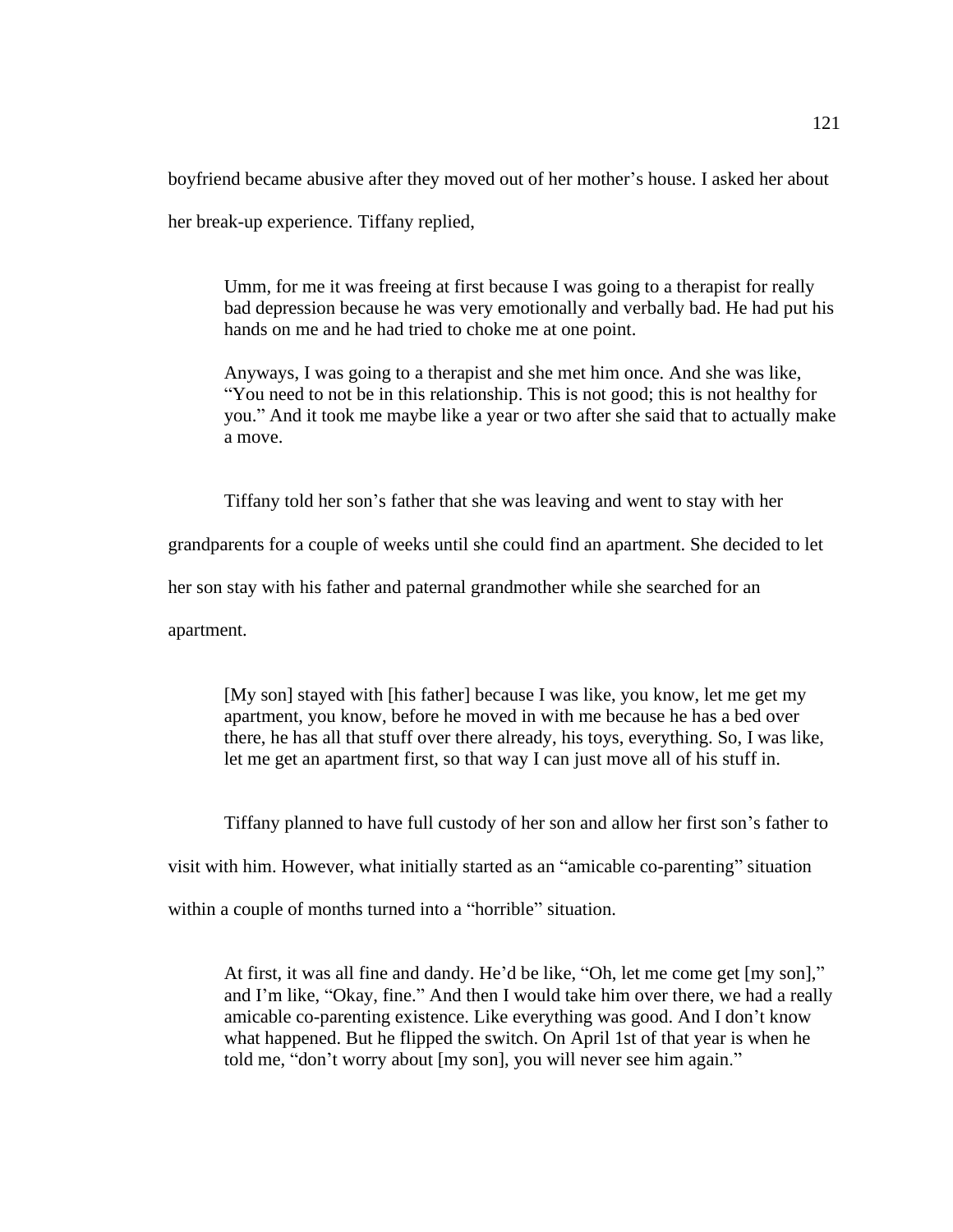## *Getting Her Son Back*

Tiffany endured eight months of going through the legal system to get her son back. She believed that her first son's father was keeping her son away from her as a way to retaliate against her breaking up with him. Tiffany detailed her ordeal.

When I broke up with my oldest son's dad he went, boohoo crying to my mom or whomever, I don't know if he was really crying, but he went over there to try to get her to talk to me into being back with him. And my grandpa was there and he was like, "Well, good luck with that. 'Cause once Tiffany is done, she's done."

It was crazy. Well see, he had came to my house one time without my son and he was knocking on the door trying to get in. And I didn't answer, I'm like, my son is not with you, like, we have nothing to talk about. So, I guess maybe that's part of what flipped the switch to him like, "Oh, she really don't want to be with me anymore." And he started acting crazy. So, when he said that, first of all, my first thought was, is it an April Fool's joke? It was April 1st. Like, "Is this an April Fool's joke? Are you kidding me? Are you joking?"

So, he's like, "No, I'm serious." So that day, I went down to the courthouse, and started the process to file for custody. Because I'm like, what you are not going to do is make it so that I can't spend time with my son. So, unfortunately, it took eight months to finally get a temporary order through the court system, and then that's how I was able to see my son again. Because he wouldn't answer the phone. When I would go over there, he wouldn't answer the door. Like I couldn't see my son at all. I couldn't interact with my son at all.

I couldn't see him, because I would go over there, nobody would answer. I even went over there with the police, and the police were like the only thing we can do is a well child check. So, they went in to see him to make sure he was okay and then came down and told me he was okay and then I had to leave. And then he told the apartment complex that I was causing issues. So, then I was banned from the apartment complex. It was a big thing.

So, because of how he was acting and everything that had happened. Because he was not taking him to his doctor's appointments. I had got him into pre-K. He didn't take him to pre-K. He didn't do anything with him. So, the court ordered that I have sole legal and physical custody and he just had visitation. And that was on October 31st. I remember it was Halloween. As soon as I went and got my son, I took him to go get a costume so we could go trick or treating.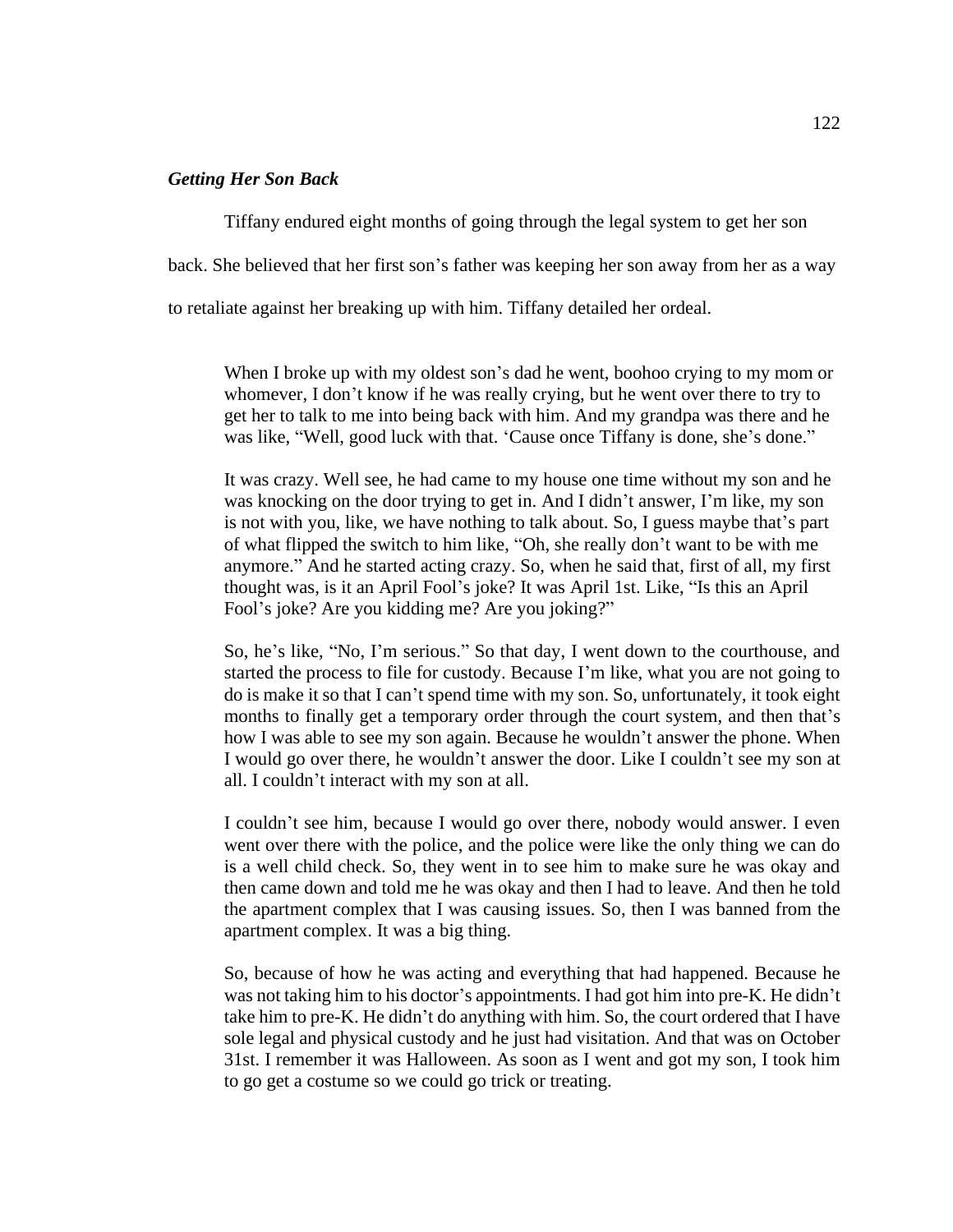### *Co-Parenting Struggles*

Tiffany redirected her life so that she could be the one to raise her son; however, co-parenting, even with a court order, has proven to be difficult. Tiffany described her struggles in raising her son in a situation where she often feels powerless. She stated that "[My first son's father] still makes my life difficult. Like, it is a never-ending thing."

Tiffany and her oldest son's father have court arrangements for visitation purposes. And because the custody transfers are court-ordered to occur at her son's school or a public restaurant, she does not know where her son goes when he is not with her. Tiffany stated that "Like I used to try to call and text like "Hey, how is [my son] doing?" But I never got a response. So, I just don't do it anymore."

I asked Tiffany how she is emotionally handling this co-parenting arrangement. She replied, "I mean, at this point, it's like, you know, I've been through it so long, I'm just numb to it. I don't like when he goes over there, though, because you can tell a whole attitude shift every time he comes back, and then also they talk bad about me." She went on to discuss how she is constantly in court enforcing custody, childcare, and child support issues. With exasperation, Tiffany stated that her oldest son's father "especially wants to make my life a living hell, for whatever reason, I guess from breaking up or whatever. That it's just, it's crazy."

Even though she has an extremely difficult co-parenting situation, Tiffany did discuss that she had a good relationship with her son. However, even though her son is "a really smart kid and very strong kid," she recognizes that her co-parenting situation has been traumatic for him. Tiffany has obtained mental health care for her son to help him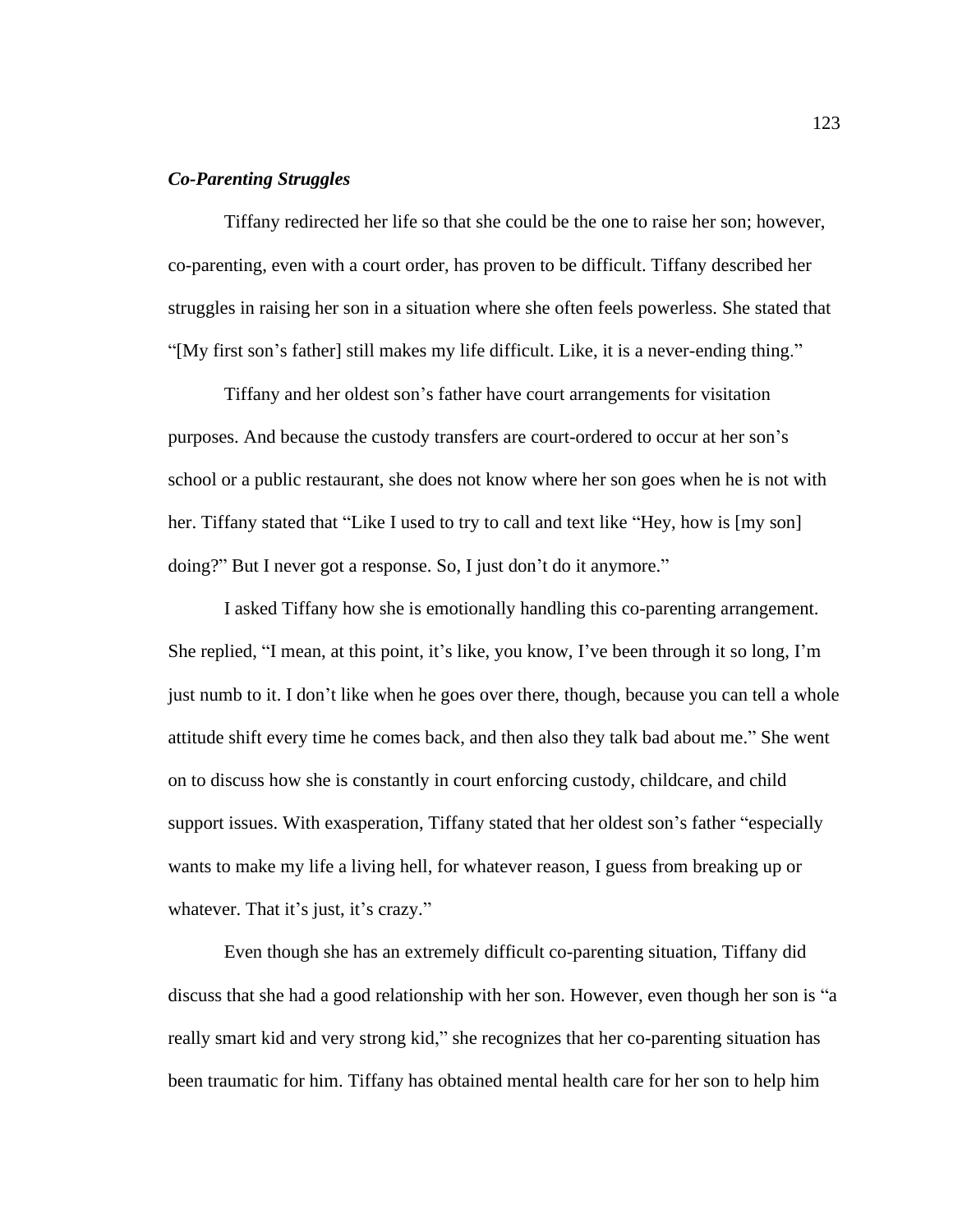work through the trauma of his father not letting him see her for eight months and his anxiety with the custody transfers.

I have him going to a therapist. I got him a therapist because all of that stuff was traumatic. Like I was the only person that he knew, you know, as far as like interacting with him—his dad really didn't pay him any attention really. I was always the one like playing with him and doing stuff with him and teaching him stuff. And then for him to be taken away like that, it was traumatic. Like the first time he had to go back to his dad's house according to the court order, he was in tears because he was like he didn't know if he would see me again. So, I have him going to a therapist, he has anxiety issues too.

### **Postsecondary Educational Attainment**

Tiffany was determined to not only raise her child herself but also get a college education. She decided to redirect her dream of attending culinary school and attend the local community college and study business. Tiffany went on to get her bachelor's degree and her MBA. When she was attaining her bachelor's degree she was experiencing an abusive relationship, and her son was taken away from her by his father. However, despite these horrific circumstances, Tiffany persevered.

### *Community College*

A week after being accepted into culinary school, Tiffany discovered she was

pregnant. Therefore, she decided to attend the local community college and redirect her

culinary dreams into raising her child and attaining a business degree.

I was sad and I was devastated. I'm not going all the way to [a different city] with a new baby. I guess I am the type of person where I look for the good in stuff. I was like, I can't do culinary, so let me just do my second love which is business. So, at that point it was too late to apply anywhere because of application deadlines.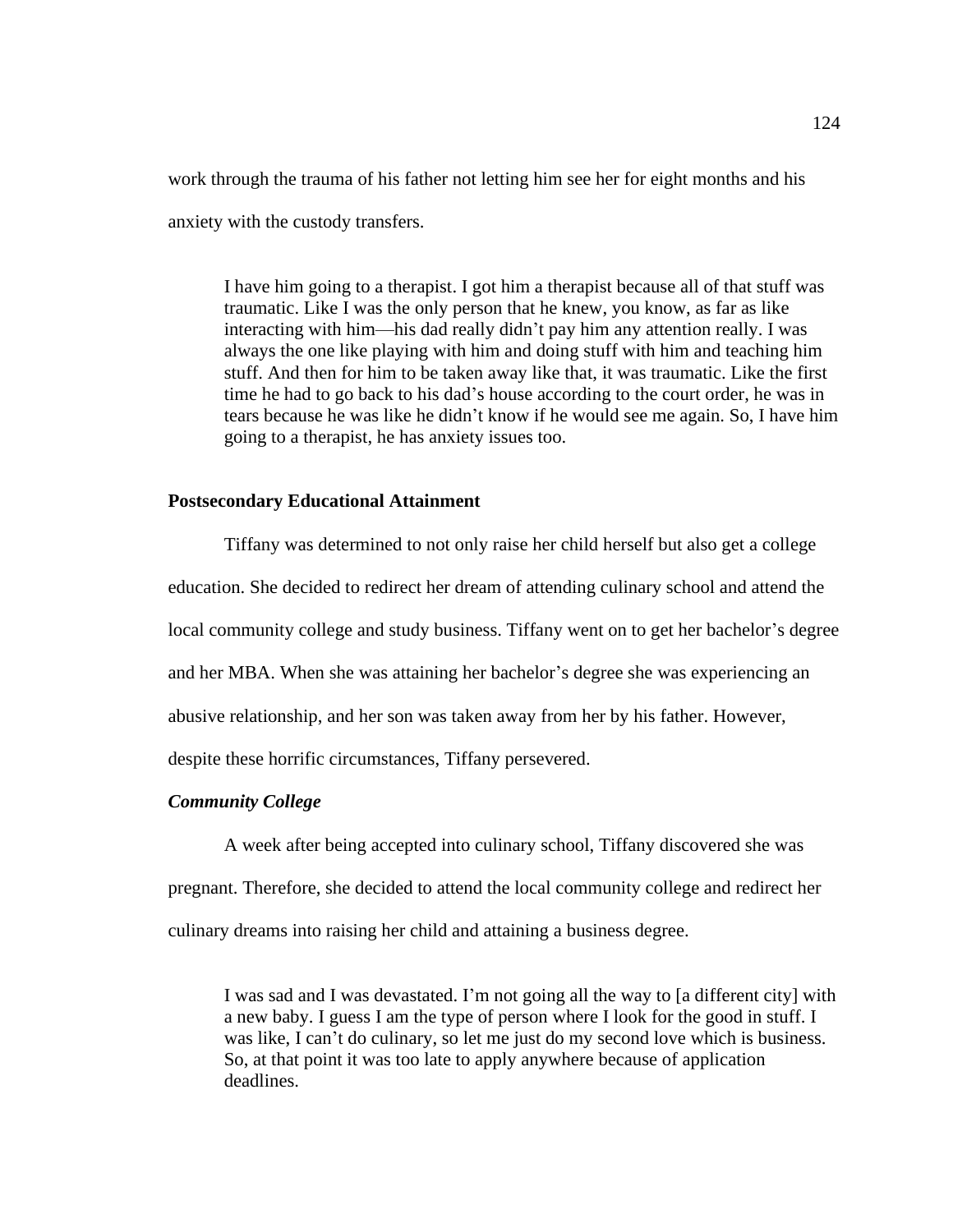So, I was like, let me just go to [the community college]. I went up there and applied. And it's funny because the lady, the admissions person, she was like, "What are you doing here?" because my GPA was really good. She's like, "Why are you here?" And I was like, "Well, you know, I decided to study business, and I'm pregnant. So, here I am."

So, when I was at [the community college], I was always online. The only thing I didn't do online was P.E.

It was great for me because, you know, I was breastfeeding, and I would do my work while he was sleeping and when he woke up, I would play with him and stuff. So, you know it taught me time management as well.

My goal was to get my associate's and then transfer to get my bachelor's because I always wanted to, eventually, like I wasn't going to stop at an associate. But at [the community college], they kept giving me the runaround. So, I eventually transferred out one credit away from an associate's because I was like I'm not staying a whole 'nother semester for one credit which is literally like a P.E., I'm like "whatever, good bye."

## *Four-Year College*

After approximately two years at the local community college, Tiffany transferred

to a four-year college and took online courses. This was also the time when her first son's

father decided to keep her son away from her.

At that point, we broke up and I moved out to my own apartment. And he decided he wanted to keep my son from me. So, I went like 8 months without seeing my son. So, during that eight months was like two semesters. And I was just failing everything because I just couldn't get my mind going. Like I was just in a really bad place at that point . . . It was horrible. It was horrible. I was in a very dark place. I was failing all my classes.

## *Master of Business Administration*

A year after graduating from the four-year college, Tiffany, now a mom of two

young boys, decided to get her Master of Business Administration (MBA) degree. It was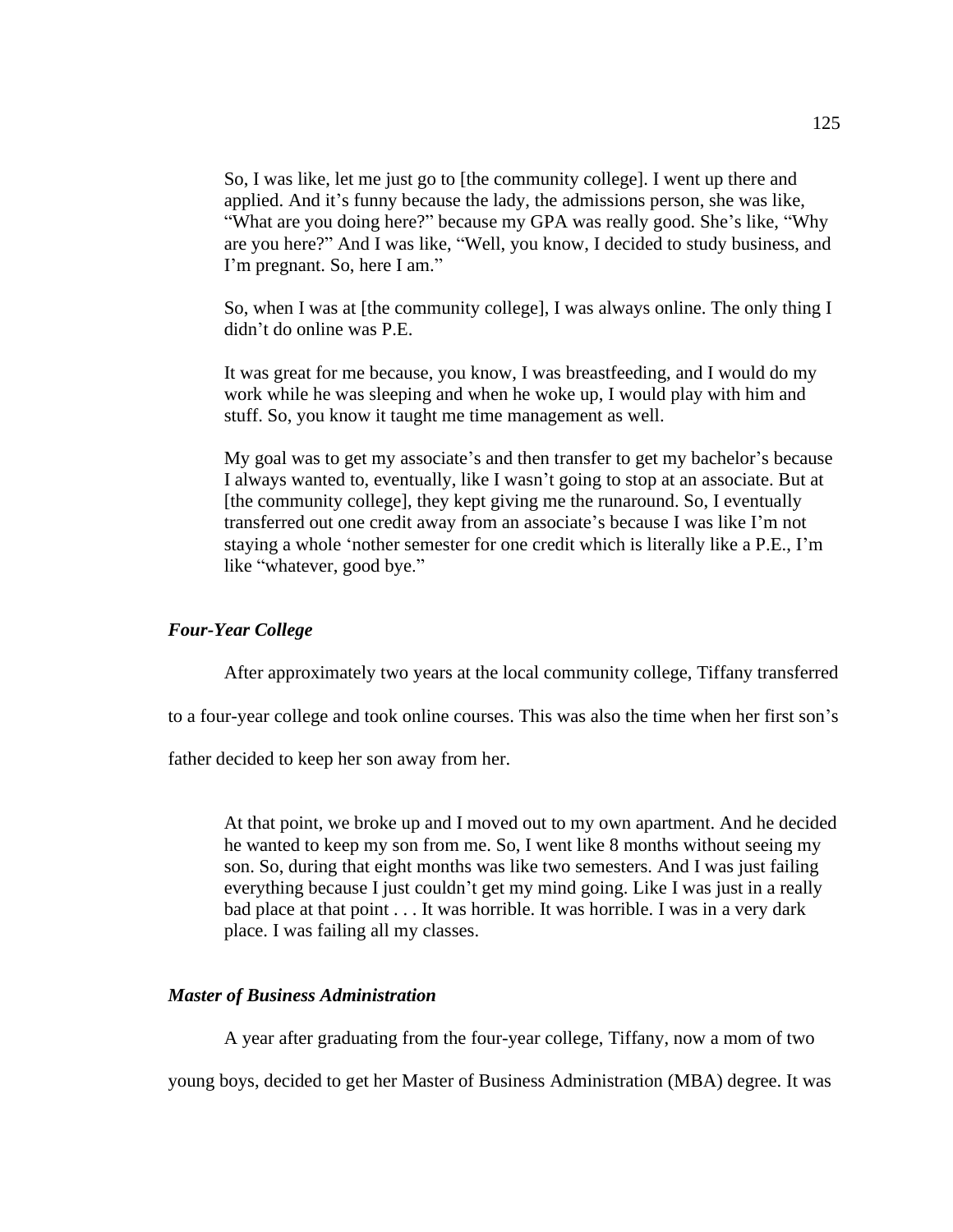important for her to go to a program that offered in-person classes so that she could have

an alternate experience to online classes

When I graduated  $\dots$  I only took a year off in between my bachelor's and my master's.

That was in the classroom. I did all of my undergraduate studies online, so I didn't have any relationships with the professors. I didn't have any relationships with my peers. So, I'm like this time I want to be in the classroom so that way I can form these relationships and build these relationships. So, I was doing it after I got off of work from 6 PM to 9:30 PM.

[My] grandparents and my mom would tag team watching [my children]. I was so grateful to have them because that's why I was able to do it.

## **Becoming a Business Owner**

Tiffany has had a lifelong passion for business, finances, and culinary arts. When

she redirected her life to focus on business and finances, she explored receiving

unemployment financial assistance while volunteering for a non-profit, simultaneously

working multiple low-paying jobs, being an executive assistant, being an executive, to

now being a business owner. She explored these various forms of employment, all while

attaining multiple higher education degrees and raising her two children.

## *Occupational Explorations*

Tiffany discussed how she worked various jobs to support herself and her children while she was in school. She described how she used government and charitable programs to provide for her family during times of struggle.

So, I worked pretty much all through school. When I was in undergrad, I did an internship at [a non-profit organization] where I was a volunteer coordinator. That was while I was getting my unemployment because I was like, since I'm getting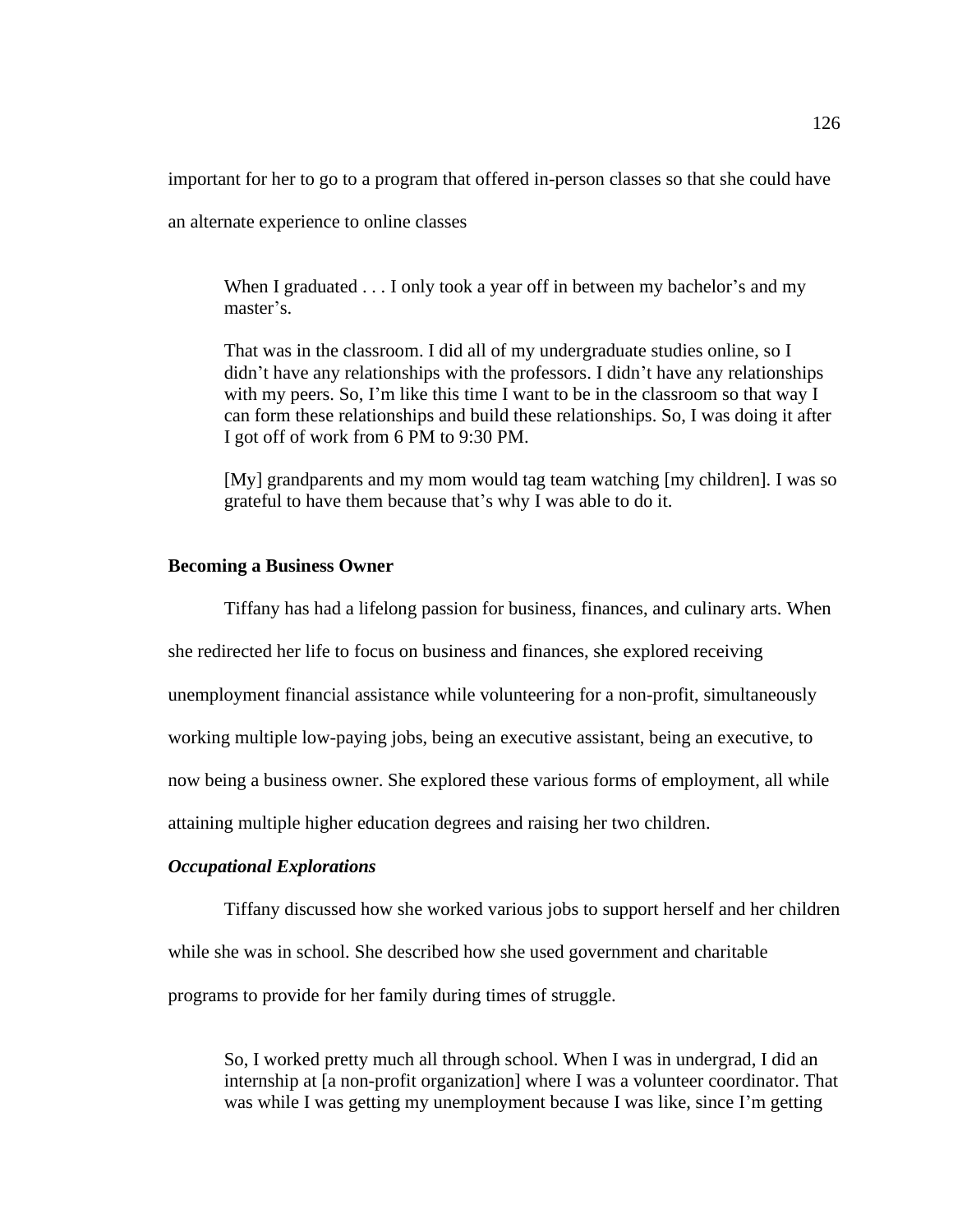unemployment let me do a lot of volunteering stuff for the community. So, I was volunteering a lot for [a non-profit organization] and that's how I got on as an intern there. Then after that I started working at thrift a store as a cashier and worked my way up there to where I was assistant manager by the time I left. I think I was [at the thrift store] for almost three years, and even during that time I was working at [another job] like as a seasonal thing. So, I was working two jobs with two kids. I think I had my youngest son at that time too.

I struggled a lot. I was using government programs. I never got Section 8 (a federally funded housing voucher). I don't know why because I applied back when I was pregnant with my oldest son I still haven't been called back. Even to this day I still haven't gotten a phone call. But, you know, just using like food stamps, WIC. Toys for Tots, like one year I had to do that because I didn't have any money. I was using my student loan checks and my tax refund checks to pay up our rent just so we can have a place to stay. Then I just figured out everything else after that.

Tiffany had the goal of being an executive assistant. Upon attaining her

bachelor's degree, she found employment in an office setting. However, when Tiffany

attained the role of being an assistant, she decided that was not the role she wanted.

Tiffany decided she wanted to be the executive.

I worked at the thrift store [for almost three years], that's when I graduated with my bachelor's. And at that point, I got a job at an office. I call it a glorified receptionist because I was a receptionist, but I was doing a lot of different other things. I was practically one of the assistant project managers, but at the front desk. That's pretty much what it was. All throughout undergrad, I was like, "Oh, I want to be an administrative assistant and work my way up to executive assistant. That's what I want my corporate experience to be. I just want to be like a CEO's right-hand girl like that was my whole thing.

I got that first role [as an executive assistant], and I was like, this can't be life. I was like this is not for me. So, then I saw the HR (Human Resources) lady. And I was like, "Oh, I like what she's doing." I started asking her questions and she was giving me some tips and things I needed to do. So, then I was able to get a job as a payroll and HR assistant. And then with that position, I stayed and worked my way up to HR specialist. And then, when I left there, I got a job as HR BP (Human Resources Business Partner), which is like a step below [Business Partner], so it's like director level.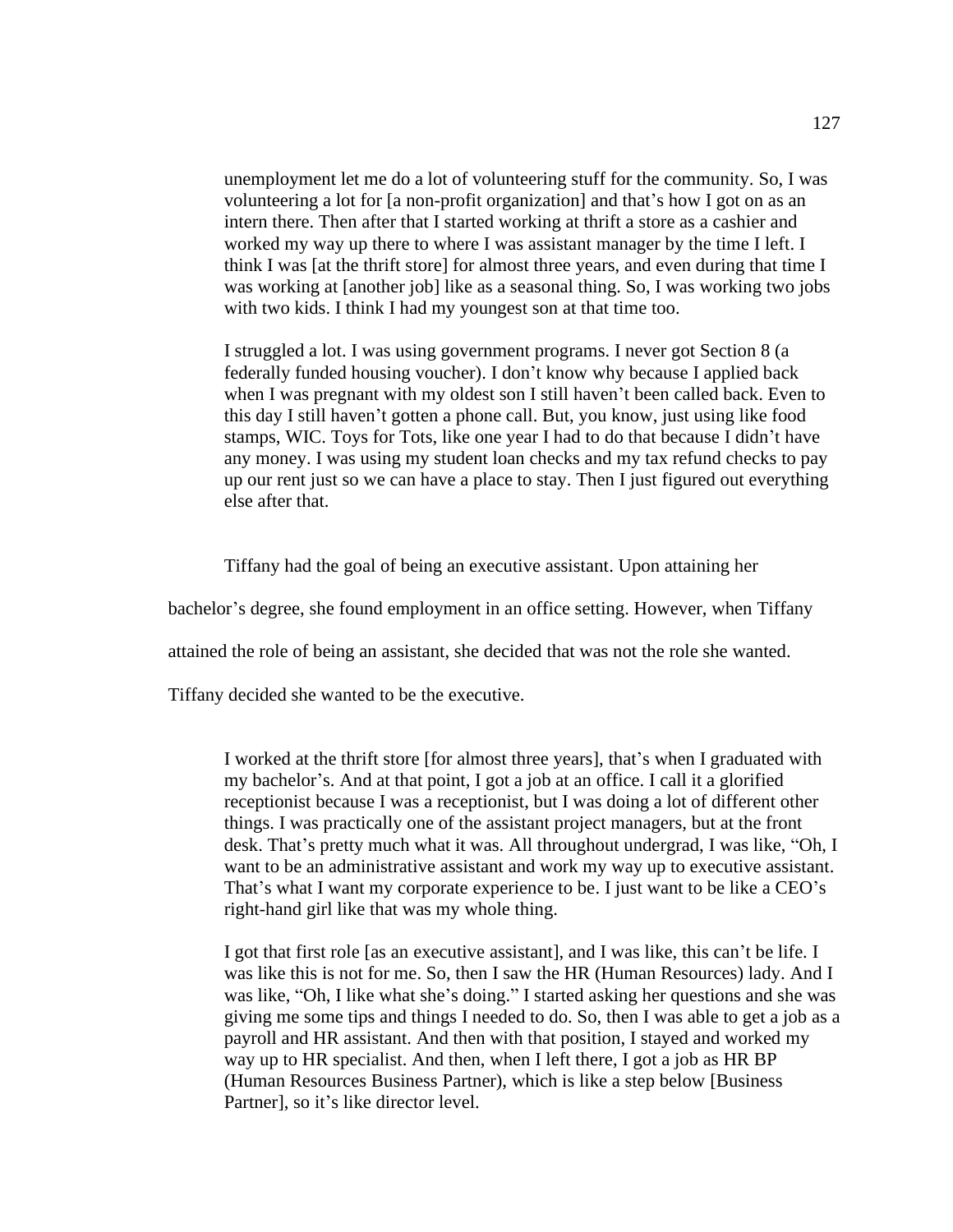I asked Tiffany what happened that changed her perception of herself as an

executive assistant to an executive.

I think it was like once I got into corporate, and I saw how people respected me and respected my opinion. I was like a leader without being a manager, like I was leading people. And I guess that just rose my confidence. I was negotiating raises and titles and all this stuff and then probably also just being in the MBA program, probably helped with that mind shift too.

# *Taking an Entrepreneurial Leap*

After achieving an executive-level position, Tiffany started to reflect on her true

interest: personal finance.

I worked [as a corporate executive] for some time. And then I was like, Tiffany, you know you have more money magazines, than you have HR magazines. During that time I was in that position, I had started my [finance] blog. That was December 2017. And so, I would go to my day job and then I would go home and write on my blog or read about money. I've always had a fascination with personal finance.

After determining that her real passion was personal finance, Tiffany decided to

quit her corporate job and start her own business as a personal finance blogger and

consultant. Tiffany described how she had the support of her family in her entrepreneurial

endeavor.

Yeah, so they've been very supportive, especially when they see me trying to do something because I'm always trying to do something. When I quit my job for instance. My grandma's like, "If you ever need any help, just let us know. It's not like you're just sitting on your butt not doing anything." They know how I am. I'm not the type, like I don't ask for help. I don't. Like I always find a way to make things work.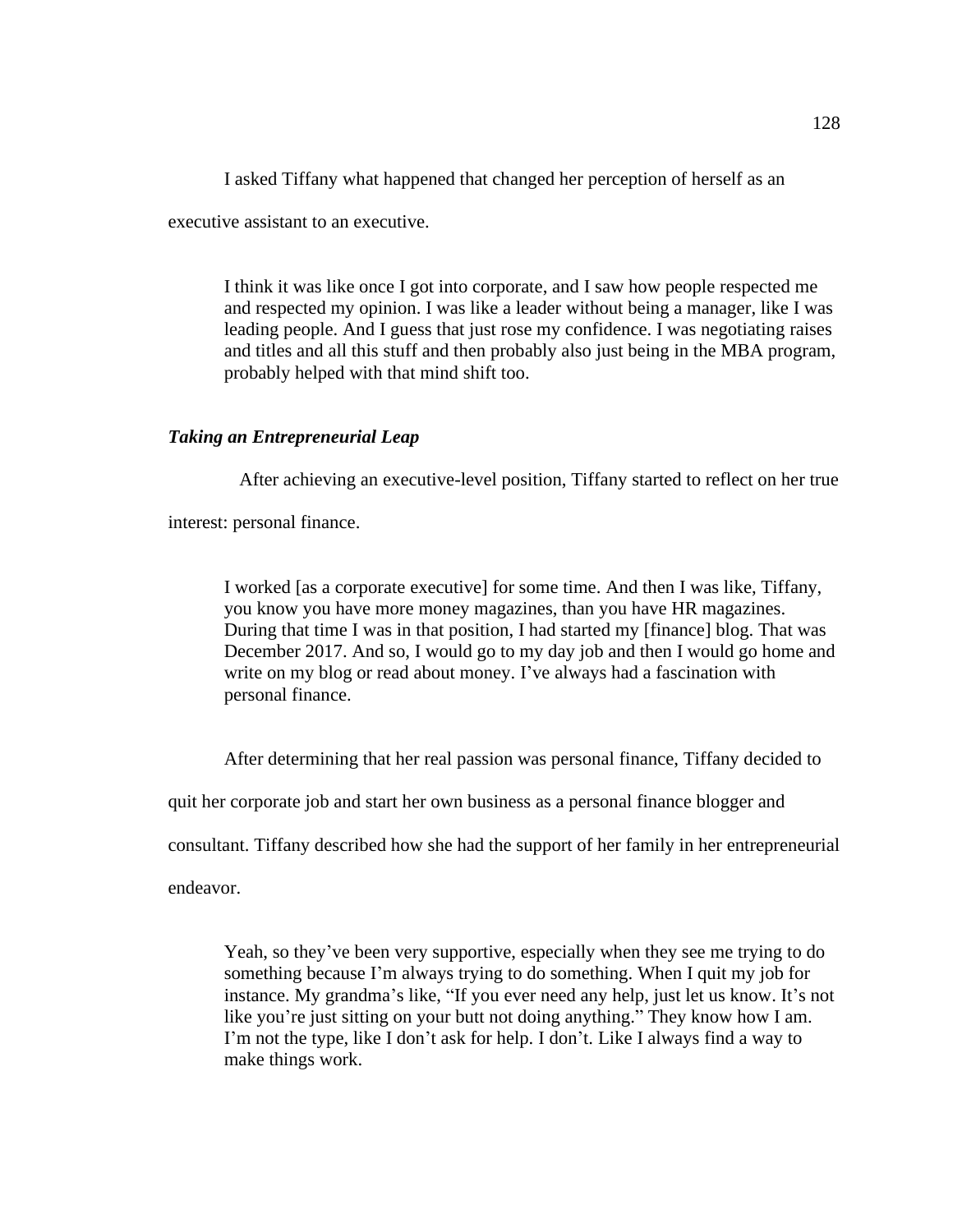However, her most recent boyfriend was not in favor of her quitting her job and becoming an entrepreneur. Tiffany ended the relationship, stating, "I made the decision [to break-up] because he was just very negative and controlling and just didn't want me to go higher."

### *The Sky's the Limit*

After hearing of Tiffany's journey of being a teen mom, attaining multiple academic degrees, leaving abusive relationships, and becoming an entrepreneur, I asked her how being a teen mom affects how she presents herself to others.

I don't think it does. Like, even when I was younger, I was always comfortable. But um, yeah, it never really bothered me to begin with. You know, society in general, you know, has this stigma like**,** "Oh, you're a teen mom, you're probably not gonna do much of anything." And I guess maybe part of it is me wanting to prove people wrong. So, I'm just like super overachiever at this point. But it's also so I can be an example to [others who are experiencing or have experienced teen pregnancy and parenting]. It's like, you don't have to settle for the status quo just because you have a child, like, sky's the limit.

#### **Brooke**

Brooke is a young woman in her late teens. She has a quiet confidence and is actively navigating what it means to be a legal adult, how to parent a toddler, and how to cope with mental health struggles. Brooke's teen pregnancy and parenting experiences began approximately two years ago at the time of this interview, and thus, are recent. Before her pregnancy, Brooke had recently been expelled from school at the beginning of her senior year. She was planning to live a "reckless life," but then she discovered she was pregnant.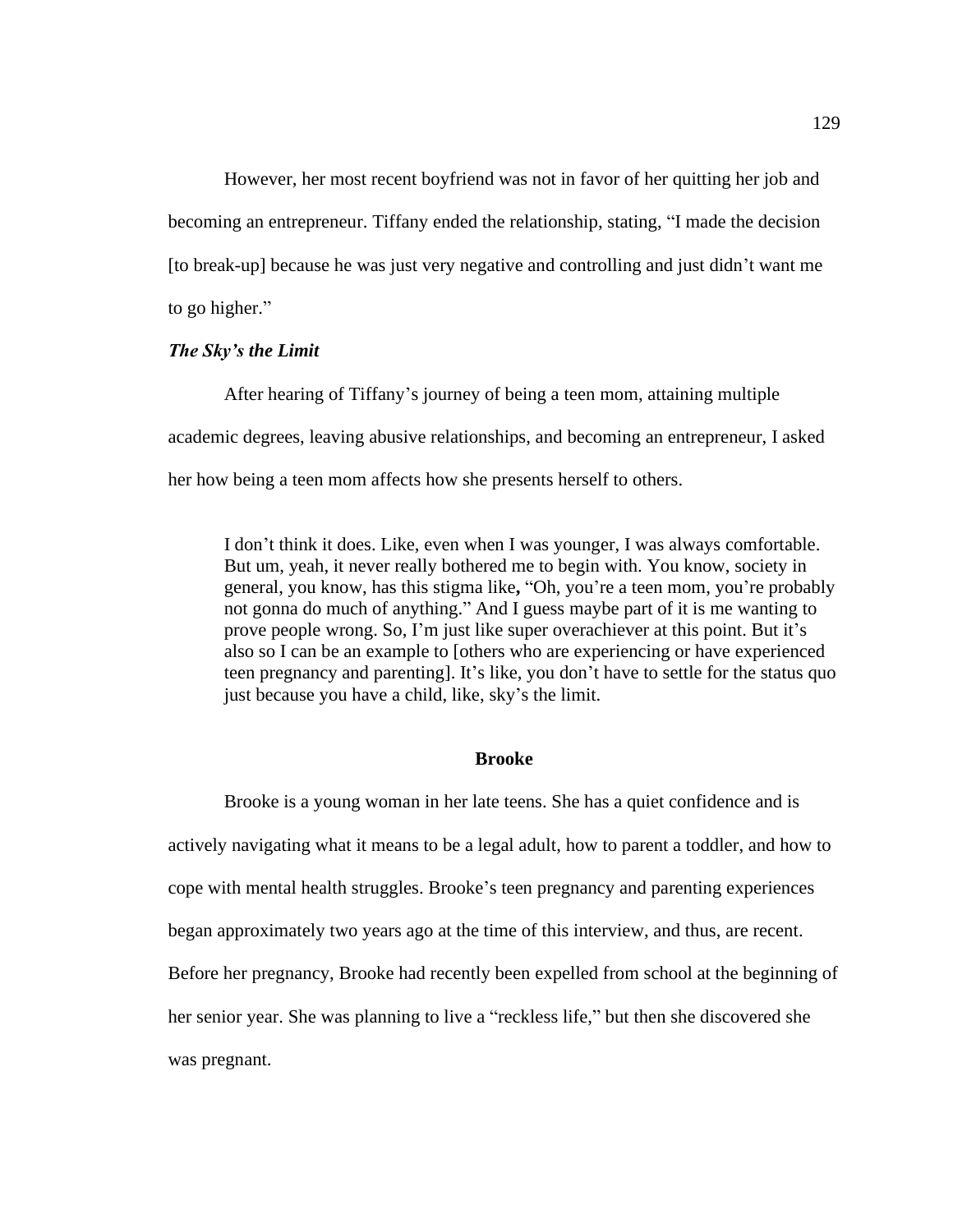Brooke's story is one of being determined to succeed to be a role model to her son. Brooke has big dreams for her son, and she feels that the best way for him to accomplish his goals in life is to model goal accomplishment. The first goal that she was determined to accomplish was graduating high school. This interview chronicles her journey of becoming a fiercely determined young mother.

### **Discovering She Was Pregnant**

Brooke found out she was pregnant days before her 17th birthday. What she initially thought were allergy symptoms were actually pregnancy symptoms. Brooke described how she felt a mixture of fear and disbelief when she discovered that she was pregnant.

I was really scared and I was really emotional. I remember I didn't go to the doctor because I thought I was pregnant. I went to the doctor because I thought I had allergies. I was like, "Is nausea a part of allergies?" And they just looked at me like I was crazy. So, I was like, "Well, could you pregnancy test me?" And then they came out, and my like pediatrician doctor told me, "You're pregnant." And he was like typing, he wasn't even looking at me. He was like, "I'm gonna prescribe you some allergy medicine. I'm gonna send you to an OB-GYN because we don't accept pregnant patients." [Brooke made a confused face indicating her confusion at the doctor's statement]. I was like what is this. So, I am freaking out.

I told my dad first since he had drove me to my appointment and I remember coming out and he was like what's wrong with you, and I was like "they say I'm pregnant." He was like maybe they got it wrong. And I was like, yeah, and I was really like in denial. I was like, yeah they just got it wrong, and I rode all the way home. I told my grandma that they said I was pregnant, but my dad said, you know, they might have got it wrong. And she was like doctors don't usually get stuff like that wrong. She was like they could have. But I was like, take me to the [medical facility for women] because for some reason I just felt like [the medical facility for women] was going to be more smarter than the test at my pediatrician.

As Brooke requested, her grandmother took her to get a second pregnancy test. She discovered that she was three weeks pregnant.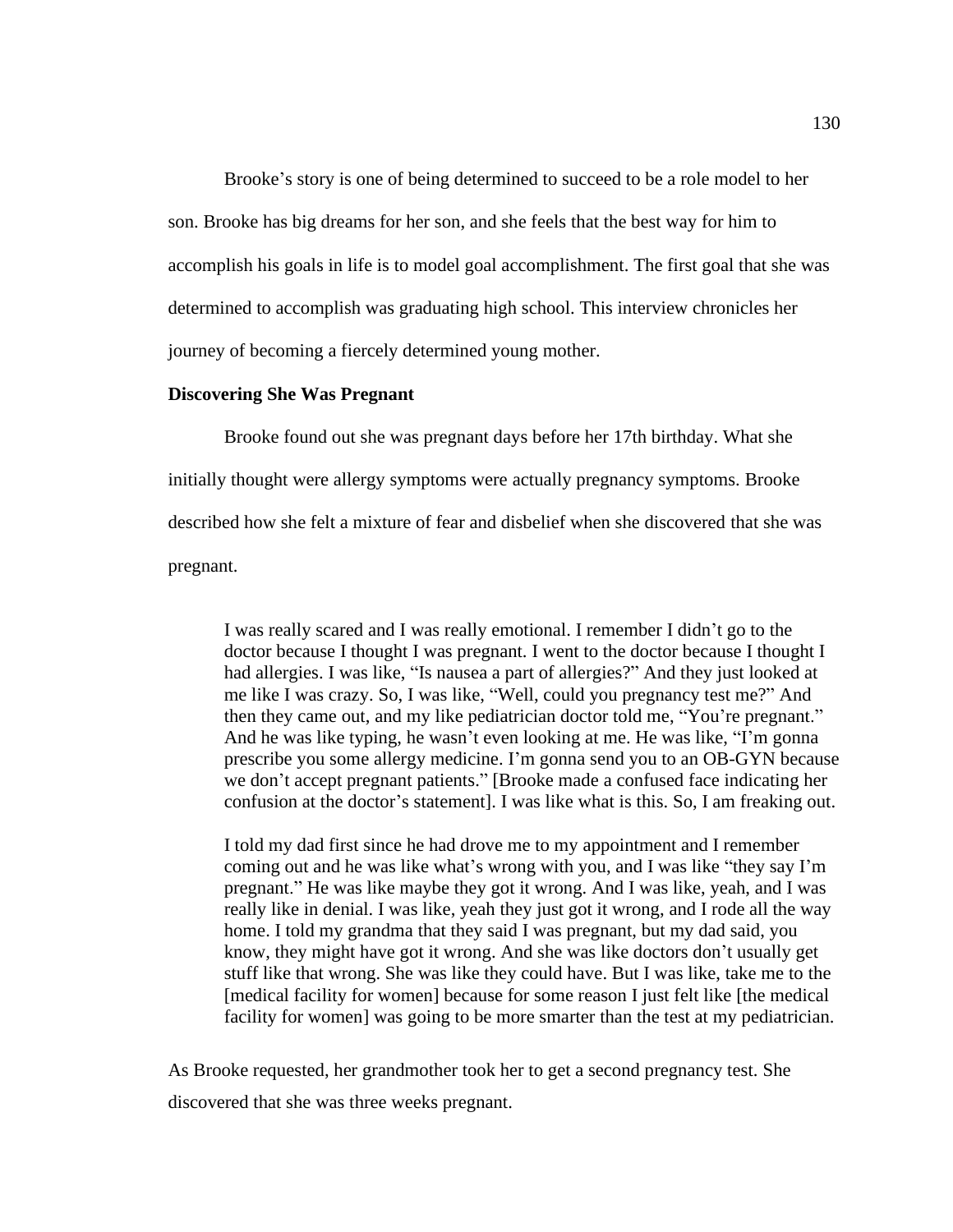So, I went up there and the clinic was starting to close. I was telling her like I need y'all to take this test and she was like, it's the same test but we can, we can take another one. I don't know what type of face I had made because she was like "It's alright, we will take one real fast." And I said, "OK." And we went back there.

And she came back, she came back [very] fast. So that's how I know it had to just be like, drop positive, cause she kind of went there and she typed up that confirmation of pregnancy. When I saw that piece of paper and it had my name, date of birth, the date, tested positive, estimated due date, when I saw that on that paper, I folded it up, I walked out, and when I got them double doors, I hit the floor like, like boohoo heaving crying. And they came out and they were like, "Ma'am please come back in, it's really hot out here, and it's okay." I was heaving like, "How am I going to tell my mother?"

They just told me you know to breathe and it will be okay and that, you know, I will tell her when it's the right time and she's not gonna hate me, stuff like that. They were talking to me. They were just trying to keep me calm cuz I think I was low key about to hyperventilate.

I was only three weeks pregnant. I was really early and I was like, what in the world. I didn't know what to do with myself. I really didn't.

### *Telling Her Mother*

Brooke feared telling her mother because her mother believed she was on a long-

term birth control method, an intrauterine device (IUD). Brooke described how her

mother made her get an IUD at 14.

[My mom] found out that I had sex and she was like, "You need to have it right now." She told me to get [an IUD] because it would guarantee I wouldn't have a baby until I was out of her house, which was 5 years.

However, Brooke did not like the IUD. She stated that "it was making my periods bad, it

was giving me headaches. I can't stand that thing." When Brooke turned 16, she was

considered an adult at the medical facility and could have the IUD removed without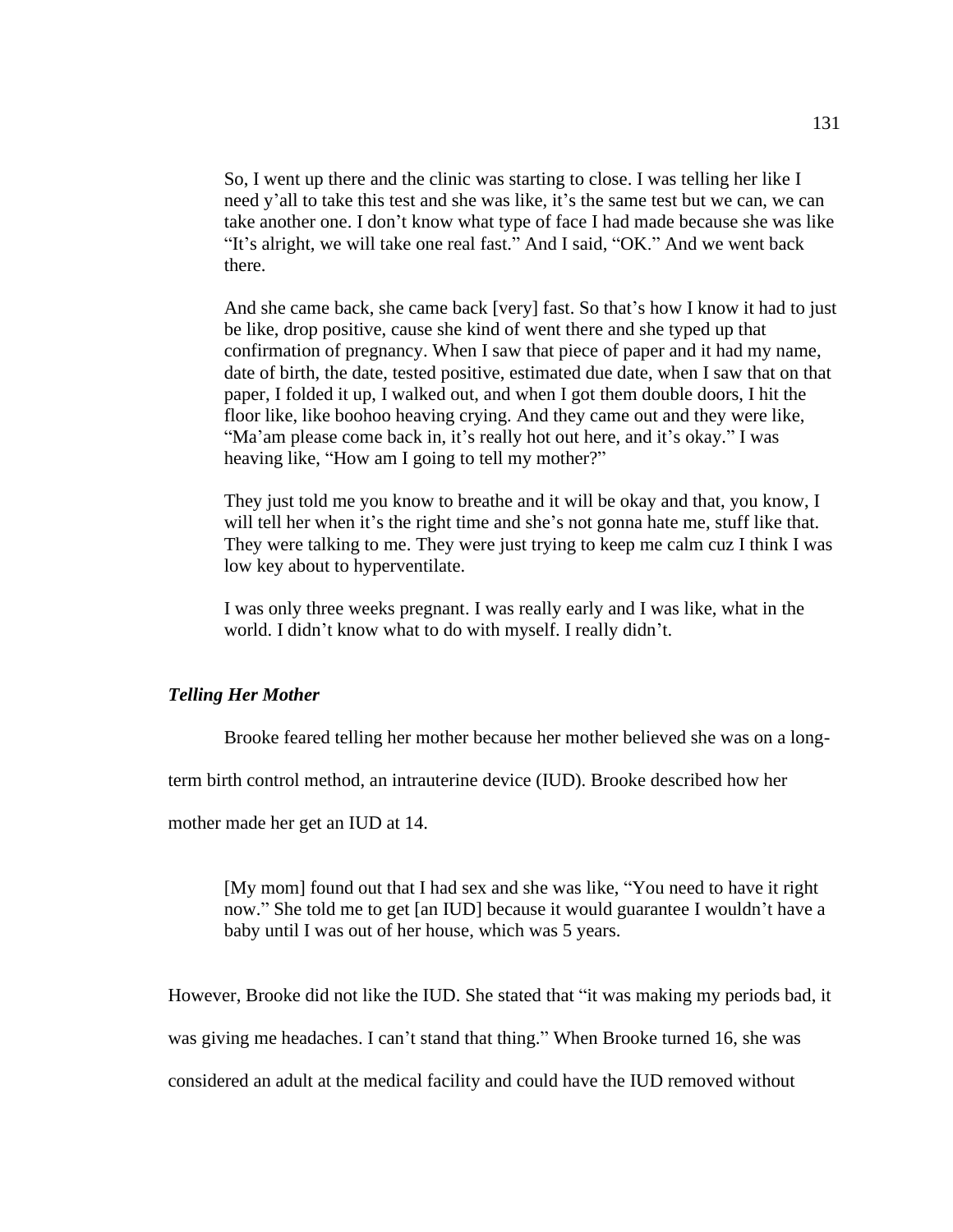informing her mother. Therefore, she scheduled an appointment and had her IUD

removed at 16 without her mother's knowledge.

After Brooke got the second confirmation of her pregnancy from the medical

facility for women, she met her mother for an orthodontist appointment. At the

appointment, she handed her mother the confirmation of pregnancy paper. Even though

her mother was initially in denial, she accepted that Brooke was going to be a mother.

I think all of us was just in denial. After leaving the orthodontist, we stopped at a store to get some snacks, and literally, the OB/GYN was calling [my mother's phone] to make my appointment.

I was like, "Oh my god," and she's like, "I'm gonna hand this to her because since she's grown now." I was like, "Oh junk, oh my god," and I was like, "So, Mom," and she's like "Oh, so, you are just going to be a mother. You're gonna be a mom." And she ended up getting some shoes for my birthday. She's like, "You gonna need them, so I'm gonna buy them for you." So, [the shoes] did come in clutch, my feet did grow.

### **Discipline Issues at an Alternative School**

Brooke detailed her experiences with an alternative day school specializing in psychiatric care, which occurred weeks before discovering she was pregnant. Brooke has struggled profoundly with her mental health. She had been hospitalized for psychiatric issues before her pregnancy and was hospitalized for psychiatric issues three times during her pregnancy. She does not give the actual source of her mental health struggles, but throughout the interview, she alluded that they stem from traumatic events in her life.

Brooke had been in a long-term psychiatric hospital for seven months. About two weeks after she left the long-term psychiatric hospital, she started attending a day school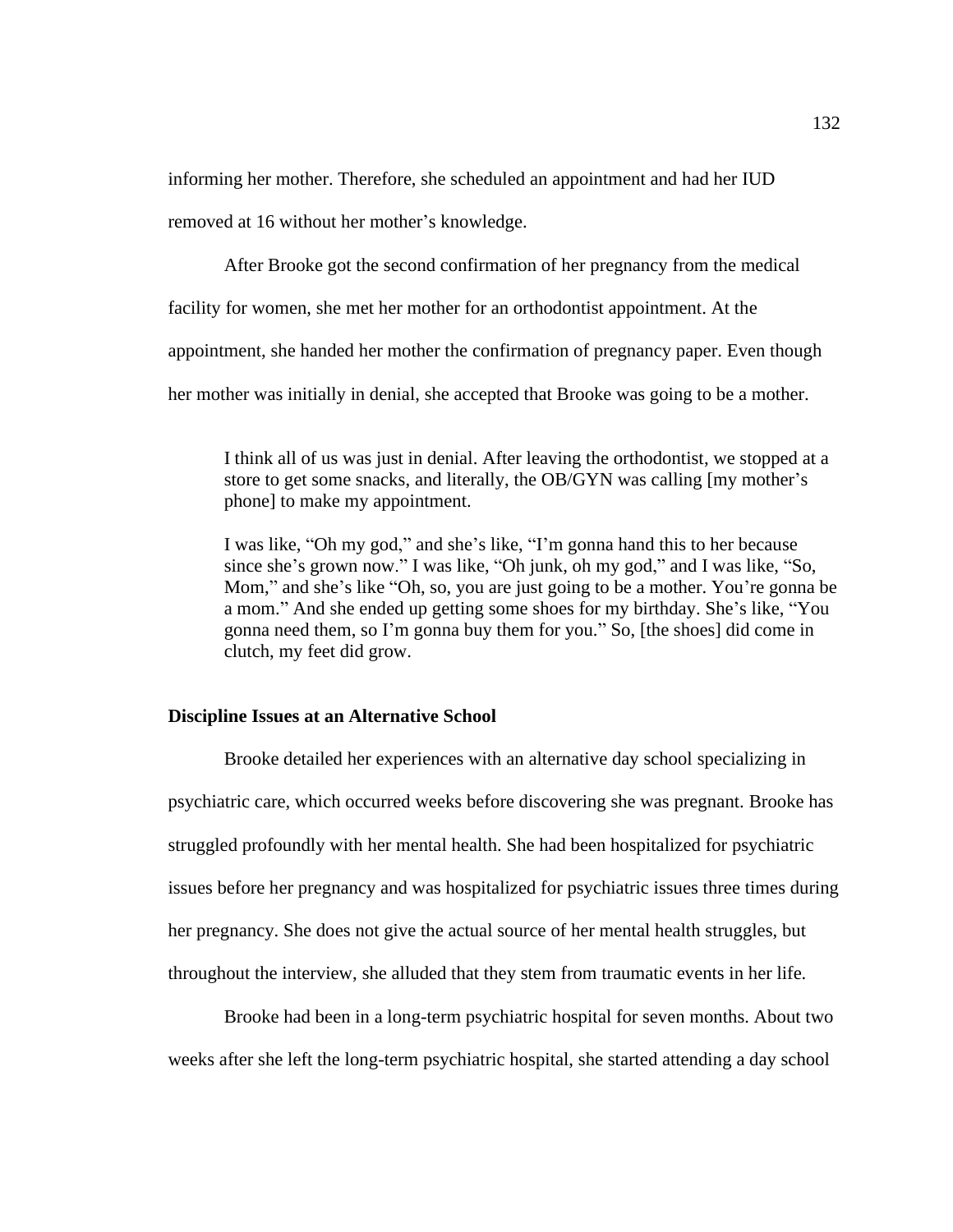specializing in psychiatric care. Brooke noted that a regular public school was not

deemed to be a good fit because

I hate school, it gave me really bad anxiety. It was a lot of people. Also, I think that I have some type of learning disability, and nobody like helped me. Nobody went through the process of getting me an IEP or a 504 (specialized educational plans). [The school-based personnel] knew I was having issues because I was like, in and out of hospitals. They were like, "Oh well."

However, Brooke was expelled from that school due to her cell phone use. She

had used her phone twice; the first time was to contact a classmate's mom about

attending a birthday party, the second time was to order a pizza. Brooke described how

ordering a pizza quickly escalated to a situation that led to her being expelled.

Once I ordered the pizza, they were like you obviously don't need your phone because you done ordered a pizza, and you done texted this girl. So, they were like demanding my phone, and once that happened, I pushed the desk. Well, it wasn't like it was immediate, it was like, "No, you're not getting my phone. You're not getting my phone." Once they took it. I stormed out, push the desk, went in the bathroom and calmed myself down. I did what I had to do and then came back out. And then I stayed [at school] for the rest of the day. Well, actually, they were going to send me home and I was like, I want to stay. And then they let me stay for the rest of the day and then they called my parents and said I could not come back.

Brooke shared her thoughts about how the school treated her.

I was like, so this is a school for people with mental health, I push a desk, and all of a sudden, I'm kicked out. I was like, well what mental health training do y'all have because apparently none. Y'all try to take my phone and accuse me of doing all this stuff. And I didn't really do nothing. I was like y'all are crazy, y'all are crazier than me. So, like, this is too much.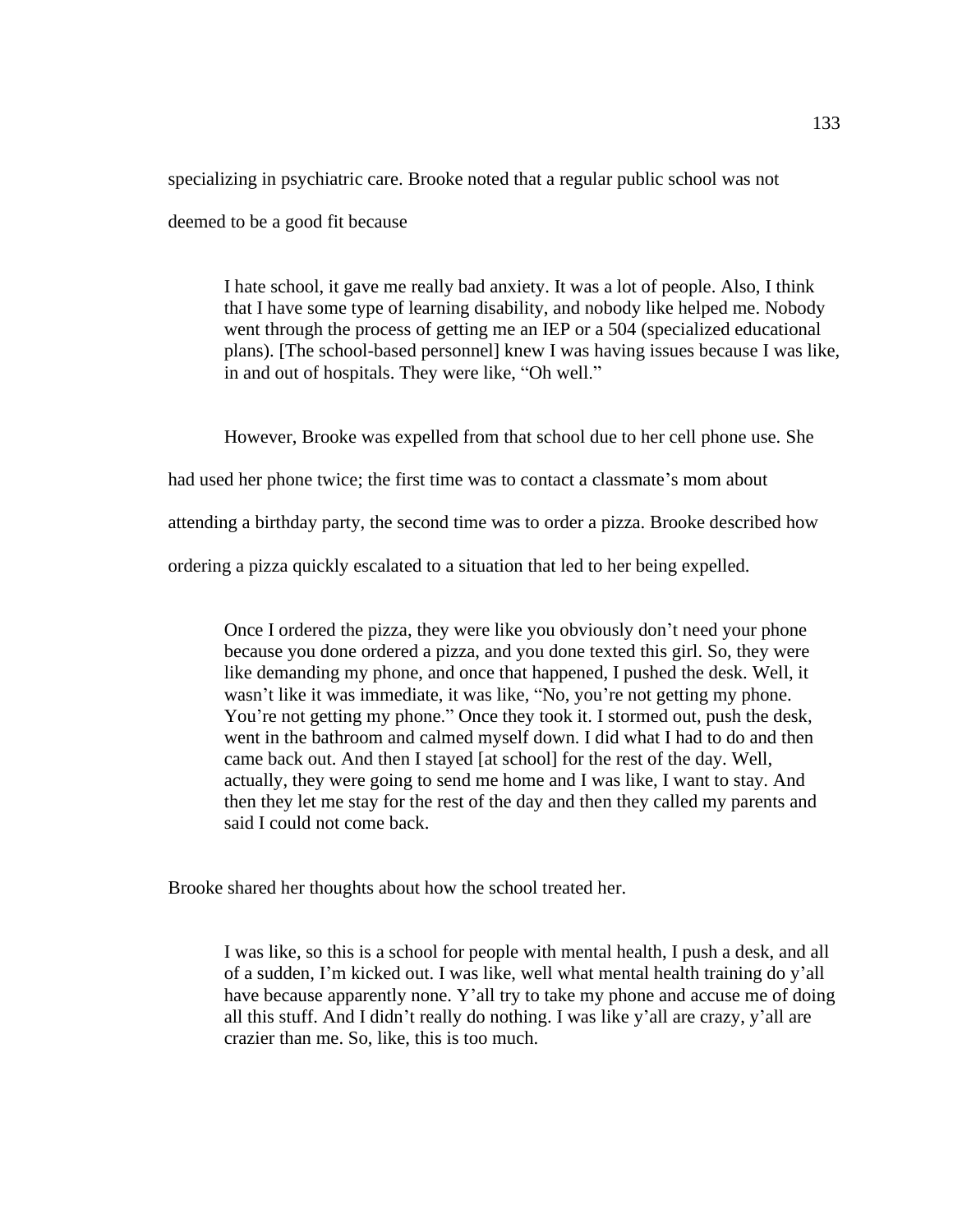I asked Brooke if the school had given her an alternative place to go after she was expelled. Brooke replied, "No, they didn't say none of that." She noted that she had been planning to drop out before she was expelled. I asked Brooke what she had planned to do since she was planning to drop out of school.

I was about to live a reckless life. I really was. My mom was like I wasn't gonna have nowhere to stay because if I'm not going to school, I'm not gonna have nowhere to stay.

So, I was like Imma just house hop and chill out and do whatever I want to do. So, I'm kind of glad. I'm really glad my son came. Because he made me feel like hold up pause, that's it, I can't live the life of house hopping and just roaming, which is what I was going to do.

Like I used to run away so much like just walking around. And I would be gone for days, and I would be perfectly fine. But now that I'm older, you know, I realize that's really unsafe. But I was going to do that. I was just gonna wing it.

#### **Interactions With Postsecondary School-Based Personnel**

As soon as she found out she would be a mother, Brooke was determined to go

back to school and graduate. Brooke overcame many obstacles to graduate, but she

persevered.

#### *Setting an Example*

Brooke described how the fear of nearly losing her baby made her decide to forgo

living a "reckless life" and to become a high school graduate.

[I decided to graduate from high school] like as soon as I found out I was pregnant. I still didn't really believe [I was pregnant]. The day after my birthday, I had started spotting, and I freaked out. I mean, I freaked out. And so, it was late [at night] and I was like, we're going to [the medical facility for women] right now. And I saw that ultrasound and he looked like a kidney bean. I was like, "That little kidney bean is a baby"?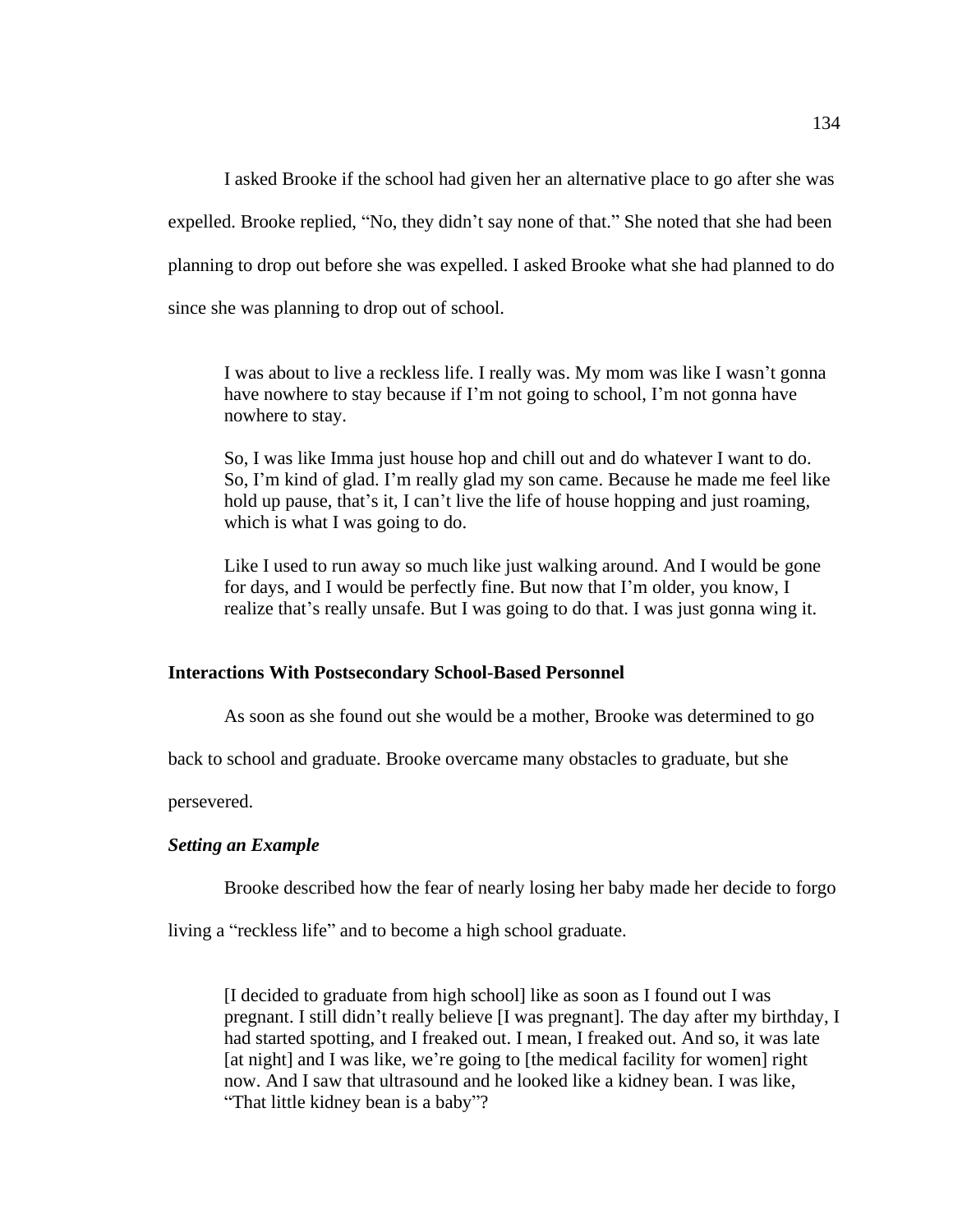I was like that's my baby. I was like for real, I'm going to do this. So, I had made up my mind that I can't be homeless and pregnant. I needed to [graduate]. Because both my parents graduated [high school]. So, it's like I gotta do at least that. Because I would want [my child] to graduate high school. Yeah, that's what I was thinking in my head. Yeah, I got to do this.

## *Enrolling in School*

Brooke described her experience enrolling as a senior in a traditional public high

school a few weeks after the fall semester had started. However, it was still early in the

semester.

Oh, it was easy. I just went up there, like it was literally the day or two after and I found out I was pregnant. I went up there. Cuz, my momma, we was talking about it and she was like "Oh you're pregnant now, I will kick you out. You are not gonna sit in my house and not go to school." She was like "Is that what you want for your future and your child?" I was like "No." She was like "So are you going to go to school?" And I was like "Okay." And I just went up there and filled out my paperwork inside my school district and I was able to start. I started the day before my 17th birthday, which was four days after I found out I was pregnant.

# *Interactions With Teachers*

Brooke described how her teachers were supportive and accommodating of her

needs throughout her pregnancy.

I was getting sick like a lot. It was just all the time. I would get nauseous, certain smells was like irritating. I [would] sometimes, very rarely, throw up. It was more like I would just gag. It was so irksome, but it wasn't that bad, I guess I let my teachers know, just upfront, because I was like I'm already gonna grow and stuff.

I mean there was one time it was really hot in the school because they had, I don't know I think it was like, they didn't want to turn the heat off because, you know, our weather, once they turn the heat off and turn the air on, they gotta keep it on. And I think they didn't turn the heat off or something and it was like, extremely hot. I was like "I'm gonna pass out in school." I had to go sit in the office by a fan and do my work.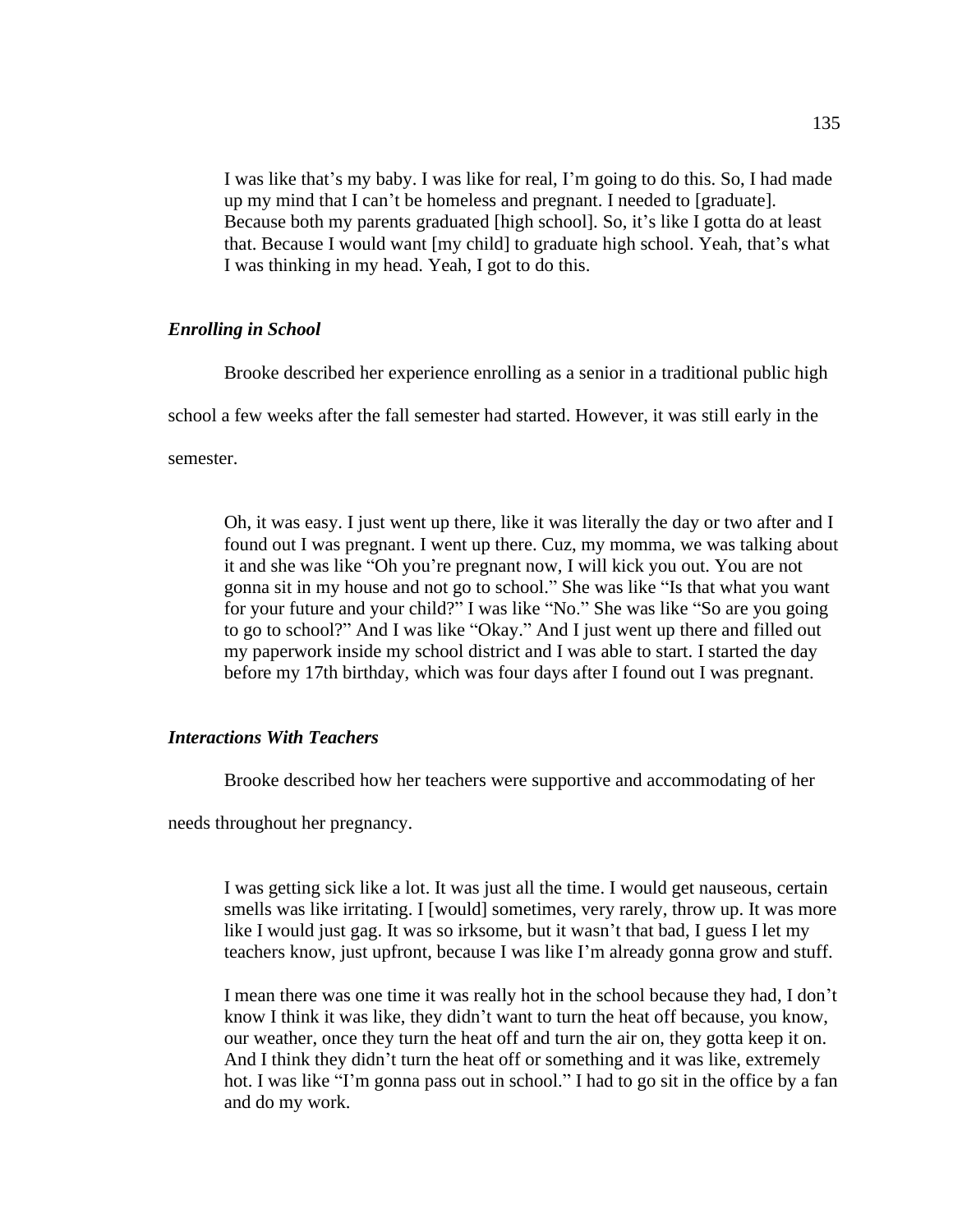And there was a teacher, I told her I would be tired because I don't think I was eating enough because school lunch is nasty. She would bring me like little snacks and stuff or a little plate or something, because I was like, I am, I feel like famished all the time. She saw that I was, like, struggling to stay awake and have energy.

Brooke described how, during her second trimester, she had an interaction with a

teacher that made her uncomfortable. The teacher noticed how Brooke was coming to

school regularly during her pregnancy. Therefore, the teacher approached Brooke and

another student who was also pregnant and asked Brooke to encourage the other student

to come to school more regularly. Brooke described this as a negative experience.

I had a negative experience. Like a teacher, she tried to call me out in the hallway with some random girl. [The teacher stated] "You know you are openly expecting and you come to school and, you know, you do your work. I was hoping that you could help her out or be encouraging her to come to school."

I mean, even though [the teacher] was okay, but it's just like, that's absurd trying to, like, talk to somebody else, be their cheerleader. It would be different if like I knew [the other student]. I didn't know that girl.

It was just like I can't make her want to come to school. And I don't know her. I don't even like coming to school. It's like, either you make that decision for yourself or you not gonna come. And I don't know her situation.

Brooke noted how in her mind, she wanted to tell the teacher no, but reluctantly agreed to

encourage the other student.

I was like, "No, because I don't want to be here." That's what I told [the teacher]. I told her, like, I mean I think I had originally, in front of the teacher, I think I nodded my head or kind of was like "Okay."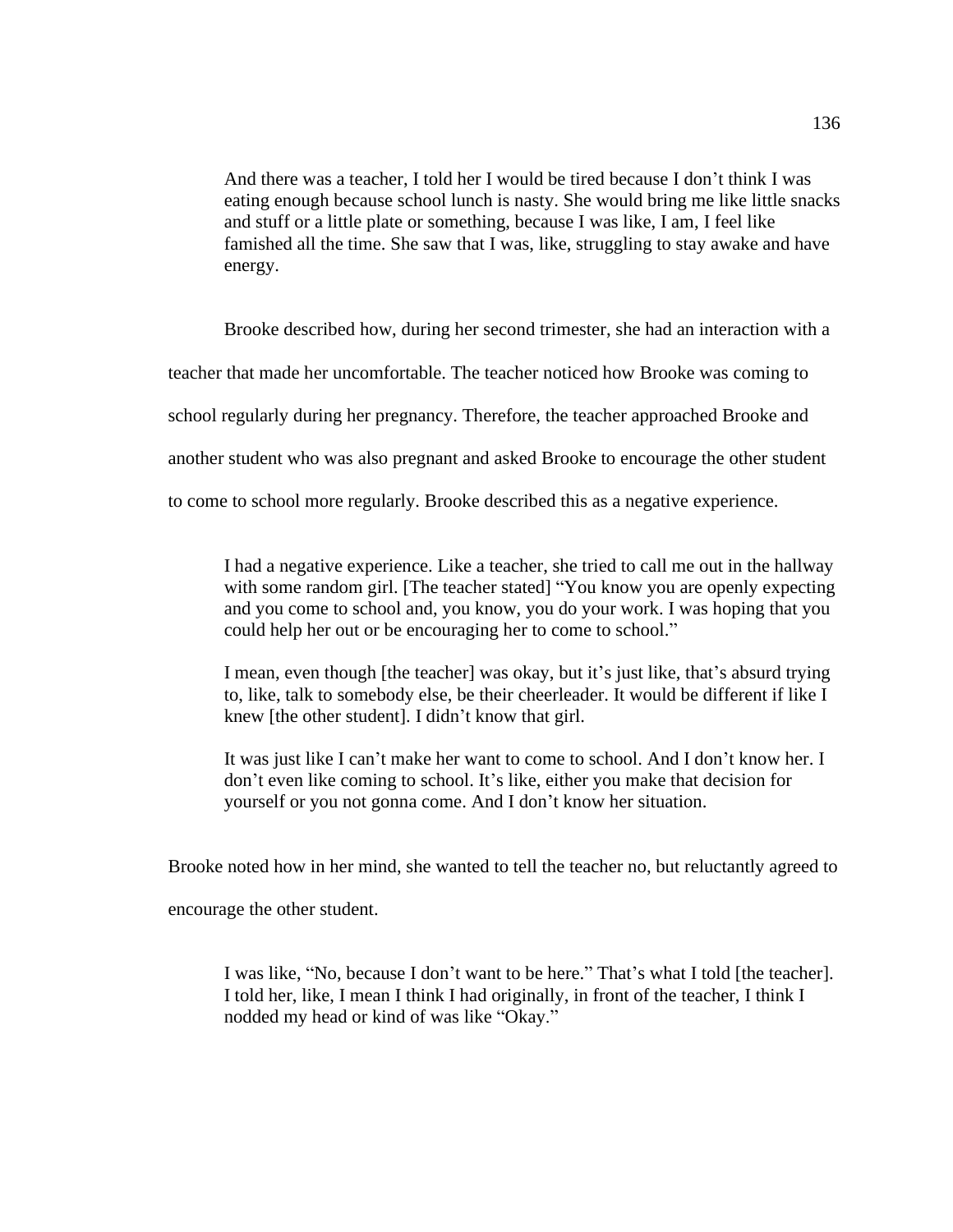# *Interactions With the School Nurse*

Brooke described how the school nurse would monitor students who were pregnant at the school. She stated that "[the school nurse] would monitor my blood pressure and see how I am doing." I asked Brooke what made the nurse decide to monitor her. She replied, "I think she does it with all pregnant people because, I guess, to just make sure that they are ok. I'm not exactly sure, but I didn't mind it. I was like, 'Okay.'"

Brooke also noted that the school nurse connected her with a community-based non-profit organization specializing in serving pregnant and parenting teens. She stated, "The nurse gave me the paper. And she was like, 'call them.' And I was like, 'Okay.'

And I called them."

# *Interactions With Guidance Counselors*

Brooke discussed how the guidance counselors supported her needs during

pregnancy and her quest to graduate.

Guidance counselors were really good, like, all my teachers had the note. So, if I ever need to go to the bathroom, I didn't have to ask. I just go to the bathroom because they legally can't say no. So, they will just allow you to go to the bathroom. And, of course, you don't overuse it. They were cool with me going to the bathroom and going to nurses anytime I needed to.

[The guidance counselors] were really good. Like, because some of my teachers, it would be like a delay in getting my work and stuff because I would miss class for appointments. And [the guidance counselors] made sure to, like, get on them and be, like, "Hey, she needs her work."

[The guidance counselors] were always supportive of my mental health as well, like, checking in on me.

And they were a big help with my senior project, like, telling me about Saturday school, and like, making sure teachers, like, if I needed extra class time, that they could try to work on maybe staying after with me, and stuff like that.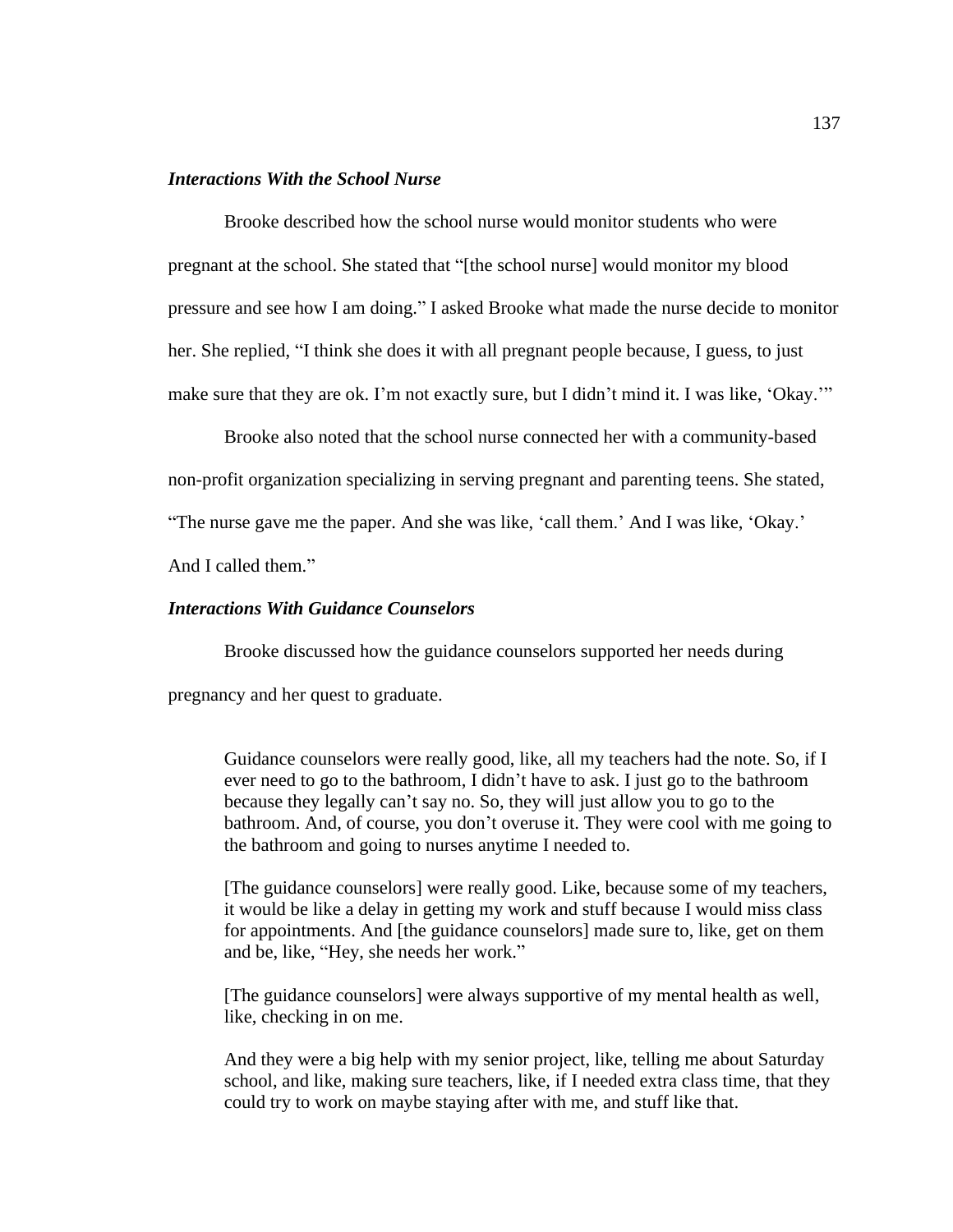I asked Brooke to tell me about Saturday school.

Saturday school, it gives you, like, if you have absences and tardies, [a way] to make them back up. You go to [one] Saturday school and it counts as three [days]. So, I went to Saturday school a whole lot.

Brooke noted how Saturday school was "a few hours" and that it would make up three days. She noted that she went to Saturday school a lot. Brooke stated that "Especially towards the end [of school] because I had my senior project. And I was needing a whole lot of help, so I was using the computer and stuff there."

I inquired about the topic of her senior project. Brooke described how she was

writing her senior project on "teen pregnancy."

I just wrote about, like, the statistics, and I wrote about, like, the resources in place that you could go. It was easy cuz most of the resources, I used them. It was kind of funny standing up there a week from being 9 months pregnant. [As] I presented my senior project, I'm thinking, "Hey" [Brooke motions her hands around her stomach to indicate her pregnant stomach at the time of her presentation].

I asked Brooke what takeaway thoughts she had regarding her senior project. She stated, "Umm, it made me want to do better, like, it made me want to beat the statistics and the odds . . . I graduated, so I beat one."

# **Mental Health Struggles While Trying to Complete School**

Brooke experienced mental health struggles during her pregnancy. When her mental health struggles became unmanageable, she would seek hospitalization to keep herself and her unborn child safe. During her pregnancy, she sought hospitalization three times.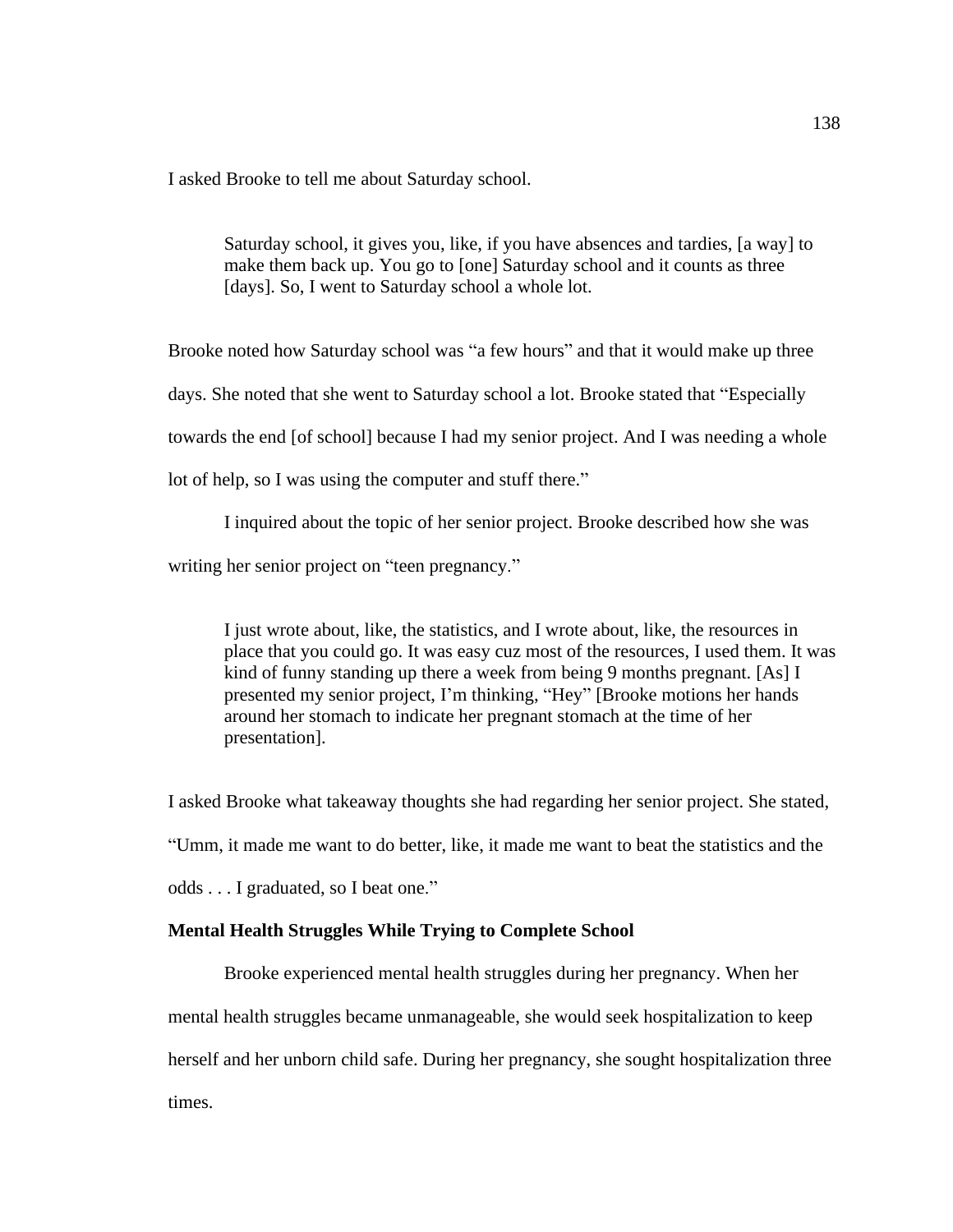The third time Brooke sought hospitalization, she was near her due date and the end of her senior year. She was admitted to the perinatal psychiatric hospital unit. Brooke described that she decided to be hospitalized because she was "panicking" about the future.

I didn't know if I was going to graduate. I didn't know, like, what adulting was going to be like. I didn't know what parenting was going to be like. And it was just so many "what ifs" that were scaring me. And I just kind of panicked.

### **Giving Birth While Trying to Complete Graduation Requirements**

Brooke had meticulously planned to finish her graduation requirements before giving birth, but there was a medical change of plans. The third time she sought hospitalization for psychiatric care during her pregnancy, she was days away from taking her final exams. While she was hospitalized, it was decided that she should be induced to give birth since she had slightly elevated blood pressure.

# *Striving to Complete Her Senior Project*

Even though Brooke was being prepared to have her baby, she was determined to complete her senior project. The hospital provided her with a laptop so that she could write her paper. She described her experience of writing her paper while being induced.

And I was actually, while I was in labor, I was working on my senior project. No lie. Like not like the actual labor, but being induced it, you know. It took so long such a long time. I was sitting there typing trying to finish that paper because I had did everything else, but the paper. And I had to have 8-10 pages because I was in an honors class. And so, they told me to go ahead and turn in what I had and they will give me the highest possible grade given the circumstances. And I was like, okay.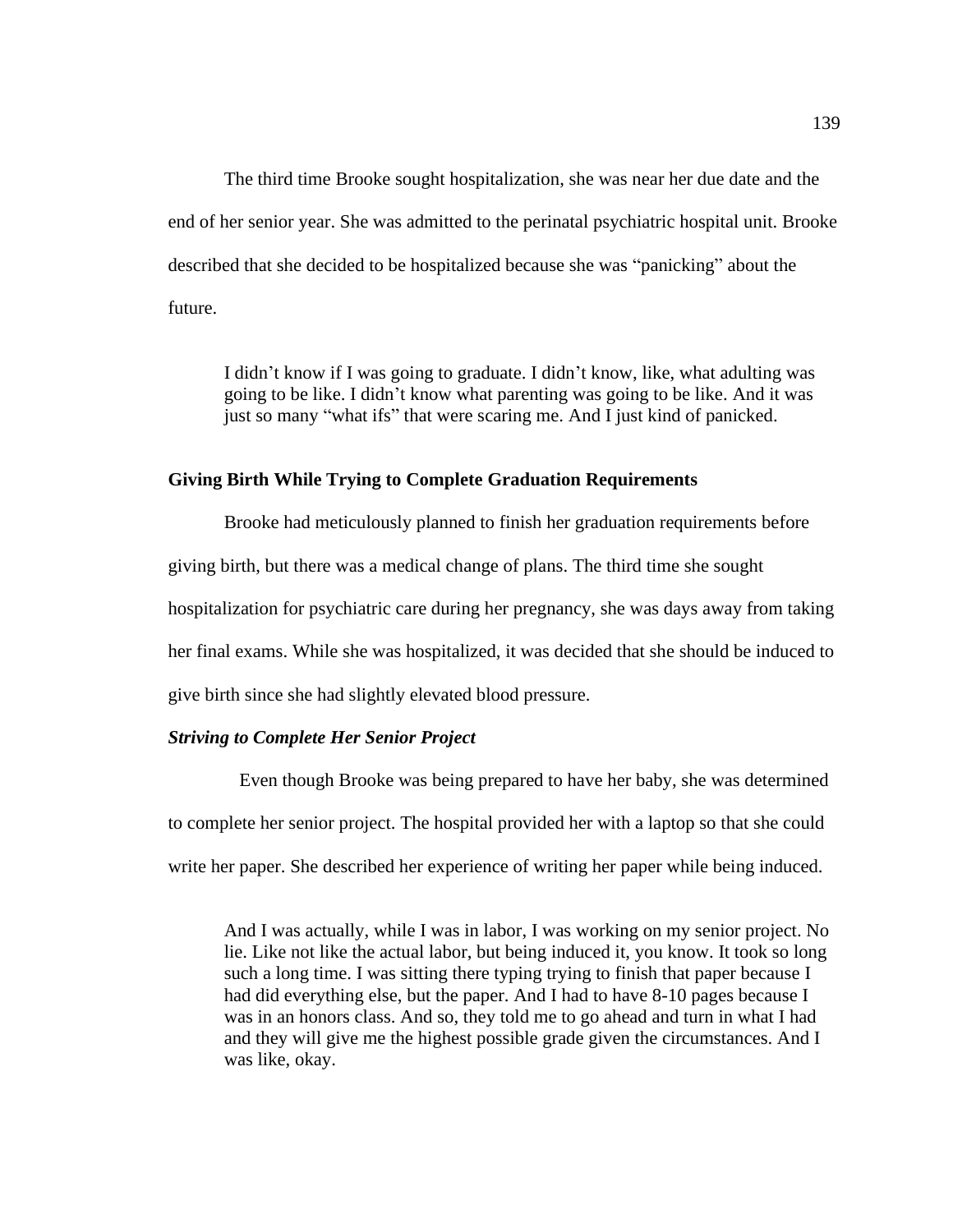They ended up giving me, like, I think it was a D because that's all they could give me. But I was like I'm okay with a D because my presentation score was a 98, and everything else was 100 like the resume and the PowerPoint. All that other stuff was 100. So, I'm like, I'm ok.

# **Taking Her Final Exams**

Brooke gave birth hours before she was scheduled to take her final exams. She

described calling the school hours after giving birth, worried about missing her final

exams.

And then I remember I had called the school at 7 in the morning. I was like "I was supposed to take my exams today, what do I do?" and they were like, "Do not worry about exams," "You are fine," "You just had a baby," "Somebody take her phone away" cause I was freaking out.

They were like, "No, ma'am. Please, someone take her phone, because, no." They were like '"She does not need to be worried about exams right now. Tell here to enjoy the time with her baby." They made me give my phone to my mama because I was freaking out for a second. Because if it was up to me, I probably would have been like "Let's wobble out of here right now. We gone get there by nine. And I am taking these exams." Cause I just knew that was what was gonna decide if I graduate or not. Because my classes, I had to pass all of them. I knew I was passing all of them, except for math, I was like on the fence. And I was like, what if I get a good score on my exam, then I'll be straight.

Brooke described how two weeks after she had given birth, the guidance counselors

went to her home and administered her final exams.

Two weeks after or like a week and a half after [the guidance counselors] came into the house for three days. Well, no, for two days.

I got to take [my exams] at my house with my baby and that was so good. It was really good because I was breastfeeding. Anytime I needed to stop to breastfeed or because I was still recovering so I had to change the [maternity] pads and stuff, I had to go to the bathroom. It was like a lot more comforting to be in my home because I wasn't feeling like 1,000%.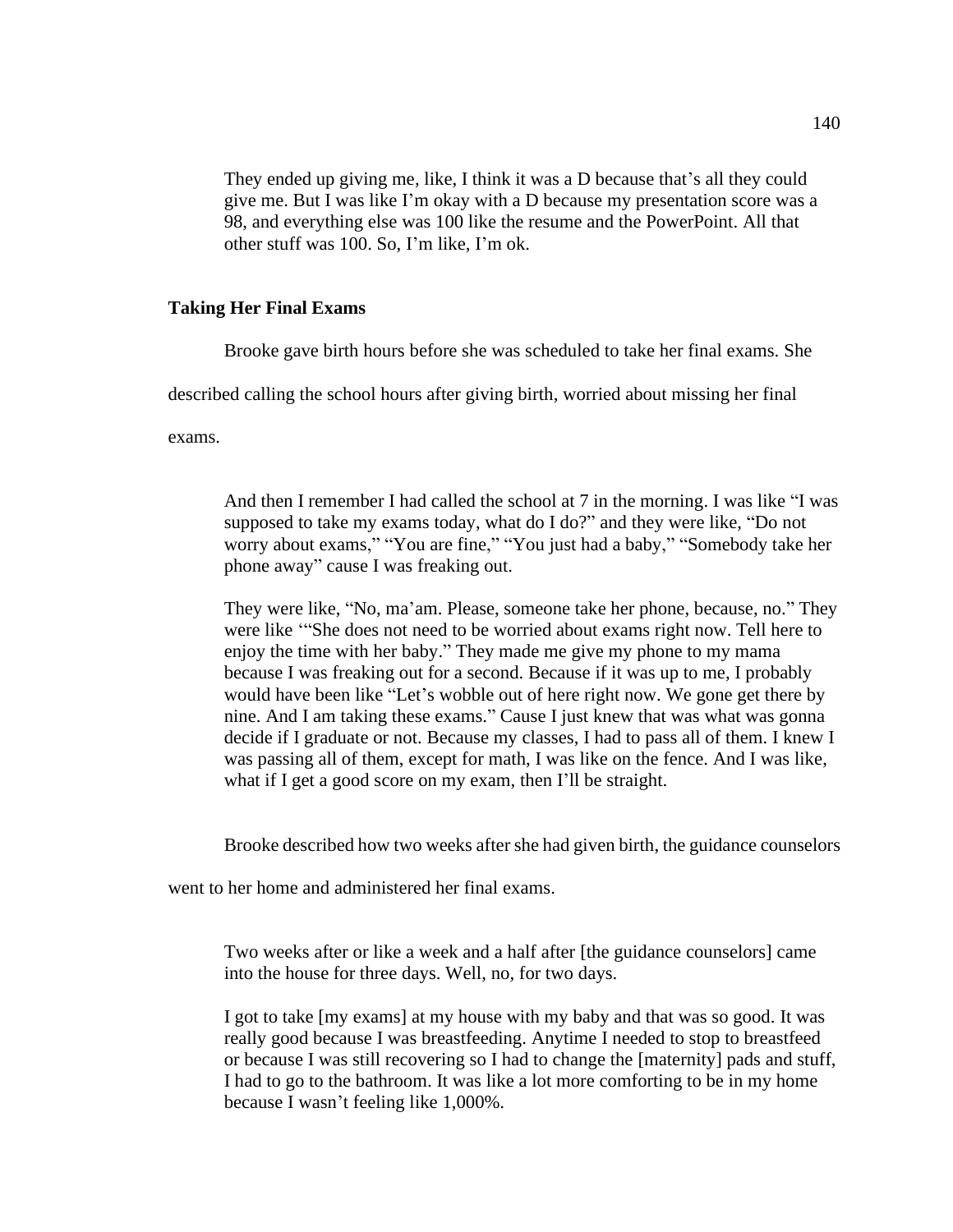I asked Brooke if it was common for the guidance counselors to go to people's homes

and administer exams.

I don't know I think they made an exception because I never heard of it. I thought I was going to have to go up there, but it was a lot more better for them to come.

Brooke took three exams in two days while she was recovering from childbirth.

Brooke described the results of her exams.

I had to decide which [exams] I wanted to do. And I remember I did English and social studies on one day, then I did my math by itself because I knew, I was like, I don't know what I'm doing. And if I'm being honest, I filled in the ones I knew then I put Abracadabra. But I got the highest [math] score in the class . . . I got a 98. I was like Abracadabra it is!

# **Experiencing Graduation**

Brooke, who started her senior year planning to drop out of high school and live a

"reckless life," ended her senior year passing all of her classes with A's and B's and

becoming a new mother.

I asked Brooke how she felt when she found out she passed all of her classes. She

replied, "It was very relieving." Brooke went on to describe how it felt to graduate and

her graduating experience.

It was exciting. I just felt so proud of myself. I started not to walk the stage because I hadn't got a cap and gown, but they let me borrow a cap and gown. I think they just saw how hard I was [working] to graduate, and they were trying to give me the best foot forward. And they let me borrow a cap and gown. I had to return it to get my diploma. I was freaked out because when they [handed] out everybody's Manila envelopes with they diploma in it I just assumed mine was in there. I got home and I looked in there because my mom was like, because my family, you know, was asking for my diploma. I looked in, and they was like,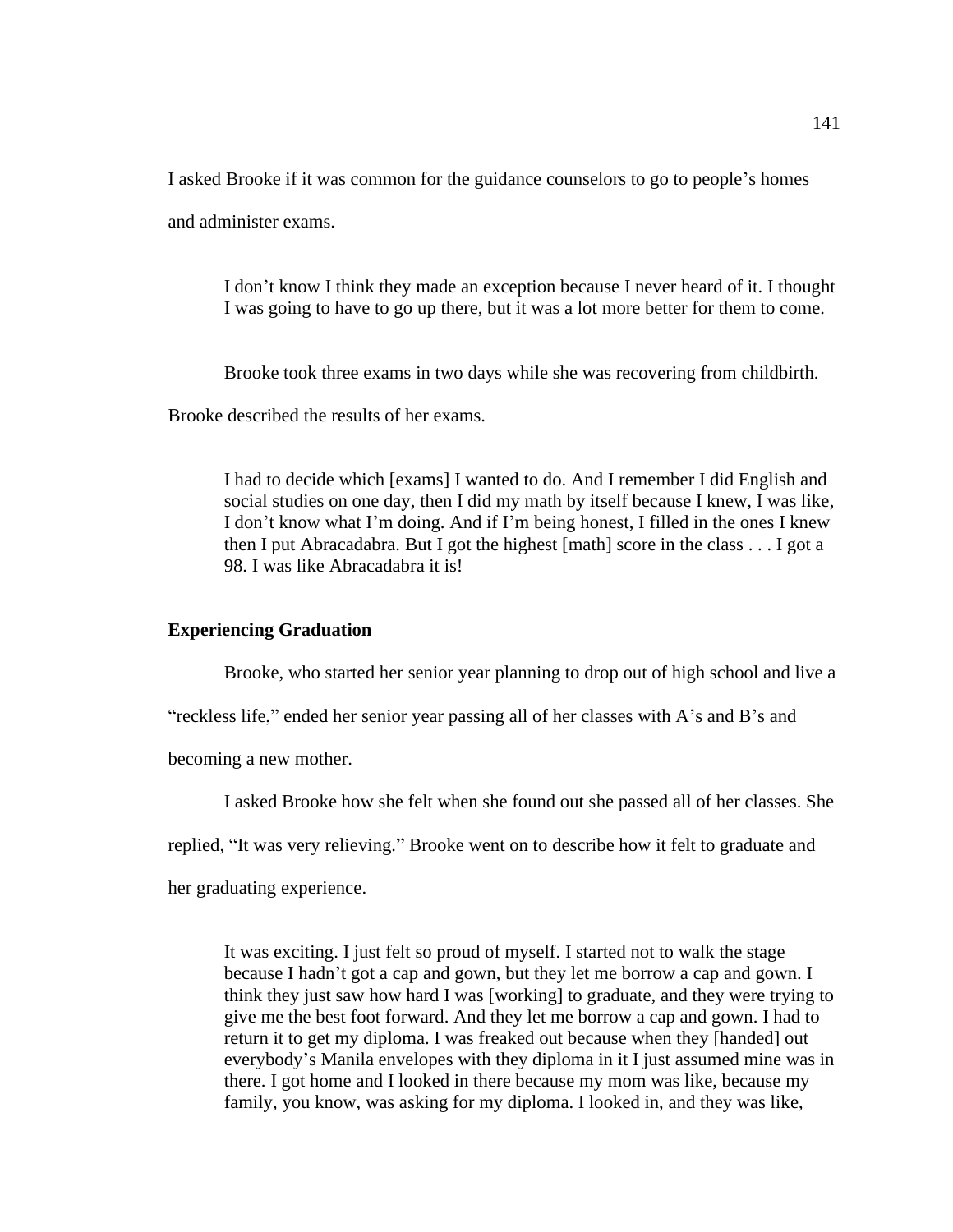"Umm, where is it at?" I was going in there to go get it and my mama's was like your diploma is not in there. And I was like, what, and I looked in there. And it was a piece of paper that said you owe [the] High School and I was like "I don't owe [the] High School." My mama was like "You got to return that cap and gown." I think she was like "So that someone else who's in your position next year, can have that cap and gown." And I'm like "Oh yeah, you're right." So, I went up there and I returned it and I got my little diploma and my little mini diploma. And I was so happy, and I was like "yay."

It did feel so good. I felt like I was on top of the world when I graduated. I was like, look at me, like I did it. I honestly didn't even feel like I was going to do it. Like if you would have asked me freshmen year do you think, well maybe not freshman year. But if you would have asked me 10th-grade year, I would have been like I'm not going to graduate.

## **The Impact of a Non-Supportive and a Supportive School Environment**

Brooke had attended different schools in different areas of her school district.

While Brooke has attended schools specializing in psychiatric care, the schools discussed

in this section were public schools.

## *Non-Supportive School Environment*

I asked Brooke to expound further about the experiences that led her to consider

not completing high school.

It's just freshman year was hard, as it was, but 10th-grade year, I think I just was done. Cause, I think, I just couldn't handle it no more. Like I tried. You know how, like, freshman year you just have that excitement, you like, "Oh, it's high school and it gets better when you become an upperclassman." I think once I got over the "I'm in high school" excitement, it's just like I realized I hated it.

Brooke described how a school environment of "Large groups of people,

bullying, [and] harassment" made it so that she wanted to leave school. Additionally,

Brooke "went through some experiences" that affected her learning ability.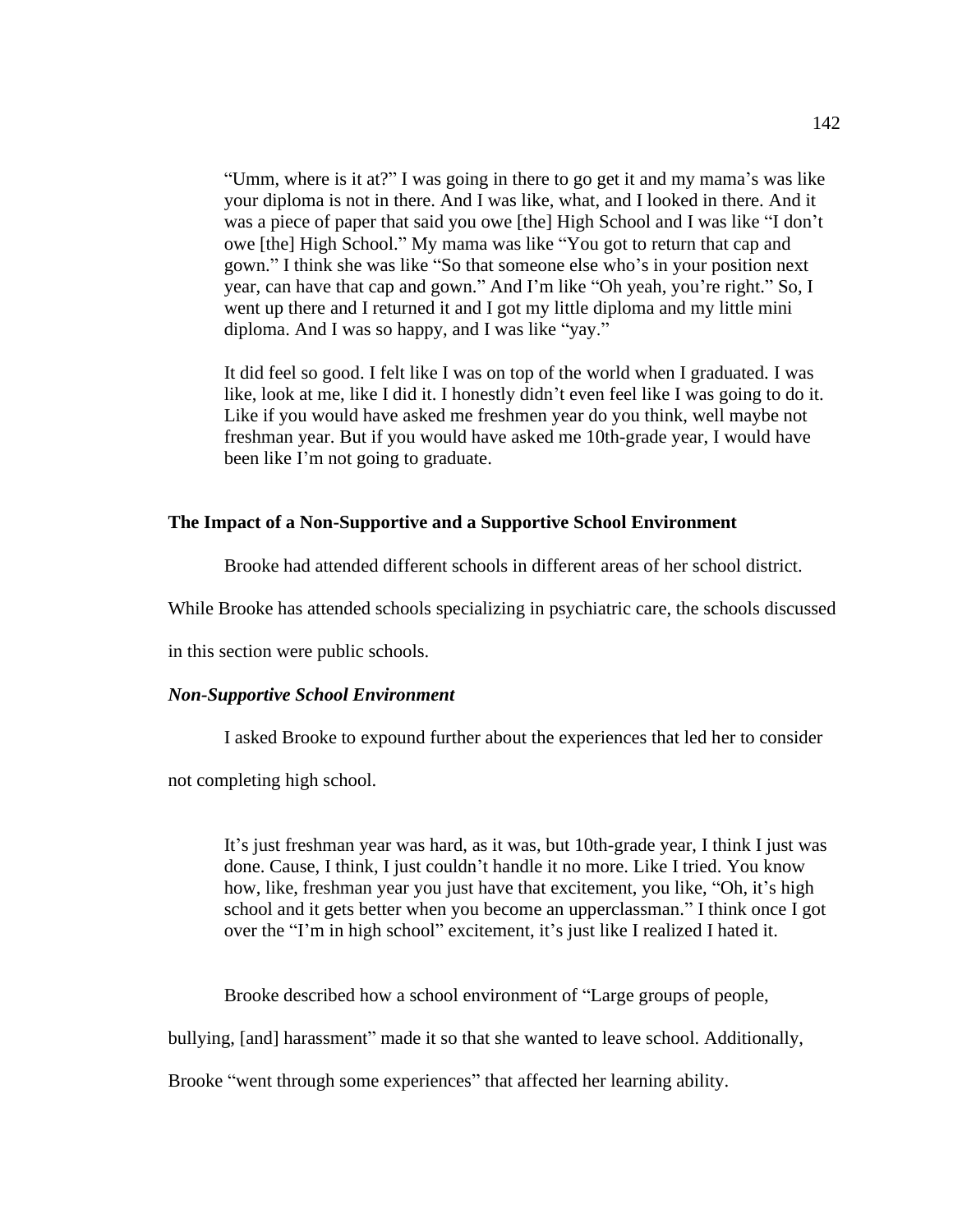Even the work, like, I felt like I wasn't able to understand stuff as fast. Like, I feel, like, I don't know, I went through some experiences, and I think it's, like, stunted me honestly. And it made it hard for me to, like, remember and grasp things. And I was, like, trying to, but I felt so bad because at one point, you know, it was like I went from being in accelerated classes to now I'm not understanding. And I wanted to understand it, like, I understand when I get enough time to get it. I felt like I wasn't getting enough time.

Brooke also related that she was not receiving any support from school-based

personnel to help with her struggles. Brooke described how she believed the school-based

personnel at her previous public schools thought of her.

That I was trouble. Honestly, I think they thought that I was just a whirlwind of problems because I had mental health issues and I was constantly, like, in and out the hospital. That's how it felt.

Brooke further discussed how her previous public schools did not make accommodations

to help her catch up with her work when she was absent due to hospitalizations.

Just kind of like, I don't know, it's like they swept me under the rug. I was trying to catch back up and they didn't really care. And it was hard to catch back up, it's like they just let me drown in all my work.

I asked Brooke if she had experienced her pregnancy at her previous schools,

what level of support does she think she would have received.

I would have failed. I would have dropped right out. Because the support system would have just not been the same. Like the teachers just, they didn't care as much. It was too many kids and they were tired. And guidance was just overrun by students that had problems and they were [nonchalant]. It was just, like, too much. And then [one school she had attended] is a new school. They were still working out kinks in the school in general. And they didn't have no expression, like I got suspended for that. I always got suspended and kicked out of stuff for the craziest reasons. There was just a lot of bullying they just allowed. And like,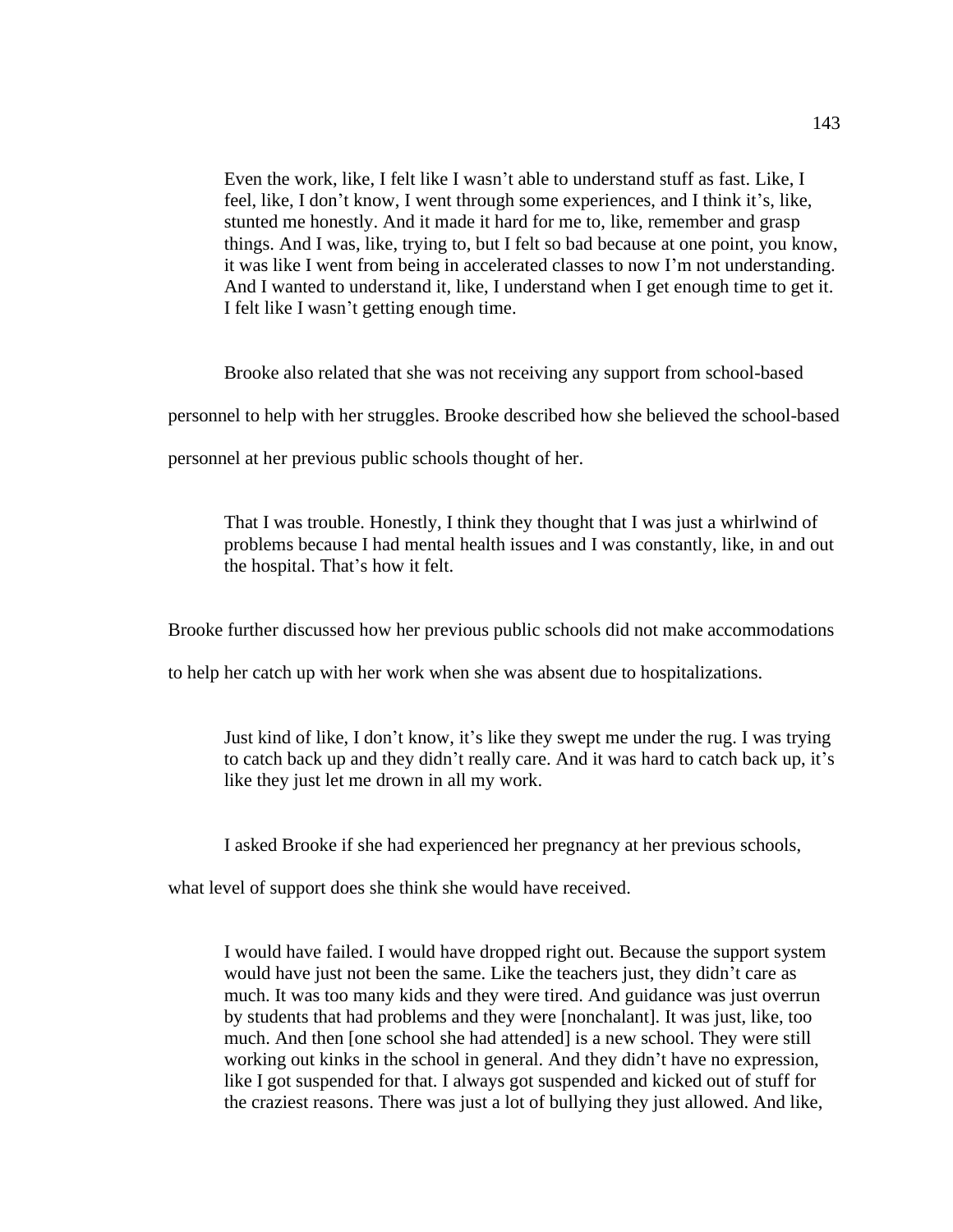harassment, and stuff that they allowed, and stuff that they let go on that I just didn't think—it just didn't make sense.

## *Supportive School Environment*

I asked her how she started to see herself in light of the support she received from school-based personnel when she was pregnant.

[Initially], I did still kind of feel down. And I guess I just thought that I wasn't worth the time at first, but then, like, going to [the school from where she experienced her pregnancy] did change that. They made me feel like I was a priority, like, me graduating was important to them.

I asked if she thought the school would have cared about her if she had not been pregnant.

Sometimes I honestly think not. Maybe they would have because guidance was really good. I feel like the teachers probably wouldn't have cared as much.

# **Impact of Community-Based Non-Profit Organizations**

In addition to the support Brooke received from her school-based personnel, she

also received support from community-based non-profit organizations. One organization

came to her school and hosted programs, while another organization met with her at

home and hosted programs in the community.

# *School-Based Program*

The school Brooke attended had seven pregnant and parenting students (including her) involved in a school-based program. Brooke described how the school-based program provided her with useful information and connected her to other pregnant and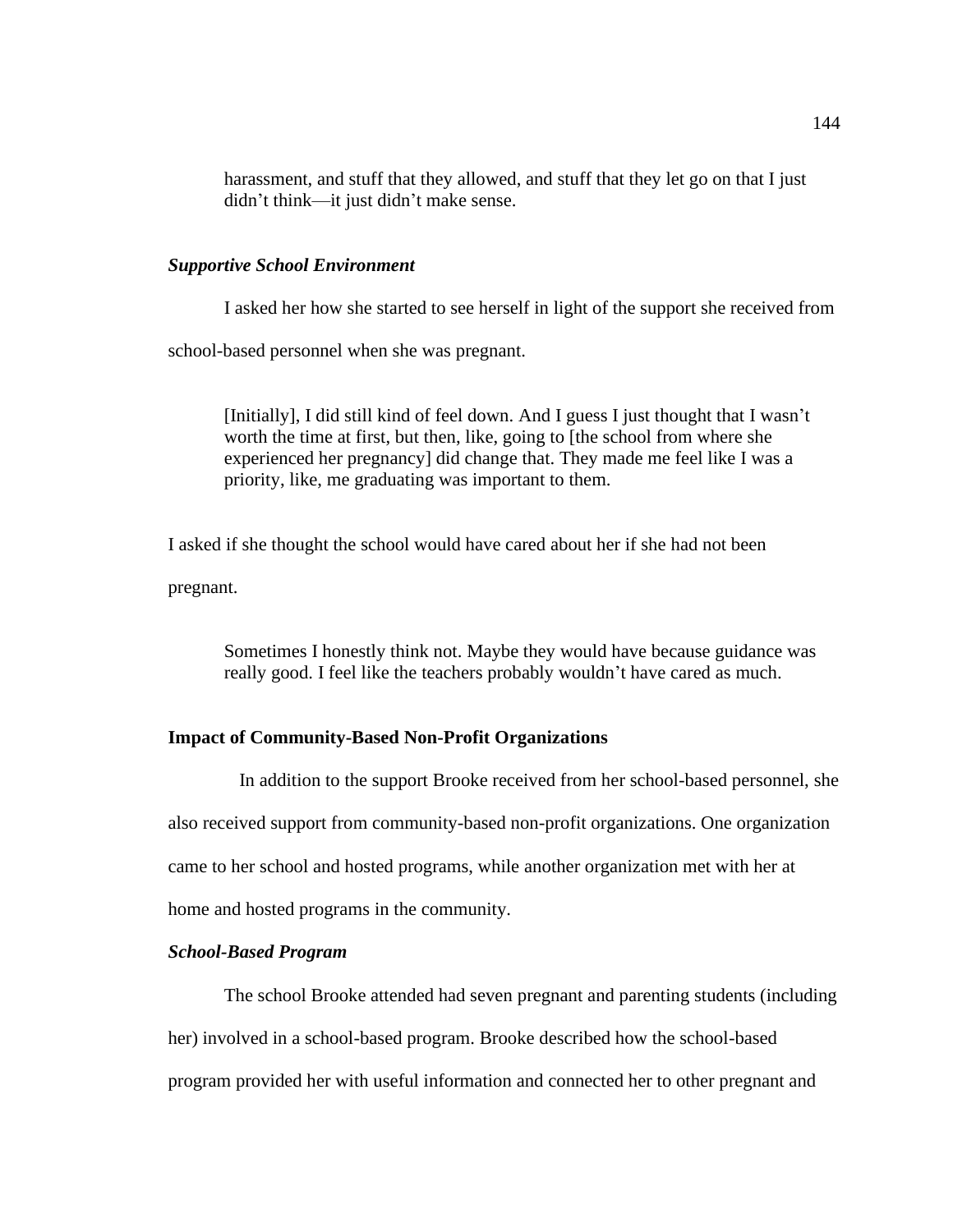parenting students at her school. She also noted that the program was not just for her

school, but "they go to all the schools." The program met every week during the lunch

period.

It was really good because any questions that we had, or anything- they were supportive. They also brought food which was good because school food was not it, it was making me throw up.

[They answered] any questions you have about pregnancy, any concerns that you have about, like, school stuff. Um, any resources that they could think of they would give it to you, pamphlets and stuff. [They] just checked in on us, how we doing, and stuff like that.

It was good. It felt like it was an extra support because it was. They were acknowledging that it is hard. It's like a lot of people are just like, "Yes, however, you chose to do that." So, they like, "Do you really need the extra help?" And it's like, "Yes." It's like we made a mistake, but we do need that extra support. So, it's kind of, like, not reassuring, but it was just, like, "You can do this." So, yeah, reassuring, like, "You can do this, like, you have support, you can still, like, get through it."

# *Community-Based Program*

Brooke also participated in a community-based program that was hosted in a community setting. The organization supported her throughout her pregnancy and early parenting. Her school nurse told her about the organization and encouraged her to connect with them. Brooke described the support she received from this particular

community-based non-profit organization.

I like [the program] a lot because they do so much. They gave my son so much stuff that I wouldn't have been able to probably afford. Honestly, like, he needed a bed. And he has a bed. The childbirth classes was really good because I was really scared, I didn't know what it was gonna be like. So, to be able to get that experience and to have some insight on, like, what's gonna be happening was really great for me. It was also good to just be around other teen moms because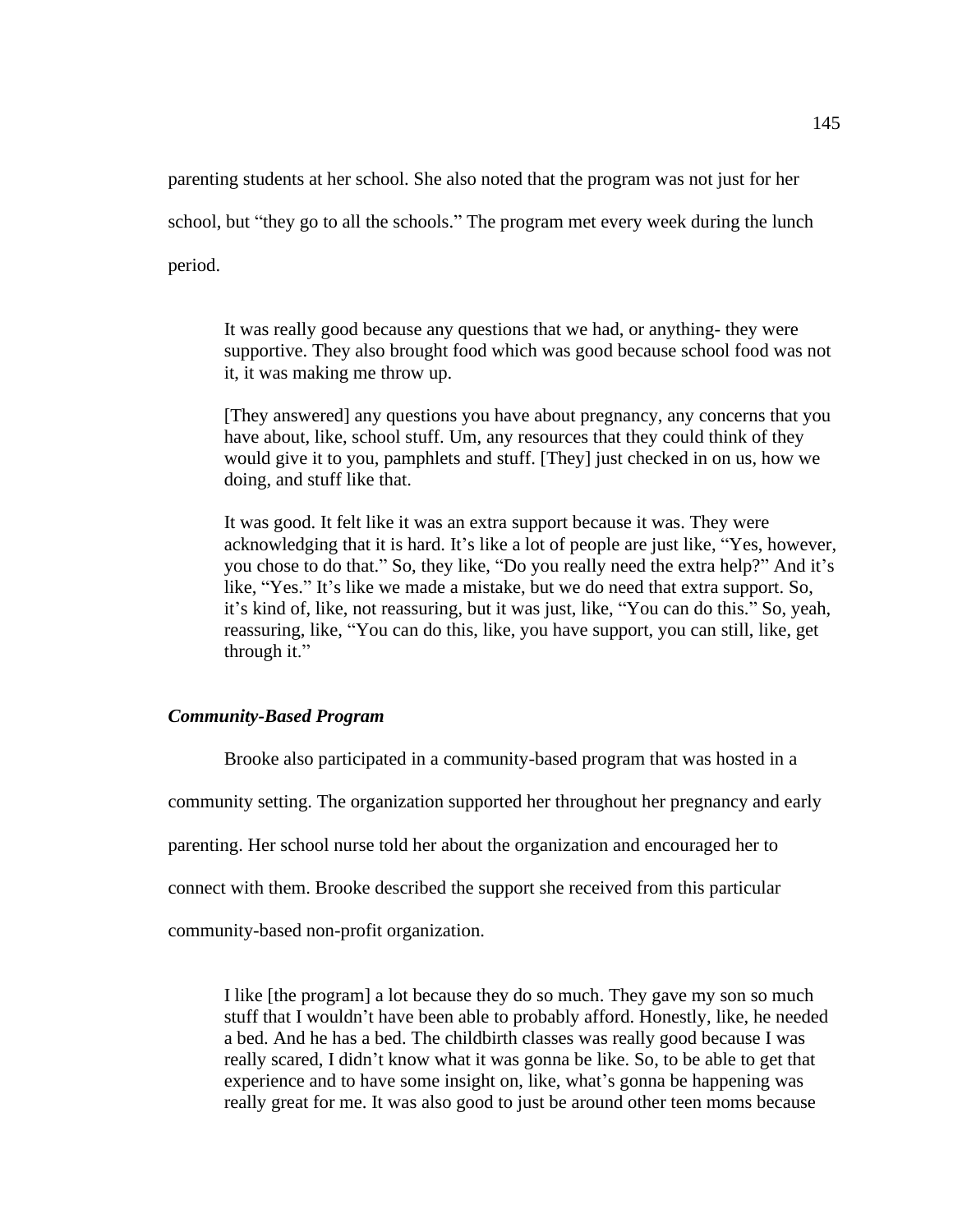they can relate, they get it. It's just so much help and support, like financially and just mentally. It's like a family.

## **Defining Herself as a Mother**

I asked Brooke how she felt she is seen in society because she is a Black teen

mom. Brooke described how she feels she is seen through a stigmatized lens.

I mean, I think it makes me seem more like a baby mama versus a mother. It's like they expected my baby daddy not to be there. I don't know. It's like a stigma, honestly.

I asked Brooke to clarify the difference between a baby mama and a mother.

One is just, like, somebody just pop out kids just to have kids. The other one is, like, active. Regardless of the terminology, I'm not necessarily offended by either one. Well, I guess a little bit I am. One just seems more demeaning, it's like, you know, I'm somebody's mother not just like some person. I don't know how to explain it. It just seems like it's like an attitude with it.

Brooke further described how it felt to be considered a baby mama rather than a mother.

I guess it makes me like a little sad. It's like I don't want that at all. I guess, like, that misunderstanding of moms in general, single, single or not. I guess it's just like weird. I don't know how to explain it.

Brooke noted how it is her peer group, or the "youth," who see her as a baby mama.

I guess like only my closest friends will be like, you know, mother, but like, I feel like everyone else is, just like, I feel like it's kind of a trend thing to be the baby mama. I don't think it's a really positive trend.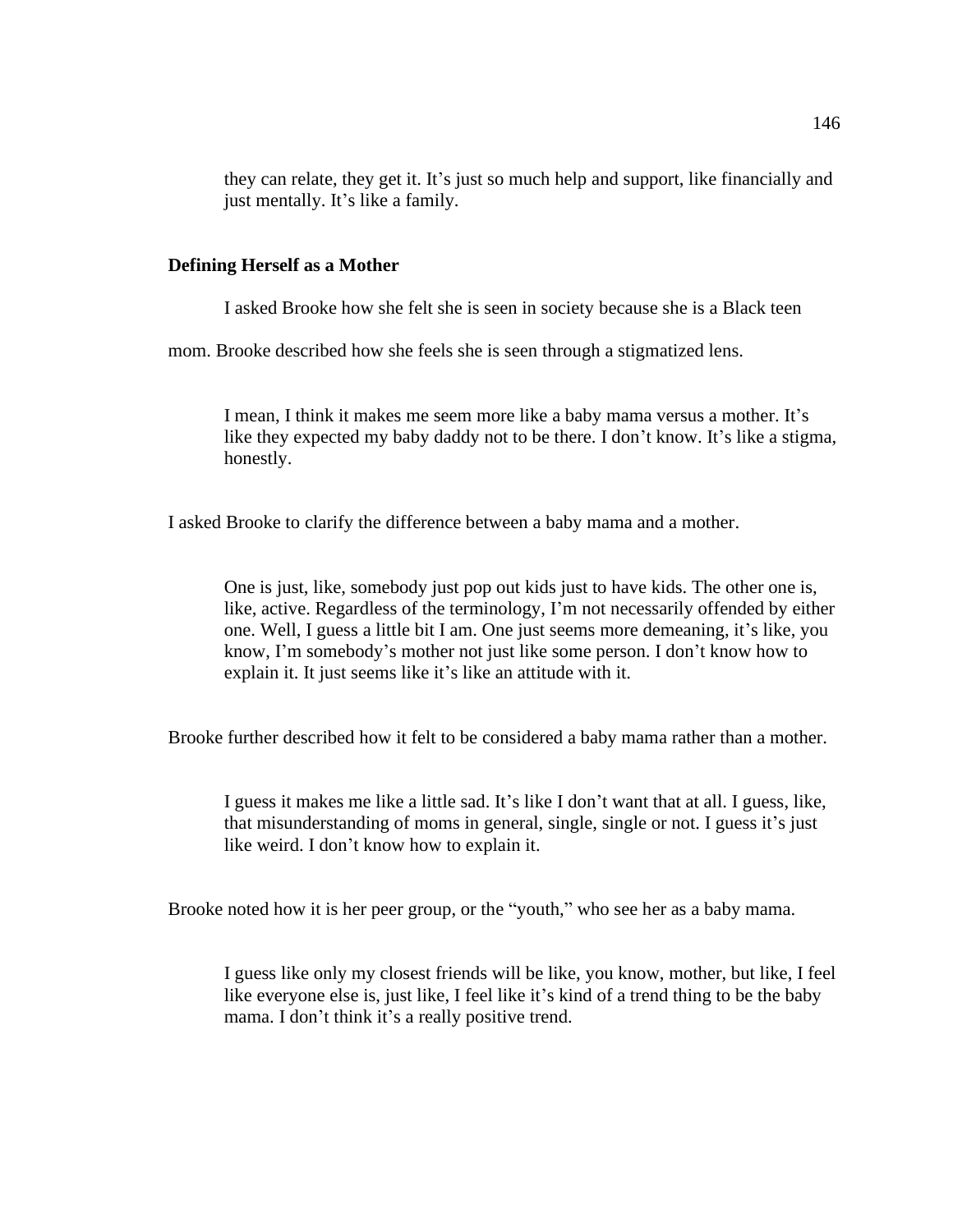I asked Brooke how she saw herself as a mother.

[I see myself] as a strong mother. A strong Black mother because I love my son, and I do everything in hopes that it will benefit him and me and our future. And that's really, like, all that I can be focused on.

# **Reflecting on Her Past and Goals for Her Future**

As she sat in front of me, a high school graduate and a new mother, I asked Brooke about how she would change her past schooling experiences and what her goals were for the future. In examining the past, she discussed how she would have delayed childbearing and advocated for her educational needs. As for her future, she wants to help adolescent girls who have struggled with mental health issues.

# *The Past*

As Brooke reflected on her past experiences, she replied that she would have delayed childbearing. She stated that "I feel like I would have had more time to plan, like, get myself together, figure out who I am." However, I reminded Brooke that she stated earlier that she decided to graduate because she wanted to set an example for her son.

Yeah. Kinda like I needed [to have a child] at that moment, I guess. I wish I could do High School over, if I'm being honest. And maybe, apply to, like, a smaller school. That way it's a smaller select amount of people. There [were] more options [for different types school settings], I just had to apply myself. But, I didn't know all that then. So, it's like if I could do that, go back and do that again and advocate for myself, that I needed an IEP or 504 (specialized educational plans).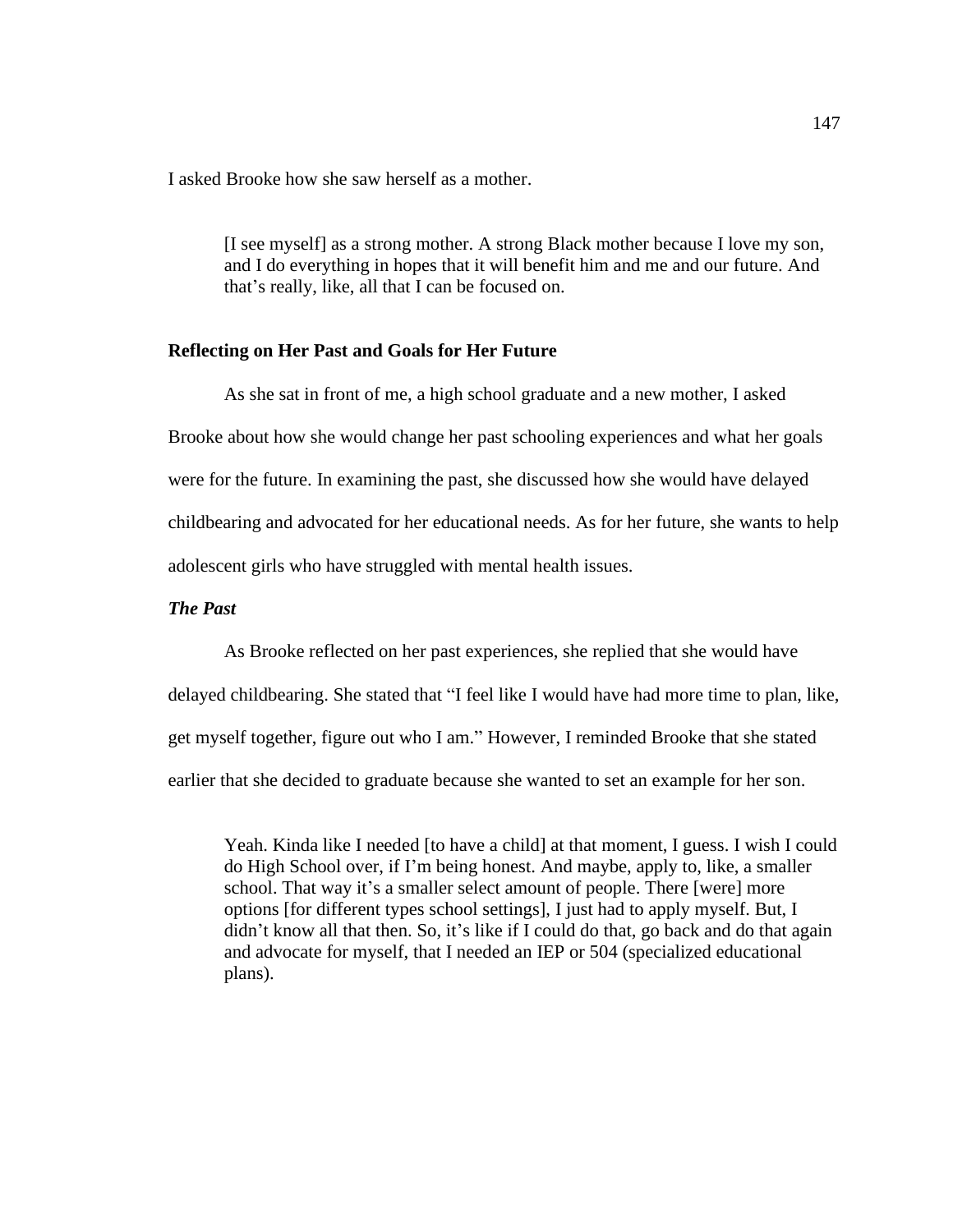I asked Brooke if her experience at the school where she graduated affected how she would have redone her high school experience. Brooke replied, "A little bit, yeah, because it makes me want to be mattered the whole time through."

# *The Future*

Brooke described how her future goals involved continuing her education and helping young people who have experienced trauma.

[I want] to go to college. Maybe get, like, some quick certifications or something, and get a good job. And then gradually over time, I want to become a licensed clinical social worker. I want to own a group home. And I want to be a therapist.

I asked Brooke who she wanted to serve as a licensed clinical social worker and group homeowner, and she replied, "young people, girls, teens, like adolescents," and she wanted to assist them with "trauma-focused problems."

## **Summary**

This chapter re/presented the stories of the three participants concerning their interactions with school-based personnel, personal struggles and achievements, and their personal reflection of their experience. In the next chapter, I analyze their stories within the context of the research questions.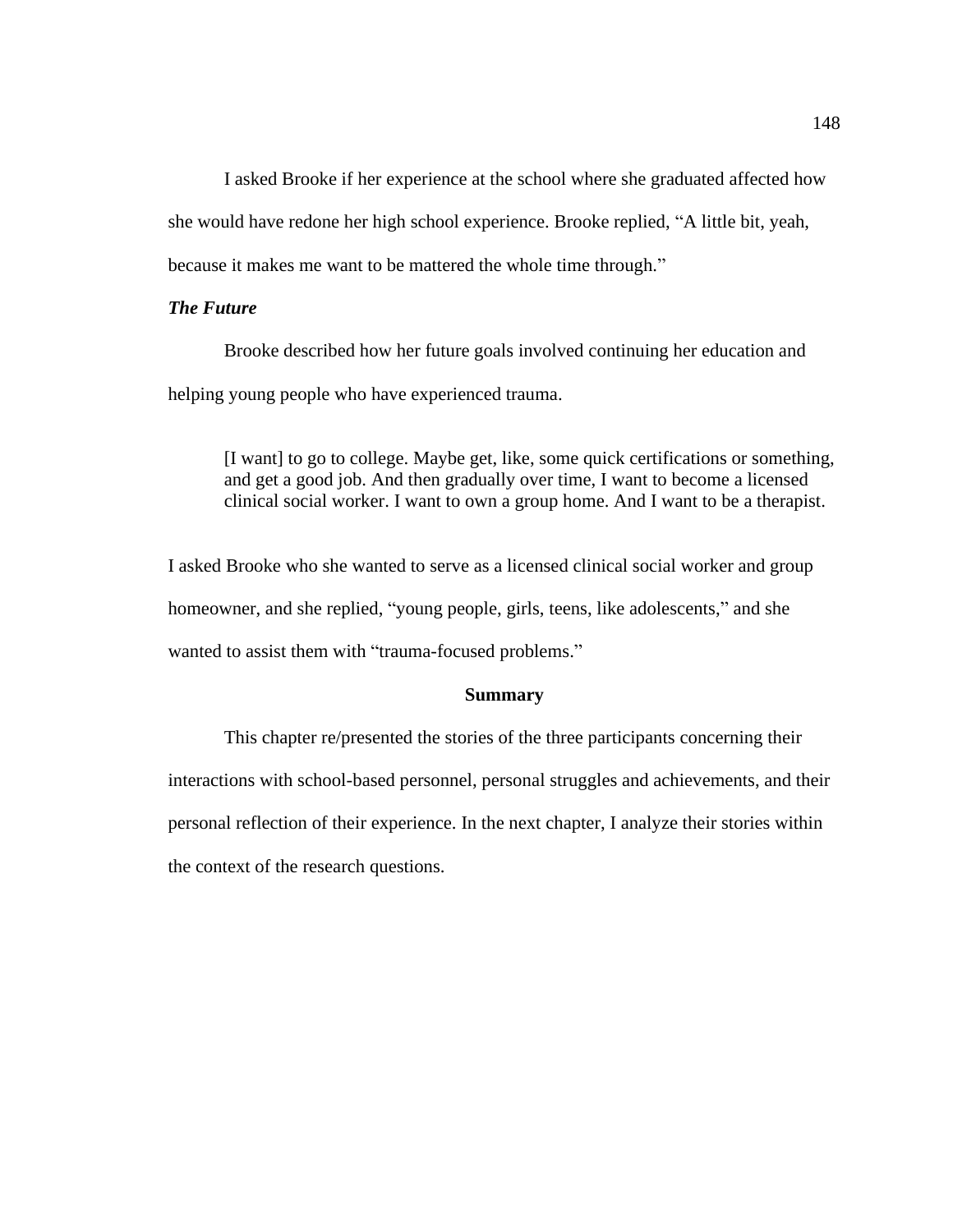# **CHAPTER V**

# **ANALYSIS AND DISCUSSION**

The purpose of this study was to amplify the voice and visibility of Black women who experienced being pregnant while in high school. I wanted to add their experiences to the literature and explore how the concept of controlling images of Black women related to their experiences. In this study, I sought to answer one broad question and two sub-questions:

What are the stories of Black women who experienced pregnancy during high school?

- o How do Black women who were pregnant teens in high school characterize their interactions with school-based personnel when they were pregnant?
- o How does the concept of controlling images help us understand their experiences?

All three participants shared how they perceived themselves to be successful. Andrea shared how she bought a house that she designed and had constructed at 21 years old. She plans to pay off her mortgage before she is in her mid-30s. Tiffany shared how she has earned an MBA, paid off over \$50,000 of student loans, and left a lucrative corporate job to start her own business, and she is not even 30 years old. And Brooke shared how she tried to leave the hospital less than 6 hours after giving birth to take her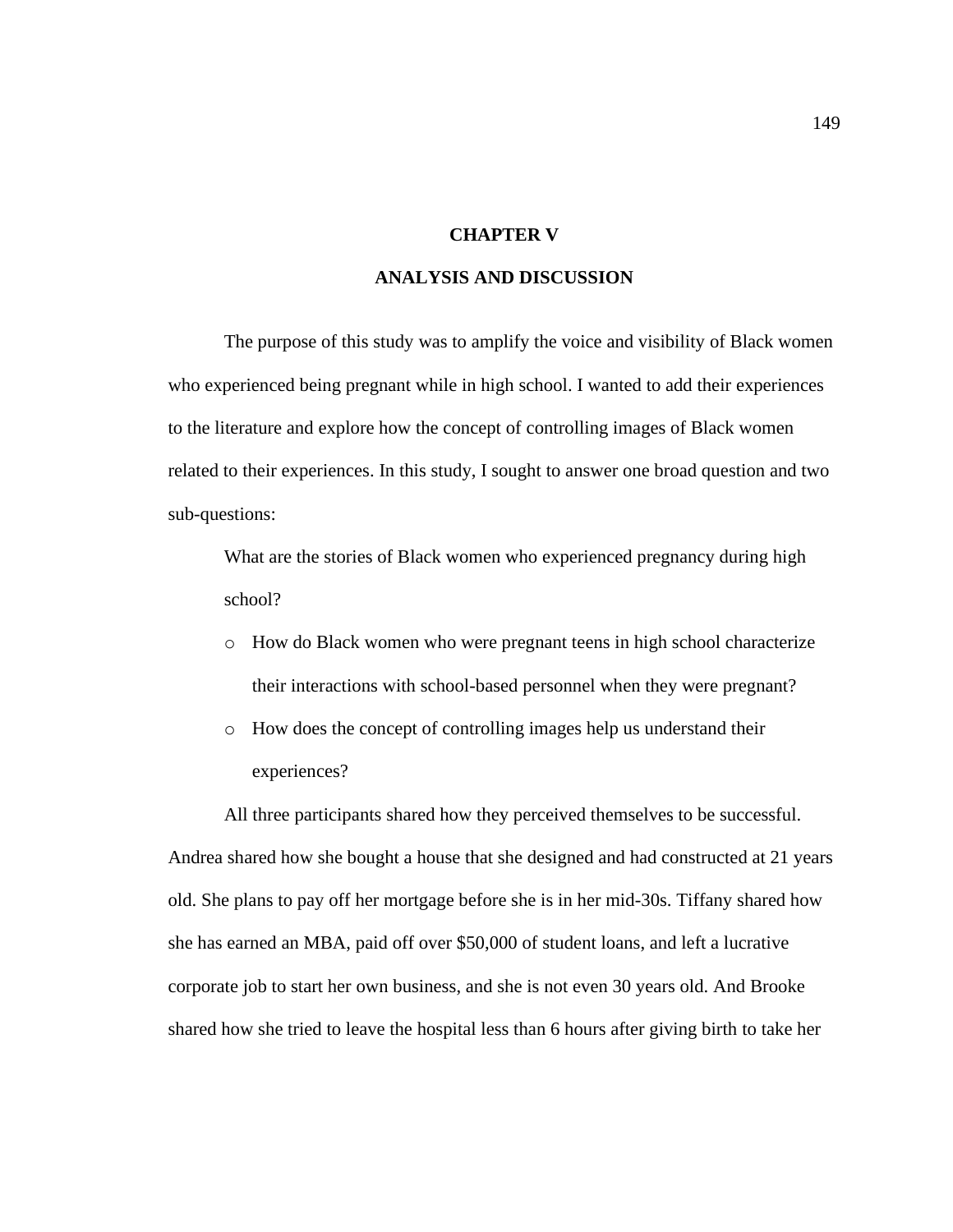high school final exams. When she took her exams two weeks later, she made a nearperfect score on her math final exam, which was the highest in her class.

When I conducted the interviews, I quickly noted how their stories did not reflect the negative outcomes that I had been socially conditioned to associate with the stigmatized perception of teen pregnancy. Andrea even stated that she did not tell people that she was a teen mom because her story is not the "norm." However, as I asked deeper questions, the participants started to confess that part of their relentless drive to succeed was so they would not be seen as the stereotypical teen mom. They did not want to reflect the stigmatized teen mom stereotype of not graduating from high school, struggling financially, and not caring for their children. I could hear the exhaustion in their voices as they discussed their accomplishments as if they were means to prove their worth to a society that saw them as worthless the moment they decided to be teen mothers. As a human being, it was painful for me to know that society's contempt toward teen moms partially fueled their success. Tiffany noted how she became a "super overachiever" to prove people wrong, and Andrea stated she "wanted to make sure that [she] did things so grand that nobody thought, even remembered that [she] was a teen mom."

In this chapter, I analyze the participants' stories in the context of answering the research questions. To do so, I rely on two analytical techniques: thematic analysis and research poetics. In the thematic analysis section, I present the main themes that arose from the interviews and, by extension, that appeared across the narrative profiles of the participants I re/presented in Chapter IV. In answering my research questions, I connect these themes to the existing scholarship that I previously reviewed. In the research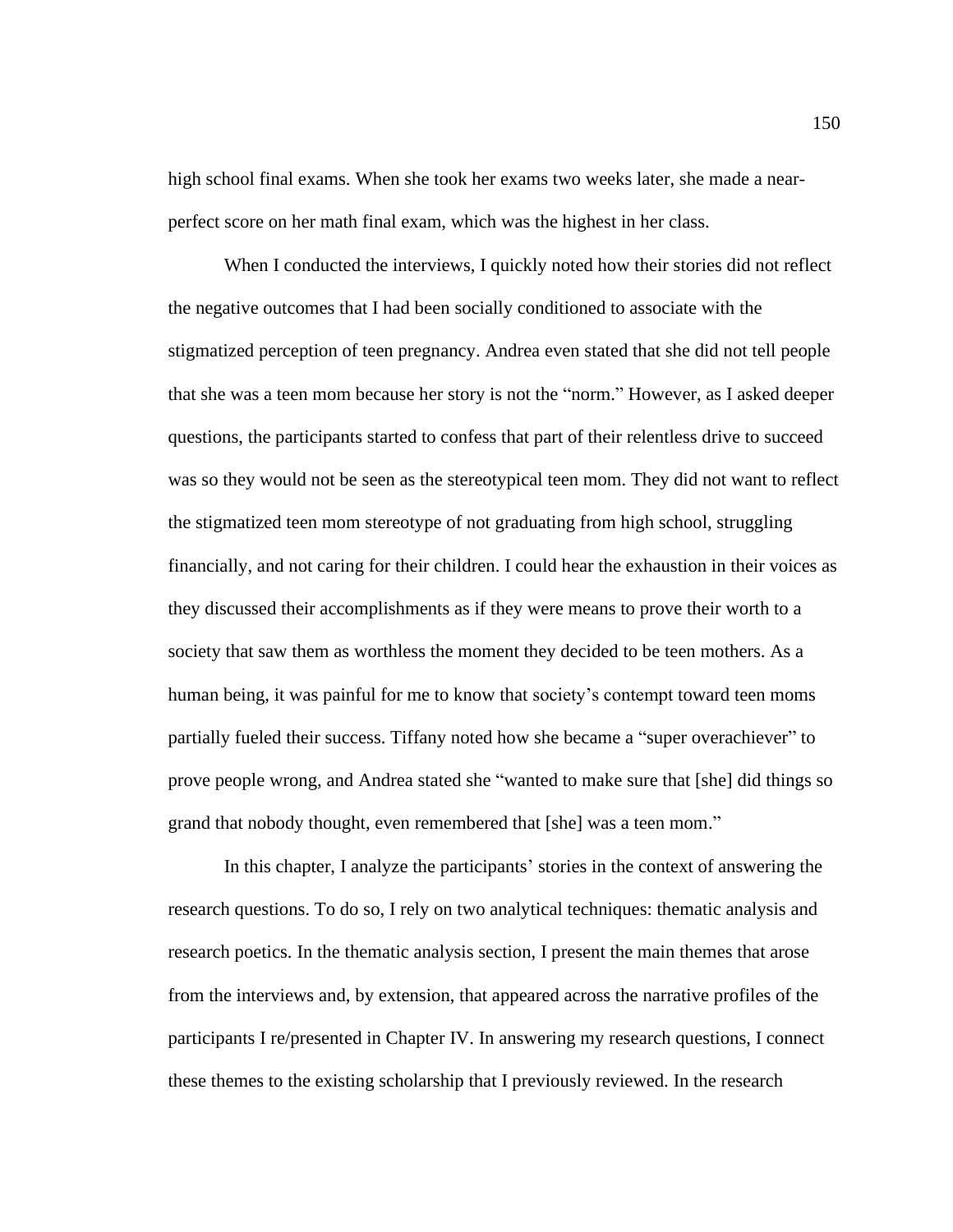poetics section, I utilize research poetics to explore deeper meanings in the three women's stories. Afterward, I make recommendations for practice and provide recommendations for future research. Finally, I close the chapter with my personal thoughts about this study.

### **Thematic Analysis**

In alignment with the narrative elements of my research, I examined the stories of the three women who discussed their lives immediately before discovering they were pregnant, their lives as pregnant teens, and their lives as young mothers. All three stories richly add to the understanding of the experiences of pregnant and parenting teens discussed previously in studies such as Anastas (2017), Kaplan (1997), Oxley and Weekes (1997), Luttrell (2003), Pillow (2004), SmithBattle (2005), SmithBattle (2007a), SmithBattle (2007b), Filter (2015), M. Morris (2016), and SmithBattle et al. (2020).

During the interviews, the participants were very generous with the information that they provided. In this section, I answer the three research questions with the main themes that surfaced from the analysis of the participants' stories.

# **What Are the Stories of Black Women Who Experienced Pregnancy During High School?**

In my overall question, I sought to understand the stories of the three participants as they navigated the problematized experience of being a pregnant and parenting teen. I explored two themes that emerged: **defying the stigma of being a teen parent** and **demonstrating a determination to succeed**.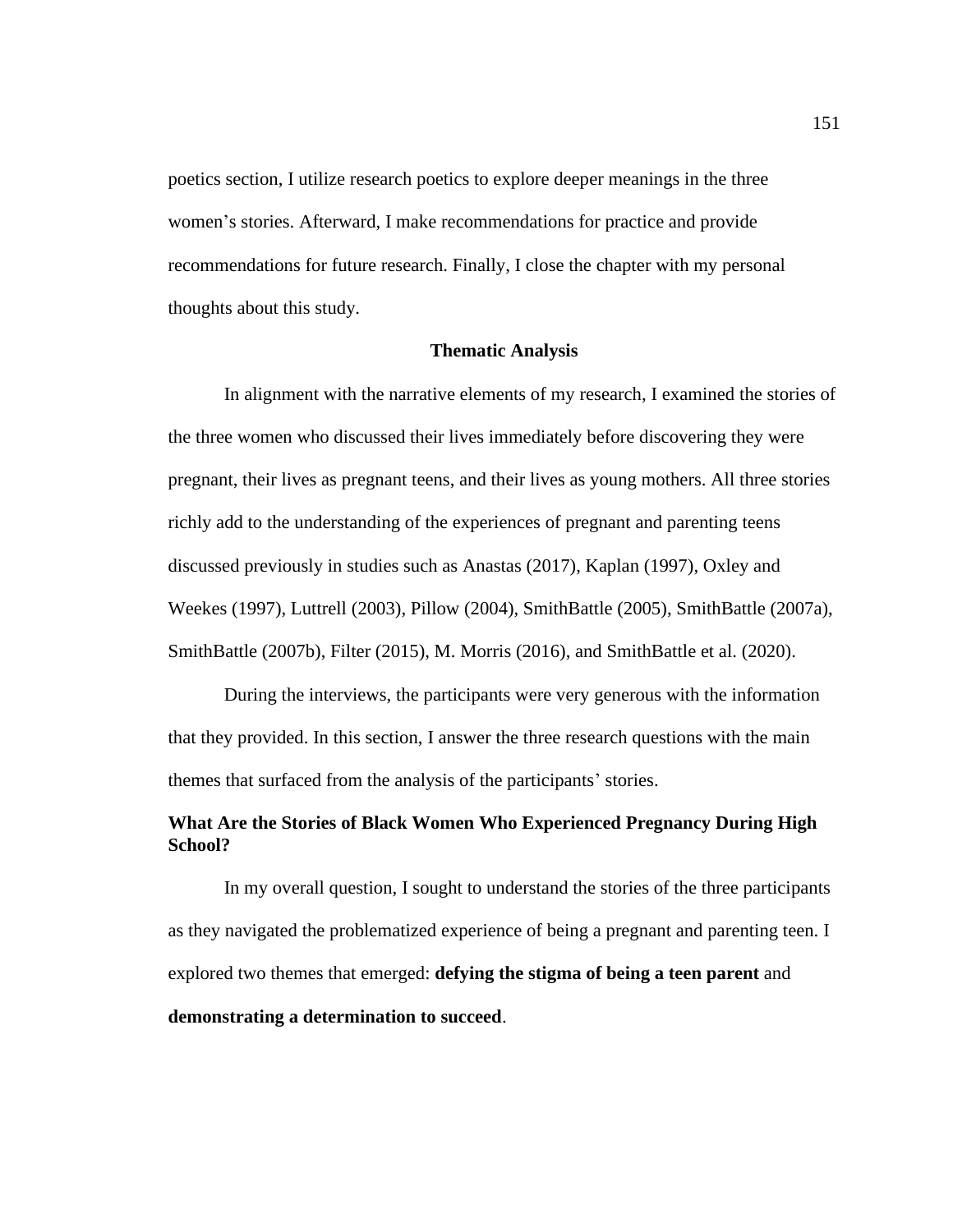# *Defying the Stigma of Being a Teen Parent*

My goal in conducting and presenting the research was to depict a holistic picture of a section of our population that is too often stigmatized, stereotyped, and marginalized. Luttrell (2003) discussed how researchers must respond to the dominant ideology regarding teen pregnancy when presenting their findings.

In terms of the dominant image that gets evoked, the "pregnant teenager" is seen as a Black, urban, poor female who is more than likely herself the daughter of a teenage mother. She is probably failing in school, has low self-esteem, sees no future for herself, and now must deal with the untimely end of her youth and face the harsh realities and responsibilities of adulthood. Research about this group, whether the researcher acknowledges it or not, must engage in, and respond to, these dominant discourses and representations of the "pregnant teenager." It is not as if one can present a distinct "narrative" or set of alternative images about teenage pregnancy without engaging the dominant discourse. (p. 4)

Relatedly, the 1965 Moynihan Report pathologized single Black motherhood as being responsible for perpetuating poverty within the Black community. Luttrell (2003) described how this ideology casts "Black teenaged women on welfare as a problem" (p. 32). SmithBattle et al. (2020) further noted that "despite teen mothers' efforts to demonstrate competence in response to stigma, mothering was further imperiled by pervasive stereotypes, stigmatizing interactions, and professionals' low expectations of young mothers" (pp. 6–7).

All three women recognized how the stigma of being a teen parent impacted how they saw themselves and how they believed others perceived them. Each of them also discussed how the stigma of being a teen mom motivated their actions. Andrea discussed how she felt compelled to succeed because she wanted her success to overshadow her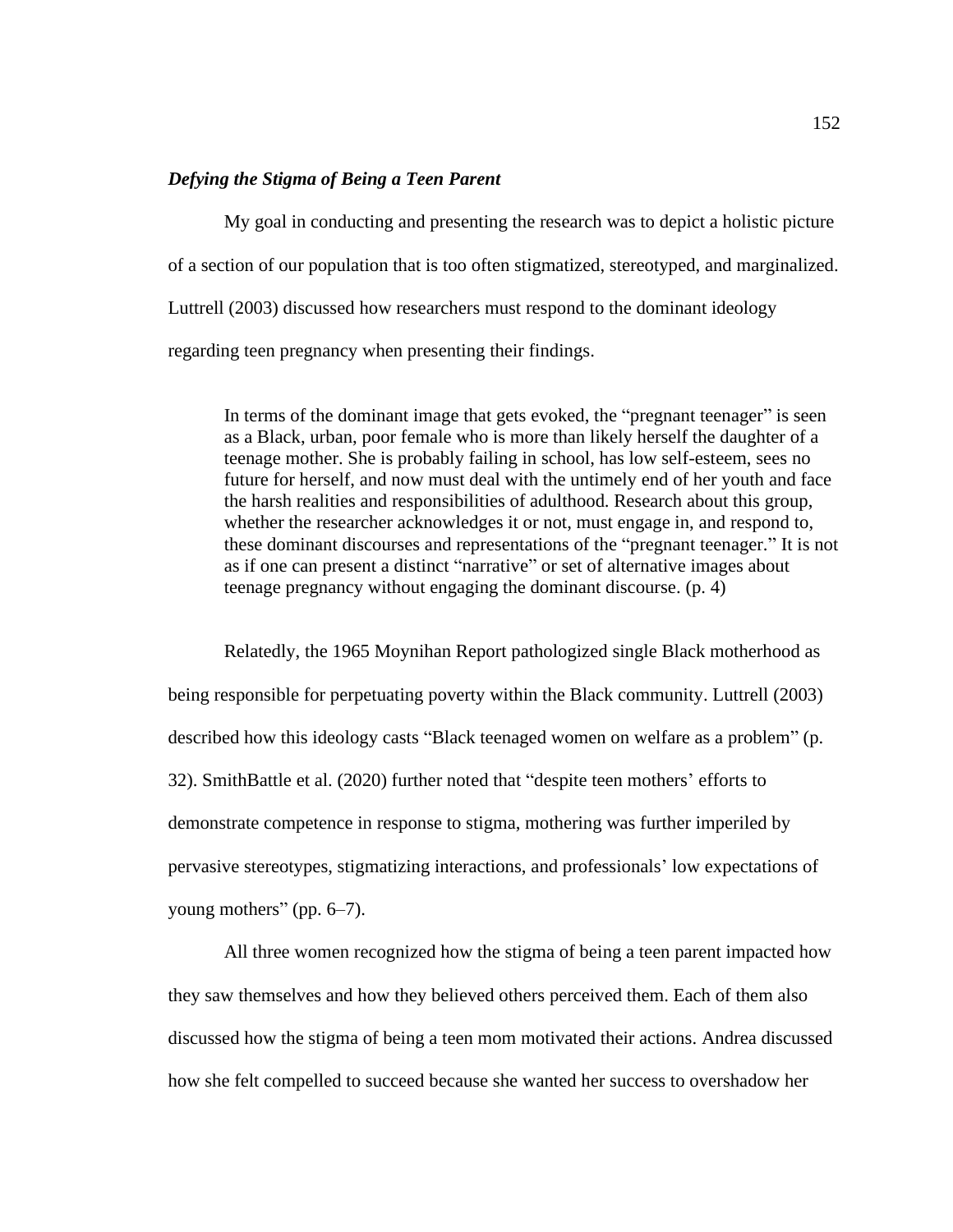status as a teen mom. She believed that the more she achieved, the less people would see her as a teen mom. She noted that she does not usually tell people she is a teen mom because she feels her story of being supported and being successful is not the typical story of teen moms. Tiffany described how the stigma of being a teen mom inspired her to be a high achiever. She discussed how she tells her story of success to inspire other girls and women who have experienced teen pregnancy and parenting and let them know their life is full of possibilities. Finally, Brooke recounted how her research on teen moms for her senior project further inspired her to graduate high school because low high school graduation rates were associated with teen pregnancy. Additionally, Brooke noted how it makes her feel sad that some of her peers do not view her as fully invested in her child's wellbeing because she is a single teen mom.

This desire to distance themselves from being the *typical teen mom* is similar to the findings of Kaplan (1997). Kaplan (1997) noted that all her participants would discuss "a strong work ethic . . . as a way to overcome the welfare stigma" (p. 142). This sentiment is further echoed by SmithBattle et al. (2020), who discussed how qualitative studies in their review described how "teen mothers highlight their aspirations and competence to defend themselves against stereotypes" (p. 7).

### *Demonstrating the Determination to Succeed*

All three women discovered they were pregnant around the beginning of their senior year of high school. Andrea and Tiffany had prepared throughout their high school experience to have their graduation credits completed within the first semester of their senior year. Brooke, conversely, was planning to drop out of school. However,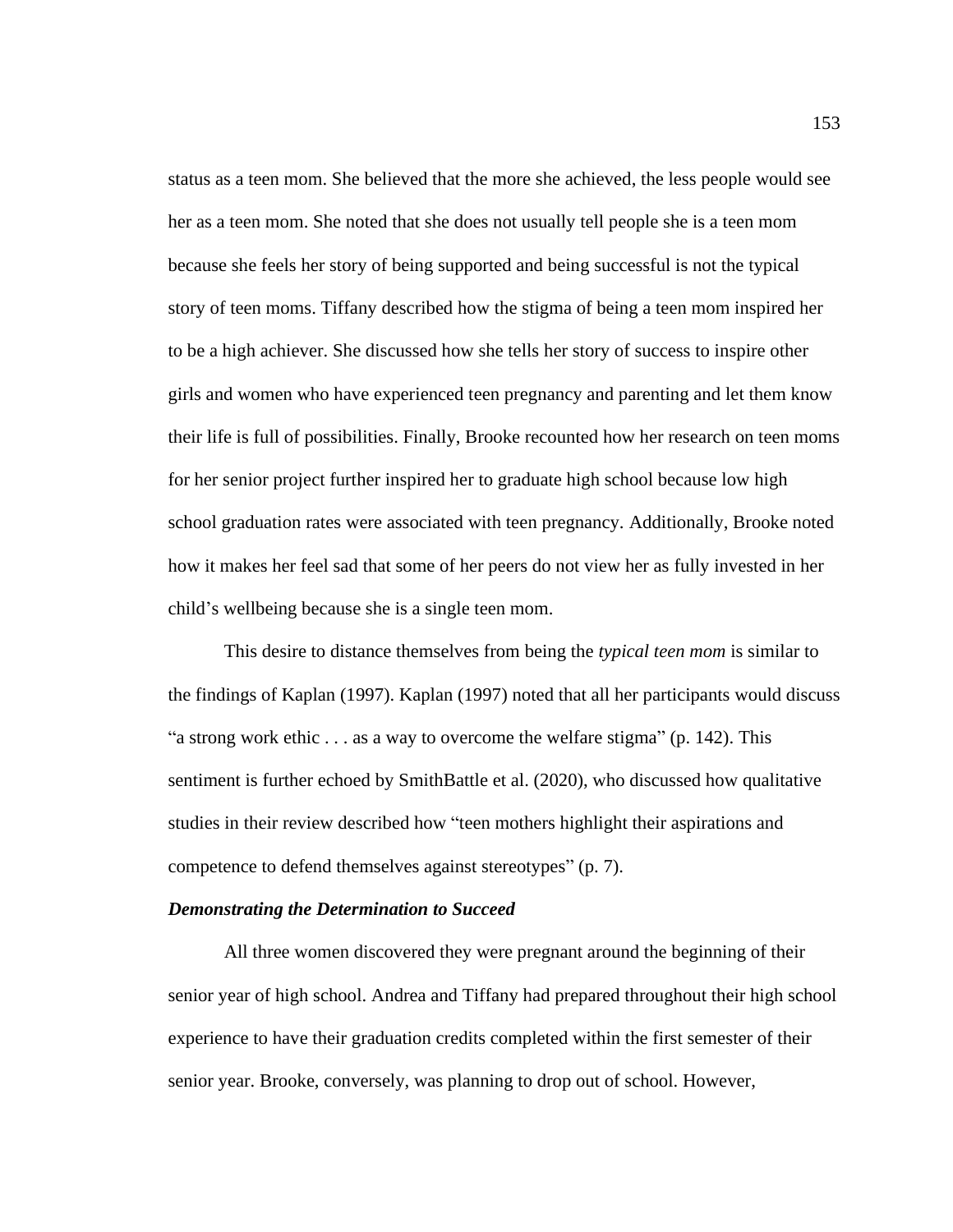discovering their pregnancies created more focus and determination for each of the three women to complete high school. Andrea completed high school and was the only person in her high school certified nursing assistant course to pass the state exam on the first try. Tiffany graduated a semester early from high school. And Brooke re-enrolled in school, graduated with her class, and made the highest math score in her class on the state standardized test. Andrea and Tiffany, who are now both in their late twenties, discussed how being teen moms drove them to continued success. Andrea went on to attain a bachelor's degree, purchase a home, and attain a high-level position at a communitybased nonprofit organization. Tiffany attained a bachelor's degree and a Master of Business Administration degree (MBA), and she is an entrepreneurial business owner. The participants' success is in line with M. Morris (2016), who discussed how teen pregnancy could lead to high achievement.

Parenting teens often face tremendous obstacles to completing a high school education, but more often than not, girls interpret their parental responsibilities as an incentive to perform better. While girls are plagued by social narratives that warn of an end to their lives if they have a child as a teenager, they also understand their heightened responsibility and make great attempts to rise to the occasion. (p. 143)

Tiffany and Brooke discussed their struggles with mental health and suicidal ideation. Both detailed how becoming pregnant and being a mother made them determined to live and obtain the mental healthcare they needed to be there for their child. This is similar to a study by SmithBattle (2005), who discussed how becoming a teen mother assisted previously suicidal teens in finding a reason to continue living.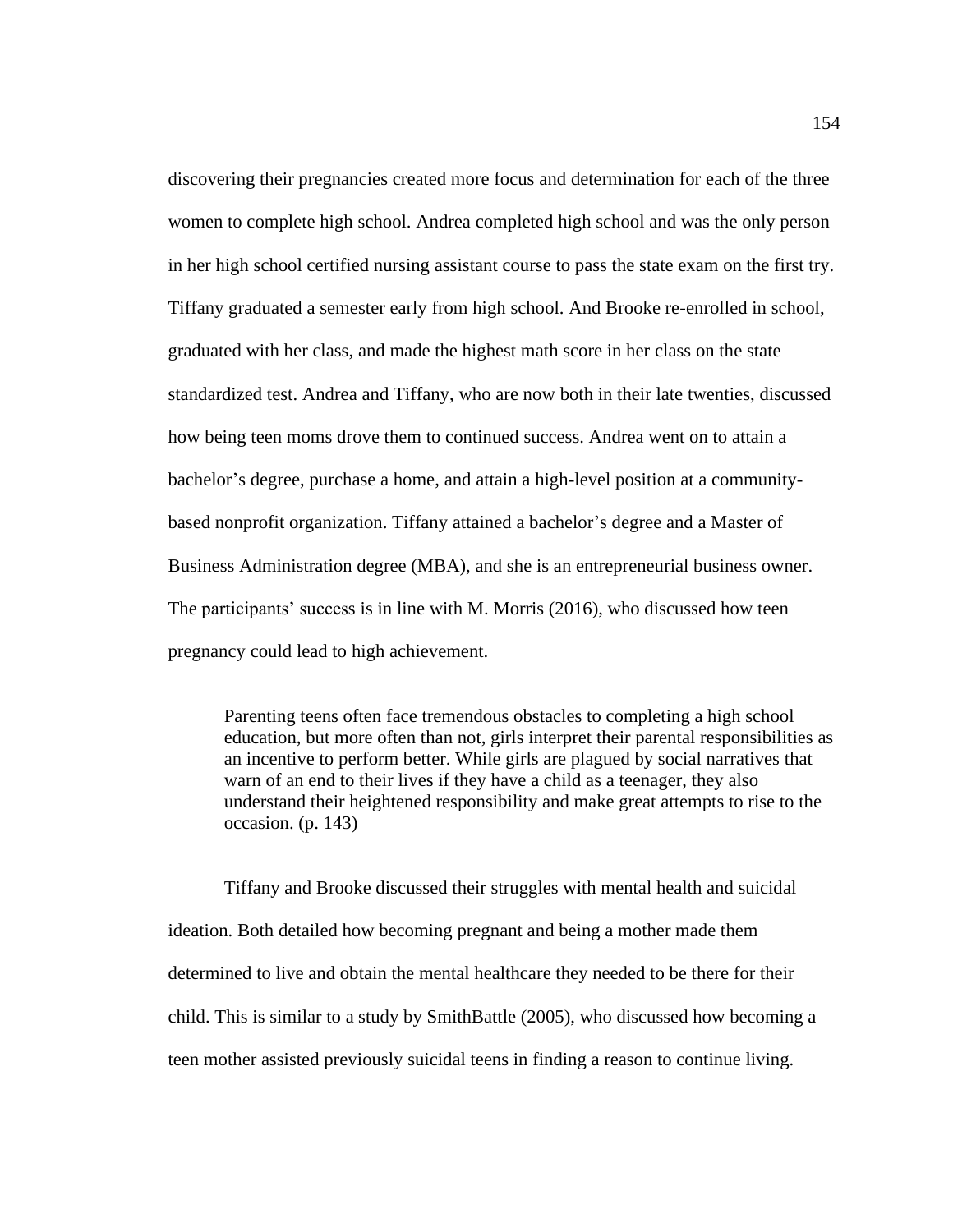Brooke's story of academic disengagement, dropping out of school, and then reenrolling in school upon discovering she was pregnant aligns with Anastas (2017) and Pillow (2004). Anastas (2017) described how "there is much evidence that 'regular' schools often push disadvantaged [or 'different'] young women out before and after they become pregnant" (p. 165). Pillow (2004) discussed how "60 percent of girls who become teen mothers drop out before pregnancy. Thus, contrary to popular belief, a large percentage of teen pregnancies occur when the teen girl is already disenfranchised from schooling" (p. 118). Pillow (2004) noted that "up to 25 percent of female dropouts return to school when they are pregnant" (p. 118) and that during her qualitative research, girls often explained that they returned to school because of their baby. Therefore, Brooke's story adds to the voices of students who became academically re-engaged due to pregnancy.

### *Impact of Middle Socioeconomic Status Background on Success*

Another potential explanation for the participants' determination and ability to achieve middle SES markers of success (e.g., graduating high school, attaining postsecondary degrees, and engaging in meaningful and gainful employment) is that each participant in this study comes from a middle SES background. Middle SES markers were demonstrated by each participant's access to family financial support as well as their ease in navigating medical and educational systems (Lareau, 2002).

Teen pregnancy is not typically associated with mainstream, or Middle SES, values. Choo and Ferree (2010) gave an example of problematizing mainstream values by presenting the question, "what is absent in middle-class, college-aged women's lives that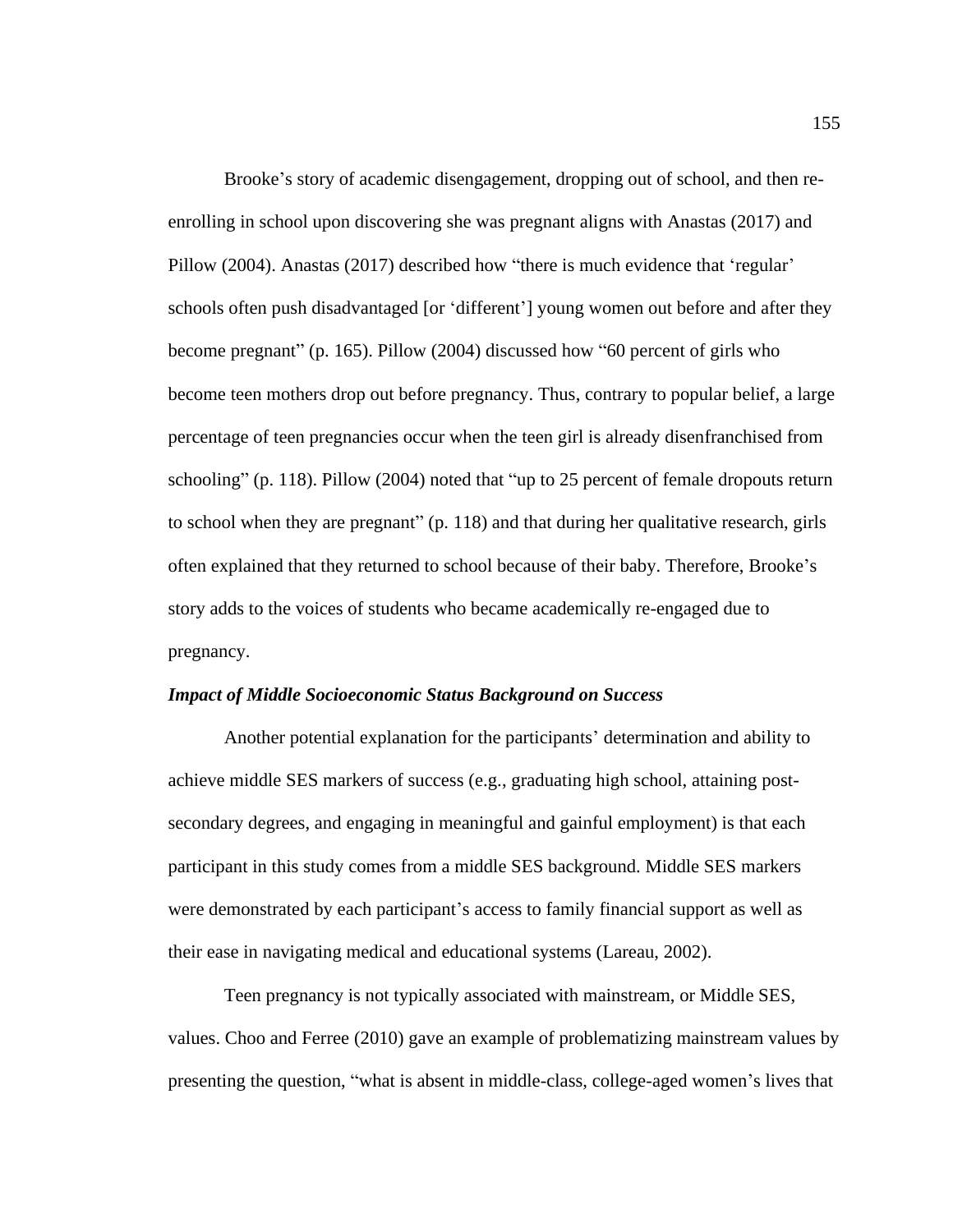would lower the cost of early childbearing for them?" (p. 139). SmithBattle et al. (2020) noted that for "middle class youth . . . risk-taking is mitigated by family and community resources" (p. 7). In this study, the cost of early childbearing was mitigated for each participant due to the presence of the social and financial capital associated with being middle SES. Andrea's mother was able to financially support Andrea and her child, which enabled Andrea to save nearly all of her earnings as a CNA for a down payment on her house. Tiffany was comfortable negotiating how she finished her high school credits with school-based personnel, which enabled her to graduate high school a semester earlier. Brooke was comfortable seeking needed medical treatment for her pregnancy and mental health challenges, and she had the financial means to afford it.

SmithBattle (2007b) discussed how pregnant and parenting teens from middleclass families tended to achieve middle-class status in adulthood. Even though SmithBattle (2007b) conducted her research with White middle SES pregnant teens, Lareau (2002) noted that White and Black families of similar SES tend to raise their children similarly. Therefore, the participants' middle SES childhood environment assisted in their ability to achieve a middle SES adulthood experience.

## *Summary*

In this section, I answered the first research question, "What are the stories of Black women who experienced pregnancy in high school?" The question was answered by two themes, "defying the stigma of being a teen parent" and "demonstrating the determination to succeed."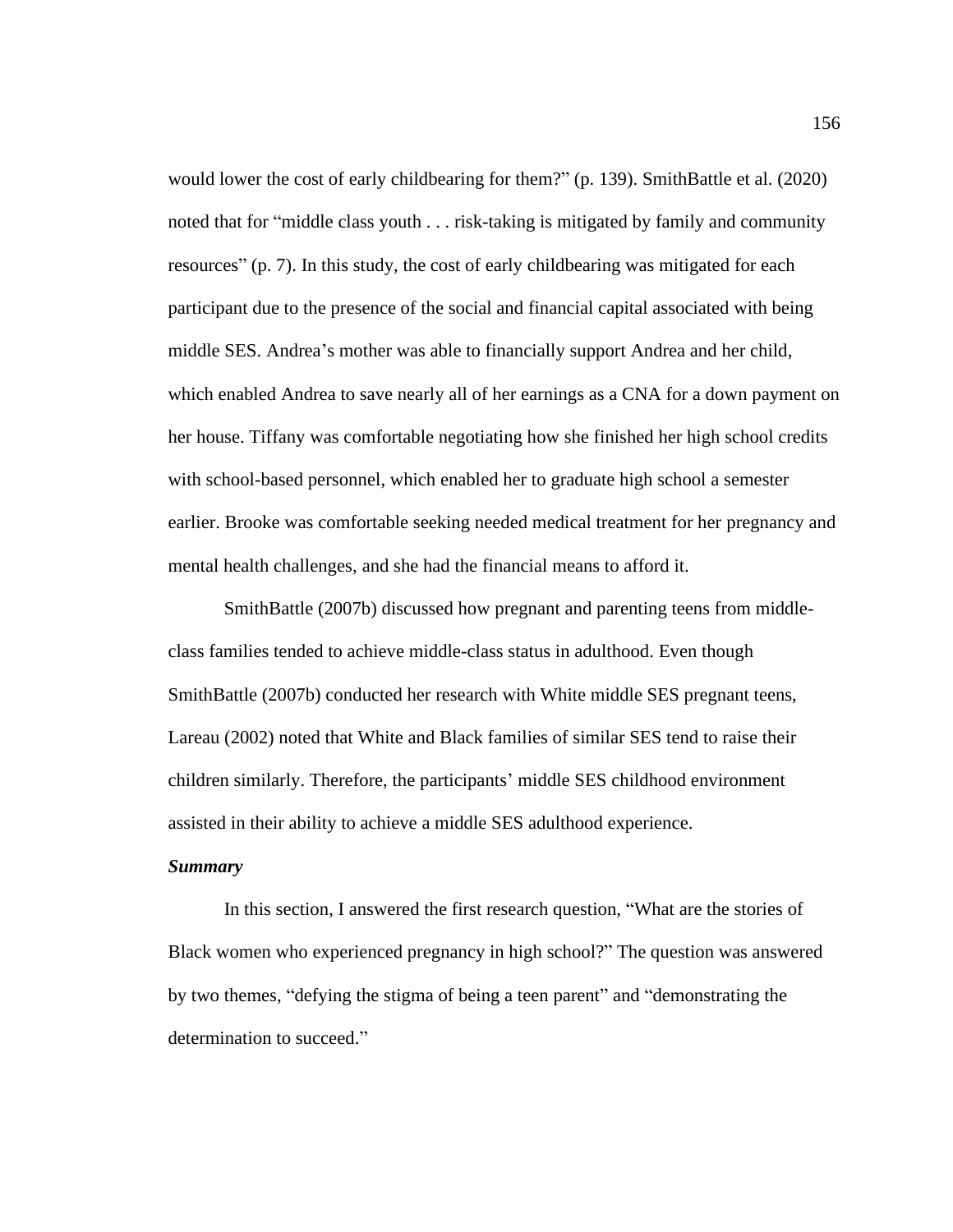# **How Do Black Women Who Were Pregnant Teens in High School Characterize Their Interactions with School-Based Personnel When They Were Pregnant?**

In this section, I address the first sub-question by specifically focusing on the participants' interactions with their high school-based personnel. All three participants were in their senior year in high school when they discovered they were pregnant. They attended either their district school or a magnet school. They did not attend an alternative school for pregnant students. Each person described the impact that their interactions with school-based personnel had on their success in graduating from high school. In the end, the prevalent theme that emerged was: **the participants' interactions with school personnel were mixed; however, each participant ultimately benefitted from some relationships with school-based personnel**. To illustrate this theme, I revisit examples from each participant.

### *Andrea*

Andrea began her senior year pregnant and gave birth at the beginning of the second semester. She stated that the school-based personnel did not really acknowledge her pregnancy, but the school did host a community-based non-profit teen pregnancy program that provided support for pregnant and parenting students. She discussed how she had taken enough courses over her previous high school years to have a lighter course load her senior year. However, she still needed to complete her senior project and the requirements for her certified nursing assistant (CNA) course.

Andrea noted how she would not have graduated if she had to depend on the Homebound program. She described how the school-based personnel for the Homebound program did not bring her schoolwork as required during her maternity leave, which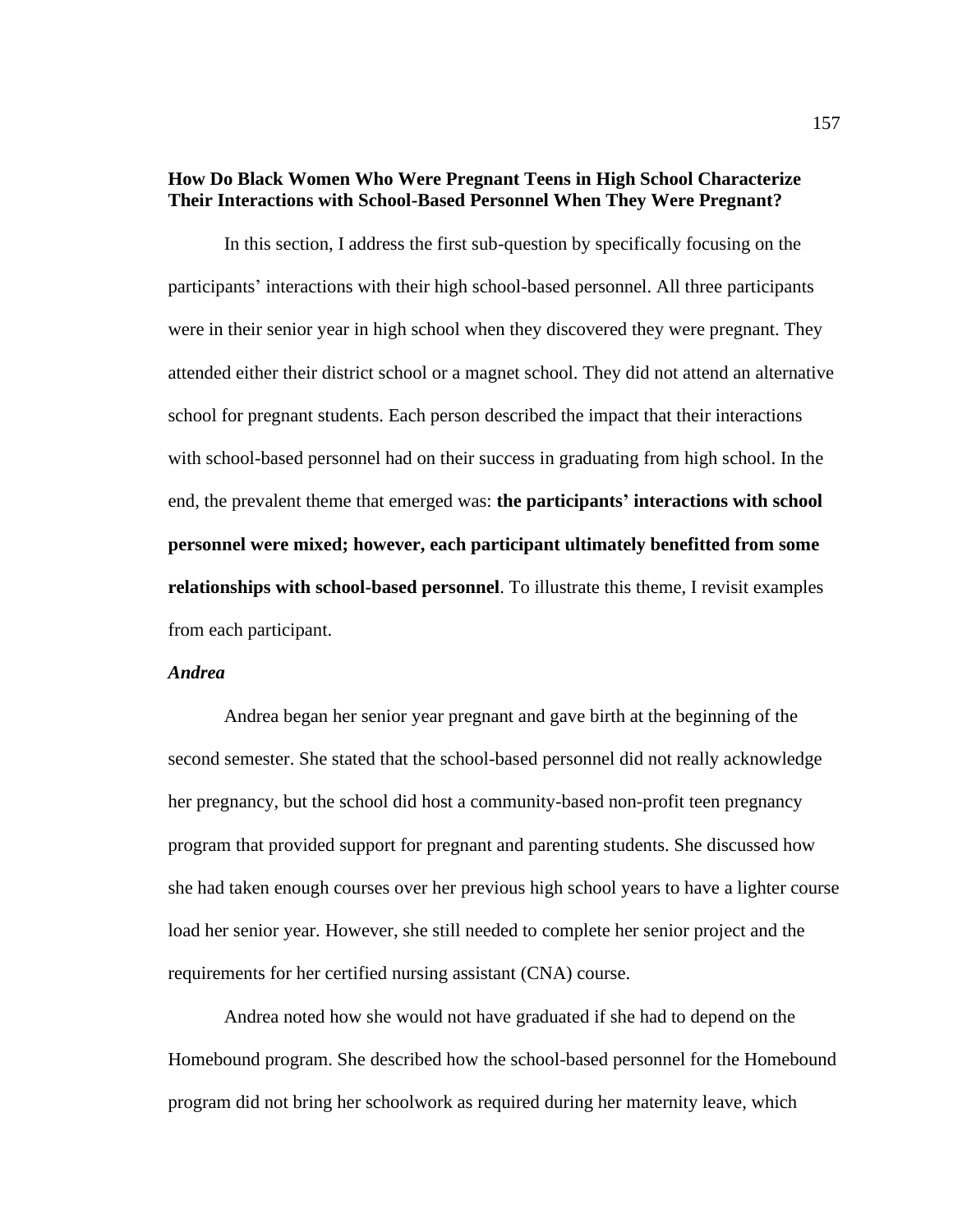made it difficult for her to do her senior project. However, due to her child's father being friends with her English teacher, she was given an A on the senior project without completing one. Additionally, Andrea's CNA instructor allowed her to make up the clinical hours she missed while on maternity leave.

SmithBattle (2007a) discussed how pregnant and parenting students can become disengaged from school when school-based personnel do not accommodate their needs. While Andrea was not accommodated adequately by the Homebound program during her maternity leave, she was still able to graduate with her class and gain her CNA license due to her teachers making special accommodations for her to either make up her work or exempting her from work.

# *Tiffany*

Tiffany discovered she was pregnant shortly after the school year had started. She had already arranged to graduate high school a semester early before learning she was pregnant. Tiffany attended school during the beginning of her pregnancy when she was not physically showing signs of pregnancy. Therefore, she did not tell any of the schoolbased personnel that she was pregnant.

Tiffany noted that she experienced "really bad" morning sickness during the semester she attended school. SmithBattle (2007a) discussed how lack of accommodation for absences due to morning sickness could lead to pregnant teens discontinuing school. However, the career-oriented magnet school Tiffany attended started later in the day, which allowed her to manage her morning sickness before going to school.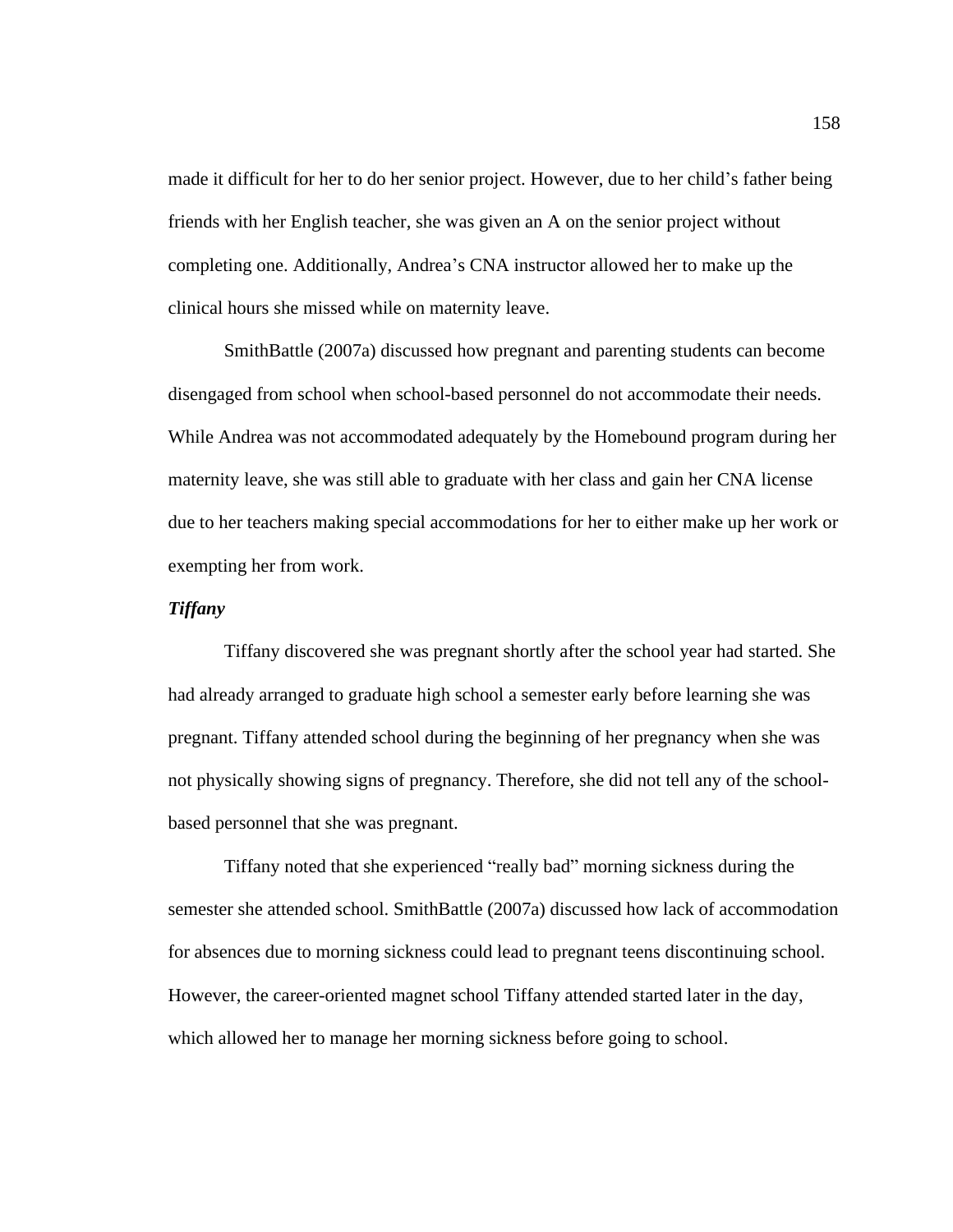Tiffany described how she was visibly pregnant when she went to graduation at the end of the school year to pick up her diploma. She discussed how one of the schoolbased personnel members tried to convince her to walk during the graduation by telling her that seven other girls were pregnant and that she did not have to feel bad. Tiffany did not understand what motivated the school-based personnel member to say that because she did not feel ashamed about her pregnancy. She just wanted to pick up her diploma; she did not want to walk on the stage.

The statements of the school-based personnel member during graduation may have been due to an effort of that person trying to combat the stigma of teen pregnancy, but she inadvertently perpetuated the stigma of teen pregnancy. In trying to be understanding and welcoming of Tiffany's visibly pregnant body, the school-based personnel member inadvertently reduced her to a statistic when she stated that "there are seven of you" as well as a stigma when she said, "Don't feel bad." The use of the phrase "there are seven of you" invoked the ideology that the presence of one pregnant teen in a school would lead to further teen pregnancies (Fershee, 2009). Andrea echoed this ideology in her interview when she stated that "I guess me and the other person kind of opened the floodgates of thinking pregnancy was okay," and went on to describe how six more students became pregnant while she was in school.

#### *Brooke*

Brooke was able to easily re-enroll in school near the beginning of her senior year. It happened only a few days after she discovered that she was pregnant. Brooke described how several school-based personnel supported her through her pregnancy. The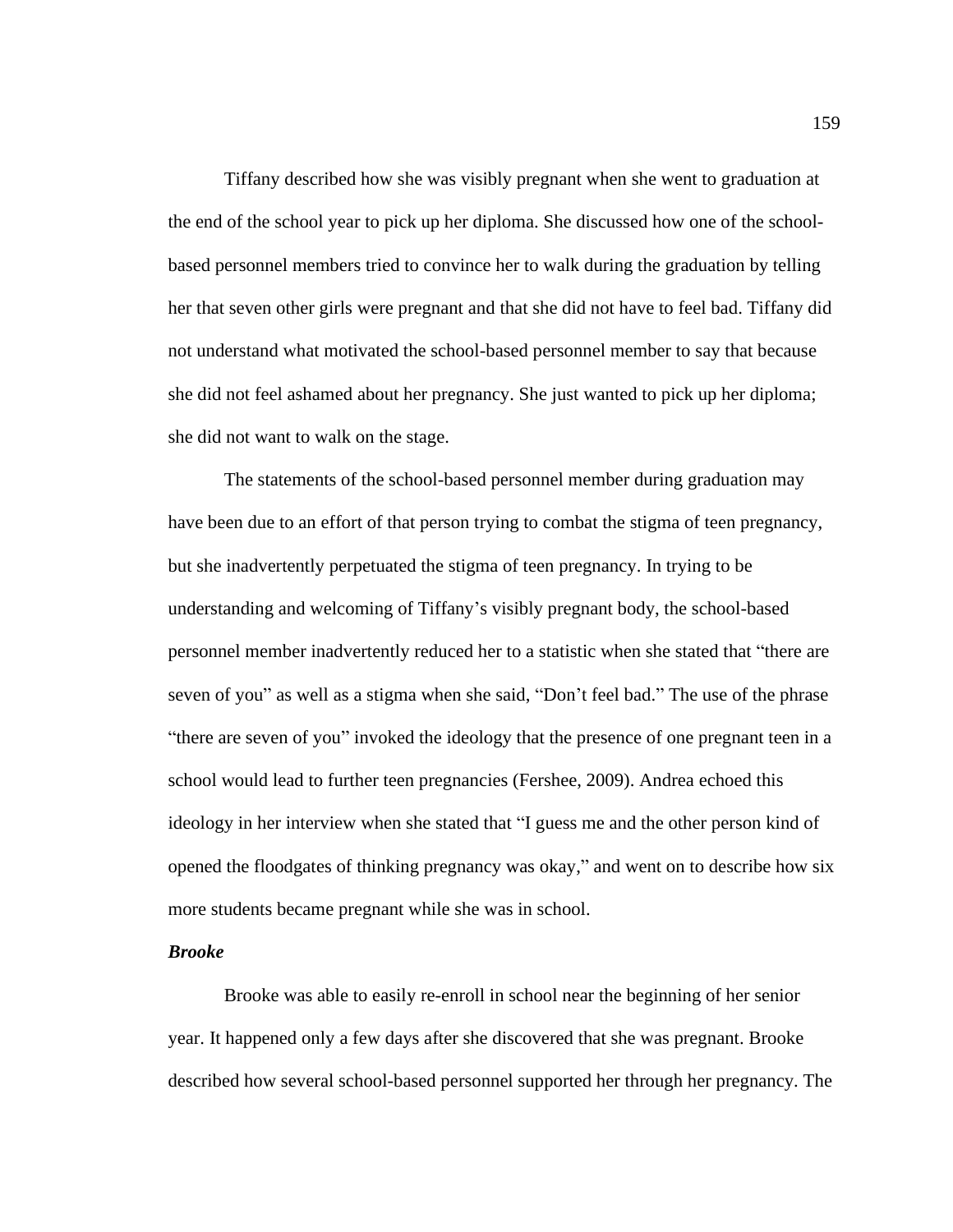school not only had a community-based non-profit organization provide teen pregnancy and parenting support, but the school-based personnel took on an active role in supporting Brooke as well. Teachers allowed her to go to the bathroom as needed, one teacher brought her snacks since Brooke did not like the school lunch, and when the school air conditioning was not working properly, she was allowed to do her work in an air-conditioned area. Brooke's school counselors provided pivotal support by ensuring that teachers provided her with makeup work, telling her about Saturday school, and administering her final exams at her home while she was recovering from childbirth. The school nurse monitored her blood pressure and connected her with a community-based non-profit organization specializing in assisting pregnant and parenting teens. Additionally, the school provided her with a cap and gown so she could walk with her class during the graduation ceremony.

Brooke noted that her senior year was the first time she felt like she mattered at school. She discussed how previous schools made her feel like she was a problem because of her mental health struggles and that supporting her was not worth the time. She had become increasingly disengaged with school to the point of deciding to drop out. Even though the school-based personal at her final school made her feel like a priority, she feels they may not have cared as much about her if she were not pregnant. However, now that she knows what it feels like to matter and be a priority, she feels like she should have mattered and been a priority the entire time she was in her previous schools.

Brooke was able to stay engaged with school and graduate because the schoolbased personnel were heavily invested in her success. Her success aligns with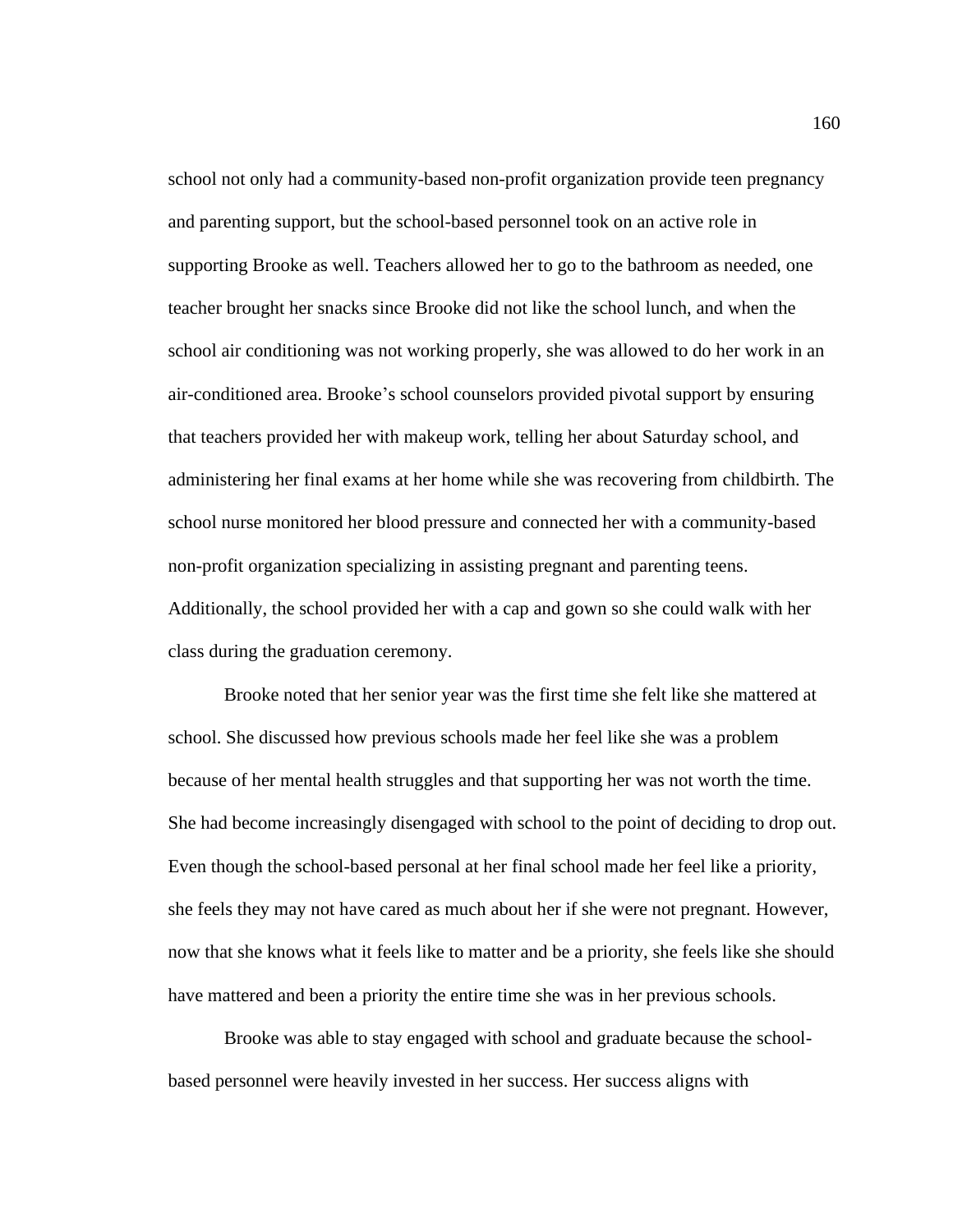SmithBattle (2007a), who discussed how supportive, dedicated, and flexible school-based personnel who embrace pregnant and parenting students can create an environment where they can successfully continue and complete their studies.

### *Summary*

Each participant noted how their respective school's flexibility allowed for them to graduate. The schools were flexible, in general, by allowing students to graduate early and earn senior credits at an accelerated rate. And the schools exhibited flexibility specifically to the participants' situation by exempting Andrea from her senior project and administering Brooke's final exams in her home. This willingness of the schoolbased personnel to be flexible greatly assisted in the participants' ability to graduate. Thus, the theme that resonates in response to the first sub-question is: **the participants' interactions with school personnel were mixed; however, each participant ultimately benefitted from some relationships with school-based personnel**.

# **How Does the Concept of Controlling Images Help Us Understand Their Experiences?**

In this section, I explore the second sub-question, which concerned how the concept of controlling images of Black women relate to the experiences of the participants. Controlling images of Black women is a key component of the Black feminist thought conceptual framework, as discussed in Collins (2000). As I analyzed the interview transcripts, I discovered incidents suggestive of the theme, **controlling images of Black women connected with the participants' experiences**. This was particularly true regarding six controlling images: the Mammy, the Matriarch, the Welfare Mother, the Black Lady, the Jezebel, and the Sapphire.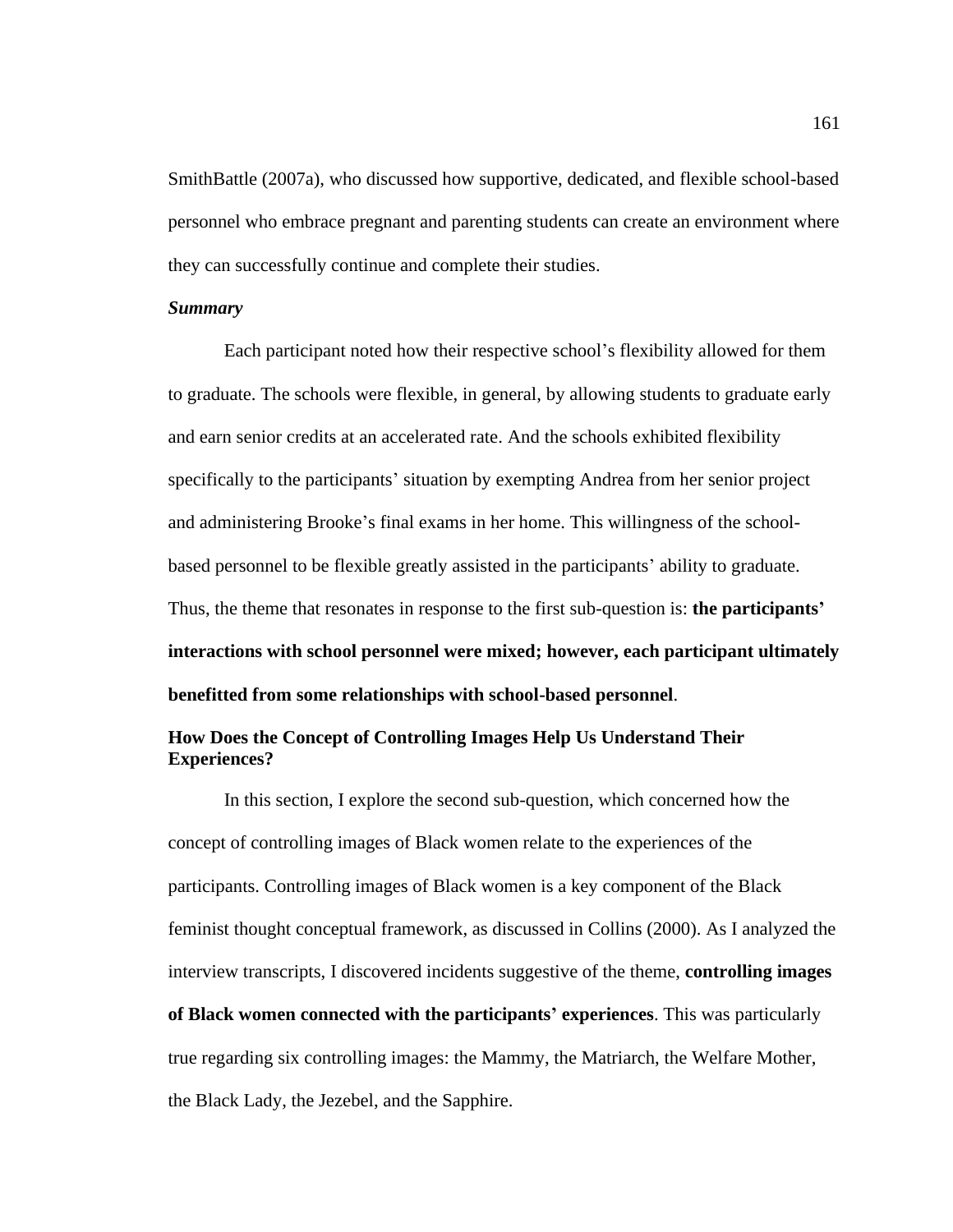## *The Mammy*

Collins (2000) and Harris-Perry (2011) discussed how the Mammy controlling image is associated with nurturing others at the sacrifice of oneself, and that nurturing is aligned with promoting and perpetuating White supremacy. This controlling image was displayed when Brooke's teacher asked her to encourage another teen who was pregnant to come to school. On the surface, it seems like an innocent request; however, the teacher asked Brooke to encourage the other student in front of that student. Brooke was not in a position to say no to her teacher because it could have been seen as disrespectful and could have created a negative consequence for her. Therefore, Brooke reluctantly agreed to speak to the teen. During the interview, Brooke discussed how that was a bad experience because she felt like she had no choice but to comply with the teacher's request. However, Brooke did not want to be the other student's "cheerleader" because she struggled with encouraging herself to come to school.

Brooke's experience aligns with Annamma et al. (2019), who noted that when a Black female student shows nurturing characteristics in line with the Mammy controlling image, she is seen positively by school-based personnel. Therefore, to achieve her goal of graduating high school, Brooke reluctantly decided to comply with the Mammy controlling image and try to be of service to another student at the expense of being of service to herself by refusing the teacher's request.

### *The Matriarch*

Collins (2000) discussed how the matriarch controlling image is defined as a "bad Black mother" (p. 75). She is a working single mother whose children are academically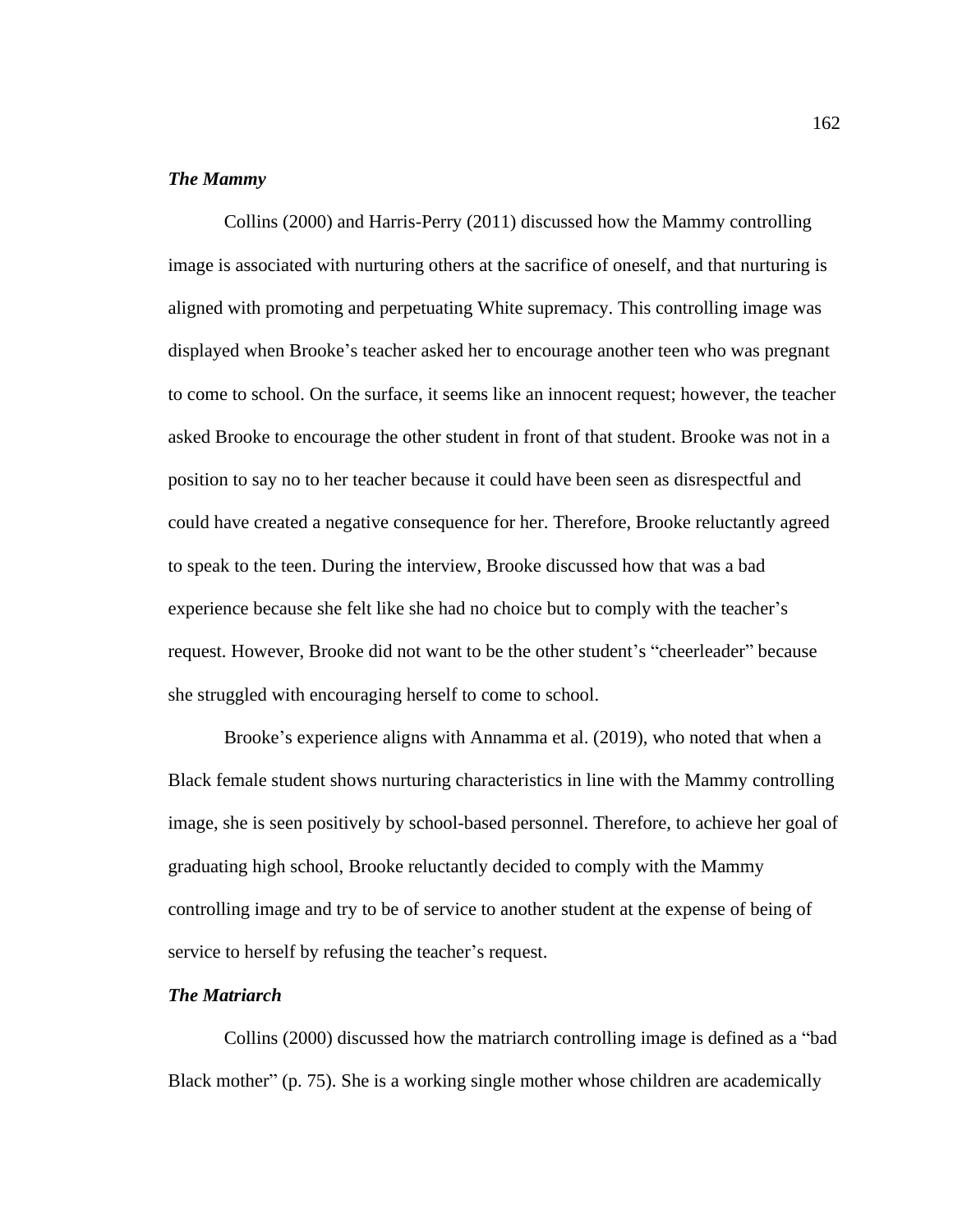unsuccessful due to her work, and she does not have a husband because she is aggressive and emasculating. Elements of Andrea's, Tiffany's, and Brooke's experiences resonated with the matriarch controlling image, especially as they discussed their difficulty with romantic relationships and their dedication to being responsible mothers who care for their children.

Andrea described how she wants a husband, but she struggles with letting herself be emotionally vulnerable in romantic relationships due to fears of losing her independence. She also noted that previous male romantic partners described her as masculine because she is such a strong provider and very self-sufficient.

Tiffany described relationships where romantic partners tried to control her relationship with her child or her career trajectory when she asserted her independence. Her son's father prevented her from seeing her son when she decided to leave their abusive relationship. And a more recent romantic partner tried to discourage her from taking a calculated risk of leaving her current job to become an entrepreneur. His discouraging behavior prompted Tiffany to end the relationship.

It must also be noted that Brooke did not mention the father of her child at any point during the interview. Brooke's omission resonates with Filter (2015), who noted that nearly none of the pregnant Black teen participants in her research expected to be in a long-term relationship with their child's father.

Andrea, Tiffany, and Brooke emphasized their efforts in taking care of their children. Andrea discussed how proud she is that her son has an "amazing life." She is meticulous in taking care of his medical needs, and she decided to buy a house instead of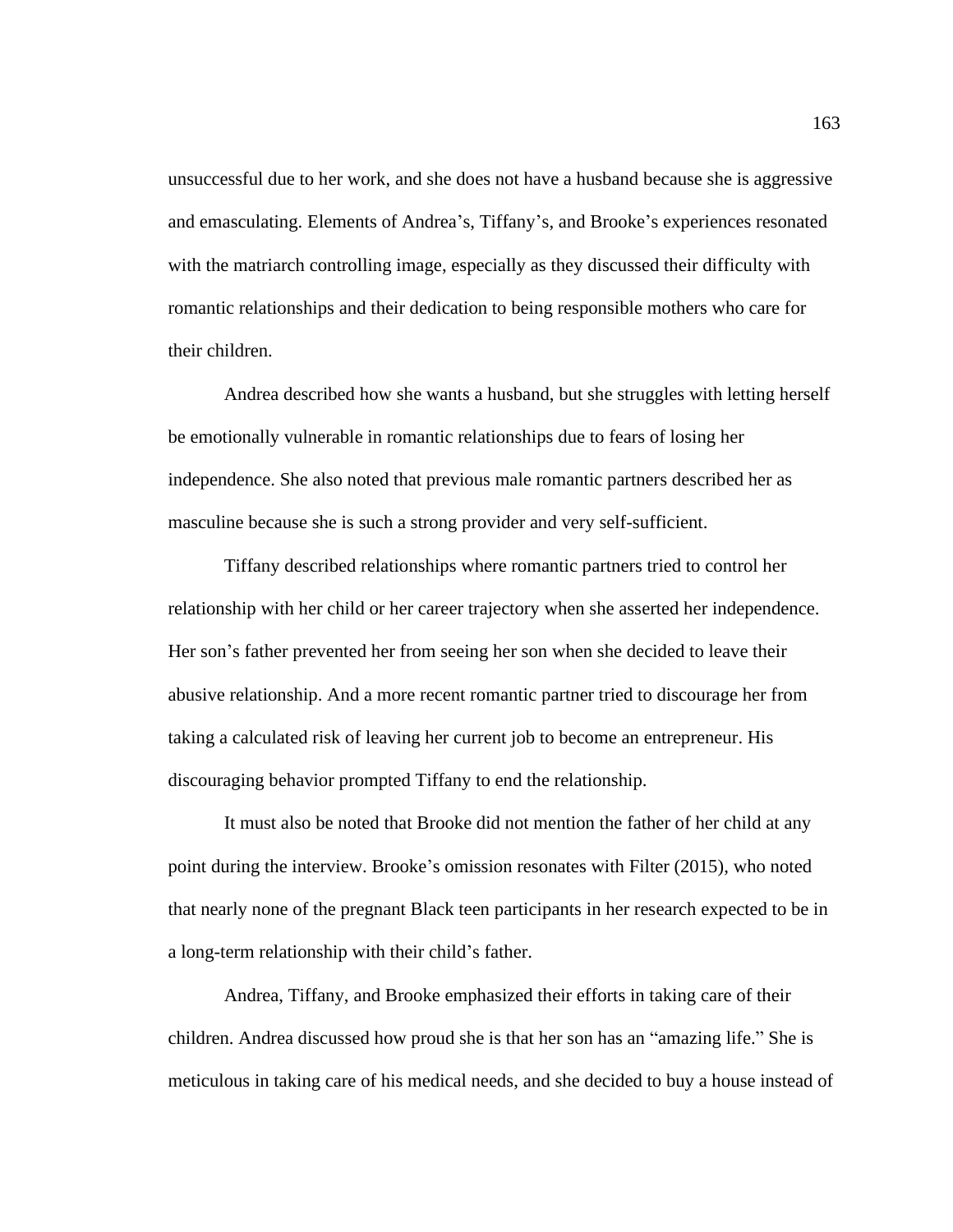renting an apartment because she wanted her son to have a yard. Tiffany recounted her 8 month ordeal of trying to get her son back after her son's father prevented her from seeing him. She discussed how she has a great relationship with her son and that she cares for her son holistically by making sure he has access to mental healthcare to cope with her difficult co-parenting arrangement. Brooke discussed how she graduated from high school so she could model academic achievement to her son.

Andrea, Tiffany, and Brooke became laser-focused on success and independence to provide the best care for their child(ren). However, Andrea and Tiffany perceive that their independence and success have created conflicts in their romantic relationships; and Brooke did not mention any romantic relationships. Therefore, each woman is caught in the web of the matriarch controlling image because, as single mothers, they must be high achievers to provide for their children, but their high achievements could potentially keep them romantically single.

### *The Welfare Mother*

Collins (2000) and Harris-Perry (2011) discussed how the welfare mother controlling image is considered to be a bad mother who is academically and economically unsuccessful. She feels entitled to financial assistance and, thus, is a burden on society. In general, teen pregnancy invokes the welfare mother controlling image because it is assumed that the teen mother will be unsuccessful in life and perpetually in need of financial assistance. Each of the participants' stories contained elements of the welfare mother controlling image.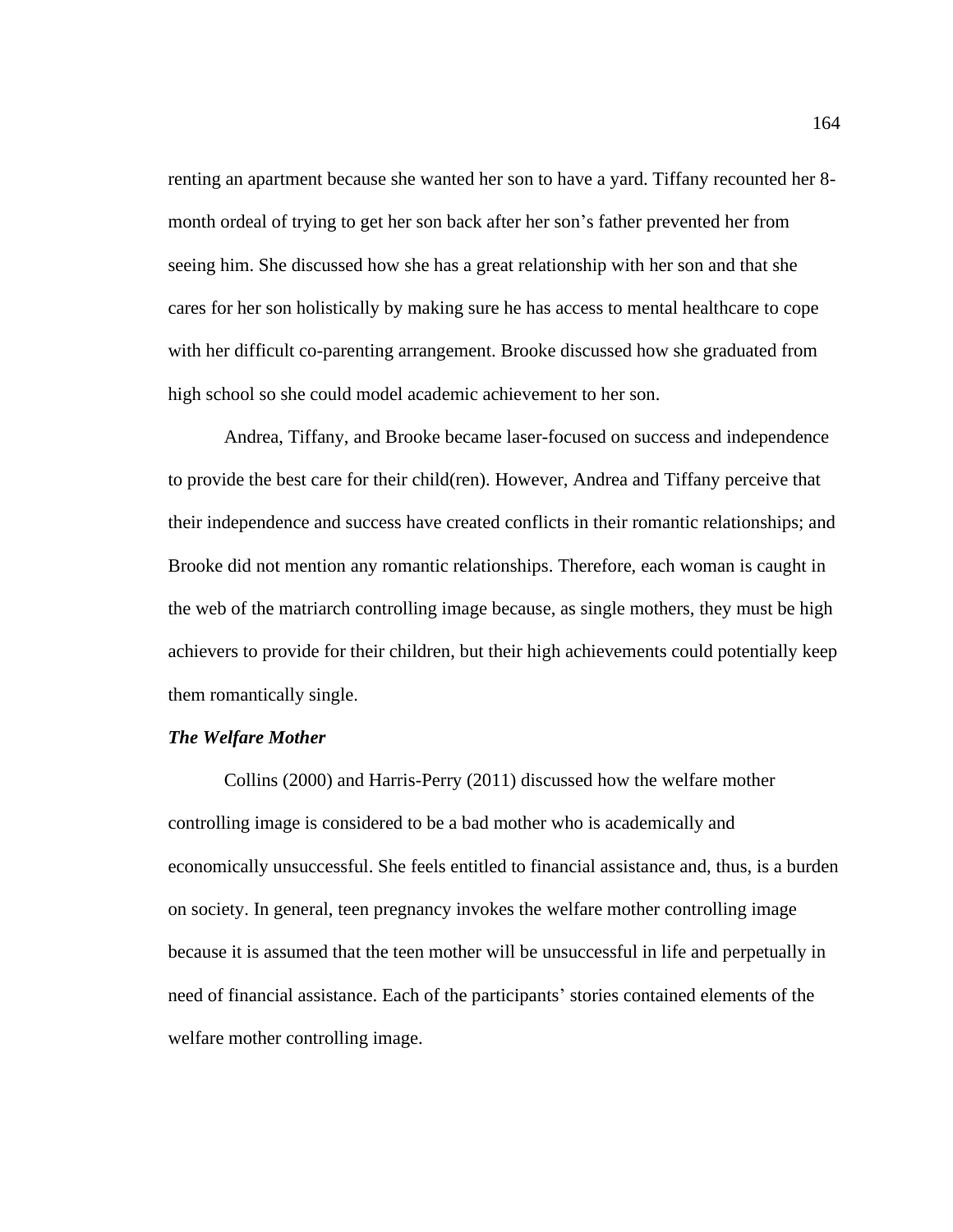Andrea and Tiffany discussed utilizing government financial assistance. Andrea described how she received government financial assistance to obtain childcare and formula for her son so that she could graduate from high school and feed her child. However, after she graduated from high school, she was no longer qualified to receive government financial assistance because she lived with her mother, who had a high income, even though she personally had a low income. Tiffany noted using government financial assistance during times of financial difficulty. She described how the assistance allowed her to provide for her children while she finished her education and established her career. However, Tiffany did not receive a housing voucher, which could have further eased her financial burdens as she progressed through her postsecondary education.

Brooke did not discuss any use of government financial assistance. However, she did discuss how when she became pregnant she decided to graduate from high school because she wanted to role model high school graduation. This is in line with opposing the concept that the welfare mother passes her low achievement ideology onto her children (Collins, 2000). Additionally, Brooke's research on teenage pregnancy and how it was associated with dropping out of high school further motivated her to graduate because she did not want to be another teenaged pregnancy "statistic," a statistic usually associated with the welfare mother controlling image. Brooke was so intent on graduating that she suffered from anxiety so severe that she chose to be hospitalized. Additionally, Brooke could not fully enjoy her son's birth because she was trying to type a paper during labor, and she was worried about missing her final exams.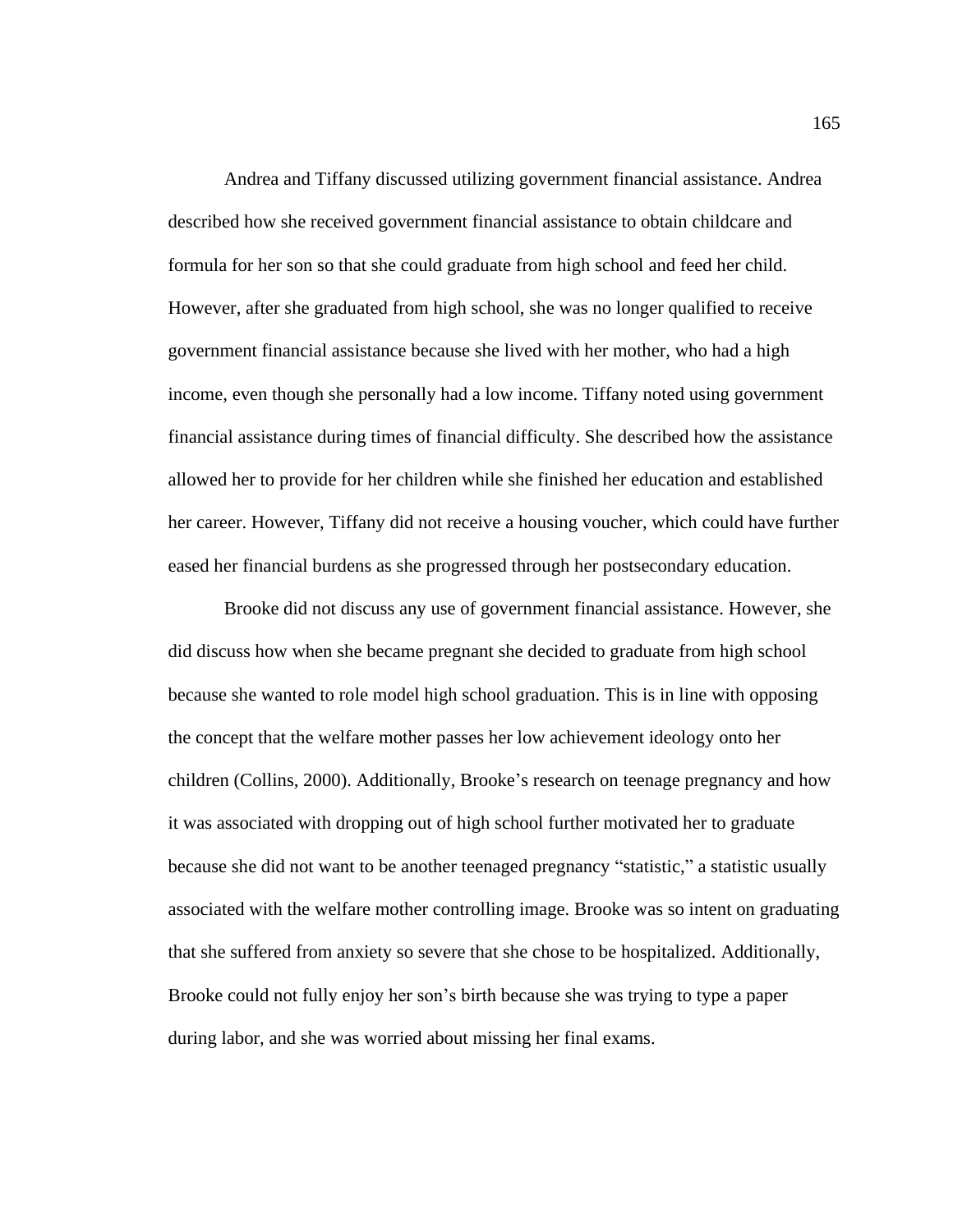The Welfare Mother controlling image can also be used to understand Brooke's interactions with her peers. She discussed how her peers see her as a "baby mama" because she is a teen mom. Brooke saw the term "baby mama" as derogatory and associated with a person who has many children and does not care about the wellbeing of her children. This perception of her peers is related to the irresponsible breeder ideology rooted in the welfare mother controlling image. However, Brooke saw herself as a strong, Black mother who does everything with her child's best interest in mind.

The Welfare Mother controlling image pathologizes needing financial assistance and creating families outside of the idealized heterosexual marriage. As demonstrated in Brooke's story, this controlling image promotes the ideology that poor, single mothers are lazy and manipulative, undeserving of financial assistance, and are not good mothers. Andrea and Tiffany are shining examples of how government financial assistance can ease the financial burdens that impede people as they strive to achieve financial independence. However, Andrea and Tiffany are also examples of how difficulty in obtaining government financial assistance can potentially cause financial strains for loved ones who support them and emotional stress on themselves.

### *The Black Lady*

Collins (2000) described the Black Lady controlling image as a good woman who is respectable, educated, career-oriented, and middle class. She is also single because either her success keeps her too busy for a man, or her assertive ways are unattractive to men. Andrea's story of constantly striving to be great and present herself as a successful, respectable woman is in line with the Black Lady controlling image. Andrea repeatedly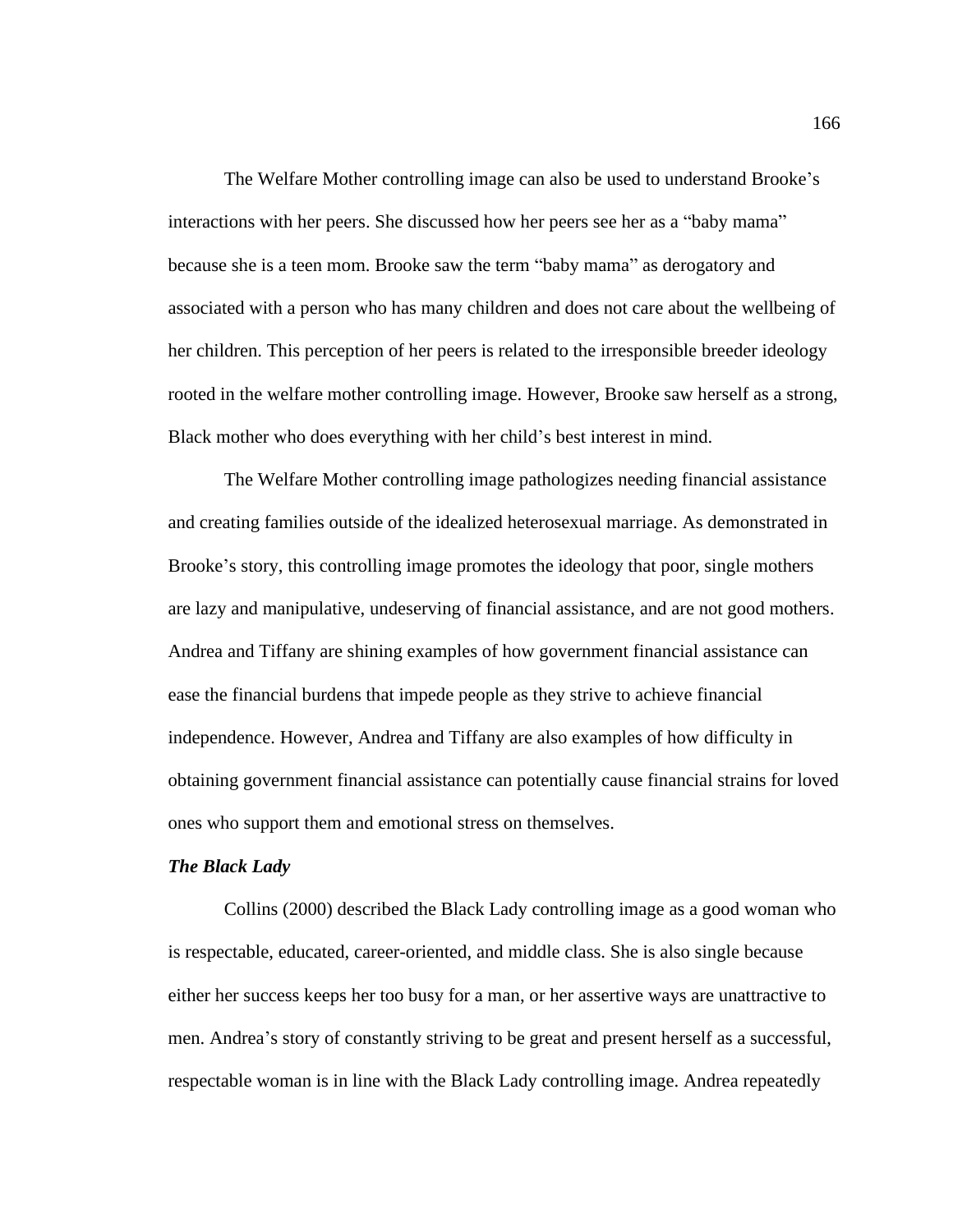stated that she had to be great because she wanted her success to make people forget that she is a teen mom. She does not tell people she was a teen mom because she believes her success story is not the typical experience. She discussed how she cares about how other people see her and how she wants to be seen as a successful career woman, financially independent, and prosperous. She wants to be respected.

The Black Lady is a good woman because she is not a single mother, and she is self-sufficient. There is no space in this controlling image to be a teen mom because being a teen mom is not in alignment with the respectability and success of the Black Lady. Therefore, Andrea's story relates to how the Black Lady controlling image creates a fear of losing respect and thus may prevent a person from fully telling their whole story.

# *The Jezebel*

Collins (2000) described the Jezebel controlling image as a hypersexual, promiscuous woman. Her body is seen as solely existing for the sexual gratification of heterosexual men. Elements of the Jezebel controlling image were revealed in the stories of all three participants.

Andrea's story invoked the Jezebel controlling image when she discussed how she was becoming exhausted with her carefully constructed presentation of self and how at times, she wants to be ratchet. N. E. Brown and Young (2016) described how ratchet is derisively associated with lower SES Black women.

The term is particularly used to denote the less than respectable demeanor of Black women. While the actions of the Jezebel can be associated with a number of different identities, it is mostly geared toward Black women. Similarly, a Google search of the term delivers countless YouTube videos, memes, and pictures of Black women engaging in ratchet behavior (e.g. fighting, dancing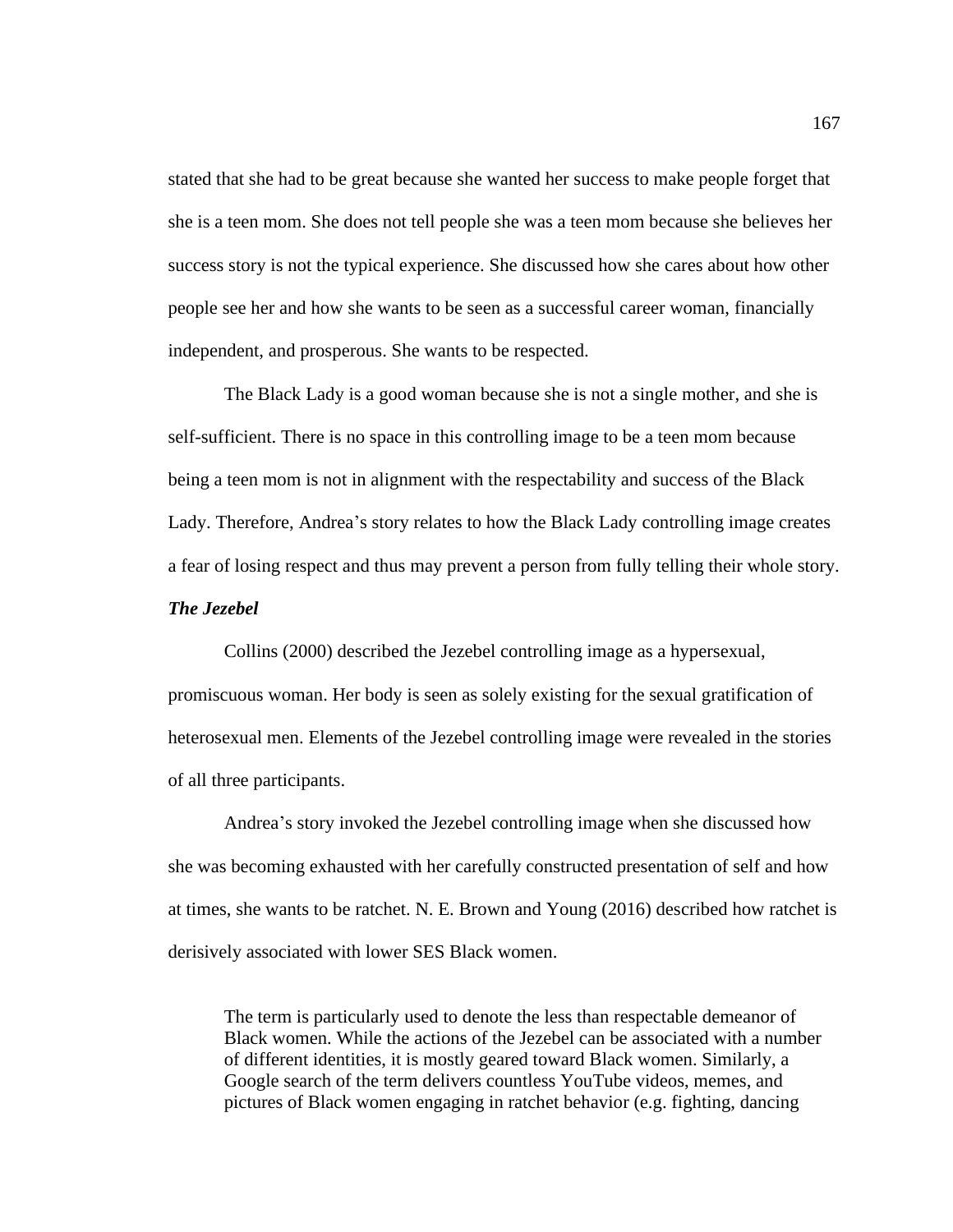provocatively in inappropriate locations such as grocery stores, or failing to parent their children) and wearing ratchet clothes or hairstyles (e.g. multicolored hair weaves or tight and revealing clothing). (p. 46)

The way ratchet was utilized by Andrea, in the context of this interview, was to convey a need to feel free of the controlling nature of trying to adhere to a White supremacist, patriarchal standard of a respectable appearance. Andrea's desire to be ratchet is in alignment with Lewis (2013), who discussed how Black women in various SES positions engage in ratchet behaviors as a way to let loose and have fun in a confining world, not necessarily to be derisive of a particular SES of Black women. By Andrea utilizing the term ratchet to describe her desire not to straighten her hair and to have tattoos and piercings shows how binding controlling images in general are because they do not allow for a holistic manner of expressing one's self.

Tiffany experienced an element of the Jezebel controlling image during her high school graduation. Tiffany recounted how a school-based personnel member encouraged her to walk across the stage and told her not to feel bad because there were seven other pregnant students. Tiffany told me that she was not ashamed about being pregnant, and she did not know what made the school-based personnel member assume she would be ashamed. The notion that the school-based personnel would assume that she was too ashamed of her pregnancy to walk during graduation can be linked to the Jezebel controlling image. Tiffany's pregnancy was an indicator of unmarried sex, which is associated with the sexual deviancy of the Jezebel controlling image. And the assumption that Tiffany should be ashamed of being pregnant further highlights her deviance from the dominant ideal of having children within a legal heterosexual marriage and at a later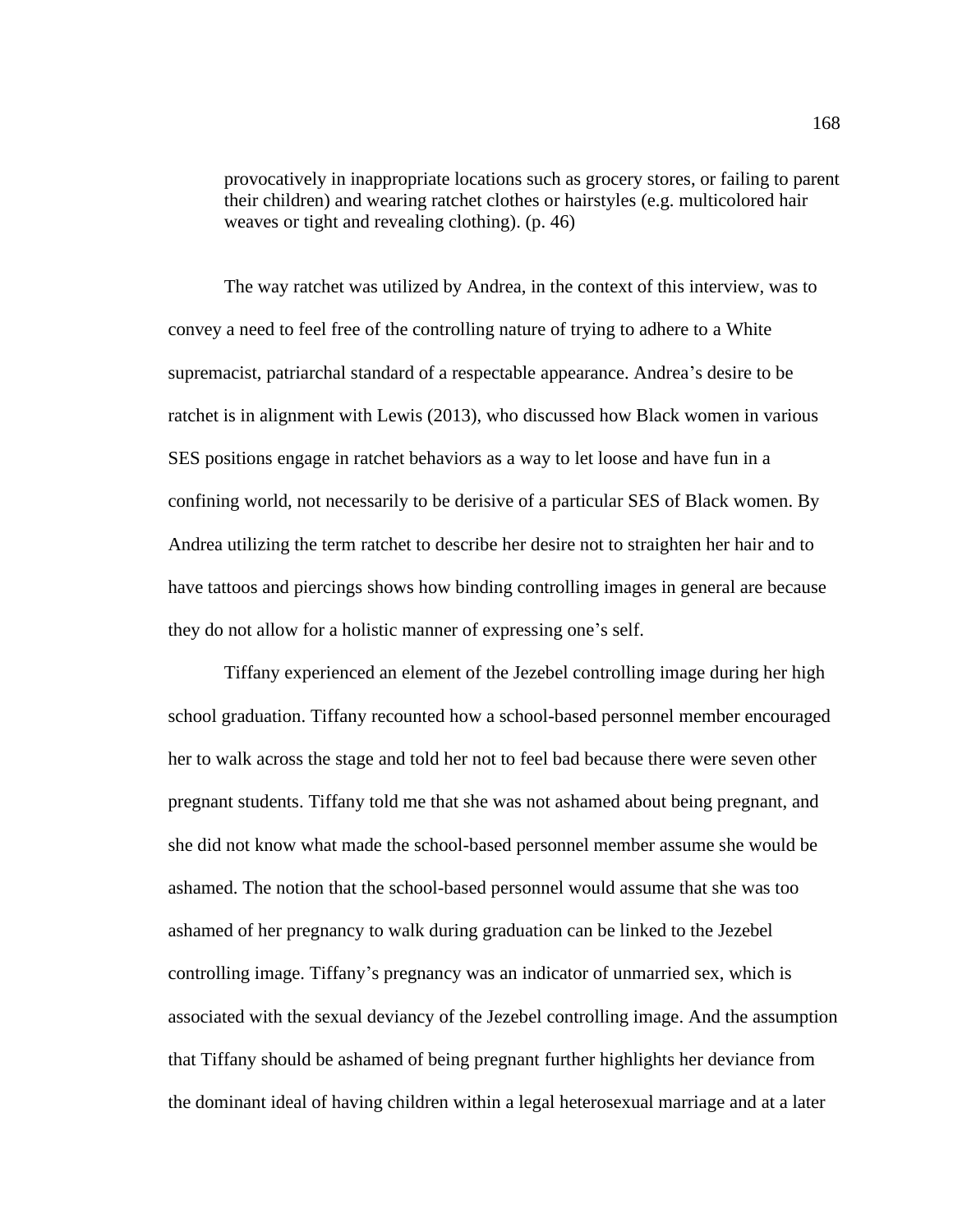age. Tiffany's experience with that particular school-based personnel aligns with M. Morris (2016), who stated, "The educational domain today is infused with the prevailing stigma of 'Jezebel'—primarily in the form of concerns among school officials about the moral decency of girls" (p. 153).

Brooke's story highlighted aspects of the Jezebel controlling image when she discussed her birth control experience. Brooke discussed how at 14 years old, her mother took her to a medical provider to have an intrauterine device (IUD) implanted in her uterus to prevent her from having a child for the next five years. Brooke disliked the physical effects of the IUD, but for 2 years, she did not have the power over her body to have the device removed. This is an example of the Jezebel controlling image because a medical provider was willing to place a device in the uterus of a 14-year-old child that not only caused her two years of discomfort but could have also compromised her future fertility just to prevent her from becoming a teen parent. For two years, she endured the pain of being reduced to her sexuality and controlled by others' fear of her potential reproduction. This is in line with Volscho (2011), who discussed how minoritized women of color are often given long-acting forms of birth control because they are considered "sexually irresponsible" (p. 676).

All three participants had experiences that relate to the Jezebel controlling image. Andrea's constrained behavior, Tiffany's ease of embracing her pregnancy, and Brooke's physical body were affected by this powerful controlling image that pathologizes sexuality and invokes the fear of irresponsible reproduction and thus becoming a societal burden.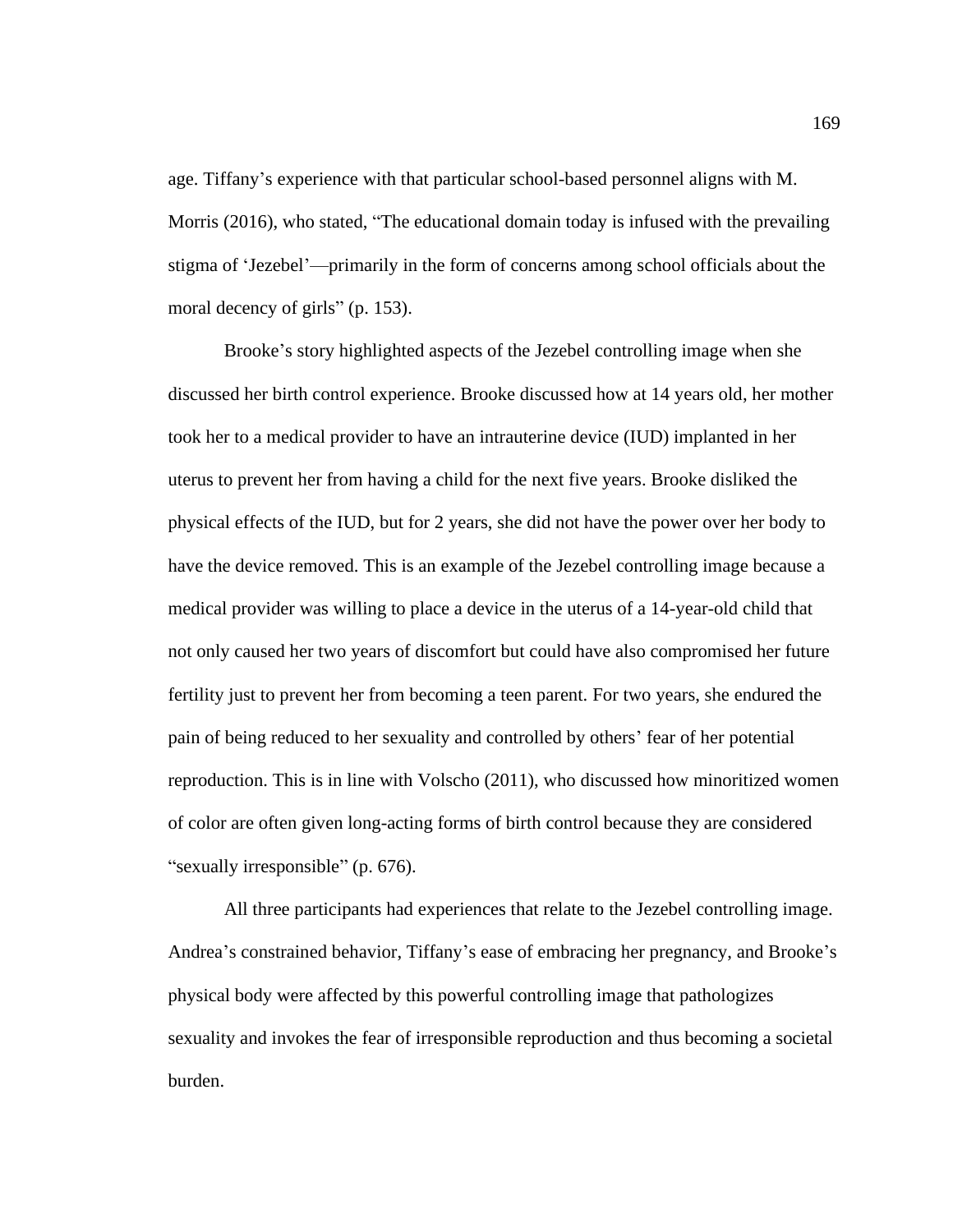## *The Sapphire*

The Sapphire controlling image is characterized as the angry Black woman (Collins, 2000). She does not blindly accept the status quo, but rather she questions the status quo and advocates for her needs. Brooke's schooling experience before her pregnancy most resonated with the Sapphire controlling image.

Brooke discussed how she has had a long history of mental health struggles and implied that they were trauma-related. Before discovering she was pregnant, Brooke was expelled from an alternative day school specializing in psychiatric care. She recounted how she was expelled due to expressing anger over the school-based personnel asking her to hand over her phone after she used it unauthorized. She expressed her anger in the form of arguing, turning over a desk, and going to the bathroom to calm herself down. Brooke also expressed shock that she was expelled because the school specialized in assisting people with mental health struggles. But instead of helping her manage her emotions, the school-based personnel exacerbated her struggles and did not create a plan for her to continue her education.

This aligns with Blake et al. (2011), who discussed how Black female students are most often disciplined for defiance and were more likely to experience exclusionary discipline than their White and Latinx counterparts. Furthermore, Annamma et al. (2019) described how school-based personnel were more likely to punish Black girls based on subjective behavior (such as defiance) based on the controlling images of Black women. In this situation, Brooke's behavior was viewed through the Sapphire controlling image lens.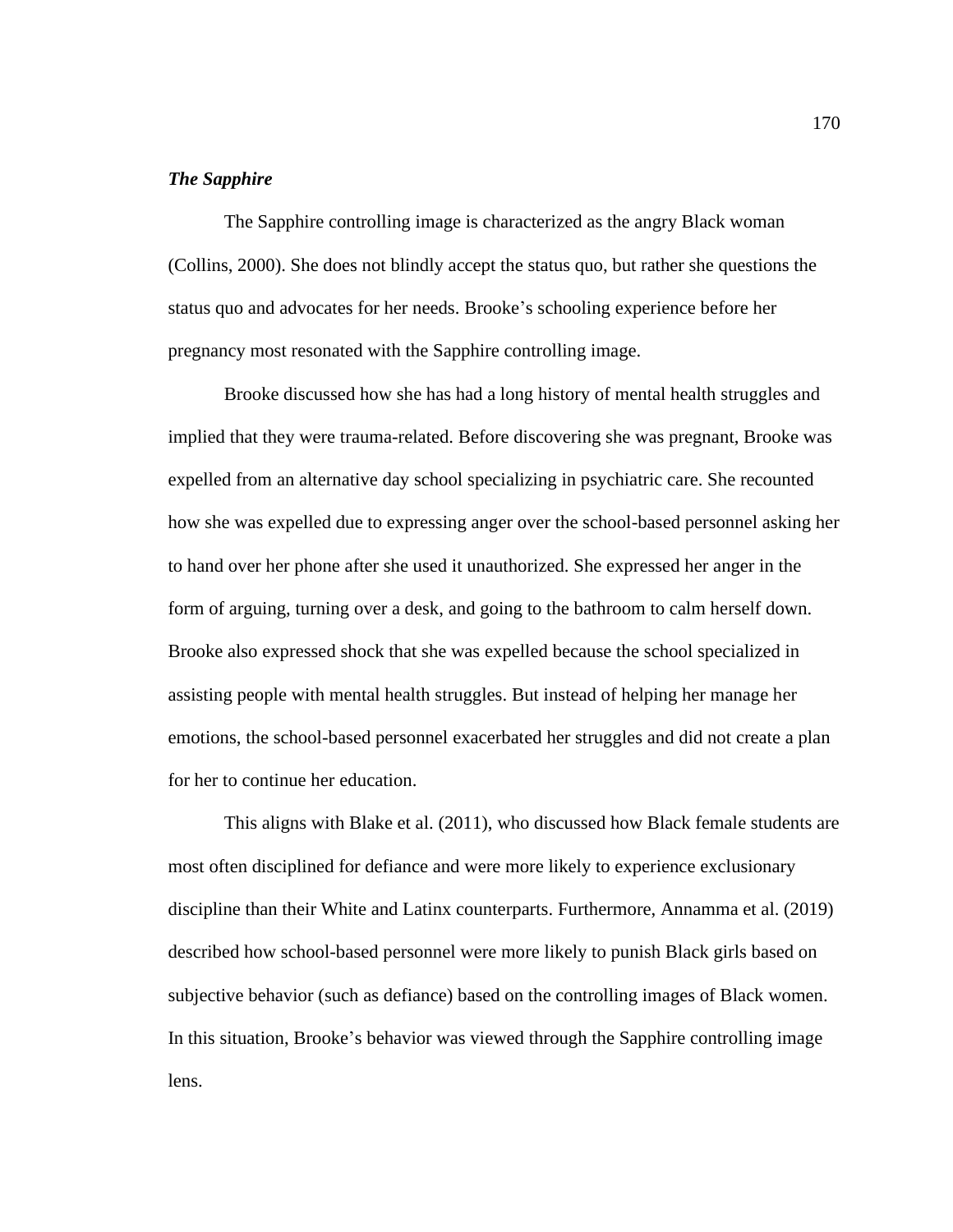This incident resulted in Brooke deciding to discontinue her education. Brooke's strong emotion in advocating for the retention of her phone should have rendered a therapeutic response from the school-based personnel, but through the lens of the Sapphire controlling image, her behavior resulted in a punitive response. The need for a constructive response to student behavior is echoed by M. Morris (2016), who explained how "implementing alternative reactions to negative student behavior and developing relationships that teach young people about who they are and how they should behave in a safe learning environment doesn't conflict with developing personal responsibility" (p. 239).

The Sapphire controlling image pathologizes strong emotion, especially strong emotion in the process of self-advocacy. However, Brooke's ability to use strong emotion in the process of self-advocacy is what enabled her to re-enroll in school when she discovered she was pregnant, as well as keep herself engaged with the academic process so that she could graduate despite numerous difficult obstacles. This aligns with E. W. Morris (2007), who noted that a Black female student's ability to advocate for herself is crucial to her academic success. Therefore, Brooke's story is an example of the potentially damaging effects of the Sapphire controlling image where self-advocacy may lead to exclusionary punishment and silence may lead to lost opportunities.

# *Summary*

The concept of controlling images of Black women helps us better understand the nature of each participants' experience. For instance, the Jezebel controlling image relates directly to how each participant experienced oppression regarding her sexuality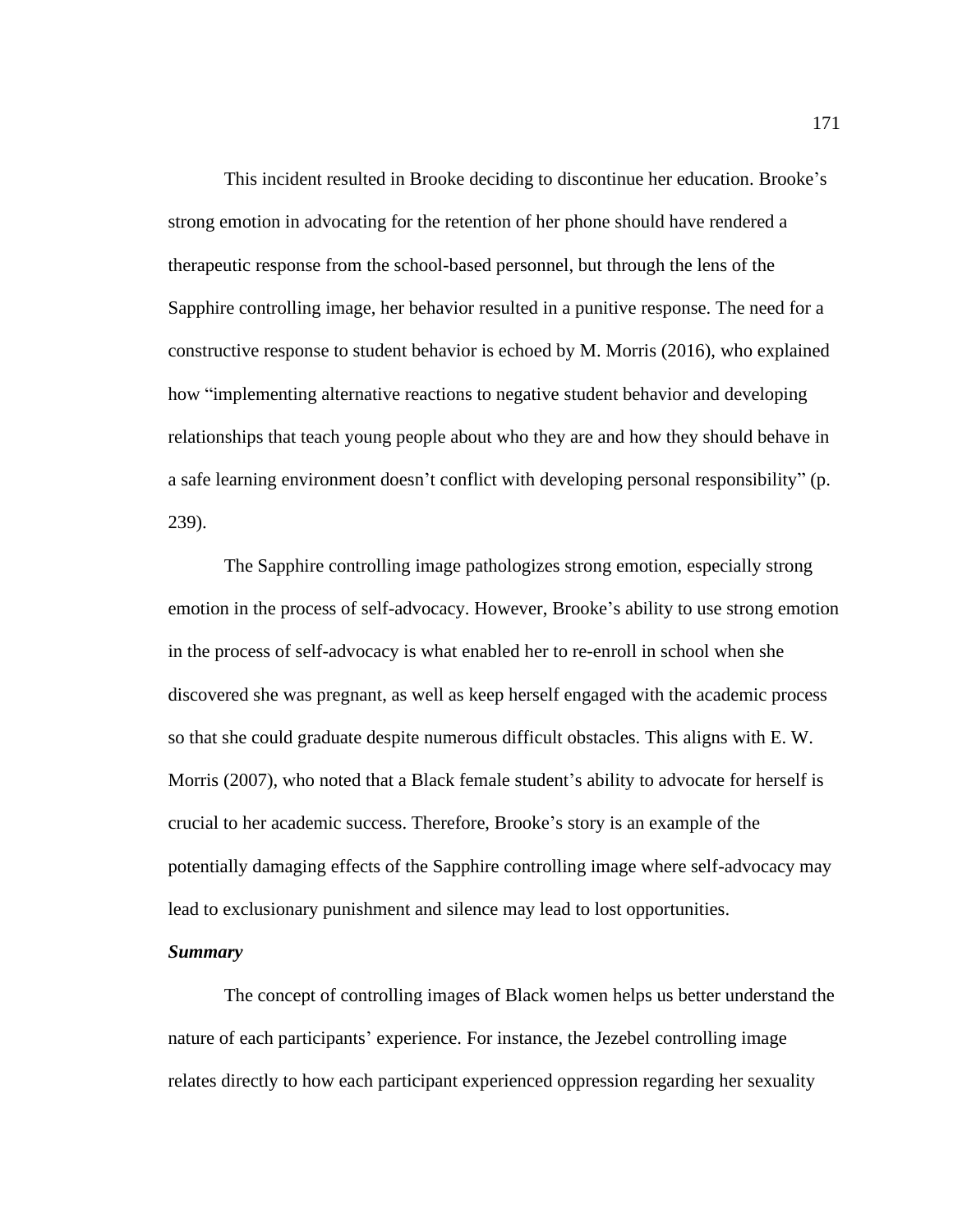and reproduction. The Welfare Mother controlling image relates directly to how each experienced struggling needlessly, either financially or socially. The Matriarch controlling image relates to how each experienced struggles in their romantic relationships. The Black Lady controlling image relates to how Andrea experienced the need to be great and not fully reveal her story. And the Mammy and Sapphire controlling images relate respectively to how Brooke experienced the struggle of being forced to assist others at the expense of herself and the pain of being punished for advocating for herself.

In the end, a prevalent theme from my research was that **controlling images of Black women connected with the participants' experiences**. The concept of controlling images helps us to understand negative events and relationships in participants' lives. However, it is worth noting that the participants did not let those experiences hinder them from their goals. All three participants responded to those experiences in a manner that was empowering and propelled them towards their goals. Andrea empowers herself by allowing herself to explore and understand various aspects of her identity. Tiffany empowers herself by her willingness to take risks in expanding her goals. And Brooke empowers herself by asking for and embracing support when she needs it. Therefore, utilizing the concept of controlling images assisted me in not only locating the gendered racism within their negative experiences but also helped me to appreciate how they overcame those experiences. This aligns with M. Morris (2016), who stated,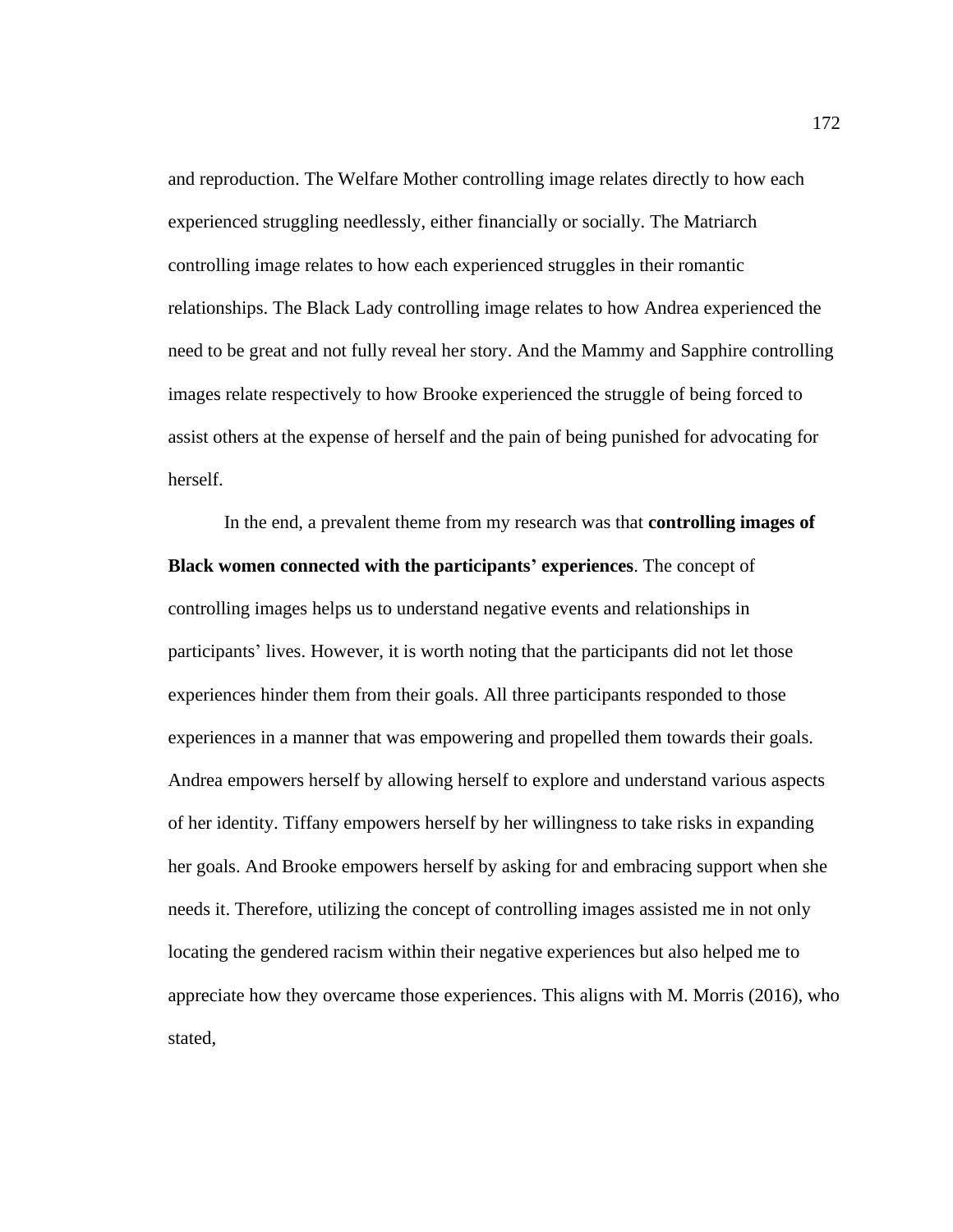Our girls need to know how to identify sexism in all its forms, how to understand the ways in which it intersects with racism to create problematic narratives about the femininity of Black girls, and how their own education and self-determination can change these narratives and the devastating effects of biased policies and practices associated with education, justice, and the economy.

# **Finding Deeper Meaning With Research Poetics**

In this section, I present four poems I created by utilizing the participants' words to present two of the themes I developed through thematic analysis. I created one poem from the **demonstrating the determination to succeed** theme; it is a composite of all three participant's voices. Based on the theme, **the participants' interactions with school personnel were mixed; however, each participant ultimately benefitted from some relationships with school-based personnel**, I created three poems; each poem is from each participant's voice. For each poem, I will discuss how I created the poem and the deeper meaning the poem is intended to convey. My intent in creating these poems was to re/present the participants' words in the hopes of surfacing deeper meanings.

### **Demonstrating the Determination to Succeed**

One of the themes that arose from the thematic analysis was **demonstrating the determination to succeed**. In creating the related poem, I went through each participant's transcript and looked for phrases that expressed decision points, how motherhood impacted their decisions, sentiments of overcoming, and their definition of success.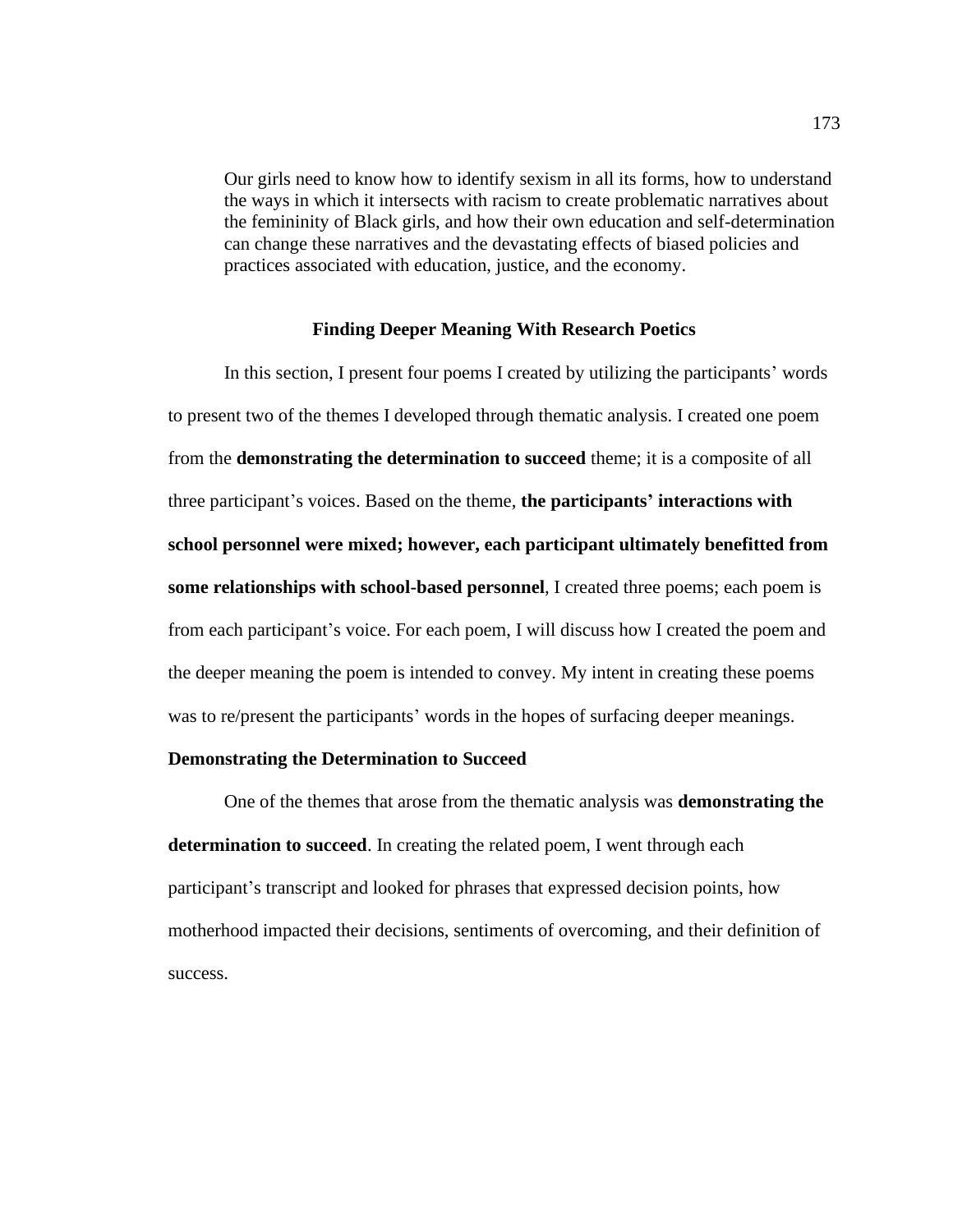The following is the poem that I created from their words:

# **Determination to Succeed**

*I was about to live a reckless life I had attempted to kill myself multiple times Having my son so young literally saved my life I'm somebody's mother I typically don't tell my story because my story is Nothing but God Most people won't even know that I'm a teen mom With all of the things that I've accomplished They think that I didn't have as much struggle In reality, I did It made me want to beat the statistics and the odds I wanted everything to be so grand that you forgot The teen mom, I don't have to live off that anymore Don't have to settle for the status quo I'm just like super overachiever at this point Sky's the limit*

Lines 1-4 are the voices of Brooke and Tiffany.

*I was about to live a reckless life* (Brooke) *I had attempted to kill myself multiple times* (Tiffany) *Having my son so young literally saved my life* (Tiffany) *I'm somebody's mother* (Brooke)

Each participant discussed how being a pregnant and parenting teen motivated them to succeed academically and financially. They expressed how mothering gave them a purpose in life. Brooke and Tiffany revealed how before motherhood, they struggled with the desire to live. In the interviews, Brooke and Tiffany discussed their mental health struggles and how becoming a mother gave them a purpose in life. These four lines show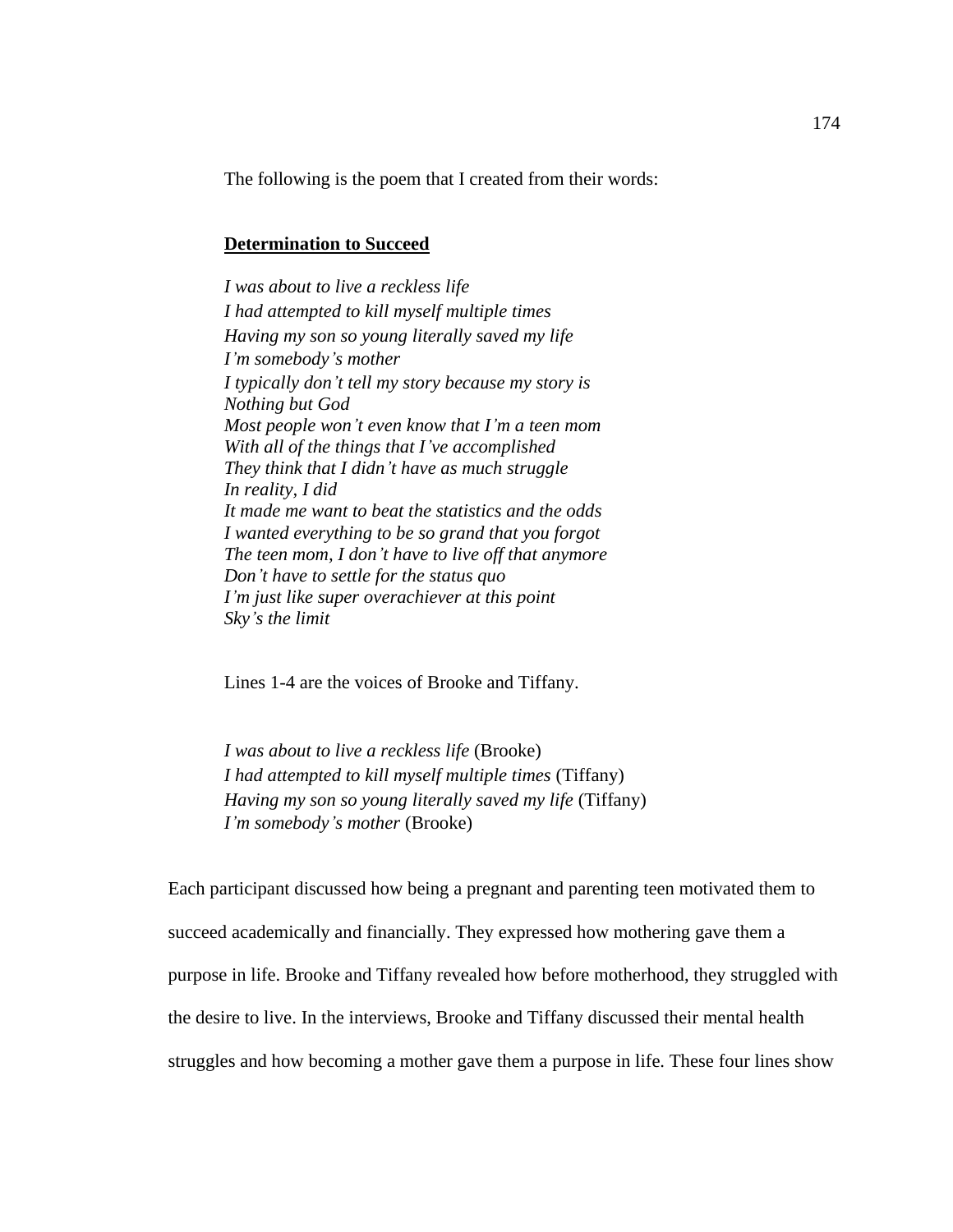how decision points that could have been detrimental were positively impacted by

motherhood.

Lines 5-13 are the voices of Andrea, Brooke, and Tiffany.

*I typically don't tell my story because my story is* (Andrea) *Nothing but God* (Andrea) *Most people won't even know that I'm a teen mom* (Andrea) *With all of the things that I've accomplished* (Andrea) *They think that I didn't have as much struggle* (Andrea) *In reality, I did* (Andrea) *It made me want to beat the statistics and the odds* (Brooke) *I wanted everything to be so grand that you forgot* (Andrea) *The teen mom, I don't have to live off that anymore* (Andrea)

Each participant's words show a recognition that there is a social stigma regarding teen pregnancy and a belief that they have overcome that stigma. However, when isolating their phrases, I became more aware of the effort they exerted to overcome the stigma. Words like "beat" and "don't have to settle" reveal how the stigma of becoming a teen mother created for these participants adversity that they had to overcome, even though for Brooke and Tiffany, it was a positive event that gave their lives meaning. Andrea's desire to do things "so grand" that people "forgot" that she was a teen mom implies that one cannot be accomplished and a teen mom, even though her experience contradicts that implication.

The last three lines are the voice of Tiffany.

*Don't have to settle for the status quo* (Tiffany) *I'm just like super overachiever at this point* (Tiffany) *Sky's the limit* (Tiffany)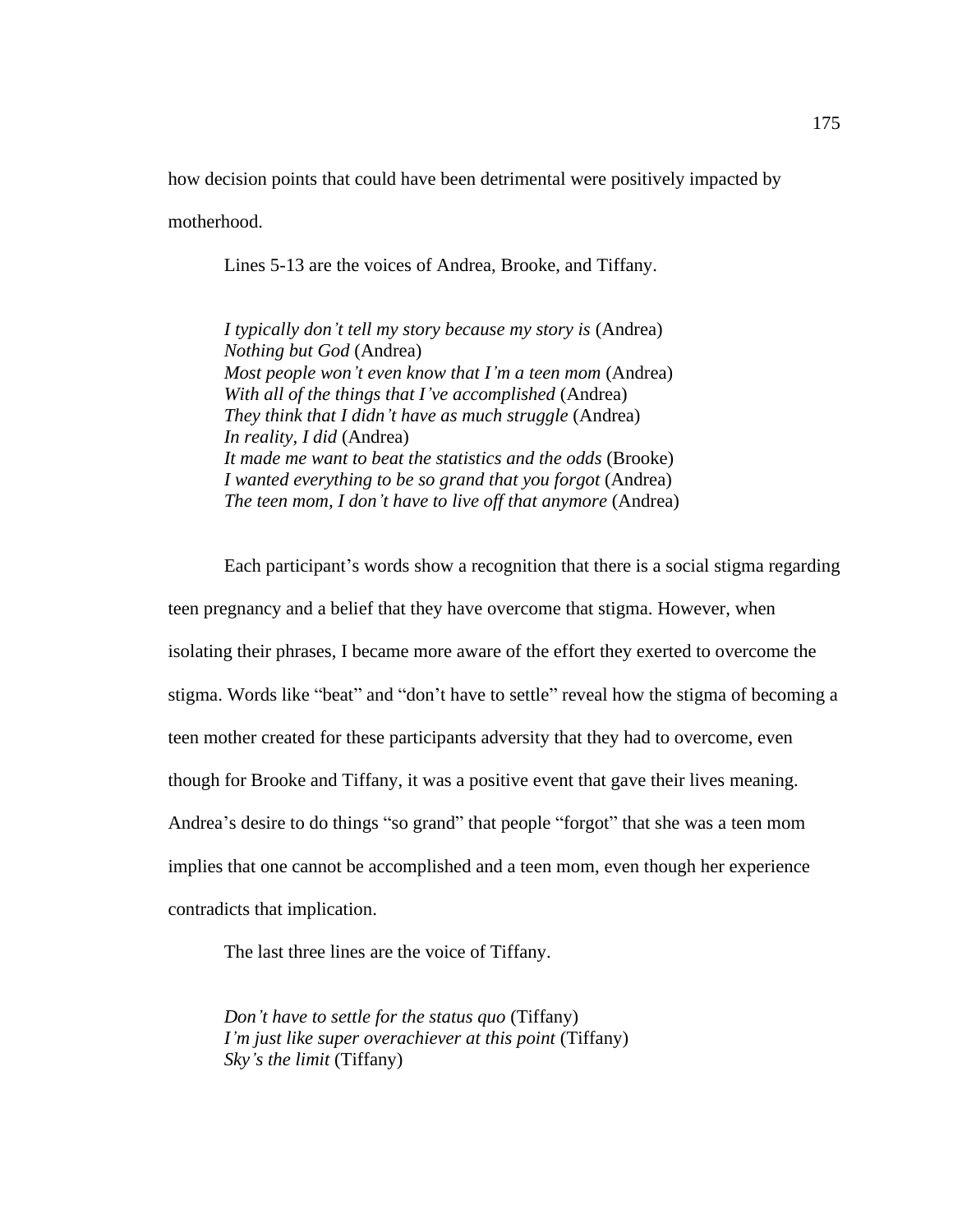Tiffany's words embody the high achieving goals that each participant discussed and their positive beliefs about their future potential. However, her words of achievement and future potential seem to be in spite of becoming a teen mom rather than because of being a teen mom.

The "Determination to Succeed" poem helped me realize the participants' perceptions of what a teen mom's life is supposed to be, what a good life is supposed to be, and the contradictory reality of their own lives. Thus, the conflicted nature of teen pregnancy alluded to by SmithBattle et al. (2020) when they stated that "Teen mothering simultaneously transforms and imperils" (p. 3) became more apparent. I was able to see how the participants wrestled with the ideology that teen pregnancy was supposed to be a negative experience, yet they had positive experiences. By creating a composite of their voices, I was able to see the similarities in their experiences, which helped solidify the theme.

# **Interactions With School-Based Personnel**

Another theme that arose from the thematic analysis was that **the participants' interactions with school personnel were mixed; however, each participant ultimately benefitted from some relationships with school-based personnel**. For this theme, I created individual poems because I wanted to re/present each participant's individual experience. I went through each participant's transcript and looked for phrases that expressed their overall sentiment regarding their interactions with school-based personnel.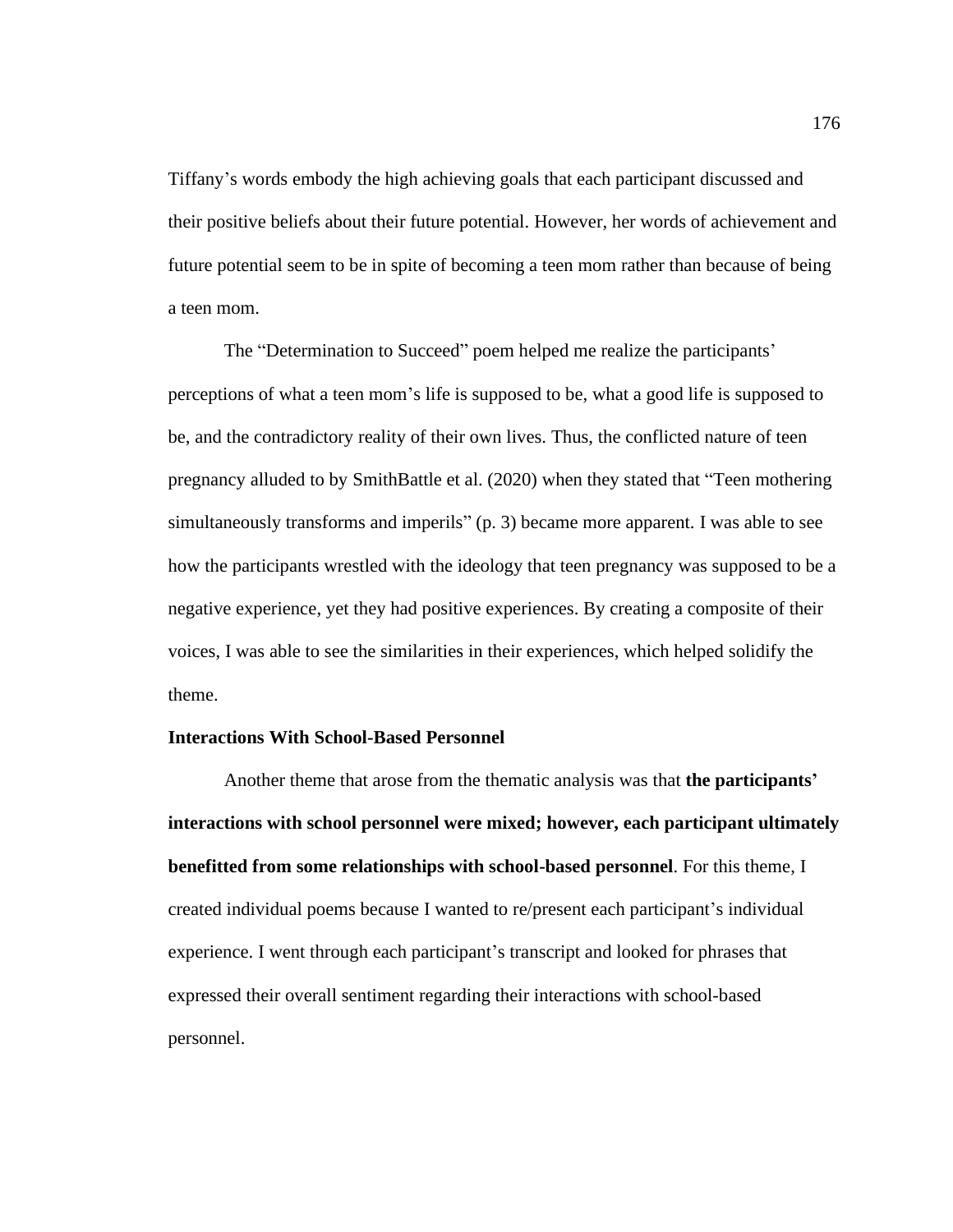The following poem re/presents Andrea's interactions with school-based

personnel.

### **If it had not been**

*I would have been screwed I mean freakin' screwed Didn't make any special modifications for me to be great I started Homebound, but it was sucky*

*My teachers were bomb.com Always so understanding This is quite horrible, horrible, horrible I didn't even do a senior project Gave me an "A" Let me make up those hours If it had not been for her I would not know where I would be*

Andrea's poem re/presents a contradiction in her experience. On the one hand, she expressed how her school did not "make any special modifications for [her] to be great" and how she would have been "freakin' screwed" if she had to depend on the Homebound program for graduation. But on the other hand, she discussed how one teacher exempted her from the senior project, and another teacher allowed her to make up her clinical hours to obtain her CNA license. Upon deeper analysis, Andrea's poem reveals that while her school systemically may have failed her, individual members of the school-based personnel supported her. Therefore, Andrea's poem highlights ways that the school should systemically change to better support pregnant and parenting teens instead of pregnant and parenting teens being left to hope they have school-based personnel willing to be supportive.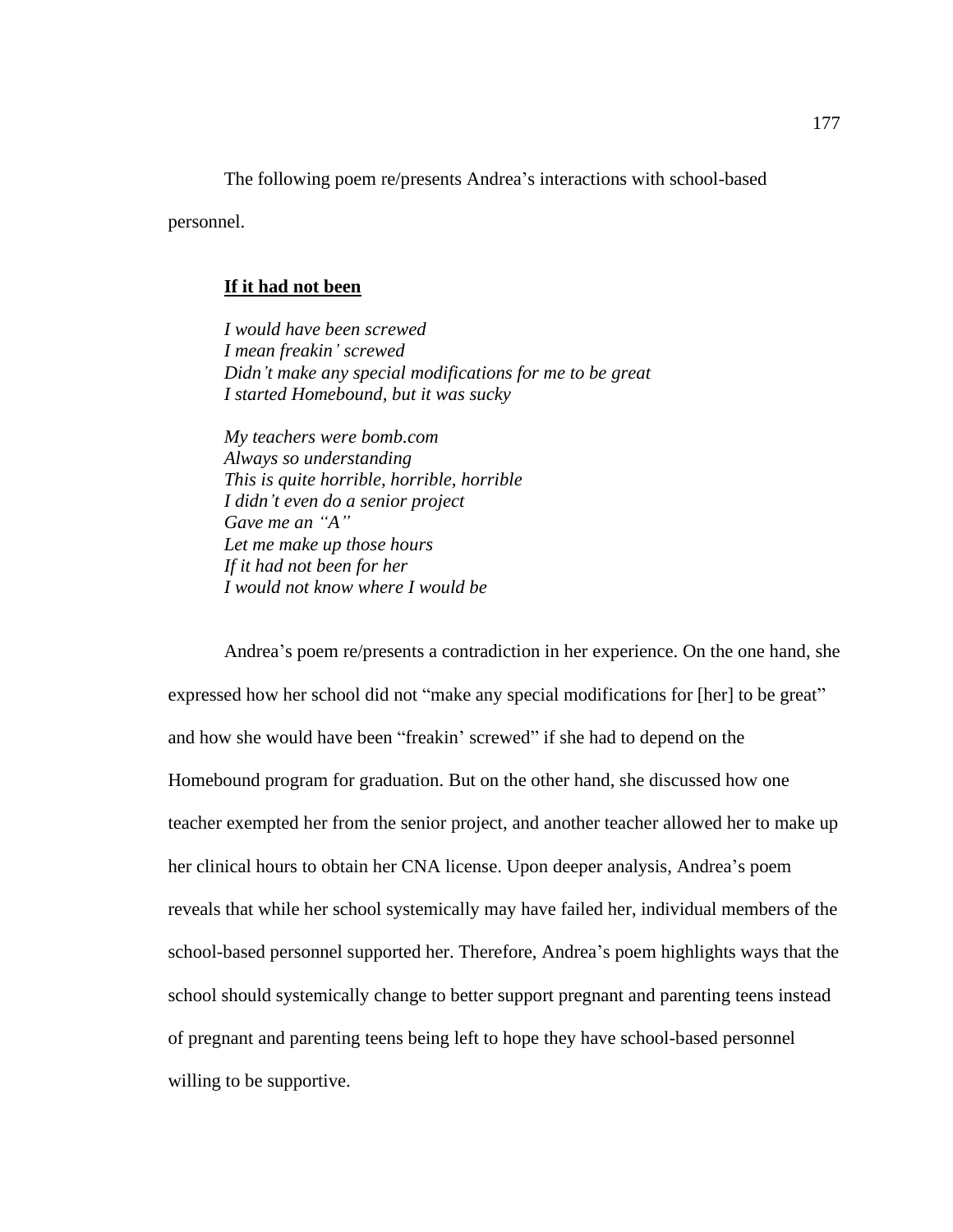The following poem re/presents Tiffany's interactions with school-based

personnel.

### **I Didn't Feel Ashamed**

*I went back for graduation I was showing I did not walk for graduation Not because I was pregnant I didn't really feel the need to I wanted my diploma I had to stay until after the ceremony*

*A lady that was organizing the graduation She was like, "Are you sure you don't want to walk?" "There's seven of you" "Don't feel bad"*

*I don't know what made her say that Like I was just ashamed to walk because I was pregnant I just want to get my diploma and go I don't want to stay and wait I didn't feel ashamed*

Tiffany's poem re/presents her confusion over a statement from a school-based personnel member. The graduation ceremony was the first time Tiffany appeared at school visibly pregnant since she had technically graduated after her first semester senior year. What Tiffany thought would be a quick errand of retrieving her diploma presented the first situation where she interacted with her school in a visibly pregnant body. The comments of the school-based personnel member presented Tiffany with the notion that she was a number ("there are seven of you") and that her pregnancy was shameful ("don't feel bad"). Upon deeper analysis, this poem exposes the school-based personnel member's negative views on teen pregnancy even though, on the surface, she appears to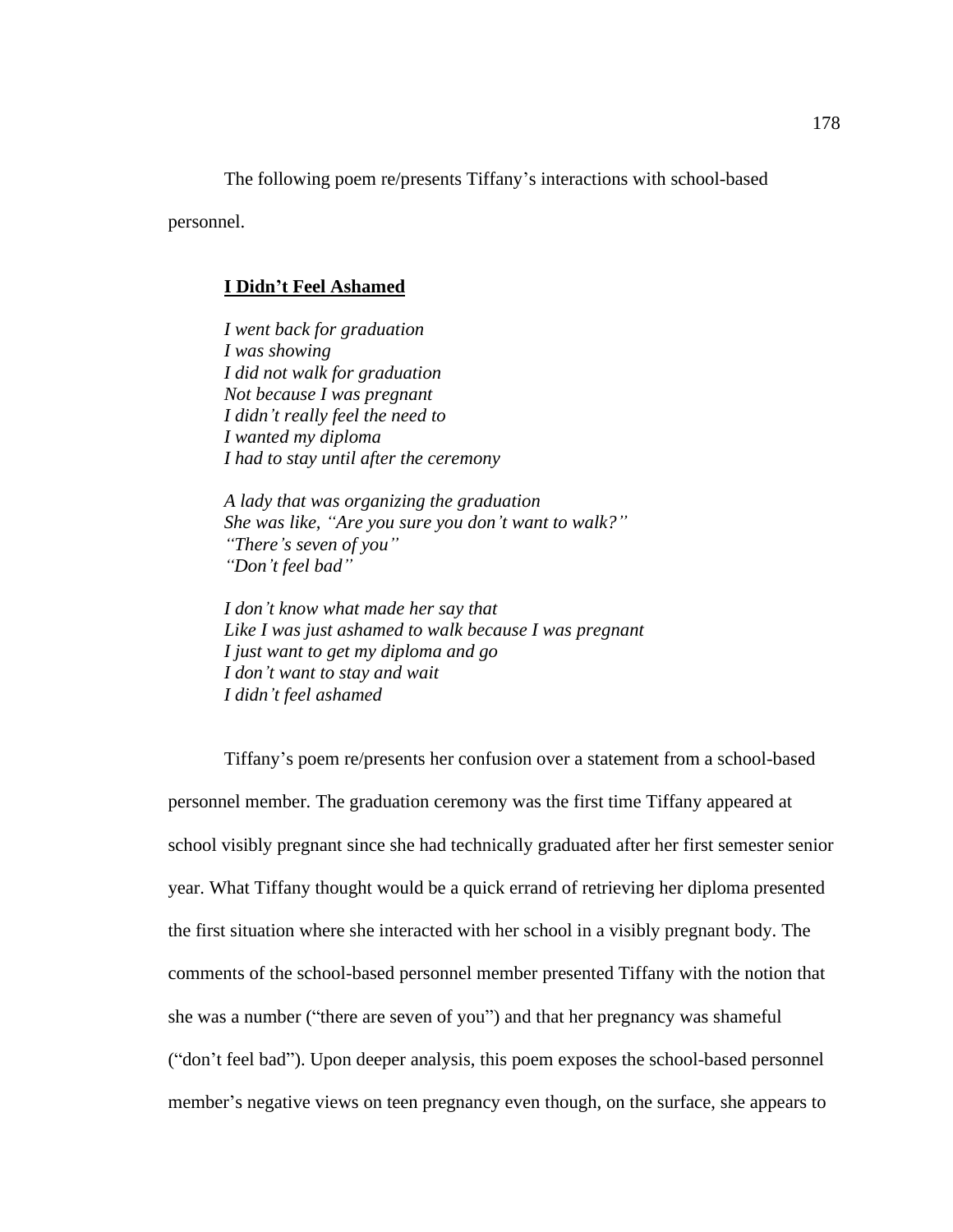be sympathetic and understanding. Therefore, Tiffany's poem highlights how a student's sentiments regarding their pregnancy cannot be assumed and how the personal beliefs of school-based personnel regarding teen pregnancy may affect the interaction with a pregnant/parenting student.

The following poem re/presents Brooke's interactions with school-based personnel.

## **Worth the Time**

*It was easy I just went up there Filled out my paperwork And I was able to start I let my teachers know upfront I was like I'm gonna grow*

*One time it was really hot in the school I had to go sit in the office by a fan and do my work There was a teacher She would bring me like little snacks Because I was struggling to stay awake and have energy The nurse would monitor my blood pressure and see how I am doing Guidance counselors were always supportive*

*I thought that I wasn't worth the time at first They made me feel like I was a priority It makes me want to be mattered*

Brooke's poem re/presents her ease in navigating her schooling experience while she was pregnant. Before her pregnancy, Brooke had experienced a lack of support from school-based personnel that made her feel she "wasn't worth the time," and she had decided to drop out of school. This poem begins when she decides to re-enroll in school upon discovering she was pregnant. I chose phrases that conveyed the ease she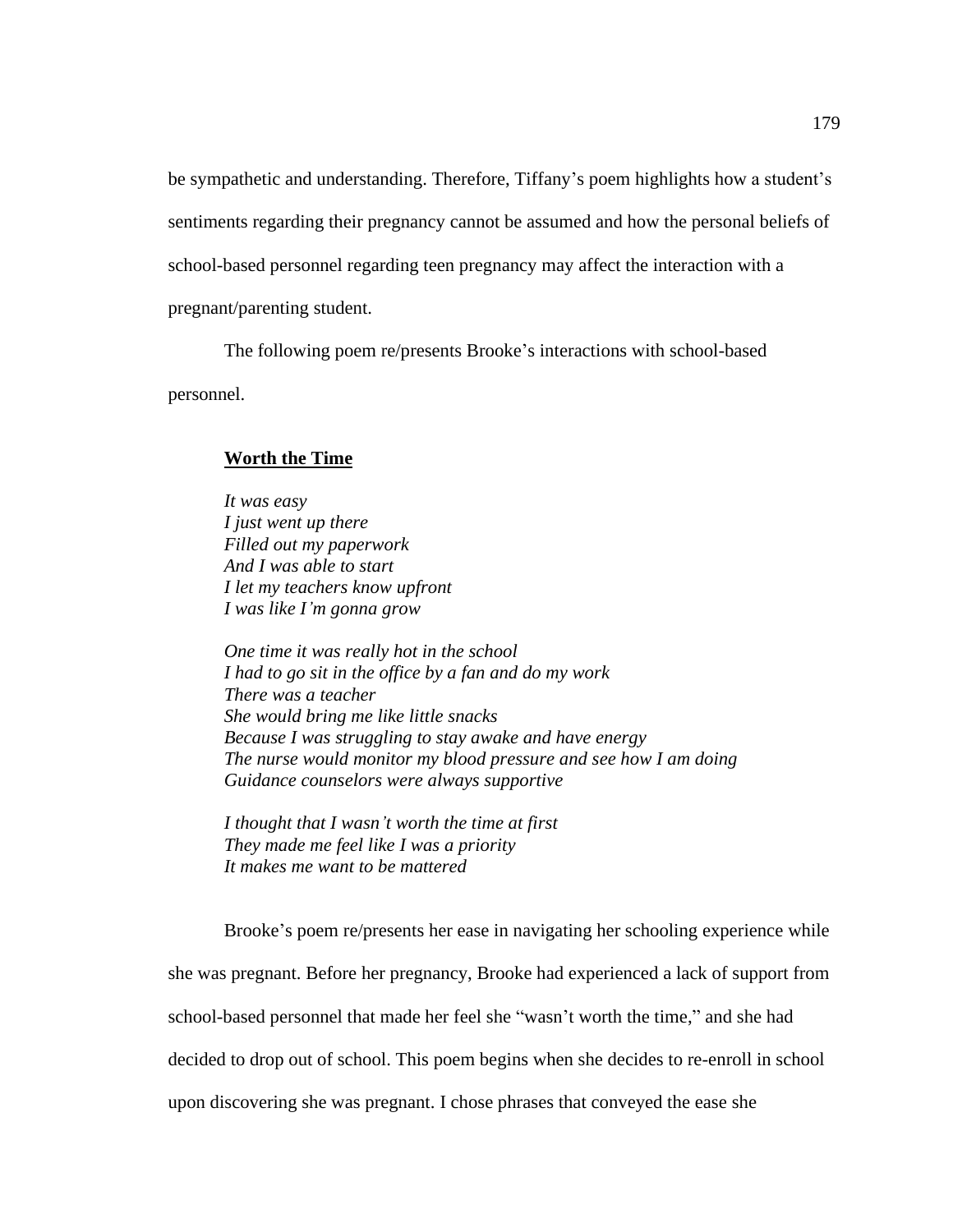experienced re-enrolling in school, the accommodations and support she received from various school-based personnel, and how the school-based personnel's support changed Brooke's opinion of herself. Upon deeper analysis, the poem reveals a school systemically supporting a student's well-being and academic engagement. Therefore, Brooke's poem highlights the positive impact that school-based personnel can have on academically re-engaging students and supporting pregnant students.

The individual poems I created regarding the participants' interactions with school-based personnel allowed me to compare the participants' individual experiences with their own words. I was able to juxtapose Brooke's systemic academic support with Andrea's sporadic academic support. I was also able to juxtapose Tiffany's experience of school-based personnel implying she should feel ashamed with Brooke's experience of school-based personnel actively creating experiences where she felt like a priority and that she mattered. Through the use of research poetics, I explored the impact the schoolbased personnel had on the academic success and the self-concept of pregnant and parenting students.

Research poetics allowed me to interact with the participants' voices and arrange their words in a manner that helped me imagine and interpret their experiences. Through this analytical technique, I was able to find deeper meaning in the themes and creatively convey that meaning with the participants' words.

# **Discussion**

I created this study to add to the literature the stories of Black women who experienced teen pregnancy in high school and learn ways to better assist this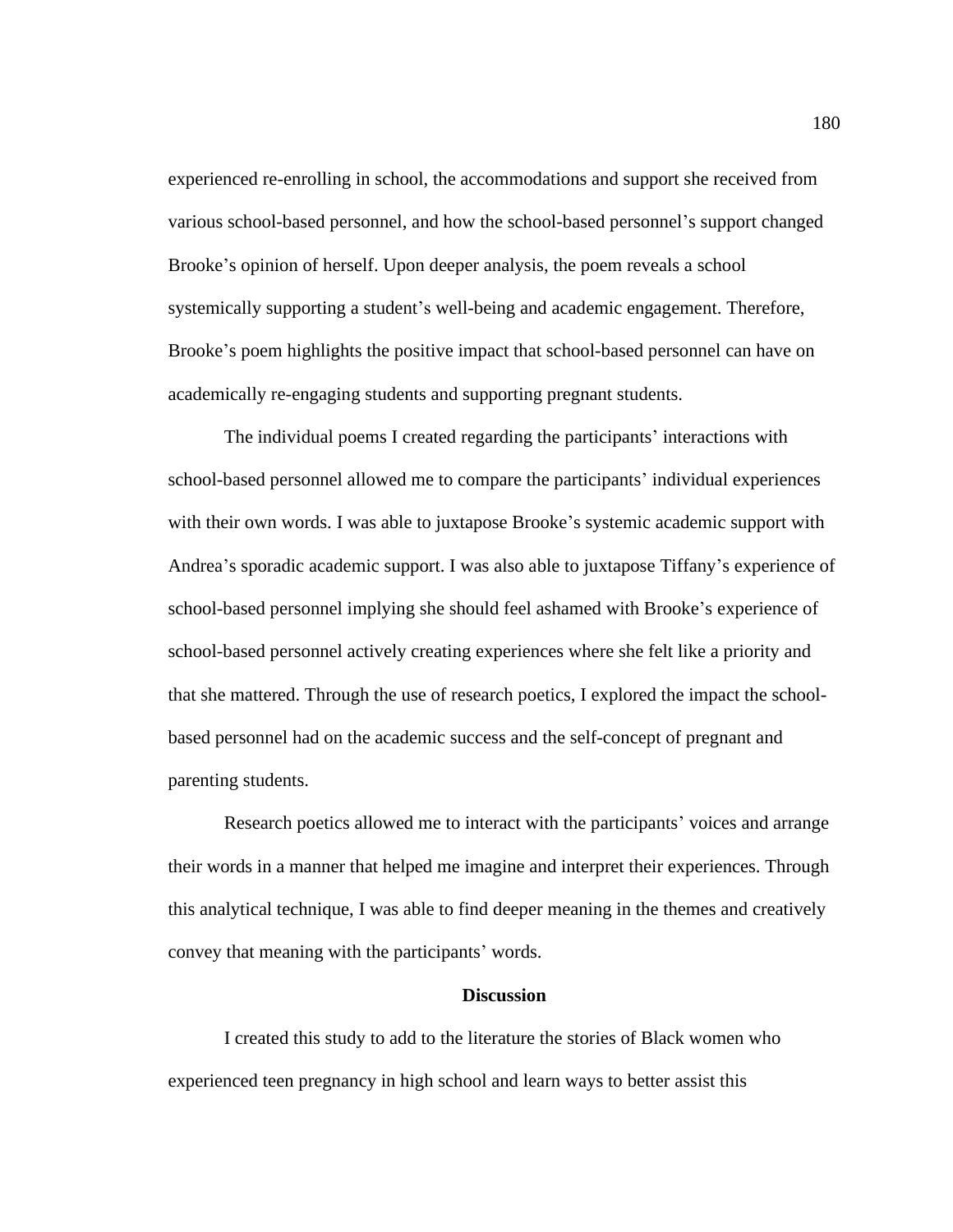demographic. The three participants' stories illustrate the importance of support, creating opportunities for empowerment, and the need to end the stigma of teen pregnancy and the controlling images of Black women.

As demonstrated by the participants, teen pregnancy is not a problem nor necessarily a barrier to high achievement. M. Morris (2016) noted how teen pregnancy could actually inspire young women to renew their commitment to their education and their future. However, as presented by SmithBattle (2007a), a lack of accommodation for their medical, emotional, educational, and childcare needs can create an academic disengagement that could potentially lead to dropping out of school. Their stories highlight how inflexibility within the school system and low levels of support received from school-based personnel could have been the factors that hindered their academic success.

The intersectional identity of being a Black pregnant and parenting teen created conditions where the participants not only had to deal with the stigma of teen pregnancy but also the controlling images of Black women. However, the participants demonstrated that those controlling images could lose their grip as Black women encounter and embrace opportunities for empowerment. Opportunities for empowerment came in the form of participating in community-based non-profit organizational programs that helped them learn about their changing bodies and how to manage their birth and parenting experiences and educational opportunities that allowed for successful graduation as well as post-graduation success. But most importantly, opportunities for empowerment occurred when the participants felt valued and that their success mattered.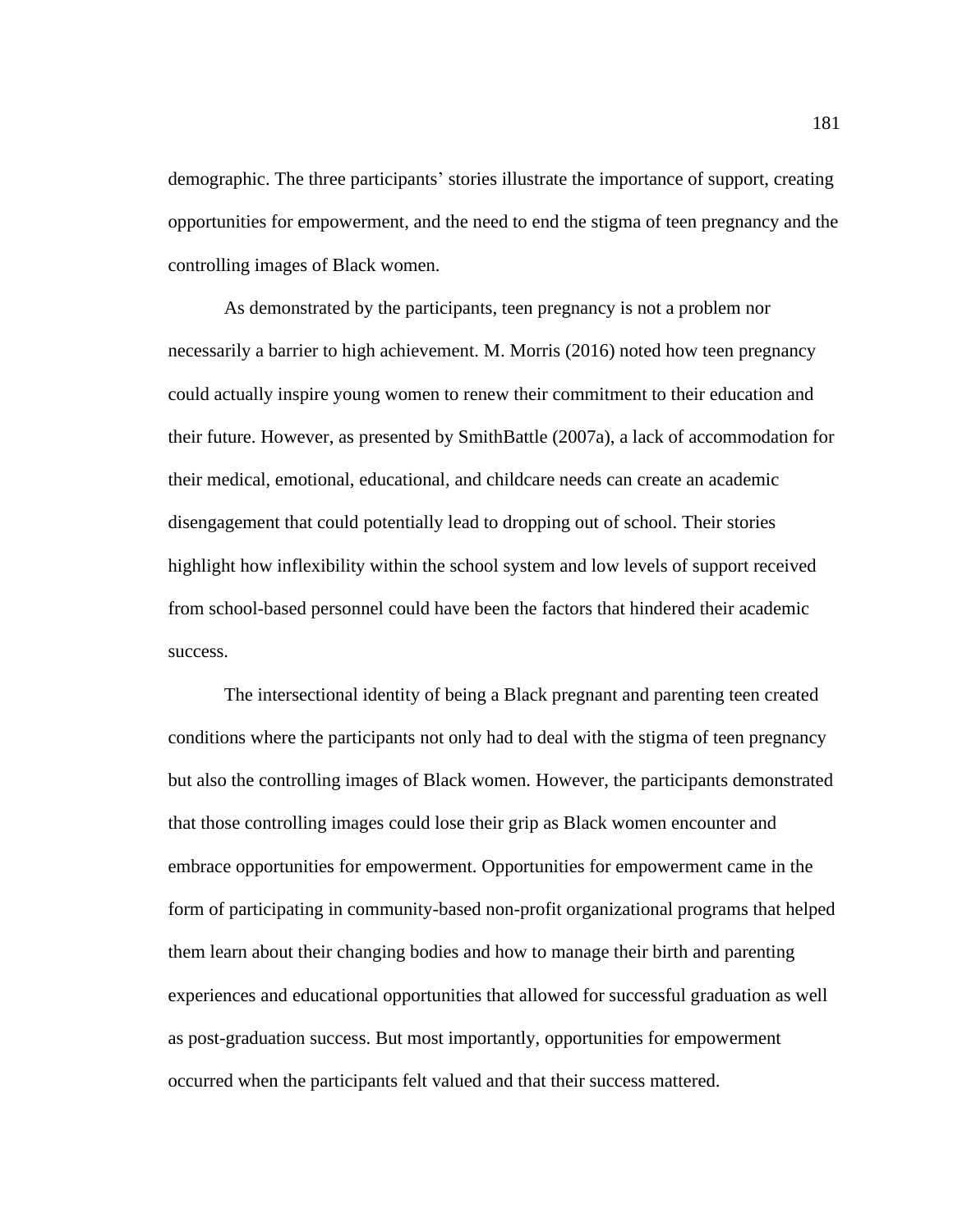The participants' stories also revealed areas in which school systems can improve to be more accommodating and supportive of pregnant and parenting teens. In the next sections, I will discuss how this study can better inform school-based personnel as well as the educational system on how better to support this population.

## **Recommendations for Practice**

The participants' stories highlight the importance of supportive school-based personnel members and their willingness to be flexible to the needs of pregnant and parenting students. Regardless of the school-based personnel's level of power to enact systemic change, all can say an encouraging word and express a belief that a pregnant and parenting student can succeed. Creating a positive and nurturing environment is within the ability of every member of the school-based personnel.

The participants were generous in sharing their varied stories, but one key achievement that was important to them was obtaining their high school diploma. Andrea and Tiffany started navigating ways to accelerate attaining graduation credits before pregnancy. Andrea was excited to graduate and embark on her career path as a CNA. Even though Tiffany did not want to walk during the graduation ceremony, she was excited to receive her diploma. And Brooke was so determined to graduate that she was willing to leave her hospital bed hours after giving birth to go to school and take her final exams. Therefore, given the importance that graduation held for each of the participants and the challenges that pregnant and parenting students can experience in achieving graduation, I offer recommendations in the following areas: school support, school procedures, graduation requirements, and career and technical education programs.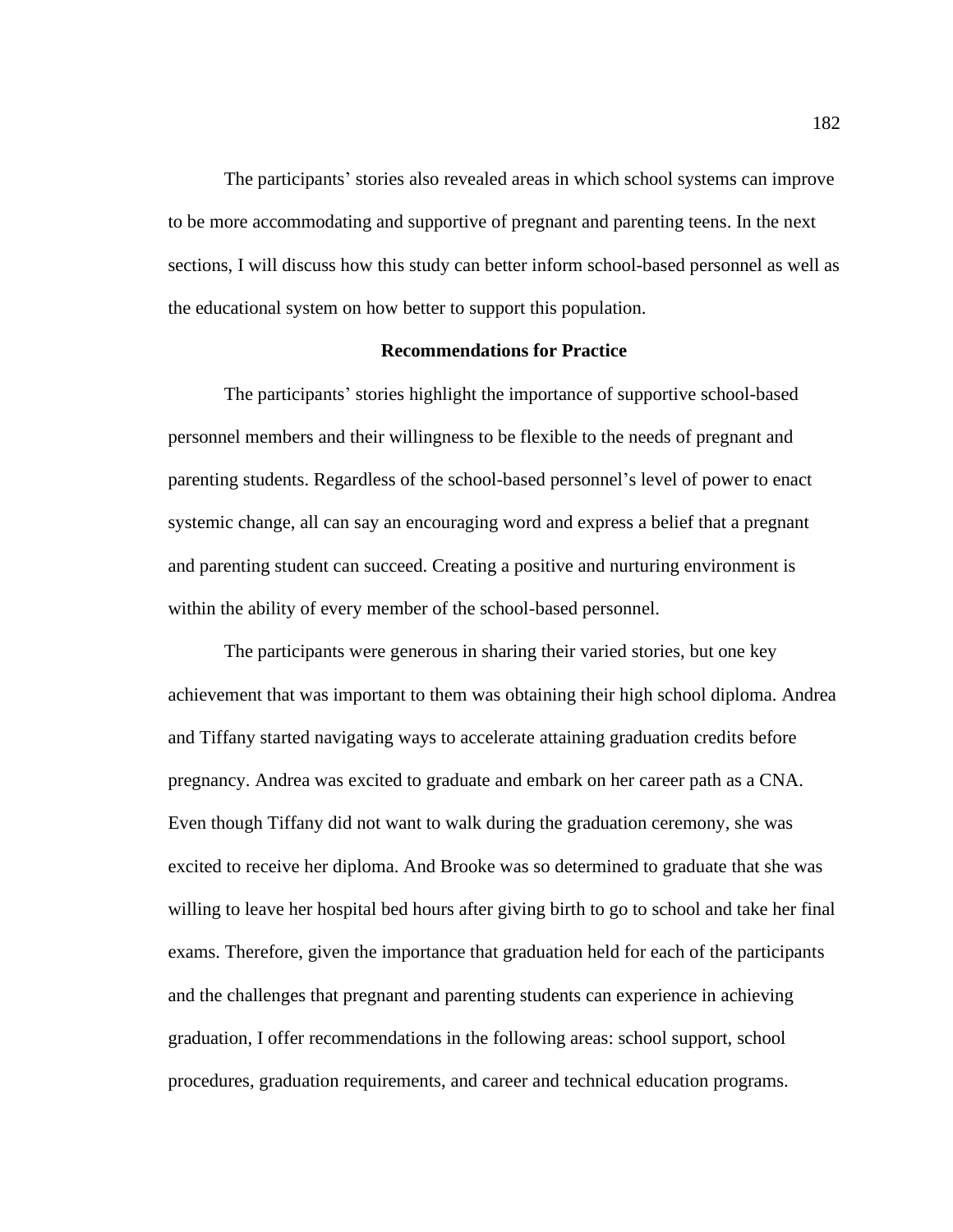# **School Support**

Supportive school-based personnel can help maintain and increase the academic engagement of pregnant teens. This recommendation is supported by M. Morris (2016) and SmithBattle (2007a), who both noted that supportive school-based personnel could lead to academic success. However, M. Morris (2016) and SmithBattle (2007a) noted that social narratives and school-based personnel tend to view pregnant and parenting teens from a deficit lens, which may skew their ability to see how pregnant and parenting students can be academically successful.

Brooke's story gave examples of how school-based personnel can be more supportive. Her school counselors made sure she had her classwork and could make up absences, which was crucial to Brooke feeling confident that she could keep up with her assignments during her pregnancy. Her teachers allowed her to take bathroom breaks as needed and provided her with snacks so she could focus on her lessons. The school nurse monitored her health and connected her with a community-based non-profit organization, which expanded her support system. Each school-based personnel member was invested and committed to her success. This personalized support led Brooke to remain engaged with her schooling, increased her self-esteem, and increased her self-efficacy.

I am aware that the support Brooke received appears to be time-intensive. However, the school also collaborated with a community-based non-profit organization specializing in supporting pregnant and parenting teens. The organization assisted the school in supporting the pregnant teens by providing advocacy and mentoring. Sadler et al. (2007) discussed how school-based support programs could support schools in helping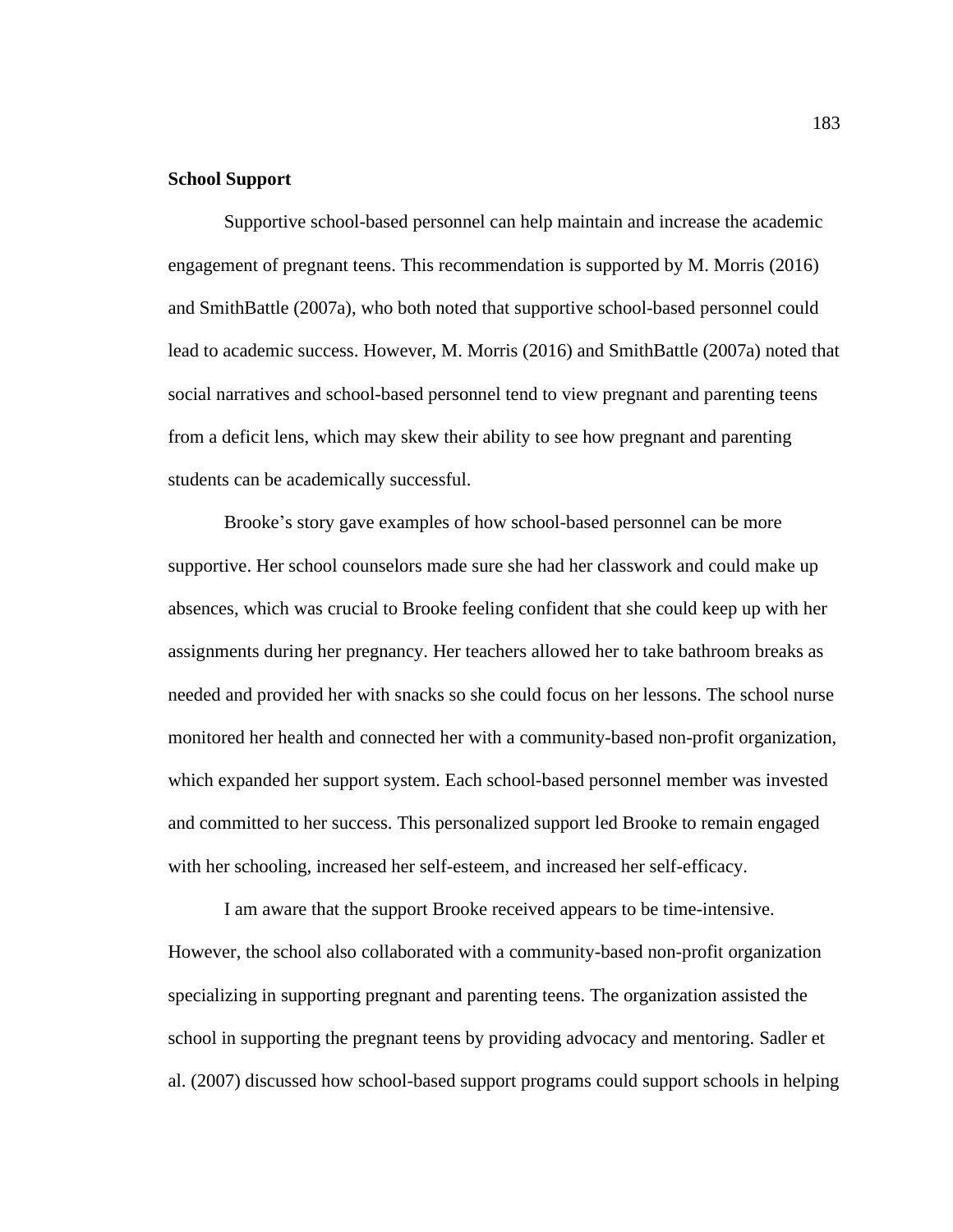pregnant and parenting students stay academically engaged and achieve graduation. Therefore, the school expanded its ability to support pregnant teens to enhance not only their academic success but also their holistic success.

# **School Procedures**

Pregnant and parenting students need the flexibility to maintain academic engagement and achieve academic success. SmithBattle (2007a) noted how absences and bureaucratic procedures could lead to pregnant and parenting students disengaging from and discontinuing school. In this study, each participant was able to graduate successfully due to flexibility within school procedures.

Andrea experienced flexibility when her CNA instructor allowed her to make up her clinical hours when she returned from maternity leave. This flexibility allowed her to finish the CNA program successfully and start her CNA career shortly after graduation.

Even though Tiffany had planned to graduate a semester early before her pregnancy, the fact that her school allowed for the flexibility to graduate early proved to be helpful during her pregnancy. Additionally, Tiffany attended a career-oriented magnet school that started later in the morning, which allowed her to manage her morning sickness before going to school.

Brooke experienced flexibility in two important ways. First, she was easily able to re-enroll in school after dropping out. Secondly, after missing her scheduled final exams due to giving birth, her school counselors administered her exams in her home while she recovered.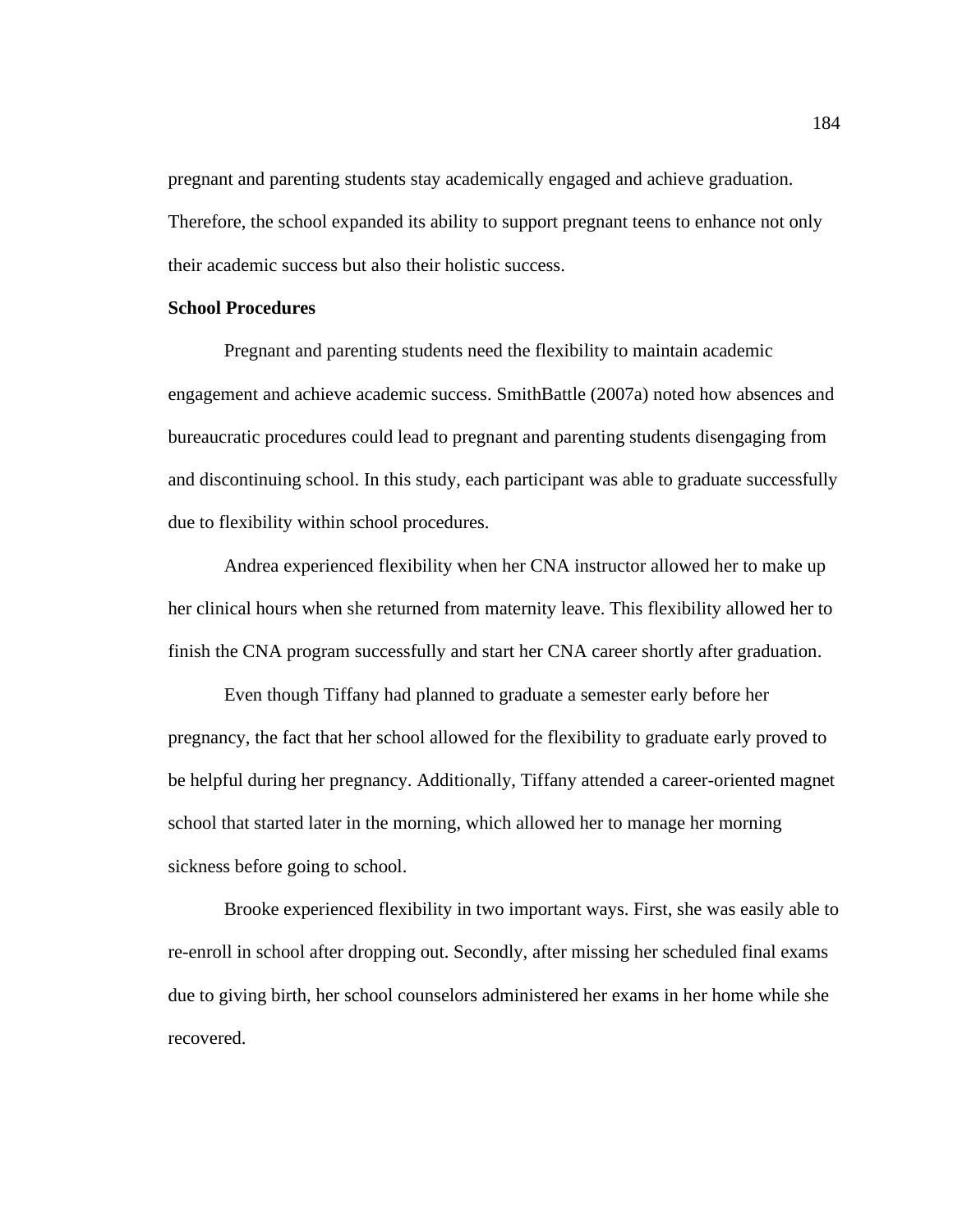Every student, not just pregnant and parenting students, have needs that do not easily fit with rigid school procedures. Flexibility in school procedures would allow for more synchronous and asynchronous online options for students who need to or want to engage in class but not attend school, the ability to easily graduate in different time frames (either earlier or later), and a simple process to re-enroll for academically reengaging students.

# **Graduation Requirements**

Schools can be flexible in the graduation requirements. In this study, the senior project, which was a graduation requirement, could have affected two of the participants' ability to graduate in their desired time frame. As discussed by the participants, the senior project involved choosing a topic and producing a presentation and a paper on that topic.

In this study, Andrea and Brooke encountered difficulties completing their senior project. Andrea was not given the proper information to complete the project while she was on maternity leave. Brooke tried in vain to complete the paper for her senior project while she was being induced to give birth. While Andrea's teacher decided to give her an A even though she did not do a senior project, Brooke received a D on her paper because she was three pages short of an eight-page requirement.

Based on these participants' stories, school systems should reconsider what constitutes a senior project and/or what is necessary to graduate. For example, Andrea did not do a senior project, but she finished her CNA requirement and was the only one in her class to pass the state exam for her CNA license on the first try. And Brooke's senior project topic was on teen pregnancy, which was her current reality. She had completed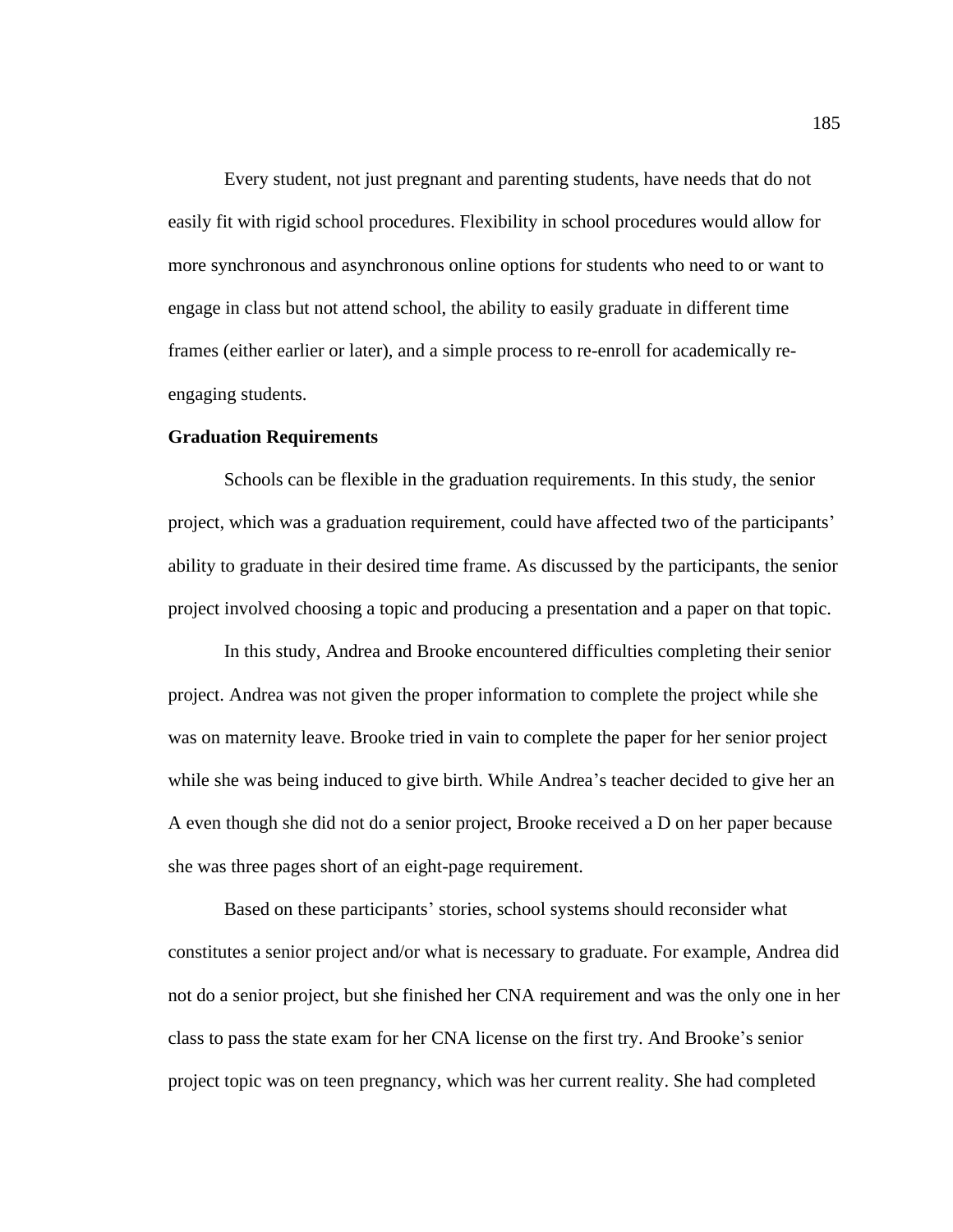the presentation portion of her senior project and was trying to complete the writing portion while she was giving birth as a pregnant teen. Therefore, Andrea obtaining her CNA license could be a senior project, and Brooke could have been exempted from the paper portion of the project due to extenuating circumstances so that she could have focused on her birthing process.

SmithBattle (2007a) discussed how frustrating it could be for pregnant and parenting students who expect to graduate to be denied graduation due to not being informed of missing credits, not receiving proper instructions to complete assignments, or the school's mismanagement of student records. This delay in graduation due to rigid requirements may result in the student not graduating at all because they have competing demands for their time and attention. Therefore, schools should exercise flexibility in evaluating graduation requirements, allow for substitutions, and understand extenuating circumstances.

# **Career and Technical Education Programs**

Schools should have opportunities for students to graduate from high school and achieve gainful employment in various fields. Zook (2019) discussed how career and technical education programs promote academic retention and satisfaction and provide access to in-demand jobs. Therefore, career and technical education programs can help keep students academically engaged while in school and able to support themselves and/or others when they graduate. In this study, Andrea and Tiffany enrolled in programs that allowed them to have employable skills upon graduation. Andrea discussed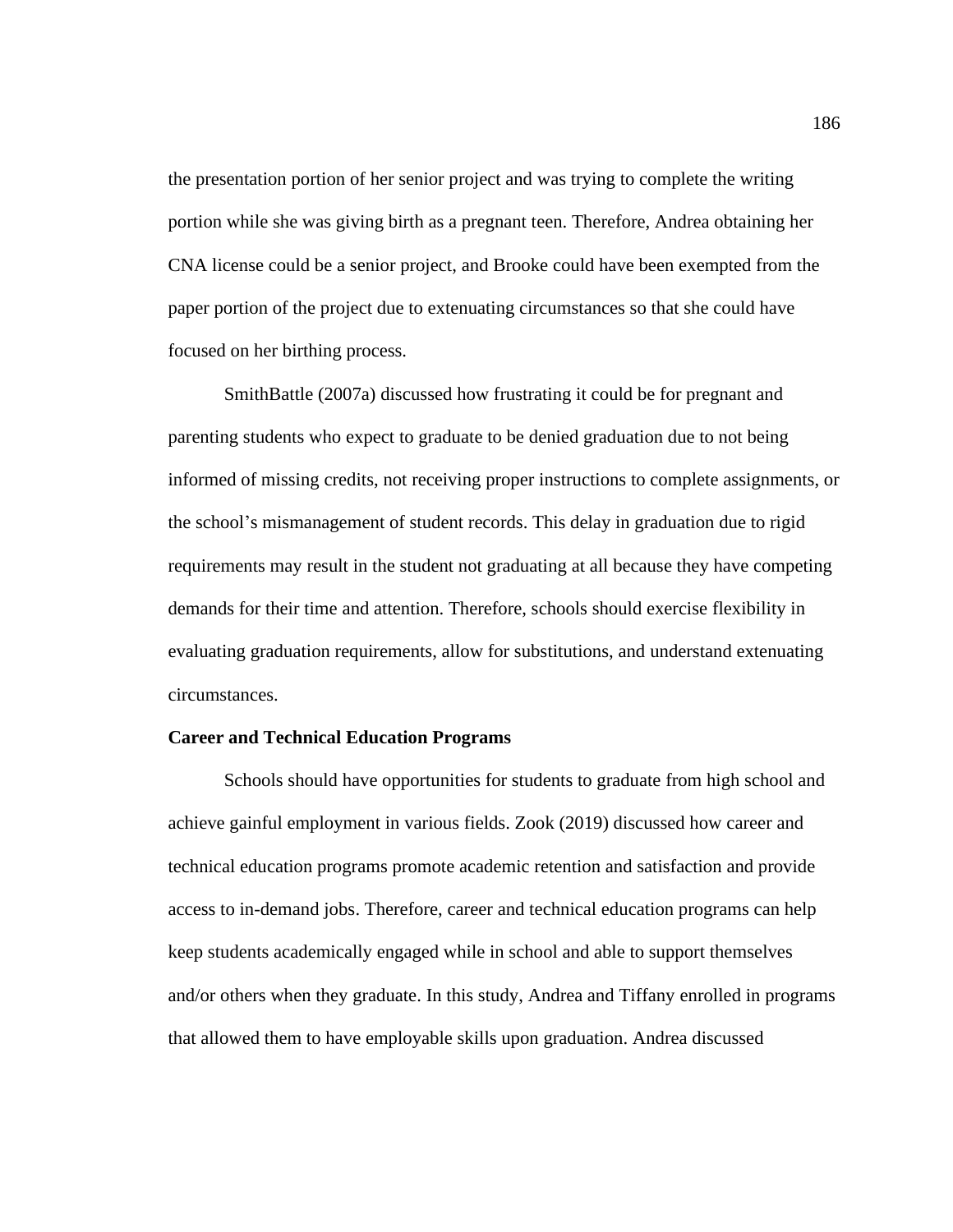extensively how important it was for her to obtain her CNA licensure and that the opportunities it afforded her were key to her financial success.

# **Summary**

I am writing this dissertation at a revolutionary educational point in time. Due to the COVID-19 health pandemic, K-12 schools were closed across the nation. According to Education Week (2020), "the closures affected at least 55.1 million students in 124,000 U.S. public and private schools" (para. 3). Schools were forced to move away from traditional academic models and to innovate new ways of delivering remote quality education. These innovations may lead to more flexible school schedules, flexible online options, more opportunities to show academic mastery, and more career opportunities with a high school degree. This increase in academic flexibility would greatly benefit pregnant and parenting teens as they not only pursue graduation but gainful employment.

I am aware that remote learning options could lead to pregnant and parenting students falling through the proverbial cracks in the system. Therefore, it will still be necessary to focus on creating supportive environments where school-based personnel are invested in the academic achievement of each student. This is where community collaboration can help follow up with the most vulnerable students to ensure that they can access the information and thrive in a remote learning environment.

# **Recommendations for Future Research**

Based on this research study, I would suggest that future researchers into this subject should continue to gather the stories of pregnant and parenting teens in high school and expand the participant criteria to include more intersectional identities. The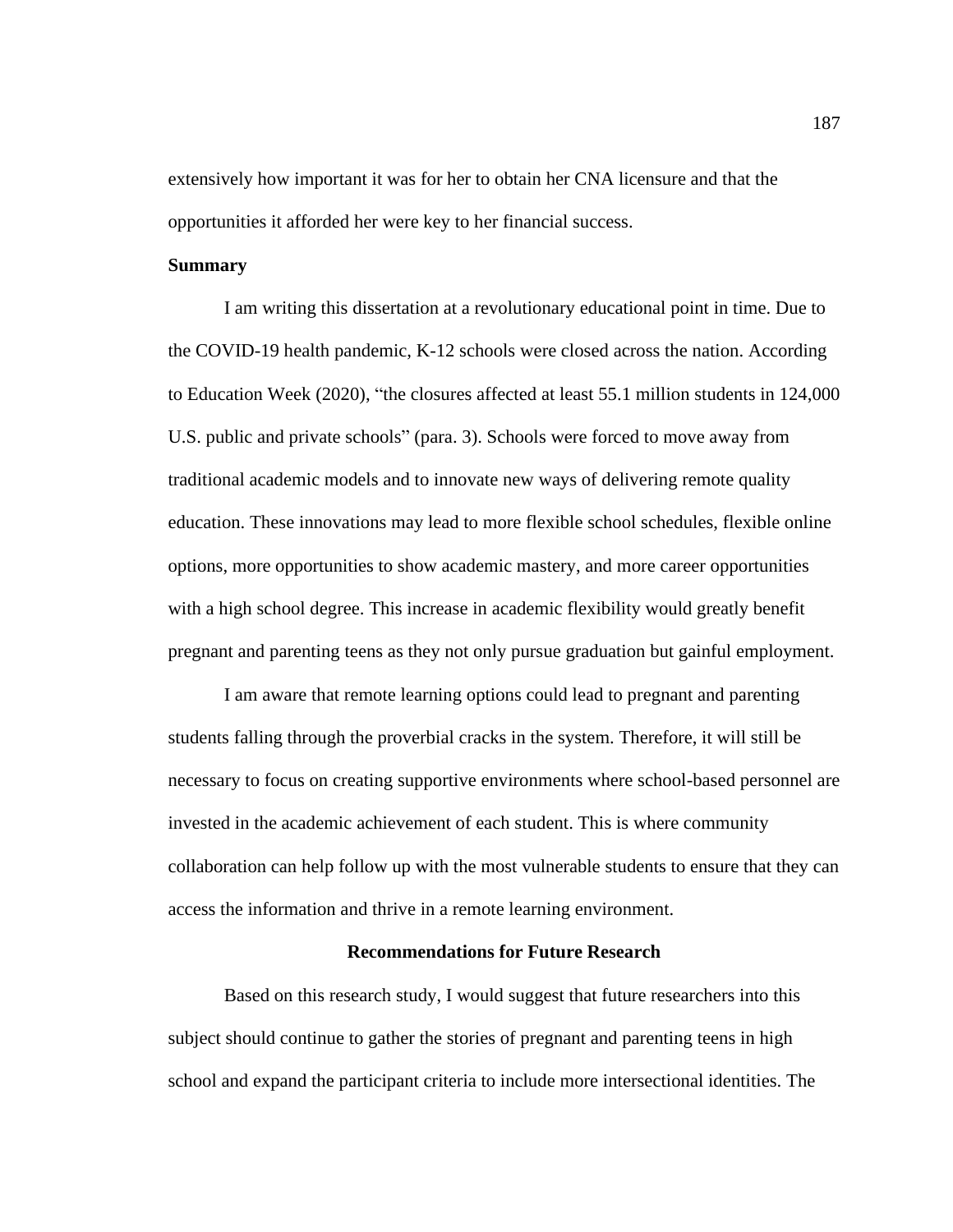participants in this study had similar intersectional identities: American Black, U.S. citizens, cisgender, stable economic resources, and middle SES backgrounds. M. Morris (2016) noted how we need to have "culturally competent and gender-responsive methods of teaching—approaches that respond to girls who stand at the crossroads of racism, sexism, transphobia, homophobia, and poverty" (pp. 237–238). Therefore, this study could expand to include various races and ethnicities, legal standings, gender identities, sexual orientations, economic resources, and social classes.

In addition to gathering the stories of more pregnant and parenting teens in high school, I would also recommend studying the bias of school-based personnel in proactively assisting students. The schools in this study had academic support structures in place that allowed for the participants to complete high school, but participants noted that the school-based personnel were gatekeepers to those academic support structures. Examples of potential bias were re/presented in the stories of Andrea and Brooke. Andrea noted that she believed her teacher allowed her to make up her CNA clinical hours because the teacher perceived Andrea to be a good and determined student. Brooke noted that her school counselors proactively ensured she had the needed accommodations to graduate, whereas previous schools did not make such an effort. Also, SmithBattle (2007a) discussed how difficulty in attaining existing academic support structures due to school-based personnel bureaucratic inefficiencies could lead to academic disengagement for pregnant and parenting students. Therefore, there needs to be more research on how school-based personnel's bias toward students impacts their access to academic support structures.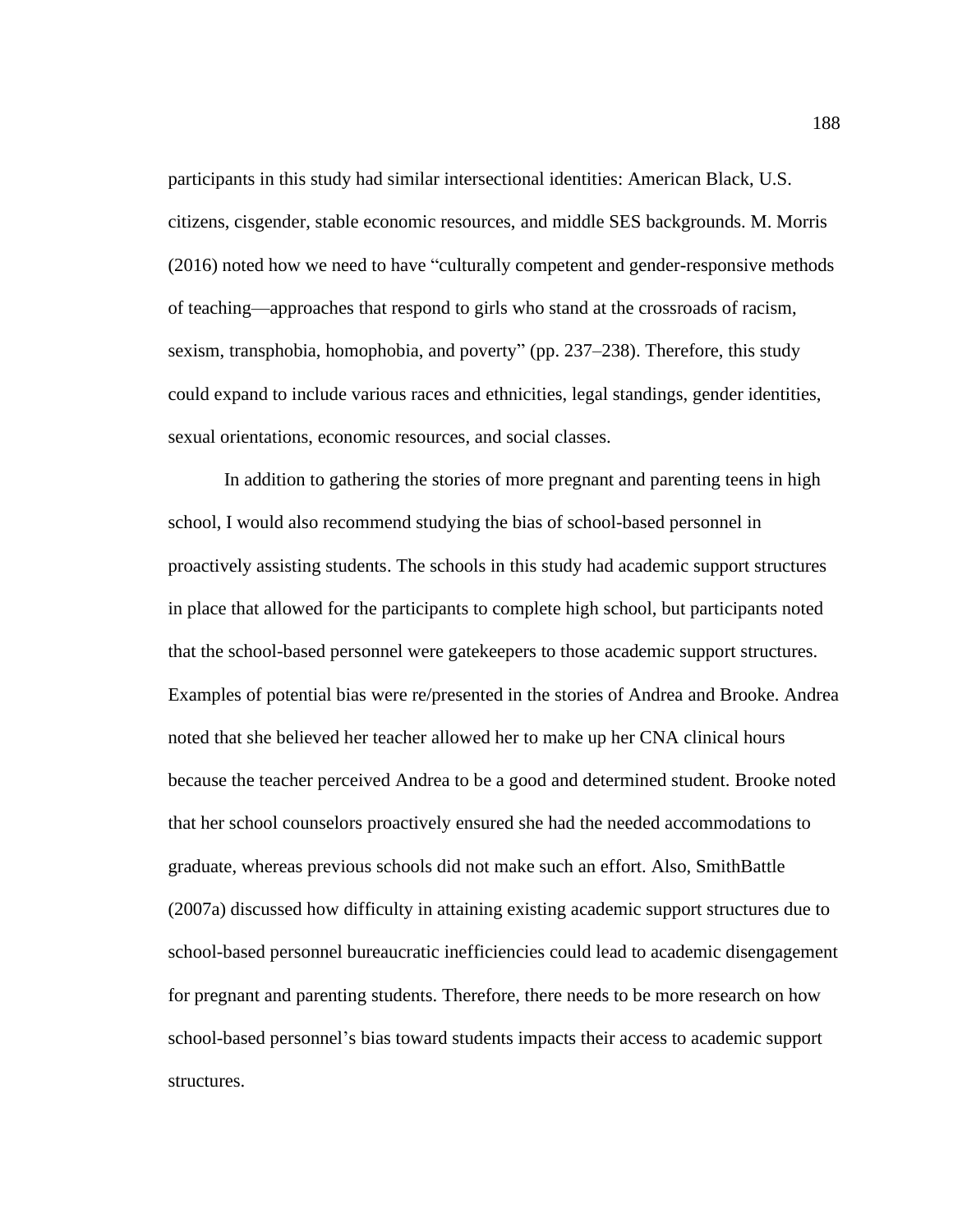### **Final Thoughts**

One of the biggest revelations I had in conducting this study was the importance of creating spaces for people to tell their stories. Initially, participants were nervous and thought they had nothing to say, but they joyously invited me into their narratives when allowed to share their story with an interested listener. And as I listened to their stories, I was able to see the commonalities of our shared humanity and the differences of our unique experiences. I could feel my empathy and human connectedness deepen as they continued to tell their stories.

In this dissertation, not only was I very intentional about examining the way Black women were reduced by controlling images, but I was also very intentional about not including any statistics regarding teen pregnancy. I did not want to do a study about the numbers; I wanted to do a study about the experience. When I first decided to research the experiences of Black women who were pregnant teens, I was told by several people that the number of teen pregnancies is down, so it is no longer an issue. However, just because the numbers are down does not mean the experiences no longer exist. We often reduce the human experience to a number and assign a one-dimensional stereotype, or controlling image, to that number. Therefore, this study focused solely on the lived experiences of the participants so that instead of seeing a number or a stereotype, the reader could hear a voice.

As stated in Chapter I, teen pregnancy was not my direct experience, and I was raised to treat it as a stigma to be avoided. I was taught that it would derail your life, you would end up in poverty, and the kid would behave badly and not do well in school.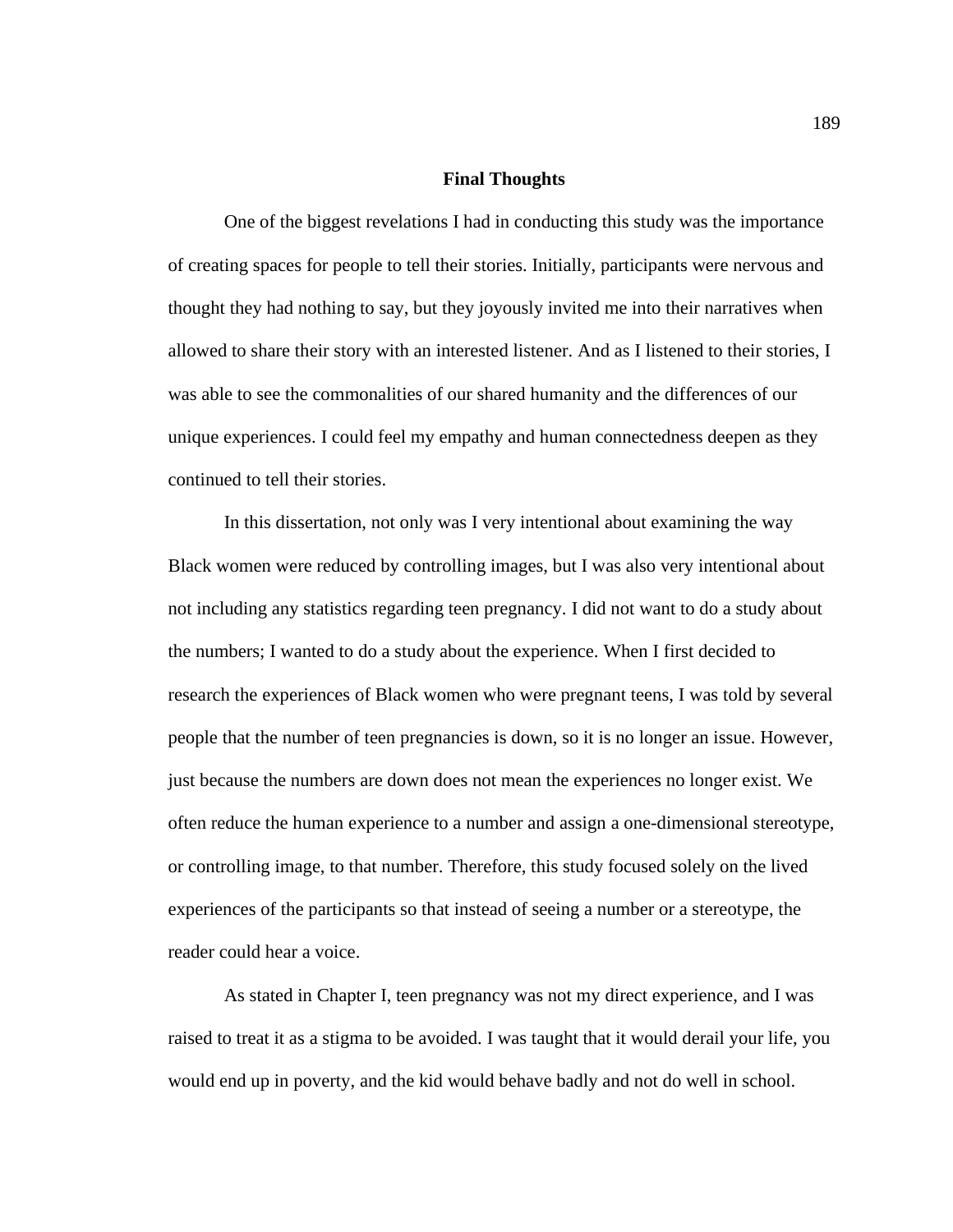There were plenty of statistics and after school specials to reinforce this singular detrimental outcome of teen pregnancy. However, by listening to the participants' stories, I learned (and I hope that the reader has learned as well) that teen pregnancy neither has a universal origin nor a universal outcome. Each experience is different, but we will not learn that by lumping people into numbers or stereotypes.

Therefore, I sincerely hope that we not only move away from reducing people to stereotypes as discussed with controlling images but also move away from reducing people to numbers. People are wonderfully complex beings with amazing stories that we need to share and that we need to hear.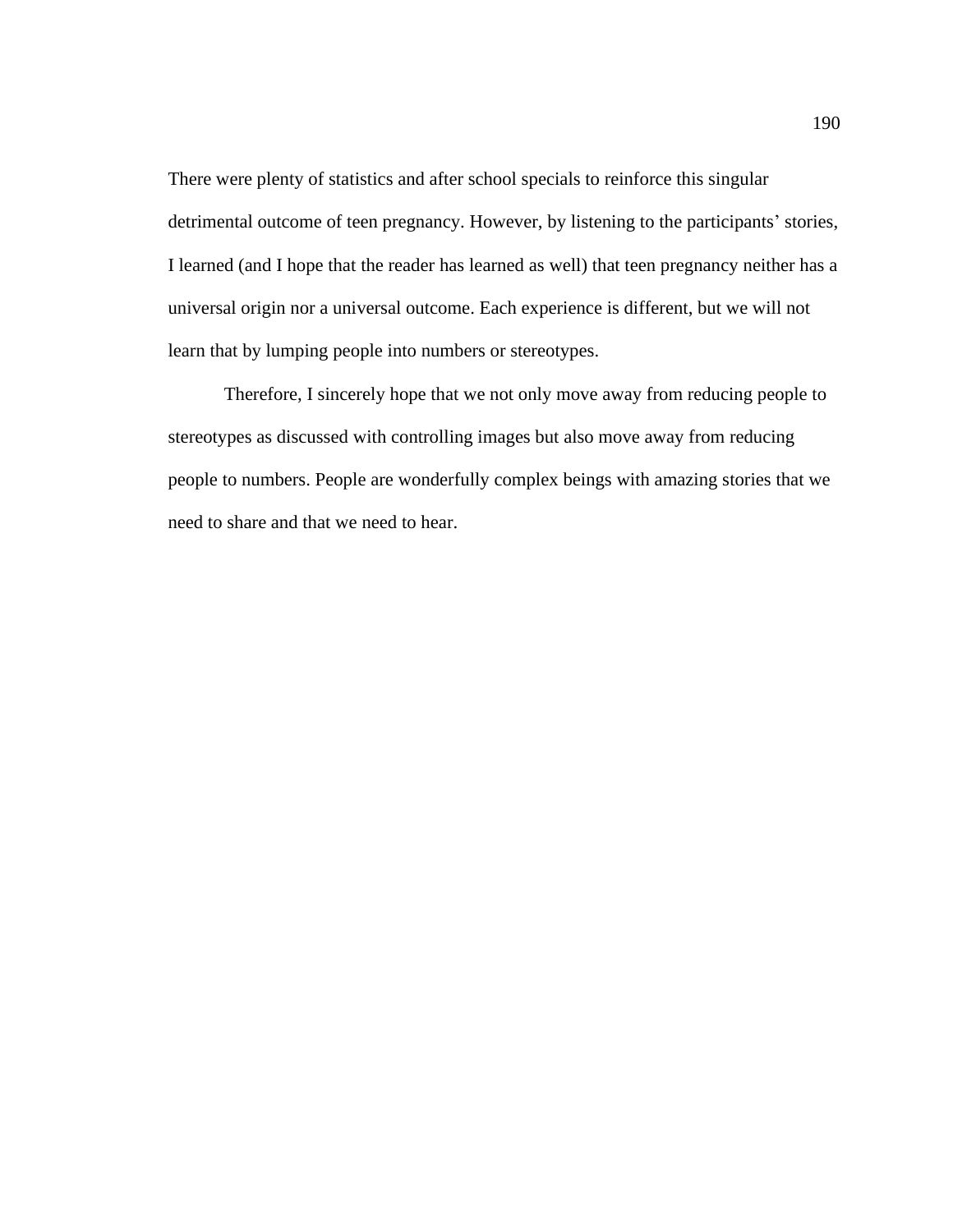### **REFERENCES**

- Anastas, J. W. (2017). What's the story? Views of pregnant teens in qualitative research. *Affilia*, *32*(2), 133–170. <https://doi.org/10.1177/0886109916678028>
- Angelou, M., & Winfrey, O. (2015). *I know why the caged bird sings* (Random House trade paperback ed.). Random House.
- Annamma, S., Anyon, Y., Joseph, N., Farrar, J., Greer, E., Downing, B., & Simmons, J. (2019). Black girls and school discipline: The complexities of being overrepresented and understudied. *Urban Education*, *54*(2), 211–242. <https://doi.org/10.1177/0042085916646610>
- Ashley, W. (2014). The angry Black woman: The impact of pejorative stereotypes on psychotherapy with Black women. *Social Work in Public Health*, *29*(1), 27–34. <https://doi.org/10.1080/19371918.2011.619449>
- Barnes, S. L., & Bynum, M. S. (2010). An examination of the sexual behavior of middleclass African American female college freshmen. *Black Women, Gender & Families*, *4*(2), 1–30. <https://doi.org/10.5406/blacwomegendfami.4.2.0001>

Basch, C. E. (2011). Teen pregnancy and the achievement gap among urban minority youth. *The Journal of School Health*, *81*(10), 614–618. <https://doi.org/10.1111/j.1746-1561.2011.00635.x>

Bell, A. V. (2014). *Misconception: Social class and infertility in America* (Ser. Families in focus). Rutgers University Press.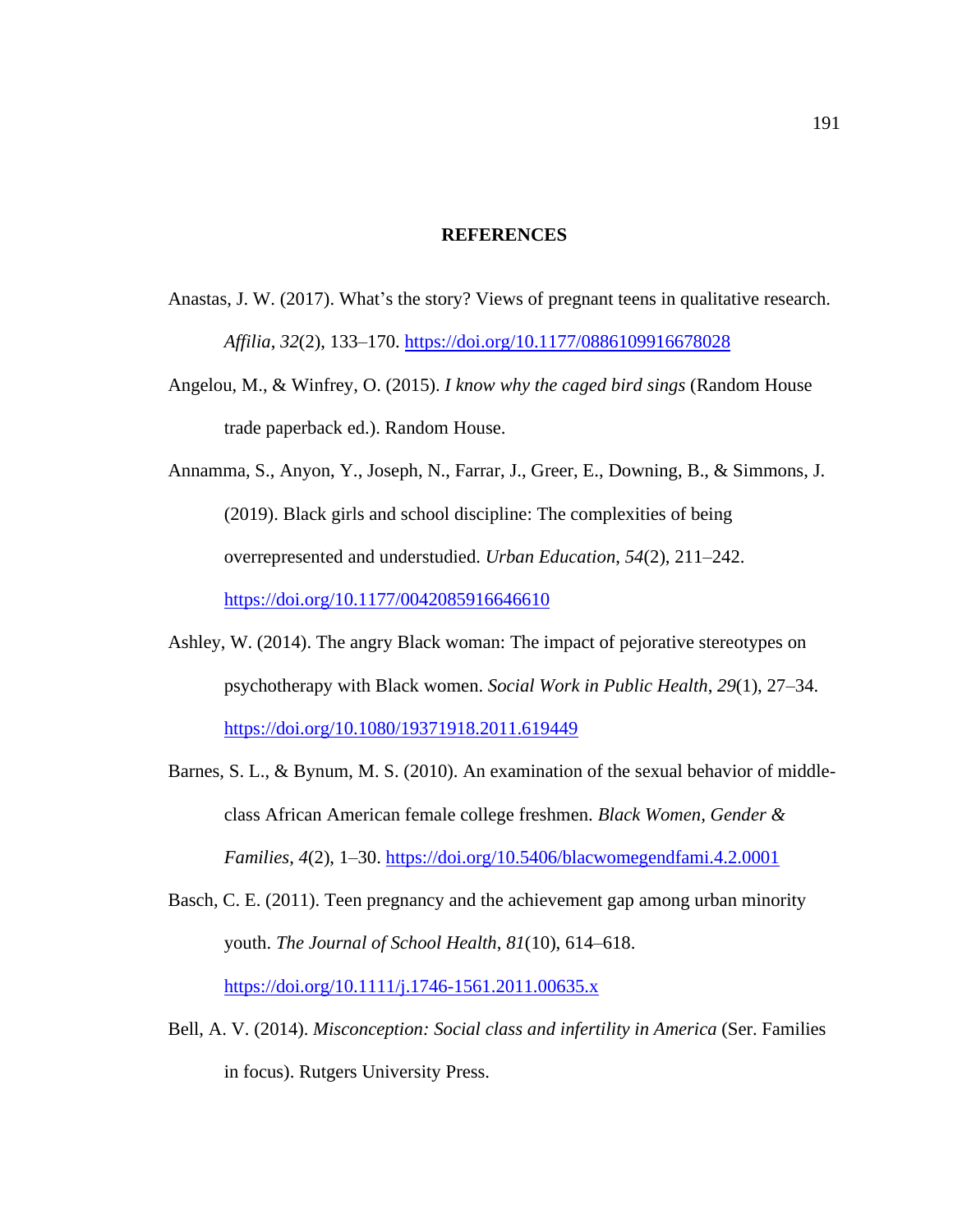- Birt, L., Scott, S., Cavers, D., Campbell, C., & Walter, F. (2016). Member checking. *Qualitative Health Research*, *26*(13), 1802–1811. <https://doi.org/10.1177/1049732316654870>
- Blake, J., Butler, B., Lewis, C., & Darensbourg, A. (2011). Unmasking the inequitable discipline experiences of urban Black girls: Implications for urban educational stakeholders. *The Urban Review*, *43*(1), 90–106. [https://doi.org/10.1007/s11256-](https://doi.org/10.1007/s11256-009-0148-8) [009-0148-8](https://doi.org/10.1007/s11256-009-0148-8)
- Brown, N. E., & Young, L. (2016). Rachet politics: Moving beyond Black women's body to indict institutions and structures. In M. Mitchell & D. Covin (Eds.), *Broadening the contours in the study of Black politics* (Vol. Citizenship and Popular Culture/National Political Science Review, Volume 17:2, pp. 45–56). Routledge.
- Brown, R. (2009). *Black girlhood celebration: Toward a hip-hop feminist pedagogy*. Peter Lang.
- Choo, H. Y., & Ferree, M. M. (2010). Practicing intersectionality in sociological research: A critical analysis of inclusions, interactions, and institutions in the study of inequalities. *Sociological Theory*, *28*, 129–149.

<https://doi.org/10.1111/j.1467-9558.2010.01370.x>

Collins, P. H. (2000). Black feminist thought: Knowledge, consciousness, and the politics of empowerment (2nd ed.). Routledge.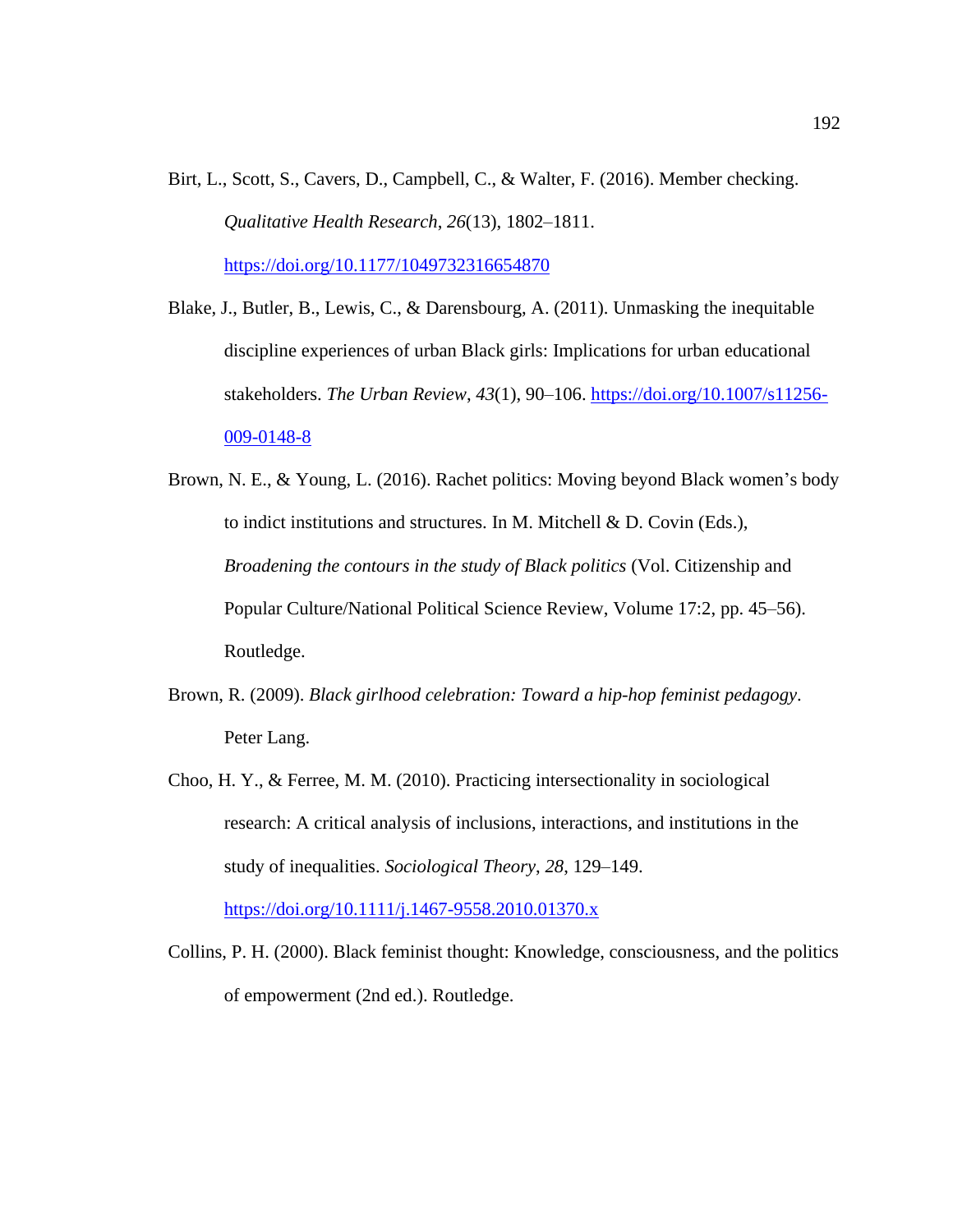Connelly, F. M., & Clandinin, D. J. (2006). Narrative inquiry. In J. L. Green, G. Camilli, & P. B. Elmore (Eds.), *Handbook of complementary methods in education research* (pp. 477–488). Lawrence Erlbaum.

Cottom, T. M. (2019). *Thick: And other essays.* New Press. [Kindle version].

Crenshaw, K. (1989). Demarginalizing the intersection of race and sex: A Black feminist critique of antidiscrimination doctrine, feminist theory, and antiracist politics. *University of Chicago Legal Forum*, *1989*(1), 139–167. <https://chicagounbound.uchicago.edu/uclf/vol1989/iss1/8>

- Davis, K. (2008). Intersectionality as buzzword: A sociology of science perspective on what makes a feminist theory successful. *Feminist Theory*, *9*(1), 67–85. <https://doi.org/10.1177/1464700108086364>
- Doss-Raines, J. (2002, June 3). *Top student gives time to help others achieve.* [https://www.the-dispatch.com/news/20020603/top-student-gives-time-to-help](https://www.the-dispatch.com/news/20020603/top-student-gives-time-to-help-others-achieve)[others-achieve](https://www.the-dispatch.com/news/20020603/top-student-gives-time-to-help-others-achieve)
- Dwyer, S. C., & Buckle, J. L. (2009). The space between: On being an insider-outsider in qualitative research. *International Journal of Qualitative Methods*, *8*(1), 54–63. <https://doi.org/10.1177/160940690900800105>

Education Week. (2020, March 6). Coronavirus and school closures. [https://www.edweek.org/ew/section/multimedia/map-coronavirus-and-school](https://www.edweek.org/ew/section/multimedia/map-coronavirus-and-school-closures.html)[closures.html](https://www.edweek.org/ew/section/multimedia/map-coronavirus-and-school-closures.html)

Edwards, D. (2011). Panel to reflect on integration of LSHS. [https://www.the-](https://www.the-dispatch.com/news/20110216/panel-to-reflect-on-integration-of-lshs)

[dispatch.com/news/20110216/panel-to-reflect-on-integration-of-lshs](https://www.the-dispatch.com/news/20110216/panel-to-reflect-on-integration-of-lshs)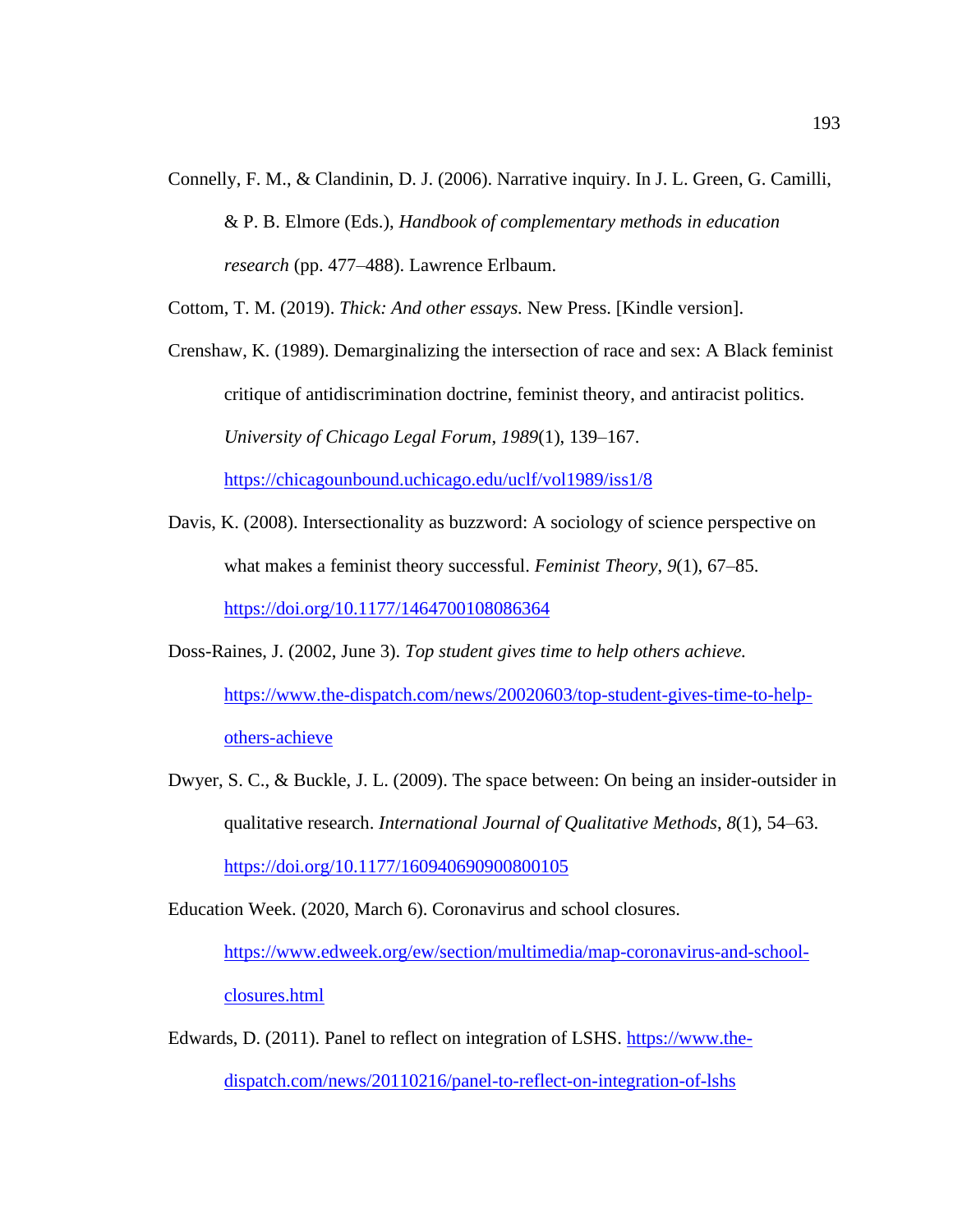Edwards, D. (2014). Dunbar Preservation Society works to put site on historic list. [https://www.the-dispatch.com/news/20140901/dunbar-preservation-society](https://www.the-dispatch.com/news/20140901/dunbar-preservation-society-works-to-put-site-on-historic-list)[works-to-put-site-on-historic-list](https://www.the-dispatch.com/news/20140901/dunbar-preservation-society-works-to-put-site-on-historic-list)

Evans-Winters, V. (2017). Flipping the script: The dangerous bodies of girls of color. *Cultural Studies - Critical Methodologies, 17*(5), 415–423. <https://doi.org/10.1177/1532708616684867>

- Evans-Winters, V., & Esposito, J. (2010). Other people's daughters: Critical race feminism and Black girls' education. *The Journal of Educational Foundations*, *24*(1), 11–24. <https://files.eric.ed.gov/fulltext/EJ885912.pdf>
- Fershee, K. (2009). Hollow promises for pregnant students: How the regulations governing Title IX fail to prevent pregnancy discrimination in school. *Indiana Law Review*, *43*(1), 79–116.

<http://journals.iupui.edu/index.php/inlawrev/article/view/4028>

Few, A. L. (2007). Integrating Black consciousness and critical race feminism into family studies research. *Journal of Family Issues*, *28*(4), 452–473.

<https://doi.org/10.1177/0192513X06297330>

Few-Demo, A. L. (2014). Intersectionality as the "new" critical approach in feminist family studies: Evolving racial/ethnic feminisms and critical race theories. *Journal of Family Theory and Review, 6*(2), 169–183. <https://doi.org/10.1111/jftr.12039>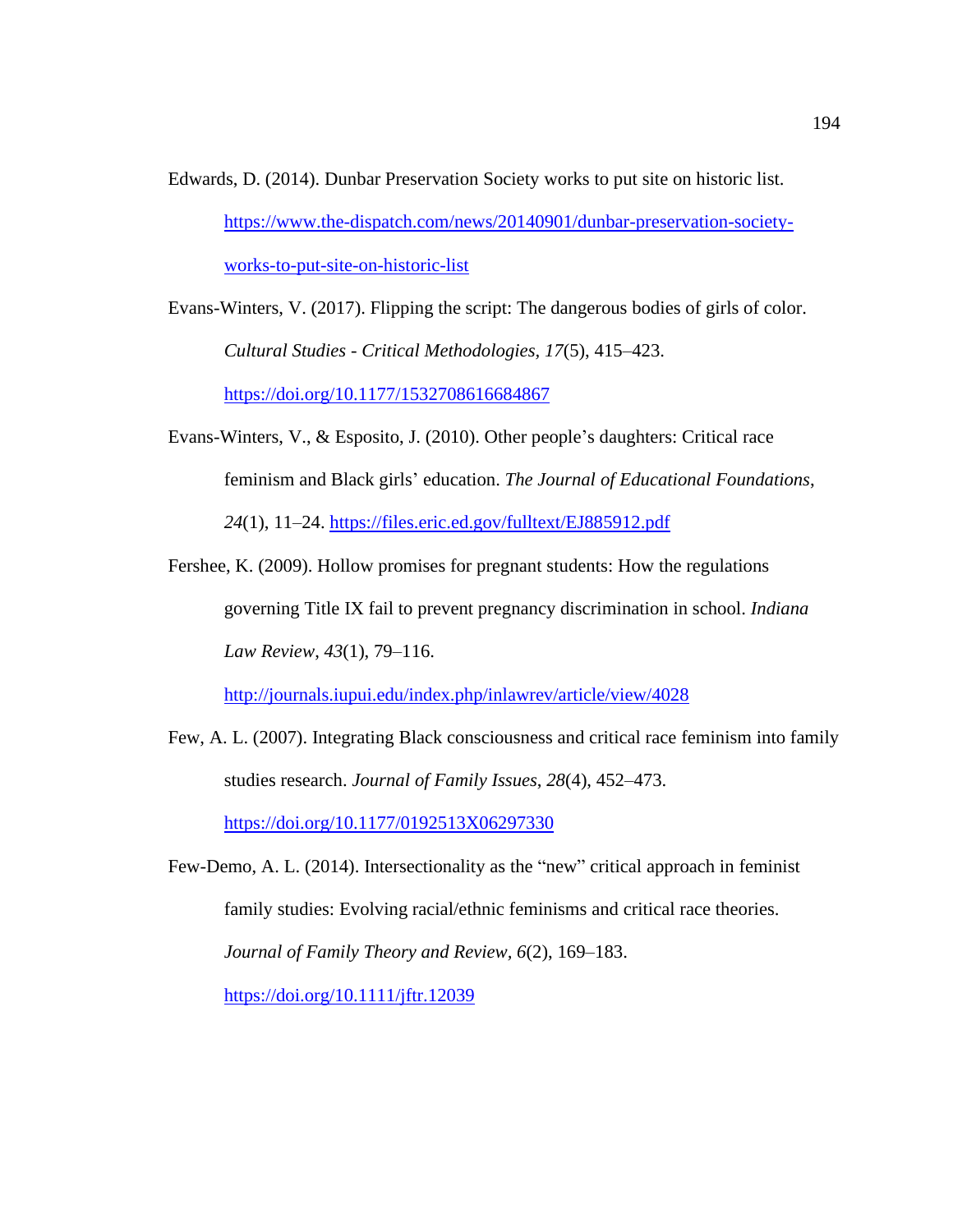- Filter, M. (2015). Perceived assets of pregnant African American teens. *Online Journal of Cultural Competence in Nursing and Healthcare*, *5*(1). <https://doi.org/10.9730/ojccnh.org/v5n1a2>
- Fujii, L. A. (2015). Five stories of accidental ethnography: turning unplanned moments in the field into data. *Qualitative Research*, *15*(4), 525–539. <https://doi.org/10.1177/1468794114548945>
- Glesne, C. (1997). That rare feeling: Re-presenting research through poetic transcription. (poetic transcription as a research tool). *Qualitative Inquiry*, *3*(2), 202. <https://doi.org/10.1177/107780049700300204>
- Glesne, C. (2015). *Becoming qualitative researchers: An introduction* (5th ed.). Allyn & Bacon.
- Harris-Perry, M. (2011). *Sister citizen: Shame, stereotypes, and Black women in America*. Yale University Press.
- Harrison, L. (2017). Redefining intersectionality theory through the lens of African American young adolescent girls' racialized experiences. *Youth & Society*, *49*(8), 1023–1039. <https://doi.org/10.1177/0044118X15569216>
- Hill, S. (2019, January 29). *School officials accused of strip-searching Black 12-year-old girls.* [https://www.Blackenterprise.com/school-strip-search-Black-girls/](https://www.blackenterprise.com/school-strip-search-Black-girls/)

Hutchison, C. (2011). *Sterilizing the sick, poor to cut welfare costs: North Carolina's history of eugenics.* [https://abcnews.go.com/Health/WomensHealth/sterilizing](https://abcnews.go.com/Health/WomensHealth/sterilizing-sick-poor-cut-welfare-costs-north-carolinas/story?id=14093458)[sick-poor-cut-welfare-costs-north-carolinas/story?id=14093458](https://abcnews.go.com/Health/WomensHealth/sterilizing-sick-poor-cut-welfare-costs-north-carolinas/story?id=14093458)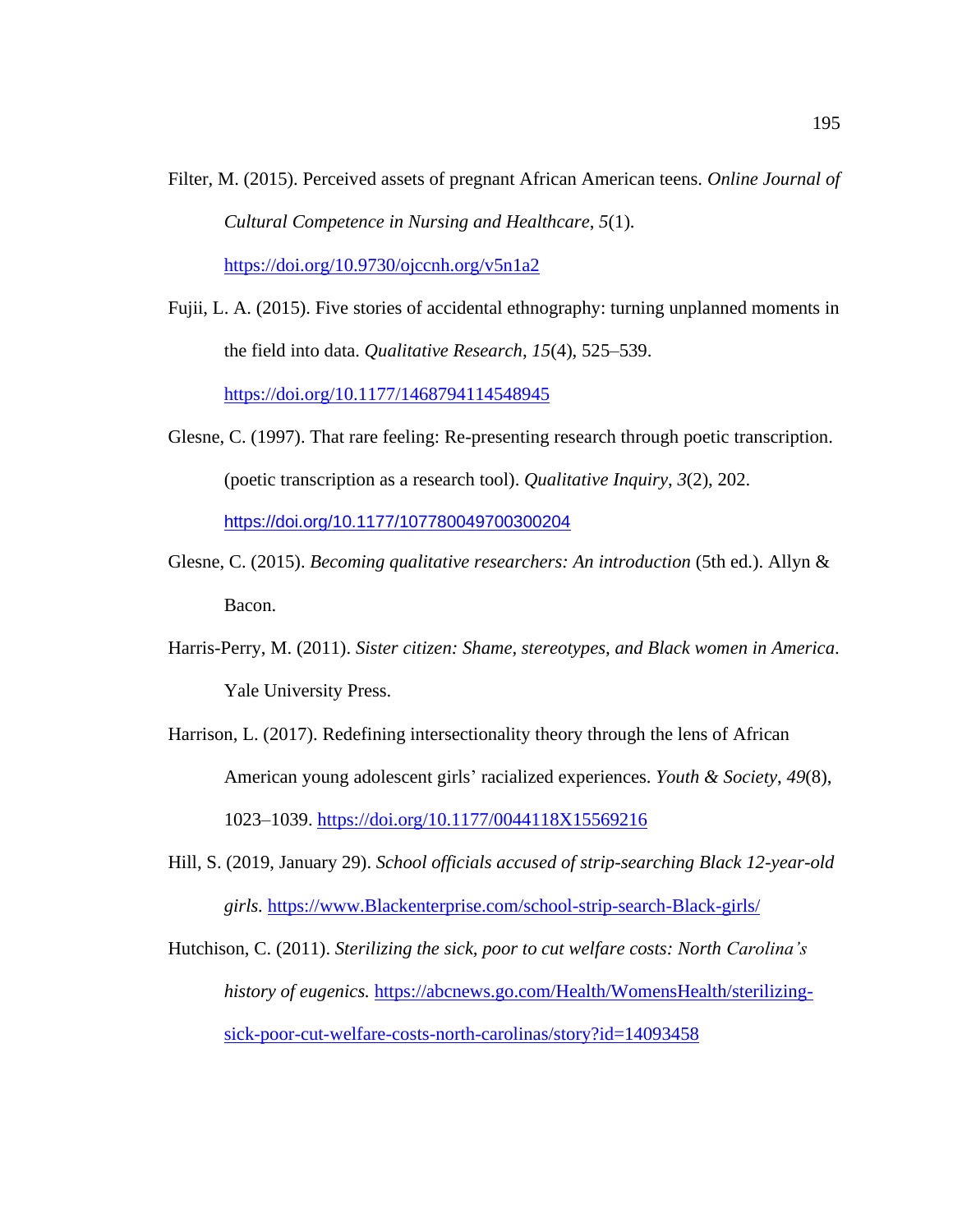- Kaplan, E. B. (1997). *Not our kind of girl: Unravelling the myths of Black teenage motherhood.* University of California Press.
- Kerr, A. (2018). *Antionette Kerr: Dunbar's history cannot be lost.* [https://www.the](https://www.the-dispatch.com/entertainmentlife/20181220/antionette-kerr-dunbars-history-cannot-be-lost)[dispatch.com/entertainmentlife/20181220/antionette-kerr-dunbars-history-cannot](https://www.the-dispatch.com/entertainmentlife/20181220/antionette-kerr-dunbars-history-cannot-be-lost)[be-lost](https://www.the-dispatch.com/entertainmentlife/20181220/antionette-kerr-dunbars-history-cannot-be-lost)
- Lareau, A. (2002). Invisible inequality: Social class and childrearing in Black families and White families. *American Sociological Review*, *67*(5), 747–776. <https://doi.org/10.2307/3088916>
- Lewis, H. R. (2013). Exhuming the ratchet before it's buried. *The Feminist Wire.* <https://thefeministwire.com/2013/01/exhuming-the-ratchet-before-its-buried/>
- Ling, T. (2002). Lifting voices: Towards equal education for pregnant and parenting students in New York City. *Fordham Urban Law Journal*, *29*(6), 2387–2412. <https://ir.lawnet.fordham.edu/ulj/vol29/iss6/4>
- Lorde, A. (1984). *Sister outsider: Essays and speeches* (The crossing press feminist series). Crossing Press.
- Luttrell, W. (2003). *Pregnant bodies, fertile minds: Gender, race, and the schooling of pregnant teens*. Routledge.
- Merriam, S., & Tisdell, E. (2016). *Qualitative research: A guide to design and implementation* (4th ed., The Jossey-Bass Higher and Adult Education Series). Jossey-Bass.

Merrick, E. (2001). *Reconceiving Black adolescent childbearing.* Westview Press.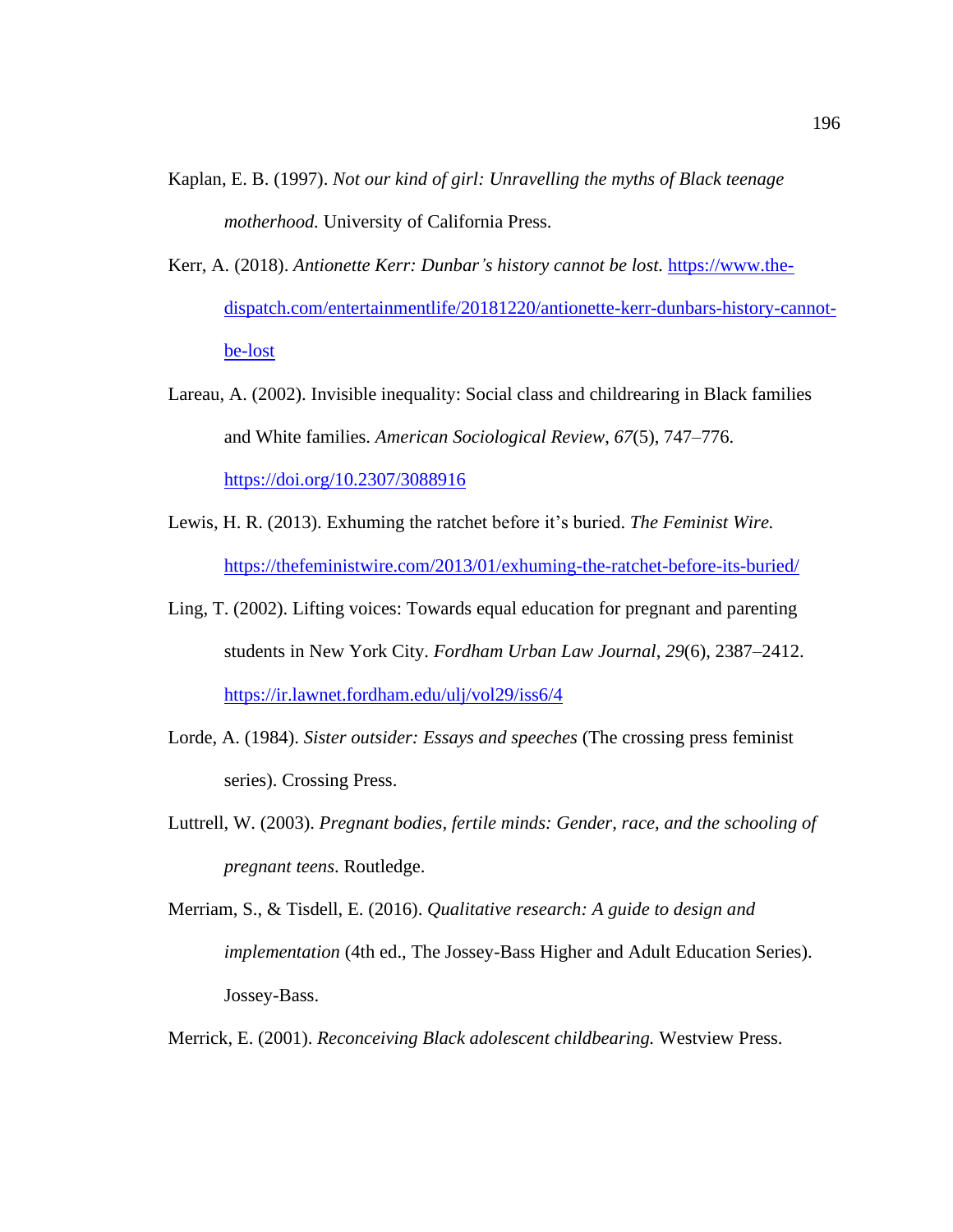Morris, E. W. (2007). "Ladies" or "loudies"? Perceptions and experiences of Black girls in classrooms. *Youth and Society*, *38*(4), 490–514.

<https://doi.org/10.1177/0044118X06296778>

Morris, M. (2016). *Pushout: The criminalization of Black girls in schools*. New Press.

Moynihan, D. P. (1965). *The Negro family: The case for national action.* U.S. Department of Labor Office of Policy Planning and Research.

Nichols, T., Biederman, D., & Gringle, M. (2015). Using research poetics "responsibly": Applications for health promotion research. *International Quarterly of Community Health Education*, *35*(1), 5–20. <https://doi.org/10.2190/IQ.35.1.b>

- Oxley, G. M., & Weekes, D. P. (1997). Experiences of pregnant African American adolescents: Meanings, perception, appraisal, and coping. *Journal of Family Nursing*, *3*(2), 167–188. <https://doi.org/10.1177/107484079700300205>
- Patton, L., Crenshaw, K., Hayes, C., & Watson, T. (2016). Why we can't wait: (Re)examining the opportunities and challenges for Black women and girls in education (guest editorial). *Journal of Negro Education*, *85*(3), 194–198. <https://doi.org/10.7709/jnegroeducation.85.3.0194>
- Pelias, R. J. (2011). Writing into position: Strategies for composition and evaluation. In N. K. Denzin & Y. S. Lincoln (Eds.), *The Sage handbook of qualitative research* (pp. 659–668). Sage.
- Peterson, A. J., & Bonell, C. (2018). School experiences and young women's pregnancy and parenthood decisions: A systematic review and synthesis of qualitative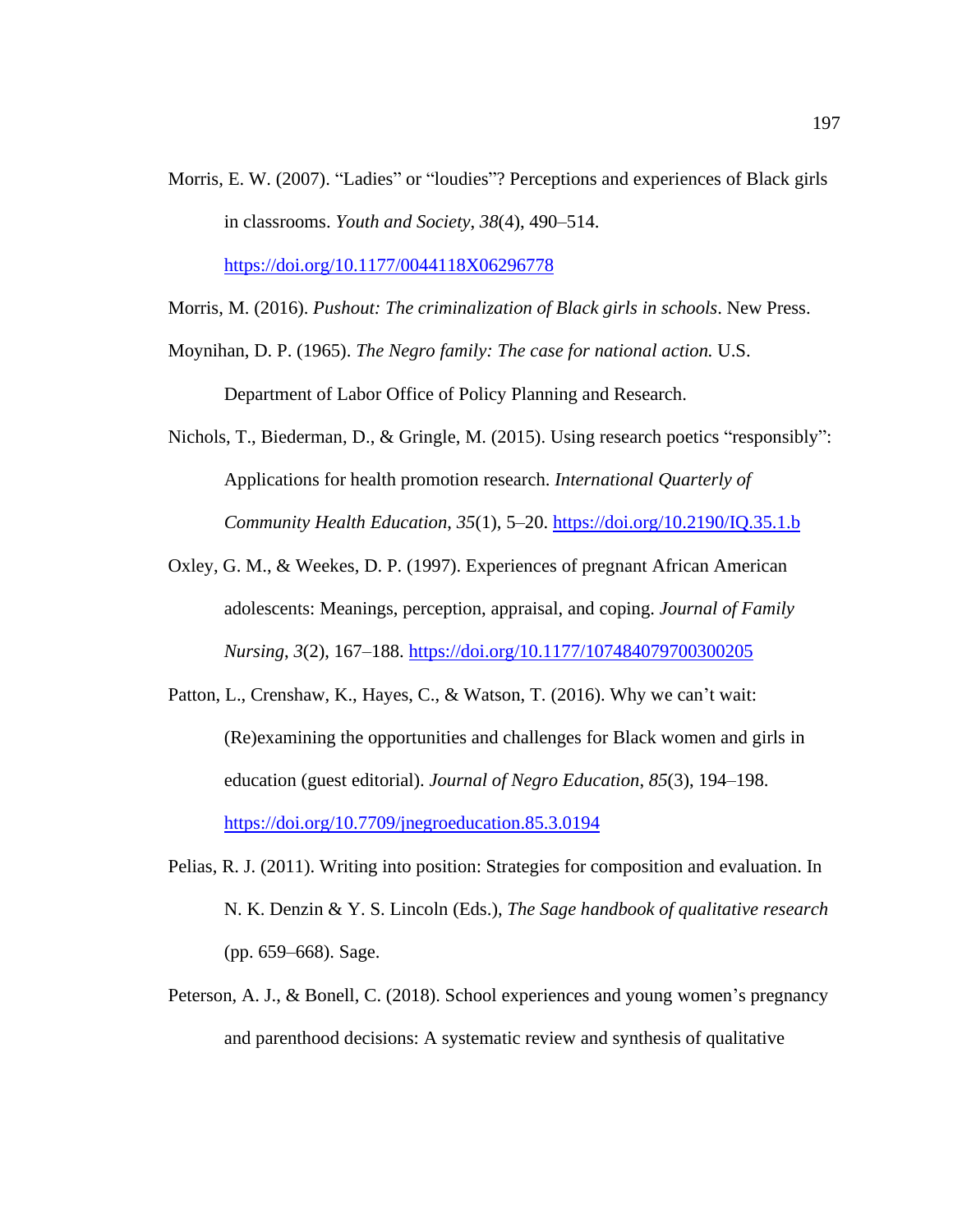research. *Health & Place*, *53*, 52–61.

<https://doi.org/10.1016/j.healthplace.2018.07.003>

- Pillow, W. S. (2004). *Unfit subjects: Education policy and the teen mother, 1972-2002*. ProQuest Ebook Central https://ebookcentral.proquest.com
- Sadler, L. S., Swartz, M. K., Ryan-Krause, P., Seitz, V., Meadows-Oliver, M., Grey, M., & Clemmens, D. A. (2007). Promising outcomes in teen mothers enrolled in a school-based parent support program and child care center. *Journal of School Health*, *77*(3), 121–130. <https://doi.org/10.1111/j.1746-1561.2007.00181.x>

Saldaña, J. (2013). *The coding manual for qualitative researchers*. Sage.

- SmithBattle, L. (2005). Teenage mothers at age 30. *Western Journal of Nursing Research*, *27*(7), 831–850. <https://doi.org/10.1177/0193945905278190>
- SmithBattle, L. (2007a). "I wanna have a good future": Teen mothers' rise in educational aspirations, competing demands, and limited school support. *Youth & Society*, *38*(3), 348–371. <https://doi.org/10.1177/0044118X06287962>
- SmithBattle, L. (2007b). Legacies of advantage and disadvantage: The case of teen mothers. *Public Health Nursing*, *24*(5), 409–420. [https://doi.org/10.1111/j.1525-](https://doi.org/10.1111/j.1525-1446.2007.00651.x) [1446.2007.00651.x](https://doi.org/10.1111/j.1525-1446.2007.00651.x)
- SmithBattle, L., Punsuwun, S., & Phengnum, W. (2020). An umbrella review of qualitative research on teen mothering. *Western Journal of Nursing Research*. <https://doi.org/10.1177/0193945920943213>
- Spring, J. (2011). *The American School: A global context from the puritans to the Obama era* (8th ed.). McGraw-Hill.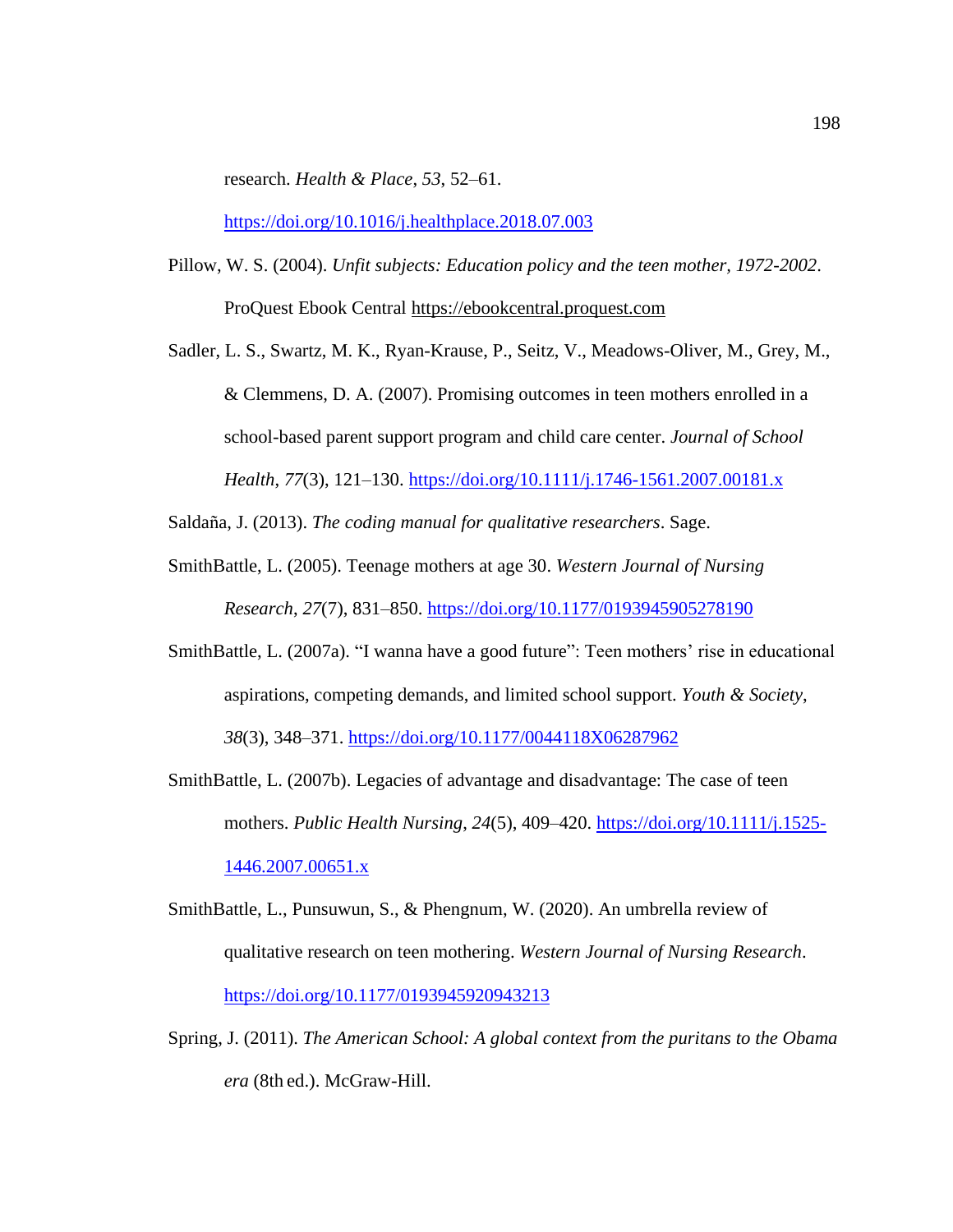- Sullivan, M. (1997, September 29). *Exploding the myths about Black teenage motherhood.* [https://news.usc.edu/11356/Exploding-the-Myths-About-Black-](https://news.usc.edu/11356/Exploding-the-Myths-About-Black-Teenage-Motherhood/)[Teenage-Motherhood/](https://news.usc.edu/11356/Exploding-the-Myths-About-Black-Teenage-Motherhood/)
- U.S. Department of Education. (2015). Title IX and Sex Discrimination. [https://www2.ed.gov/about/offices/list/ocr/docs/tix\\_dis.html](https://www2.ed.gov/about/offices/list/ocr/docs/tix_dis.html)
- Volscho, T. W. (2011). Racism and disparities in women's use of the Depo-Provera injection in the contemporary USA. Critical Sociology, 37(5), 673–688. <https://doi.org/10.1177/0896920510380948>
- Watson, T. N. (2016). "Talking back": The perceptions and experiences of Black girls who attend city high school. *Journal of Negro Education*, *85*(3), 239–249. <https://doi.org/10.7709/jnegroeducation.85.3.0239>
- Zook, C. (2019). *Why is career & technical education so important?*

[https://www.aeseducation.com/blog/why-is-career-and-technical-education-so](https://www.aeseducation.com/blog/why-is-career-and-technical-education-so-importan)[importan](https://www.aeseducation.com/blog/why-is-career-and-technical-education-so-importan)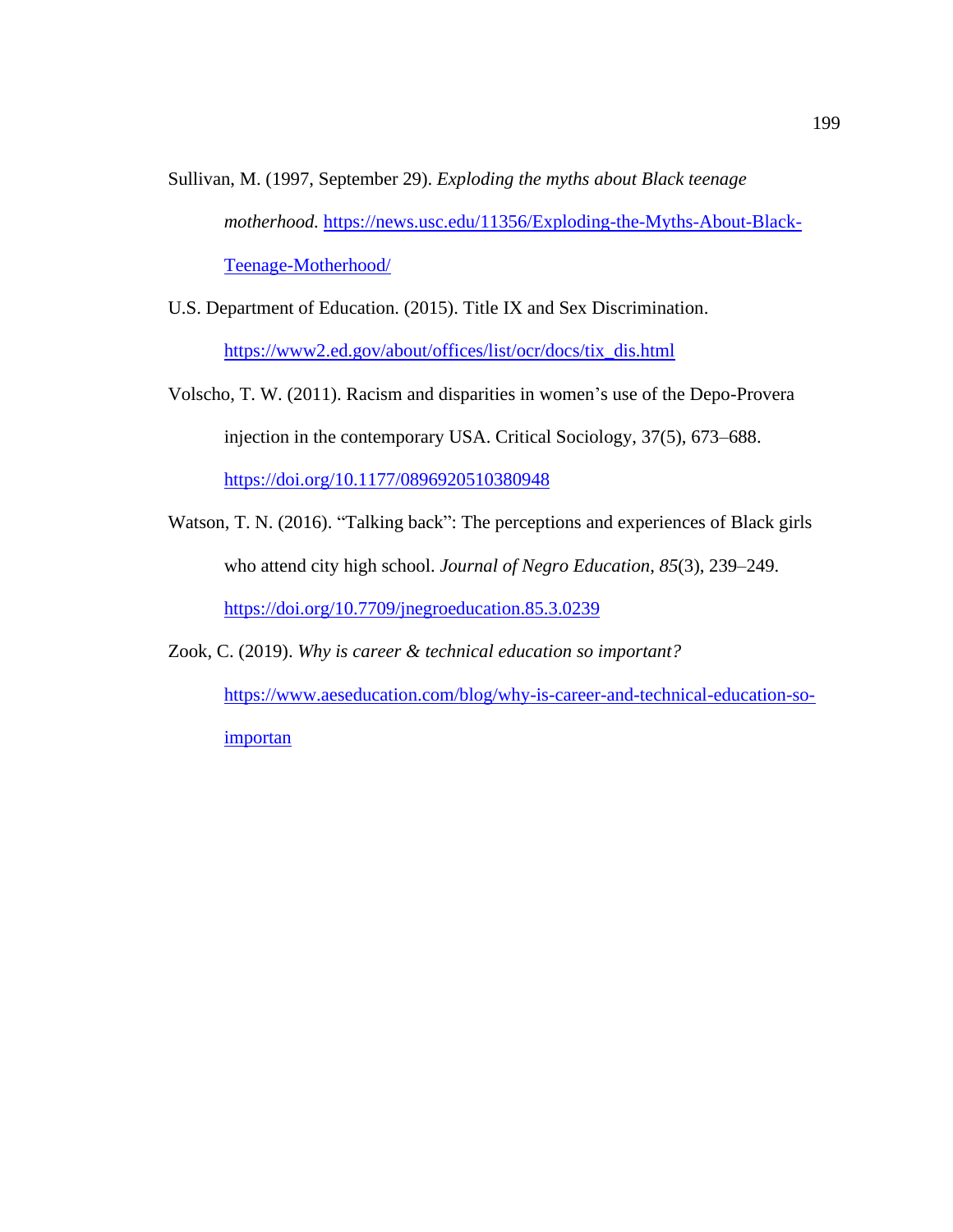# **APPENDIX A**

# **IRB INFORMATION SHEET**

Project Title: Stories of Black Women Who Experienced Teen Pregnancy in High School

Principal Investigator: Alia Henderson

Faculty Advisor: Craig Peck

#### **What is this all about?**

I am asking you to participate in this research study because I believe your thoughts and sentiments regarding your experience with your school would help me better understand the interaction between pregnant Black teens and school-based personnel (i.e., teachers, counselors, administrators, secretaries, bus drivers, cafeteria staff, janitorial staff- any adult who works in the school). This research project will only take about 2 hours and will involve meeting with me once for an individual interview. Your participation in this research project is voluntary.

#### **How will this negatively affect me?**

No, other than the time you spend on this project, there are no know or foreseeable risks involved with this study.

#### **What do I get out of this research project?**

The benefits to you by doing this study are that you might learn some new things about yourself, and you might enjoy sharing your thoughts and sentiments regarding your interactions and experience. Additionally, your participation in this study may help me and others better understand how to support pregnant Black teens in high school.

#### **Will I get paid for participating?**

Participation in this project is voluntary, and there will not be any compensation.

#### **What about my confidentiality?**

I will do everything possible to make sure that your information is kept confidential. All information obtained in this study is strictly confidential unless disclosure is required by law. I will allow you to choose the name that is used when I write the paper to protect your privacy, and I will keep your information stored on a secure, password-protected computer server.

Because your voice will be potentially identifiable by anyone who hears the recording, your confidentiality for things you say on the recording cannot be guaranteed, although the researcher will try to limit access to the recording as described in this section.

#### **What if I do not want to be in this research study?**

You do not have to be part of this project. This project is voluntary, and it is up to you to decide to participate in this research project. If you agree to participate at any time in this project, you may stop participation without penalty.

#### **What if I have questions?**

You can ask **Alia Henderson (adhender@uncg.edu) AND Craig Peck (c\_peck@uncg.edu)** anything about the study. If you have concerns about how you have been treated in this study, call the Office of Research Integrity Director at 1-855-251-2351.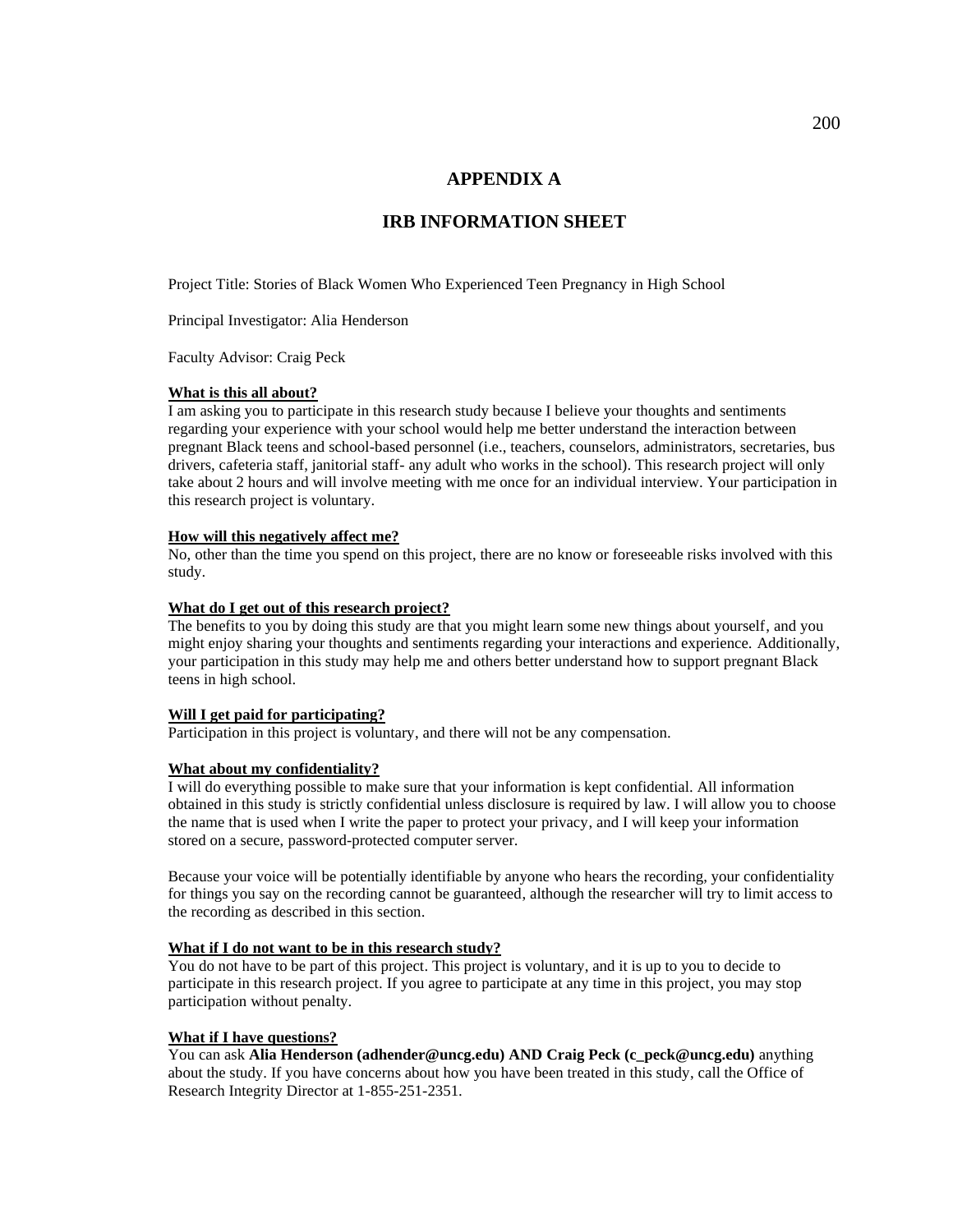# **APPENDIX B**

# **INTERVIEW PROTOCOL**

Below is a list of interview questions for the structured aspect of the interview. During the interview, this list served as a guide for the information I sought to obtain. I utilized appropriate follow-up questions to obtain in-depth responses and created space for the participant to share information outside of the interview questions.

### **Individual Interview Questions**

#### *High School Pregnancy Experience Questions*

- 1. Tell me about yourself.
- 2. I understand you were pregnant in high school; tell me about that experience.
- 3. How old were you when you found out you were pregnant?
- 4. How did you feel when you found out you were pregnant?
- 5. When you became pregnant, what were your expectations of what your life would be like in high school? What was the difference between before you were pregnant and after you were pregnant?
- 6. When you became pregnant, did you see yourself finishing school? Did you see yourself going to college? How did it differ from before you became pregnant?
- 7. When you became pregnant, what did you think your future jobs could be? How was that different from before you became pregnant?
- 8. When you became pregnant, how did you think it would affect your love lifewhether it is the person you had the child with or in the future? How did it differ from before you became pregnant?